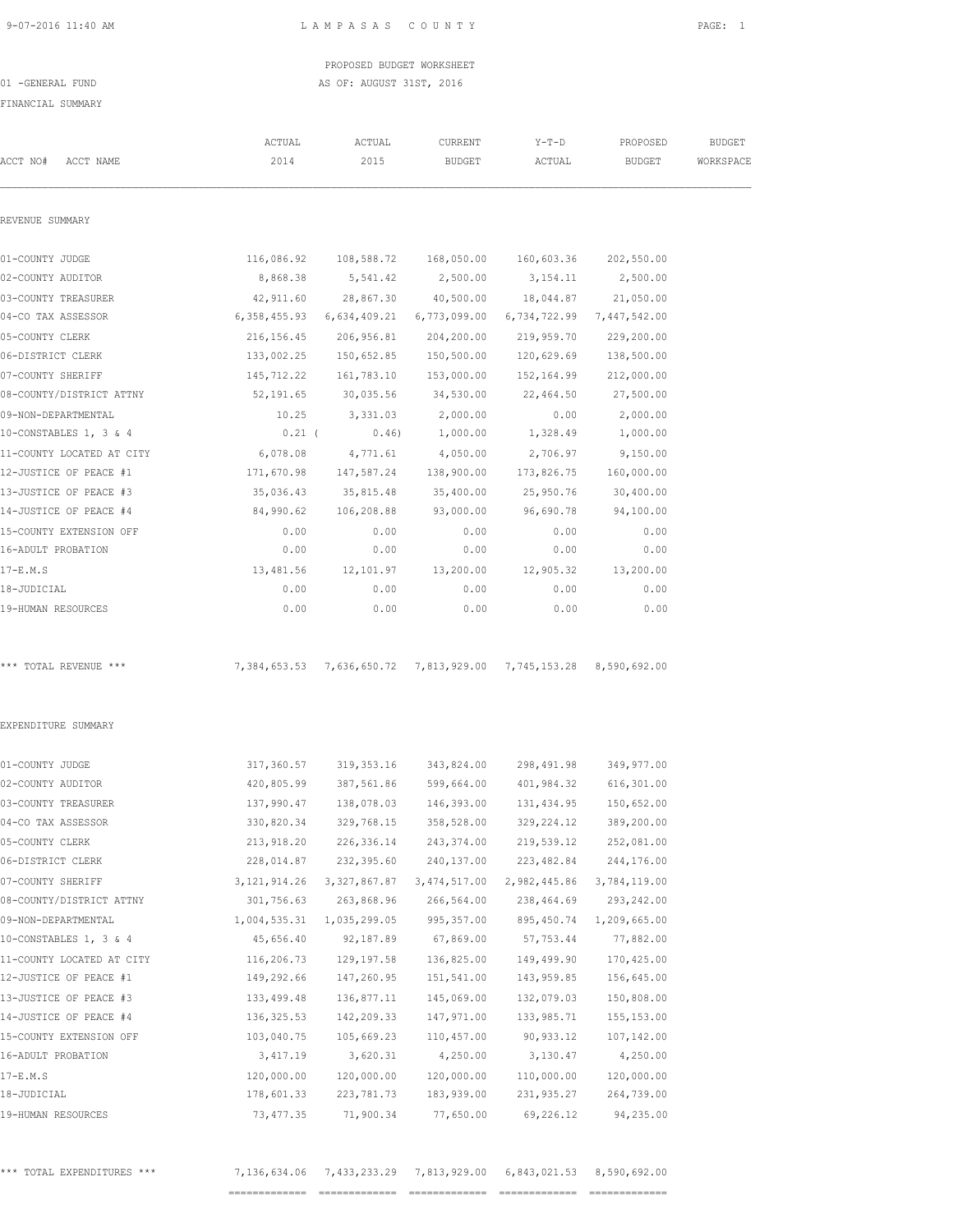PROPOSED BUDGET WORKSHEET 01 -GENERAL FUND **AS OF: AUGUST 31ST, 2016** 

DEPARTMENT - 01-COUNTY JUDGE

| י סוווואסזוקת חוגסוגות הרוסי |  |
|------------------------------|--|

| DEPARTMENT REVENUES  |                                                  |            |            |               |            |               |               |
|----------------------|--------------------------------------------------|------------|------------|---------------|------------|---------------|---------------|
|                      |                                                  | ACTUAL     | ACTUAL     | CURRENT       | $Y-T-D$    | PROPOSED      | <b>BUDGET</b> |
| ACCT NO#             | ACCT NAME                                        | 2014       | 2015       | <b>BUDGET</b> | ACTUAL     | <b>BUDGET</b> | WORKSPACE     |
|                      |                                                  |            |            |               |            |               |               |
|                      |                                                  |            |            |               |            |               |               |
|                      | 101-00-001 BEGINNING FUND BALANCE                | 0.00       | 0.00       | 0.00          | 0.00       | 0.00          |               |
|                      | 101-00-002 A GAIN ON SALE OF ASSET               | 0.00       | 0.00       | 0.00          | 0.00       | 0.00          |               |
|                      | 101-00-006 REIMBURSEMENT OF JUROR PMT            | 0.00       | 0.00       | 0.00          | 0.00       | 0.00          |               |
|                      | 101-00-031 CRIME STOPPER<br>$\left($             | 1,480.00)  | 921.31     | 0.00          | 0.00       | 0.00          |               |
|                      | 101-00-062 HOMELAND SECURITY                     | 0.00       | 0.00       | 0.00          | 0.00       | 0.00          |               |
|                      | 101-00-085 SUBDIVISION FEES                      | 0.00       | 0.00       | 0.00          | 0.00       | 0.00          |               |
|                      | 101-00-098 SANITATION FEES                       | 30,640.00  | 34,670.00  | 30,000.00     | 34,085.00  | 37,500.00     |               |
|                      | 101-00-099 INTEREST REVENUE                      | 5,990.19   | 4,943.64   | 2,000.00      | 6,878.90   | 6,000.00      |               |
|                      | 101-00-100 SALE OF SURPLUS EQUIP/PROPE           | 202.00     | 160.00     | 0.00          | 1,080.00   | 1,000.00      |               |
|                      | 101-00-101 INC(DEC) FV OF INVESTMENTS            | 0.00       | 0.00       | 0.00          | 0.00       | 0.00          |               |
|                      | 101-00-103 STATE SUPPLEMENT-JUDGE                | 16,839.94  | 17,805.41  | 25,200.00     | 21,050.39  | 25,200.00     |               |
|                      | 101-00-109 SERVICE FEES (ADMIN)                  | 3,325.00   | 4,685.00   | 2,000.00      | 21,713.73  | 5,000.00      |               |
|                      | 101-00-112 MIXED BEVERAGE TAX                    | 12, 474.64 | 11,080.85  | 12,000.00     | 6,397.62   | 12,000.00     |               |
|                      | 101-00-113 LIQUOR LICENSE & PERMITS              | 0.00       | 0.00       | 0.00          | 0.00       | 0.00          |               |
|                      | 101-00-114 PROBATE COURT FEE                     | 385.00     | 360.00     | 350.00        | 335.00     | 350.00        |               |
|                      | 101-00-116 GRANT REVENUE                         | 0.00       | 0.00       | 0.00          | 0.00       | 0.00          |               |
| 101-00-117 LCAD COST |                                                  | 0.00       | 0.00       | 0.00          | 0.00       | 0.00          |               |
|                      | 101-00-118 TOBACCO SETTLEMENT                    | 9,752.52   | 7,026.27   | 8,500.00      | 6,363.36   | 8,500.00      |               |
|                      | 101-00-130 911-ADDRESSING SIGNS                  | 1,145.00   | 603.00     | 1,000.00      | 735.00     | 1,000.00      |               |
|                      | 101-00-140 GENERAL PROGRAM INCOME NTF            | 0.00       | 0.00       | 0.00          | 0.00       | 0.00          |               |
|                      | 101-00-150 ELECTRONIC E-FILING                   | 0.00       | 0.00       | 0.00          | 0.00       | 0.00          |               |
|                      | 101-00-166 TX TASK FORCE/INDIGENT DEFE           | 30,008.50  | 20,076.25  | 30,000.00     | 14,863.00  | 24,000.00     |               |
|                      | 101-00-190 MISCELLANEOUS RECEIPTS                | 2,577.97   | 5,095.01   | 10,000.00     | 2,405.73   | 5,000.00      |               |
|                      | 101-00-194 REIMBURSEMENT-INSURANCE               | 4,250.00   | 1,000.00   | 0.00          | 0.00       | 0.00          |               |
|                      | 101-00-207 COBRA INSURANCE PREMIUM<br>$\sqrt{2}$ | 23.84)     | 161.98     | $1,000.00$ (  | 1, 304.37  | 1,000.00      |               |
|                      | 201-00-000 OTHER RESOURCE - TAX NOTE             | 0.00       | 0.00       | 0.00          | 0.00       | 0.00          |               |
|                      | 201-00-001 CONTRIBUTIONS-OTHERGOV-CITY           | 0.00       | 0.00       | 0.00          | 0.00       | 0.00          |               |
|                      | 201-00-010 OPERATING TRANSFERS-IN                | 0.00       | 0.00       | 46,000.00     | 46,000.00  | 76,000.00     |               |
|                      | ** SUB-DEPARTMENT REVENUE TOTAL **               | 116,086.92 | 108,588.72 | 168,050.00    | 160,603.36 | 202,550.00    |               |
|                      | ** DEPARTMENT REVENUE TOTAL **                   | 116,086.92 | 108,588.72 | 168,050.00    | 160,603.36 | 202,550.00    |               |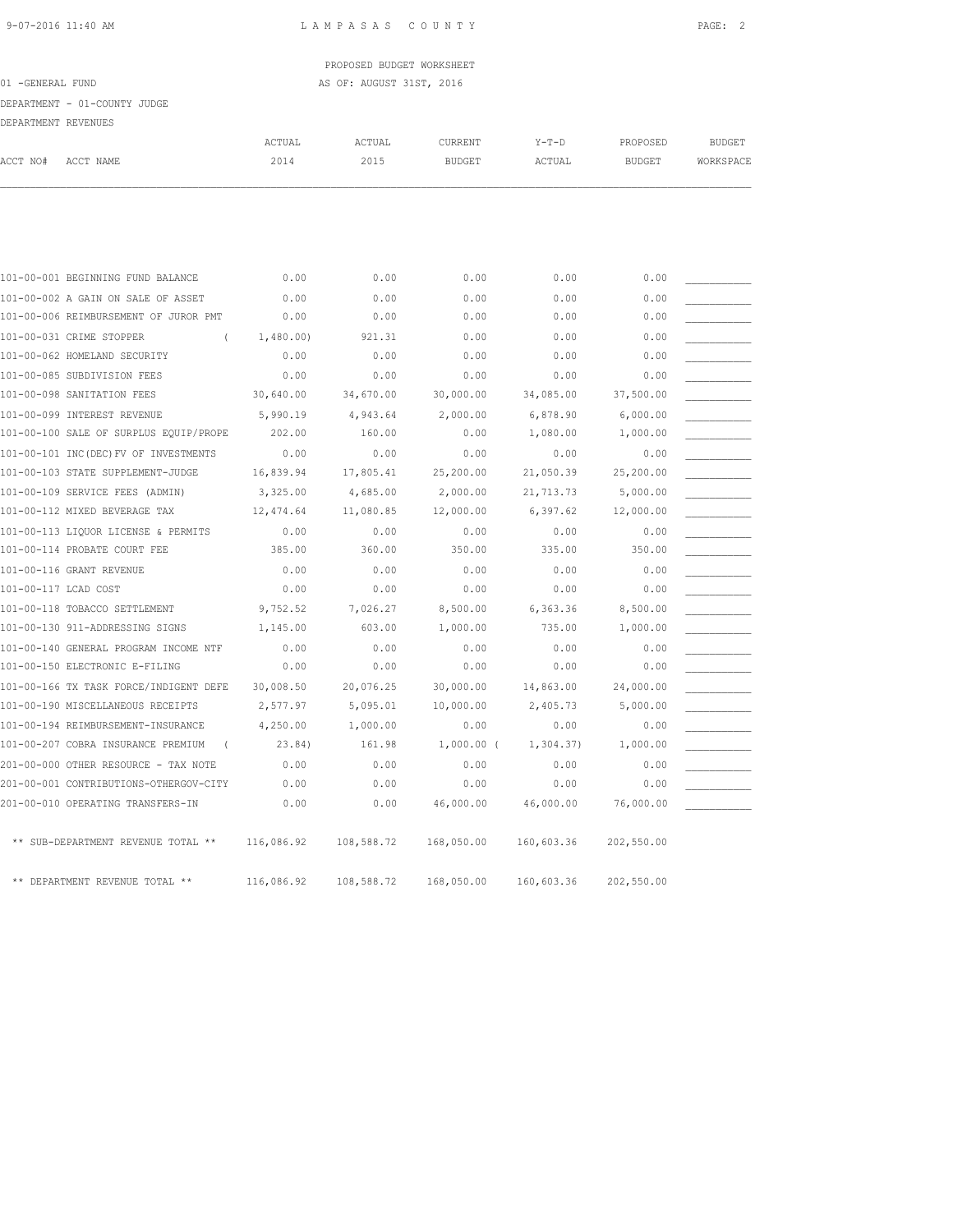PROPOSED BUDGET WORKSHEET 01 -GENERAL FUND AS OF: AUGUST 31ST, 2016

DEPARTMENT - 02-COUNTY AUDITOR

| DEPARTMENT REVENUES |                                       |          |          |          |            |               |               |
|---------------------|---------------------------------------|----------|----------|----------|------------|---------------|---------------|
|                     |                                       | ACTUAL   | ACTUAL   | CURRENT  | $Y-T-D$    | PROPOSED      | <b>BUDGET</b> |
| ACCT NO#            | ACCT NAME                             | 2014     | 2015     | BUDGET   | ACTUAL     | <b>BUDGET</b> | WORKSPACE     |
|                     |                                       |          |          |          |            |               |               |
|                     |                                       |          |          |          |            |               |               |
|                     | 102-00-087 UNEMPLOYMENT REFUND        | 4,408.65 | 2,446.82 | 0.00     | 0.00       | 0.00          |               |
|                     | 102-00-099 INTEREST REVENUE           | 0.00     | 0.00     | 0.00     | 0.00       | 0.00          |               |
|                     | 102-00-102 INSURANCE REFUND           | 0.00     | 114.00   | 0.00     | 0.00       | 0.00          |               |
|                     | 102-00-143 COLLECTION DEPT            | 320.00   | 0.00     | 0.00     | 644.00     | 0.00          |               |
|                     | 102-00-190 MISCELLANEOUS RECEIPTS     | 851.99   | 254.23   | 1,500.00 | 518.44     | 1,500.00      |               |
|                     | 102-00-193 COUNTY COLLECTIN-OMNI BASE | 1,590.00 | 1,080.00 | 1,000.00 | 1,110.00   | 1,000.00      |               |
|                     | 202-00-000 OTHER RESOURSE - TAX NOTE  | 0.00     | 0.00     | 0.00     | 0.00       | 0.00          |               |
|                     | ** SUB-DEPARTMENT REVENUE TOTAL **    | 7,170.64 | 3,895.05 | 2,500.00 | 2,272.44   | 2,500.00      |               |
|                     | 102-01-194 REIMBURSEMENT - IHC        | 485.25   | 0.00     | 0.00     | 0.00       | 0.00          |               |
|                     | ** SUB-DEPARTMENT REVENUE TOTAL **    | 485.25   | 0.00     | 0.00     | 0.00       | 0.00          |               |
|                     |                                       |          |          |          |            |               |               |
|                     | 102-02-018 COURT APPOINTED ATTORNEY   | 1,212.49 | 1,646.37 | 0.00     | 881.67     | 0.00          |               |
|                     | 102-02-116 GRANT REVENUE              | 0.00     | 0.00     | 0.00     | 0.00       | 0.00          |               |
|                     | ** SUB-DEPARTMENT REVENUE TOTAL **    | 1,212.49 | 1,646.37 | 0.00     | 881.67     | 0.00          |               |
|                     | ** DEPARTMENT REVENUE TOTAL **        | 8,868.38 | 5,541.42 | 2,500.00 | 3, 154. 11 | 2,500.00      |               |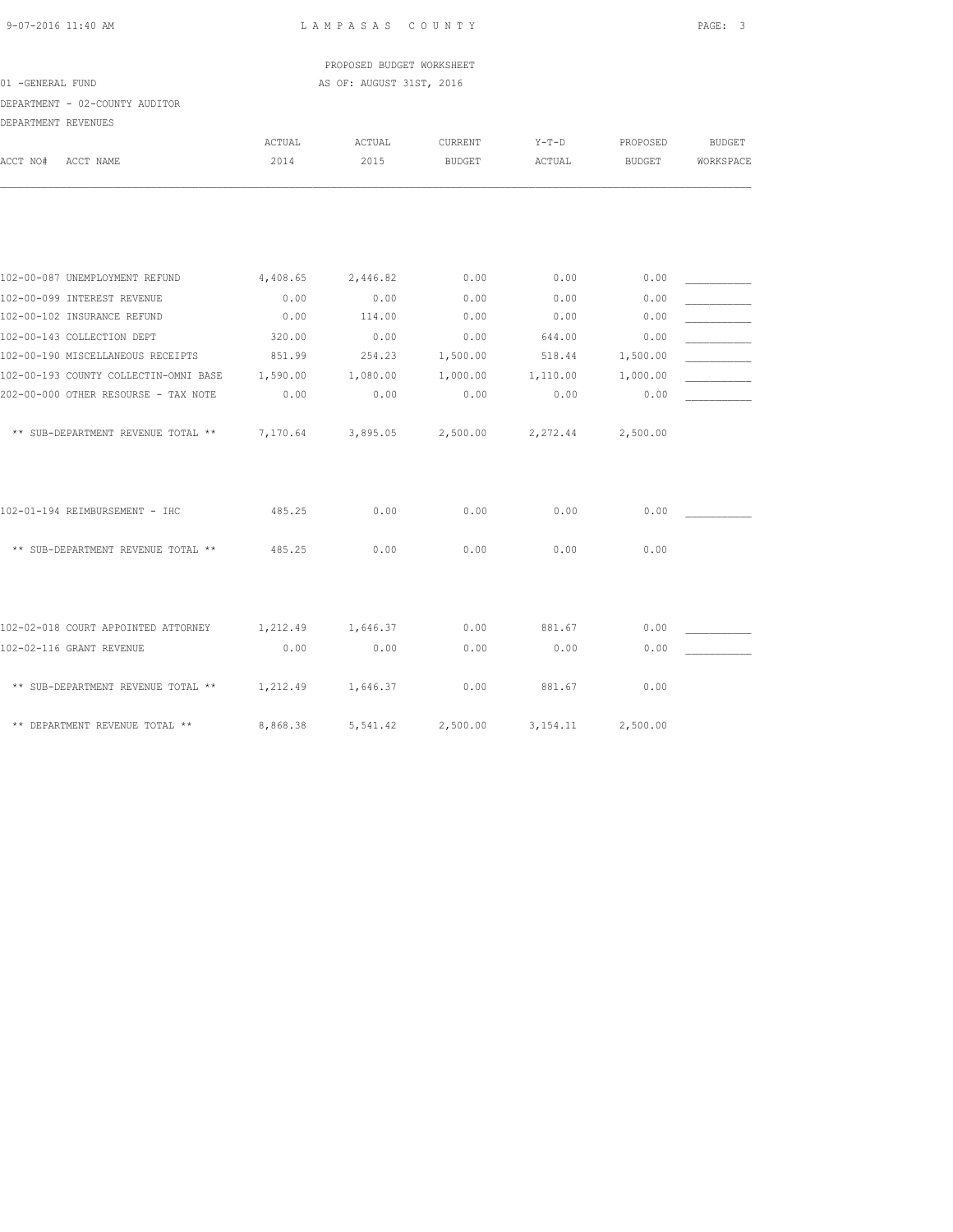|                                                                                      |        | PROPOSED BUDGET WORKSHEET |               |                          |               |               |
|--------------------------------------------------------------------------------------|--------|---------------------------|---------------|--------------------------|---------------|---------------|
| 01 -GENERAL FUND                                                                     |        | AS OF: AUGUST 31ST, 2016  |               |                          |               |               |
| DEPARTMENT - 03-COUNTY TREASURER                                                     |        |                           |               |                          |               |               |
| DEPARTMENT REVENUES                                                                  |        |                           |               |                          |               |               |
|                                                                                      | ACTUAL | ACTUAL                    | CURRENT       | Y-T-D                    | PROPOSED      | <b>BUDGET</b> |
| ACCT NO#<br>ACCT NAME                                                                | 2014   | 2015                      | <b>BUDGET</b> | ACTUAL                   | <b>BUDGET</b> | WORKSPACE     |
|                                                                                      |        |                           |               |                          |               |               |
|                                                                                      |        |                           |               |                          |               |               |
|                                                                                      |        |                           |               |                          |               |               |
|                                                                                      |        |                           |               |                          |               |               |
|                                                                                      |        |                           |               |                          |               |               |
| 103-00-099 INTEREST REVENUE                                                          | 0.00   | 0.00                      |               | $0.00$ 4,444.85 5,000.00 |               |               |
| 103-00-109 SERVICE FEES                                                              |        | 41,928.71 28,182.59       |               | 40,000.00 12,283.86      | 15,000.00     |               |
| 103-00-117 BINGO TAX                                                                 | 0.00   | 0.00                      | 0.00          | 0.00                     | 0.00          |               |
| 103-00-143 COLLECTION DEPT                                                           | 26.39  | 17.00                     | 0.00          | 225.89                   | 50.00         |               |
| 103-00-190 MISCELLANEOUS RECEIPTS                                                    | 956.50 | 667.71                    | 500.00        | 1,090.27                 | 1,000.00      |               |
|                                                                                      |        |                           |               |                          |               |               |
| ** SUB-DEPARTMENT REVENUE TOTAL ** 42,911.60 28,867.30 40,500.00 18,044.87 21,050.00 |        |                           |               |                          |               |               |

\*\* DEPARTMENT REVENUE TOTAL \*\* 42,911.60 28,867.30 40,500.00 18,044.87 21,050.00

9-07-2016 11:40 AM L A M P A S A S C O U N T Y PAGE: 4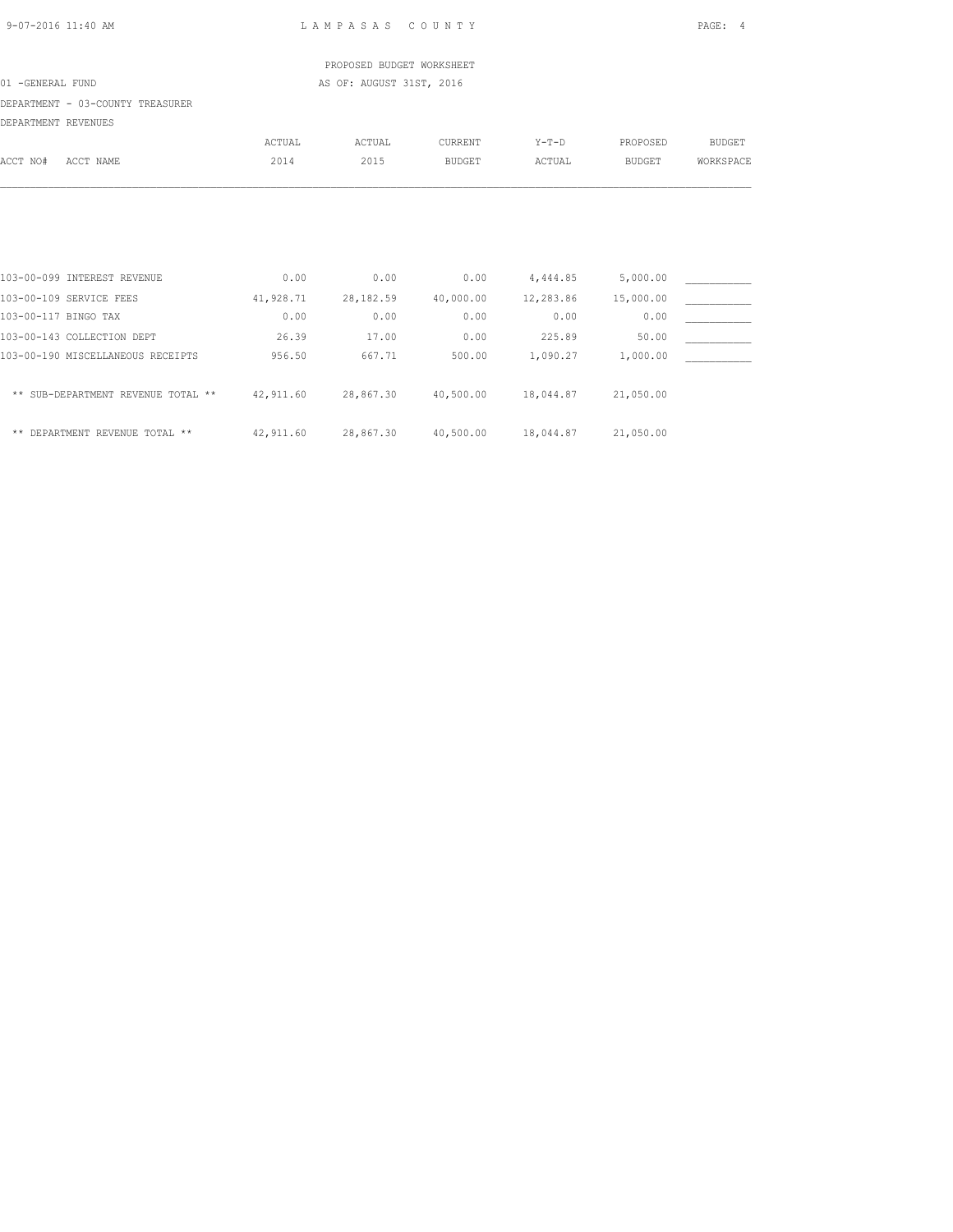PROPOSED BUDGET WORKSHEET 01 -GENERAL FUND **AS OF: AUGUST 31ST, 2016** 

### DEPARTMENT - 04-CO TAX ASSESSOR

| DEPARTMENT REVENUES |           |        |        |               |         |               |               |
|---------------------|-----------|--------|--------|---------------|---------|---------------|---------------|
|                     |           | ACTUAL | ACTUAL | CURRENT       | $Y-T-D$ | PROPOSED      | <b>BUDGET</b> |
| ACCT NO#            | ACCT NAME | 2014   | 2015   | <b>BUDGET</b> | ACTUAL  | <b>BUDGET</b> | WORKSPACE     |

| 104-00-010 CURRENT AD VALOREM TAXES    | 5, 249, 727.52 | 5, 431, 546.17 | 5,622,599.00              | 5,462,035.15              | 6, 143, 542.00 |  |
|----------------------------------------|----------------|----------------|---------------------------|---------------------------|----------------|--|
| 104-00-015 LOCAL OPTION 1/2% SALES TAX | 687,188.91     | 706, 921.13    | 700,000.00                | 706,033.53                | 760,000.00     |  |
| 104-00-020 DELINQUENT AD VALORM TAXES  | 93, 141. 78    | 139, 315.74    | 100,000.00                | 115,296.57                | 120,000.00     |  |
| 104-00-030 PENALTIES & INT. AD VALOREM | 674.50         | 702.60         | 0.00                      | 33,737.62                 | 15,000.00      |  |
| 104-00-031 CHILD WELFARE BOARD         | 0.00           | 0.00           | 0.00                      | 0.00                      | 0.00           |  |
| 104-00-035 LCAD REFUND                 | 0.00           | 0.00           | 0.00                      | 0.00                      | 0.00           |  |
| 104-00-036 POSTAGE REIMBURSEMENT       | 3,981.00       | 3,328.00       | 3,000.00                  | 2,504.00                  | 3,000.00       |  |
| 104-00-043 COURT COST CHILD SAFETY FUN | 33, 713. 75    | 34,152.00      | 32,000.00                 | 33,891.00                 | 35,000.00      |  |
| 104-00-089 MOTOR VEHICLE VERIFICATION  | 2,644.50       | 451.00         | 500.00                    | 374.00                    | 500.00         |  |
| 104-00-090 MOTOR VEHICLE REGISTRATION  | 62,199.60      | 61,702.45      | 60,000.00                 | 59,096.65                 | 62,500.00      |  |
| 104-00-091 STATE SALES TAX REBATE      | 185,629.67     | 220,804.37     | 220,000.00                | 279, 415.88               | 270,000.00     |  |
| 104-00-104 T/AC-AUTO TITLES            | 31,000.00      | 34,210.00      | 31,000.00                 | 31,745.00                 | 32,000.00      |  |
| 104-00-113 LIQUOR LICENSE & PERMITS    | 7,692.00       | 762.50         | 3,000.00                  | 10,292.42                 | 5,000.00       |  |
| 104-00-190 MISCELLANEOUS RECEIPTS      | 862.70         | 513.25         | 1,000.00                  | 301.17                    | 1,000.00       |  |
|                                        |                |                |                           |                           |                |  |
| ** SUB-DEPARTMENT REVENUE TOTAL **     | 6,358,455.93   |                | 6,634,409.21 6,773,099.00 | 6,734,722.99 7,447,542.00 |                |  |

| 104-01-011 VOTER REGISTRATION      | 0.00 | 0.00 | 0.00 | 0.00                                                                       | 0.00 |  |
|------------------------------------|------|------|------|----------------------------------------------------------------------------|------|--|
| ** SUB-DEPARTMENT REVENUE TOTAL ** | 0.00 | 0.00 | 0.00 | 0.00                                                                       | 0.00 |  |
| ** DEPARTMENT REVENUE TOTAL **     |      |      |      | $6,358,455.93$ $6,634,409.21$ $6,773,099.00$ $6,734,722.99$ $7,447,542.00$ |      |  |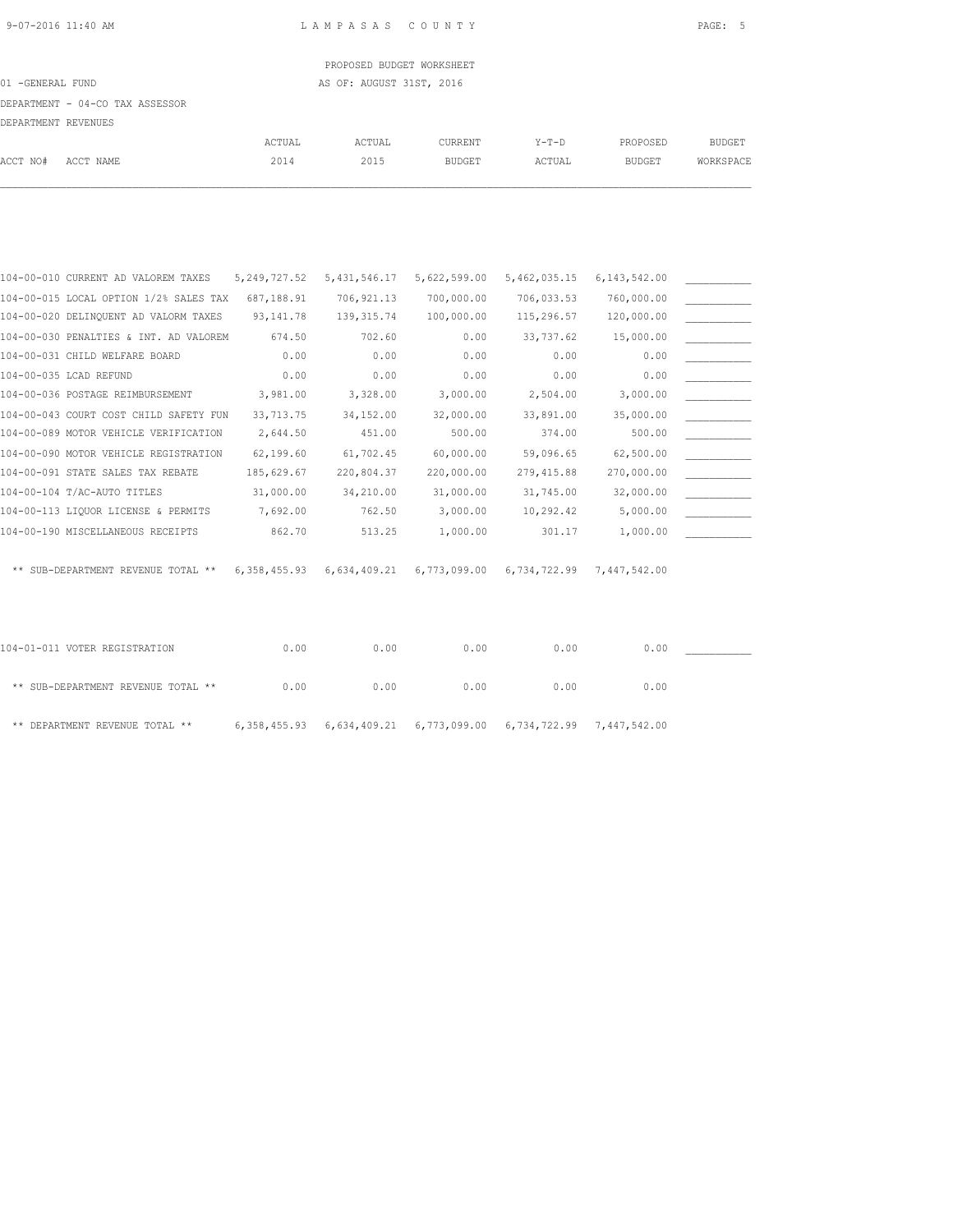PROPOSED BUDGET WORKSHEET 01 -GENERAL FUND **AS OF: AUGUST 31ST, 2016** 

DEPARTMENT - 05-COUNTY CLERK

| DEPARTMENT REVENUES |                                        |               |             |               |            |               |               |
|---------------------|----------------------------------------|---------------|-------------|---------------|------------|---------------|---------------|
|                     |                                        | <b>ACTUAL</b> | ACTUAL      | CURRENT       | $Y-T-D$    | PROPOSED      | <b>BUDGET</b> |
| ACCT NO#            | ACCT NAME                              | 2014          | 2015        | <b>BUDGET</b> | ACTUAL     | <b>BUDGET</b> | WORKSPACE     |
|                     |                                        |               |             |               |            |               |               |
|                     |                                        |               |             |               |            |               |               |
|                     |                                        |               |             |               |            |               |               |
|                     |                                        |               |             |               |            |               |               |
|                     | 105-00-009 3rd DISTRICT FEES           | 0.00          | 0.00        | 0.00          | 0.00       | 0.00          |               |
|                     | 105-00-012 SUPPLE CRT GUARDIANSHIP FEE | 2,780.00      | 2,600.00    | 3,000.00      | 2,520.00   | 3,000.00      |               |
|                     | 105-00-033 PRESERVATION CLERK ACCOUNT  | 1,390.00      | 1,290.00    | 1,200.00      | 1,250.00   | 1,200.00      |               |
|                     | 105-00-106 COUNTY CLERK                | 179,860.45    | 174, 183.91 | 170,000.00    | 183,787.60 | 190,000.00    |               |
|                     | 105-00-107 COUNTY CLERK-PROBATION      | 32,126.00     | 28,882.90   | 30,000.00     | 32,402.10  | 35,000.00     |               |
|                     | 105-00-120 CO.CLERK DELINQUENT COLLECT | 0.00          | 0.00        | 0.00          | 0.00       | 0.00          |               |

| 105-00-190 MISCELLANEOUS RECEIPTS  | 0.00       | 0.00       | 0.00       | 0.00       | 0.00       |  |
|------------------------------------|------------|------------|------------|------------|------------|--|
| ** SUB-DEPARTMENT REVENUE TOTAL ** | 216,156.45 | 206,956.81 | 204,200.00 | 219,959.70 | 229,200.00 |  |
| ** DEPARTMENT REVENUE TOTAL **     | 216,156.45 | 206,956.81 | 204,200.00 | 219,959.70 | 229,200.00 |  |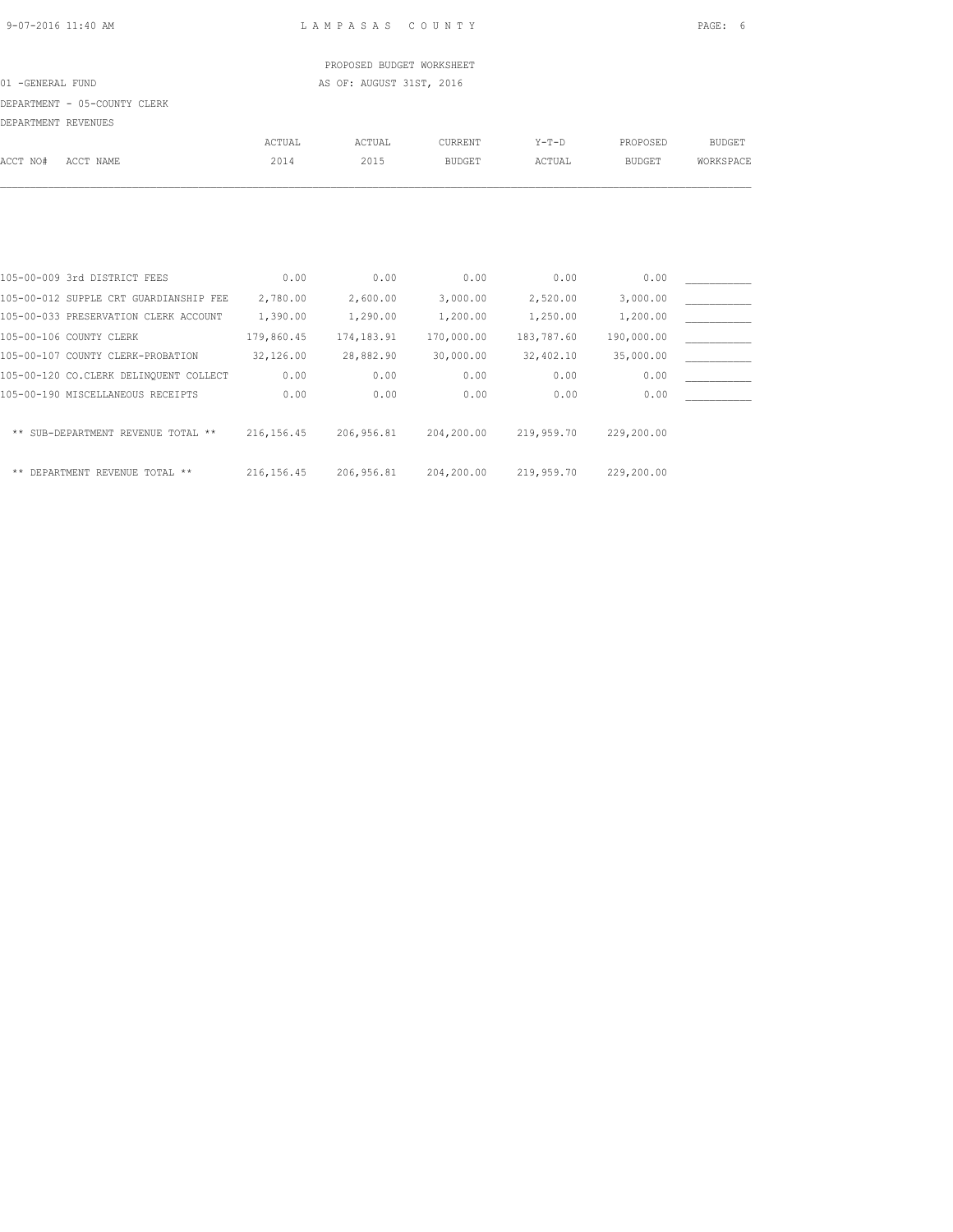PROPOSED BUDGET WORKSHEET 01 -GENERAL FUND **AS OF: AUGUST 31ST, 2016** 

### DEPARTMENT - 06-DISTRICT CLERK

|  |  |  | DEPARTMENT REVENUES |
|--|--|--|---------------------|
|--|--|--|---------------------|

| DEFANIMENI NEVENOSO |           |        |        |               |        |               |           |
|---------------------|-----------|--------|--------|---------------|--------|---------------|-----------|
|                     |           | ACTUAL | ACTUAL | CURRENT       | Y-T-D  | PROPOSED      | BUDGET    |
| ACCT NO#            | ACCT NAME | 2014   | 2015   | <b>BUDGET</b> | ACTUAL | <b>BUDGET</b> | WORKSPACE |
|                     |           |        |        |               |        |               |           |

| 106-00-006 REIMBURSMENT OF JUROR PMT   | 8,262.00   | 8,432.00   | 6,000.00   | 5,168.00   | 6,000.00   |  |
|----------------------------------------|------------|------------|------------|------------|------------|--|
| 106-00-008 JUVENILE DELINQUENCY PREVEN | 0.00       | 0.00       | 0.00       | 0.00       | 0.00       |  |
| 106-00-009 3rd DISTRICT FEES           | 0.00       | 0.00       | 0.00       | 0.00       | 0.00       |  |
| 106-00-036 POSTAGE REIMBURSEMENT       | 0.00       | 0.00       | 0.00       | 0.00       | 0.00       |  |
| 106-00-037 DIST CLERK RECORD MGMT      | 0.00       | 0.00       | 2,000.00   | 0.00       | 2,000.00   |  |
| 106-00-038 INDIGENT FEE                | 0.00       | 0.00       | 0.00       | 0.00       | 0.00       |  |
| 106-00-094 DISTRICT CLERK              | 70,861.51  | 70,423.76  | 80,000.00  | 51,243.66  | 58,000.00  |  |
| 106-00-105 DISTRICT CLK AG CHILD SUPPO | 0.00       | 0.00       | 0.00       | 0.00       | 0.00       |  |
| 106-00-108 DISTRICT CLERK-PROBATION    | 49, 473.10 | 57,722.95  | 55,000.00  | 44,592.03  | 50,000.00  |  |
| 106-00-116 GRANT REVENUE - VINE        | 0.00       | 0.00       | 0.00       | 0.00       | 0.00       |  |
| 106-00-120 CHILD ABUSE PREVENTION FEE  | 0.00       | 30.00      | 0.00       | 200.00     | 0.00       |  |
| 106-00-150 ELECTRONIC E-FILING         | 0.00       | 0.00       | 0.00       | 0.00       | 0.00       |  |
| 106-00-190 MISCELLANEOUS RECEIPTS      | 4,405.64   | 4,738.14   | 7,500.00   | 11,036.00  | 12,500.00  |  |
| 206-00-010 OPERATING TRANSFERS - IN    | 0.00       | 0.00       | 0.00       | 0.00       | 0.00       |  |
|                                        |            |            |            |            |            |  |
| ** SUB-DEPARTMENT REVENUE TOTAL **     | 133,002.25 | 141,346.85 | 150,500.00 | 112,239.69 | 128,500.00 |  |
|                                        |            |            |            |            |            |  |
|                                        |            |            |            |            |            |  |

| 106-01-190 MISCELLANEOUS (PASSPORT) | 0.00       | 9,306.00   | 0.00       | 8,390.00   | 10,000.00  |  |
|-------------------------------------|------------|------------|------------|------------|------------|--|
| ** SUB-DEPARTMENT REVENUE TOTAL **  | 0.00       | 9,306.00   | 0.00       | 8,390.00   | 10,000.00  |  |
| ** DEPARTMENT REVENUE TOTAL **      | 133,002.25 | 150,652.85 | 150,500.00 | 120,629.69 | 138,500.00 |  |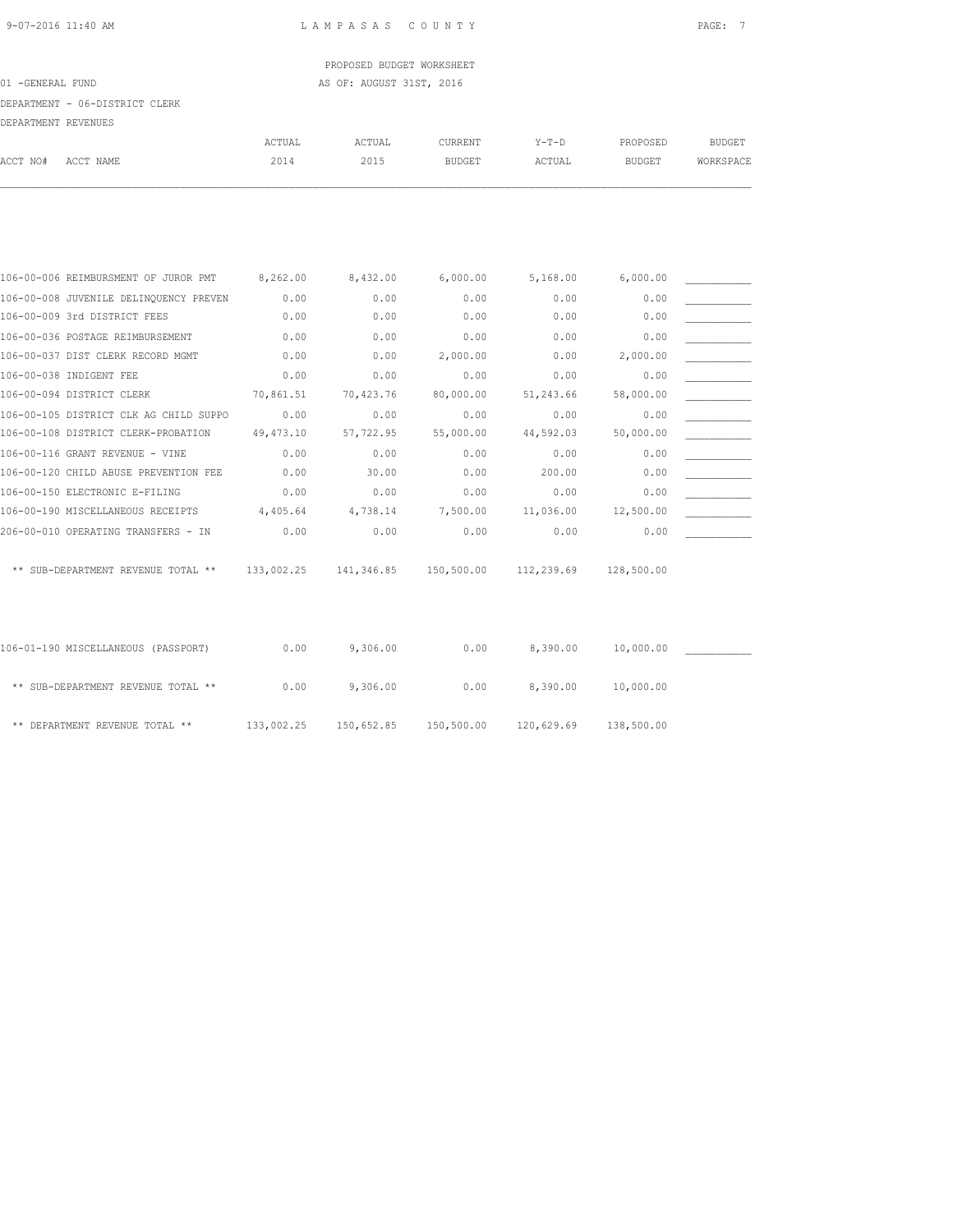# PROPOSED BUDGET WORKSHEET 01 -GENERAL FUND **AS OF: AUGUST 31ST, 2016**

|                     | DEPARTMENT - 07-COUNTY SHERIFF  |          |          |          |          |          |           |
|---------------------|---------------------------------|----------|----------|----------|----------|----------|-----------|
| DEPARTMENT REVENUES |                                 |          |          |          |          |          |           |
|                     |                                 | ACTUAL   | ACTUAL   | CURRENT  | $Y-T-D$  | PROPOSED | BUDGET    |
| ACCT NO#            | ACCT NAME                       | 2014     | 2015     | BUDGET   | ACTUAL   | BUDGET   | WORKSPACE |
|                     |                                 |          |          |          |          |          |           |
|                     |                                 |          |          |          |          |          |           |
|                     |                                 |          |          |          |          |          |           |
|                     |                                 |          |          |          |          |          |           |
|                     |                                 |          |          |          |          |          |           |
|                     | 107-00-050 TELEPHONE COMMISSION | 6,792.08 | 6,701.68 | 5,500.00 | 6,729.78 | 7,500.00 |           |

| 107-00-062 HOMELAND SECURITY           | 0.00        | 0.00       | 0.00       | 0.00       | 0.00       |  |
|----------------------------------------|-------------|------------|------------|------------|------------|--|
| 107-00-092 COUNTY SHERIFF SERVING CITA | 4,600.00    | 4,905.00   | 5,000.00   | 3,350.00   | 5,000.00   |  |
| 107-00-100 SALE OF SURPLUS PROPERTY    | 3,120.00    | 11,452.00  | 5,000.00   | 10,732.95  | 10,000.00  |  |
| 107-00-102 INSURANCE REFUND            | 7,540.32    | 0.00       | 0.00       | 0.00       | 0.00       |  |
| 107-00-116 GRANT REVENUE               | 3,237.28    | 16,059.01  | 14,000.00  | 3,742.53   | 15,000.00  |  |
| 107-00-119 CITY PAYMENT FOR PRISONERS  | 5,096.52    | 4,221.36   | 3,500.00   | 3,302.04   | 3,500.00   |  |
| 107-00-122 PRISONER TRANSPORTATION     | 3,218.76    | 5,245.50   | 3,000.00   | 1,188.15   | 3,000.00   |  |
| 107-00-125 LOMETA INTERLOCAL           | 0.00        | 0.00       | 0.00       | 0.00       | 0.00       |  |
| 107-00-188 FORFEITED PROPERTY          | 374.60      | 0.00       | 0.00       | 6,653.83   | 5,000.00   |  |
| 107-00-190 MISCELLANEOUS RECEIPTS      | 1,732.66    | 867.41     | 4,000.00   | 2,695.05   | 2,000.00   |  |
| 107-00-191 CITIZENS DONATIONS          | 0.00        | 0.00       | 0.00       | 0.00       | 0.00       |  |
| 107-00-194 REIMBURSEMENT-INSURANCE     | 0.00        | 0.00       | 0.00       | 0.00       | 0.00       |  |
| 207-00-000 OTHER RESOURCE-LEASE        | 110,000.00  | 110,000.00 | 112,000.00 | 112,000.00 | 158,000.00 |  |
|                                        |             |            |            |            |            |  |
| ** SUB-DEPARTMENT REVENUE TOTAL **     | 145, 712.22 | 159,451.96 | 152,000.00 | 150,394.33 | 209,000.00 |  |

| 107-01-116 GRANT REVENUE - VINE    | 0.00 | 0.00 | 0.00 | 0.00 | 0.00 |
|------------------------------------|------|------|------|------|------|
| ** SUB-DEPARTMENT REVENUE TOTAL ** | 0.00 | 0.00 | 0.00 | 0.00 | 0.00 |

| 107-02-190 MISCELLANEOUS RECEIPTS  | 0.00 | 2,331.14 | 1,000.00 | 1,770.66 | 2,000.00 |  |
|------------------------------------|------|----------|----------|----------|----------|--|
| 107-02-191 CITIZENS DONATIONS      | 0.00 | 0.00     | 0.00     | 0.00     | 1,000.00 |  |
| ** SUB-DEPARTMENT REVENUE TOTAL ** | 0.00 | 2,331.14 | 1,000.00 | 1,770.66 | 3,000.00 |  |
| 107-03-190 MISCELLANEOUS RECEIPTS  | 0.00 | 0.00     | 0.00     | 0.00     | 0.00     |  |

| ** SUB-DEPARTMENT REVENUE TOTAL ** | 0.00 | 0.00 | 0.00 | 0.00 | 0.00 |
|------------------------------------|------|------|------|------|------|
|                                    |      |      |      |      |      |

| 107-04-116 GRANT REVENUE           | 0.00       | 0.00       | 0.00       | 0.00       | 0.00       |  |
|------------------------------------|------------|------------|------------|------------|------------|--|
| 107-04-190 MISCELLANEOUS RECEIPTS  | 0.00       | 0.00       | 0.00       | 0.00       | 0.00       |  |
| ** SUB-DEPARTMENT REVENUE TOTAL ** | 0.00       | 0.00       | 0.00       | 0.00       | 0.00       |  |
| ** DEPARTMENT REVENUE TOTAL **     | 145,712.22 | 161,783.10 | 153,000.00 | 152,164.99 | 212,000.00 |  |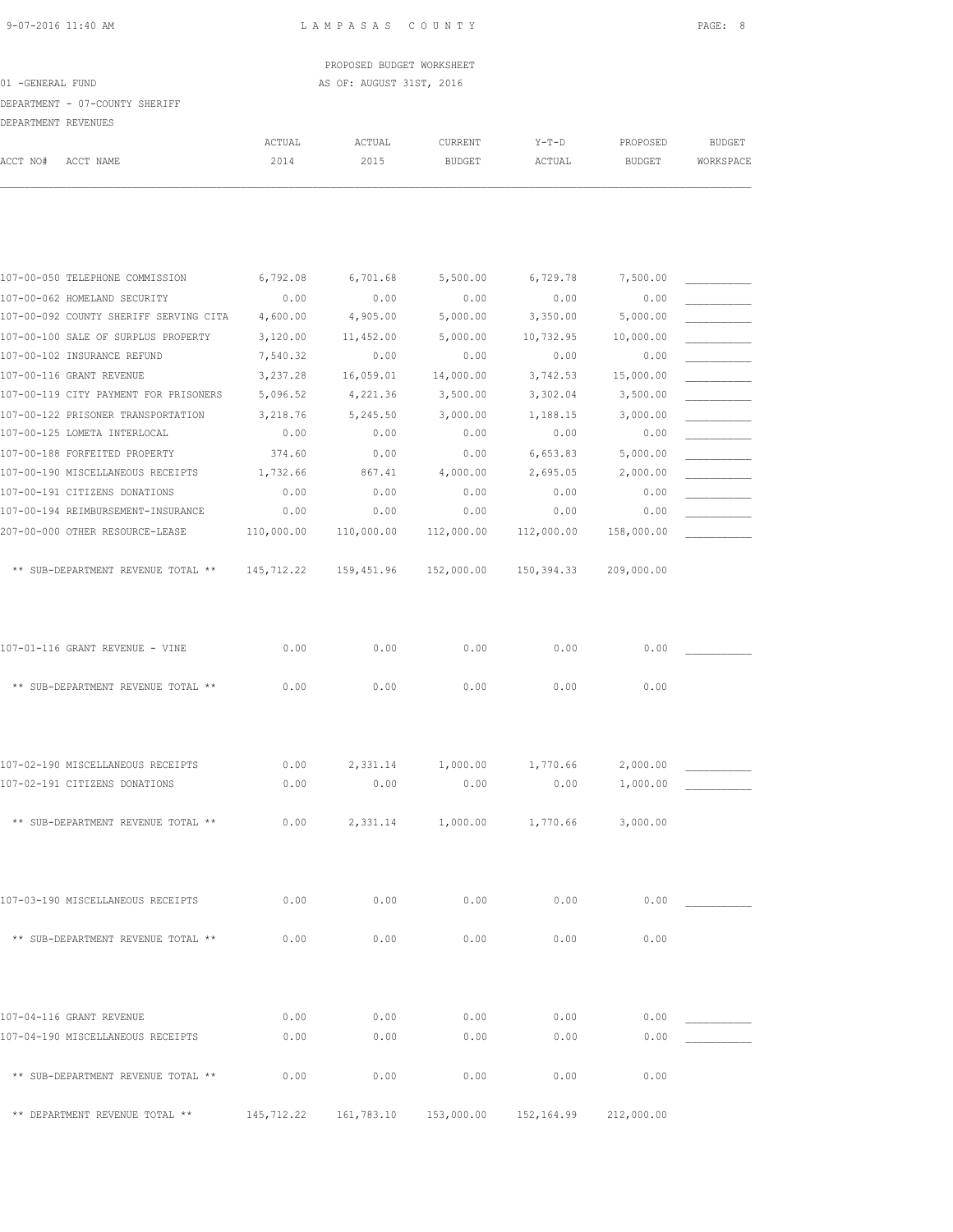| 9-07-2016 11:40 AM                                       |          | LAMPASAS COUNTY                                   |               |                  |           | PAGE: 9       |
|----------------------------------------------------------|----------|---------------------------------------------------|---------------|------------------|-----------|---------------|
|                                                          |          | PROPOSED BUDGET WORKSHEET                         |               |                  |           |               |
| 01 -GENERAL FUND                                         |          | AS OF: AUGUST 31ST, 2016                          |               |                  |           |               |
| DEPARTMENT - 08-COUNTY/DISTRICT ATTNY                    |          |                                                   |               |                  |           |               |
| DEPARTMENT REVENUES                                      |          |                                                   |               |                  |           |               |
|                                                          | ACTUAL   | ACTUAL                                            | CURRENT       | $Y-T-D$          | PROPOSED  | <b>BUDGET</b> |
| ACCT NO#<br>ACCT NAME                                    | 2014     | 2015                                              | <b>BUDGET</b> | ACTUAL           | BUDGET    | WORKSPACE     |
|                                                          |          |                                                   |               |                  |           |               |
|                                                          |          |                                                   |               |                  |           |               |
| 108-00-103 STATE SUPPLEMENT ASST. D.A. 8,040.00 2,160.00 |          |                                                   |               | $0.00$ 4, 131.16 | 0.00      |               |
| 108-00-116 GRANT REVENUE JUVENILE PROS                   | 0.00     | 0.00                                              | 0.00          | 0.00             | 0.00      |               |
| 108-00-123 STATE REIMBURSEMENT                           |          | $36,666.66$ $27,500.00$ $34,530.00$ $18,333.34$   |               |                  | 27,500.00 |               |
| 108-00-190 MISCELLANEOUS RECEIPTS                        | 7,484.99 | 375.56                                            | 0.00          | 0.00             | 0.00      |               |
| ** SUB-DEPARTMENT REVENUE TOTAL **                       |          | 52,191.65 30,035.56 34,530.00 22,464.50 27,500.00 |               |                  |           |               |
| ** DEPARTMENT REVENUE TOTAL **                           |          | 52,191.65 30,035.56 34,530.00 22,464.50 27,500.00 |               |                  |           |               |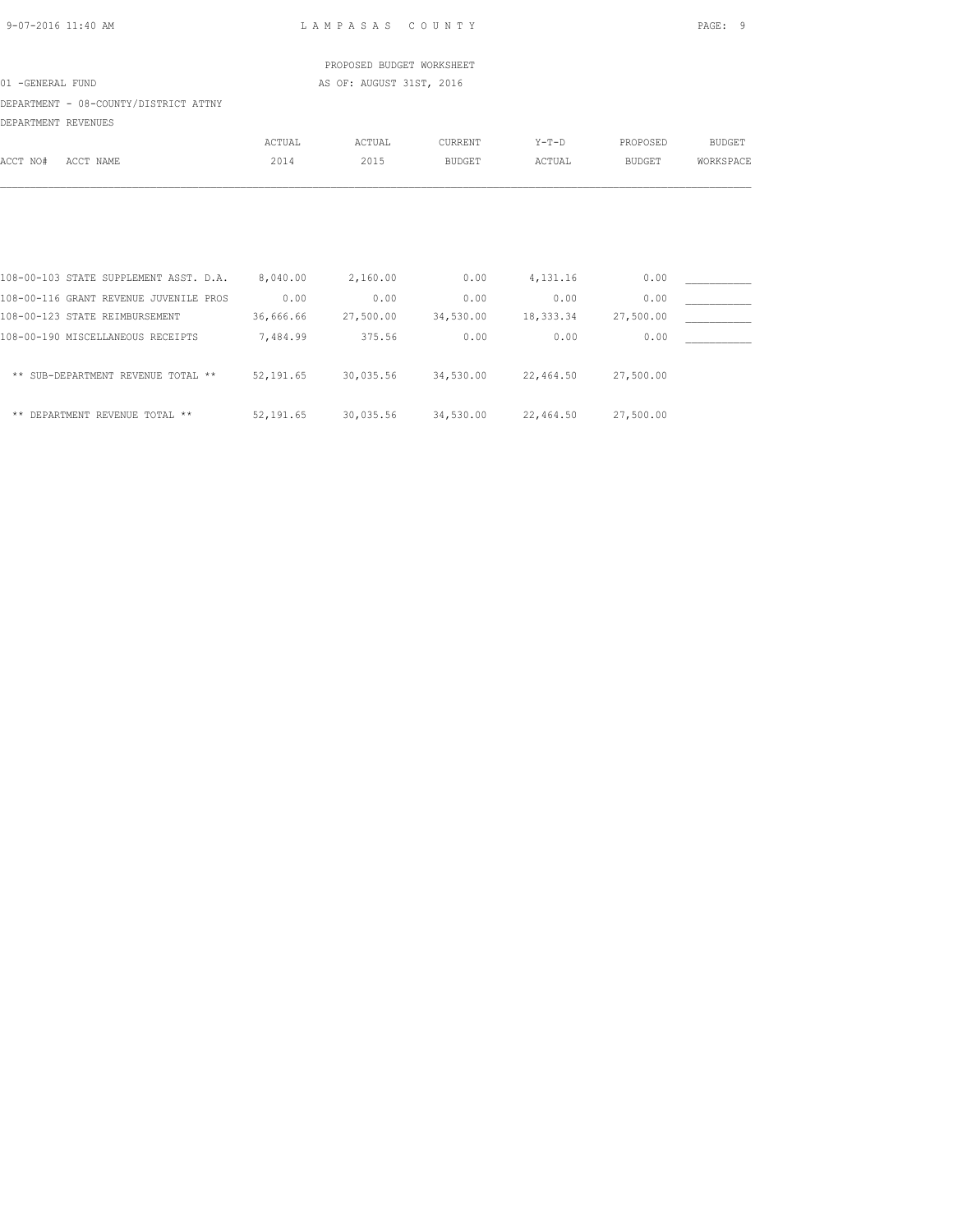| 9-07-2016 11:40 AM                                      |        | LAMPASAS COUNTY           |               |         |          | PAGE: 10  |  |  |
|---------------------------------------------------------|--------|---------------------------|---------------|---------|----------|-----------|--|--|
|                                                         |        | PROPOSED BUDGET WORKSHEET |               |         |          |           |  |  |
| 01 -GENERAL FUND                                        |        | AS OF: AUGUST 31ST, 2016  |               |         |          |           |  |  |
| DEPARTMENT - 09-NON-DEPARTMENTAL<br>DEPARTMENT REVENUES |        |                           |               |         |          |           |  |  |
|                                                         | ACTUAL | ACTUAL                    | CURRENT       | $Y-T-D$ | PROPOSED | BUDGET    |  |  |
| ACCT NO#<br>ACCT NAME                                   | 2014   | 2015                      | <b>BUDGET</b> | ACTUAL  | BUDGET   | WORKSPACE |  |  |
|                                                         |        |                           |               |         |          |           |  |  |
|                                                         |        |                           |               |         |          |           |  |  |
| 109-00-190 MISCELLANEOUS RECEIPTS                       | 10.25  | 3,331.03                  | 2,000.00      | 0.00    | 2,000.00 |           |  |  |
| ** SUB-DEPARTMENT REVENUE TOTAL **                      | 10.25  | 3,331.03                  | 2,000.00      | 0.00    | 2,000.00 |           |  |  |
| ** DEPARTMENT REVENUE TOTAL **                          | 10.25  | 3,331.03                  | 2,000.00      | 0.00    | 2,000.00 |           |  |  |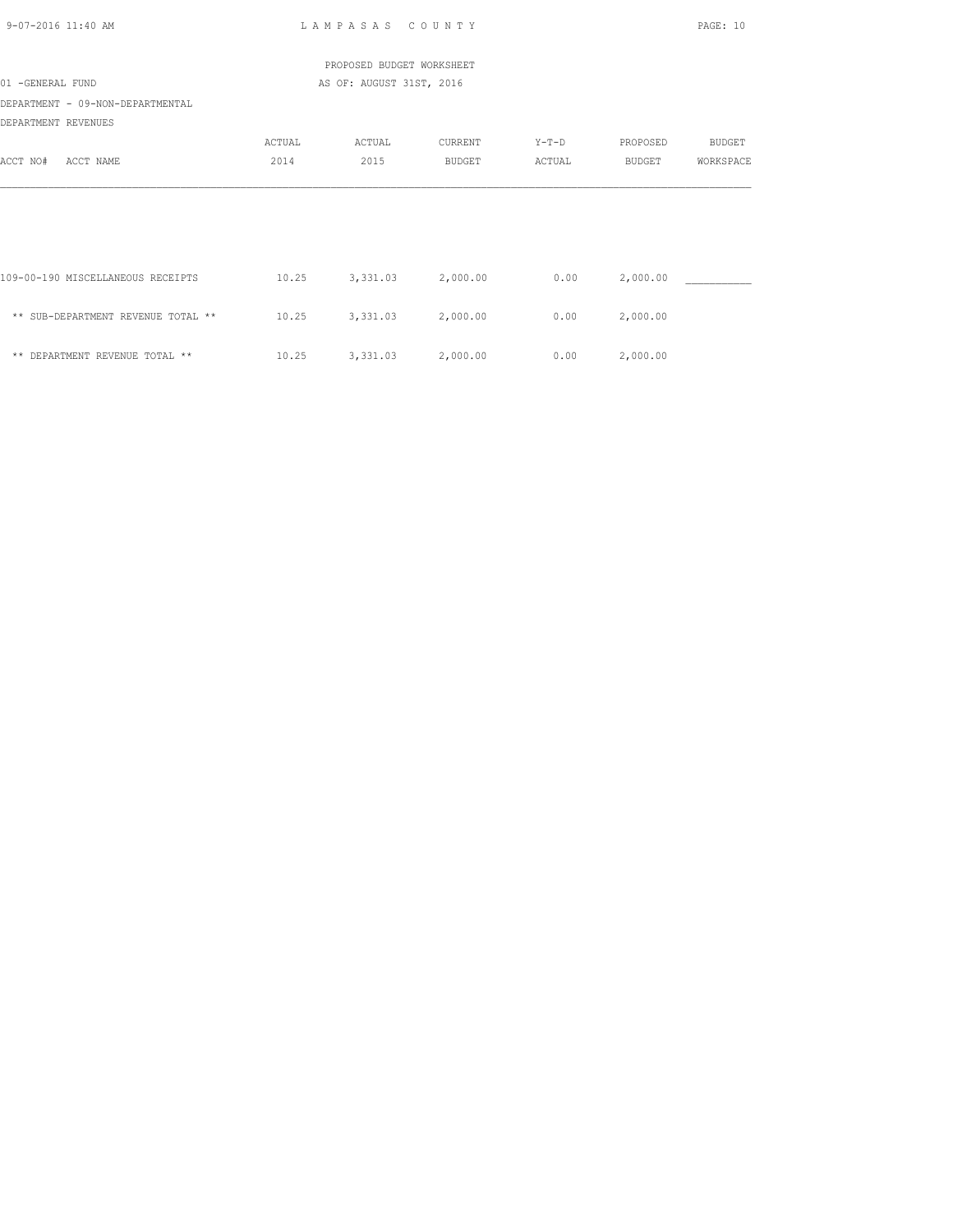| 9-07-2016 11:40 AM                                         |          | LAMPASAS COUNTY           |         |                                                    |          | PAGE: 11      |  |  |
|------------------------------------------------------------|----------|---------------------------|---------|----------------------------------------------------|----------|---------------|--|--|
|                                                            |          | PROPOSED BUDGET WORKSHEET |         |                                                    |          |               |  |  |
| 01 -GENERAL FUND                                           |          | AS OF: AUGUST 31ST, 2016  |         |                                                    |          |               |  |  |
| DEPARTMENT - 10-CONSTABLES 1, 3 & 4<br>DEPARTMENT REVENUES |          |                           |         |                                                    |          |               |  |  |
|                                                            | ACTUAL   | ACTUAL                    | CURRENT | Y-T-D                                              | PROPOSED | <b>BUDGET</b> |  |  |
| ACCT NO#<br>ACCT NAME                                      | 2014     | 2015                      | BUDGET  | ACTUAL                                             | BUDGET   | WORKSPACE     |  |  |
|                                                            |          |                           |         |                                                    |          |               |  |  |
| 110-00-190 MISCELLANEOUS RECEIPTS                          | $0.21$ ( |                           |         | $0.46$ 1,000.00 1,328.49                           | 1,000.00 |               |  |  |
| ** SUB-DEPARTMENT REVENUE TOTAL **                         | $0.21$ ( |                           |         | $0.46$ 1,000.00 1,328.49                           | 1,000.00 |               |  |  |
| ** DEPARTMENT REVENUE TOTAL **                             |          |                           |         | $0.21$ ( $0.46$ ) $1,000.00$ $1,328.49$ $1,000.00$ |          |               |  |  |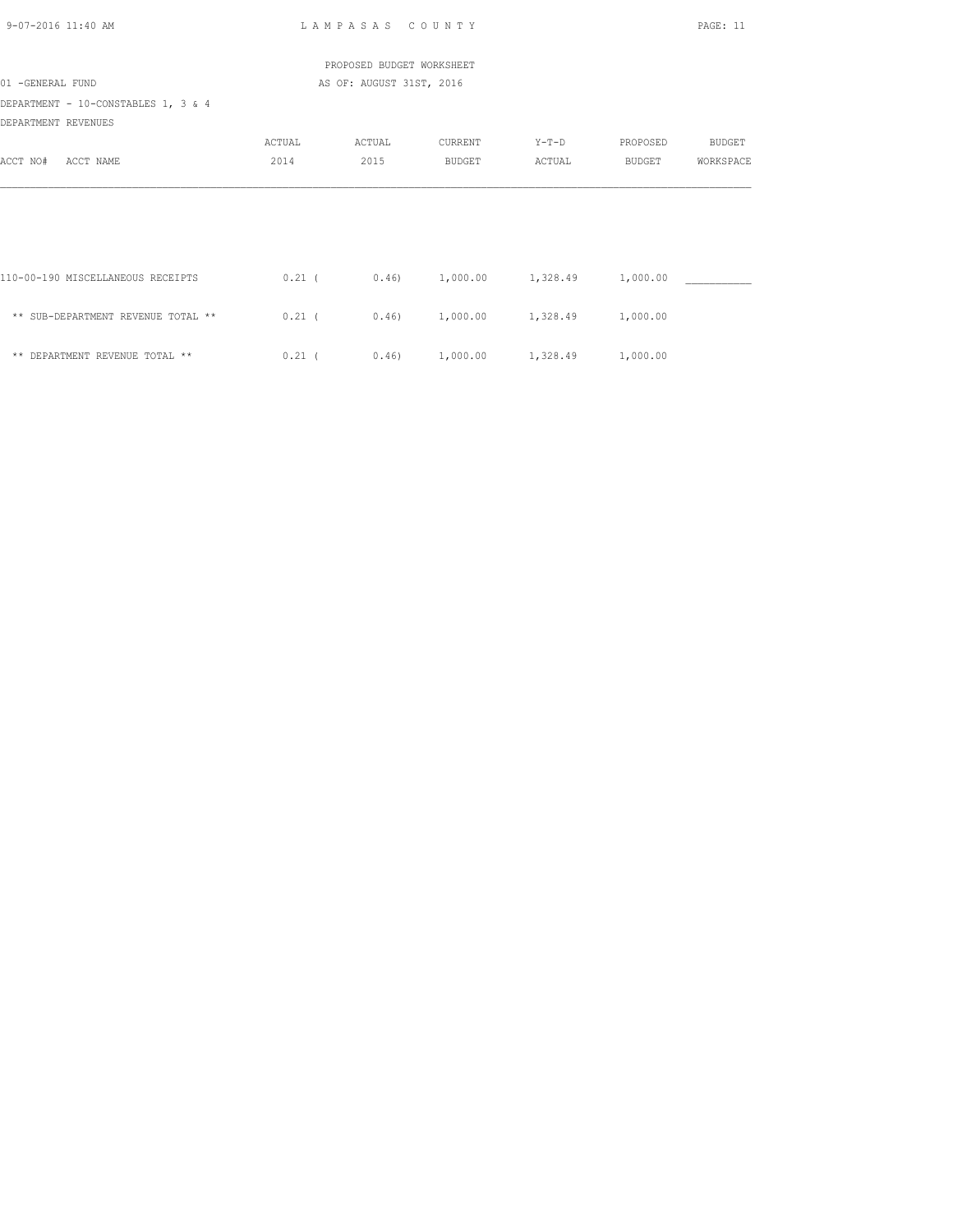| PROPOSED BUDGET WORKSHEET<br>01 -GENERAL FUND<br>AS OF: AUGUST 31ST, 2016 |        |        |                                              |             |                   |               |  |  |  |  |
|---------------------------------------------------------------------------|--------|--------|----------------------------------------------|-------------|-------------------|---------------|--|--|--|--|
| DEPARTMENT - 11-COUNTY LOCATED AT CITY<br>DEPARTMENT REVENUES             |        |        |                                              |             |                   |               |  |  |  |  |
|                                                                           | ACTUAL | ACTUAL | CURRENT                                      | $Y-T-D$     | PROPOSED          | <b>BUDGET</b> |  |  |  |  |
| ACCT NO#<br>ACCT NAME                                                     | 2014   | 2015   | BUDGET                                       | ACTUAL      | <b>BUDGET</b>     | WORKSPACE     |  |  |  |  |
|                                                                           |        |        |                                              |             |                   |               |  |  |  |  |
|                                                                           |        |        |                                              |             |                   |               |  |  |  |  |
| 111-00-116 GRANT REVENUE                                                  | 0.00   | 0.00   | 0.00                                         | $0.00$ 0.00 |                   |               |  |  |  |  |
| 111-00-190 MISCELLANEOUS                                                  | 111.50 | 111.00 | 0.00                                         | 259.00      | 0.00              |               |  |  |  |  |
| ** SUB-DEPARTMENT REVENUE TOTAL ** 111.50                                 |        | 111.00 | 0.00                                         | 259.00      | 0.00              |               |  |  |  |  |
|                                                                           |        |        |                                              |             |                   |               |  |  |  |  |
| 111-01-190 MISCELLANEOUS RECEIPTS                                         |        |        | 5,916.58 3,772.48 4,000.00 2,397.97 4,000.00 |             |                   |               |  |  |  |  |
| ** SUB-DEPARTMENT REVENUE TOTAL ** 5,916.58 3,772.48 4,000.00             |        |        |                                              |             | 2,397.97 4,000.00 |               |  |  |  |  |
|                                                                           |        |        |                                              |             |                   |               |  |  |  |  |
| 111-02-190 MISCELLANEOUS RECEIPTS                                         | 50.00  | 888.13 | 50.00                                        | 50.00       | 5,150.00          |               |  |  |  |  |
| ** SUB-DEPARTMENT REVENUE TOTAL **                                        | 50.00  | 888.13 | 50.00                                        | 50.00       | 5,150.00          |               |  |  |  |  |
|                                                                           |        |        |                                              |             |                   |               |  |  |  |  |
| 111-03-190 MISCELLANOUS                                                   | 0.00   | 0.00   | 0.00                                         | 0.00        | 0.00              |               |  |  |  |  |
| ** SUB-DEPARTMENT REVENUE TOTAL **                                        | 0.00   | 0.00   | 0.00                                         | 0.00        | 0.00              |               |  |  |  |  |

\*\* DEPARTMENT REVENUE TOTAL \*\* 6,078.08 4,771.61 4,050.00 2,706.97 9,150.00

9-07-2016 11:40 AM L A M P A S A S C O U N T Y PAGE: 12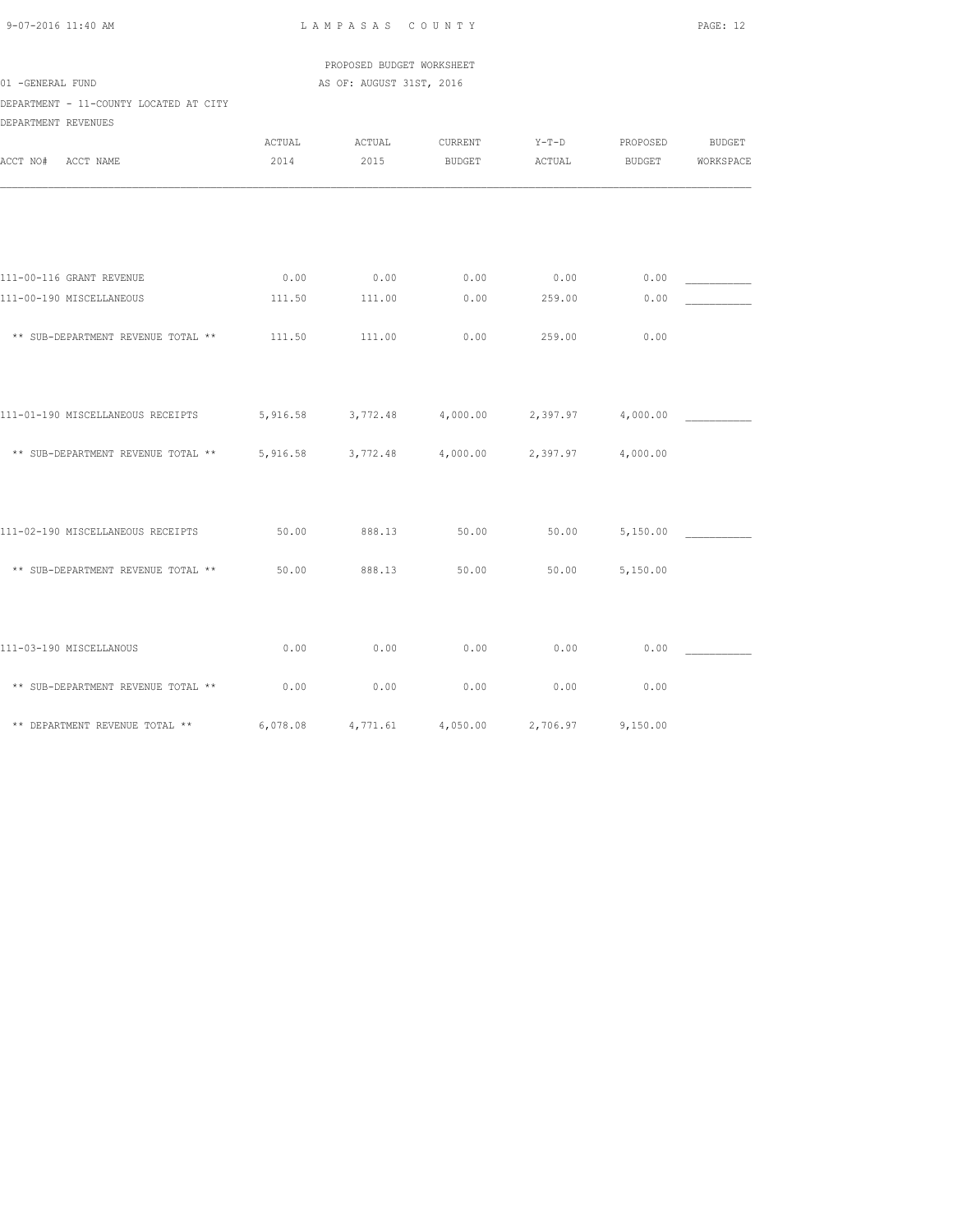PROPOSED BUDGET WORKSHEET 01 -GENERAL FUND AS OF: AUGUST 31ST, 2016

DEPARTMENT - 12-JUSTICE OF PEACE #1

| DEPARTMENT REVENUES                   |               |                       |               |            |               |               |
|---------------------------------------|---------------|-----------------------|---------------|------------|---------------|---------------|
|                                       | <b>ACTUAL</b> | ACTUAL                | CURRENT       | $Y-T-D$    | PROPOSED      | <b>BUDGET</b> |
| ACCT NO#<br>ACCT NAME                 | 2014          | 2015                  | <b>BUDGET</b> | ACTUAL     | <b>BUDGET</b> | WORKSPACE     |
|                                       |               |                       |               |            |               |               |
| 112-00-003 SCHOOL EDUCATION FUND      | 4,322.30      | 0.00                  | 4,000.00      | 0.00       | 0.00          |               |
| 112-00-006 REIMBURSEMENT OF JUROR PMT | 0.00          | 0.00                  | 0.00          | 0.00       | 0.00          |               |
| 112-00-034 JP#1 SECURITY FEES         | 883.35        | 790.45                | 800.00        | 841.12     | 900.00        |               |
| 112-00-080 JUSTICE COURT TECHNOLOGY   | 0.00          | 0.00                  | 0.00          | 0.00       | 0.00          |               |
| 112-00-095 JP #1                      | 159, 342.38   | 133,982.54            | 125,000.00    | 151,582.64 | 150,000.00    |               |
| 112-00-116 GRANT REVENUE (DPS)        | 0.00          | 0.00                  | 0.00          | 0.00       | 0.00          |               |
| 112-00-150 ELECTRONIC E-FILING        | 0.00          | 0.00                  | 0.00          | 0.00       | 0.00          |               |
| 112-00-190 MISCELLANEOUS RECEIPTS     | 30.00         | 0.00                  | 100.00        | 55.00      | 100.00        |               |
| 112-00-193 JP # 1 OMNI-BASE FEES      | 7,092.95      | 5,614.14              | 6,000.00      | 6,078.81   | 6,000.00      |               |
| ** SUB-DEPARTMENT REVENUE TOTAL **    |               | 171,670.98 140,387.13 | 135,900.00    | 158,557.57 | 157,000.00    |               |
| 112-01-095 JP #1 (COLAGY)             | 0.00          | 7,200.11              | 3,000.00      | 15,269.18  | 3,000.00      |               |
|                                       |               |                       |               |            |               |               |
| ** SUB-DEPARTMENT REVENUE TOTAL **    | 0.00          | 7,200.11              | 3,000.00      | 15,269.18  | 3,000.00      |               |
| ** DEPARTMENT REVENUE TOTAL **        | 171,670.98    | 147,587.24            | 138,900.00    | 173,826.75 | 160,000.00    |               |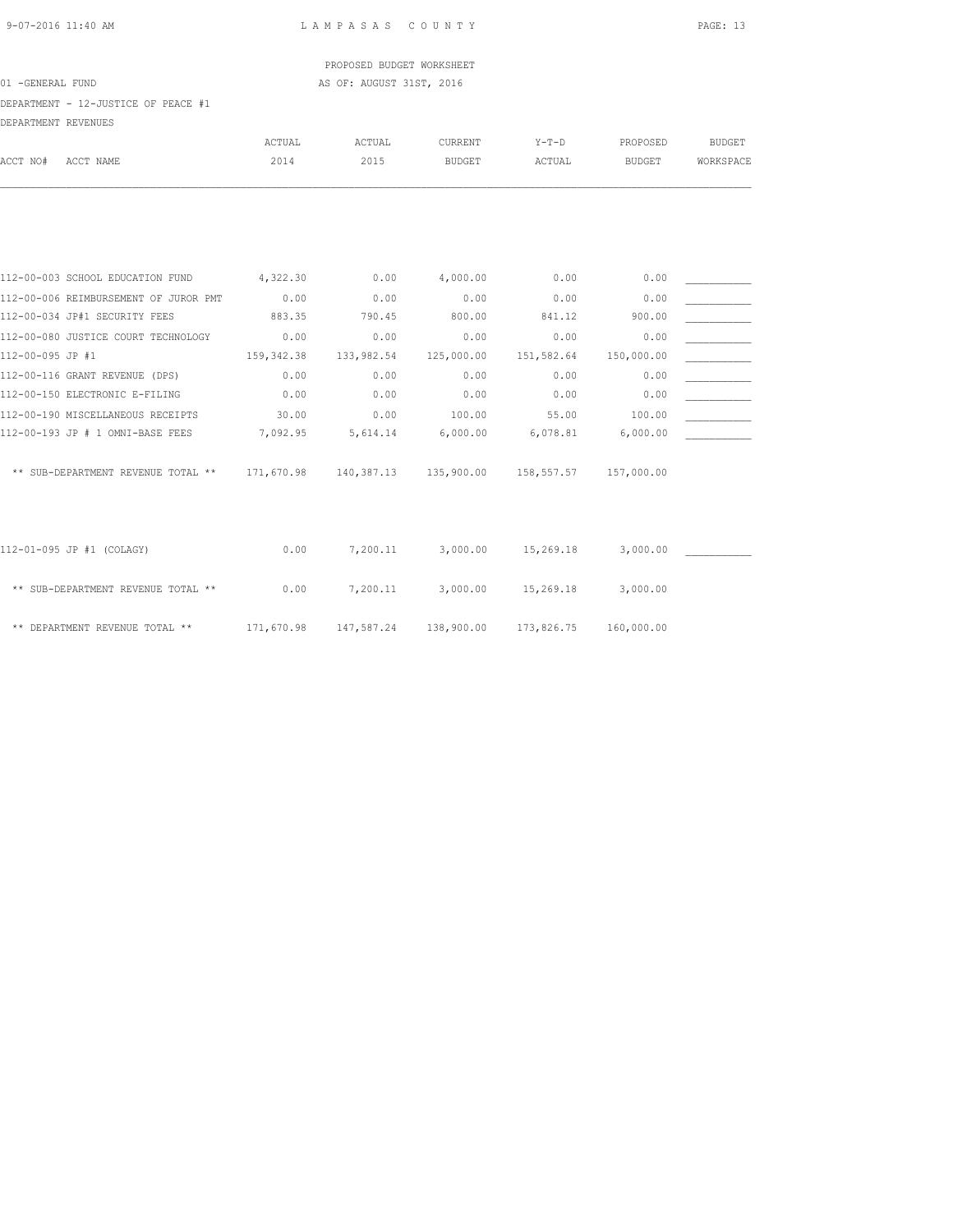PROPOSED BUDGET WORKSHEET 01 -GENERAL FUND **AS OF: AUGUST 31ST, 2016** 

DEPARTMENT - 13-JUSTICE OF PEACE #3

| DEPARTMENT REVENUES |                                              |           |           |                     |           |               |               |
|---------------------|----------------------------------------------|-----------|-----------|---------------------|-----------|---------------|---------------|
|                     |                                              | ACTUAL    | ACTUAL    | CURRENT             | $Y-T-D$   | PROPOSED      | <b>BUDGET</b> |
| ACCT NO#            | ACCT NAME                                    | 2014      | 2015      | <b>BUDGET</b>       | ACTUAL    | <b>BUDGET</b> | WORKSPACE     |
|                     |                                              |           |           |                     |           |               |               |
|                     | 113-00-003 SCHOOL EDUCATION FUND             | 0.00      | 0.00      | 0.00                | 0.00      | 0.00          |               |
|                     | 113-00-034 JP#3 SECURITY FEES                | 260.21    | 287.45    | 400.00              | 236.13    | 400.00        |               |
|                     | 113-00-080 JUSTICE COURT TECHNOLOGY FU       | 0.00      | 0.00      | 0.00                | 0.00      | 0.00          |               |
|                     | 113-00-096 JUSTICE OF PEACE 3                | 33,220.34 | 29,384.67 | 30,000.00           | 23,088.98 | 25,000.00     |               |
|                     | 113-00-116 GRANT REVEUE (DPS)                | 0.00      | 0.00      | 0.00                | 0.00      | 0.00          |               |
|                     | 113-00-150 ELECTRONIC E-FILING               | 0.00      | 0.00      | 0.00                | 0.00      | 0.00          |               |
|                     | 113-00-190 MISCELLANEOUS RECEIPTS            | 25.88     | 0.00      | 0.00                | 0.00      | 0.00          |               |
|                     | 113-00-193 JP # 3 OMNI-BASE FEES             | 1,530.00  | 2,058.57  | 2,000.00            | 759.26    | 2,000.00      |               |
|                     | ** SUB-DEPARTMENT REVENUE TOTAL ** 35,036.43 |           |           | 31,730.69 32,400.00 | 24,084.37 | 27,400.00     |               |
|                     |                                              |           |           |                     |           |               |               |
|                     | 113-01-096 JP #3 (COLAGY)                    | 0.00      | 4,084.79  | 3,000.00            | 1,866.39  | 3,000.00      |               |
|                     | ** SUB-DEPARTMENT REVENUE TOTAL **           | 0.00      | 4,084.79  | 3,000.00            | 1,866.39  | 3,000.00      |               |
|                     | ** DEPARTMENT REVENUE TOTAL **               | 35,036.43 | 35,815.48 | 35,400.00           | 25,950.76 | 30,400.00     |               |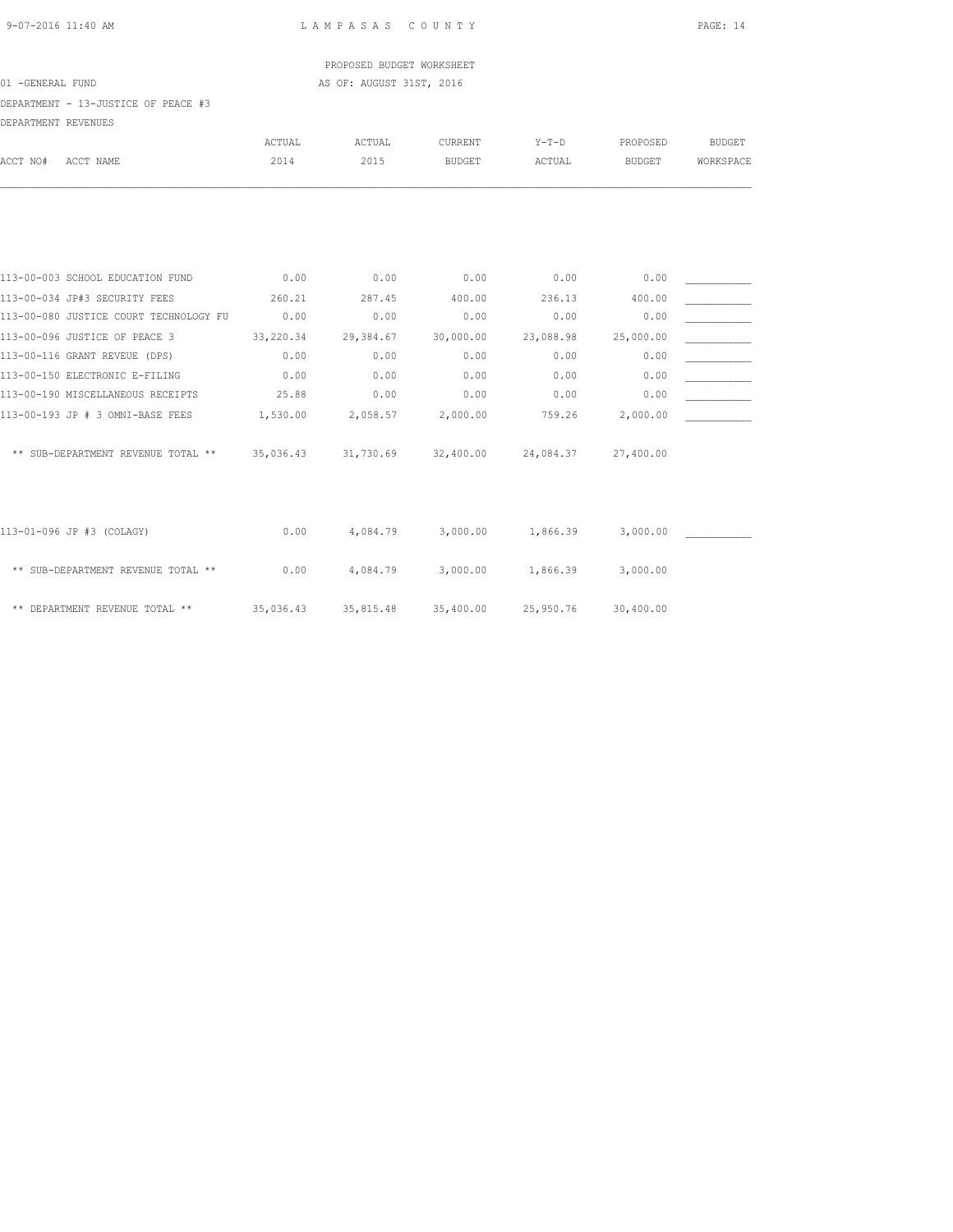PROPOSED BUDGET WORKSHEET 01 -GENERAL FUND **AS OF: AUGUST 31ST, 2016** 

DEPARTMENT - 14-JUSTICE OF PEACE #4

| DEPARTMENT REVENUES |                                              |           |            |               |           |               |               |
|---------------------|----------------------------------------------|-----------|------------|---------------|-----------|---------------|---------------|
|                     |                                              | ACTUAL    | ACTUAL     | CURRENT       | $Y-T-D$   | PROPOSED      | <b>BUDGET</b> |
| ACCT NO#            | ACCT NAME                                    | 2014      | 2015       | <b>BUDGET</b> | ACTUAL    | <b>BUDGET</b> | WORKSPACE     |
|                     |                                              |           |            |               |           |               |               |
|                     |                                              |           |            |               |           |               |               |
|                     | 114-00-003 SCHOOL EDUCATION FUND             | 0.00      | 0.00       | 0.00          | 0.00      | 0.00          |               |
|                     | 114-00-006 REIMBURSEMENT OF JUROR PMT        | 0.00      | 0.00       | 0.00          | 0.00      | 0.00          |               |
|                     | 114-00-034 JP#4 SECURITY FEES                | 500.03    | 558.88     | 800.00        | 499.83    | 600.00        |               |
|                     | 114-00-080 JUSTICE COURT TECHNOLOGY FU       | 0.00      | 0.00       | 0.00          | 0.00      | 0.00          |               |
|                     | 114-00-097 JUSTICE OF PEACE 4                | 82,024.40 | 100,062.09 | 87,000.00     | 87,775.71 | 87,000.00     |               |
| 114-00-099 INTEREST |                                              | 0.00      | 0.00       | 0.00          | 0.00      | 0.00          |               |
|                     | 114-00-109 SERVICE FEES                      | 0.00      | 0.00       | 0.00          | 0.00      | 0.00          |               |
|                     | 114-00-116 GRANT REVENUE (DPS)               | 0.00      | 0.00       | 0.00          | 0.00      | 0.00          |               |
|                     | 114-00-150 ELECTRONIC E-FILING               | 0.00      | 0.00       | 0.00          | 0.00      | 0.00          |               |
|                     | 114-00-190 MISCELLANEOUS RECEIPTS            | 0.00      | 38.56      | 200.00        | 0.00      | 100.00        |               |
|                     | 114-00-193 JP # 4 OMNI-BASE FEES             | 2,466.19  | 2,288.77   | 2,000.00      | 2,399.80  | 2,400.00      |               |
|                     | ** SUB-DEPARTMENT REVENUE TOTAL ** 84,990.62 |           | 102,948.30 | 90,000.00     | 90,675.34 | 90,100.00     |               |
|                     |                                              |           |            |               |           |               |               |
|                     | 114-01-097 JP #4 (COLAGY)                    | 0.00      | 3,260.58   | 3,000.00      | 6,015.44  | 4,000.00      |               |
|                     | ** SUB-DEPARTMENT REVENUE TOTAL **           | 0.00      | 3,260.58   | 3,000.00      | 6,015.44  | 4,000.00      |               |
|                     | ** DEPARTMENT REVENUE TOTAL **               | 84,990.62 | 106,208.88 | 93,000.00     | 96,690.78 | 94,100.00     |               |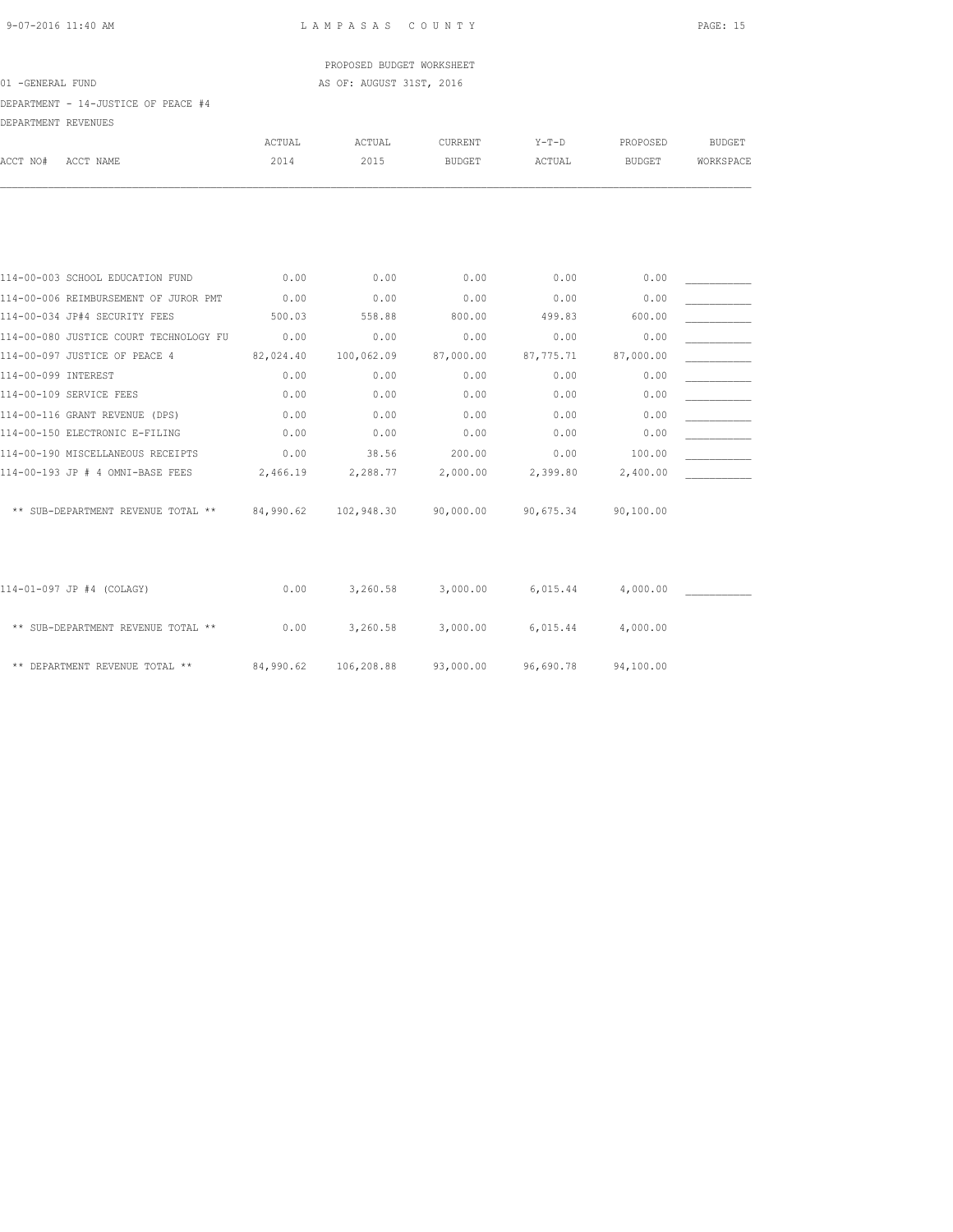| 9-07-2016 11:40 AM                                          |        | LAMPASAS COUNTY           |         |         |               | PAGE: 16      |
|-------------------------------------------------------------|--------|---------------------------|---------|---------|---------------|---------------|
|                                                             |        | PROPOSED BUDGET WORKSHEET |         |         |               |               |
| 01 -GENERAL FUND                                            |        | AS OF: AUGUST 31ST, 2016  |         |         |               |               |
| DEPARTMENT - 15-COUNTY EXTENSION OFF<br>DEPARTMENT REVENUES |        |                           |         |         |               |               |
|                                                             | ACTUAL | ACTUAL                    | CURRENT | $Y-T-D$ | PROPOSED      | <b>BUDGET</b> |
| ACCT NO#<br>ACCT NAME                                       | 2014   | 2015                      | BUDGET  | ACTUAL  | <b>BUDGET</b> | WORKSPACE     |
|                                                             |        |                           |         |         |               |               |
|                                                             |        |                           |         |         |               |               |
| 115-00-190 MISCELLANEOUS RECEIPTS                           | 0.00   | 0.00                      | 0.00    | 0.00    | 0.00          |               |
| ** SUB-DEPARTMENT REVENUE TOTAL **                          | 0.00   | 0.00                      | 0.00    | 0.00    | 0.00          |               |
| ** DEPARTMENT REVENUE TOTAL **                              | 0.00   | 0.00                      | 0.00    | 0.00    | 0.00          |               |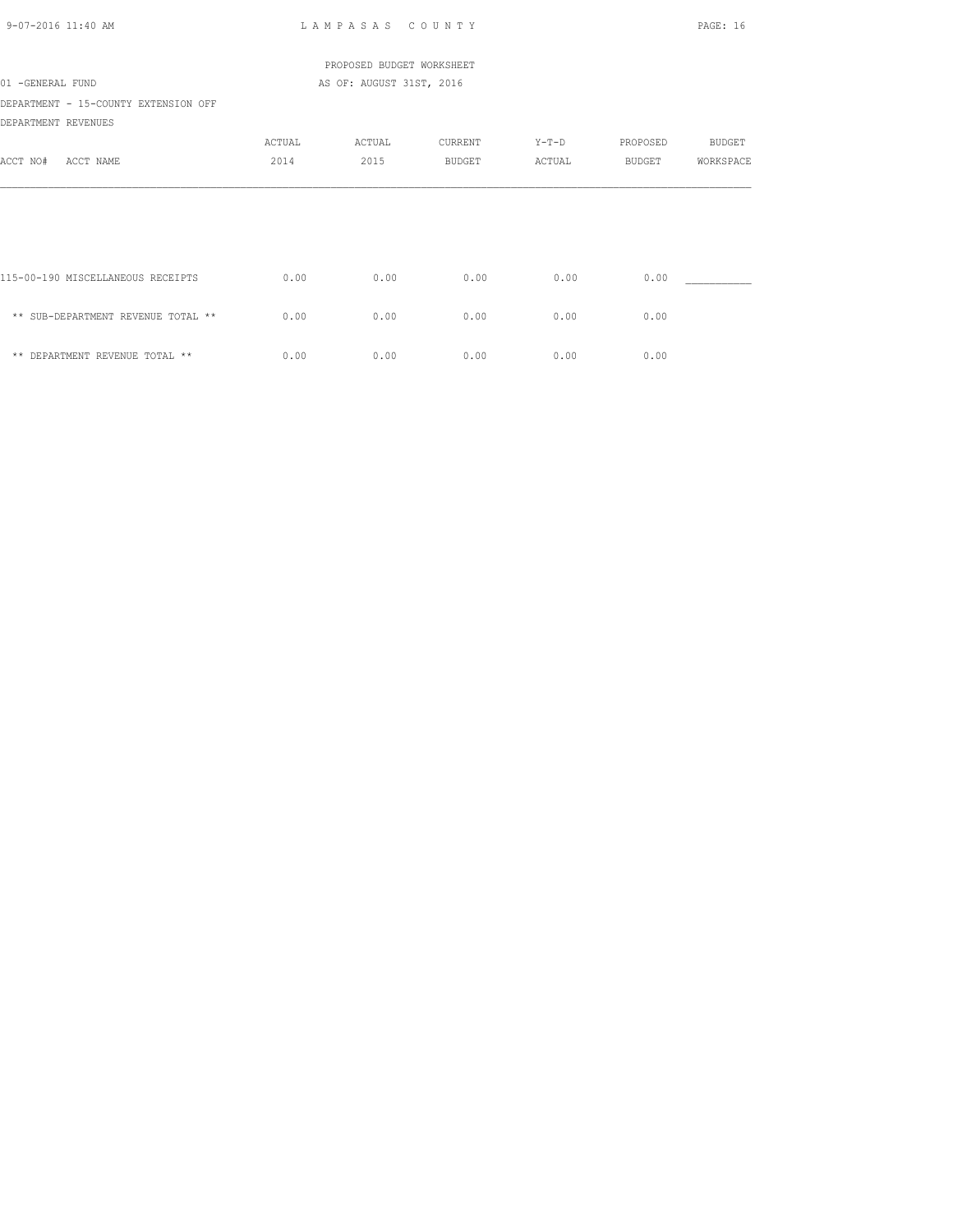| 9-07-2016 11:40 AM                 |        | LAMPASAS COUNTY           |               |        |               | PAGE: 17      |
|------------------------------------|--------|---------------------------|---------------|--------|---------------|---------------|
|                                    |        | PROPOSED BUDGET WORKSHEET |               |        |               |               |
| 01 -GENERAL FUND                   |        | AS OF: AUGUST 31ST, 2016  |               |        |               |               |
| DEPARTMENT - 16-ADULT PROBATION    |        |                           |               |        |               |               |
| DEPARTMENT REVENUES                |        |                           |               |        |               |               |
|                                    | ACTUAL | ACTUAL                    | CURRENT       | Y-T-D  | PROPOSED      | <b>BUDGET</b> |
| ACCT NO#<br>ACCT NAME              | 2014   | 2015                      | <b>BUDGET</b> | ACTUAL | <b>BUDGET</b> | WORKSPACE     |
|                                    |        |                           |               |        |               |               |
|                                    |        |                           |               |        |               |               |
|                                    |        |                           |               |        |               |               |
| 116-00-190 MISCELLANEOUS RECEIPTS  | 0.00   | 0.00                      | 0.00          | 0.00   | 0.00          |               |
| ** SUB-DEPARTMENT REVENUE TOTAL ** | 0.00   | 0.00                      | 0.00          | 0.00   | 0.00          |               |
| ** DEPARTMENT REVENUE TOTAL **     | 0.00   | 0.00                      | 0.00          | 0.00   | 0.00          |               |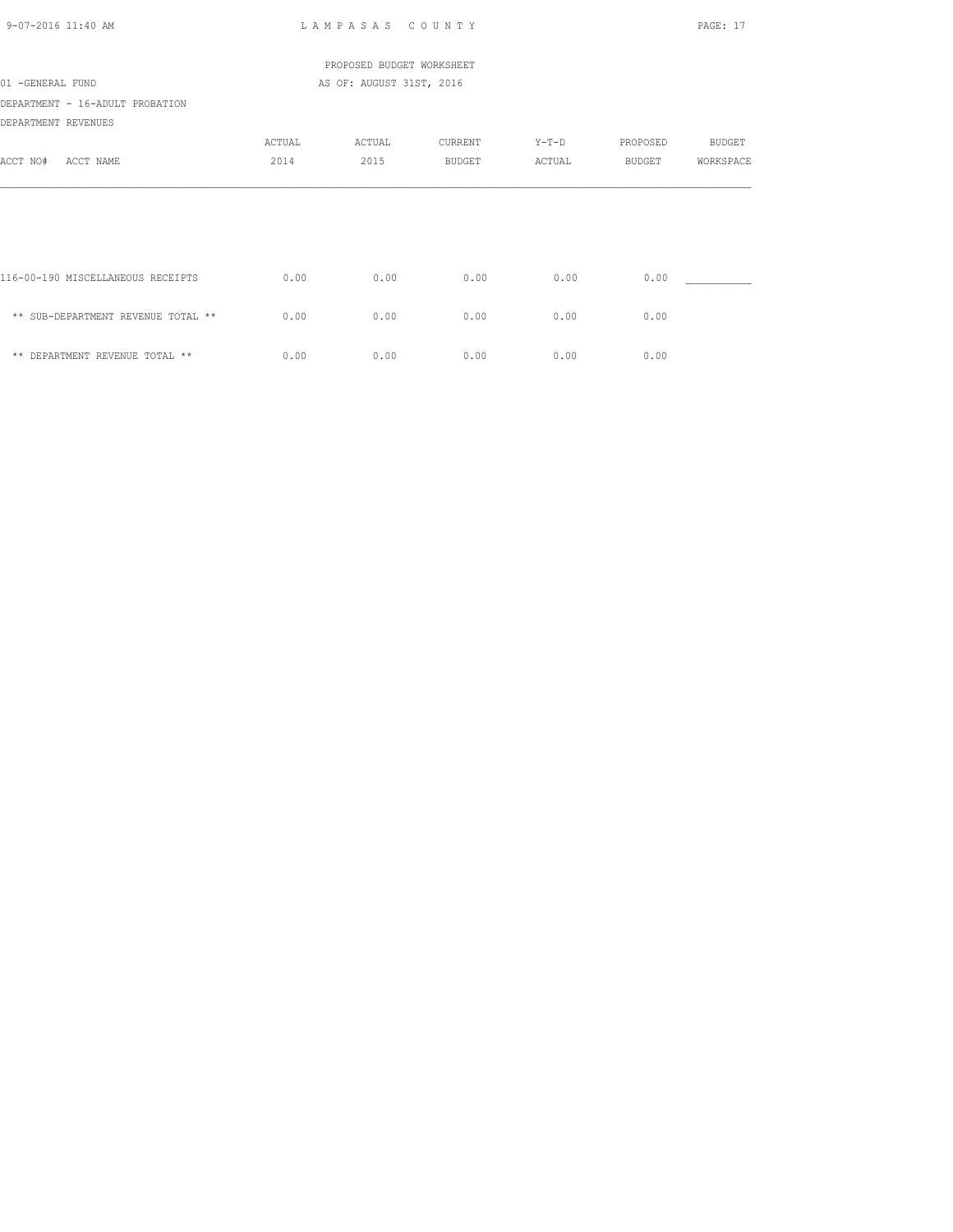PROPOSED BUDGET WORKSHEET 01 -GENERAL FUND AS OF: AUGUST 31ST, 2016

DEPARTMENT - 17-E.M.S

DEPARTMENT REVENUES

|                                    | ACTUAL    | ACTUAL    | CURRENT       | $Y-T-D$   | PROPOSED  | <b>BUDGET</b> |
|------------------------------------|-----------|-----------|---------------|-----------|-----------|---------------|
| ACCT NO#<br>ACCT NAME              | 2014      | 2015      | <b>BUDGET</b> | ACTUAL    | BUDGET    | WORKSPACE     |
|                                    |           |           |               |           |           |               |
|                                    |           |           |               |           |           |               |
|                                    |           |           |               |           |           |               |
|                                    |           |           |               |           |           |               |
| 117-00-109 SERVICE FEE             | 0.00      | 0.00      | 0.00          | 0.00      | 0.00      |               |
| 117-00-190 MISCELLANEOUS RECEIPTS  | 0.00      | 0.00      | 200.00        | 0.00      | 200.00    |               |
| 117-00-191 CITIZENS DONATIONS      | 13,481.56 | 12,101.97 | 13,000.00     | 12,905.32 | 13,000.00 |               |
| 117-00-192 EMS COLLECTIONS         | 0.00      | 0.00      | 0.00          | 0.00      | 0.00      |               |
| ** SUB-DEPARTMENT REVENUE TOTAL ** | 13,481.56 | 12,101.97 | 13,200.00     | 12,905.32 | 13,200.00 |               |
| ** DEPARTMENT REVENUE TOTAL **     | 13,481.56 | 12,101.97 | 13,200.00     | 12,905.32 | 13,200.00 |               |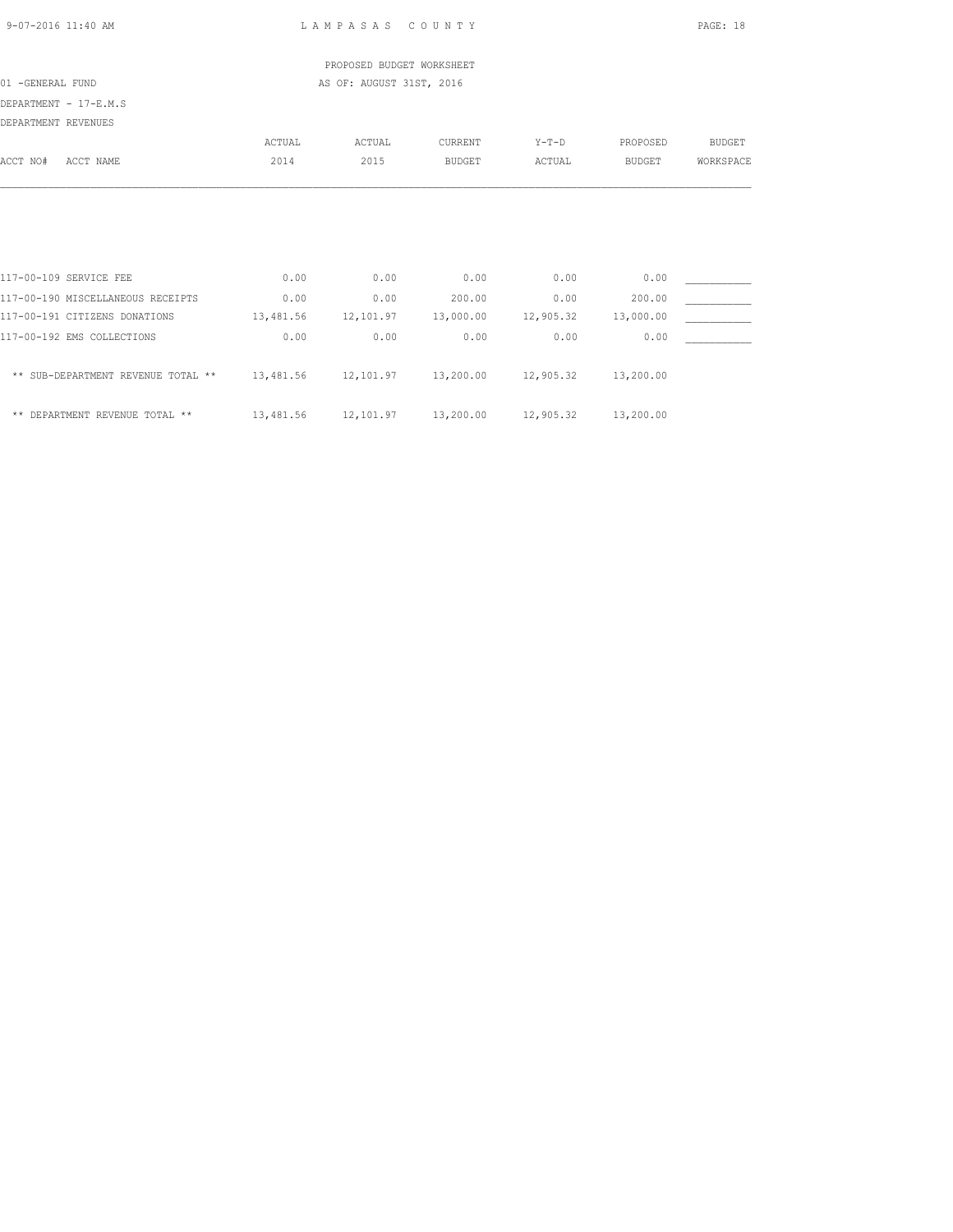| $9 - 07 - 2016$ 11:40 AM           |               | LAMPASAS COUNTY           |               |         |               | PAGE: 19      |
|------------------------------------|---------------|---------------------------|---------------|---------|---------------|---------------|
|                                    |               | PROPOSED BUDGET WORKSHEET |               |         |               |               |
| 01 -GENERAL FUND                   |               | AS OF: AUGUST 31ST, 2016  |               |         |               |               |
| DEPARTMENT - 18-JUDICIAL           |               |                           |               |         |               |               |
| DEPARTMENT REVENUES                |               |                           |               |         |               |               |
|                                    | <b>ACTUAL</b> | ACTUAL                    | CURRENT       | $Y-T-D$ | PROPOSED      | <b>BUDGET</b> |
| ACCT NO#<br>ACCT NAME              | 2014          | 2015                      | <b>BUDGET</b> | ACTUAL  | <b>BUDGET</b> | WORKSPACE     |
|                                    |               |                           |               |         |               |               |
|                                    |               |                           |               |         |               |               |
| 118-00-190 MISCELLANEOUS RECEIPTS  | 0.00          | 0.00                      | 0.00          | 0.00    | 0.00          |               |
| ** SUB-DEPARTMENT REVENUE TOTAL ** | 0.00          | 0.00                      | 0.00          | 0.00    | 0.00          |               |
| ** DEPARTMENT REVENUE TOTAL **     | 0.00          | 0.00                      | 0.00          | 0.00    | 0.00          |               |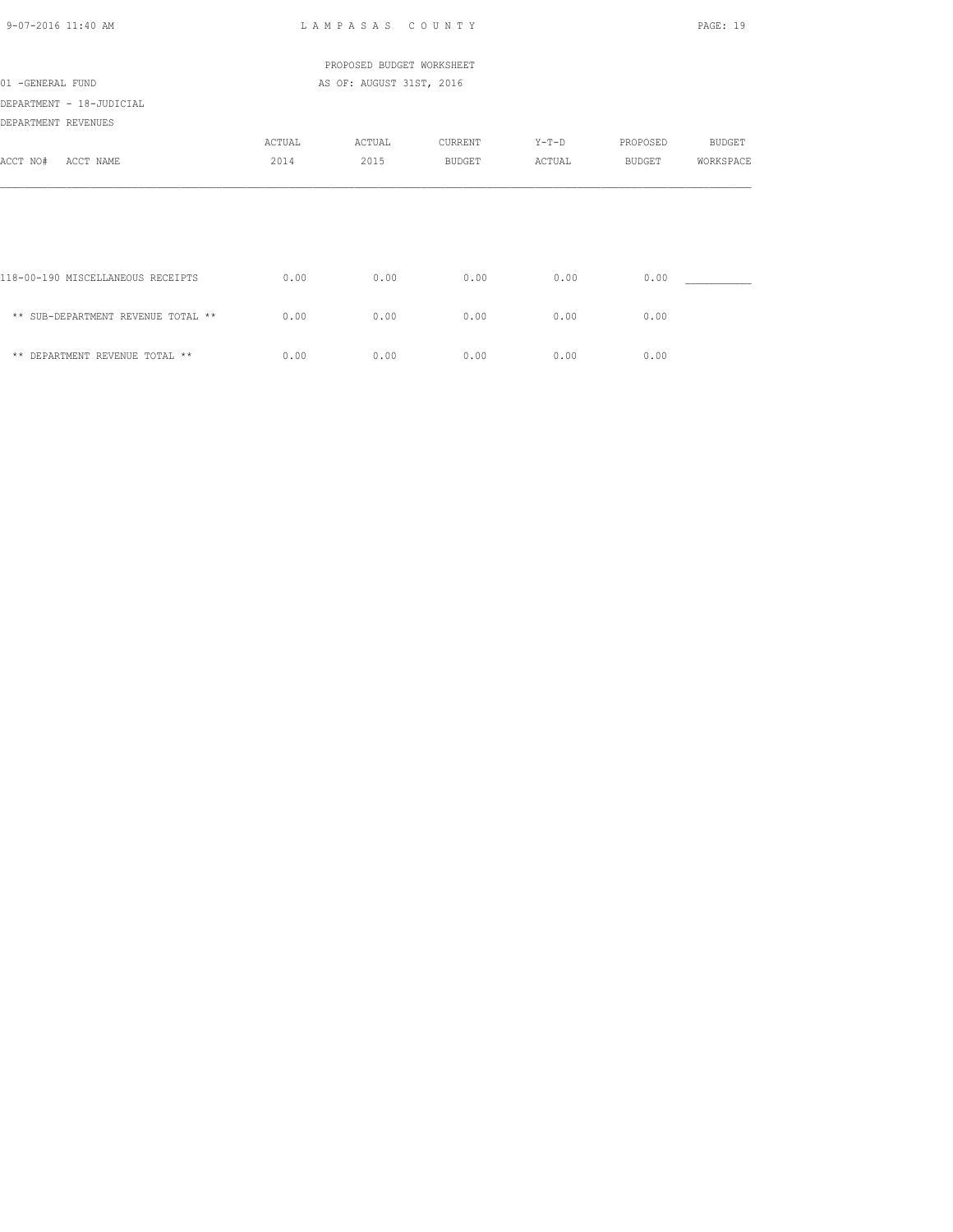PROPOSED BUDGET WORKSHEET 01 -GENERAL FUND **AS OF: AUGUST 31ST, 2016** 

DEPARTMENT - 19-HUMAN RESOURCES

| DEPARTMENT REVENUES                |        |        |                                                                  |         |               |               |
|------------------------------------|--------|--------|------------------------------------------------------------------|---------|---------------|---------------|
|                                    | ACTUAL | ACTUAL | CURRENT                                                          | $Y-T-D$ | PROPOSED      | <b>BUDGET</b> |
| ACCT NO#<br>ACCT NAME              | 2014   | 2015   | <b>BUDGET</b>                                                    | ACTUAL  | <b>BUDGET</b> | WORKSPACE     |
|                                    |        |        |                                                                  |         |               |               |
|                                    |        |        |                                                                  |         |               |               |
| 119-00-116 GRANT REVENUE           | 0.00   | 0.00   | 0.00                                                             | 0.00    | 0.00          |               |
| 119-00-152 CONTRACTS               | 0.00   | 0.00   | 0.00                                                             | 0.00    | 0.00          |               |
| 119-00-190 MISCELLANEOUS RECEIPTS  | 0.00   | 0.00   | 0.00                                                             | 0.00    | 0.00          |               |
| 219-00-010 OPERATING TRANSFERS IN  | 0.00   | 0.00   | 0.00                                                             | 0.00    | 0.00          |               |
| ** SUB-DEPARTMENT REVENUE TOTAL ** | 0.00   | 0.00   | 0.00                                                             | 0.00    | 0.00          |               |
|                                    |        |        |                                                                  |         |               |               |
| 119-01-190 MISCELLANEOUS RECEIPTS  | 0.00   | 0.00   | 0.00                                                             | 0.00    | 0.00          |               |
| ** SUB-DEPARTMENT REVENUE TOTAL ** | 0.00   | 0.00   | 0.00                                                             | 0.00    | 0.00          |               |
| ** DEPARTMENT REVENUE TOTAL **     | 0.00   | 0.00   | 0.00                                                             | 0.00    | 0.00          |               |
| *** FUND TOTAL REVENUES ***        |        |        | 7,384,653.53 7,636,650.72 7,813,929.00 7,745,153.28 8,590,692.00 |         |               |               |
|                                    |        |        |                                                                  |         |               |               |

============= ============= ============= ============= =============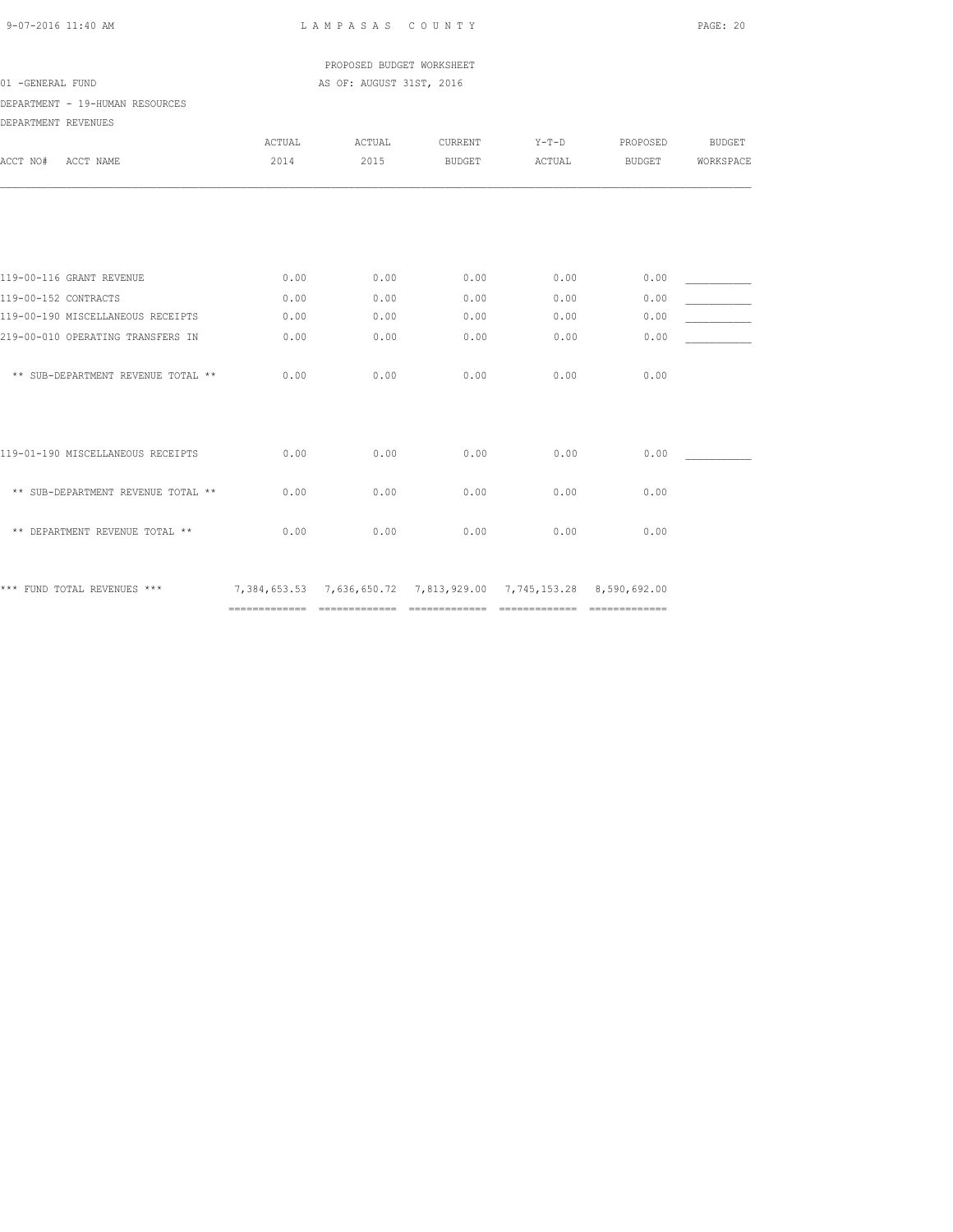| 9-07-2016 11:40 AM |  |  |  |  |  |
|--------------------|--|--|--|--|--|
|--------------------|--|--|--|--|--|

L A M P A S A S C O U N T Y PAGE: 21

|                  |                              |        | PROPOSED BUDGET WORKSHEET |               |        |          |           |
|------------------|------------------------------|--------|---------------------------|---------------|--------|----------|-----------|
| 01 -GENERAL FUND |                              |        | AS OF: AUGUST 31ST, 2016  |               |        |          |           |
|                  | DEPARTMENT - 01-COUNTY JUDGE |        |                           |               |        |          |           |
|                  | DEPARTMENT EXPENDITURES      |        |                           |               |        |          |           |
|                  |                              | ACTUAL | ACTUAL                    | CURRENT       | Y-T-D  | PROPOSED | BUDGET    |
| ACCT NO#         | ACCT NAME                    | 2014   | 2015                      | <b>BUDGET</b> | ACTUAL | BUDGET   | WORKSPACE |
|                  |                              |        |                           |               |        |          |           |

### WAGES -----

| 401-00-101 SALARIES & WAGES ELECTED OF  | 89,240.81  | 68,861.28             | 68,704.00  | 58,410.18  | 69,457.00  |  |
|-----------------------------------------|------------|-----------------------|------------|------------|------------|--|
| 401-00-107 SALARIES & WAGES ADM #3058   | 33,294.50  | 34,039.93             | 34,792.00  | 32,089.09  | 36,255.00  |  |
| 401-00-108 SALARIES & WAGES VA<br>#2882 | 7,209.64   | 7,967.44              | 8,729.00   | 8,028.27   | 8,829.00   |  |
| 401-00-113 SALARIES & WAGES ASST #2280  | 20,993.41  | 21,943.34             | 21,900.00  | 20,186.99  | 24,091.00  |  |
| 401-00-133 SALARY/SUPPLEMENT            | 72.13      | 17,908.39             | 25,200.00  | 23, 261.52 | 25,200.00  |  |
| 401-00-199 LONGEVITY PAYMENT            | 720.00     | 840.00                | 960.00     | 960.00     | 1,080.00   |  |
|                                         |            |                       |            |            |            |  |
| ** CATEGORY TOTAL **                    | 151,530.49 | 151,560.38            | 160,285.00 | 142,936.05 | 164,912.00 |  |
|                                         |            |                       |            |            |            |  |
| EMPLOYEE BENEFITS                       |            |                       |            |            |            |  |
| -----------------                       |            |                       |            |            |            |  |
| 401-00-203 FICA BENEFITS                | 11,283.70  | 11,310.26             | 12,262.00  | 11,081.88  | 12,616.00  |  |
| 401-00-204 GROUP MEDICAL INSURANCE      | 19,212.28  | 18, 183. 44           | 26,058.00  | 24,797.68  | 24,813.00  |  |
| 401-00-205 RETIREMENT                   | 22,748.13  | 22,846.32             | 25,646.00  | 22,382.10  | 26,386.00  |  |
| 401-00-207 WORKMAN'S COMP               | 416.00     | 462.00                | 530.00     | 530.00     | 545.00     |  |
| 401-00-208 UNEMPLOYMENT INSURANCE (     | 3,105.00   | 0.00                  | 41.00      | 41.00      | 68.00      |  |
|                                         |            |                       |            |            |            |  |
| ** CATEGORY TOTAL **                    |            | 50, 555.11 52, 802.02 | 64,537.00  | 58,832.66  | 64,428.00  |  |
|                                         |            |                       |            |            |            |  |
| GENERAL EXPENSES                        |            |                       |            |            |            |  |
|                                         |            |                       |            |            |            |  |
| 401-00-300 COURT INTERPRETER/MEDIATOR   | 0.00       | 0.00                  | 200.00     | 0.00       | 200.00     |  |
| 401-00-301 COMMUNICATIONS               | 0.00       | 30.00                 | 0.00       | 0.00       | 0.00       |  |
| 401-00-302 UTILITIES                    | 0.00       | 0.00                  | 0.00       | 0.00       | 0.00       |  |
| 401-00-303 COMPUTER SUPPLIES            | 0.00       | 0.00                  | 1,000.00   | 0.00       | 1,000.00   |  |
| 401-00-304 OPERATING SUPPLIES           | 901.95     | 1,659.71              | 2,000.00   | 5,430.31   | 2,500.00   |  |
| 401-00-305 TRAVEL & INSERVICE TRAINING  | 7,035.18   | 6,275.94              | 7,500.00   | 3,796.56   | 5,000.00   |  |
| 401-00-309 COURT APPOINTED ATTORNEY     | 22,509.00  | 20,645.42             | 20,000.00  | 11,910.00  | 20,000.00  |  |
| 401-00-310 JURY FEES                    | 790.00     | 1,120.00              | 2,000.00   | 890.00     | 1,200.00   |  |
| 401-00-311 REPAIRS & MAINTENANCE-COURT  | 0.00       | 0.00                  | 0.00       | 0.00       | 0.00       |  |
| 401-00-312 EQUIPMENT MAINTENANCE CONTR  | 2,457.00   | 1,878.00              | 0.00       | 819.00     | 0.00       |  |
| 401-00-315 DUES                         | 4,540.00   | 4,940.00              | 5,500.00   | 4,940.00   | 5,500.00   |  |
| 401-00-333 CONTRACTED SERVICES          | 209.00     | 0.00                  | 0.00       | 0.00       | 0.00       |  |
| 401-00-341 COURT REPORTER               | 1,230.00   | 1,460.00              | 1,500.00   | 1,250.00   | 1,500.00   |  |
| 401-00-358 CONSULTING FEES              | 0.00       | 0.00                  | 0.00       | 0.00       | 0.00       |  |
| 401-00-361 POSTAGE                      | 0.00       | 177.02                | 0.00       | 55.00      | 0.00       |  |
| 401-00-364 PUBLICATIONS, BOOKS, MANUAL  | 51.00      | 52.94                 | 200.00     | 5.58       | 200.00     |  |
| 401-00-370 EQUIPMENT RENTAL - COPIER    | 2,379.40   | 2,193.94              | 2,000.00   | 1,844.50   | 2,000.00   |  |
| 401-00-371 EXPERT WITNESS               | 0.00       | 0.00                  | 0.00       | 0.00       | 0.00       |  |
| 401-00-378 RENTAL SPACE                 | 0.00       | 0.00                  | 0.00       | 0.00       | 0.00       |  |
| 401-00-381 911-ADDRESSING SIGNS         | 1,251.60   | 6,042.19              | 3,000.00   | 1,244.04   | 3,000.00   |  |
| 401-00-383 SEPTIC TANK INSPECTION       | 400.00     | 400.00                | 0.00       | 0.00       | 0.00       |  |
| 401-00-387 VETERAN SEVICES/VET RIDE     | 58.82      | 856.85                | 1,000.00   | 0.00       | 1,000.00   |  |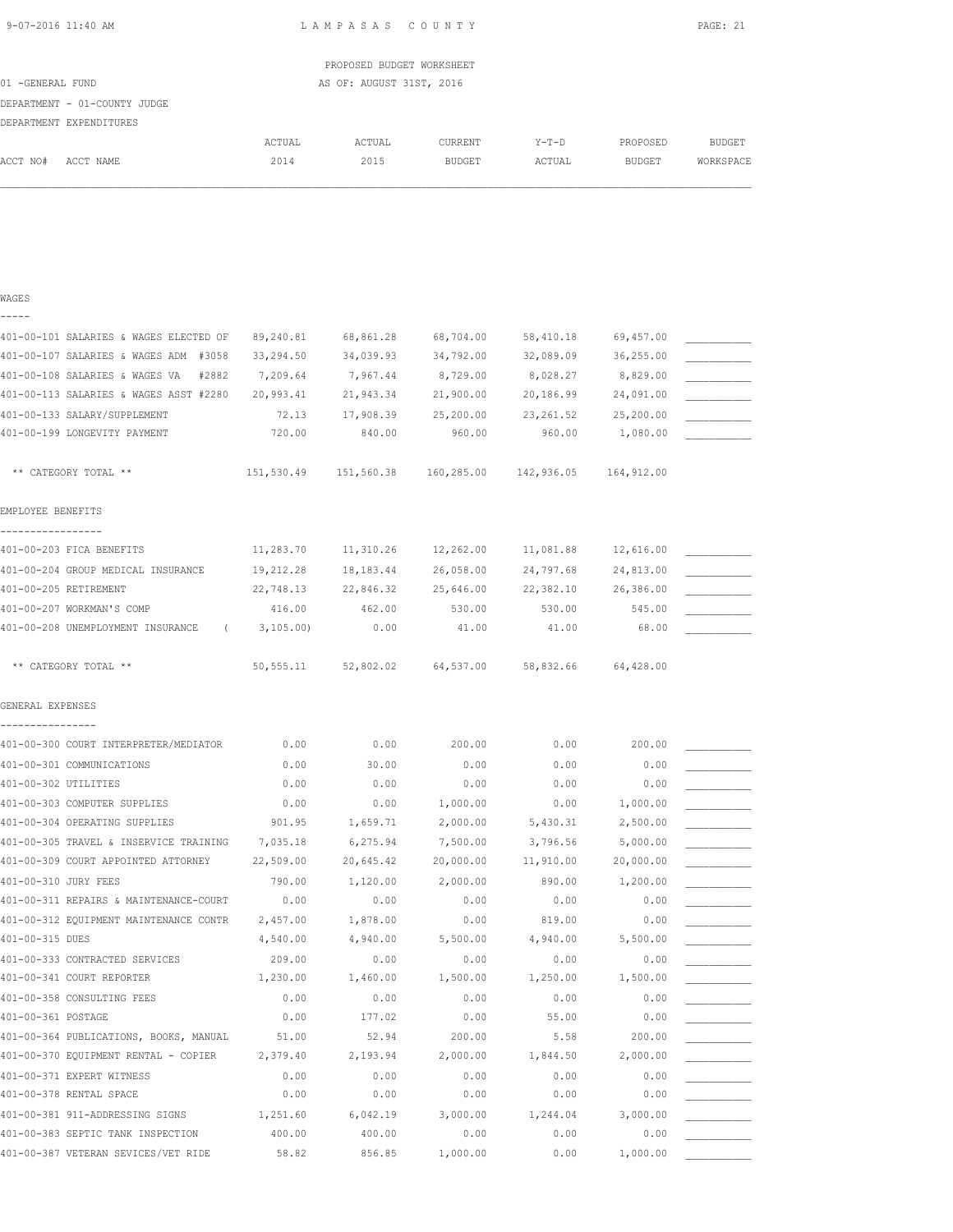# PROPOSED BUDGET WORKSHEET 01 -GENERAL FUND **AS OF: AUGUST 31ST, 2016**

DEPARTMENT - 01-COUNTY JUDGE

|                                        | ACTUAL | ACTUAL | CURRENT                                                    | $Y-T-D$ | PROPOSED      | <b>BUDGET</b> |
|----------------------------------------|--------|--------|------------------------------------------------------------|---------|---------------|---------------|
| ACCT NO#<br>ACCT NAME                  | 2014   | 2015   | <b>BUDGET</b>                                              | ACTUAL  | <b>BUDGET</b> | WORKSPACE     |
| 401-00-389 MISCELLANEOUS EXPENSE       | 0.00   | 0.00   | 0.00                                                       | 0.00    | 0.00          |               |
| ** CATEGORY TOTAL **                   |        |        | 43,812.95 47,732.01 45,900.00 32,184.99                    |         | 43,100.00     |               |
| CAPITAL OUTLAY                         |        |        |                                                            |         |               |               |
| 401-00-401 OFFICE MACHINES & EQUIPMENT | 798.66 | 0.00   | 0.00                                                       | 0.00    | 0.00          |               |
| 401-00-402 OPERATING EQUIPMENT         | 0.00   | 0.00   | 0.00                                                       | 0.00    | 0.00          |               |
| 401-00-418 ANNEX BUILDING              | 0.00   | 0.00   | 0.00                                                       | 0.00    | 0.00          |               |
| ** CATEGORY TOTAL **                   | 798.66 | 0.00   | 0.00                                                       | 0.00    | 0.00          |               |
|                                        |        |        |                                                            |         |               |               |
| 401-00-500 OPERATING TRANSFERS OUT     | 0.00   | 0.00   | 0.00                                                       | 0.00    | 0.00          |               |
| ** CATEGORY TOTAL **                   | 0.00   | 0.00   | 0.00                                                       | 0.00    | 0.00          |               |
| ** SUB-DEPARTMENT TOTAL **             |        |        | 246,697.21  252,094.41  270,722.00  233,953.70  272,440.00 |         |               |               |

### WAGES -----

| 401-01-104 SALARY & WAGES DEP #2840 42,359.28 43,154.97 43,916.00 |           |                                                       |                   | 40,510.22 47,476.00 |          |  |
|-------------------------------------------------------------------|-----------|-------------------------------------------------------|-------------------|---------------------|----------|--|
| 401-01-199 LONGEVITY                                              | 5,040.00  | 1,920.00 2,040.00                                     |                   | 2,040.00            | 2,160.00 |  |
|                                                                   |           |                                                       |                   |                     |          |  |
| ** CATEGORY TOTAL **                                              | 47,399.28 | 45,074.97  45,956.00  42,550.22  49,636.00            |                   |                     |          |  |
| EMPLOYEE BENEFITS                                                 |           |                                                       |                   |                     |          |  |
|                                                                   |           |                                                       |                   |                     |          |  |
| 401-01-203 FICA BENEFITS                                          | 3,626.00  | 3,448.31 3,516.00 3,255.13                            |                   |                     | 3,797.00 |  |
| 401-01-204 GROUP MEDICAL INSURANCE                                | 5,652,00  | 4,704.50                                              | 8,010.00          | 7,378.24 8,218.00   |          |  |
| 401-01-205 RETIREMENT                                             | 7,583.89  |                                                       | 7,212.07 7,372.00 | 6,808.06 7,942.00   |          |  |
| 401-01-207 WORKMEN'S COMP                                         | 131.00    | 131.00                                                | 153.00            | 153.00              | 164.00   |  |
| 401-01-208 UNEMPLOYEMENT INSURANCE                                | 0.00      | 0.00                                                  | 0.00              | 0.00                | 135.00   |  |
| ** CATEGORY TOTAL **                                              |           | 16,992.89  15,495.88  19,051.00  17,594.43  20,256.00 |                   |                     |          |  |
| GENERAL EXPENSES                                                  |           |                                                       |                   |                     |          |  |
| 401-01-301 COMMUNICATION                                          |           | 1,320.41 1,262.35 1,425.00                            |                   | 1,007.17 1,425.00   |          |  |
| 401-01-304 OPERATING SUPPLIES                                     | 1,098.60  | 1,030.51                                              | 950.00            | 1,319.11            | 950.00   |  |
| 401-01-305 TRAVEL & INSERVICE TRAINING                            | 541.41    | 1,630.48                                              | 1,950.00          | 87.72               | 1,950.00 |  |
| 401-01-308 REPAIR & MAINTENCE                                     | 274.99    | 117.90                                                | 250.00            | 43.70               | 250.00   |  |
| 401-01-342 GAS & OIL                                              | 1,363.98  | 961.63                                                | 1,600.00          | 462.86              | 1,150.00 |  |
| 401-01-343 REPAIRS & MAINTENANCE VEHIC                            | 0.00      | 14.38                                                 | 200.00            | 0.00                | 200.00   |  |
| 401-01-361 POSTAGE                                                | 56.00     | 56.00                                                 | 100.00            | 82.50               | 100.00   |  |
| 401-01-370 EQUIPMENT RENTAL - COPIER 1,615.80                     |           | 1,614.65 1,620.00                                     |                   | 1,390.57            | 1,620.00 |  |
| ** CATEGORY TOTAL **                                              | 6,271.19  | 6,687.90                                              | 8,095.00          | 4,393.63            | 7,645.00 |  |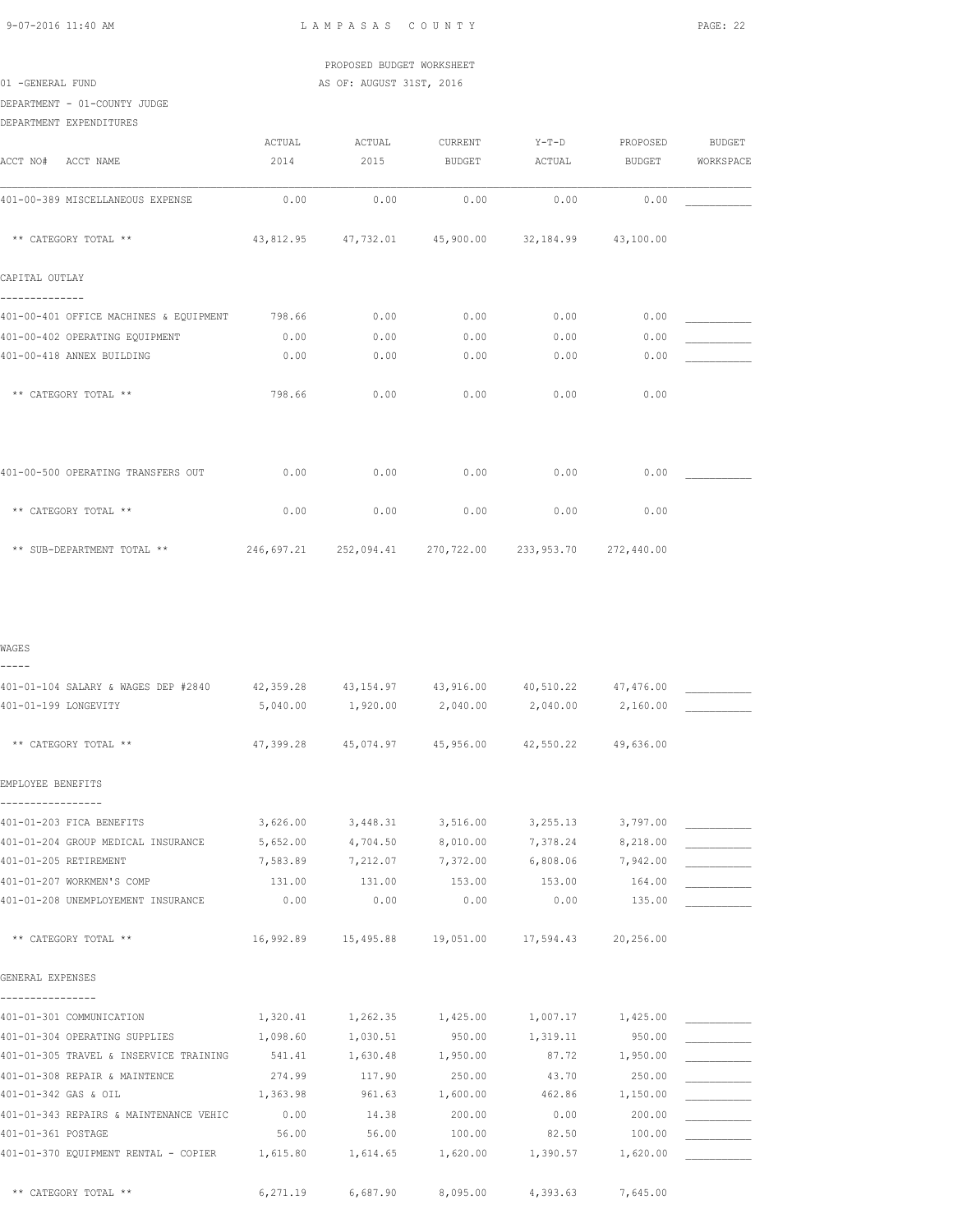| 9-07-2016 11:40 AM             |               | LAMPASAS COUNTY                                                                        |        |                |                | PAGE: 23  |
|--------------------------------|---------------|----------------------------------------------------------------------------------------|--------|----------------|----------------|-----------|
|                                |               | PROPOSED BUDGET WORKSHEET                                                              |        |                |                |           |
| 01 -GENERAL FUND               |               | AS OF: AUGUST 31ST, 2016                                                               |        |                |                |           |
| DEPARTMENT - 01-COUNTY JUDGE   |               |                                                                                        |        |                |                |           |
| DEPARTMENT EXPENDITURES        |               |                                                                                        |        |                |                |           |
|                                | ACTUAL        | ACTUAL CURRENT                                                                         |        |                | Y-T-D PROPOSED | BUDGET    |
| ACCT NO# ACCT NAME             | 2014          | 2015                                                                                   | BUDGET | <b>ACTUAL</b>  | BUDGET         | WORKSPACE |
| CAPITAL OUTLAY                 |               |                                                                                        |        |                |                |           |
| 401-01-402 OPERATING EQUIPMENT | 0.00          | 0.00                                                                                   | 0.00   | 0.00           | 0.00           |           |
| ** CATEGORY TOTAL **           | 0.00          | 0.00                                                                                   | 0.00   | 0.00           | 0.00           |           |
| ** SUB-DEPARTMENT TOTAL **     |               | 70,663.36 67,258.75 73,102.00 64,538.28 77,537.00                                      |        |                |                |           |
| *** DEPARTMENT TOTAL ***       | ============= | 317,360.57 319,353.16 343,824.00 298,491.98 349,977.00<br>============================ |        | ============== | -------------- |           |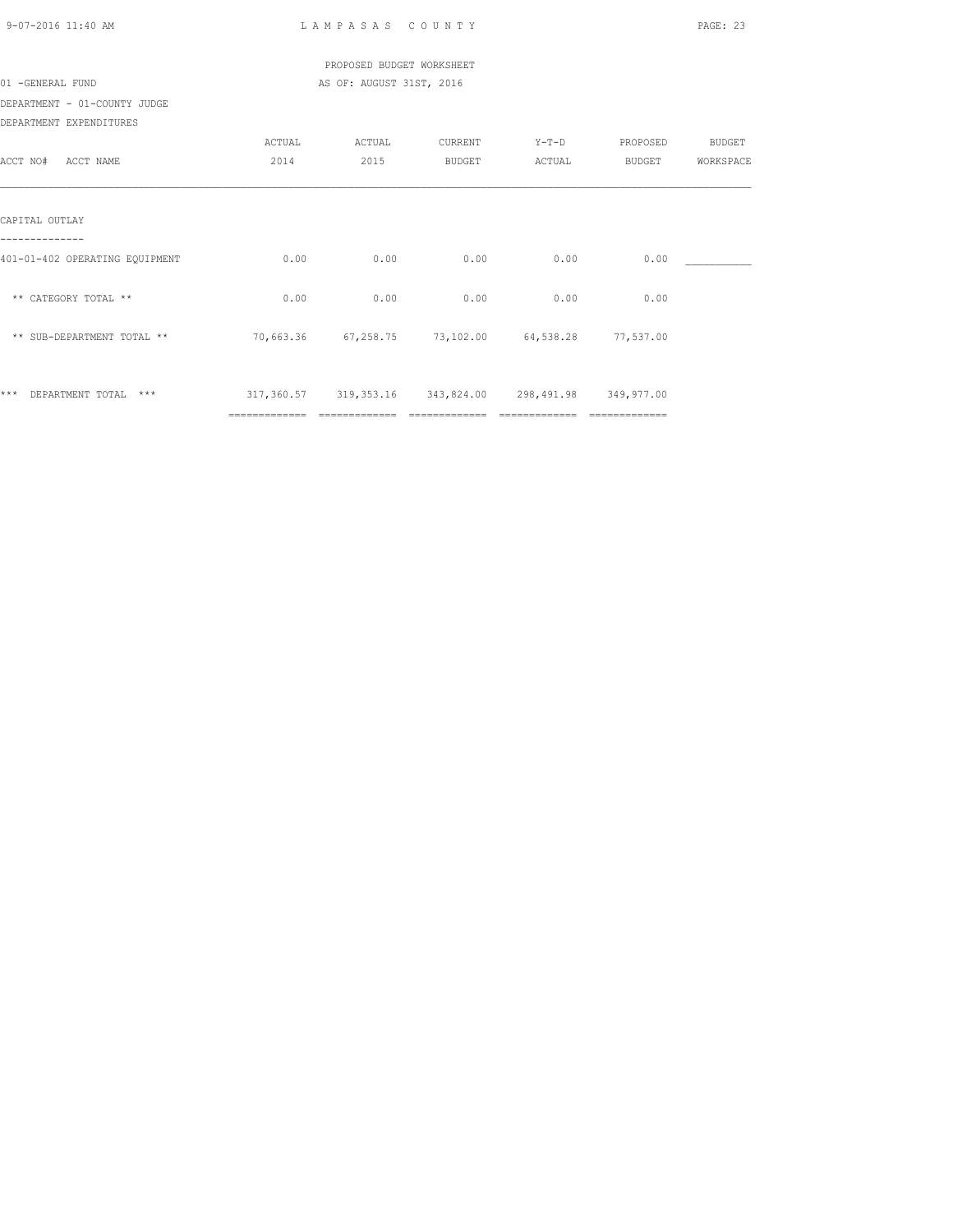| 9-07-2016 11:40 AM |  |
|--------------------|--|
|                    |  |

WAGES -----

L A M P A S A S C O U N T Y PAGE: 24

|                  |                                |        | PROPOSED BUDGET WORKSHEET |         |         |               |           |
|------------------|--------------------------------|--------|---------------------------|---------|---------|---------------|-----------|
| 01 -GENERAL FUND |                                |        | AS OF: AUGUST 31ST, 2016  |         |         |               |           |
|                  | DEPARTMENT - 02-COUNTY AUDITOR |        |                           |         |         |               |           |
|                  | DEPARTMENT EXPENDITURES        |        |                           |         |         |               |           |
|                  |                                | ACTUAL | ACTUAL                    | CURRENT | $Y-T-D$ | PROPOSED      | BUDGET    |
| ACCT NO#         | ACCT NAME                      | 2014   | 2015                      | BUDGET  | ACTUAL  | <b>BUDGET</b> | WORKSPACE |
|                  |                                |        |                           |         |         |               |           |
|                  |                                |        |                           |         |         |               |           |
|                  |                                |        |                           |         |         |               |           |

| 402-00-102 SALARIES & WAGES APPOINTED  | 59,033.40 | 58,001.91             | 58, 315.00 | 48,983.95             | 58,954.00  |  |
|----------------------------------------|-----------|-----------------------|------------|-----------------------|------------|--|
| 402-00-103 SALARIES & WAGES DEP #2878  | 27,408.58 | 28, 114.99            | 30,521.00  | 28,095.17             | 34,714.00  |  |
| 402-00-104 SALARY & WAGES DEP<br>#0131 | 32,624.42 | 28,656.40             | 25,892.00  | 23,844.87             | 28,825.00  |  |
| 402-00-110 PART-TIME EMPLOYEES         | 0.00      | 0.00                  | 0.00       | 0.00                  | 0.00       |  |
| 402-00-111 INFO TECHNOLOGY             | 0.00      | 0.00                  | 0.00       | 0.00                  | 0.00       |  |
| 402-00-120 SALARY & WAGES OVERTIME     | 0.00      | 0.00                  | 0.00       | 0.00                  | 0.00       |  |
| 402-00-199 LONGEVITY PAYMENT           | 2,760.00  | 3,000.00              | 1,680.00   | 1,680.00              | 1,800.00   |  |
| ** CATEGORY TOTAL **                   |           | 121,826.40 117,773.30 |            | 116,408.00 102,603.99 | 124,293.00 |  |
| EMPLOYEE BENEFITS                      |           |                       |            |                       |            |  |
| 402-00-203 FICA BENEFITS               | 9,032.16  | 8,892.60              | 8,896.00   | 8,139.62              | 9,508.00   |  |
| 402-00-204 GROUP MEDICAL INSURANCE     | 17,903.40 | 20,047.60             | 32,089.00  | 24,064.56             | 24,659.00  |  |
| 402-00-205 RETIREMENT                  | 19,132.20 | 18,797.76             | 18,606.00  | 17,226.05             | 19,887.00  |  |
| 402-00-207 WORKMEN'S COMP              | 333.00    | 371.00                | 386.00     | 3,284.00              | 412.00     |  |
| 402-00-208 UNEMPLOYMENT INSURANCE      | 48.00     | 0.00                  | 45.00      | 45.00                 | 62.00      |  |
| 402-00-212 PHONE ALLOWANCE             | 520.00    | 480.00                | 480.00     | 240.00                | 0.00       |  |
| ** CATEGORY TOTAL **                   | 46,968.76 | 48,588.96             |            | 60,502.00 52,999.23   | 54,528.00  |  |
| GENERAL EXPENSES                       |           |                       |            |                       |            |  |
| 402-00-301 COMMUNICATIONS              | 3,131.57  | 2,997.35              | 3,000.00   | 3,275.26              | 3,000.00   |  |
| 402-00-304 OPERATING SUPPLIES          | 1,949.50  | 2,857.09              | 2,500.00   | 931.72                | 2,500.00   |  |
| 402-00-305 TRAVEL & INSERVICE TRAINING | 475.03    | 2,084.25              | 2,500.00   | 0.00                  | 2,500.00   |  |
| 402-00-308 REPAIRS & MAINTENANCE EQUIP | 0.00      | 0.00                  | 0.00       | 0.00                  | 0.00       |  |
| 402-00-312 EQUIPMENT MAINTENANCE CONTR | 6,524.72  | 6,273.46              | 6,800.00   | 6,518.86              | 6,800.00   |  |
| 402-00-315 DUES                        | 520.00    | 0.00                  | 600.00     | 370.00                | 600.00     |  |
| 402-00-333 CONTRACTED SERVICES         | 0.00      | 0.00                  | 0.00       | 0.00                  | 0.00       |  |
| 402-00-361 POSTAGE                     | 0.00      | 0.00                  | 0.00       | 0.00                  | 0.00       |  |
| 402-00-364 PUBLICATIONS, BOOKS, MANUAL | 659.05    | 696.53                | 500.00     | 422.80                | 500.00     |  |
| 402-00-370 EQUIPMENT RENTAL-COPIER     | 1,043.40  | 861.90                | 1,200.00   | 868.20                | 1,200.00   |  |
| 402-00-375 BANK CHARGES                | 1.00      | 5.00                  | 0.00       | 6.00                  | 0.00       |  |
| 402-00-389 MISCELLANOUS EXPENSE (      | 19.56)    | 0.00                  | 0.00       | 0.00                  | 0.00       |  |
| ** CATEGORY TOTAL **                   | 14,284.71 | 15,775.58             | 17,100.00  | 12,392.84             | 17,100.00  |  |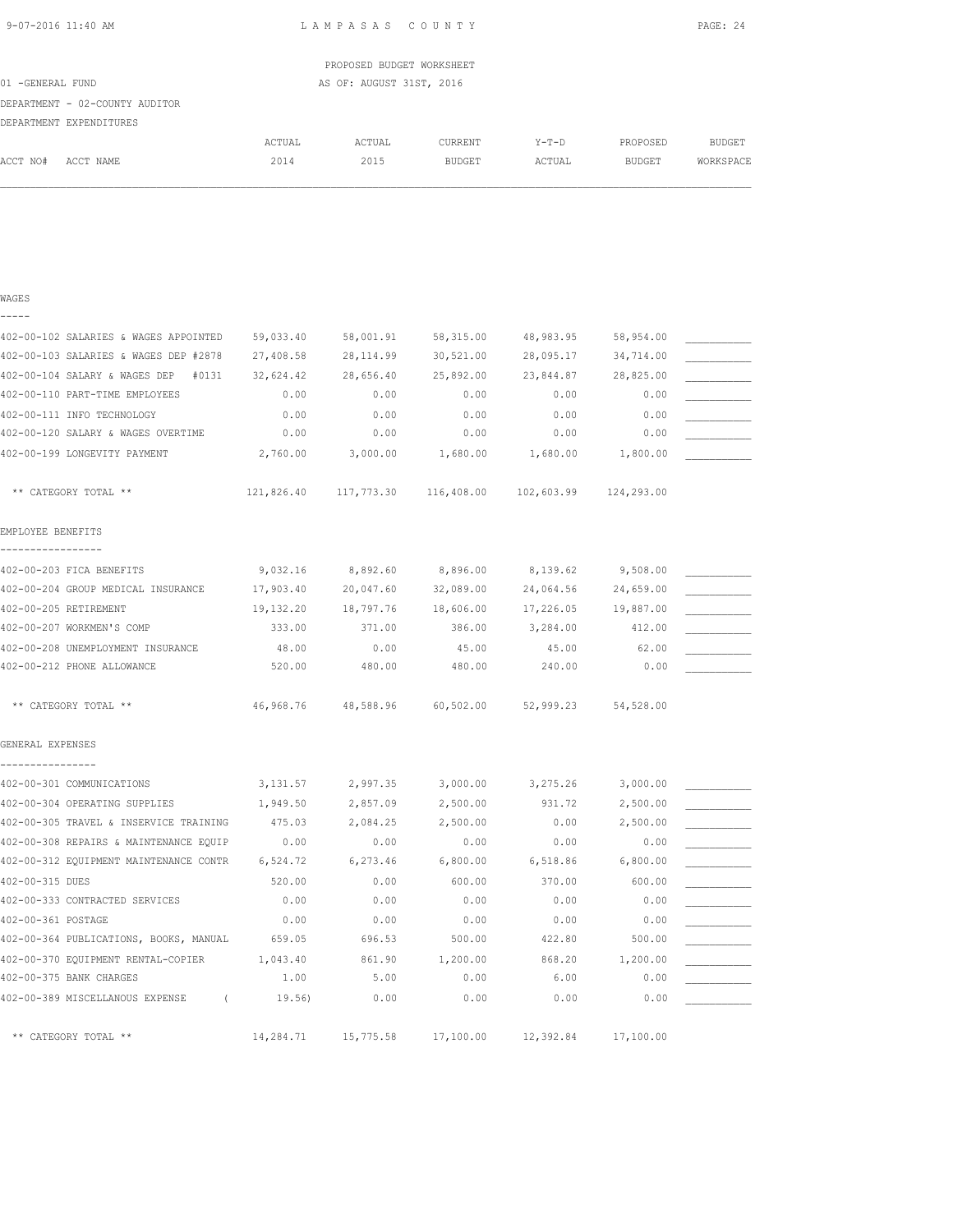## PROPOSED BUDGET WORKSHEET 01 -GENERAL FUND **AS OF: AUGUST 31ST, 2016**

# DEPARTMENT - 02-COUNTY AUDITOR

DEPARTMENT EXPENDITURES

|                                        | ACTUAL | ACTUAL | CURRENT       | $Y-T-D$                                                    | PROPOSED      | <b>BUDGET</b> |
|----------------------------------------|--------|--------|---------------|------------------------------------------------------------|---------------|---------------|
| ACCT NO#<br>ACCT NAME                  | 2014   | 2015   | <b>BUDGET</b> | ACTUAL                                                     | <b>BUDGET</b> | WORKSPACE     |
|                                        |        |        |               |                                                            |               |               |
|                                        |        |        |               |                                                            |               |               |
| CAPITAL OUTLAY                         |        |        |               |                                                            |               |               |
|                                        |        |        |               |                                                            |               |               |
| 402-00-401 OFFICE MACHINES & EQUIPMENT | 0.00   | 0.00   | 0.00          | 0.00                                                       | 0.00          |               |
|                                        |        |        |               |                                                            |               |               |
| ** CATEGORY TOTAL **                   | 0.00   | 0.00   | 0.00          | 0.00                                                       | 0.00          |               |
|                                        |        |        |               |                                                            |               |               |
|                                        |        |        |               |                                                            |               |               |
|                                        |        |        |               |                                                            |               |               |
| 402-00-501 DEPRECIATION                | 0.00   | 0.00   | 0.00          | 0.00                                                       | 0.00          |               |
| ** CATEGORY TOTAL **                   | 0.00   | 0.00   | 0.00          | 0.00                                                       | 0.00          |               |
|                                        |        |        |               |                                                            |               |               |
| ** SUB-DEPARTMENT TOTAL **             |        |        |               | 183,079.87  182,137.84  194,010.00  167,996.06  195,921.00 |               |               |
|                                        |        |        |               |                                                            |               |               |

### WAGES

| -----                                                   |                       |                      |                                                   |                   |                      |  |
|---------------------------------------------------------|-----------------------|----------------------|---------------------------------------------------|-------------------|----------------------|--|
| 402-01-104 SALARY & WAGES DEP #1635 44,683.12 45,482.20 |                       |                      | 46, 242.00 42, 656.11 53, 605.00                  |                   |                      |  |
| 402-01-199 LONGEVITY PAYMENT                            | 2,400.00              | 2,400.00 2,400.00    |                                                   | 2,400.00 2,400.00 |                      |  |
|                                                         |                       |                      |                                                   |                   |                      |  |
| ** CATEGORY TOTAL **                                    |                       |                      | 47,083.12 47,882.20 48,642.00 45,056.11 56,005.00 |                   |                      |  |
| EMPLOYEE BENEFITS                                       |                       |                      |                                                   |                   |                      |  |
| 402-01-203 FICA BENEFITS                                |                       | 3,537.08 3,596.37    | 3,721.00                                          | 3,385.22          | 4,284.00             |  |
| 402-01-204 GROUP MEDICAL INSURANCE                      | 5,652.00              | 5,615.95 7,783.00    |                                                   | 7,981.68 8,220.00 |                      |  |
| 402-01-205 RETIREMENT                                   | 7,533.37              | 7,661.14 7,783.00    |                                                   | 7,208.92 8,961.00 |                      |  |
| 402-01-207 WORKMEN'S COMP                               | 131.00                | 146.00               | 162.00                                            | 162.00            | 186.00               |  |
| 402-01-208 UNEMPLOYMENT INSURANCE                       | 37.00                 | 0.00                 | 34.00                                             | 34.00             | 51.00                |  |
| ** CATEGORY TOTAL **                                    |                       |                      | 16,890.45    17,019.46    19,483.00    18,771.82  |                   | 21,702.00            |  |
| GENERAL EXPENSES                                        |                       |                      |                                                   |                   |                      |  |
|                                                         |                       |                      |                                                   |                   |                      |  |
| 402-01-301 COMMUNICATION                                | 0.00                  | 0.00                 | 0.00                                              | 0.00              | 0.00                 |  |
| 402-01-303 COMPUTER SUPPLIES                            | 0.00                  | 0.00                 | 0.00                                              | 0.00              | 0.00                 |  |
| 402-01-304 OPERATING SUPPLIES                           | 0.00                  | 0.00                 | 0.00                                              | 0.00              | 0.00                 |  |
| 402-01-305 TRAVEL & INSERVICE TRAINING 123.17           |                       | 0.00                 | 400.00                                            | 0.00              | 400.00               |  |
| 402-01-361 POSTAGE                                      | 0.00                  | 0.00                 | 0.00                                              | 0.00              | 0.00                 |  |
| 402-01-364 PUBLICATIONS, BOOKS, MANUAL 99.60            |                       | 0.00                 | 100.00                                            | 0.00              | 100.00               |  |
| 402-01-365 IHC HOSPITAL                                 | 95,536.60             | 51,930.09 144,948.00 |                                                   |                   | 71,025.05 144,948.00 |  |
| 402-01-366 IHC DOCTORS                                  | 2,319.92              | 12,030.71            | 93,000.00                                         | 15,619.91         | 93,000.00            |  |
| 402-01-367 IHC LABORATORY                               | 334.86                | 0.00                 | 150.00                                            | 0.00              | 150.00               |  |
| 402-01-368 IHC X-RAYS                                   | 0.00                  |                      | 19,278.64 150.00                                  |                   | 26,606.60 150.00     |  |
| 402-01-369 IHC DRUGS                                    | 18,512.77             | 0.00                 | 38,000.00 (                                       |                   | $9.72$ ) 38,000.00   |  |
| ** CATEGORY TOTAL **                                    |                       | 116,926.92 83,239.44 | 276,748.00                                        | 113,241.84        | 276,748.00           |  |
| ** SUB-DEPARTMENT TOTAL **                              | 180,900.49 148,141.10 |                      | 344,873.00 177,069.77 354,455.00                  |                   |                      |  |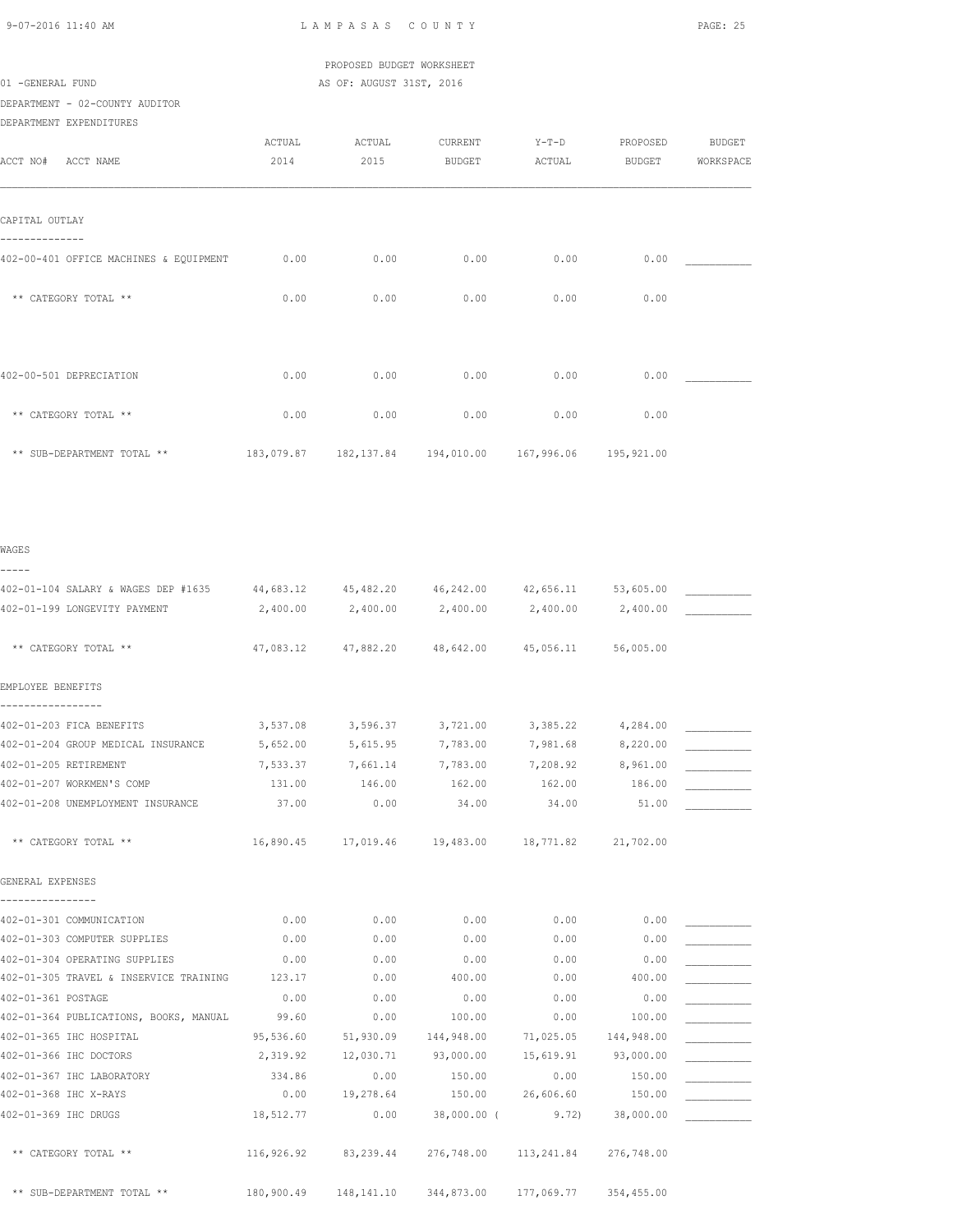|          |                                                                |                                                                                        |                                                                                                                                     |                                                                                                          | PAGE: 26                                                                                                                                                                                                                                                                                                                                                                            |
|----------|----------------------------------------------------------------|----------------------------------------------------------------------------------------|-------------------------------------------------------------------------------------------------------------------------------------|----------------------------------------------------------------------------------------------------------|-------------------------------------------------------------------------------------------------------------------------------------------------------------------------------------------------------------------------------------------------------------------------------------------------------------------------------------------------------------------------------------|
|          |                                                                |                                                                                        |                                                                                                                                     |                                                                                                          |                                                                                                                                                                                                                                                                                                                                                                                     |
|          |                                                                |                                                                                        |                                                                                                                                     |                                                                                                          |                                                                                                                                                                                                                                                                                                                                                                                     |
|          |                                                                |                                                                                        |                                                                                                                                     |                                                                                                          |                                                                                                                                                                                                                                                                                                                                                                                     |
|          |                                                                |                                                                                        |                                                                                                                                     |                                                                                                          |                                                                                                                                                                                                                                                                                                                                                                                     |
| ACTUAL   | ACTUAL                                                         | CURRENT                                                                                | $Y-T-D$                                                                                                                             | PROPOSED                                                                                                 | BUDGET                                                                                                                                                                                                                                                                                                                                                                              |
| 2014     | 2015                                                           | BUDGET                                                                                 | ACTUAL                                                                                                                              | BUDGET                                                                                                   | WORKSPACE                                                                                                                                                                                                                                                                                                                                                                           |
|          |                                                                |                                                                                        |                                                                                                                                     |                                                                                                          |                                                                                                                                                                                                                                                                                                                                                                                     |
|          |                                                                |                                                                                        |                                                                                                                                     |                                                                                                          |                                                                                                                                                                                                                                                                                                                                                                                     |
|          |                                                                |                                                                                        |                                                                                                                                     |                                                                                                          |                                                                                                                                                                                                                                                                                                                                                                                     |
|          |                                                                |                                                                                        |                                                                                                                                     |                                                                                                          |                                                                                                                                                                                                                                                                                                                                                                                     |
|          |                                                                |                                                                                        |                                                                                                                                     |                                                                                                          |                                                                                                                                                                                                                                                                                                                                                                                     |
|          |                                                                | 960.00                                                                                 |                                                                                                                                     | 1,080.00                                                                                                 |                                                                                                                                                                                                                                                                                                                                                                                     |
|          |                                                                |                                                                                        |                                                                                                                                     | 40,931.00                                                                                                |                                                                                                                                                                                                                                                                                                                                                                                     |
|          |                                                                |                                                                                        |                                                                                                                                     |                                                                                                          |                                                                                                                                                                                                                                                                                                                                                                                     |
|          |                                                                |                                                                                        |                                                                                                                                     |                                                                                                          |                                                                                                                                                                                                                                                                                                                                                                                     |
|          |                                                                |                                                                                        |                                                                                                                                     |                                                                                                          |                                                                                                                                                                                                                                                                                                                                                                                     |
|          |                                                                |                                                                                        |                                                                                                                                     |                                                                                                          |                                                                                                                                                                                                                                                                                                                                                                                     |
| 100.00   | 112.00                                                         | 126.00                                                                                 | 126.00                                                                                                                              | 130.00                                                                                                   |                                                                                                                                                                                                                                                                                                                                                                                     |
| 27.00    | 0.00                                                           | 27.00                                                                                  | 27.00                                                                                                                               | 39.00                                                                                                    |                                                                                                                                                                                                                                                                                                                                                                                     |
|          |                                                                |                                                                                        |                                                                                                                                     |                                                                                                          |                                                                                                                                                                                                                                                                                                                                                                                     |
|          |                                                                |                                                                                        |                                                                                                                                     |                                                                                                          |                                                                                                                                                                                                                                                                                                                                                                                     |
|          |                                                                |                                                                                        |                                                                                                                                     |                                                                                                          |                                                                                                                                                                                                                                                                                                                                                                                     |
|          | 0.00                                                           |                                                                                        |                                                                                                                                     | 0.00                                                                                                     |                                                                                                                                                                                                                                                                                                                                                                                     |
|          |                                                                |                                                                                        |                                                                                                                                     | 2,388.00                                                                                                 |                                                                                                                                                                                                                                                                                                                                                                                     |
|          |                                                                |                                                                                        |                                                                                                                                     | 2,710.00                                                                                                 |                                                                                                                                                                                                                                                                                                                                                                                     |
| 852.99   | 562.21                                                         | 1,000.00                                                                               | 462.23                                                                                                                              | 1,000.00                                                                                                 |                                                                                                                                                                                                                                                                                                                                                                                     |
| 0.00     | 0.00                                                           | 0.00                                                                                   | 0.00                                                                                                                                | 0.00                                                                                                     |                                                                                                                                                                                                                                                                                                                                                                                     |
| 1,378.00 | 910.00                                                         | 0.00                                                                                   | 806.00                                                                                                                              | 1,000.00                                                                                                 |                                                                                                                                                                                                                                                                                                                                                                                     |
| 0.00     | 0.00                                                           | 0.00                                                                                   | 0.00                                                                                                                                | 0.00                                                                                                     |                                                                                                                                                                                                                                                                                                                                                                                     |
|          |                                                                |                                                                                        |                                                                                                                                     |                                                                                                          |                                                                                                                                                                                                                                                                                                                                                                                     |
|          |                                                                |                                                                                        |                                                                                                                                     | 65,925.00                                                                                                |                                                                                                                                                                                                                                                                                                                                                                                     |
|          |                                                                |                                                                                        |                                                                                                                                     |                                                                                                          |                                                                                                                                                                                                                                                                                                                                                                                     |
|          | 5,652.00<br>5,747.99<br>402-02-305 TRAVEL & INSERVICE TRAINING | 2,704.92<br>5,634.00<br>5,891.36<br>0.00<br>2,388.00<br>2,050.32 2,208.72<br>56,825.63 | PROPOSED BUDGET WORKSHEET<br>AS OF: AUGUST 31ST, 2016<br>720.00 840.00<br>2,755.68<br>8,010.00<br>6,084.00<br>2,388.00<br>57,282.92 | 2,909.00<br>8,021.52<br>0.00<br>2,388.00<br>2,210.00 1,922.05<br>6,669.31 6,068.93 5,598.00<br>60,781.00 | 402-02-103 SALARIES & WAGES DEP #3070 35,204.41 35,980.95 37,067.00 34,175.22 39,851.00<br>960.00<br>35,924.41 36,820.95 38,027.00 35,135.22<br>2,607.81<br>3,131.00<br>8,220.00<br>5,621.66 6,376.00<br>14, 231.91  14, 393.04  17, 156.00  16, 403.99  17, 896.00<br>0.00<br>2,189.00<br>5,379.28 7,098.00<br>56,918.49<br>420,805.99 387,561.86 599,664.00 401,984.32 616,301.00 |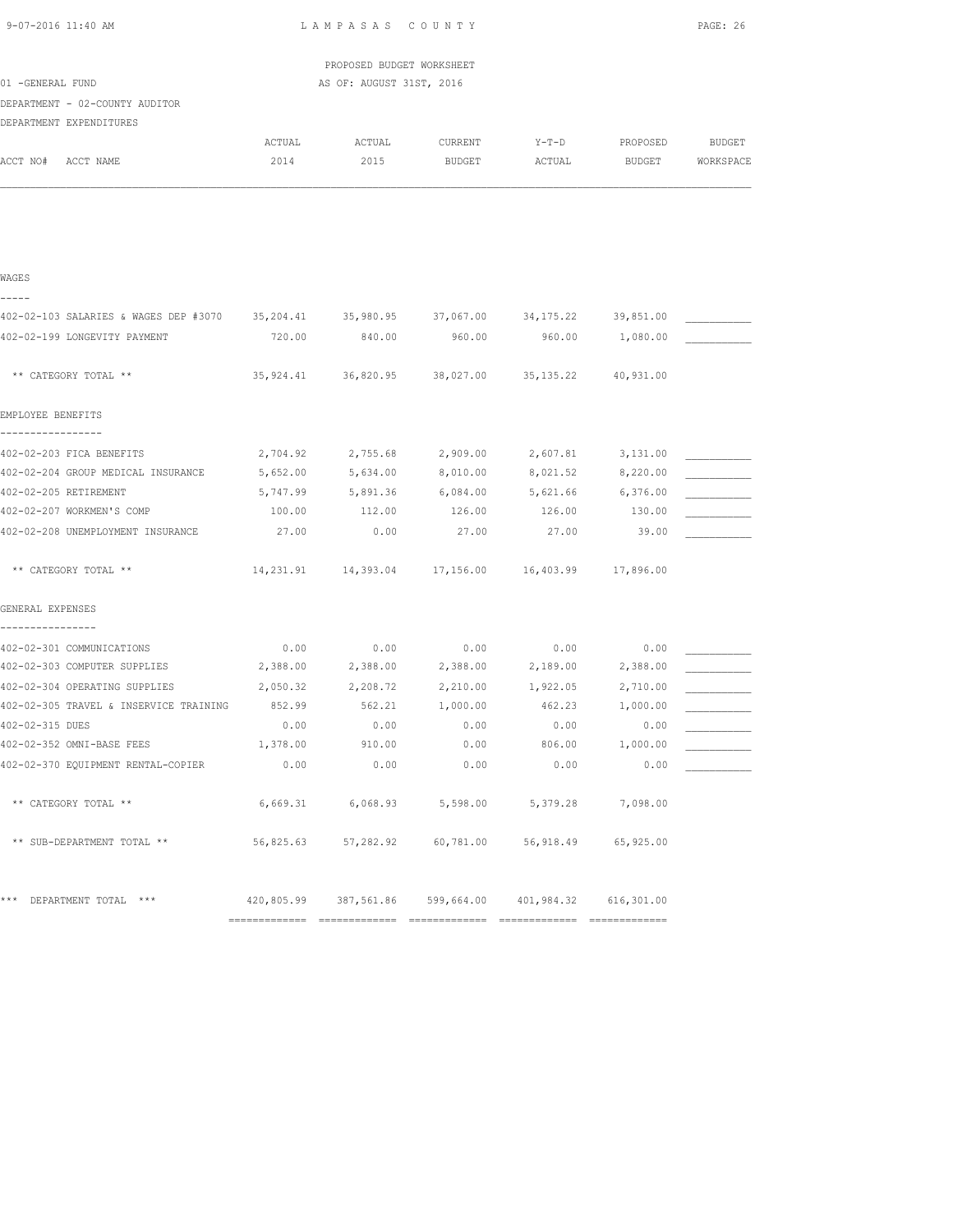| 9-07-2016 11:40 AM | LAMPASAS | C O U N T Y | $\sim$ $-$<br>PAGE: 2 |
|--------------------|----------|-------------|-----------------------|
|                    |          |             |                       |

|                  |                                  |        | PROPOSED BUDGET WORKSHEET |         |         |               |           |
|------------------|----------------------------------|--------|---------------------------|---------|---------|---------------|-----------|
| 01 -GENERAL FUND |                                  |        | AS OF: AUGUST 31ST, 2016  |         |         |               |           |
|                  | DEPARTMENT - 03-COUNTY TREASURER |        |                           |         |         |               |           |
|                  | DEPARTMENT EXPENDITURES          |        |                           |         |         |               |           |
|                  |                                  | ACTUAL | ACTUAL                    | CURRENT | $Y-T-D$ | PROPOSED      | BUDGET    |
| ACCT NO#         | ACCT NAME                        | 2014   | 2015                      | BUDGET  | ACTUAL  | <b>BUDGET</b> | WORKSPACE |
|                  |                                  |        |                           |         |         |               |           |
|                  |                                  |        |                           |         |         |               |           |

| WAGES                                       |                |                |                                                            |                   |                |  |
|---------------------------------------------|----------------|----------------|------------------------------------------------------------|-------------------|----------------|--|
|                                             |                |                |                                                            |                   |                |  |
| 403-00-101 SALARIES & WAGES ELECTED OF      | 57,803.32      | 57,835.33      | 58,314.00                                                  | 51,526.51         | 58,954.00      |  |
| 403-00-103 SALARIES & WAGES DEPUTY          | 0.00           | 0.00           | 0.00                                                       | 0.00              | 0.00           |  |
| 403-00-104 SALARY & WAGES DEP #3474         | 31,657.98      | 32, 477.21     | 33,203.00                                                  | 30,622.20         | 35,014.00      |  |
| 403-00-110 PART-TIME EMPLOYEES              | 0.00           | 0.00           | 0.00                                                       | 0.00              | 0.00           |  |
| 403-00-199 LONGEVITY PAYMENT                | 0.00           | 0.00           | 600.00                                                     | 600.00            | 720.00         |  |
| ** CATEGORY TOTAL **                        | 89,461.30      | 90,312.54      | 92,117.00                                                  | 82,748.71         | 94,688.00      |  |
| EMPLOYEE BENEFITS                           |                |                |                                                            |                   |                |  |
| -----------------                           |                |                |                                                            |                   |                |  |
| 403-00-203 FICA BENEFITS                    | 6,601.60       | 6,667.50       | 7,047.00                                                   | 6, 250.32         | 7,244.00       |  |
| 403-00-204 GROUP MEDICAL INSURANCE          | 12,251.40      | 10,935.80      | 15,980.00                                                  | 16,003.20         | 16,439.00      |  |
| 403-00-205 RETIREMENT                       | 14,149.94      | 14,430.48      | 14,739.00                                                  | 13,674.04         | 15,150.00      |  |
| 403-00-207 WORKMEN'S COMP                   | 246.00         | 276.00         | 306.00                                                     | 306.00            | 315.00         |  |
| 403-00-208 UNEMPLOYMENT INSURANCE           | 24.00          | 0.00           | 24.00                                                      | 24.00             | 36.00          |  |
| 403-00-212 PHONE ALLOWANCE                  | 520.00         | 480.00         | 480.00                                                     | 440.00            | 480.00         |  |
| ** CATEGORY TOTAL **                        |                |                | 33,792.94 32,789.78 38,576.00 36,697.56 39,664.00          |                   |                |  |
| GENERAL EXPENSES                            |                |                |                                                            |                   |                |  |
|                                             |                |                |                                                            |                   |                |  |
| 403-00-301 COMMUNICATIONS                   | 0.00           | 0.00           | 0.00                                                       | 0.00              | 0.00           |  |
| 403-00-303 COMPUTER SUPPLIES                | 0.00           | 0.00           | 0.00                                                       | 0.00              | 0.00           |  |
| 403-00-304 OPERATING SUPPLIES               | 3,206.48       | 4,210.23       | 4,000.00                                                   | 1,729.72          | 4,600.00       |  |
| 403-00-305 TRAVEL & INSERVICE TRAINING      | 3,200.59       | 2,398.02       | 2,500.00                                                   | 1,756.15          | 2,500.00       |  |
| 403-00-312 EQUIPMENT MAINTENANCE CONTR      | 5,850.85       | 6,143.40       | 6,300.00                                                   | 6,518.85          | 6,300.00       |  |
| 403-00-315 DUES<br>403-00-318 LEGAL NOTICES | 230.00<br>0.00 | 185.00<br>0.00 | 300.00<br>0.00                                             | 285.00<br>0.00    | 300.00<br>0.00 |  |
|                                             |                |                |                                                            |                   |                |  |
| 403-00-361 POSTAGE                          | 60.00          | 68.00          | 100.00<br>2,500.00                                         | 33.00<br>1,665.96 | 100.00         |  |
| 403-00-370 EQUIPMENT RENTAL-COPIER 2,188.31 |                | 1,971.06       |                                                            |                   | 2,500.00       |  |
| 403-00-389 MISCELLANEOUS EXPENSE            | 0.00           | 0.00           | 0.00                                                       | 0.00              | 0.00           |  |
| ** CATEGORY TOTAL **                        |                |                |                                                            |                   | 16,300.00      |  |
| CAPITAL OUTLAY                              |                |                |                                                            |                   |                |  |
|                                             |                |                |                                                            |                   |                |  |
| 403-00-401 OFFICE MACHINES & EQUIPMENT      | 0.00           | 0.00           | 0.00                                                       | 0.00              | 0.00           |  |
| 403-00-407 OFFICE FURNITURE & FIXTURES      | 0.00           | 0.00           | 0.00                                                       | 0.00              | 0.00           |  |
| ** CATEGORY TOTAL **                        | 0.00           | 0.00           | 0.00                                                       | 0.00              | 0.00           |  |
| ** SUB-DEPARTMENT TOTAL **                  |                |                | 137,990.47  138,078.03  146,393.00  131,434.95  150,652.00 |                   |                |  |
|                                             |                |                |                                                            |                   |                |  |

\*\*\* DEPARTMENT TOTAL \*\*\* 137,990.47 138,078.03 146,393.00 131,434.95 150,652.00 ============= ============= ============= ============= =============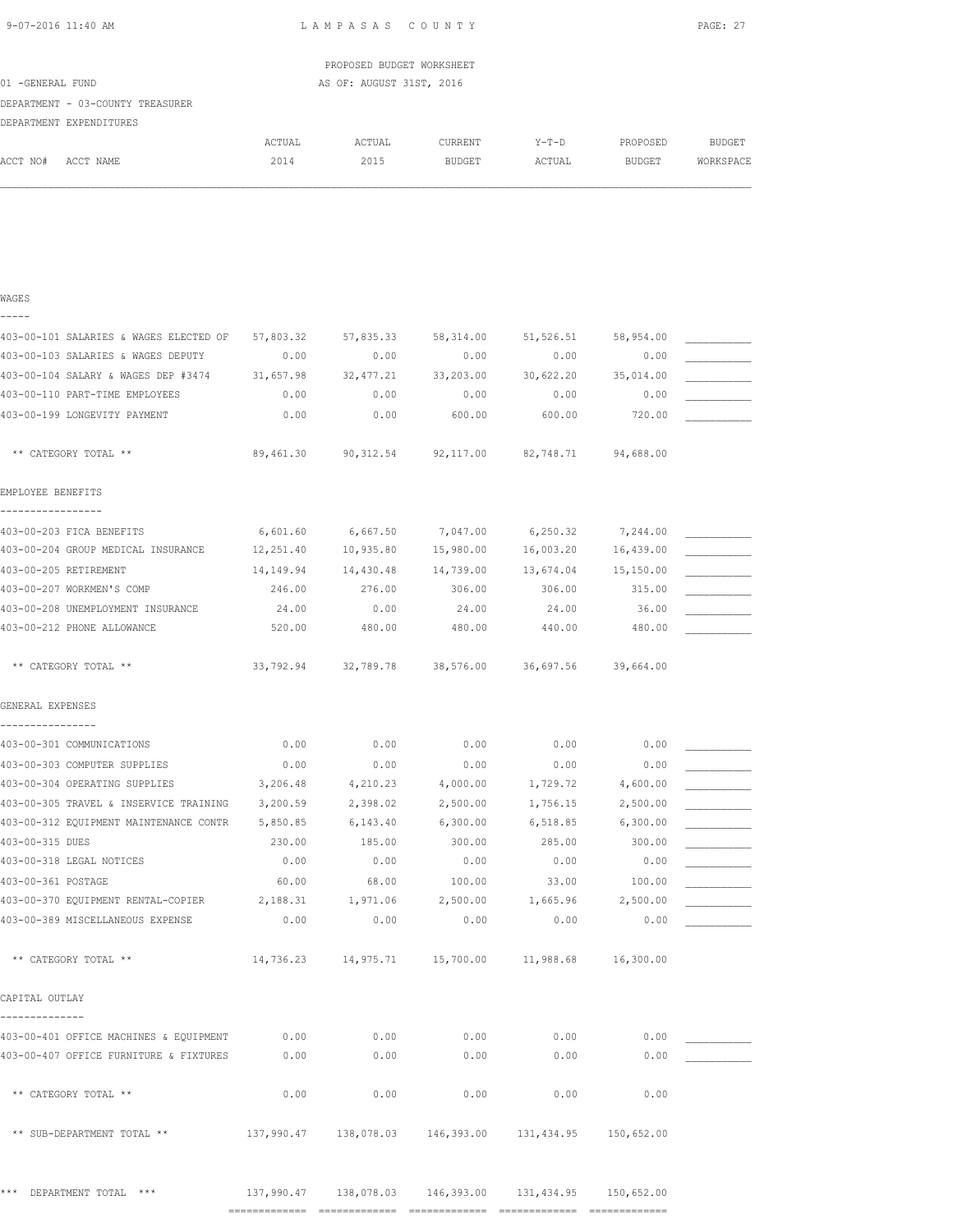| 9-07-2016 11:40 AM |  |
|--------------------|--|
|                    |  |

WAGES

L A M P A S A S C O U N T Y PAGE: 28

|                  |                                 |        | PROPOSED BUDGET WORKSHEET |         |        |          |           |
|------------------|---------------------------------|--------|---------------------------|---------|--------|----------|-----------|
| 01 -GENERAL FUND |                                 |        | AS OF: AUGUST 31ST, 2016  |         |        |          |           |
|                  | DEPARTMENT - 04-CO TAX ASSESSOR |        |                           |         |        |          |           |
|                  | DEPARTMENT EXPENDITURES         |        |                           |         |        |          |           |
|                  |                                 | ACTUAL | ACTUAL                    | CURRENT | Y-T-D  | PROPOSED | BUDGET    |
| ACCT NO#         | ACCT NAME                       | 2014   | 2015                      | BUDGET  | ACTUAL | BUDGET   | WORKSPACE |
|                  |                                 |        |                           |         |        |          |           |

| -----                                        |            |                                                   |                     |                       |                         |  |
|----------------------------------------------|------------|---------------------------------------------------|---------------------|-----------------------|-------------------------|--|
| 404-00-101 SALARIES & WAGES ELECTED OF       | 58,286.32  | 58,034.33                                         | 58, 314.00          | 50,235.51             | 58,954.00               |  |
| 404-00-103 SALARIES & WAGES DEPUTY           | 0.00       | 0.00                                              | 0.00                | 0.00                  | 0.00                    |  |
| 404-00-104 SALARY & WAGES DEP #1555          | 26,846.65  | 22,755.81                                         | 23,536.00           | 21,709.42             | 23,843.00               |  |
| 404-00-110 PART-TIME EMPLOYEES               | 0.00       | 0.00                                              | 0.00                | 582.25                | 0.00                    |  |
| 404-00-120 SALARIES & WAGES OVERTIME         | 405.25     | 0.00                                              | 0.00                | 238.42                | 0.00                    |  |
| 404-00-199 LONGEVITY PAYMENT                 | 1,440.00   | 0.00                                              | 0.00                | 0.00                  | 0.00                    |  |
|                                              |            |                                                   |                     |                       |                         |  |
| ** CATEGORY TOTAL **                         |            | 86,978.22 80,790.14 81,850.00 72,765.60 82,797.00 |                     |                       |                         |  |
| EMPLOYEE BENEFITS                            |            |                                                   |                     |                       |                         |  |
| ----------------                             |            |                                                   |                     |                       |                         |  |
| 404-00-203 FICA BENEFITS                     | 5,808.45   | $6,022.45$ $6,262.00$ $5,748.53$ $6,334.00$       |                     |                       |                         |  |
| 404-00-204 GROUP MEDICAL INSURANCE 11,439.40 |            |                                                   | 11,988.33 16,094.00 |                       | 16, 117. 20 16, 439. 00 |  |
| 404-00-205 RETIREMENT                        | 13,669.17  | 12,849.33 13,096.00                               |                     | 12, 119.63 13, 248.00 |                         |  |
| 404-00-207 WORKMEN'S COMP                    | 246.00     | 244.00                                            | 272.00              | 272.00                | 275.00                  |  |
| 404-00-208 UNEMPLOYMENT INSURANCE            | 23.00      | 0.00                                              | 23.00               | 69.00                 | 24.00                   |  |
| ** CATEGORY TOTAL **                         |            | 31,186.02 31,104.11 35,747.00 34,326.36 36,320.00 |                     |                       |                         |  |
| GENERAL EXPENSES                             |            |                                                   |                     |                       |                         |  |
|                                              |            |                                                   |                     |                       |                         |  |
| 404-00-301 COMMUNICATIONS                    | 0.00       | 0.00                                              | 0.00                | 0.00                  | 0.00                    |  |
| 404-00-303 COMPUTER SUPPLIES                 | 131.95     | 0.00                                              | 600.00              | 0.00                  | 600.00                  |  |
| 404-00-304 OPERATING SUPPLIES                | 1,323.20   | 1,242.24                                          | 1,500.00            | 1,394.11              | 1,500.00                |  |
| 404-00-305 TRAVEL & INSERVICE TRAINING       | 1,629.73   | 1,789.38                                          | 2,000.00            | 747.48                | 2,000.00                |  |
| 404-00-307 INSURANCE AND BONDS               | 0.00       | 0.00                                              | 0.00                | 0.00                  | 0.00                    |  |
| 404-00-312 EQUIPMENT MAINTENANCE CONTR       | 96.00      | 0.00                                              | 180.00              | 0.00                  | 180.00                  |  |
| 404-00-315 DUES                              | 85.00      | 85.00                                             | 100.00              | 85.00                 | 100.00                  |  |
| 404-00-332 DISTRICT TAX ASSESSOR COLLE       | 111,391.13 | 120,248.47                                        | 132,751.00          | 121, 472.74           | 150,630.00              |  |
| 404-00-361 POSTAGE                           | 112.00     | 114.00                                            | 114.00              | 55.00                 | 114.00                  |  |
| 404-00-364 PUBLICATIONS, BOOKS, MANUAL       | 300.00     | 0.00                                              | 300.00              | 0.00                  | 300.00                  |  |
| 404-00-370 EQUIPMENT RENTAL - COPIER         | 1,187.88   | 1,088.89                                          | 1,200.00            | 1,088.89              | 1,200.00                |  |
| 404-00-389 MISCELLANEOUS EXPENSE             | 6,221.50   | 0.00                                              | 3,000.00            | 0.00                  | 0.00                    |  |
| ** CATEGORY TOTAL **                         | 122,478.39 | 124,567.98                                        |                     | 141,745.00 124,843.22 | 156,624.00              |  |
|                                              |            |                                                   |                     |                       |                         |  |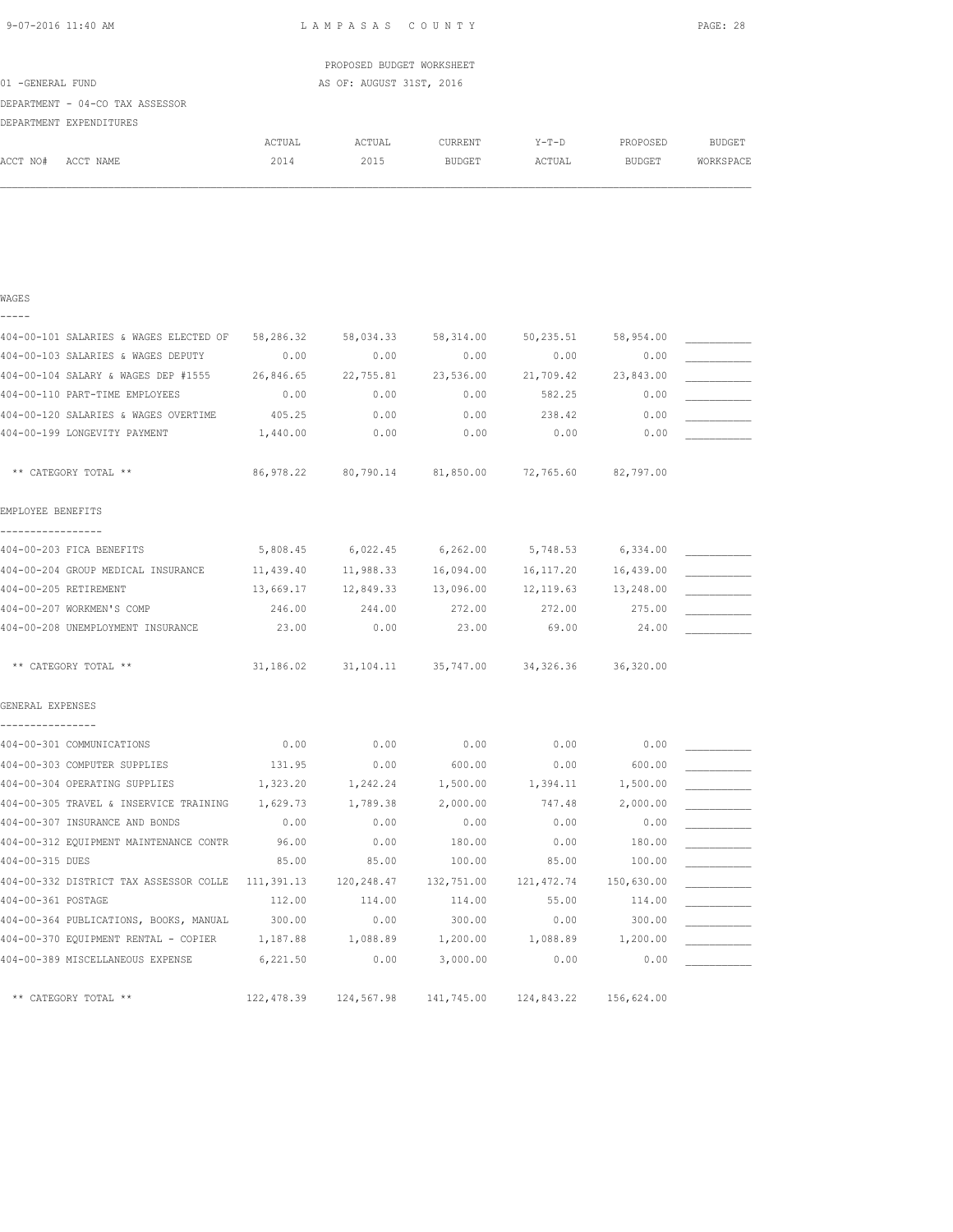|  | 9-07-2016 11:40 AM |  |
|--|--------------------|--|
|  |                    |  |

L A M P A S A S C O U N T Y PAGE: 29

 PROPOSED BUDGET WORKSHEET 01 -GENERAL FUND AS OF: AUGUST 31ST, 2016

| DEPARTMENT - 04-CO TAX ASSESSOR        |            |            |         |                       |            |           |
|----------------------------------------|------------|------------|---------|-----------------------|------------|-----------|
| DEPARTMENT EXPENDITURES                |            |            |         |                       |            |           |
|                                        | ACTUAL     | ACTUAL     | CURRENT | $Y-T-D$               | PROPOSED   | BUDGET    |
| ACCT NO#<br>ACCT NAME                  | 2014       | 2015       | BUDGET  | ACTUAL                | BUDGET     | WORKSPACE |
|                                        |            |            |         |                       |            |           |
| CAPITAL OUTLAY                         |            |            |         |                       |            |           |
| 404-00-401 OFFICE MACHINES & EQUIPMENT | 0.00       | 0.00       | 0.00    | 0.00                  | 0.00       |           |
| ** CATEGORY TOTAL **                   | 0.00       | 0.00       | 0.00    | 0.00                  | 0.00       |           |
| ** SUB-DEPARTMENT TOTAL **             | 240,642.63 | 236,462.23 |         | 259,342.00 231,935.18 | 275,741.00 |           |

|  | ۰, | ۰, |
|--|----|----|

| 404-01-103 SALARIES & WAGES DEP #2415 |           | 35,758.98 36,082.94 36,842.00                               |                     |               | 34,057.52 41,098.00  |  |
|---------------------------------------|-----------|-------------------------------------------------------------|---------------------|---------------|----------------------|--|
| 404-01-104 SALARY & WAGES DEP #3000   | 25,514.20 | 26,273.52 27,053.00                                         |                     |               | 24,944.85 30,834.00  |  |
| 404-01-120 SALARY/OVERTIME            | 490.51    | 0.00                                                        | 0.00                | 787.82        | 0.00                 |  |
| 404-01-199 LONGEVITY PAYMENT          | 3,000.00  | $3,145.44$ $3,240.00$ $3,240.00$ $3,360.00$                 |                     |               |                      |  |
| ** CATEGORY TOTAL **                  |           | 64,763.69   65,501.90   67,135.00   63,030.19   75,292.00   |                     |               |                      |  |
| EMPLOYEE BENEFITS                     |           |                                                             |                     |               |                      |  |
| 404-01-203 FICA BENEFITS              |           | $4,293.95$ $4,404.08$ $5,136.00$ $4,422.85$ $5,760.00$      |                     |               |                      |  |
| 404-01-204 GROUP MEDICAL INSURANCE    | 10,534.00 |                                                             | 12,721.50 15,906.00 |               | 19,529.04 20,039.00  |  |
| 404-01-205 RETIREMENT                 |           | $10,362.07$ $10,480.44$ $10,741.00$ $10,084.86$ $12,047.00$ |                     |               |                      |  |
| 404-01-207 WORKMAN'S COMP             | 178.00    | 198.00                                                      | 222.00              | 222.00 250.00 |                      |  |
| 404-01-208 UNEMPLOYMENT INSURANCE     | 46.00     | 0.00                                                        | 46.00               | 0.00          | 71.00                |  |
| ** CATEGORY TOTAL **                  |           | 25,414.02 27,804.02 32,051.00 34,258.75 38,167.00           |                     |               |                      |  |
| GENERAL EXPENSES                      |           |                                                             |                     |               |                      |  |
| 404-01-303 COMPUTER SUPPLIES          | 0.00      | 0.00                                                        | 0.00                | 0.00          | 0.00                 |  |
| ** CATEGORY TOTAL **                  | 0.00      | 0.00                                                        | 0.00                | 0.00          | 0.00                 |  |
| ** SUB-DEPARTMENT TOTAL **            |           | 90,177.71 93,305.92 99,186.00                               |                     |               | 97,288.94 113,459.00 |  |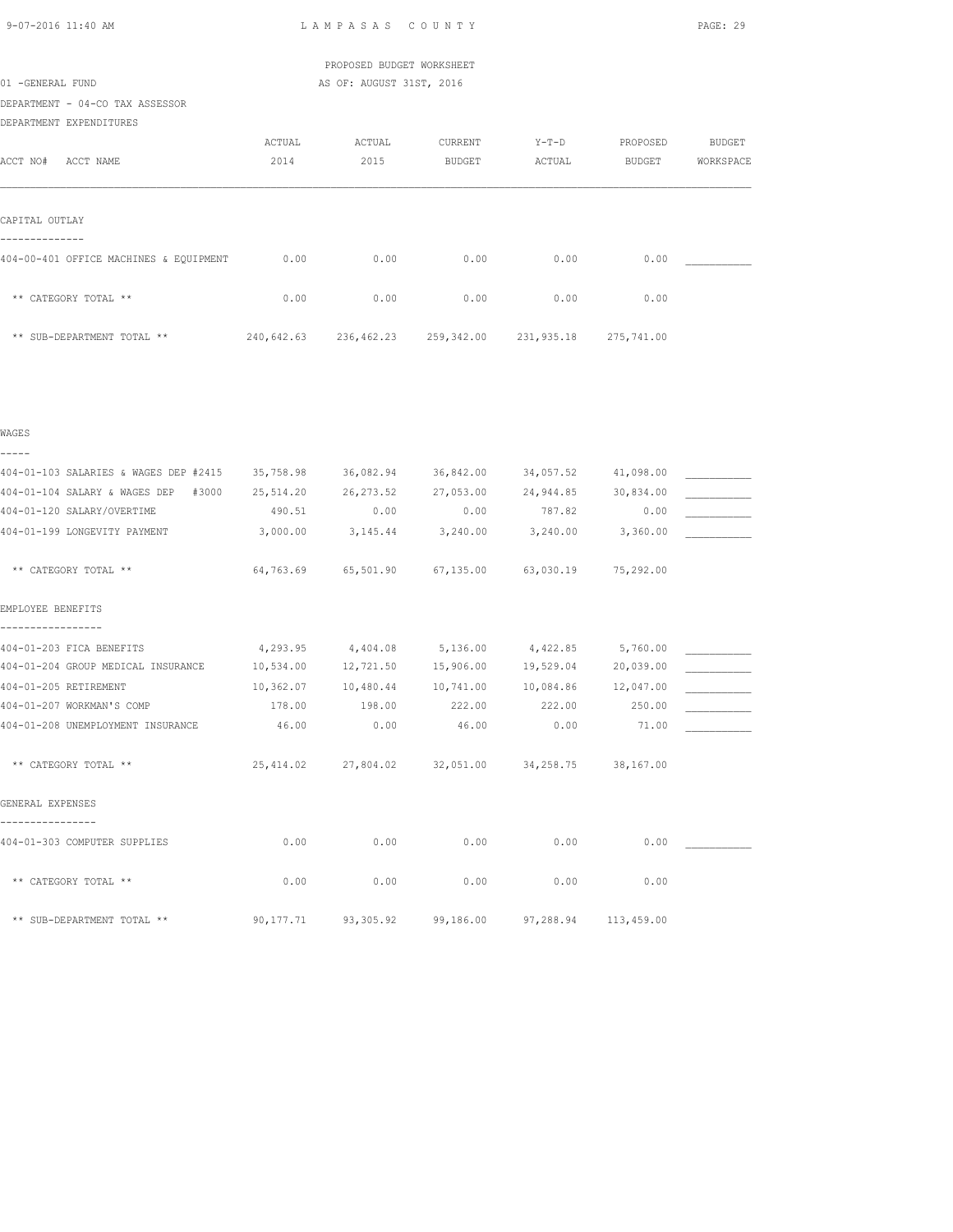| 9-07-2016 11:40 AM                     |        | LAMPASAS COUNTY             |               |                                                        |          | PAGE: 30      |
|----------------------------------------|--------|-----------------------------|---------------|--------------------------------------------------------|----------|---------------|
|                                        |        | PROPOSED BUDGET WORKSHEET   |               |                                                        |          |               |
| 01 -GENERAL FUND                       |        | AS OF: AUGUST 31ST, 2016    |               |                                                        |          |               |
| DEPARTMENT - 04-CO TAX ASSESSOR        |        |                             |               |                                                        |          |               |
| DEPARTMENT EXPENDITURES                |        |                             |               |                                                        |          |               |
|                                        | ACTUAL | ACTUAL                      | CURRENT       | $Y-T-D$                                                | PROPOSED | <b>BUDGET</b> |
| ACCT NO# ACCT NAME                     | 2014   | 2015                        | <b>BUDGET</b> | ACTUAL                                                 | BUDGET   | WORKSPACE     |
|                                        |        |                             |               |                                                        |          |               |
| GENERAL EXPENSES                       |        |                             |               |                                                        |          |               |
|                                        |        |                             |               |                                                        |          |               |
| 404-02-301 COMMUNICATIONS              | 0.00   | 0.00                        | 0.00          | 0.00                                                   | 0.00     |               |
| 404-02-354 VOTER REGISTRATION SUPPLIES | 0.00   | 0.00                        | 0.00          | 0.00                                                   | 0.00     |               |
|                                        |        |                             |               |                                                        |          |               |
| ** CATEGORY TOTAL **                   | 0.00   | 0.00                        | 0.00          | 0.00                                                   | 0.00     |               |
|                                        |        |                             |               |                                                        |          |               |
| ** SUB-DEPARTMENT TOTAL **             | 0.00   | 0.00                        | 0.00          | 0.00                                                   | 0.00     |               |
|                                        |        |                             |               |                                                        |          |               |
|                                        |        |                             |               |                                                        |          |               |
| *** DEPARTMENT TOTAL ***               |        |                             |               | 330,820.34 329,768.15 358,528.00 329,224.12 389,200.00 |          |               |
|                                        |        | ============= ============= |               |                                                        |          |               |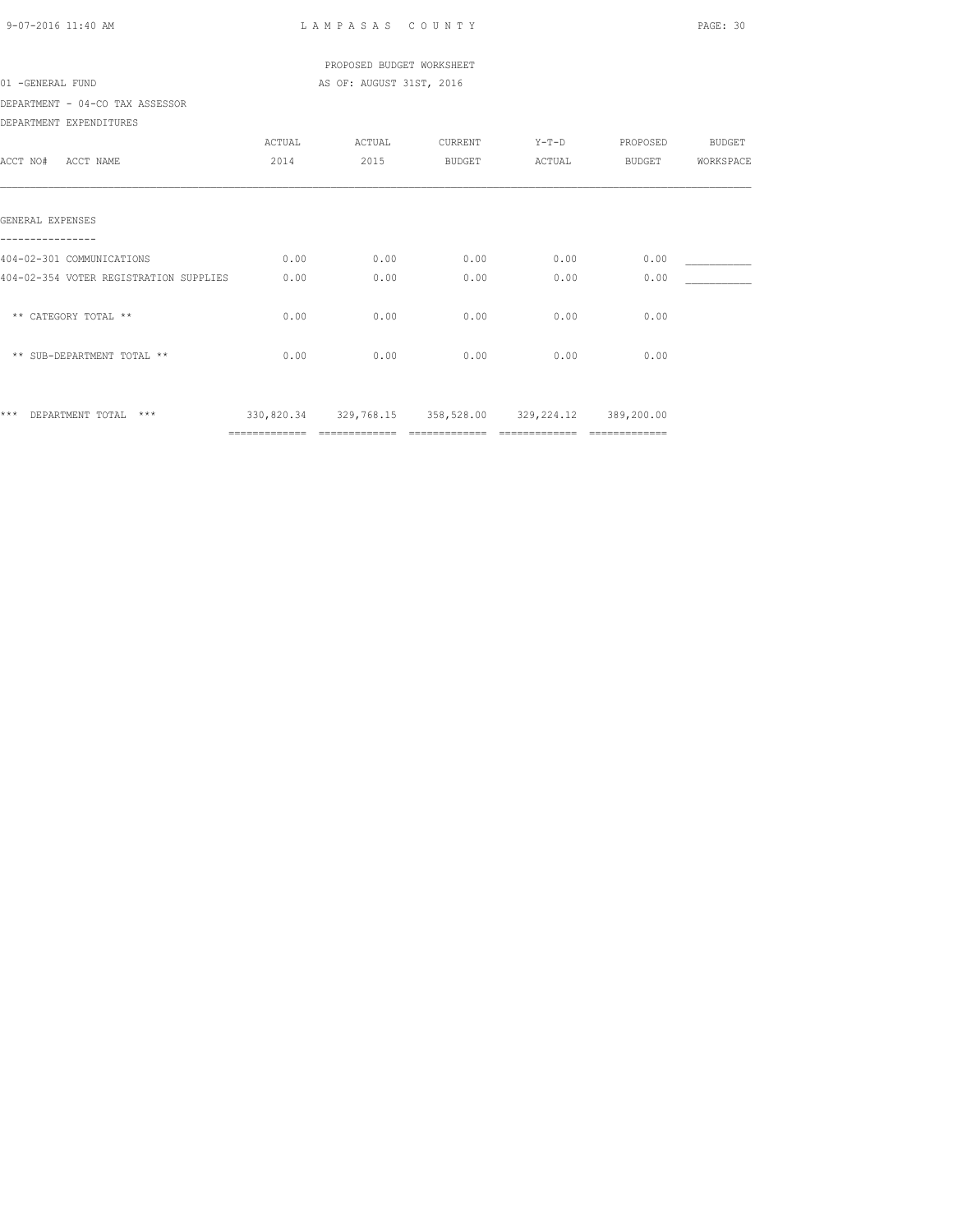| 9-07-2016 11:40 AM |  |
|--------------------|--|
|                    |  |

WAGES

L A M P A S A S C O U N T Y PAGE: 31

|                  |                              |        |                          | PROPOSED BUDGET WORKSHEET |         |          |           |
|------------------|------------------------------|--------|--------------------------|---------------------------|---------|----------|-----------|
| 01 -GENERAL FUND |                              |        | AS OF: AUGUST 31ST, 2016 |                           |         |          |           |
|                  | DEPARTMENT - 05-COUNTY CLERK |        |                          |                           |         |          |           |
|                  | DEPARTMENT EXPENDITURES      |        |                          |                           |         |          |           |
|                  |                              | ACTUAL | ACTUAL                   | CURRENT                   | $Y-T-D$ | PROPOSED | BUDGET    |
| ACCT NO#         | ACCT NAME                    | 2014   | 2015                     | <b>BUDGET</b>             | ACTUAL  | BUDGET   | WORKSPACE |
|                  |                              |        |                          |                           |         |          |           |

| -----                                  |             |                                                |           |           |            |  |
|----------------------------------------|-------------|------------------------------------------------|-----------|-----------|------------|--|
| 405-00-101 SALARIES & WAGES ELECTED OF | 58,683.32   | 58,091.33                                      | 58,314.00 | 50,014.51 | 58,954.00  |  |
| 405-00-103 SALARIES & WAGES DEP #3600  | 43,234.04   | 43,858.81                                      | 44,959.00 | 41,060.59 | 46,858.00  |  |
| 405-00-104 SALARY AND WAGES DEP #2290  | 25, 514.21  | 26,058.25                                      | 27,053.00 | 24,742.58 | 30,623.00  |  |
| 405-00-106 TEMPORARY EMPLOYEE          | 0.00        | 0.00                                           | 0.00      | 0.00      | 0.00       |  |
| 405-00-110 PART-TIME EMPLOYEES         | 0.00        | 0.00                                           | 0.00      | 0.00      | 0.00       |  |
| 405-00-120 SALARY & WAGES OVERTIME     | 0.00        | 0.00                                           | 0.00      | 0.00      | 0.00       |  |
| 405-00-199 LONGEVITY PAYMENT           | 600.00      | 720.00                                         | 840.00    | 840.00    | 960.00     |  |
| ** CATEGORY TOTAL **                   |             | 128,031.57  128,728.39  131,166.00  116,657.68 |           |           | 137,395.00 |  |
| EMPLOYEE BENEFITS                      |             |                                                |           |           |            |  |
| 405-00-203 FICA BENEFITS               | 9,562.04    | 9,672.68                                       | 10,034.00 | 9,142.82  | 10,511.00  |  |
| 405-00-204 GROUP MEDICAL INSURANCE     | 17,866.40   | 17,496.46                                      | 23,950.00 | 26,720.72 | 24,659.00  |  |
| 405-00-205 RETIREMENT                  | 20, 174. 17 | 20,510.39                                      | 20,986.00 | 19,270.91 | 21,983.00  |  |
| 405-00-207 WORKMEN'S COMP              | 352.00      | 392.00                                         | 436.00    | 436.00    | 456.00     |  |
| 405-00-208 UNEMPLOYMENT INSURANCE      | 52.00       | 0.00                                           | 52.00     | 52.00     | 77.00      |  |
| ** CATEGORY TOTAL **                   | 48,006.61   | 48,071.53                                      | 55,458.00 | 55,622.45 | 57,686.00  |  |
| GENERAL EXPENSES<br>--------------     |             |                                                |           |           |            |  |
| 405-00-301 COMMUNICATIONS              | 0.00        | 0.00                                           | 0.00      | 0.00      | 0.00       |  |
| 405-00-302 UTILITIES                   | 0.00        | 0.00                                           | 0.00      | 0.00      | 0.00       |  |
| 405-00-304 OPERATING SUPPLIES          | 12,615.22   | 12,393.63                                      | 13,000.00 | 9,206.82  | 13,000.00  |  |
| 405-00-305 TRAVEL & INSERVICE TRAINING | 1,122.81    | 716.86                                         | 1,500.00  | 1,012.44  | 1,500.00   |  |
| 405-00-308 REPAIRS - RESTORING BOOKS   | 0.00        | 0.00                                           | 0.00      | 0.00      | 0.00       |  |
| 405-00-312 EQUIPMENT MAINTENANCE CONTR | 0.00        | 0.00                                           | 200.00    | 0.00      | 200.00     |  |
| 405-00-315 DUES                        | 125.00      | 125.00                                         | 85.00     | 125.00    | 85.00      |  |
| 405-00-335 RECORD STORAGE              | 0.00        | 0.00                                           | 0.00      | 0.00      | 0.00       |  |
| 405-00-337 ELECTIONS, JUDGES & SUPPLIE | 0.00        | 0.00                                           | 0.00      | 0.00      | 0.00       |  |
| 405-00-361 POSTAGE                     | 60.00       | 68.00                                          | 125.00    | 33.00     | 125.00     |  |
| 405-00-364 PUBLICATIONS, BOOKS, MANUAL | 51.00       | 0.00                                           | 150.00    | 0.00      | 150.00     |  |
| 405-00-370 EQUIPMENT RENTAL-COPIER     | 3,951.10    | 3,818.90                                       | 3,600.00  | 3,174.60  | 3,600.00   |  |
| 405-00-372 EQUIPMENT LEASE - VEHICLE   | 0.00        | 0.00                                           | 0.00      | 0.00      | 0.00       |  |
| 405-00-389 MISCELLANEOUS EXPENSE       | 0.00        | 0.00                                           | 0.00      | 0.00      | 0.00       |  |
| ** CATEGORY TOTAL **                   | 17,925.13   | 17, 122.39                                     | 18,660.00 | 13,551.86 | 18,660.00  |  |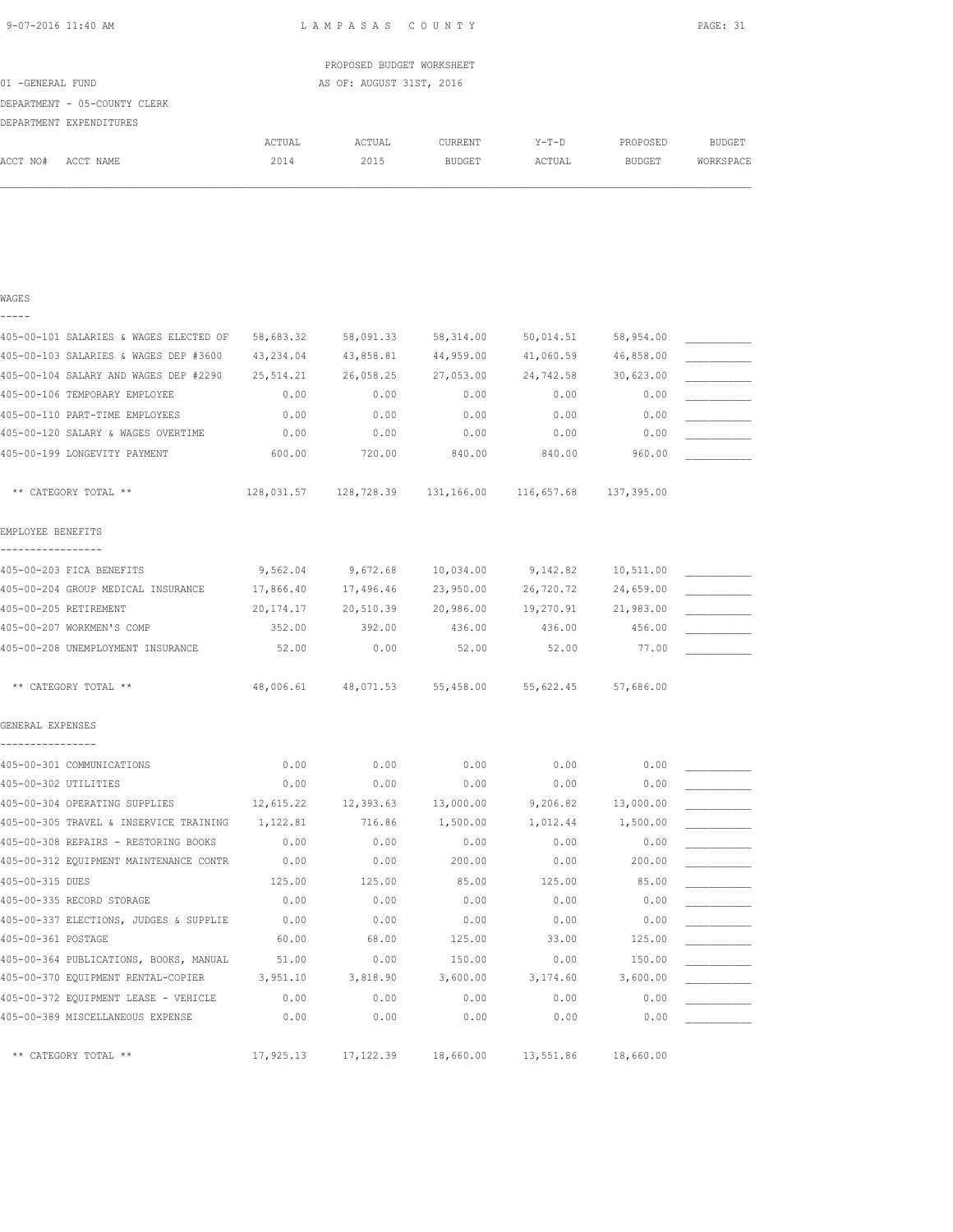| 9-07-2016 11:40 AM |  |  |
|--------------------|--|--|

L A M P A S A S C O U N T Y PAGE: 32

# PROPOSED BUDGET WORKSHEET 01 -GENERAL FUND **AS OF: AUGUST 31ST, 2016**

DEPARTMENT - 05-COUNTY CLERK

DEPARTMENT EXPENDITURES

|                                        | ACTUAL     | ACTUAL     | CURRENT       | $Y-T-D$    | PROPOSED      | <b>BUDGET</b> |
|----------------------------------------|------------|------------|---------------|------------|---------------|---------------|
| ACCT NO#<br>ACCT NAME                  | 2014       | 2015       | <b>BUDGET</b> | ACTUAL     | <b>BUDGET</b> | WORKSPACE     |
|                                        |            |            |               |            |               |               |
|                                        |            |            |               |            |               |               |
| CAPITAL OUTLAY                         |            |            |               |            |               |               |
|                                        |            |            |               |            |               |               |
| 405-00-401 OFFICE MACHINES & EQUIPMENT | 0.00       | 0.00       | 0.00          | 0.00       | 0.00          |               |
|                                        |            |            |               |            |               |               |
| ** CATEGORY TOTAL **                   | 0.00       | 0.00       | 0.00          | 0.00       | 0.00          |               |
|                                        |            |            |               |            |               |               |
| ** SUB-DEPARTMENT TOTAL **             | 193,963.31 | 193,922.31 | 205,284.00    | 185,831.99 | 213,741.00    |               |

|  | ۰, | I |  |
|--|----|---|--|
|  |    |   |  |

| 405-01-103 SALARIES & WAGES DEP #0541 13,075.15 |            |           | 21,984.21 24,248.00   | 20,725.85  | 24,276.00  |  |
|-------------------------------------------------|------------|-----------|-----------------------|------------|------------|--|
| 405-01-104 SALARIES & WAGES DEPUTY              | 0.00       | 0.00      | 0.00                  | 0.00       | 0.00       |  |
| 405-01-199 LONGEVITY PAYMENT                    | 0.00       | 0.00      | 0.00                  | 0.00       | 0.00       |  |
| ** CATEGORY TOTAL **                            | 13,075.15  |           | 21,984.21 24,248.00   | 20,725.85  | 24,276.00  |  |
| EMPLOYEE BENEFITS                               |            |           |                       |            |            |  |
| 405-01-203 FICA BENEFITS                        | 980.72     | 1,650.10  | 1,855.00              | 1,546.67   | 1,855.00   |  |
| 405-01-204 GROUP MEDICAL INSURANCE              | 3,727.00   | 5,192.00  | 8,010.00              | 8,021.52   | 8,220.00   |  |
| 405-01-205 RETIREMENT                           | 2,092.02   | 3,517.52  | 3,880.00              | 3,316.09   | 3,880.00   |  |
| 405-01-207 WORKMAN'S COMP                       | 63.00      | 70.00     | 80.00                 | 80.00      | 83.00      |  |
| 405-01-208 UNEMPLOYMENT INSURANCE               | 17.00      | 0.00      | 17.00                 | 17.00      | 26.00      |  |
| ** CATEGORY TOTAL **                            | 6,879.74   |           | 10,429.62 13,842.00   | 12,981.28  | 14,064.00  |  |
| ** SUB-DEPARTMENT TOTAL **                      | 19,954.89  | 32,413.83 | 38,090.00             | 33,707.13  | 38,340.00  |  |
|                                                 |            |           |                       |            |            |  |
| DEPARTMENT TOTAL<br>***<br>$***$                | 213,918.20 |           | 226,336.14 243,374.00 | 219,539.12 | 252,081.00 |  |
|                                                 |            |           |                       |            |            |  |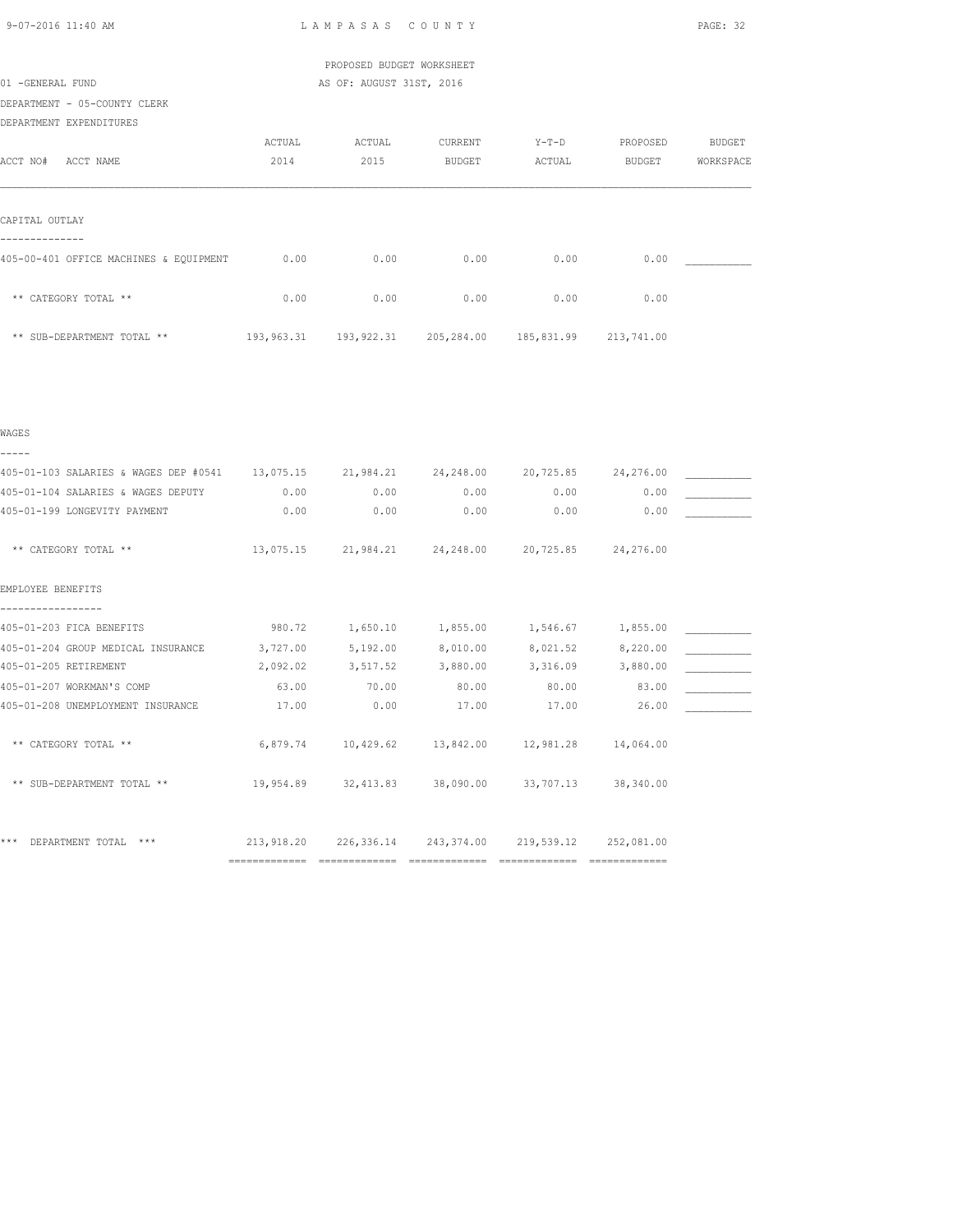| 9-07-2016 11:40 AM |  |
|--------------------|--|

WAGES

L A M P A S A S C O U N T Y PAGE: 33

|                                |        | PROPOSED BUDGET WORKSHEET |               |         |               |           |
|--------------------------------|--------|---------------------------|---------------|---------|---------------|-----------|
| 01 -GENERAL FUND               |        | AS OF: AUGUST 31ST, 2016  |               |         |               |           |
| DEPARTMENT - 06-DISTRICT CLERK |        |                           |               |         |               |           |
| DEPARTMENT EXPENDITURES        |        |                           |               |         |               |           |
|                                | ACTUAL | ACTUAL                    | CURRENT       | $Y-T-D$ | PROPOSED      | BUDGET    |
| ACCT NO#<br>ACCT NAME          | 2014   | 2015                      | <b>BUDGET</b> | ACTUAL  | <b>BUDGET</b> | WORKSPACE |
|                                |        |                           |               |         |               |           |
|                                |        |                           |               |         |               |           |

| 58,302.32                                          | 57,943.33  | 58,314.00  | 50,681.80  | 58,954.00  |           |
|----------------------------------------------------|------------|------------|------------|------------|-----------|
| 24,620.53                                          | 26, 454.52 | 26,301.00  | 32, 143.03 | 25,226.00  |           |
| 27,853.71                                          | 29,661.84  | 29,394.00  | 16,545.59  | 29,821.00  |           |
| 0.00                                               | 0.00       | 0.00       | 0.00       | 0.00       |           |
| 0.00                                               | 0.00       | 0.00       | 0.00       | 0.00       |           |
| 8.94                                               | 0.00       | 0.00       | 345.79     | 0.00       |           |
| 0.00                                               | 600.00     | 720.00     | 0.00       | 0.00       |           |
| 110,785.50                                         | 114,659.69 | 114,729.00 | 99,716.21  | 114,001.00 |           |
|                                                    |            |            |            |            |           |
| 8,186.63                                           | 8,577.95   | 8,777.00   | 7,659.71   | 8,721.00   |           |
| 18,680.60                                          | 17,526.80  | 23,990.00  | 23,369.54  | 24,659.00  |           |
| 17,475.86                                          | 18,283.14  | 18,357.00  | 16,508.62  | 18,240.00  |           |
| 304.00                                             | 341.00     | 381.00     | 465.00     | 380.00     |           |
| 40.00                                              | 0.00       | 40.00      | 40.00      | 56.00      |           |
| 0.00                                               | 0.00       | 0.00       | 120.00     | 0.00       |           |
| 44,687.09                                          | 44,728.89  | 51,545.00  |            | 52,056.00  |           |
|                                                    |            |            |            |            |           |
| 0.00                                               | 0.00       | 0.00       | 0.00       | 0.00       |           |
| 4,755.44                                           | 6,262.39   | 6,000.00   | 7,964.17   | 7,500.00   |           |
| 406-00-305 TRAVEL & INSERVICE TRAINING<br>2,315.83 | 925.55     | 2,000.00   | 826.22     | 2,500.00   |           |
| 17,360.00                                          | 16,560.00  | 13,000.00  | 12,650.00  | 15,000.00  |           |
| 406-00-312 EQUIPMENT MAINTENANCE CONTR<br>8,170.00 | 8,987.00   | 9,000.00   | 17,974.00  | 9,000.00   |           |
| 125.00                                             | 100.00     | 100.00     | 350.00     | 225.00     |           |
| 0.00                                               | 0.00       | 0.00       | 0.00       | 0.00       |           |
| 60.00                                              | 68.00      | 72.00      | 33.00      | 72.00      |           |
| 103.25                                             | 0.00       | 350.00     | 0.00       | 350.00     |           |
| 406-00-364 PUBLICATIONS, BOOKS, MANUAL<br>108.00   | 0.00       | 100.00     | 0.00       | 250.00     |           |
| 3,451.02                                           | 3,738.67   | 3,500.00   | 2,875.90   | 3,500.00   |           |
| 0.00                                               | 0.00       | 0.00       | 0.00       | 0.00       |           |
| 0.00                                               | 0.00       | 0.00       | 0.00       | 0.00       |           |
| 36, 448.54                                         | 36,641.61  | 34,122.00  | 42,673.29  | 38,397.00  |           |
|                                                    |            |            |            |            | 48,162.87 |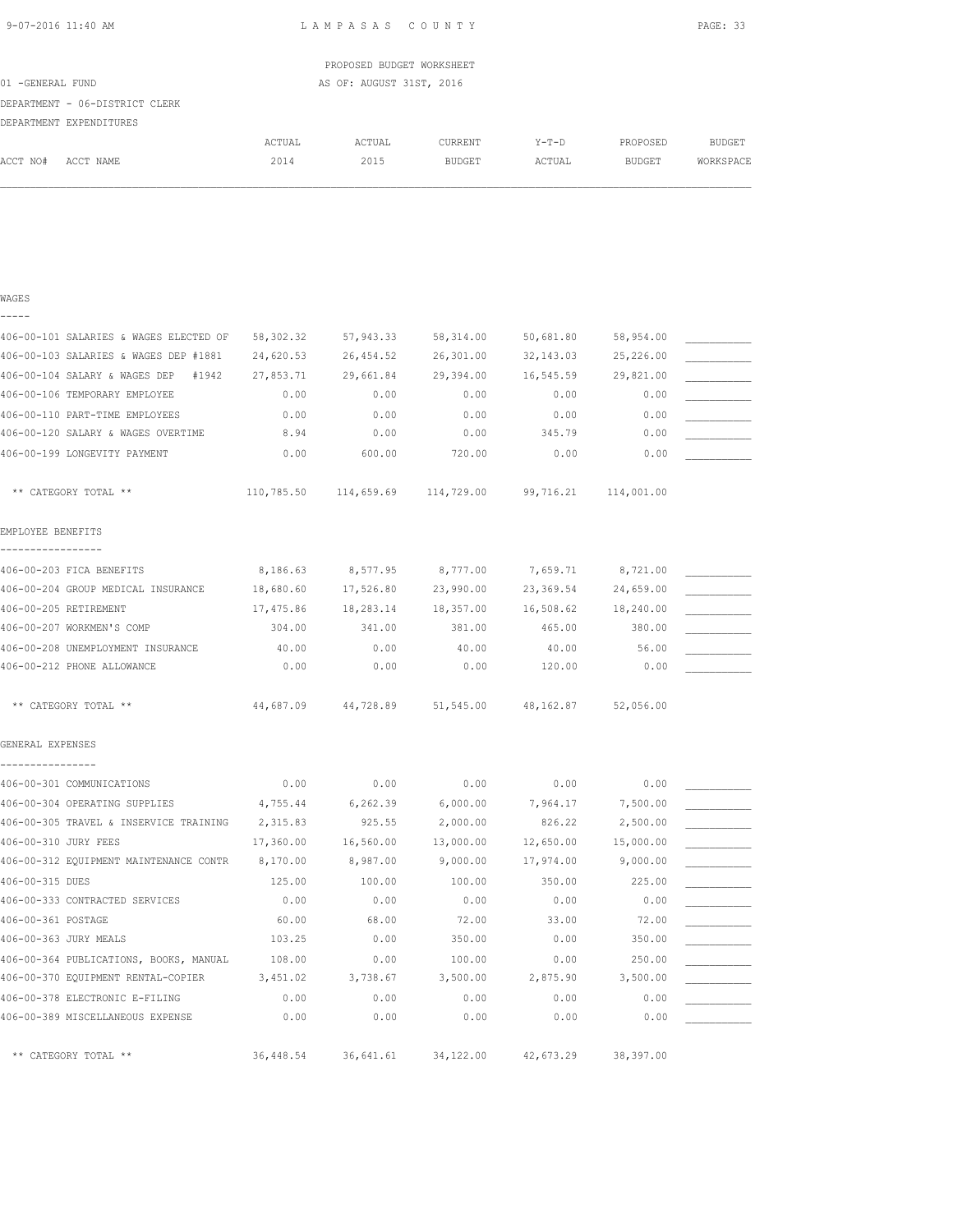|                                              |        | PROPOSED BUDGET WORKSHEET |                                                                 |         |          |               |
|----------------------------------------------|--------|---------------------------|-----------------------------------------------------------------|---------|----------|---------------|
| 01 -GENERAL FUND                             |        | AS OF: AUGUST 31ST, 2016  |                                                                 |         |          |               |
| DEPARTMENT - 06-DISTRICT CLERK               |        |                           |                                                                 |         |          |               |
| DEPARTMENT EXPENDITURES                      |        |                           |                                                                 |         |          |               |
|                                              | ACTUAL | ACTUAL                    | CURRENT                                                         | $Y-T-D$ | PROPOSED | <b>BUDGET</b> |
| ACCT NO# ACCT NAME                           | 2014   | 2015                      | <b>BUDGET</b>                                                   | ACTUAL  | BUDGET   | WORKSPACE     |
| CAPITAL OUTLAY                               |        |                           |                                                                 |         |          |               |
|                                              |        |                           |                                                                 |         |          |               |
| 406-00-401 OFFICE MACHINES & EQUIPMENT       | 0.00   | 0.00                      | 0.00                                                            | 0.00    | 0.00     |               |
| 406-00-407 OFFICE FURNITURE & FIXTURES       | 0.00   | 0.00                      | 0.00                                                            | 0.00    | 0.00     |               |
| ** CATEGORY TOTAL **                         | 0.00   | 0.00                      | 0.00                                                            | 0.00    | 0.00     |               |
| ** SUB-DEPARTMENT TOTAL **                   |        |                           | 191, 921.13  196, 030.19  200, 396.00  190, 552.37  204, 454.00 |         |          |               |
|                                              |        |                           |                                                                 |         |          |               |
|                                              |        |                           |                                                                 |         |          |               |
| WAGES                                        |        |                           |                                                                 |         |          |               |
| -----<br>406-01-103 SALARY & WAGES DEP #2002 |        |                           | 24,051.36 24,819.55 25,579.00 20,927.66 25,270.00               |         |          |               |
| 406-01-199 LONGEVITY PAYMENT                 | 0.00   | 0.00                      | 0.00                                                            | 0.00    | 0.00     |               |

\*\* CATEGORY TOTAL \*\* 24,051.36 24,819.55 25,579.00 20,927.66 25,270.00

406-01-203 FICA BENEFITS  $1,680.01$   $1,828.84$   $1,957.00$   $1,501.76$   $1,979.00$   $\qquad \qquad$ 406-01-204 GROUP MEDICAL INSURANCE 6,429.20 5,671.00 8,010.00 7,134.60 8,220.00 \_\_\_\_\_\_\_\_\_\_\_ 406-01-205 RETIREMENT 3,848.17 3,971.02 4,093.00 3,348.45 4,139.00 \_\_\_\_\_\_\_\_\_\_\_

406-01-207 WORKMEN'S COMP 67.00 67.00 75.00 84.00 0.00 86.00 \_\_\_\_\_\_\_\_\_\_\_\_\_\_\_\_\_\_\_\_<br>406-01-208 UNEMPLOYMENT INSURANCE 18.00 0.00 18.00 18.00 18.00 28.00 \_\_\_\_\_\_\_\_\_\_\_ 406-01-208 UNEMPLOYMENT INSURANCE  $18.00$  0.00  $18.00$  18.00  $18.00$  28.00

============= ============= ============= ============= =============

\*\* CATEGORY TOTAL \*\*  $12,042.38$   $11,545.86$   $14,162.00$   $12,002.81$   $14,452.00$ 

\*\* SUB-DEPARTMENT TOTAL \*\* 36,093.74 36,365.41 39,741.00 32,930.47 39,722.00

\*\*\* DEPARTMENT TOTAL \*\*\* 228,014.87 232,395.60 240,137.00 223,482.84 244,176.00

EMPLOYEE BENEFITS -----------------

9-07-2016 11:40 AM L A M P A S A S C O U N T Y PAGE: 34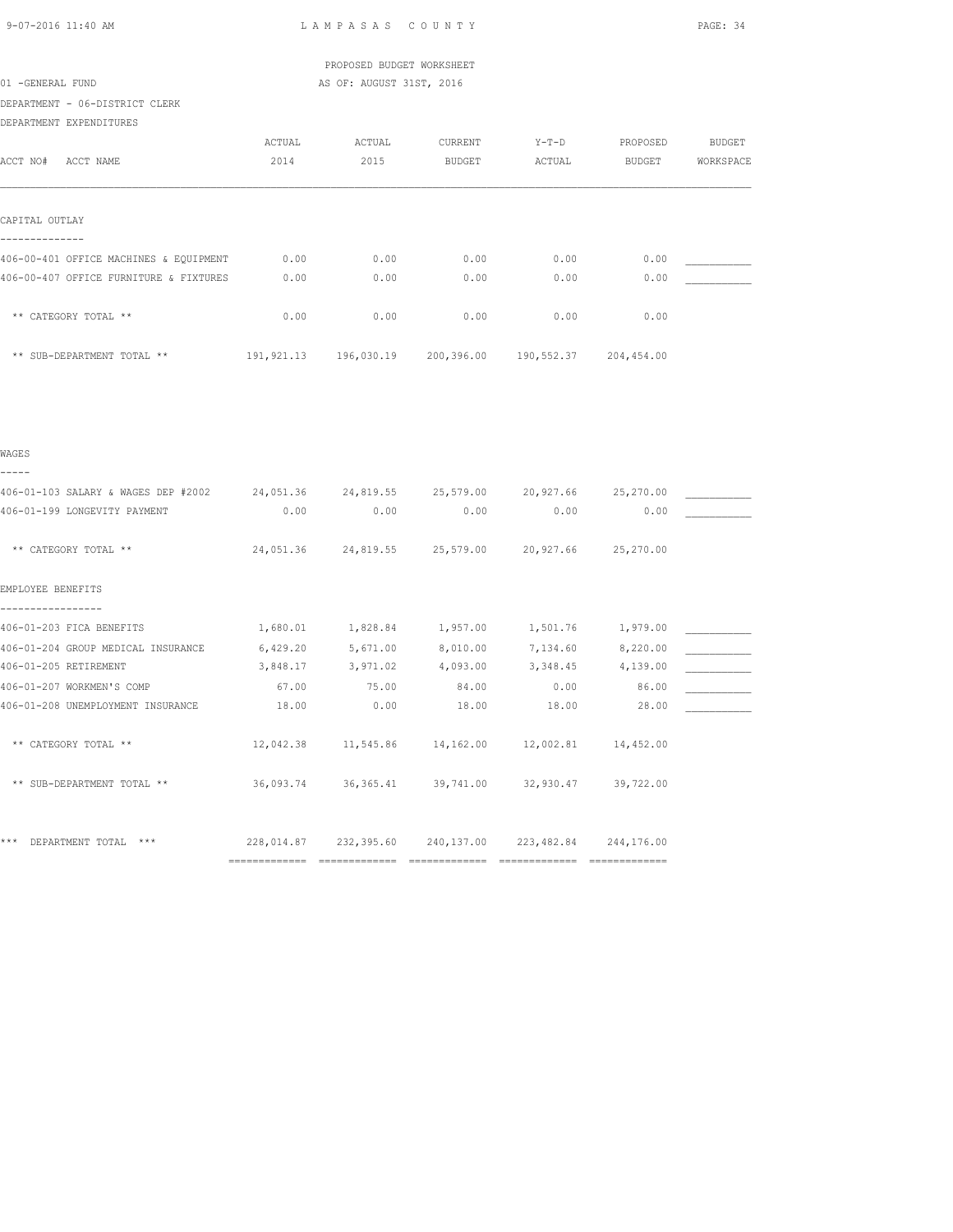|                  |                                |        | PROPOSED BUDGET WORKSHEET |         |         |               |           |
|------------------|--------------------------------|--------|---------------------------|---------|---------|---------------|-----------|
| 01 -GENERAL FUND |                                |        | AS OF: AUGUST 31ST, 2016  |         |         |               |           |
|                  | DEPARTMENT - 07-COUNTY SHERIFF |        |                           |         |         |               |           |
|                  | DEPARTMENT EXPENDITURES        |        |                           |         |         |               |           |
|                  |                                | ACTUAL | ACTUAL                    | CURRENT | $Y-T-D$ | PROPOSED      | BUDGET    |
| ACCT NO#         | ACCT NAME                      | 2014   | 2015                      | BUDGET  | ACTUAL  | <b>BUDGET</b> | WORKSPACE |
|                  |                                |        |                           |         |         |               |           |
|                  |                                |        |                           |         |         |               |           |

### WAGES

-----

| 407-00-101 SALARY ELECTED OFF          | 93,994.63<br>#2883 | 84,539.36   | 78,894.00  | 34, 397.51  | 79,758.00  |  |
|----------------------------------------|--------------------|-------------|------------|-------------|------------|--|
| 407-00-103 SALARY DEPUTY SHERIFF #0130 | 38,489.40          | 38,568.28   | 39,011.00  | 36,845.67   | 42,265.00  |  |
| 407-00-114 SALARY OFFICE MANAGER #1641 | 37,966.04          | 38,612.03   | 39,370.00  | 36, 316.98  | 45,072.00  |  |
| 407-00-118 SALARY DEPUTY SHERIFF       | 46, 252.78<br>open | 46,888.56   | 47,645.00  | 21,892.37   | 47,645.00  |  |
| 407-00-120 SALARY/OVERTIME             | 12,031.96          | 12,616.84   | 15,000.00  | 11,301.45   | 15,000.00  |  |
| 407-00-121 SALARY DEPUTY SHERIFF #1358 | 58,240.56          | 38,775.40   | 46,587.00  | 43,837.27   | 46,696.00  |  |
| 407-00-122 SALARY DEPUTY SHERIFF #3572 | 42,573.17          | 42,499.27   | 42,486.00  | 39, 191.23  | 46,184.00  |  |
| 407-00-123 SALARY DEPUTY SHERIFF #1055 | 40,409.28          | 41,213.70   | 41,296.00  | 39, 124.42  | 41,630.00  |  |
| 407-00-124 SALARY DEPUTY SHERIFF #3059 | 55, 115.32         | 55,885.58   | 56,539.00  | 52, 164.63  | 57,257.00  |  |
| 407-00-125 SALARY DEPUTY SHERIFF #1972 | 59,937.54          | 60,754.50   | 61,515.00  | 56,755.37   | 62,190.00  |  |
| 407-00-132 SALARY DEPUTY SHERIFF open  | 46,205.87          | 46,873.11   | 47,633.00  | 29,484.71   | 47,633.00  |  |
| 407-00-133 SALARY SUPPLEMENT           | 35,752.04<br>#3151 | 20,502.31   | 0.00       | 27,161.90   | 0.00       |  |
| 407-00-134 SALARY DEPUTY SHERIFF #3047 | 36,948.94          | 38,085.82   | 37,920.00  | 35,491.84   | 41,033.00  |  |
| 407-00-148 SALARY DEPUTY SHERIFF #3301 | 48,838.49          | 49,645.06   | 50,404.00  | 46, 498.72  | 51,103.00  |  |
| 407-00-149 SALARY DEPUTY SHERIFF #0941 | 41,519.69          | 42,769.23   | 42,486.00  | 41,307.22   | 45,502.00  |  |
| 407-00-153 SALARY DEPUTY SHERIFF #0880 | 46,698.74          | 47,777.64   | 47,630.00  | 44,563.41   | 48,099.00  |  |
| 407-00-154 SALARY DEPUTY SHERIFF #1403 | 43, 433.60         | 39,486.64   | 44,982.00  | 33, 127.75  | 38,108.00  |  |
| 407-00-156 SALARY DEPUTY SHERIFF #1877 | 40,733.04          | 41,207.44   | 41,294.00  | 38,969.58   | 41,844.00  |  |
| 407-00-157 SALARY DEPUTY SHERIFF #3503 | 39,663.33          | 33,526.12   | 33,858.00  | 31,773.11   | 33,936.00  |  |
| 407-00-159 SALARY DEPUTY SHERIFF #0602 | 40,691.40          | 41,720.67   | 41,298.00  | 38,672.68   | 41,327.00  |  |
| 407-00-162 SALARY DEPUTY SHERIFF #0128 | 45,756.99          | 46,391.21   | 44,853.00  | 42,585.21   | 45,398.00  |  |
| 407-00-163 SALARY/DEPUTY SHERIFF #3500 | 0.00               | 37,098.43   | 36,858.00  | 34,502.67   | 39,839.00  |  |
| 407-00-199 LONGEVITY PAYMENT           | 15,385.18          | 17,280.09   | 15,000.00  | 11,521.61   | 12,480.00  |  |
| ** CATEGORY TOTAL **                   | 966,637.99         | 962, 717.29 | 952,559.00 | 827, 487.31 | 969,999.00 |  |
| EMPLOYEE BENEFITS<br>------------      |                    |             |            |             |            |  |
| 407-00-203 FICA BENEFITS               | 70, 311.04         | 69,880.89   | 72,871.00  | 64,496.74   | 74,205.00  |  |
| 407-00-204 GROUP MEDICAL INSURANCE     | 125, 204.61        | 102, 124.50 | 171,509.00 | 148,226.51  | 166,527.00 |  |
| 407-00-205 RETIREMENT                  | 152, 152.98        | 153,612.45  | 152,410.00 | 139,770.70  | 155,200.00 |  |
| 407-00-207 WORKMEN'S COMP              | 12,893.00          | 8,233.60    | 16,638.00  | 29,569.56   | 16,435.00  |  |
| 407-00-208 UNEMPLOYMENT INSURANCE      | 659.00             | 0.00        | 618.00     | 618.00      | 893.00     |  |
| 407-00-212 PHONE ALLOWANCE             | 8,680.00           | 9,280.00    | 9,880.00   | 7,680.00    | 9,880.00   |  |
| ** CATEGORY TOTAL **                   | 369,900.63         | 343, 131.44 | 423,926.00 | 390, 361.51 | 423,140.00 |  |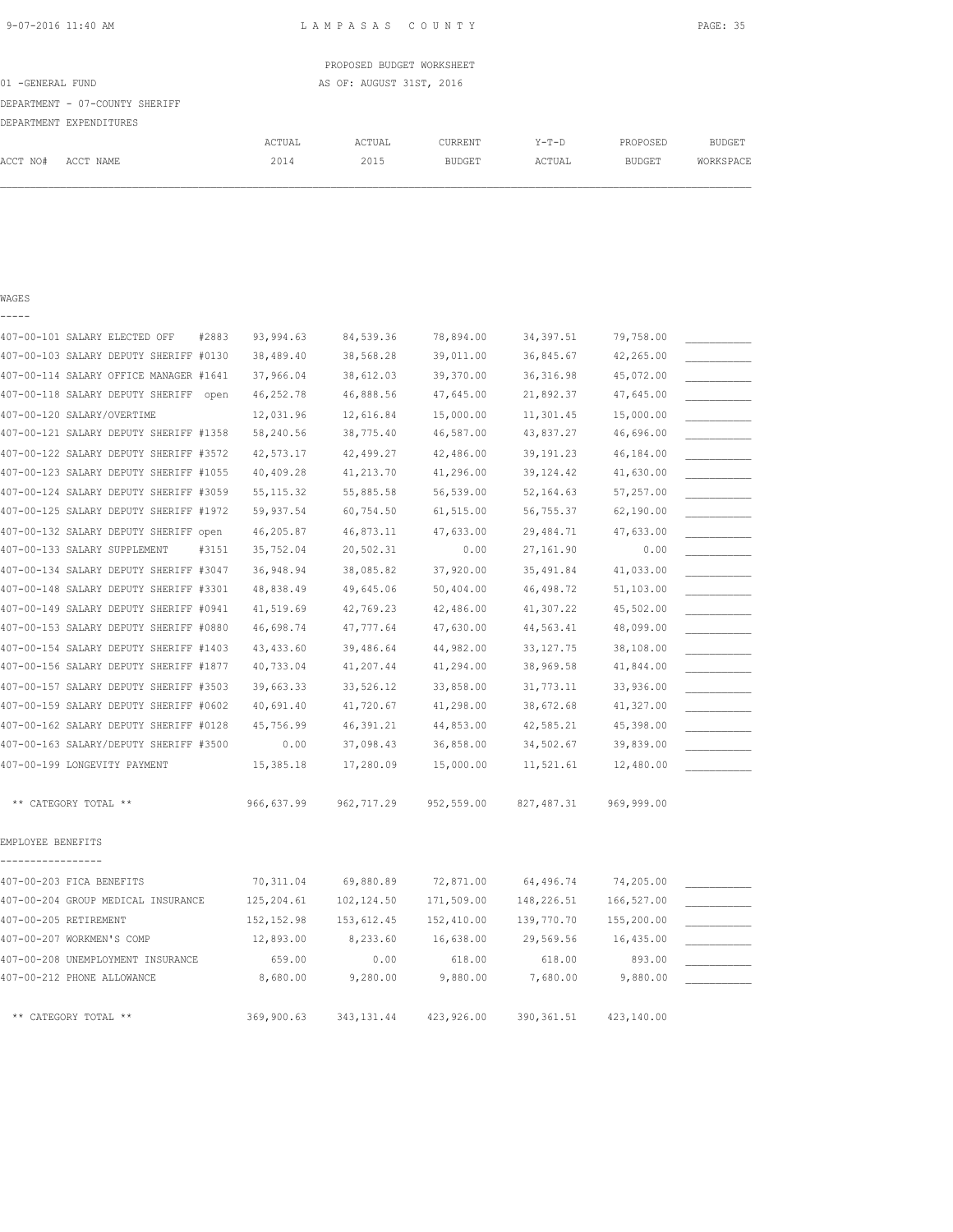PROPOSED BUDGET WORKSHEET 01 -GENERAL FUND **AS OF: AUGUST 31ST, 2016** 

DEPARTMENT - 07-COUNTY SHERIFF

DEPARTMENT EXPENDITURES

|                      | DEFARIMENI EAFENDIIURES                                                                      |                |                |                                                            |                                                                      |                           |                            |
|----------------------|----------------------------------------------------------------------------------------------|----------------|----------------|------------------------------------------------------------|----------------------------------------------------------------------|---------------------------|----------------------------|
| ACCT NO#             | ACCT NAME                                                                                    | ACTUAL<br>2014 | ACTUAL<br>2015 | CURRENT<br><b>BUDGET</b>                                   | $Y-T-D$<br>ACTUAL                                                    | PROPOSED<br><b>BUDGET</b> | <b>BUDGET</b><br>WORKSPACE |
|                      |                                                                                              |                |                |                                                            |                                                                      |                           |                            |
| GENERAL EXPENSES     |                                                                                              |                |                |                                                            |                                                                      |                           |                            |
|                      | 407-00-301 COMMUNICATIONS                                                                    | 6,742.83       | 8,529.63       | 15,000.00                                                  | 11,226.63                                                            | 15,000.00                 |                            |
| 407-00-302 UTILITIES |                                                                                              | 17,975.39      | 20,599.08      | 17,500.00                                                  | 16,584.47                                                            | 17,500.00                 |                            |
|                      | 407-00-303 COMPUTER SUPPLIES                                                                 | 0.00           | 126,658.21     | 3,000.00                                                   | 7,292.79                                                             | 8,000.00                  |                            |
|                      | 407-00-304 OPERATING SUPPLIES                                                                | 5,766.05       | 7,692.98       | 7,500.00                                                   | 8,504.00                                                             | 7,500.00                  |                            |
|                      | 407-00-305 TRAVEL & INSERVICE TRAINING                                                       | 16,503.24      | 18,775.00      | 15,000.00                                                  | 22,339.45                                                            | 20,000.00                 |                            |
|                      | 407-00-308 REPAIRS & MAINTENANCE EQUIP                                                       | 2,775.08       | 3,264.15       | 3,000.00                                                   | 5,124.86                                                             | 3,500.00                  |                            |
|                      | 407-00-312 EQUIPMENT MAINTENANCE CONTR                                                       | 771.48         | 1,196.48       | 800.00                                                     | 2,767.90                                                             | 3,350.00                  |                            |
| 407-00-315 DUES      |                                                                                              | 0.00           | 0.00           | 0.00                                                       | 0.00                                                                 | 0.00                      |                            |
|                      | 407-00-318 LEGAL EXPENDITURES                                                                | 0.00           | 0.00           | 0.00                                                       | 0.00                                                                 | 0.00                      |                            |
|                      | 407-00-320 INVESTIGATIVE EXPENSE                                                             | 8,965.77       | 5,334.75       | 7,000.00                                                   | 12,366.29                                                            | 7,000.00                  |                            |
|                      | 407-00-333 CONTRACTED SERVICES/ANIMAL                                                        | 0.00           | 0.00           | 0.00                                                       | 0.00                                                                 | 0.00                      |                            |
|                      | 407-00-336 OUT OF CO PRISONER MAINTENA                                                       | 0.00           | 0.00           | 0.00                                                       | 0.00                                                                 | 0.00                      |                            |
| 407-00-342 GAS & OIL |                                                                                              | 95, 973.16     | 57,538.62      | 90,000.00                                                  | 46,698.18                                                            | 75,000.00                 |                            |
|                      | 407-00-343 REPAIRS & MAINTENANCE VEHIC                                                       | 24,467.98      | 12,366.40      | 20,000.00                                                  | 15,296.06                                                            | 20,000.00                 |                            |
|                      | 407-00-345 MEDICAL SERVICES                                                                  | 14.05          | 128.00         | 0.00                                                       | 0.00                                                                 | 0.00                      |                            |
| 407-00-346 FOOD      |                                                                                              | 0.00           | 0.00           | 0.00                                                       | 0.00                                                                 | 0.00                      |                            |
| 407-00-347 UNIFORMS  |                                                                                              | 1,940.60       | 6,582.30       | 5,000.00                                                   | 9,381.62                                                             | 7,000.00                  |                            |
| 407-00-361 POSTAGE   |                                                                                              | 0.00           | 0.00           | 0.00                                                       | 0.00                                                                 | 0.00                      |                            |
|                      | 407-00-362 HOMELAND SECURITY                                                                 | 0.00           | 0.00           | 0.00                                                       | 0.00                                                                 | 0.00                      |                            |
|                      | 407-00-364 PUBLICATIONS, BOOKS, MANUAL                                                       | 676.95         | 133.28         | 1,000.00                                                   | 880.60                                                               | 1,000.00                  |                            |
|                      |                                                                                              |                |                |                                                            |                                                                      |                           |                            |
|                      | 407-00-370 EQUIPMENT RENTAL-COPIER                                                           | 2,413.62       | 2,382.71       | 2,350.00                                                   | 1,851.60                                                             | 2,350.00                  |                            |
|                      | 407-00-372 EQUIPMENT LEASE - VEHICLES                                                        | 0.00           | 0.00           | 0.00                                                       | 0.00                                                                 | 0.00                      |                            |
|                      | 407-00-373 EQUIPMENT SUPPLIES-SHERIFF                                                        | 36,488.72      | 10,240.53      | 45,000.00                                                  | 11, 114.65                                                           | 25,000.00                 |                            |
|                      | ** CATEGORY TOTAL **                                                                         | 221, 474.92    | 281, 422.12    | 232,150.00                                                 | 171,429.10                                                           | 212,200.00                |                            |
| CAPITAL OUTLAY       |                                                                                              |                |                |                                                            |                                                                      |                           |                            |
|                      | 407-00-401 OFFICE MACHINES & EQUIPMENT                                                       | 0.00           | 0.00           | 0.00                                                       | 0.00                                                                 | 0.00                      |                            |
|                      | 407-00-402 OPERATING EQUIPMENT                                                               | 110,020.00     |                | 106,649.53 112,000.00                                      | 116,072.95                                                           | 128,825.00                |                            |
|                      | 407-00-407 OFFICE FURNITURE & FIXTURES                                                       | 0.00           | 0.00           | 0.00                                                       | 0.00                                                                 | 0.00                      |                            |
|                      | 407-00-419 RURAL AREA NARCOTIC TASK FO                                                       | 0.00           | 0.00           | 0.00                                                       | 0.00                                                                 | 0.00                      |                            |
|                      |                                                                                              |                |                |                                                            |                                                                      |                           |                            |
|                      | ** CATEGORY TOTAL **                                                                         |                |                | 110,020.00  106,649.53  112,000.00  116,072.95  128,825.00 |                                                                      |                           |                            |
| CAPITAL LEASE        |                                                                                              |                |                |                                                            |                                                                      |                           |                            |
| -------------        | 407-00-903 CAPITAL PURCHASE PRINCIPAL 153,675.32 158,454.06 163,176.00 162,188.77 162,623.00 |                |                |                                                            |                                                                      |                           |                            |
|                      | 407-00-904 CAPITAL PURCHASES - INTERES 15,325.49 13,970.61                                   |                |                | 13,623.00                                                  | 14,609.84                                                            | 11,836.00                 |                            |
|                      |                                                                                              |                |                |                                                            |                                                                      |                           |                            |
|                      | ** CATEGORY TOTAL **                                                                         |                |                | 169,000.81  172,424.67  176,799.00  176,798.61  174,459.00 |                                                                      |                           |                            |
|                      | ** SUB-DEPARTMENT TOTAL **                                                                   |                |                |                                                            | 1,837,034.35  1,866,345.05  1,897,434.00  1,682,149.48  1,908,623.00 |                           |                            |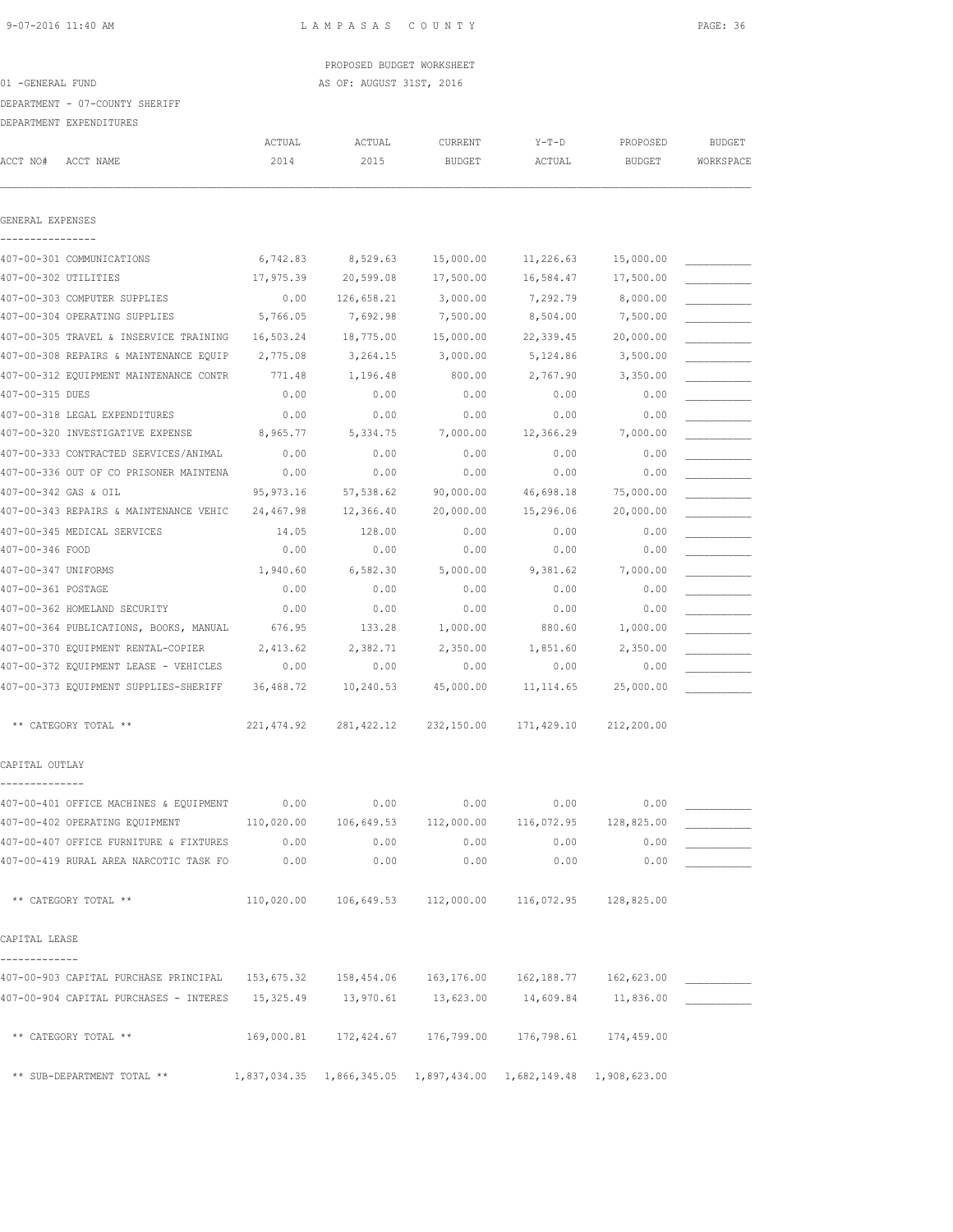|                  |                                |        | PROPOSED BUDGET WORKSHEET |         |         |          |               |
|------------------|--------------------------------|--------|---------------------------|---------|---------|----------|---------------|
| 01 -GENERAL FUND |                                |        | AS OF: AUGUST 31ST, 2016  |         |         |          |               |
|                  | DEPARTMENT - 07-COUNTY SHERIFF |        |                           |         |         |          |               |
|                  | DEPARTMENT EXPENDITURES        |        |                           |         |         |          |               |
|                  |                                | ACTUAL | ACTUAL                    | CURRENT | $Y-T-D$ | PROPOSED | <b>BUDGET</b> |
| ACCT NO#         | ACCT NAME                      | 2014   | 2015                      | BUDGET  | ACTUAL  | BUDGET   | WORKSPACE     |
|                  |                                |        |                           |         |         |          |               |
|                  |                                |        |                           |         |         |          |               |

| WAGES                                   |             |             |            |            |            |  |
|-----------------------------------------|-------------|-------------|------------|------------|------------|--|
|                                         |             |             |            |            |            |  |
| 407-01-105 JAIL ADMINISTRATOR<br>#0886  | 51,669.56   | 52,481.67   | 53,241.00  | 49,119.50  | 53,397.00  |  |
| 407-01-117 SALARY DETENTION OFF #1195   | 30,472.56   | 30,902.51   | 31,062.00  | 29,324.96  | 31,210.00  |  |
| 407-01-118 SALARY DETENTION OFF<br>open | 27,492.11   | 28,615.31   | 28,552.00  | 19,715.94  | 28,552.00  |  |
| 407-01-119 SALARY DETENTION OFF #2432   | 15,223.97   | 20,284.80   | 28,551.00  | 23,723.93  | 34,651.00  |  |
| 407-01-120 SALARY/OVERTIME              | 37,015.90   | 34,452.32   | 35,000.00  | 41,578.82  | 35,000.00  |  |
| 407-01-135 SALARY DETENTION OFF #1357   | 25, 179. 72 | 14,179.02   | 27,021.00  | 25,422.68  | 27,239.00  |  |
| 407-01-136 ASSISTANT JAIL ADMIN #1982   | 41,226.81   | 42,004.07   | 42,763.00  | 40,324.15  | 45,080.00  |  |
| 407-01-141 SALARY DETENTION OFF #2879   | 32,239.05   | 32,638.22   | 32,861.00  | 30,716.70  | 33,014.00  |  |
| 407-01-147 JAIL OPS COORDINATOR #2885   | 32,624.59   | 33,289.03   | 34,045.00  | 23,599.99  | 34,492.00  |  |
| 407-01-150 SALARY DETENTION OFF #1293   | 17,298.90   | 27,046.18   | 26,998.00  | 25,378.79  | 27,249.00  |  |
| 407-01-151 SALARY DETENTION OFF #2552   | 25,088.14   | 32,867.75   | 32,858.00  | 30,880.80  | 33,202.00  |  |
| 407-01-152 SALARY DETENTION OFF #0453   | 22, 294.29  | 27, 122.04  | 26,999.00  | 25,349.46  | 27,280.00  |  |
| 407-01-155 SALARY DETENTION OFF #3020   | 31,711.28   | 32, 915.42  | 32,858.00  | 31,020.66  | 33, 165.00 |  |
| 407-01-158 SALARY DETENTION OFF #3323   | 31,792.11   | 33, 253.49  | 32,865.00  | 31, 232.24 | 33,340.00  |  |
| 407-01-160 SALARY DETENTION OFF #3330   | 31,654.37   | 32,019.90   | 31,944.00  | 30, 155.94 | 32, 352.00 |  |
| 407-01-161 SALARY DETENTION OFF #3134   | 31,287.65   | 31,799.61   | 31,944.00  | 27,841.35  | 34,495.00  |  |
| 407-01-164 SALARY DETENTION OFF #3207   | 0.00        | 0.00        | 32,112.00  | 13,233.82  | 33,508.00  |  |
| 407-01-199 LONGEVITY PAYMENT            | 5,810.60    | 5,713.82    | 6,360.00   | 6,951.02   | 8,640.00   |  |
| ** CATEGORY TOTAL **                    | 490,081.61  | 511,585.16  | 568,034.00 | 505,570.75 | 585,866.00 |  |
| EMPLOYEE BENEFITS                       |             |             |            |            |            |  |
|                                         |             |             |            |            |            |  |
| 407-01-203 FICA BENEFITS                | 36,296.77   | 37,743.86   | 41,035.00  | 37,288.23  | 44,770.00  |  |
| 407-01-204 GROUP MEDICAL INSURANCE      | 65,079.66   | 90,653.76   | 116,162.00 | 109,099.14 | 125,848.00 |  |
| 407-01-205 RETIREMENT                   | 78,263.07   | 81,753.34   | 85,824.00  | 81,006.49  | 93,637.00  |  |
| 407-01-207 WORKMAN'S COMP               | 7,003.00    | 7,854.00    | 9,069.00   | 9,069.00   | 10,125.00  |  |
| 407-01-208 UNEMPLOYMENT INSURANCE       | 2,047.00    | 0.00        | 2,159.00   | 2,182.00   | 598.00     |  |
| 407-01-212 PHONE ALLOWANCE              | 0.00        | 0.00        | 0.00       | 720.00     | 960.00     |  |
| ** CATEGORY TOTAL **                    | 188,689.50  | 218,004.96  | 254,249.00 | 239,364.86 | 275,938.00 |  |
| GENERAL EXPENSES                        |             |             |            |            |            |  |
| 407-01-302 UTILITIES                    | 18,613.17   | 19,061.55   | 19,000.00  | 15,894.98  | 17,500.00  |  |
| 407-01-303 COMPUTER SUPPLIES            | 0.00        | 0.00        | 0.00       | 0.00       | 0.00       |  |
| 407-01-304 OPERATING SUPPLIES           | 29,391.16   | 24,568.49   | 28,000.00  | 22,906.64  | 25,000.00  |  |
| 407-01-305 TRAVEL & INSERVICE TRAINING  | 5,045.47    | 10,076.74   | 8,000.00   | 4,729.54   | 8,000.00   |  |
| 407-01-312 EQUIPMENT & MAINTENANCE CON  | 10,650.00   | 12,370.75   | 22,000.00  | 9,945.39   | 22,000.00  |  |
| 407-01-336 OUT OF CO PRISONER MAINTENA  | 119, 361.35 | 255, 593.99 | 250,000.00 | 119,607.00 | 250,000.00 |  |
| 407-01-344 REPAIRS & MAINTENANCE JAIL   | 48, 213. 23 | 37,206.92   | 35,000.00  | 12,496.68  | 140,000.00 |  |
| 407-01-345 MEDICAL SERVICES             | 102,525.05  | 91, 115.27  | 100,000.00 | 63, 634.48 | 90,000.00  |  |
| 407-01-346 FOOD                         | 68,874.66   | 78,396.09   | 70,000.00  | 57,900.37  | 70,000.00  |  |
| 407-01-347 UNIFORMS                     | 3,484.99    | 2,610.81    | 3,500.00   | 2,363.47   | 3,500.00   |  |
|                                         |             |             |            |            |            |  |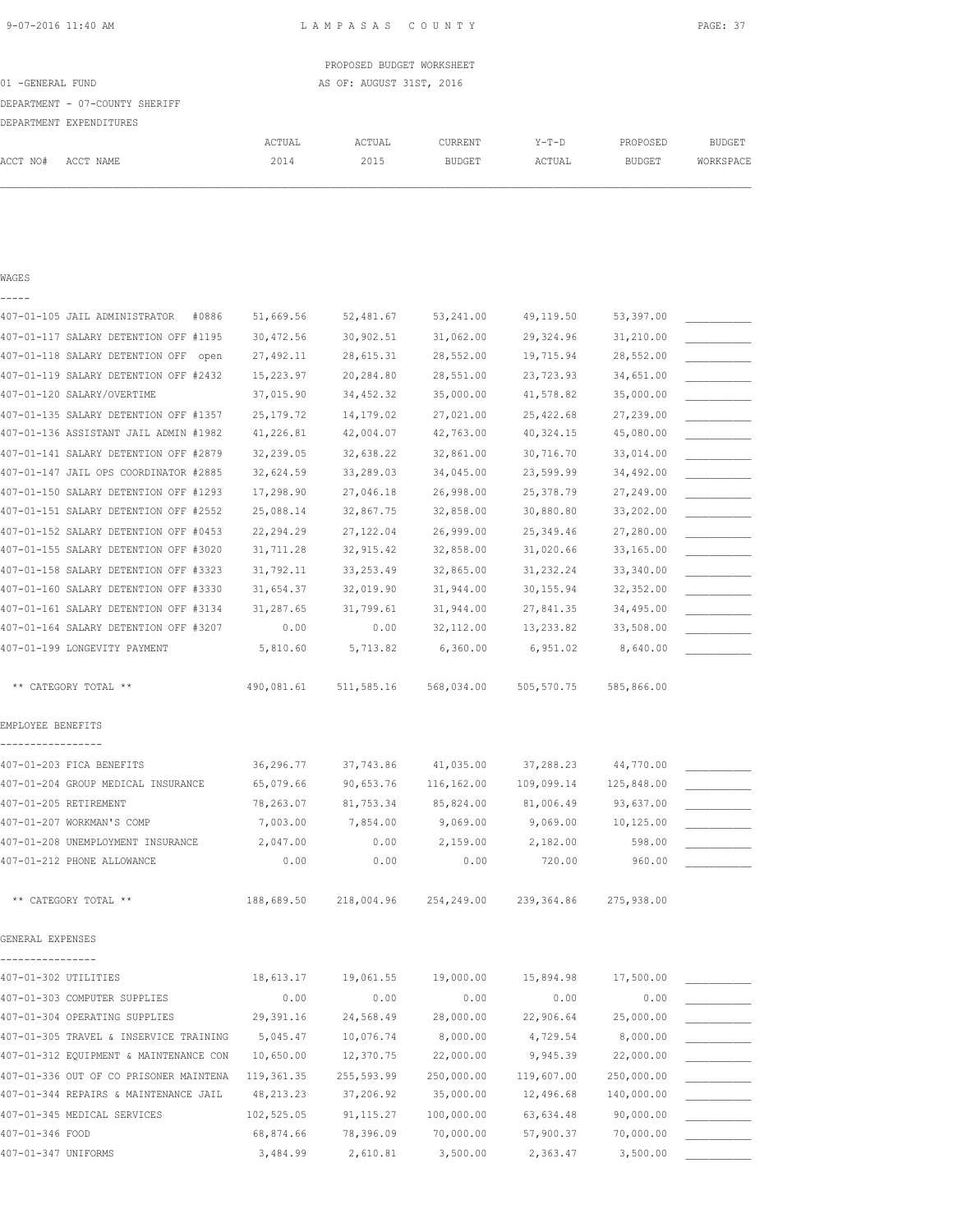| 9-07-2016 11:40 AM |  |  |
|--------------------|--|--|

L A M P A S A S C O U N T Y PAGE: 38

## PROPOSED BUDGET WORKSHEET 01 -GENERAL FUND **AS OF: AUGUST 31ST, 2016**

DEPARTMENT - 07-COUNTY SHERIFF

DEPARTMENT EXPENDITURES

|                    |                                                                                             | ACTUAL     | ACTUAL              | <b>CURRENT</b> | $Y-T-D$                          | PROPOSED           | <b>BUDGET</b> |
|--------------------|---------------------------------------------------------------------------------------------|------------|---------------------|----------------|----------------------------------|--------------------|---------------|
| ACCT NO#           | ACCT NAME                                                                                   | 2014       | 2015                | <b>BUDGET</b>  | ACTUAL                           | <b>BUDGET</b>      | WORKSPACE     |
| 407-01-361 POSTAGE |                                                                                             | 0.00       | 0.00                | 0.00           | 0.00                             | 0.00               |               |
|                    | 407-01-364 PUBLICATIONS, BOOKS, MANUALS                                                     | 271.95     | 159.00              | 500.00         | 0.00                             | 250.00             |               |
|                    | 407-01-372 OPERATING SUPPLIES JAIL                                                          | 8,509.89   | 15,797.99 12,000.00 |                |                                  | 6,770.58 12,000.00 |               |
|                    | 407-01-399 PRE-BOND-JAIL                                                                    | 0.00       | 0.00                | 0.00           | 3,015.00                         | 0.00               |               |
|                    | ** CATEGORY TOTAL **                                                                        | 414,940.92 | 546,957.60          |                | 548,000.00 319,264.13 638,250.00 |                    |               |
| CAPITAL OUTLAY     |                                                                                             |            |                     |                |                                  |                    |               |
|                    | 407-01-401 OFFICE MACHINE & EQUIPMENT                                                       | 0.00       | 0.00                | 0.00           | 0.00                             | 0.00               |               |
|                    | 407-01-402 OPERATING EQUIP                                                                  | 0.00       | 0.00                | 0.00           |                                  | $0.00$ 29,175.00   |               |
|                    | 407-01-403 REAL ESTATE                                                                      | 0.00       | 0.00                | 0.00           | 0.00                             | 0.00               |               |
|                    | 407-01-407 OFFICE FURNITURE & FIXTURES                                                      | 0.00       | 0.00                | 0.00           | 0.00                             | 0.00               |               |
|                    | ** CATEGORY TOTAL **                                                                        | 0.00       | 0.00                | 0.00           | 0.00                             | 29,175.00          |               |
| CAPITAL LEASE      |                                                                                             |            |                     |                |                                  |                    |               |
|                    | 407-01-903 CAPITAL PURCHASE PRINCIPLE                                                       | 0.00       | 0.00                | 0.00           | 0.00                             | 0.00               |               |
|                    | 407-01-904 CAPITAL PURCHASES INTEREST                                                       | 0.00       | 0.00                | 0.00           | 0.00                             | 0.00               |               |
|                    | ** CATEGORY TOTAL **                                                                        | 0.00       | 0.00                | 0.00           | 0.00                             | 0.00               |               |
|                    | ** SUB-DEPARTMENT TOTAL ** 1,093,712.03 1,276,547.72 1,370,283.00 1,064,199.74 1,529,229.00 |            |                     |                |                                  |                    |               |

## WAGES -----

| 407-02-103 SALARY ANIMAL CONTROL #3121 | 30,422.34   | 39,841.38 | 45,971.00 | 44,011.80  | 50,602.00 |  |
|----------------------------------------|-------------|-----------|-----------|------------|-----------|--|
| 407-02-110 PART-TIME EMPLOYEES         | 0.00        | 0.00      | 0.00      | 0.00       | 17,659.00 |  |
| 407-02-120 SALARY/OVERTIME             | 0.00        | 97.85     | 750.00    | 396.22     | 750.00    |  |
| 407-02-199 LONGEVITY PAYMENT           | 0.00        | 604.33    | 720.00    | 723.20     | 840.00    |  |
| ** CATEGORY TOTAL **                   | 30,422.34   | 40,543.56 | 47,441.00 | 45, 131.22 | 69,851.00 |  |
| EMPLOYEE BENEFITS                      |             |           |           |            |           |  |
| 407-02-203 FICA BENEFITS               | 2,236.00    | 3,009.08  | 3,572.00  | 3,373.92   | 5,344.00  |  |
| 407-02-204 GROUP MEDICAL INSURANCE     | 5,615.00    | 5,671.00  | 8,010.00  | 8,021.52   | 8,220.00  |  |
| 407-02-205 RETIREMENT                  | 4,867.57    | 6,486.90  | 7,471.00  | 7,221.07   | 11,176.00 |  |
| 407-02-207 WORKMAN'S COMP              | 432.00      | 673.00    | 794.00    | 794.00     | 1,184.00  |  |
| 407-02-208 UNEMPLOYMENT INSURANCE      | 23.00       | 0.00      | 23.00     | 0.00       | 70.00     |  |
| ** CATEGORY TOTAL **                   | 13, 173. 57 | 15,839.98 | 19,870.00 | 19,410.51  | 25,994.00 |  |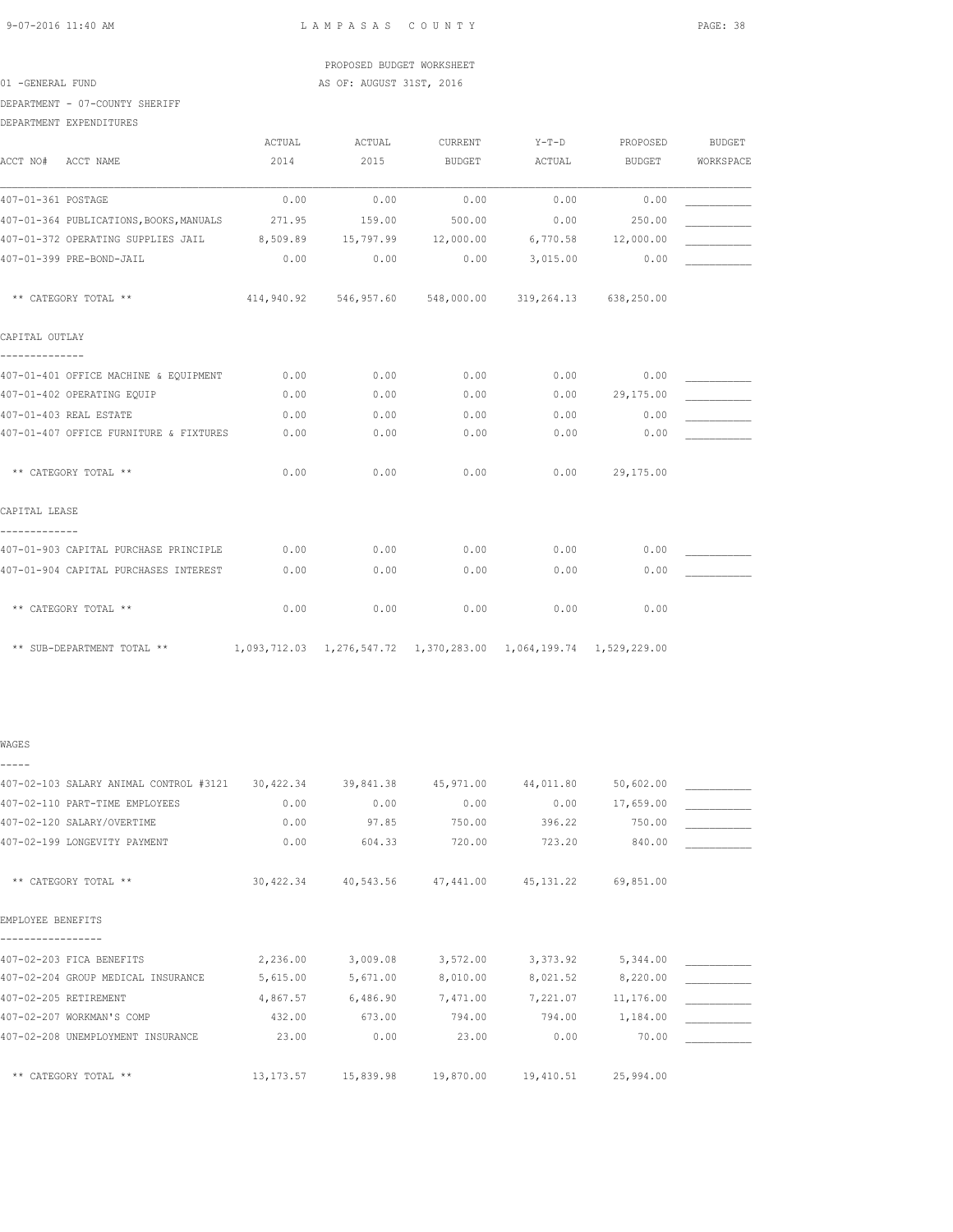# PROPOSED BUDGET WORKSHEET 01 -GENERAL FUND **AS OF: AUGUST 31ST, 2016**

DEPARTMENT - 07-COUNTY SHERIFF

DEPARTMENT EXPENDITURES

|                     | ACCT NO# ACCT NAME                                       | ACTUAL<br>2014 | ACTUAL<br>2015                                         | CURRENT<br>BUDGET | $Y-T-D$<br>ACTUAL | PROPOSED<br>BUDGET | <b>BUDGET</b><br>WORKSPACE |
|---------------------|----------------------------------------------------------|----------------|--------------------------------------------------------|-------------------|-------------------|--------------------|----------------------------|
| GENERAL EXPENSES    |                                                          |                |                                                        |                   |                   |                    |                            |
|                     |                                                          |                |                                                        |                   |                   |                    |                            |
|                     | 407-02-304 OPERATING SUPPLIES $1,403.14$ 220.07 1,200.00 |                |                                                        |                   | 1,282.64 1,200.00 |                    |                            |
|                     | 407-02-305 TRAVEL & INSERVICE TRAINING 562.46            |                | 784.85                                                 | 800.00            | 0.00              | 1,100.00           |                            |
|                     | 407-02-308 REPAIRS & MAINTENANCE EQUIP                   | 0.00           | 0.00                                                   | 0.00              | 0.00              | 0.00               |                            |
| 407-02-315 DUES     |                                                          | 0.00           | 0.00                                                   | 0.00              | 0.00              | 0.00               |                            |
|                     | 407-02-333 CONTRACTED SERVICES/ANIMAL                    | 66,237.07      | 64, 214.11                                             | 78,000.00         | 81,474.59         | 96,000.00          |                            |
|                     | 407-02-342 GAS & OIL                                     | 8,663.40       | 4,632.71                                               | 6,000.00          | 3,794.02          | 9,000.00           |                            |
|                     | 407-02-343 REPAIRS & MAINTANCE VEHICLE                   | 1,494.16       | 923.82                                                 | 1,750.00          | 2,546.22          | 3,250.00           |                            |
|                     | 407-02-345 MEDICAL SERVICES                              | 0.00           | 0.00                                                   | 0.00              | 0.00              | 1,237.00           |                            |
| 407-02-347 UNIFORMS |                                                          | 187.50         | 234.85                                                 | 300.00            | 123.00            | 600.00             |                            |
|                     | 407-02-364 PUBLICATIONS, BOOKS, MANUALS                  | 0.00           | 0.00                                                   | 0.00              | 0.00              | 0.00               |                            |
|                     | 407-02-373 OPERATING SUPPLIES POLICE E 0.00              |                | 0.00                                                   | 0.00              | 0.00              | 0.00               |                            |
|                     | 407-02-389 MISCELLANOUS                                  | 0.00           | 0.00                                                   | 0.00              | 1,500.00          | 0.00               |                            |
|                     | ** CATEGORY TOTAL **                                     |                | 78,547.73 71,010.41 88,050.00 90,720.47 112,387.00     |                   |                   |                    |                            |
| CAPITAL OUTLAY      |                                                          |                |                                                        |                   |                   |                    |                            |
|                     | 407-02-402 OPERATING EOUIPMENT                           | 0.00           | 0.00                                                   | 0.00              | 33, 187. 22       | 0.00               |                            |
|                     | ** CATEGORY TOTAL **                                     | 0.00           | 0.00                                                   | 0.00              | 33,187.22         | 0.00               |                            |
| CAPITAL LEASE       |                                                          |                |                                                        |                   |                   |                    |                            |
|                     | 407-02-903 CAPITAL PURCHASE PRINCIPAL                    | 0.00           | 0.00                                                   | 0.00              | 0.00              | 0.00               |                            |
|                     | ** CATEGORY TOTAL **                                     | 0.00           | 0.00                                                   | 0.00              | 0.00              | 0.00               |                            |
|                     | ** SUB-DEPARTMENT TOTAL **                               |                | 122,143.64 127,393.95 155,361.00 188,449.42 208,232.00 |                   |                   |                    |                            |

### WAGES

| -----                             |           |           |           |           |           |  |
|-----------------------------------|-----------|-----------|-----------|-----------|-----------|--|
| 407-03-113 SALARY/ASSISTANT #1082 | 32,630.37 | 37,002.97 | 32,589.00 | 30,053.93 | 35,094.00 |  |
| 407-03-199 LONGEVITY PAYMENT      | 1,800.00  | 1,920.00  | 0.00      | 0.00      | 0.00      |  |
| ** CATEGORY TOTAL **              | 34,430.37 | 38,922.97 | 32,589.00 | 30,053.93 | 35,094.00 |  |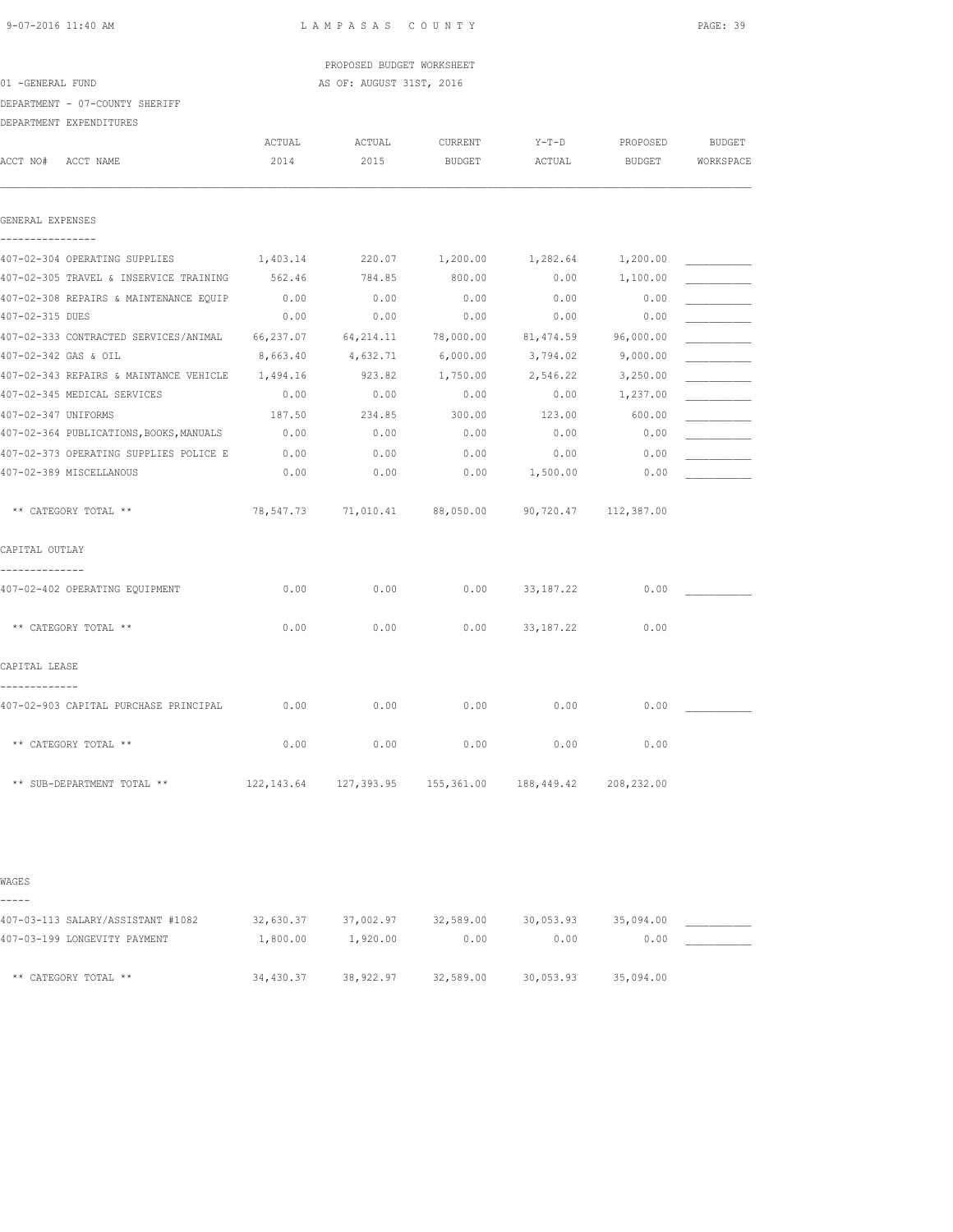|                                        |          | PROPOSED BUDGET WORKSHEET                              |                   |          |                     |           |
|----------------------------------------|----------|--------------------------------------------------------|-------------------|----------|---------------------|-----------|
| 01 -GENERAL FUND                       |          | AS OF: AUGUST 31ST, 2016                               |                   |          |                     |           |
| DEPARTMENT - 07-COUNTY SHERIFF         |          |                                                        |                   |          |                     |           |
| DEPARTMENT EXPENDITURES                |          |                                                        |                   |          |                     |           |
|                                        | ACTUAL   | ACTUAL                                                 | CURRENT           | $Y-T-D$  | PROPOSED            | BUDGET    |
| ACCT NO# ACCT NAME                     | 2014     | 2015                                                   | BUDGET            | ACTUAL   | <b>BUDGET</b>       | WORKSPACE |
| EMPLOYEE BENEFITS<br>----------------- |          |                                                        |                   |          |                     |           |
| 407-03-203 FICA BENEFITS               | 2,634.05 |                                                        | 2,894.05 2,493.00 |          | 2, 212.04 2, 685.00 |           |
| 407-03-204 GROUP MEDICAL INSURANCE     | 5,652.00 | 5,634.00                                               | 8,010.00          | 8,021.52 | 8,220.00            |           |
| 407-03-205 RETIREMENT                  | 5,508.79 | 6,227.74                                               | 5,214.00          | 4,808.62 | 5,615.00            |           |
| 407-03-207 WORKMEN'S COMP              | 100.00   | 107.00                                                 | 108.00            | 108.00   | 116.00              |           |
| 407-03-208 UNEMPLOYMENT INSURANCE      | 26.00    | 0.00                                                   | 25.00             | 25.00    | 35.00               |           |
| ** CATEGORY TOTAL **                   |          | 13,920.84  14,862.79  15,850.00  15,175.18  16,671.00  |                   |          |                     |           |
| GENERAL EXPENSES                       |          |                                                        |                   |          |                     |           |
| 407-03-301 COMMUNICATIONS              |          | $1,892.68$ $1,866.27$ $2,000.00$ $1,554.30$ $2,000.00$ |                   |          |                     |           |
| 407-03-304 OPERATING SUPPLIES          | 765.80   | 978.46                                                 | 1,000.00          | 863.81   | 1,000.00            |           |
| 407-03-347 UNIFORMS                    | 0.00     | 0.00                                                   | 0.00              | 0.00     | 0.00                |           |
| ** CATEGORY TOTAL **                   |          | 2,658.48 2,844.73 3,000.00 2,418.11 3,000.00           |                   |          |                     |           |
| CAPITAL OUTLAY                         |          |                                                        |                   |          |                     |           |
| --------------                         |          |                                                        |                   |          |                     |           |
| 407-03-402 OPERATING EQUIPMENT         | 0.00     | 0.00                                                   | 0.00              | 0.00     | 0.00                |           |
| ** CATEGORY TOTAL **                   | 0.00     | 0.00                                                   | 0.00              | 0.00     | 0.00                |           |
|                                        |          |                                                        |                   |          |                     |           |

| WAGES                                  |           |        |      |      |           |  |
|----------------------------------------|-----------|--------|------|------|-----------|--|
|                                        |           |        |      |      |           |  |
| 407-04-103 SALARY DEPUTY SHERIFF       | 0.00      | 0.00   | 0.00 | 0.00 | 0.00      |  |
| 407-04-118 SALARY DEPUTY SHERIFF #0490 | 14,024.02 | 330.41 | 0.00 | 0.00 | 0.00      |  |
| 407-04-120 SALARY/OVERTIME             | 416.78    | 439.78 | 0.00 | 0.00 | 0.00      |  |
| 407-04-165 SALARY/JAIL FOOD MANAGEMENT | 0.00      | 0.00   | 0.00 | 0.00 | 26,255.00 |  |
| 407-04-166 SALARY/JAIL FOOD MANAGEMENT | 0.00      | 0.00   | 0.00 | 0.00 | 27,043.00 |  |
| 407-04-199 LONGEVITY PAYMENT           | 0.00      | 0.00   | 0.00 | 0.00 | 0.00      |  |
| ** CATEGORY TOTAL **                   | 14,440.80 | 770.19 | 0.00 | 0.00 | 53,298.00 |  |
| EMPLOYEE BENEFITS                      |           |        |      |      |           |  |
| 407-04-203 FICA BENEFITS               | 1,061.24  | 57.22  | 0.00 | 0.00 | 4,077.00  |  |
| 407-04-204 GROUP MEDICAL INSURANCE     | 0.00      | 0.00   | 0.00 | 0.00 | 16,499.00 |  |
| 407-04-205 RETIREMENT                  | 2,310.51  | 123.25 | 0.00 | 0.00 | 8,528.00  |  |
| 407-04-207 WORKMEN'S COMP              | 192.00    | 0.00   | 0.00 | 0.00 | 815.00    |  |
| 407-04-208 UNEMPLOYMENT INSURANCE      | 10.00     | 0.00   | 0.00 | 0.00 | 53.00     |  |
| ** CATEGORY TOTAL **                   | 3,573.75  | 180.47 | 0.00 | 0.00 | 29,972.00 |  |

\*\* SUB-DEPARTMENT TOTAL \*\* 51,009.69 56,630.49 51,439.00 47,647.22 54,765.00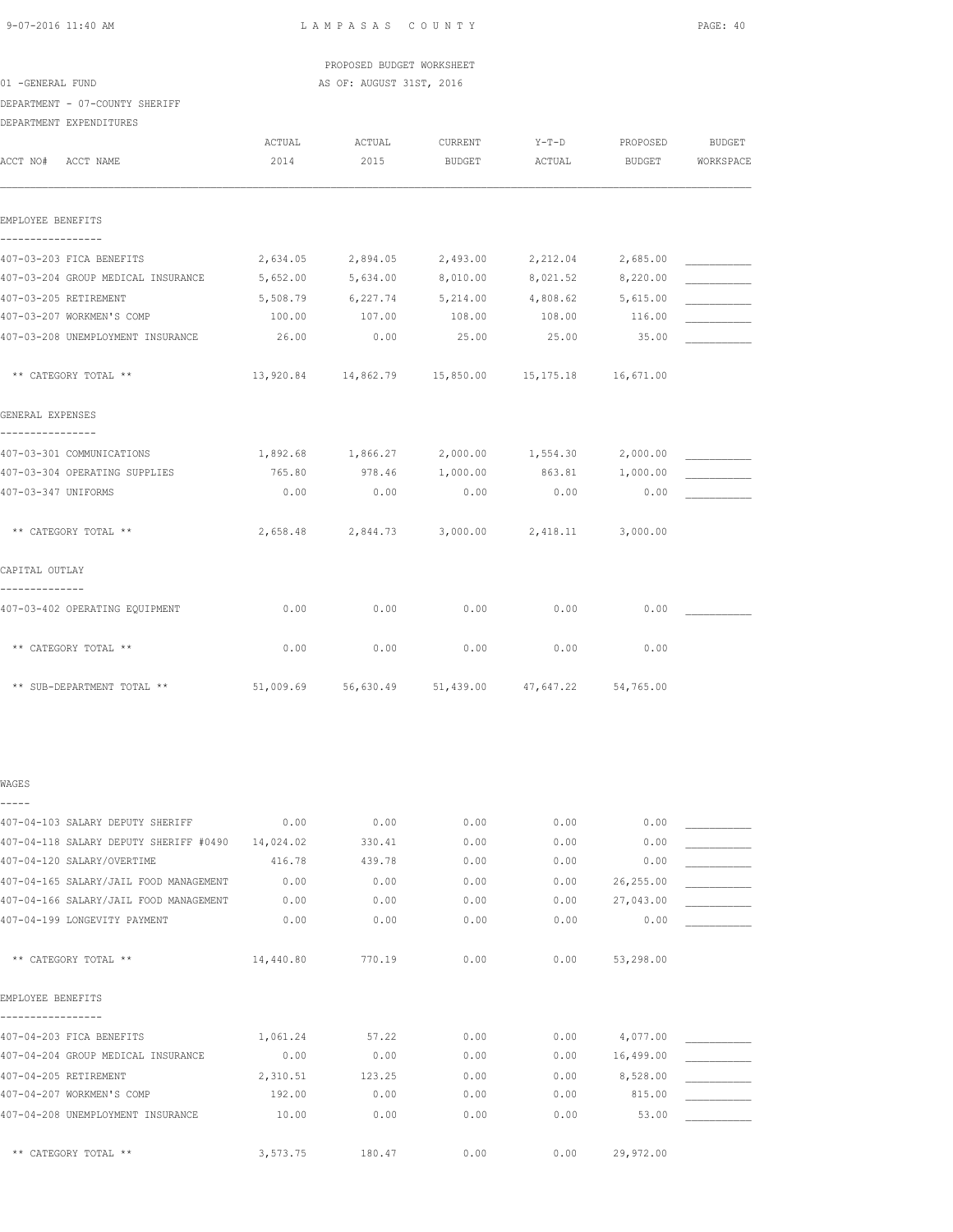# PROPOSED BUDGET WORKSHEET 01 -GENERAL FUND **AS OF: AUGUST 31ST, 2016**

DEPARTMENT - 07-COUNTY SHERIFF

### DEPARTMENT EXPENDITURES

| ACCT NO#<br>ACCT NAME                  | ACTUAL<br>2014 | ACTUAL<br>2015                                                             | CURRENT<br><b>BUDGET</b> | $Y-T-D$<br>ACTUAL | PROPOSED<br>BUDGET | <b>BUDGET</b><br>WORKSPACE |
|----------------------------------------|----------------|----------------------------------------------------------------------------|--------------------------|-------------------|--------------------|----------------------------|
| GENERAL EXPENSES                       |                |                                                                            |                          |                   |                    |                            |
| 407-04-301 COMMUNICATIONS              | 0.00           | 0.00                                                                       | 0.00                     | 0.00              | 0.00               |                            |
| 407-04-304 OPERATING SUPPLIES          | 0.00           | 0.00                                                                       | 0.00                     | 0.00              | 0.00               |                            |
| 407-04-305 TRAVEL & INSERVICE          | 0.00           | 0.00                                                                       | 0.00                     | 0.00              | 0.00               |                            |
| 407-04-342 GAS & OIL                   | 0.00           | 0.00                                                                       | 0.00                     | 0.00              | 0.00               |                            |
| 407-04-343 REPAIRS & MAINTENANCE VEHIC | 0.00           | 0.00                                                                       | 0.00                     | 0.00              | 0.00               |                            |
| 407-04-346 FOOD                        | 0.00           | 0.00                                                                       | 0.00                     | 0.00              | 0.00               |                            |
| 407-04-347 UNIFORMS                    | 0.00           | 0.00                                                                       | 0.00                     | 0.00              | 0.00               |                            |
| 407-04-361 POSTAGE                     | 0.00           | 0.00                                                                       | 0.00                     | 0.00              | 0.00               |                            |
| ** CATEGORY TOTAL **                   | 0.00           | 0.00                                                                       | 0.00                     | 0.00              | 0.00               |                            |
| CAPITAL OUTLAY                         |                |                                                                            |                          |                   |                    |                            |
| 407-04-402 OPERATING EQUIPMENT         | 0.00           | 0.00                                                                       | 0.00                     | 0.00              | 0.00               |                            |
| ** CATEGORY TOTAL **                   | 0.00           | 0.00                                                                       | 0.00                     | 0.00              | 0.00               |                            |
| ** SUB-DEPARTMENT TOTAL **             | 18,014.55      | 950.66                                                                     | 0.00                     | 0.00              | 83,270.00          |                            |
| *** DEPARTMENT TOTAL<br>***            |                | 3, 121, 914.26 3, 327, 867.87 3, 474, 517.00 2, 982, 445.86 3, 784, 119.00 |                          |                   |                    |                            |

============= ============= ============= ============= =============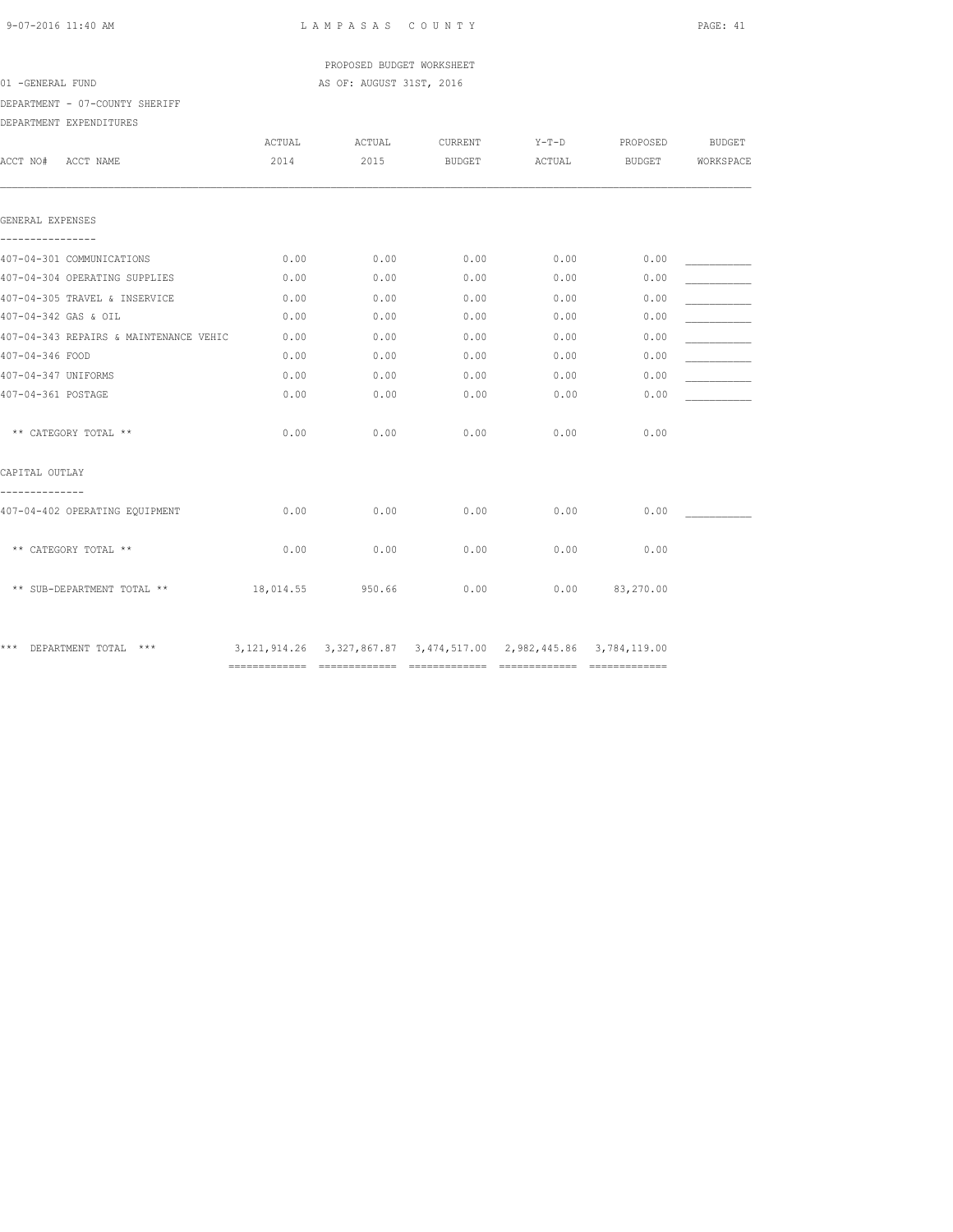L A M P A S A S C O U N T Y PAGE: 42

|                                       |        | PROPOSED BUDGET WORKSHEET |         |       |          |               |
|---------------------------------------|--------|---------------------------|---------|-------|----------|---------------|
| 01 -GENERAL FUND                      |        | AS OF: AUGUST 31ST, 2016  |         |       |          |               |
| DEPARTMENT - 08-COUNTY/DISTRICT ATTNY |        |                           |         |       |          |               |
| DEPARTMENT EXPENDITURES               |        |                           |         |       |          |               |
|                                       | ACTUAL | ACTUAL                    | CURRENT | Y-T-D | PROPOSED | <b>BUDGET</b> |

ACCT NO# ACCT NAME 2014 2015 BUDGET ACTUAL BUDGET WORKSPACE

| WAGES                                    |            |            |            |            |            |  |
|------------------------------------------|------------|------------|------------|------------|------------|--|
| -----                                    |            |            |            |            |            |  |
| 408-00-103 SALARIES & WAGES DEP #1192    | 39,731.49  | 39,491.17  | 39,719.00  | 30,690.63  | 45,252.00  |  |
| 408-00-104 SALARIES & WAGES DEP<br>#2436 | 25,003.07  | 24,140.79  | 26,540.00  | 21,769.33  | 24, 242.00 |  |
| 408-00-110 PART-TIME EMPLOYEES           | 0.00       | 0.00       | 0.00       | 0.00       | 0.00       |  |
| 408-00-113 SALARIES & WAGES ASST #0885   | 93,594.96  | 60,749.33  | 61,510.00  | 56,749.68  | 75,000.00  |  |
| 408-00-114 SALARY & WAGES OFFICE #0615   | 38, 346.22 | 39,065.00  | 39,743.00  | 36,677.44  | 44,789.00  |  |
| 408-00-133 SALARY/SUPP #615 #1192 #882   | 3,013.92   | 3,223.92   | 0.00       | 6,116.65   | 0.00       |  |
| 408-00-199 LONGEVITY PAYMENT             | 9,280.00   | 4,320.00   | 4,440.00   | 4,440.00   | 4,560.00   |  |
| ** CATEGORY TOTAL **                     | 208,969.66 | 170,990.21 | 171,952.00 | 156,443.73 | 193,843.00 |  |
| EMPLOYEE BENEFITS                        |            |            |            |            |            |  |
| 408-00-203 FICA BENEFITS                 | 15,306.14  | 12,210.77  | 13,154.00  | 11,930.09  | 14,829.00  |  |
| 408-00-204 GROUP MEDICAL INSURANCE       | 25,097.31  | 25,060.27  | 33,994.00  | 29,843.78  | 34,079.00  |  |
| 408-00-205 RETIREMENT                    | 33, 184.96 | 27, 264.47 | 27,512.00  | 25,698.26  | 31,015.00  |  |
| 408-00-207 WORKMEN'S COMP                | 710.00     | 653.00     | 669.00     | 38.00      | 76.00      |  |
| 408-00-208 UNEMPLOYMENT INSURANCE        | 81.00      | 0.00       | 77.00      | 77.00      | 194.00     |  |
| ** CATEGORY TOTAL **                     | 74,379.41  | 65,188.51  | 75,406.00  | 67,587.13  | 80,193.00  |  |
| GENERAL EXPENSES                         |            |            |            |            |            |  |
|                                          |            |            |            |            |            |  |
| 408-00-301 COMMUNICATIONS                | 1,337.00   | 1,913.00   | 2,000.00   | 1,994.00   | 2,000.00   |  |
| 408-00-302 UTILITIES                     | 0.00       | 0.00       | 0.00       | 0.00       | 0.00       |  |
| 408-00-304 OPERATING SUPPLIES            | 4,997.26   | 4,517.05   | 3,000.00   | 1,686.60   | 3,000.00   |  |
| 408-00-305 TRAVEL & INSERVICE TRAINING   | 1,339.46   | 2,320.24   | 2,500.00   | 906.12     | 2,500.00   |  |
| 408-00-307 INSURANCE & BONDS             | 0.00       | 0.00       | 400.00     | 0.00       | 400.00     |  |
| 408-00-312 EQUIPMENT MAINTENANCE CONTR   | 0.00       | 0.00       | 7,500.00   | 7,500.00   | 7,500.00   |  |
| 408-00-320 INVESTIGATIVE EXPENSES        | 1,129.83   | 837.99     | 2,000.00   | 411.11     | 2,000.00   |  |
| 408-00-333 CONTRACTED SERVICE            | 0.00       | 8,520.00   | 0.00       | 0.00       | 0.00       |  |
| 408-00-361 POSTAGE                       | 112.00     | 0.00       | 126.00     | 55.00      | 126.00     |  |
| 408-00-370 EQUIPMENT RENTAL - COPIER     | 1,992.01   | 2,081.96   | 1,680.00   | 1,881.00   | 1,680.00   |  |
| 408-00-389 MISCELLANEOUS EXPENSE         | 0.00       | 0.00       | 0.00       | 0.00       | 0.00       |  |
| ** CATEGORY TOTAL **                     | 10,907.56  | 20,190.24  | 19,206.00  | 14,433.83  | 19,206.00  |  |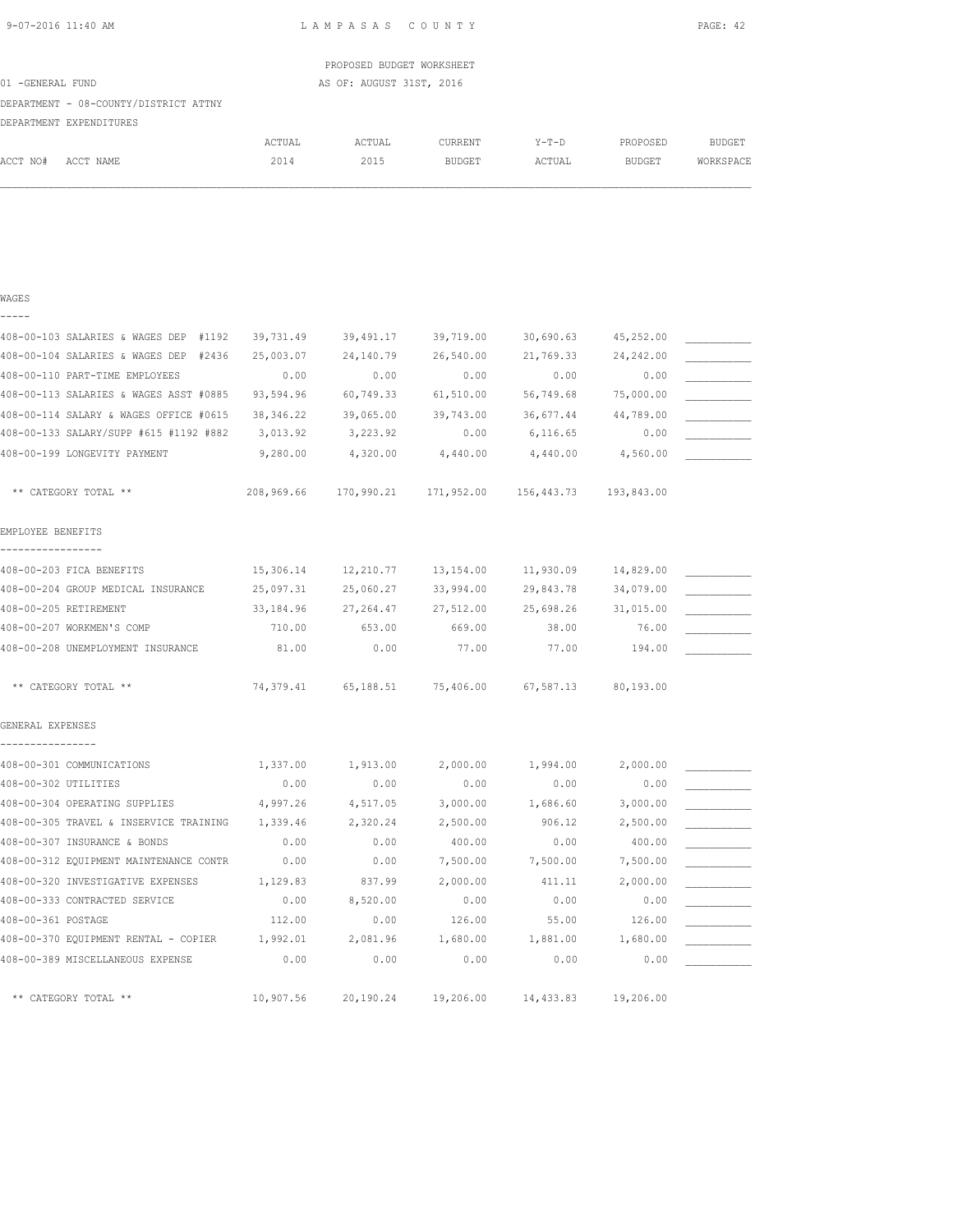| 9-07-2016 11:40 AM                                            |                | LAMPASAS COUNTY                                            |               |                |                 | PAGE: 43  |
|---------------------------------------------------------------|----------------|------------------------------------------------------------|---------------|----------------|-----------------|-----------|
|                                                               |                | PROPOSED BUDGET WORKSHEET                                  |               |                |                 |           |
| 01 -GENERAL FUND                                              |                | AS OF: AUGUST 31ST, 2016                                   |               |                |                 |           |
| DEPARTMENT - 08-COUNTY/DISTRICT ATTNY                         |                |                                                            |               |                |                 |           |
| DEPARTMENT EXPENDITURES                                       |                |                                                            |               |                |                 |           |
|                                                               | ACTUAL         | ACTUAL                                                     | CURRENT       | $Y-T-D$        | PROPOSED BUDGET |           |
| ACCT NO# ACCT NAME                                            | 2014           | 2015                                                       | <b>BUDGET</b> | ACTUAL         | BUDGET          | WORKSPACE |
|                                                               |                |                                                            |               |                |                 |           |
| CAPITAL OUTLAY                                                |                |                                                            |               |                |                 |           |
|                                                               |                |                                                            |               |                |                 |           |
| 408-00-401 OFFICE MACHINES & EQUIPMENT 7,500.00 7,500.00 0.00 |                |                                                            |               | 0.00           | 0.00            |           |
| 408-00-407 OFFICE FURNITURE & FIXTURES 0.00                   |                | 0.00                                                       | 0.00          | 0.00           | 0.00            |           |
| ** CATEGORY TOTAL **                                          |                | 7,500.00 7,500.00 0.00                                     |               | 0.00           | 0.00            |           |
| ** SUB-DEPARTMENT TOTAL **                                    |                | 301,756.63  263,868.96  266,564.00  238,464.69  293,242.00 |               |                |                 |           |
| *** DEPARTMENT TOTAL ***                                      |                | 301,756.63  263,868.96  266,564.00  238,464.69  293,242.00 |               |                |                 |           |
|                                                               | ============== |                                                            |               | ============== | --------------  |           |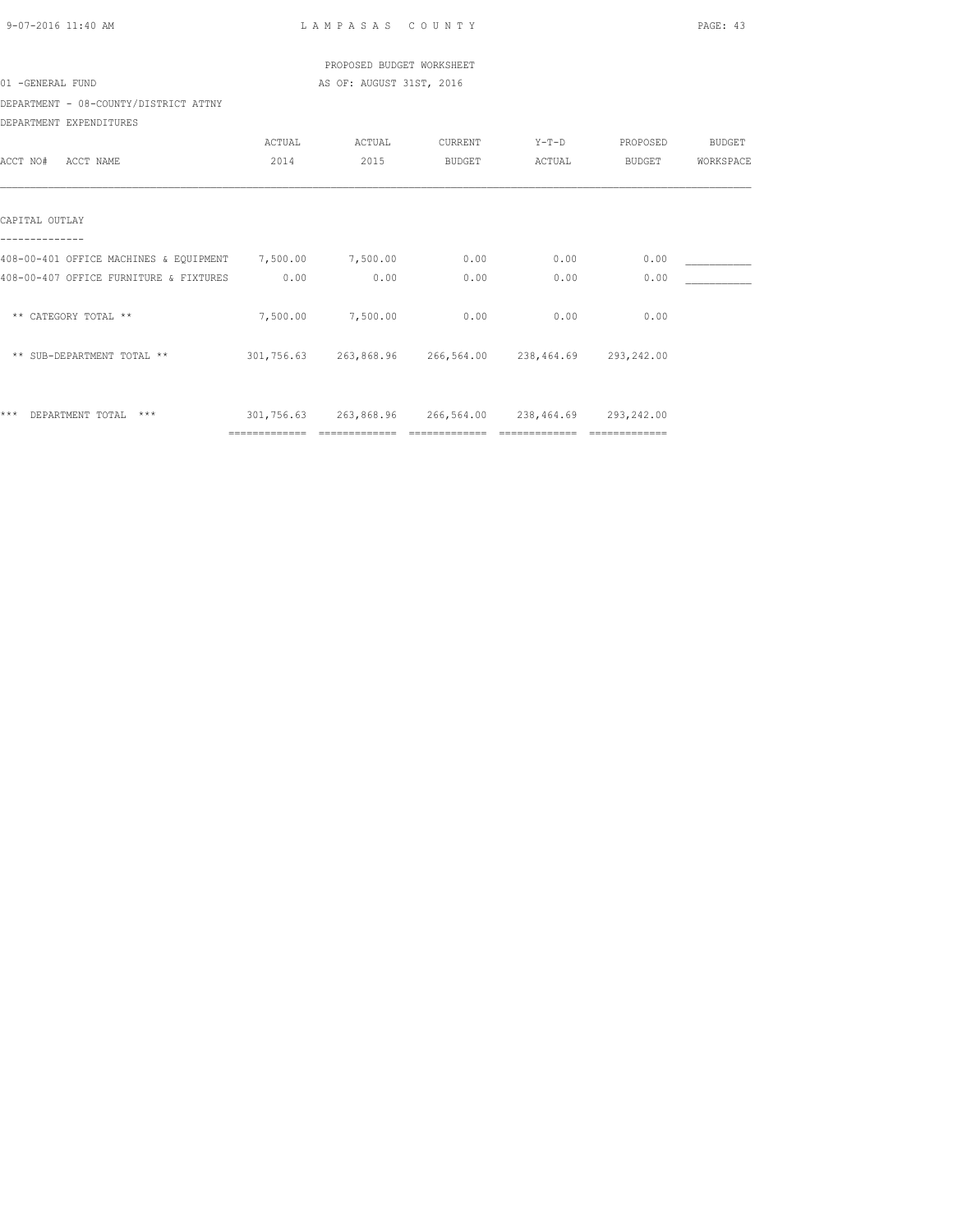GENERAL EXPENSES

9-07-2016 11:40 AM L A M P A S A S C O U N T Y PAGE: 44

|                  |                                  |        | PROPOSED BUDGET WORKSHEET |         |         |          |           |
|------------------|----------------------------------|--------|---------------------------|---------|---------|----------|-----------|
| 01 -GENERAL FUND |                                  |        | AS OF: AUGUST 31ST, 2016  |         |         |          |           |
|                  | DEPARTMENT - 09-NON-DEPARTMENTAL |        |                           |         |         |          |           |
|                  | DEPARTMENT EXPENDITURES          |        |                           |         |         |          |           |
|                  |                                  | ACTUAL | ACTUAL                    | CURRENT | $Y-T-D$ | PROPOSED | BUDGET    |
| ACCT NO#         | ACCT NAME                        | 2014   | 2015                      | BUDGET  | ACTUAL  | BUDGET   | WORKSPACE |
|                  |                                  |        |                           |         |         |          |           |

| 409-00-301 COMMUNICATION               | 23,032.66   | 27, 325.62 | 25,000.00  | 26,299.02   | 25,000.00  |  |
|----------------------------------------|-------------|------------|------------|-------------|------------|--|
| 409-00-302 UTILITIES                   | 71,696.44   | 74,718.97  | 65,000.00  | 55,672.55   | 65,000.00  |  |
| 409-00-305 SEPTIC INSP TRAVEL & INSVC  | 499.12      | 318.92     | 600.00     | 799.03      | 0.00       |  |
| 409-00-307 INSURANCE & BONDS           | 83,937.50   | 40,673.42  | 86,350.00  | 133,624.27  | 86,350.00  |  |
| 409-00-309 COURT APPOINTED ATTORNEY    | 0.00        | 1,917.00   | 0.00       | 0.00        | 0.00       |  |
| 409-00-311 REPAIRS & MAINTENANCE-COURT | 46, 428.77  | 49,188.20  | 40,000.00  | 23,947.82   | 40,000.00  |  |
| 409-00-312 EQUIPMENT MAINTENANCE CONTR | 11,090.82   | 12,546.38  | 15,000.00  | 13,082.87   | 15,000.00  |  |
| 409-00-313 JANITORIAL CONTRACT         | 34,792.80   | 34,792.80  | 35,340.00  | 31,983.69   | 35,340.00  |  |
| 409-00-314 JANITORIAL SUPPLIES         | 3,047.24    | 3,687.09   | 3,200.00   | 2,577.60    | 3,200.00   |  |
| 409-00-315 DUES                        | 0.00        | 0.00       | 2,000.00   | 0.00        | 2,000.00   |  |
| 409-00-316 CHILD WELFARE BOARD         | 10,000.00   | 10,000.00  | 10,000.00  | 10,000.00   | 10,000.00  |  |
| 409-00-318 LEGAL EXPENDITURES          | 13,557.29   | 0.00       | 2,000.00   | 0.00        | 2,000.00   |  |
| 409-00-319 AUDIT                       | 26,500.00   | 27,000.00  | 27,500.00  | 28,000.00   | 27,500.00  |  |
| 409-00-321 HISTORICAL COMMISSION       | 1,000.00    | 1,000.00   | 1,000.00   | 1,000.00    | 1,000.00   |  |
| 409-00-322 SOIL CONSERVATION           | 1,500.00    | 1,500.00   | 1,500.00   | 0.00        | 1,500.00   |  |
| 409-00-324 BOUNTIES                    | 580.00      | 394.00     | 500.00     | 587.00      | 500.00     |  |
| 409-00-326 SARATOGA WATER DISTRICT     | 3,000.00    | 3,000.00   | 3,000.00   | 3,000.00    | 3,000.00   |  |
| 409-00-327 C T YOUTH SER BUREAU        | 0.00        | 0.00       | 0.00       | 0.00        | 0.00       |  |
| 409-00-328 CONTINGENCY                 | 5,900.00    | 21,759.01  | 76,598.00  | 1,759.49    | 77,598.00  |  |
| 409-00-329 RENT - MHMR                 | 4,200.00    | 4,200.00   | 4,500.00   | 3,850.00    | 4,500.00   |  |
| 409-00-330 PREDATOR CONTROL            | 64,800.00   | 64,800.00  | 67,000.00  | 54,000.00   | 67,000.00  |  |
| 409-00-331 HILL CTY CHILD ADVOCACY CTR | 3,000.00    | 3,000.00   | 3,000.00   | 3,000.00    | 3,000.00   |  |
| 409-00-333 CONTRACTED SERVICES         | 19,300.86   | 20,081.97  | 18,900.00  | 12,683.32   | 18,900.00  |  |
| 409-00-334 HCCAA CONTRIBUTION (SC)     | 6,199.00    | 6,199.00   | 6, 200.00  | 6,199.00    | 6, 200.00  |  |
| 409-00-340 INDIGENT BURIAL             | 0.00        | 500.00     | 1,000.00   | 500.00      | 1,000.00   |  |
| 409-00-343 REPAIRS & MAINTENANCE VECHI | 0.00        | 0.00       | 0.00       | 0.00        | 0.00       |  |
| 409-00-345 MEDICAL SERVICES            | 4,761.00    | 1,816.00   | 3,500.00   | 6,151.00    | 3,500.00   |  |
| 409-00-348 AUTOPSIES                   | 4,914.50    | 14, 172.50 | 13,000.00  | 21,008.10   | 25,000.00  |  |
| 409-00-356 ADMINISTRATIVE COSTS        | 1,350.00    | 1,475.54   | 900.00     | 960.00      | 900.00     |  |
| 409-00-358 CONSULTING FEES             | 0.00        | 0.00       | 0.00       | 0.00        | 0.00       |  |
| 409-00-361 POSTAGE                     | 17,349.52   | 21,927.00  | 20,000.00  | 16,000.00   | 20,000.00  |  |
| 409-00-362 HOMELAND SECURITY           | 0.00        | 0.00       | 0.00       | 0.00        | 0.00       |  |
| 409-00-383 SEPTIC TANK INSPECTION      | 14,060.00   | 17,655.46  | 12,500.00  | 14,555.00   | 18,000.00  |  |
| 409-00-386 COMMUNITY SERVICE SUPERVISI | 6,030.51    | 6,248.62   | 7,500.00   | 5,442.96    | 7,500.00   |  |
| 409-00-387 VETERANS AFFAIR             | 187.54      | 0.00       | 700.00     | 154.49      | 700.00     |  |
| 409-00-388 CASA                        | 1,200.00    | 1,200.00   | 1,200.00   | 1,100.00    | 1,200.00   |  |
| 409-00-389 MISC EXPENSE/LCHEC/DAM      | 8,519.74    | 9,201.55   | 10,000.00  | 17,513.53   | 10,000.00  |  |
| ** CATEGORY TOTAL **                   | 492, 435.31 | 482,299.05 | 564,488.00 | 495, 450.74 | 582,388.00 |  |
|                                        |             |            |            |             |            |  |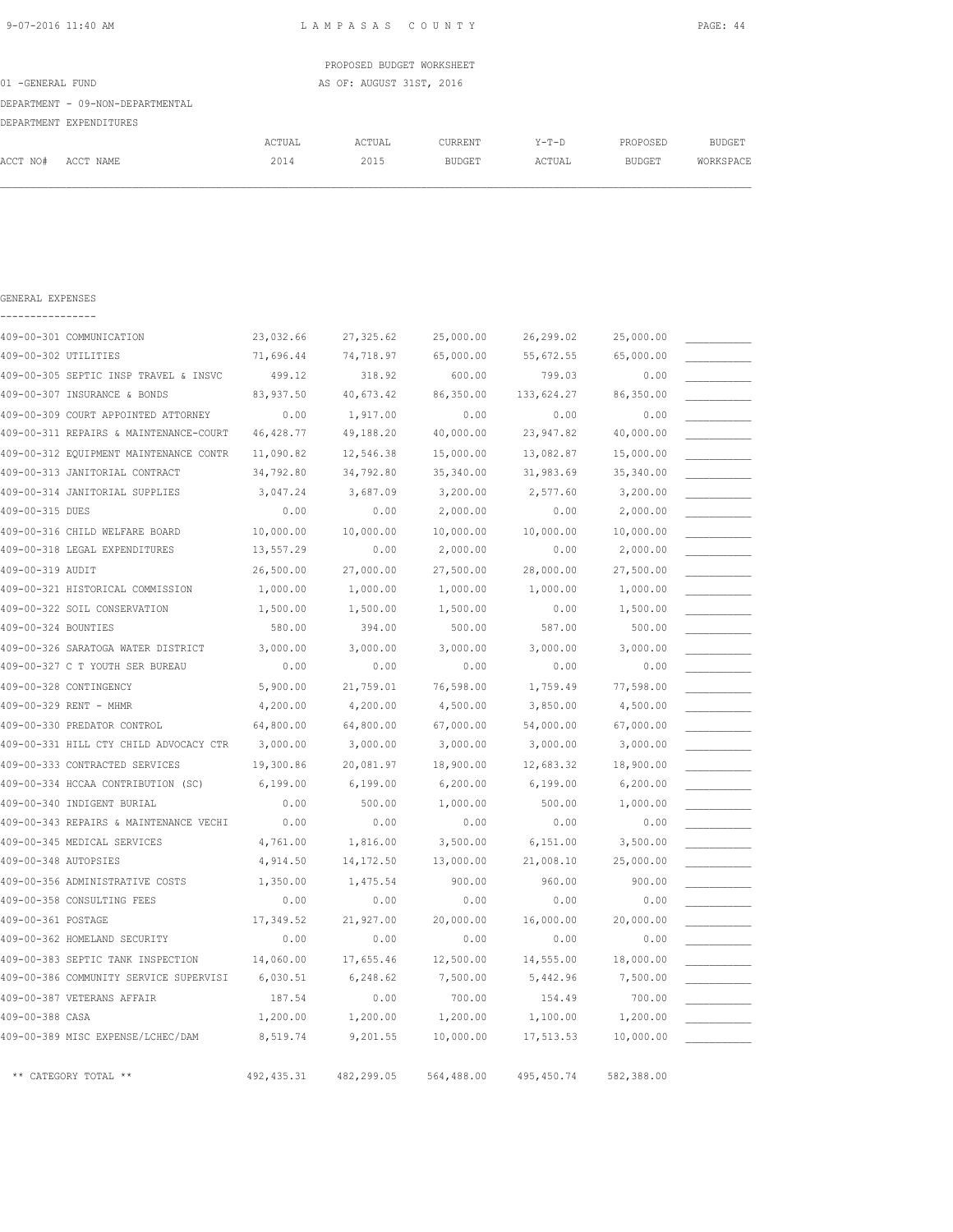PROPOSED BUDGET WORKSHEET 01 -GENERAL FUND **AS OF: AUGUST 31ST, 2016** 

DEPARTMENT - 09-NON-DEPARTMENTAL

|  | DEPARTMENT EXPENDITURES |
|--|-------------------------|
|--|-------------------------|

| ACCT NO#<br>ACCT NAME                                                    | <b>ACTUAL</b><br>2014 | ACTUAL<br>2015 | CURRENT<br><b>BUDGET</b> | $Y-T-D$<br>ACTUAL | PROPOSED<br><b>BUDGET</b>  | <b>BUDGET</b><br>WORKSPACE |
|--------------------------------------------------------------------------|-----------------------|----------------|--------------------------|-------------------|----------------------------|----------------------------|
| CAPITAL OUTLAY                                                           |                       |                |                          |                   |                            |                            |
| 409-00-402 OPERATING EQUIPMENT<br>409-00-419 RURAL AREA NARCOTIC TASK FO | 0.00<br>0.00          | 0.00<br>0.00   | 0.00<br>0.00             | 0.00<br>0.00      | 0.00<br>0.00               |                            |
| ** CATEGORY TOTAL **                                                     | 0.00                  | 0.00           | 0.00                     | 0.00              | 0.00                       |                            |
| 409-00-500 OPERATING TRANSFER-OUT                                        | 509,600.00            | 433,000.00     | 428,369.00               | 400,000.00        | 624,777.00                 |                            |
| ** CATEGORY TOTAL **                                                     | 509,600.00            | 433,000.00     | 428,369.00               | 400,000.00        | 624,777.00                 |                            |
| ** SUB-DEPARTMENT TOTAL **                                               | 1,002,035.31          | 915,299.05     | 992,857.00               |                   | 895, 450.74 1, 207, 165.00 |                            |

| 409-01-334 HCCAA SENIOR CENTER (Lometa | 2,500.00                           | 0.00           | 2,500.00       | 0.00            | 2,500.00                         |  |
|----------------------------------------|------------------------------------|----------------|----------------|-----------------|----------------------------------|--|
| 409-01-389 MISC/COLA                   | 0.00                               | 120,000.00     | 0.00           | 0.00            | 0.00                             |  |
|                                        |                                    |                |                |                 |                                  |  |
| CATEGORY TOTAL **<br>**                | 2,500.00                           | 120,000.00     | 2,500.00       | 0.00            | 2,500.00                         |  |
|                                        |                                    |                |                |                 |                                  |  |
| SUB-DEPARTMENT TOTAL **<br>**          | 2,500.00                           | 120,000.00     | 2,500.00       | 0.00            | 2,500.00                         |  |
|                                        |                                    |                |                |                 |                                  |  |
|                                        |                                    |                |                |                 |                                  |  |
| ***<br>DEPARTMENT TOTAL<br>***         | 1,004,535.31                       | 1,035,299.05   | 995,357.00     | 895, 450.74     | 1,209,665.00                     |  |
|                                        | ----------------<br>-------------- | -------------- | -------------- | --------------- | ______________<br>-------------- |  |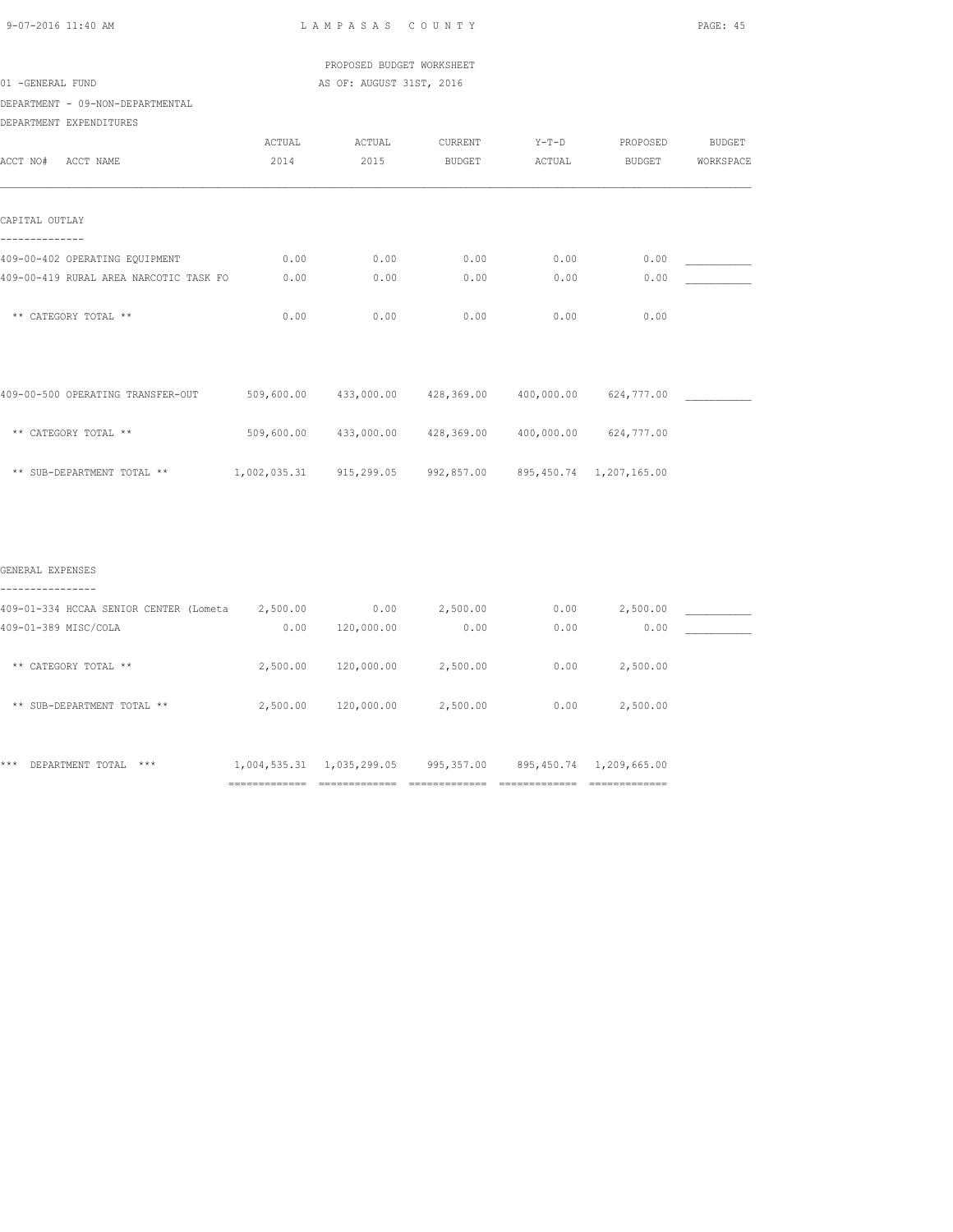| 9-07-2016 11:40 AM                                    |           | LAMPASAS COUNTY           |                                                  |                       |                 | PAGE: 46  |
|-------------------------------------------------------|-----------|---------------------------|--------------------------------------------------|-----------------------|-----------------|-----------|
|                                                       |           | PROPOSED BUDGET WORKSHEET |                                                  |                       |                 |           |
| 01 -GENERAL FUND                                      |           | AS OF: AUGUST 31ST, 2016  |                                                  |                       |                 |           |
| DEPARTMENT - 10-CONSTABLES 1, 3 & 4                   |           |                           |                                                  |                       |                 |           |
| DEPARTMENT EXPENDITURES                               |           |                           |                                                  |                       |                 |           |
|                                                       | ACTUAL    | ACTUAL                    | CURRENT                                          | $Y-T-D$               | PROPOSED        | BUDGET    |
| ACCT NO# ACCT NAME                                    | 2014      | 2015                      | BUDGET                                           | ACTUAL                | <b>BUDGET</b>   | WORKSPACE |
|                                                       |           |                           |                                                  |                       |                 |           |
|                                                       |           |                           |                                                  |                       |                 |           |
|                                                       |           |                           |                                                  |                       |                 |           |
| WAGES                                                 |           |                           |                                                  |                       |                 |           |
| -----<br>410-00-101 SALARY ELECTED OFF #1971 8,909.67 |           |                           | 9,343.70 9,892.00                                | 8,145.93    10,000.00 |                 |           |
| 410-00-133 SALARY-SUPPLEMENT                          | 3,910.17  | 0.00                      | 0.00                                             | 0.00                  | 0.00            |           |
| ** CATEGORY TOTAL **                                  | 12,819.84 |                           | 9,343.70 9,892.00                                | 8,145.93    10,000.00 |                 |           |
| EMPLOYEE BENEFITS                                     |           |                           |                                                  |                       |                 |           |
| -----------------                                     |           |                           |                                                  |                       |                 |           |
| 410-00-203 FICA BENEFITS                              | 997.36    | 669.81                    | 757.00                                           | 752.72                | 765.00          |           |
| 410-00-204 GROUP MEDICAL INSURANCE                    | 1,564.40  | 704.64                    | 114.00                                           |                       | 114.00 8,220.00 |           |
| 410-00-205 RETIREMENT                                 |           |                           | 2,030.07  1,374.54  1,583.00  1,644.39  1,600.00 |                       |                 |           |
| 410-00-207 WORKMEN'S COMP                             | 118.00    | 129.00                    | 160.00                                           | 160.00                | 169.00          |           |
| 410-00-208 UNEMPLOYMENT INSURANCE                     | 0.00      | 0.00                      | 0.00                                             | 0.00                  | 0.00            |           |
| 410-00-212 PHONE ALLOWANCE                            | 720.00    | 520.00                    | 480.00                                           | 440.00                | 480.00          |           |
| ** CATEGORY TOTAL **                                  |           |                           | 5,429.83 3,397.99 3,094.00 3,111.11 11,234.00    |                       |                 |           |
| GENERAL EXPENSES                                      |           |                           |                                                  |                       |                 |           |
| 410-00-304 OPERATING SUPPLIES                         | 145.00    |                           |                                                  |                       | 500.00          |           |
| 410-00-305 TRAVEL & INSERVICE TRAINING                | 0.00      | 1,368.19 1,000.00         | $9.24$ 500.00 0.00                               | 513.15                | 1,000.00        |           |
| 410-00-315 DUES                                       | 0.00      | 60.00                     | 0.00                                             | 60.00                 | 60.00           |           |
| 410-00-343 REPAIR & MAINTENANCE VEHICL                | 183.07    |                           | 488.68 1,000.00                                  | 0.00                  | 1,000.00        |           |
| 410-00-364 PUBLICATIONS, BOOKS, MANUAL                | 99.56     | 0.00                      | 0.00                                             | 0.00                  | 0.00            |           |
|                                                       |           |                           |                                                  |                       |                 |           |
| ** CATEGORY TOTAL **                                  | 427.63    | 1,926.11                  | 2,500.00                                         | 573.15                | 2,560.00        |           |
| CAPITAL OUTLAY<br>--------------                      |           |                           |                                                  |                       |                 |           |
| 410-00-402 OPERATING EQUIPMENT                        | 0.00      | 0.00                      | 0.00                                             | 0.00                  | 0.00            |           |
| ** CATEGORY TOTAL **                                  | 0.00      | 0.00                      | 0.00                                             | 0.00                  | 0.00            |           |
| ** SUB-DEPARTMENT TOTAL **                            | 18,677.30 | 14,667.80                 | 15,486.00                                        | 11,830.19             | 23,794.00       |           |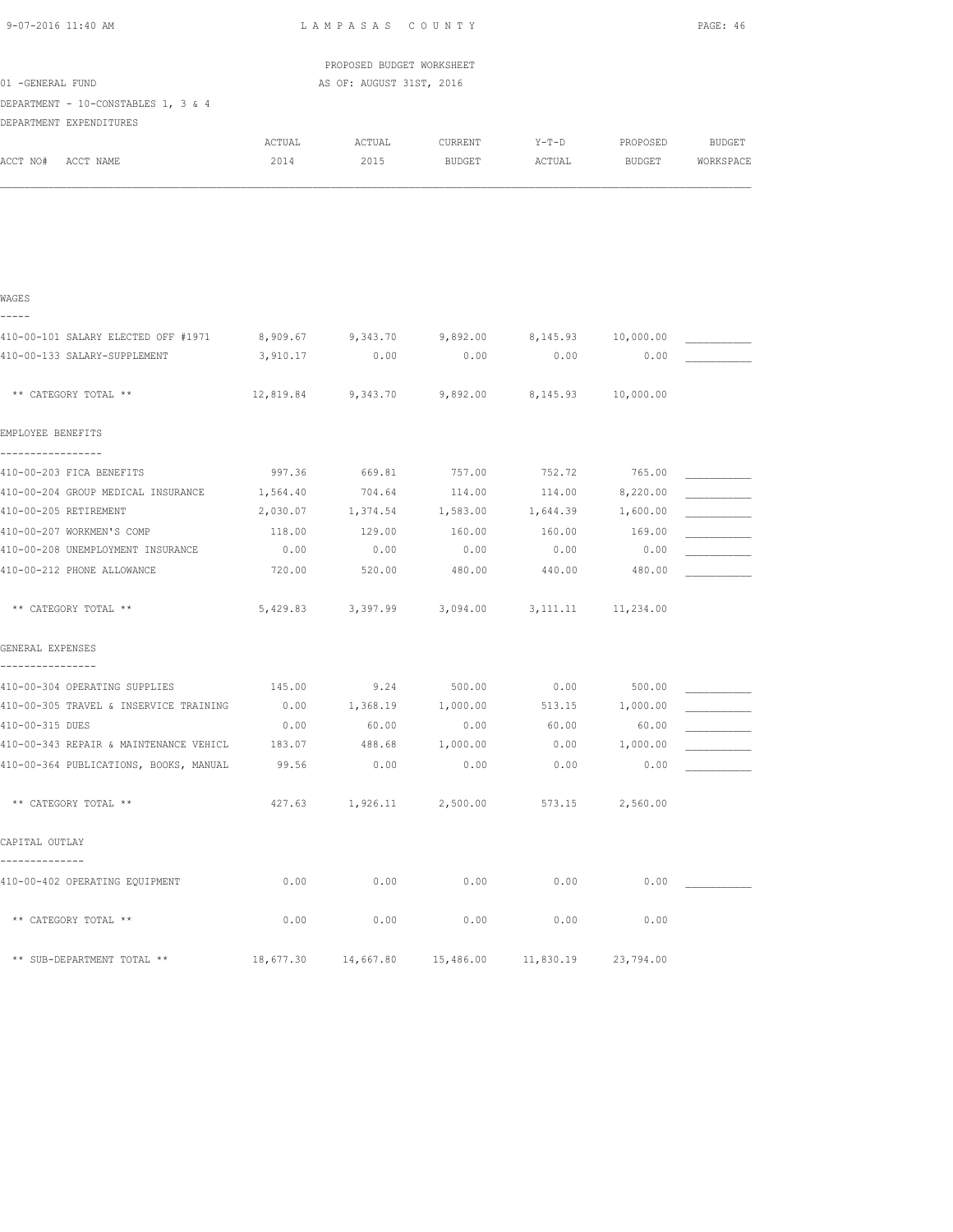|  | 9-07-2016 11:40 AM |  |
|--|--------------------|--|
|  |                    |  |

L A M P A S A S C O U N T Y PAGE: 47

 PROPOSED BUDGET WORKSHEET 01 -GENERAL FUND AS OF: AUGUST 31ST, 2016

DEPARTMENT - 10-CONSTABLES 1, 3 & 4

DEPARTMENT EXPENDITURES

| ACCT NO#            | ACCT NAME                                       | ACTUAL<br>2014  | ACTUAL<br>2015              | CURRENT<br><b>BUDGET</b> | $Y-T-D$<br>ACTUAL  | PROPOSED<br><b>BUDGET</b> | <b>BUDGET</b><br>WORKSPACE |
|---------------------|-------------------------------------------------|-----------------|-----------------------------|--------------------------|--------------------|---------------------------|----------------------------|
| WAGES               |                                                 |                 |                             |                          |                    |                           |                            |
| -----               | 410-01-101 SALARY ELECTED OFF #2250             | 644.70          | 0.00                        | 9,892.00                 | 9,837.93           | 10,000.00                 |                            |
|                     | 410-01-128 SALARY ELECTED OFFICER#2250 8,373.67 |                 | 8,394.70                    | 0.00                     | 0.00               | 0.00                      |                            |
|                     | 410-01-133 SALARY/SUPPLEMENT                    | 3,982.30        | 0.00                        | 0.00                     | 0.00               | 0.00                      |                            |
|                     | ** CATEGORY TOTAL **                            |                 | 13,000.67 8,394.70 9,892.00 |                          | 9,837.93 10,000.00 |                           |                            |
| EMPLOYEE BENEFITS   |                                                 |                 |                             |                          |                    |                           |                            |
|                     | 410-01-203 FICA BENEFITS                        | 986.61          | 652.62                      | 757.00                   | 742.63             | 765.00                    |                            |
|                     | 410-01-204 GROUP MEDICAL INSURANCE              | 7,184.80        | 6,889.44                    | 8,010.00                 |                    | 8,068.40 8,220.00         |                            |
|                     | 410-01-205 RETIREMENT                           | 2,015.39        | 1,363.10                    | 1,583.00                 | 1,644.39           | 1,600.00                  |                            |
|                     | 410-01-207 WORKMAN'S COMP                       | 237.00          | 136.00                      | 160.00                   | 160.00             | 169.00                    |                            |
|                     | 410-01-208 UNEMPLOYMENT INSURANCE               | 0.00            | 0.00                        | 0.00                     | 0.00               | 0.00                      |                            |
|                     | 410-01-212 PHONE ALLOWANCE                      | 80.00           | 440.00                      | 960.00                   | 440.00             | 480.00                    |                            |
|                     | ** CATEGORY TOTAL **                            | 10,503.80       |                             |                          |                    |                           |                            |
| GENERAL EXPENSES    |                                                 |                 |                             |                          |                    |                           |                            |
| ----------------    | 410-01-304 OPERATING SUPPLIES                   | 395.34 5,070.00 |                             | 200.00                   | 0.00               | 200.00                    |                            |
|                     | 410-01-305 TRAINING/TRAVEL                      | 25.00 (         | 181.17)                     | 200.00                   | 0.00               | 200.00                    |                            |
|                     | 410-01-308 EQUIPMENT MAINTENANCE                | 0.00            | 449.08                      | 600.00                   | 7.50               | 600.00                    |                            |
| 410-01-315 DUES     |                                                 | 0.00            | 60.00                       | 60.00                    | 60.00              | 60.00                     |                            |
| 410-01-342 GAS/OIL  |                                                 | 2,191.43        | 1,178.26                    | 1,500.00                 | 620.94             | 1,500.00                  |                            |
|                     | 410-01-343 REPAIR & MAINTENANCE VEHICL          | 373.22          | 445.54                      | 600.00                   | 1,875.64           | 600.00                    |                            |
| 410-01-347 UNIFORMS |                                                 | 402.98          | 206.99                      | 300.00                   | 77.90              | 300.00                    |                            |
| 410-01-361 POSTAGE  |                                                 | 13.05           | 0.00                        | 0.00                     | 0.00               | 0.00                      |                            |
|                     | 410-01-373 REPAIRS AND MAINTENANCE VEH          | 0.00            | 0.00                        | 0.00                     | 0.00               | 0.00                      |                            |
|                     | ** CATEGORY TOTAL **                            | 3,401.02        | 7,228.70                    | 3,460.00                 | 2,641.98           | 3,460.00                  |                            |
| CAPITAL OUTLAY      |                                                 |                 |                             |                          |                    |                           |                            |
| ------------        | 410-01-402 OPERATING EQUIPMENT                  | 0.00            | 0.00                        | 0.00                     | 0.00               | 0.00                      |                            |
|                     | ** CATEGORY TOTAL **                            | 0.00            | 0.00                        | 0.00                     | 0.00               | 0.00                      |                            |
|                     | ** SUB-DEPARTMENT TOTAL **                      | 26,905.49       | 25,104.56                   | 24,822.00                | 23,535.33          | 24,694.00                 |                            |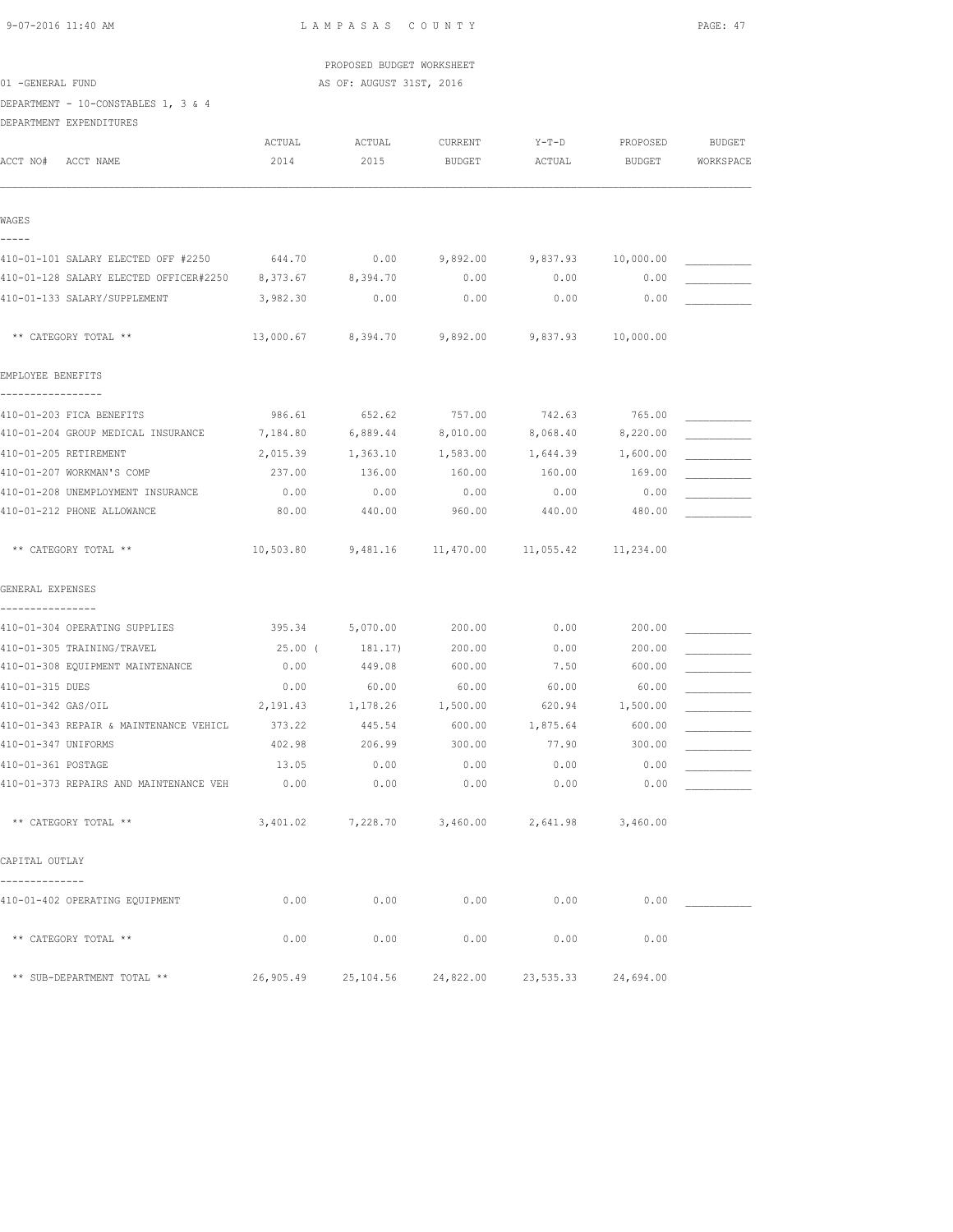| 9-07-2016 11:40 AM                                             |              | LAMPASAS COUNTY           |                                                   |                    |                   | PAGE: 48      |
|----------------------------------------------------------------|--------------|---------------------------|---------------------------------------------------|--------------------|-------------------|---------------|
|                                                                |              | PROPOSED BUDGET WORKSHEET |                                                   |                    |                   |               |
| 01 -GENERAL FUND                                               |              | AS OF: AUGUST 31ST, 2016  |                                                   |                    |                   |               |
| DEPARTMENT - 10-CONSTABLES 1, 3 & 4                            |              |                           |                                                   |                    |                   |               |
| DEPARTMENT EXPENDITURES                                        |              |                           |                                                   |                    |                   |               |
|                                                                | ACTUAL       | ACTUAL                    | CURRENT                                           | Y-T-D              | PROPOSED          | <b>BUDGET</b> |
| ACCT NO# ACCT NAME                                             | 2014         | 2015                      | BUDGET                                            | ACTUAL             | BUDGET            | WORKSPACE     |
|                                                                |              |                           |                                                   |                    |                   |               |
|                                                                |              |                           |                                                   |                    |                   |               |
| WAGES                                                          |              |                           |                                                   |                    |                   |               |
| -----<br>410-02-101 SALARY ELECTED OFF #3151                   | 0.00         |                           | 8,393.99 9,891.00 8,721.97 10,000.00              |                    |                   |               |
| ** CATEGORY TOTAL **                                           | 0.00         |                           | 8,393.99 9,891.00                                 | 8,721.97 10,000.00 |                   |               |
| EMPLOYEE BENEFITS                                              |              |                           |                                                   |                    |                   |               |
| -----------------                                              |              |                           |                                                   |                    |                   |               |
| 410-02-203 FICA BENEFITS                                       | 0.00         | 630.97                    | 957.00                                            | 676.01             | 765.00            |               |
| 410-02-204 GROUP MEDICAL INSURANCE (                           | 37.00)       | 5,557.00                  | 8,010.00                                          | 7,907.52           | 8,220.00          |               |
| 410-02-205 RETIREMENT                                          | 0.00         | 1,339.64                  | 1,493.00                                          | 1,446.65 1,600.00  |                   |               |
| 410-02-207 WORKMAN'S COMP<br>410-02-208 UNEMPLOYMENT INSURANCE | 0.00<br>0.00 | 137.00<br>0.00            | 160.00<br>0.00                                    | 160.00<br>0.00     | 169.00<br>0.00    |               |
| 410-02-212 PHONE ALLOWANCE                                     | 0.00         | 200.00                    | 0.00                                              | 320.00             | 480.00            |               |
|                                                                |              |                           |                                                   |                    |                   |               |
| ** CATEGORY TOTAL **<br>$\left($                               | 37.00)       |                           | 7,864.61  10,620.00  10,510.18  11,234.00         |                    |                   |               |
| GENERAL EXPENSES<br>----------------                           |              |                           |                                                   |                    |                   |               |
| 410-02-304 OPERATION SUPPLIES                                  | 0.00         | 642.00                    | 1,000.00                                          | 571.05             | 1,000.00          |               |
| 410-02-305 TRAINING/TRAVEL                                     | 0.00         | 1,852.31                  | 1,500.00                                          | 633.18             | 1,500.00          |               |
| 410-02-308 EOUIPMENT MAINTENANCE                               | 0.00         | 0.00                      | 1,000.00                                          | 16.75              | 1,000.00          |               |
| 410-02-315 DUES                                                | 0.00         | 60.00                     | 0.00                                              | 60.00              | 60.00             |               |
| 410-02-342 GAS/OIL                                             | 110.61       | 1,287.10                  | 2,000.00                                          | 617.45             | 2,000.00          |               |
| 410-02-343 REPAIR & MAINTENANCE VEHICL                         | 0.00         |                           | 701.20 1,000.00 934.10                            |                    | 2,000.00          |               |
| 410-02-347 UNIFORMS                                            |              |                           | $0.00$ 227.18 450.00 323.24                       |                    | 500.00            |               |
| 410-02-361 POSTAGE                                             | 0.00         |                           | 30.35 100.00                                      | 0.00               | 100.00            |               |
| ** CATEGORY TOTAL **                                           | 110.61       |                           | 4,800.14 7,050.00                                 |                    | 3,155.77 8,160.00 |               |
| CAPITAL OUTLAY                                                 |              |                           |                                                   |                    |                   |               |
| --------------<br>410-02-402 OPERATING EQUIPMENT               | 0.00         | 31,356.79                 | 0.00                                              | 0.00               | 0.00              |               |
| ** CATEGORY TOTAL **                                           | 0.00         | 31,356.79                 | 0.00                                              | 0.00               | 0.00              |               |
| ** SUB-DEPARTMENT TOTAL **                                     | 73.61        |                           | 52,415.53 27,561.00 22,387.92 29,394.00           |                    |                   |               |
| *** DEPARTMENT TOTAL ***                                       |              |                           | 45,656.40 92,187.89 67,869.00 57,753.44 77,882.00 |                    |                   |               |
|                                                                |              |                           |                                                   |                    |                   |               |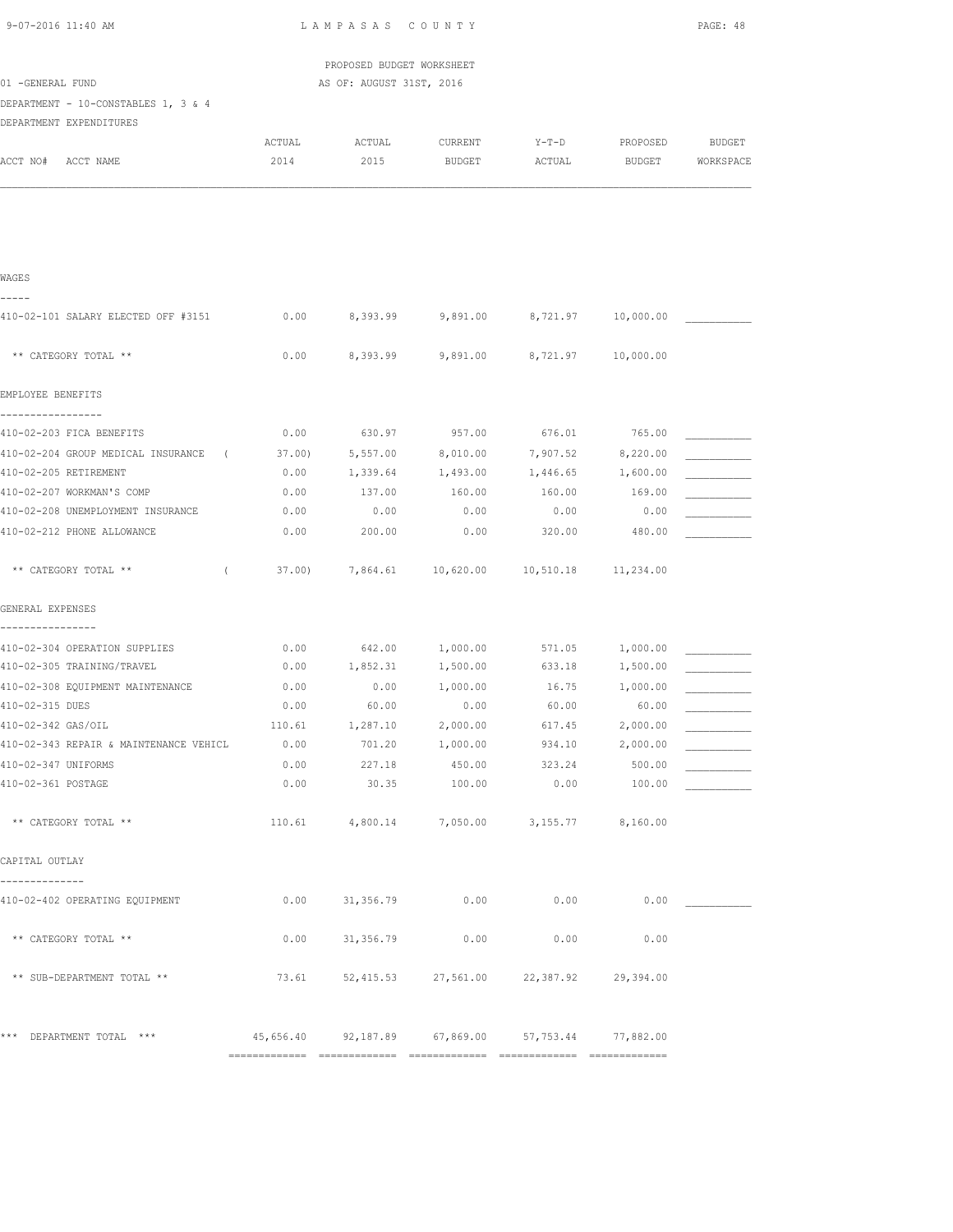| 9-07-2016 11:40 AM                                                                |           | LAMPASAS COUNTY           |                                                      |           |           | PAGE: 49  |
|-----------------------------------------------------------------------------------|-----------|---------------------------|------------------------------------------------------|-----------|-----------|-----------|
|                                                                                   |           | PROPOSED BUDGET WORKSHEET |                                                      |           |           |           |
| 01 -GENERAL FUND                                                                  |           | AS OF: AUGUST 31ST, 2016  |                                                      |           |           |           |
| DEPARTMENT - 11-COUNTY LOCATED AT CITY                                            |           |                           |                                                      |           |           |           |
| DEPARTMENT EXPENDITURES                                                           |           |                           |                                                      |           |           |           |
|                                                                                   | ACTUAL    | ACTUAL                    | CURRENT                                              | Y-T-D     | PROPOSED  | BUDGET    |
| ACCT NO#<br>ACCT NAME                                                             | 2014      | 2015                      | BUDGET                                               | ACTUAL    | BUDGET    | WORKSPACE |
|                                                                                   |           |                           |                                                      |           |           |           |
|                                                                                   |           |                           |                                                      |           |           |           |
|                                                                                   |           |                           |                                                      |           |           |           |
|                                                                                   |           |                           |                                                      |           |           |           |
|                                                                                   |           |                           |                                                      |           |           |           |
| WAGES<br>-----                                                                    |           |                           |                                                      |           |           |           |
|                                                                                   |           |                           |                                                      |           |           |           |
| 411-00-102 SALARIES & WAGES APPOINTED                                             | 0.00      | 0.00                      | 0.00                                                 | 0.00      | 0.00      |           |
| ** CATEGORY TOTAL **                                                              | 0.00      | 0.00                      | 0.00                                                 | 0.00      | 0.00      |           |
|                                                                                   |           |                           |                                                      |           |           |           |
| EMPLOYEE BENEFITS                                                                 |           |                           |                                                      |           |           |           |
| -----------------                                                                 |           |                           |                                                      |           |           |           |
| 411-00-203 FICA BENEFITS                                                          | 0.00      | 0.00                      | 0.00                                                 | 0.00      | 0.00      |           |
| 411-00-204 GROUP MEDICAL INSURANCE                                                | 0.00      | 0.00                      | 0.00                                                 | 0.00      | 0.00      |           |
| 411-00-205 RETIREMENT                                                             | 0.00      | 0.00                      | 0.00                                                 | 0.00      | 0.00      |           |
| 411-00-207 WORKMEN'S COMP                                                         | 0.00      | 0.00                      | 0.00                                                 | 0.00      | 0.00      |           |
| 411-00-208 UNEMPLOYMENT INSURANCE                                                 | 0.00      | 0.00                      | 0.00                                                 | 0.00      | 0.00      |           |
| ** CATEGORY TOTAL **                                                              | 0.00      | 0.00                      | 0.00                                                 | 0.00      | 0.00      |           |
|                                                                                   |           |                           |                                                      |           |           |           |
| GENERAL EXPENSES                                                                  |           |                           |                                                      |           |           |           |
|                                                                                   |           |                           |                                                      |           |           |           |
| 411-00-304 OPERATING SUPPLIES                                                     | 4,065.60  |                           | 6,994.72 5,000.00                                    | 2,570.44  | 7,000.00  |           |
| 411-00-305 TRAVEL & INSERVICE TRAINING                                            | 0.00      | 0.00                      | 3,000.00                                             | 650.00    | 3,000.00  |           |
| 411-00-308 REPAIRS & MAINTENANCE EQUIP  2,825.81  11,518.56  10,000.00  30,884.42 |           |                           |                                                      |           | 20,000.00 |           |
| 411-00-320 INVESTIGATIVE EXPENSES                                                 |           |                           | $1,225.43$ $447.25$ $1,500.00$ $2,459.39$ $2,000.00$ |           |           |           |
| 411-00-333 CONTRACTED SERVICES                                                    | 22,775.00 | 24,184.28                 | 22,775.00                                            | 23,633.43 | 22,775.00 |           |
| 411-00-342 GAS & OIL                                                              | 3,088.42  | 2,937.05                  | 5,000.00                                             | 3,899.47  | 5,000.00  |           |
| 411-00-345 MEDICAL SERVICES                                                       | 0.00      | 0.00                      | 0.00                                                 | 0.00      | 0.00      |           |
| ** CATEGORY TOTAL **                                                              |           | 33,980.26 46,081.86       | 47,275.00                                            | 64,097.15 | 59,775.00 |           |
| CAPITAL OUTLAY                                                                    |           |                           |                                                      |           |           |           |
| -------------                                                                     |           |                           |                                                      |           |           |           |
| 411-00-402 OPERATING EQUIPMENT                                                    | 0.00      | 0.00                      | 0.00                                                 | 20,300.00 | 10,000.00 |           |
| 411-00-415 CITY CAPITAL OUTLAY                                                    | 0.00      | 0.00                      | 0.00                                                 | 0.00      | 0.00      |           |
| ** CATEGORY TOTAL **                                                              | 0.00      | 0.00                      | 0.00                                                 | 20,300.00 | 10,000.00 |           |
|                                                                                   |           |                           |                                                      |           |           |           |
| ** SUB-DEPARTMENT TOTAL **                                                        | 33,980.26 | 46,081.86                 | 47,275.00                                            | 84,397.15 | 69,775.00 |           |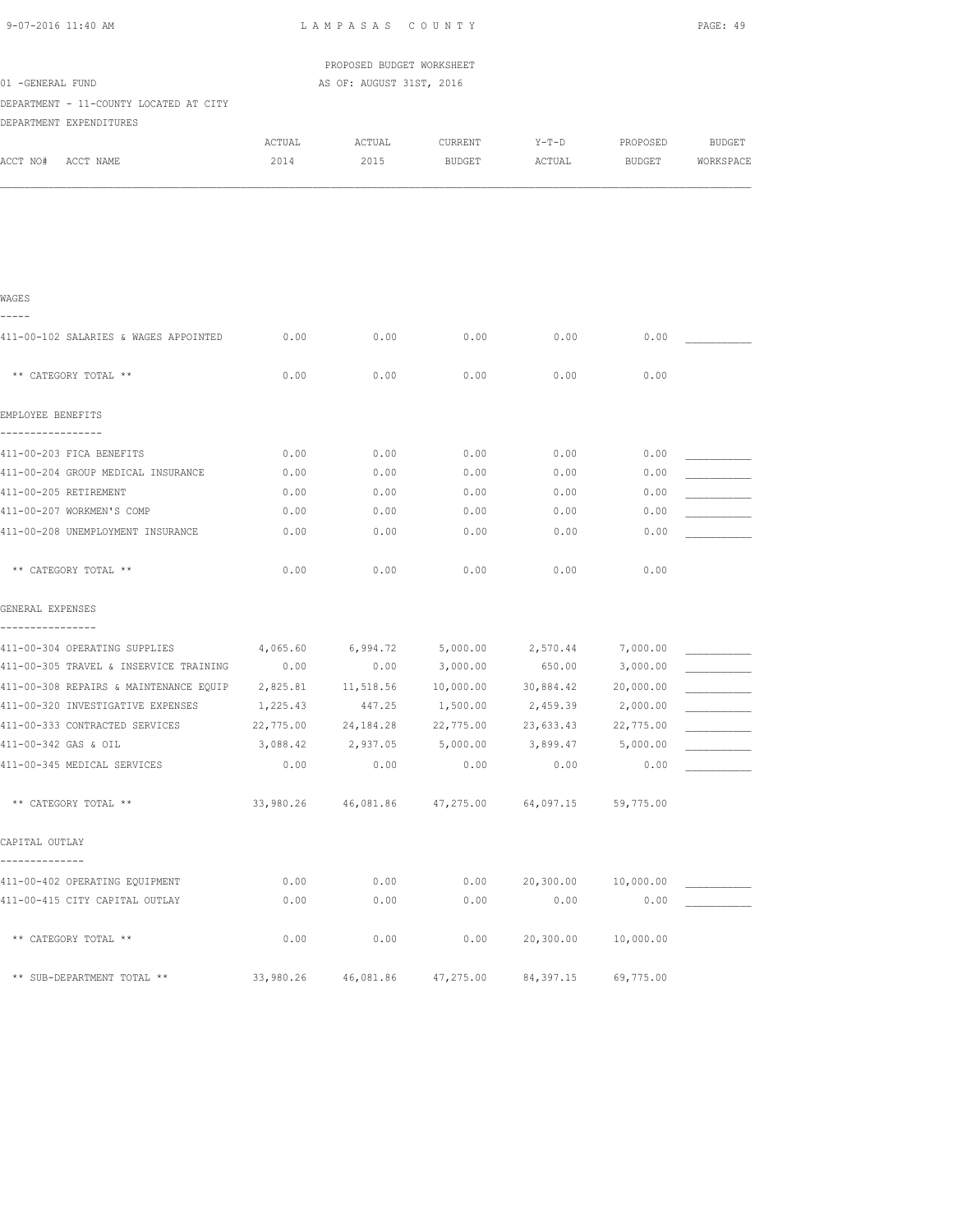| 9-07-2016 11:40 AM                                                           |           | LAMPASAS COUNTY            |                                                   |                     |               | PAGE: 50      |
|------------------------------------------------------------------------------|-----------|----------------------------|---------------------------------------------------|---------------------|---------------|---------------|
|                                                                              |           | PROPOSED BUDGET WORKSHEET  |                                                   |                     |               |               |
| 01 -GENERAL FUND                                                             |           | AS OF: AUGUST 31ST, 2016   |                                                   |                     |               |               |
| DEPARTMENT - 11-COUNTY LOCATED AT CITY                                       |           |                            |                                                   |                     |               |               |
| DEPARTMENT EXPENDITURES                                                      |           |                            |                                                   |                     |               |               |
|                                                                              | ACTUAL    | ACTUAL                     | CURRENT                                           | $Y-T-D$             | PROPOSED      | <b>BUDGET</b> |
| ACCT NO# ACCT NAME                                                           | 2014      | 2015                       | BUDGET                                            | ACTUAL              | <b>BUDGET</b> | WORKSPACE     |
|                                                                              |           |                            |                                                   |                     |               |               |
| GENERAL EXPENSES                                                             |           |                            |                                                   |                     |               |               |
| ----------------<br>411-01-301 COMMUNICATIONS                                | 2,103.13  |                            | 3,336.65 3,000.00                                 | 3,467.32            | 3,000.00      |               |
| 411-01-302 UTILITIES                                                         | 8,740.22  | 8,238.63                   | 8,000.00                                          | 4,509.10            | 8,000.00      |               |
| 411-01-304 OPERATING SUPPLIES                                                | 21,369.36 | 25,543.45                  | 20,000.00                                         | 16,182.55           | 20,000.00     |               |
| 411-01-305 TRAVEL & INSERVICE TRAINING                                       | 0.00      | 16.40                      | 1,000.00                                          | 0.00                | 1,000.00      |               |
| 411-01-308 REPAIRS & MAINTENANCE KEMPN                                       |           | 19,140.04 23,689.07        | 20,000.00                                         | 13,577.03 20,000.00 |               |               |
| 411-01-312 EQUIPMENT MAINTENANCE CONTR                                       | 0.00      | 0.00                       | 0.00                                              | 0.00                | 0.00          |               |
| 411-01-342 GAS & OIL                                                         |           | 6,745.39 5,748.33 7,500.00 |                                                   | 4,382.23 5,000.00   |               |               |
| ** CATEGORY TOTAL **                                                         |           |                            | 58,098.14 66,572.53 59,500.00 42,118.23 57,000.00 |                     |               |               |
| CAPITAL OUTLAY                                                               |           |                            |                                                   |                     |               |               |
| ------------<br>411-01-413 KEMPNER CAPITAL OUTLAY                            | 0.00      | 0.00                       | 0.00                                              | 0.00                | 6,500.00      |               |
| ** CATEGORY TOTAL **                                                         | 0.00      | 0.00                       | 0.00                                              | 0.00                | 6,500.00      |               |
| ** SUB-DEPARTMENT TOTAL ** 58,098.14 66,572.53 59,500.00 42,118.23 63,500.00 |           |                            |                                                   |                     |               |               |
|                                                                              |           |                            |                                                   |                     |               |               |
| GENERAL EXPENSES<br>----------------                                         |           |                            |                                                   |                     |               |               |
| 411-02-301 COMMUNICATIONS                                                    | 0.00      | 199.83                     | 3,900.00                                          | 0.00                | 2,000.00      |               |
| 411-02-302 UTILITIES                                                         | 2,350.97  | 1,568.43                   | 1,650.00                                          | 647.19              | 1,650.00      |               |
| 411-02-304 OPERATING SUPPLIES                                                | 561.58    | 6,973.51                   | 6,500.00                                          | 13,381.41           | 11,500.00     |               |
| 411-02-305 TRAVEL & INSERVICE                                                | 0.00      | 0.00                       | 0.00                                              | 0.00                | 1,000.00      |               |
| 411-02-308 REPAIRS & MAINTENANCE ADAMS                                       | 3,649.70  | 2,901.38                   | 4,000.00                                          | 2,863.83            | 5,000.00      |               |
| 411-02-342 GAS & OIL                                                         | 2,118.55  | 1,307.76                   | 2,000.00                                          | 1,474.82            | 2,000.00      |               |
| ** CATEGORY TOTAL **                                                         |           |                            | 8,680.80    12,950.91    18,050.00    18,367.25   |                     | 23,150.00     |               |
| CAPITAL OUTLAY<br>--------------                                             |           |                            |                                                   |                     |               |               |
| 411-02-412 ADAMSVILLE CAPITAL OUTLAY                                         | 0.00      | 0.00                       | 0.00                                              | 0.00                | 0.00          |               |
| ** CATEGORY TOTAL **                                                         | 0.00      | 0.00                       | 0.00                                              | 0.00                | 0.00          |               |

\*\* SUB-DEPARTMENT TOTAL \*\* 8,680.80 12,950.91 18,050.00 18,367.25 23,150.00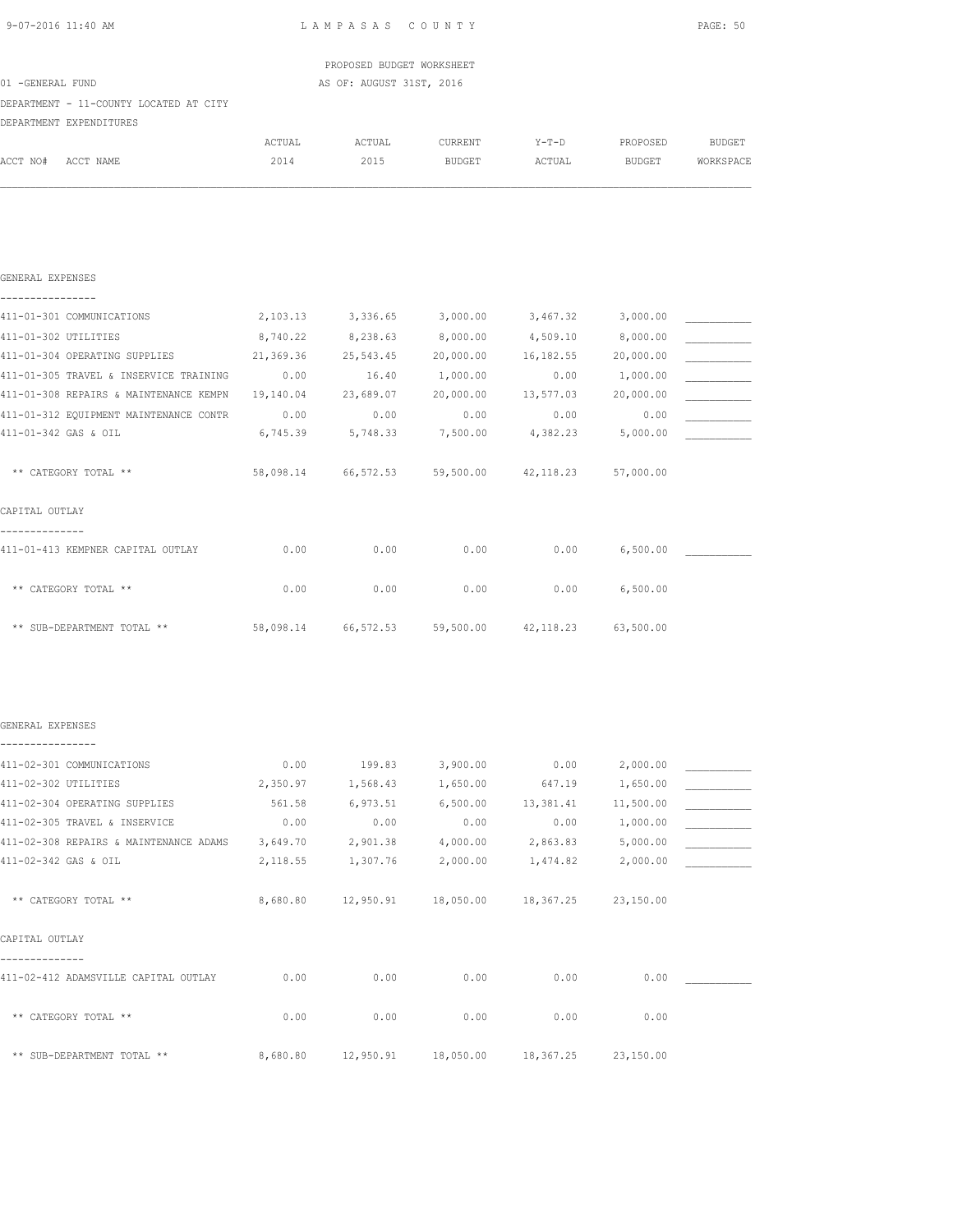| 9-07-2016 11:40 AM                                                           | LAMPASAS COUNTY | PAGE: 51                                                  |                 |        |                         |        |
|------------------------------------------------------------------------------|-----------------|-----------------------------------------------------------|-----------------|--------|-------------------------|--------|
|                                                                              |                 | PROPOSED BUDGET WORKSHEET                                 |                 |        |                         |        |
| 01 -GENERAL FUND                                                             |                 | AS OF: AUGUST 31ST, 2016                                  |                 |        |                         |        |
| DEPARTMENT - 11-COUNTY LOCATED AT CITY                                       |                 |                                                           |                 |        |                         |        |
| DEPARTMENT EXPENDITURES                                                      |                 |                                                           |                 |        |                         |        |
|                                                                              | ACTUAL          |                                                           | ACTUAL CURRENT  |        | Y-T-D PROPOSED          | BUDGET |
| ACCT NO# ACCT NAME                                                           | 2014            | 2015 BUDGET                                               |                 |        | ACTUAL BUDGET WORKSPACE |        |
|                                                                              |                 |                                                           |                 |        |                         |        |
| GENERAL EXPENSES                                                             |                 |                                                           |                 |        |                         |        |
| 411-03-304 OPERATING SUPPLIES 3, 243.49 615.20 4, 000.00 1, 316.81 4, 000.00 |                 |                                                           |                 |        |                         |        |
| 411-03-308 REPAIRS & MAINTENANCE LOMET 10,574.62 2,142.49 5,000.00 2,635.51  |                 |                                                           |                 |        | 7,000.00                |        |
| 411-03-342 GAS & OIL                                                         | 1,629.42        |                                                           | 834.59 3,000.00 | 664.95 | 3,000.00                |        |
| ** CATEGORY TOTAL **                                                         |                 | $15,447.53$ $3,592.28$ $12,000.00$ $4,617.27$ $14,000.00$ |                 |        |                         |        |
| CAPITAL OUTLAY                                                               |                 |                                                           |                 |        |                         |        |
| 411-03-414 LOMETA CAPITAL OUTLAY                                             | 0.00            | 0.00                                                      | 0.00            | 0.00   | 0.00                    |        |
| ** CATEGORY TOTAL **                                                         | 0.00            | 0.00                                                      | 0.00            | 0.00   | 0.00                    |        |
| ** SUB-DEPARTMENT TOTAL **                                                   |                 | $15,447.53$ $3,592.28$ $12,000.00$ $4,617.27$ $14,000.00$ |                 |        |                         |        |
| *** DEPARTMENT TOTAL ***                                                     |                 | 116,206.73 129,197.58 136,825.00 149,499.90 170,425.00    |                 |        |                         |        |
|                                                                              |                 |                                                           |                 |        |                         |        |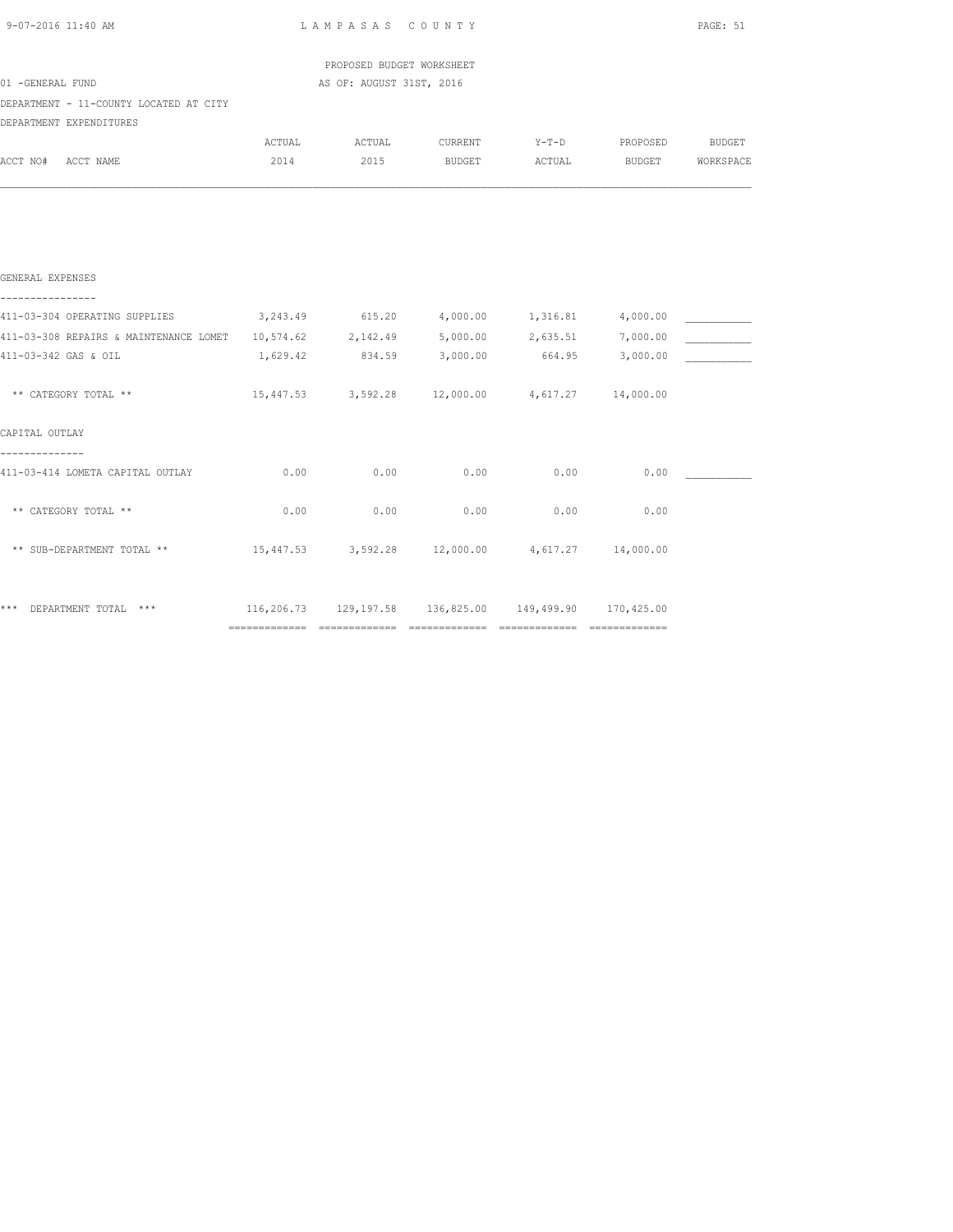| 9-07-2016 11:40 AM |  |
|--------------------|--|
|                    |  |

WAGES

L A M P A S A S C O U N T Y PAGE: 52

|                  |                                     |        | PROPOSED BUDGET WORKSHEET |               |         |          |           |
|------------------|-------------------------------------|--------|---------------------------|---------------|---------|----------|-----------|
| 01 -GENERAL FUND |                                     |        | AS OF: AUGUST 31ST, 2016  |               |         |          |           |
|                  | DEPARTMENT - 12-JUSTICE OF PEACE #1 |        |                           |               |         |          |           |
|                  | DEPARTMENT EXPENDITURES             |        |                           |               |         |          |           |
|                  |                                     | ACTUAL | ACTUAL                    | CURRENT       | $Y-T-D$ | PROPOSED | BUDGET    |
| ACCT NO#         | ACCT NAME                           | 2014   | 2015                      | <b>BUDGET</b> | ACTUAL  | BUDGET   | WORKSPACE |
|                  |                                     |        |                           |               |         |          |           |
|                  |                                     |        |                           |               |         |          |           |

| 412-00-101 SALARIES & WAGES ELECTED OF 57,770.32 |           | 57,853.33           | 58,314.00 | 51,550.51                     | 58,954.00 |  |
|--------------------------------------------------|-----------|---------------------|-----------|-------------------------------|-----------|--|
| 412-00-106 TEMPORARY EMPLOYEES                   | 0.00      | 0.00                | 0.00      | 0.00                          | 0.00      |  |
| 412-00-110 PART-TIME EMPLOYEES                   | 0.00      | 0.00                | 0.00      | 0.00                          | 0.00      |  |
| 412-00-113 SALARIES & WAGES ASST #3460 26,106.39 |           | 26,884.68           | 27,644.00 | 25,492.03                     | 30,623.00 |  |
| 412-00-133 SALARY/SUPPLEMENT                     | 0.00      | 0.00                | 0.00      | 0.00                          | 0.00      |  |
| 412-00-199 LONGEVITY PAYMENT                     | 840.00    | 960.00              | 1,080.00  | 1,080.00                      | 1,200.00  |  |
|                                                  |           |                     |           |                               |           |  |
| ** CATEGORY TOTAL **                             |           | 84,716.71 85,698.01 | 87,038.00 | 78,122.54                     | 90,777.00 |  |
| EMPLOYEE BENEFITS                                |           |                     |           |                               |           |  |
| -----------------<br>412-00-203 FICA BENEFITS    | 6,453.99  | 6,496.96            | 6,658.00  | 6,097.91                      | 6,944.00  |  |
| 412-00-204 GROUP MEDICAL INSURANCE               | 12,251.40 | 13,913.76           | 15,980.00 | 16,022.20                     | 16,439.00 |  |
| 412-00-205 RETIREMENT                            | 13,389.89 | 13,689.29           | 13,926.00 | 12,986.04                     | 14,524.00 |  |
| 412-00-207 WORKMEN'S COMP                        | 242.00    | 260.00              | 289.00    | 289.00                        | 301.00    |  |
| 412-00-208 UNEMPLOYMENT INSURANCE                | 21.00     | 0.00                | 20.00     | 20.00                         | 30.00     |  |
| 412-00-210 AUTO ALLOWANCE                        | 2,100.00  | 2,100.00            | 2,100.00  | 1,925.00                      | 2,100.00  |  |
| 412-00-212 PHONE ALLOWANCE                       | 480.00    | 480.00              | 480.00    | 440.00                        | 480.00    |  |
|                                                  |           |                     |           |                               |           |  |
| ** CATEGORY TOTAL **                             |           |                     |           |                               |           |  |
| GENERAL EXPENSES                                 |           |                     |           |                               |           |  |
|                                                  |           |                     |           |                               |           |  |
| 412-00-301 COMMUNICATIONS                        | 0.00      | 0.00                | 0.00      | 10.00                         | 0.00      |  |
| 412-00-304 OPERATING SUPPLIES                    | 2,125.60  | 2,373.72            | 2,400.00  | 998.39                        | 2,400.00  |  |
| 412-00-305 TRAVEL & INSERVICE TRAINING 1,070.71  |           | 930.52              | 1,000.00  | 742.84                        | 1,000.00  |  |
| 412-00-310 JURY FEES                             | 450.00    | 630.00              | 700.00    | 560.00                        | 700.00    |  |
| 412-00-312 EQUIPMENT MAINTENANCE CONTR           | 1,514.53  | 1,909.01            | 2,500.00  | 1,972.95                      | 2,500.00  |  |
| 412-00-315 DUES                                  | 195.00    | 60.00               | 200.00    | 235.00                        | 200.00    |  |
| 412-00-318 LEGAL EXPEDITURES                     | 0.00      | 0.00                | 0.00      | 0.00                          | 0.00      |  |
| 412-00-333 CONTRACED SERVICES                    | 18,342.83 | 13,724.05           | 12,000.00 | 19,435.98                     | 12,000.00 |  |
| 412-00-348 AUTOPSIES                             | 0.00      | 0.00                | 0.00      | 0.00                          | 0.00      |  |
| 412-00-349 WEIGHING FEES                         | 0.00      | 0.00                | 0.00      | 0.00                          | 0.00      |  |
| 412-00-352 JP #1 OMNI-BASE FEES 5,754.00         |           | 4,836.00            | 5,500.00  | 3,926.00                      | 5,500.00  |  |
| 412-00-361 POSTAGE                               | 48.00     | 50.00               | 50.00     | 24.00                         | 50.00     |  |
| 412-00-364 PUBLICATIONS, BOOKS, MANUAL           | 137.00    | 36.00               | 350.00    | 152.00                        | 350.00    |  |
| 412-00-389 MISCELLANOUS EXPENSE                  | 0.00      | 73.63               | 350.00    | 0.00                          | 350.00    |  |
| ** CATEGORY TOTAL **                             |           | 29,637.67 24,622.93 |           | 25,050.00 28,057.16 25,050.00 |           |  |
|                                                  |           |                     |           |                               |           |  |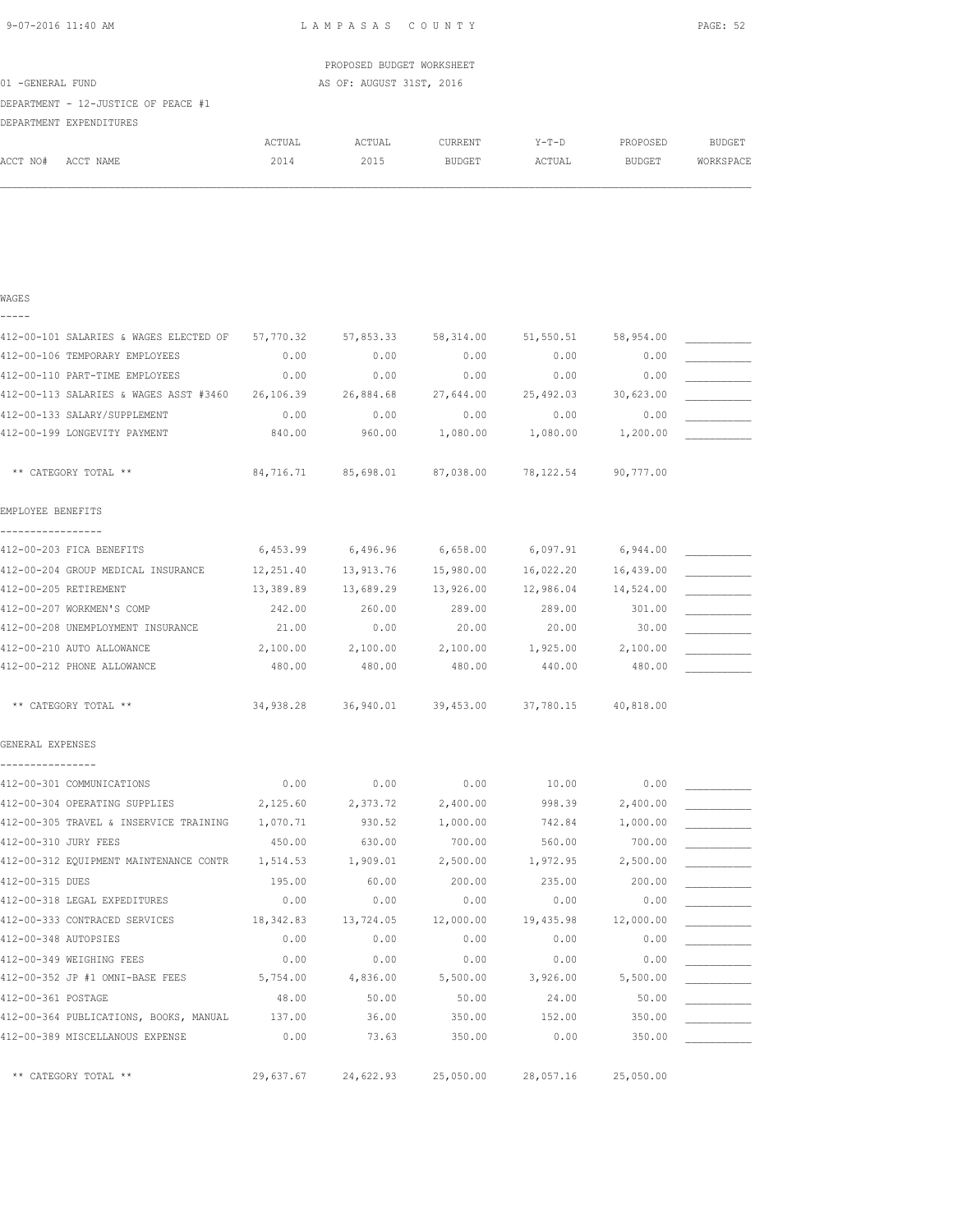| 9-07-2016 11:40 AM                     |                                  | LAMPASAS COUNTY           |                |                                                        |                | PAGE: 53  |
|----------------------------------------|----------------------------------|---------------------------|----------------|--------------------------------------------------------|----------------|-----------|
|                                        |                                  | PROPOSED BUDGET WORKSHEET |                |                                                        |                |           |
| 01 -GENERAL FUND                       |                                  | AS OF: AUGUST 31ST, 2016  |                |                                                        |                |           |
| DEPARTMENT - 12-JUSTICE OF PEACE #1    |                                  |                           |                |                                                        |                |           |
| DEPARTMENT EXPENDITURES                |                                  |                           |                |                                                        |                |           |
|                                        | ACTUAL                           | ACTUAL                    | CURRENT        |                                                        | Y-T-D PROPOSED | BUDGET    |
| ACCT NO# ACCT NAME                     | 2014                             | 2015                      | BUDGET         |                                                        | ACTUAL BUDGET  | WORKSPACE |
|                                        |                                  |                           |                |                                                        |                |           |
| CAPITAL OUTLAY                         |                                  |                           |                |                                                        |                |           |
| 412-00-401 OFFICE MACHINES & EQUIPMENT |                                  | 0.00                      | 0.00           | 0.00                                                   | 0.00           |           |
|                                        | 0.00                             |                           |                |                                                        |                |           |
| 412-00-407 OFFICE FURNITURE & FIXTURES | 0.00                             | 0.00                      | 0.00           | 0.00                                                   | 0.00           |           |
| ** CATEGORY TOTAL **                   | 0.00                             | 0.00                      | 0.00           | 0.00                                                   | 0.00           |           |
| ** SUB-DEPARTMENT TOTAL **             |                                  |                           |                | 149,292.66 147,260.95 151,541.00 143,959.85 156,645.00 |                |           |
|                                        |                                  |                           |                |                                                        |                |           |
| *** DEPARTMENT TOTAL ***               |                                  |                           |                | 149,292.66 147,260.95 151,541.00 143,959.85 156,645.00 |                |           |
|                                        | ================================ |                           | ============== | =================================                      |                |           |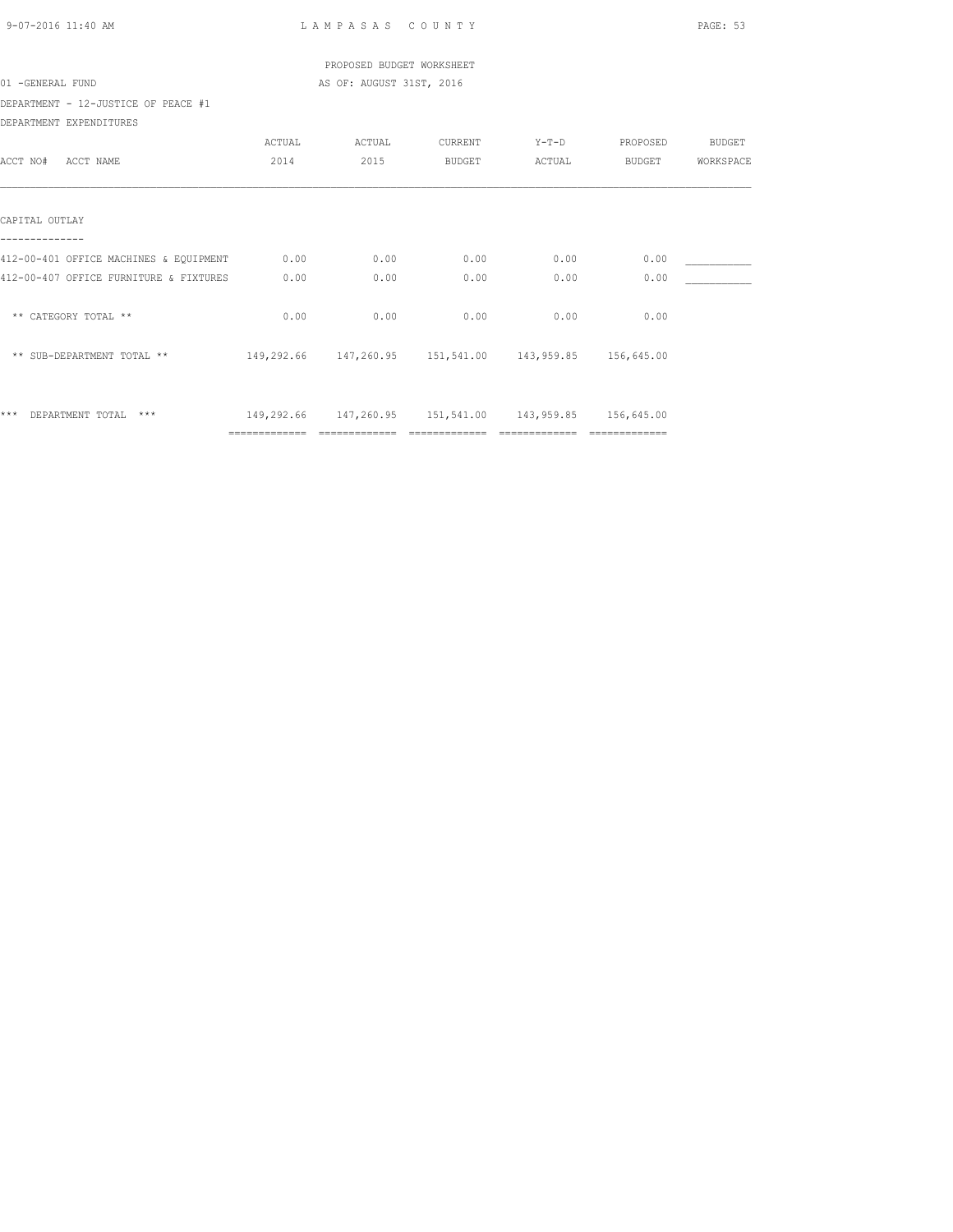| 9-07-2016 11:40 AM |  |
|--------------------|--|
|                    |  |

WAGES

L A M P A S A S C O U N T Y PAGE: 54

|                                     |        | PROPOSED BUDGET WORKSHEET |                |         |          |           |
|-------------------------------------|--------|---------------------------|----------------|---------|----------|-----------|
| 01 -GENERAL FUND                    |        | AS OF: AUGUST 31ST, 2016  |                |         |          |           |
| DEPARTMENT - 13-JUSTICE OF PEACE #3 |        |                           |                |         |          |           |
| DEPARTMENT EXPENDITURES             |        |                           |                |         |          |           |
|                                     | ACTUAL | ACTUAL                    | <b>CURRENT</b> | $Y-T-D$ | PROPOSED | BUDGET    |
| ACCT NO#<br>ACCT NAME               | 2014   | 2015                      | BUDGET         | ACTUAL  | BUDGET   | WORKSPACE |
|                                     |        |                           |                |         |          |           |

| -----                                  |           |           |                     |           |           |  |
|----------------------------------------|-----------|-----------|---------------------|-----------|-----------|--|
| 413-00-101 SALARIES & WAGES ELECTED OF | 57,743.32 | 57,840.33 | 58,314.00           | 51,620.51 | 58,954.00 |  |
| 413-00-106 TEMPORARY EMPLOYEE          | 0.00      | 0.00      | 0.00                | 0.00      | 0.00      |  |
| 413-00-110 PART-TIME EMPLOYEE          | 0.00      | 0.00      | 0.00                | 0.00      | 0.00      |  |
| 413-00-113 SALARIES & WAGES ASST #3057 | 27,868.23 | 28,744.84 | 29,409.00           | 27,120.16 | 30,834.00 |  |
| 413-00-199 LONGEVITY PAYMENT           | 1,080.00  | 1,200.00  | 1,320.00            | 1,320.79  | 1,440.00  |  |
| ** CATEGORY TOTAL **                   | 86,691.55 |           | 87,785.17 89,043.00 | 80,061.46 | 91,228.00 |  |
| EMPLOYEE BENEFITS                      |           |           |                     |           |           |  |
| 413-00-203 FICA BENEFITS               | 5,523.80  | 5,691.79  | 6,812.00            | 5,698.64  | 6,979.00  |  |
| 413-00-204 GROUP MEDICAL INSURANCE     | 13,906.76 | 12,323.44 | 16,020.00           | 19,624.04 | 20,039.00 |  |
| 413-00-205 RETIREMENT                  | 13,710.32 | 14,025.23 | 14,247.00           | 13,228.97 | 14,596.00 |  |
| 413-00-207 WORKMEN'S COMP              | 247.00    | 267.00    | 296.00              | 296.00    | 304.00    |  |
| 413-00-208 UNEMPLOYMENT INSURANCE      | 21.00     | 0.00      | 21.00               | 21.00     | 32.00     |  |
| 413-00-212 PHONE ALLOWANCE             | 480.00    | 480.00    | 480.00              | 440.00    | 480.00    |  |
| ** CATEGORY TOTAL **                   | 33,888.88 | 32,787.46 | 37,876.00           | 39,308.65 | 42,430.00 |  |
| GENERAL EXPENSES                       |           |           |                     |           |           |  |
| ----------------                       |           |           |                     |           |           |  |
| 413-00-301 COMMUNICATIONS              | 2,274.91  | 2,558.98  | 2,200.00            | 2,420.44  | 2,200.00  |  |
| 413-00-302 UTILITIES                   | 3,660.49  | 3,457.50  | 2,900.00            | 2,541.43  | 2,600.00  |  |
| 413-00-304 OPERATING SUPPLIES          | 795.94    | 863.58    | 1,000.00            | 876.06    | 1,000.00  |  |
| 413-00-305 TRAVEL & INSERVICE TRAINING | 1,506.06  | 2,657.86  | 2,000.00            | 787.63    | 1,800.00  |  |
| 413-00-310 JURY FEES                   | 0.00      | 0.00      | 600.00              | 0.00      | 600.00    |  |
| 413-00-312 EQUIPMENT MAINTENANCE CONTR | 459.47    | 1,100.00  | 1,200.00            | 1,552.77  | 1,300.00  |  |
| 413-00-313 JANITORIAL CONTRACT         | 0.00      | 0.00      | 0.00                | 0.00      | 0.00      |  |
| 413-00-315 DUES                        | 0.00      | 0.00      | 100.00              | 0.00      | 100.00    |  |
| 413-00-329 RENT                        | 0.00      | 0.00      | 0.00                | 0.00      | 0.00      |  |
| 413-00-333 CONTRACTED SERVICES         | 0.00      | 3,121.59  | 3,000.00            | 2,427.21  | 3,000.00  |  |
| 413-00-343 REPAIRS & MAINTENANCE       | 2,377.16  | 142.33    | 1,000.00            | 282.82    | 1,000.00  |  |
| 413-00-348 AUTOPSIES                   | 0.00      | 0.00      | 0.00                | 0.00      | 0.00      |  |
| 413-00-349 WEIGHING FEES               | 0.00      | 0.00      | 100.00              | 0.00      | 0.00      |  |
| 413-00-352 JP #3 OMNI-BASE FEES        | 1,196.00  | 1,638.00  | 3,000.00            | 1,120.00  | 2,500.00  |  |
| 413-00-361 POSTAGE                     | 0.00      | 212.12    | 250.00              | 103.00    | 250.00    |  |
| 413-00-364 PUBLICATION, BOOKS, MANUALS | 96.50     | 0.00      | 200.00              | 104.00    | 200.00    |  |
| 413-00-370 EQUIPMENT RENTAL-COPIER     | 552.52    | 552.52    | 600.00              | 493.56    | 600.00    |  |
| ** CATEGORY TOTAL **                   | 12,919.05 | 16,304.48 | 18,150.00           | 12,708.92 | 17,150.00 |  |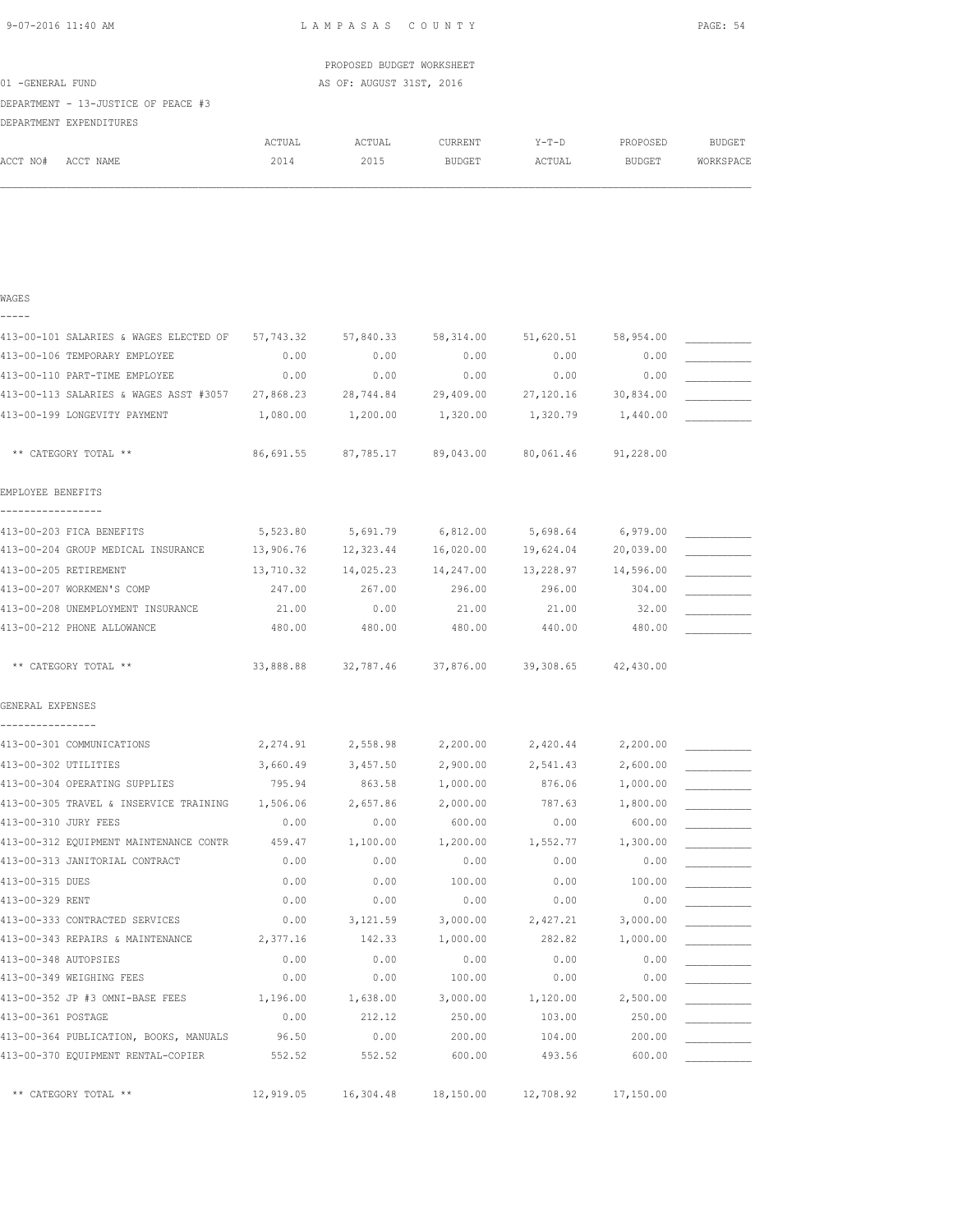| 9-07-2016 11:40 AM                     |                                  | LAMPASAS COUNTY           |                |                                                        |                       | PAGE: 55  |
|----------------------------------------|----------------------------------|---------------------------|----------------|--------------------------------------------------------|-----------------------|-----------|
|                                        |                                  | PROPOSED BUDGET WORKSHEET |                |                                                        |                       |           |
| 01 -GENERAL FUND                       |                                  | AS OF: AUGUST 31ST, 2016  |                |                                                        |                       |           |
| DEPARTMENT - 13-JUSTICE OF PEACE #3    |                                  |                           |                |                                                        |                       |           |
| DEPARTMENT EXPENDITURES                |                                  |                           |                |                                                        |                       |           |
|                                        | ACTUAL                           | ACTUAL                    | CURRENT        |                                                        | Y-T-D PROPOSED BUDGET |           |
| ACCT NO# ACCT NAME                     | 2014                             | 2015                      | BUDGET         |                                                        | ACTUAL BUDGET         | WORKSPACE |
|                                        |                                  |                           |                |                                                        |                       |           |
| CAPITAL OUTLAY                         |                                  |                           |                |                                                        |                       |           |
|                                        |                                  |                           |                |                                                        |                       |           |
| 413-00-401 OFFICE MACHINES & EQUIPMENT | 0.00                             | 0.00                      | 0.00           | 0.00                                                   | 0.00                  |           |
| 413-00-403 REAL ESTATE                 | 0.00                             | 0.00                      | 0.00           | 0.00                                                   | 0.00                  |           |
| ** CATEGORY TOTAL **                   | 0.00                             | 0.00                      | 0.00           | 0.00                                                   | 0.00                  |           |
| ** SUB-DEPARTMENT TOTAL **             |                                  |                           |                | 133,499.48 136,877.11 145,069.00 132,079.03 150,808.00 |                       |           |
| *** DEPARTMENT TOTAL ***               |                                  |                           |                | 133,499.48 136,877.11 145,069.00 132,079.03 150,808.00 |                       |           |
|                                        | ================================ |                           | ============== | ==============                                         | $=$ ==============    |           |
|                                        |                                  |                           |                |                                                        |                       |           |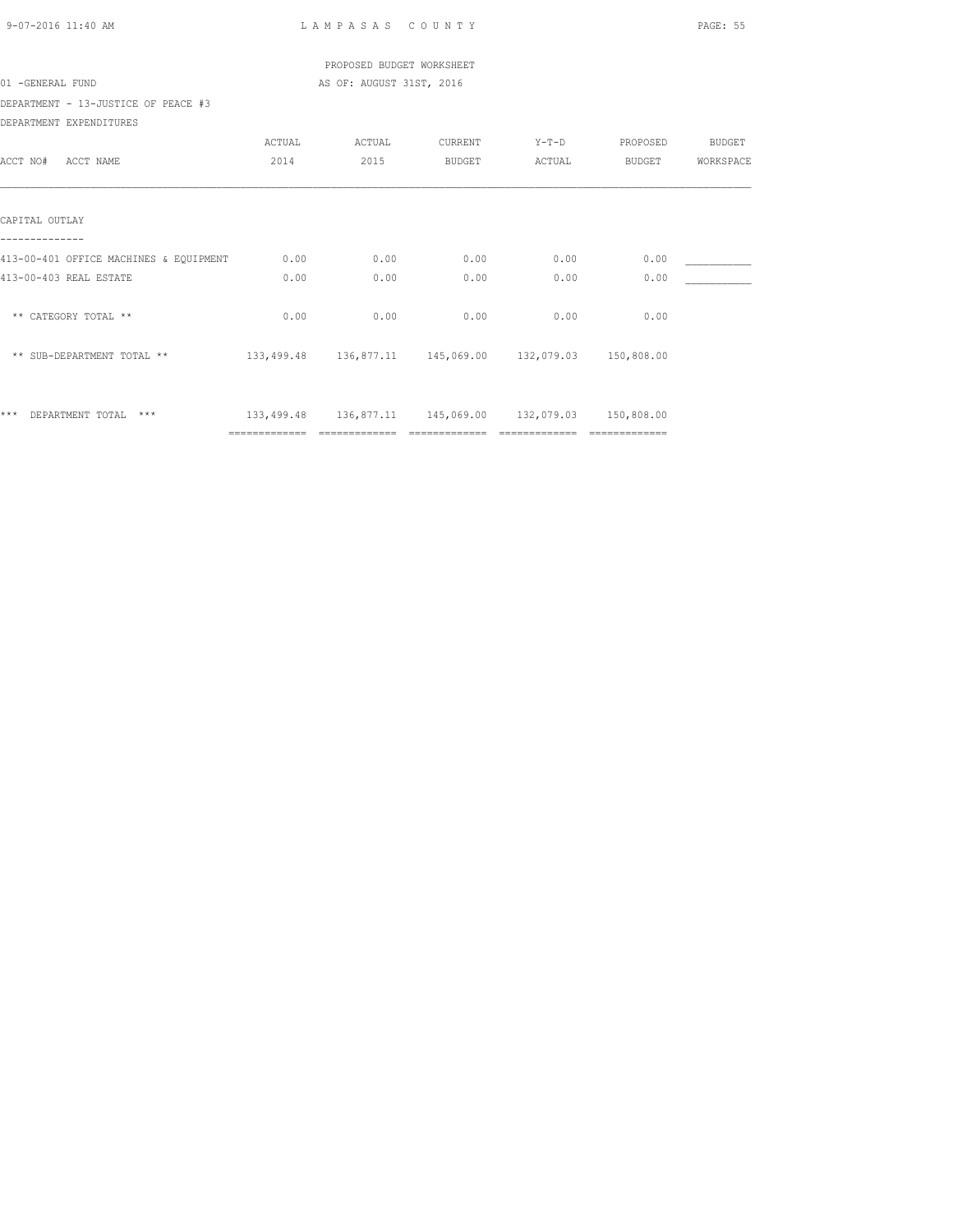|                                                                |                    | PROPOSED BUDGET WORKSHEET |                    |                    |                    |               |
|----------------------------------------------------------------|--------------------|---------------------------|--------------------|--------------------|--------------------|---------------|
| 01 -GENERAL FUND                                               |                    | AS OF: AUGUST 31ST, 2016  |                    |                    |                    |               |
| DEPARTMENT - 14-JUSTICE OF PEACE #4                            |                    |                           |                    |                    |                    |               |
| DEPARTMENT EXPENDITURES                                        |                    |                           |                    |                    |                    |               |
|                                                                | $\verb ACTUAL $    | ACTUAL                    | CURRENT            | $Y-T-D$            | PROPOSED           | <b>BUDGET</b> |
| ACCT NO#<br>ACCT NAME                                          | 2014               | 2015                      | <b>BUDGET</b>      | ACTUAL             | <b>BUDGET</b>      | WORKSPACE     |
|                                                                |                    |                           |                    |                    |                    |               |
|                                                                |                    |                           |                    |                    |                    |               |
|                                                                |                    |                           |                    |                    |                    |               |
|                                                                |                    |                           |                    |                    |                    |               |
|                                                                |                    |                           |                    |                    |                    |               |
| WAGES                                                          |                    |                           |                    |                    |                    |               |
| $- - - - -$                                                    |                    |                           |                    |                    |                    |               |
| 414-00-101 SALARIES & WAGES ELECTED OF                         | 57,714.32          | 57,835.33                 | 58,314.00          | 51,679.51          | 58,954.00          |               |
| 414-00-113 SALARIES & WAGES ASST #1060                         | 25, 514.20         | 26,292.24                 | 27,053.00          | 24,944.82          | 30,852.00          |               |
| 414-00-199 LONGEVITY PAYMENT                                   | 600.00             | 720.00                    | 840.00             | 840.00             | 960.00             |               |
|                                                                |                    |                           |                    |                    |                    |               |
| ** CATEGORY TOTAL **                                           | 83,828.52          | 84,847.57                 | 86,207.00          | 77,464.33          | 90,766.00          |               |
| EMPLOYEE BENEFITS                                              |                    |                           |                    |                    |                    |               |
|                                                                |                    |                           |                    |                    |                    |               |
| 414-00-203 FICA BENEFITS                                       | 6,033.22           | 6,482.49                  | 6,595.00           | 6,078.11           | 6,944.00           |               |
| 414-00-204 GROUP MEDICAL INSURANCE                             | 13,596.10          | 11,858.64                 | 16,020.00          | 16,043.04          | 16,439.00          |               |
| 414-00-205 RETIREMENT                                          | 13,256.70          | 13,556.08                 | 13,793.00          | 12,804.04          | 14,523.00          |               |
| 414-00-207 WORKMEN'S COMP                                      | 239.00             | 257.00                    | 287.00             | 287.00             | 301.00             |               |
| 414-00-208 UNEMPLOYMENT INSURANCE                              | 19.00              | 0.00                      | 19.00              | 19.00              | 30.00              |               |
| 414-00-212 PHONE ALLOWANCE                                     | 480.00             | 480.00                    | 480.00             | 440.00             | 480.00             |               |
|                                                                |                    |                           |                    |                    |                    |               |
| ** CATEGORY TOTAL **                                           | 33,624.02          | 32,634.21                 | 37,194.00          | 35,671.19          | 38,717.00          |               |
|                                                                |                    |                           |                    |                    |                    |               |
| GENERAL EXPENSES                                               |                    |                           |                    |                    |                    |               |
| ----------------                                               |                    |                           |                    |                    |                    |               |
| 414-00-301 COMMUNICATIONS                                      | 2,515.87           | 2,762.88                  | 2,500.00           | 2,705.70           | 3,000.00           |               |
| 414-00-302 UTILITIES                                           | 2,845.84           | 2,271.01                  | 2,500.00           | 1,338.69           | 2,500.00           |               |
| 414-00-304 OPERATING SUPPLIES                                  | 1,896.66           | 2,709.75                  | 2,000.00           | 1,315.34           | 2,000.00           |               |
| 414-00-305 TRAVEL & INSERVICE TRAINING<br>414-00-310 JURY FEES | 3,052.80<br>300.00 | 2,672.62<br>0.00          | 3,000.00<br>500.00 | 2,187.49<br>120.00 | 3,000.00<br>500.00 |               |
| 414-00-311 REPAIRS & MAINTENANCE                               | 365.00             | 742.41                    | 800.00             | 23.94              | 800.00             |               |
| 414-00-312 EQUIPMENT MAINTENANCE CONTR                         | 1,557.08           | 1,923.69                  | 1,700.00           | 2,019.87           | 2,200.00           |               |
|                                                                |                    |                           |                    |                    |                    |               |

414-00-313 JANITORIAL CONTRACT  $1,200.00$   $1,270.00$   $1,320.00$   $1,210.00$   $1,320.00$   $1,320.00$ 414-00-315 DUES 75.00 60.00 150.00 60.00 150.00 \_\_\_\_\_\_\_\_\_\_\_ 414-00-318 LEGAL EXPENDITURE 0.00 0.00 0.00 0.00 0.00 \_\_\_\_\_\_\_\_\_\_\_ 414-00-333 CONTRACTED SERVICES  $200.27$  5,620.76  $4,000.00$  5,921.76  $4,500.00$   $\overline{\phantom{1.136}$  4,500.00  $\overline{\phantom{1.146}$  4.500.00  $\phantom{1.146}$ 414-00-348 AUTOPSIES 0.00 0.00 0.00 0.00 0.00 \_\_\_\_\_\_\_\_\_\_\_ 414-00-352 JP #4 OMNI-BASE FEES 2,106.00 2,054.00 3,250.00 414-00-361 POSTAGE 148.00 251.40 200.00 338.96 200.00 414-00-364 PUBLICATIONS, BOOKS, MANUAL 181.50 54.00 250.00 92.50 250.00 414-00-370 EQUIPMENT RENTAL-COPIER 2,428.97 2,335.03 2,400.00 1,312.94 2,000.00 \_\_\_\_\_\_\_\_ 414-00-389 MISCELLANOUS 0.00 0.00 0.00 1,295.00 0.00 \_\_\_\_\_\_\_\_\_\_\_ \*\* CATEGORY TOTAL \*\* 18,872.99 24,727.55 24,570.00 20,850.19 25,670.00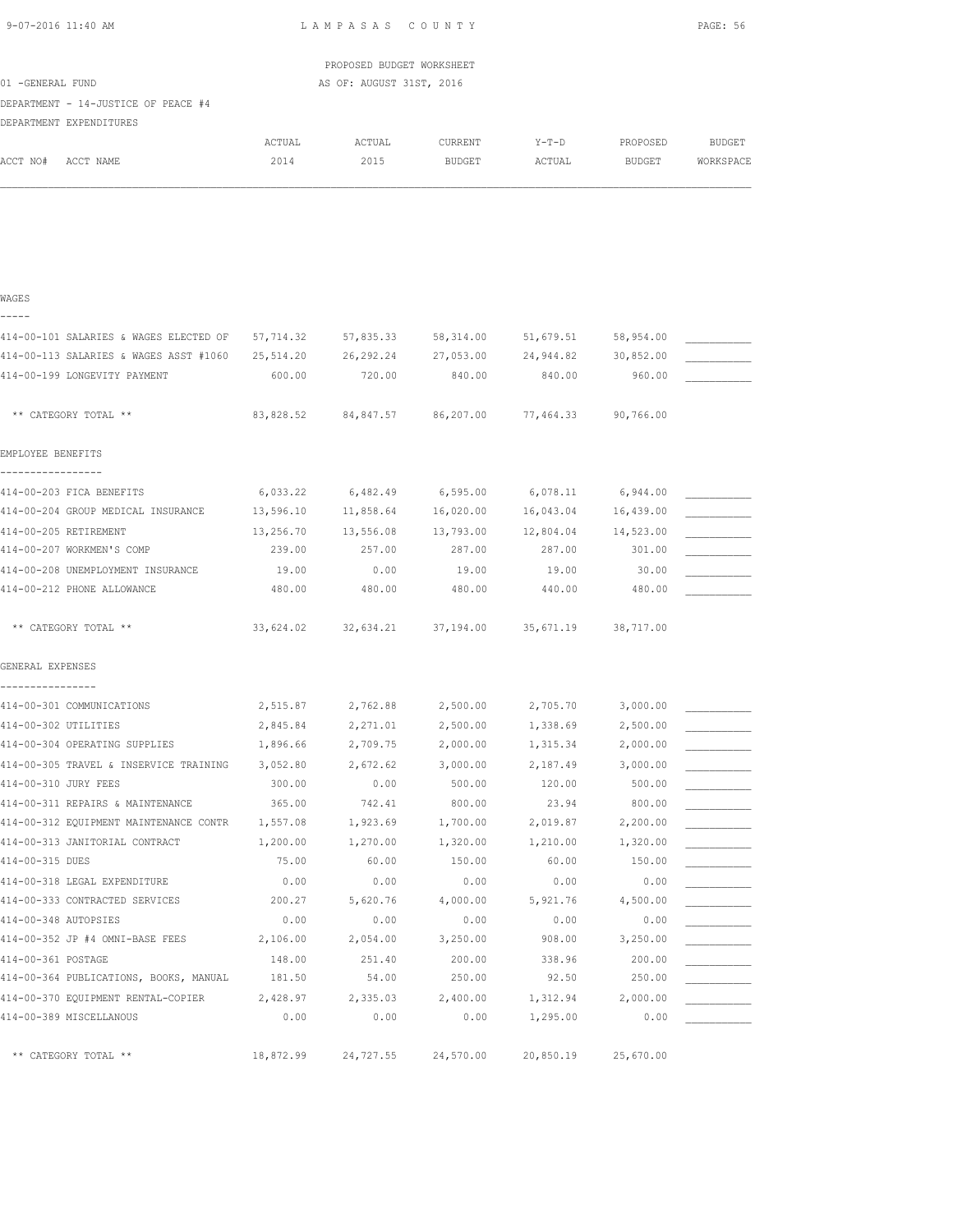| 9-07-2016 11:40 AM                     |                                  | LAMPASAS COUNTY           |                    |                                                             |                    | PAGE: 57      |  |
|----------------------------------------|----------------------------------|---------------------------|--------------------|-------------------------------------------------------------|--------------------|---------------|--|
|                                        |                                  | PROPOSED BUDGET WORKSHEET |                    |                                                             |                    |               |  |
| 01 -GENERAL FUND                       |                                  | AS OF: AUGUST 31ST, 2016  |                    |                                                             |                    |               |  |
| DEPARTMENT - 14-JUSTICE OF PEACE #4    |                                  |                           |                    |                                                             |                    |               |  |
| DEPARTMENT EXPENDITURES                |                                  |                           |                    |                                                             |                    |               |  |
|                                        | ACTUAL                           | ACTUAL                    | CURRENT            |                                                             | Y-T-D PROPOSED     | <b>BUDGET</b> |  |
| ACCT NO# ACCT NAME                     | 2014                             | 2015                      | BUDGET             |                                                             | ACTUAL BUDGET      | WORKSPACE     |  |
|                                        |                                  |                           |                    |                                                             |                    |               |  |
| CAPITAL OUTLAY                         |                                  |                           |                    |                                                             |                    |               |  |
|                                        |                                  |                           |                    |                                                             |                    |               |  |
| 414-00-401 OFFICE MACHINES & EQUIPMENT | 0.00                             | 0.00                      | 0.00               | 0.00                                                        | 0.00               |               |  |
| 414-00-407 OFFICE FURNITURE & FIXTURES | 0.00                             | 0.00                      | 0.00               | 0.00                                                        | 0.00               |               |  |
| ** CATEGORY TOTAL **                   | 0.00                             | 0.00                      | 0.00               | 0.00                                                        | 0.00               |               |  |
| ** SUB-DEPARTMENT TOTAL **             |                                  |                           |                    | 136, 325.53 142, 209.33 147, 971.00 133, 985.71 155, 153.00 |                    |               |  |
| *** DEPARTMENT TOTAL ***               |                                  |                           |                    | 136, 325.53 142, 209.33 147, 971.00 133, 985.71 155, 153.00 |                    |               |  |
|                                        | ================================ |                           | $=$ ============== | ==============                                              | $=$ ============== |               |  |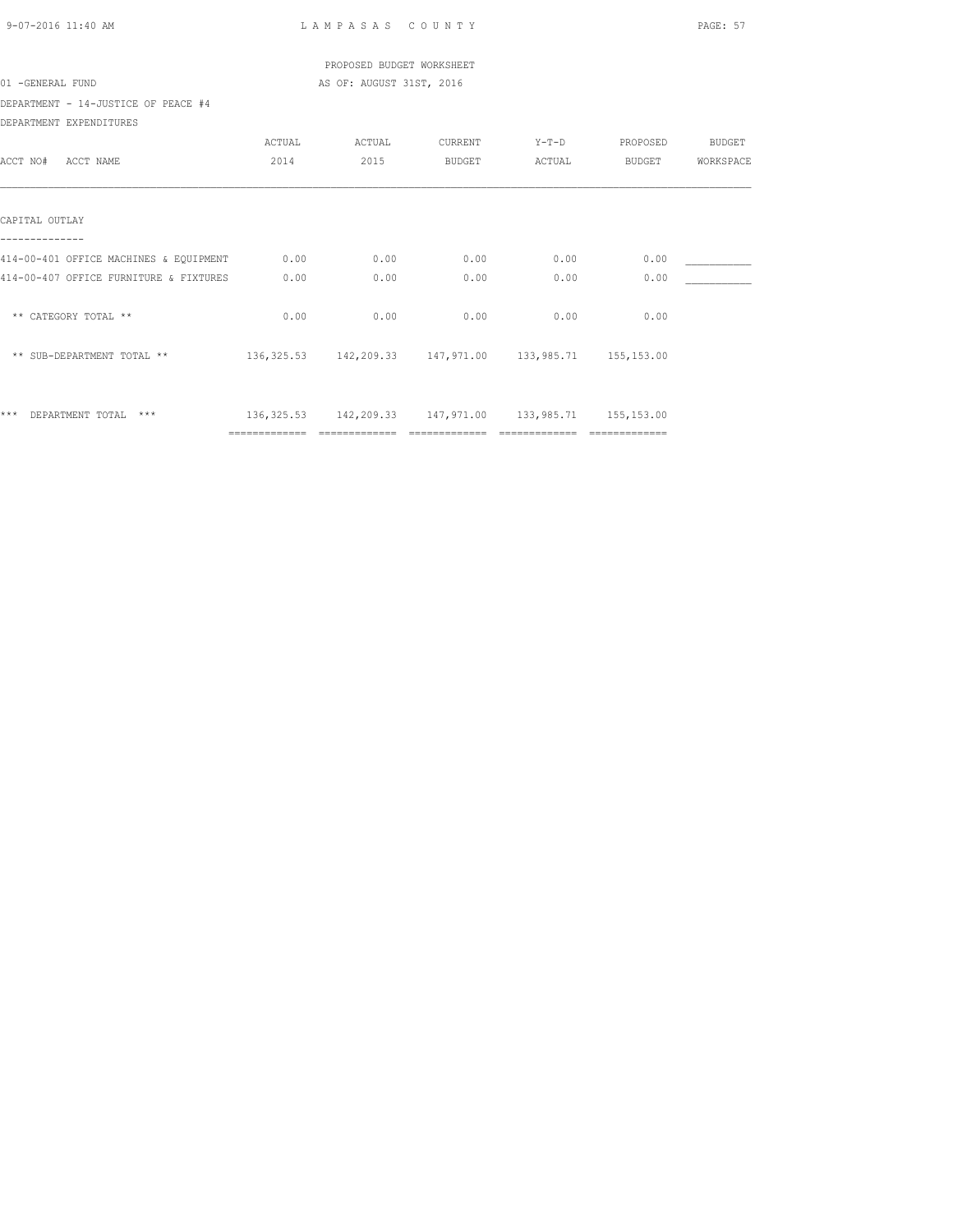| 9-07-2016 11:40 AM |                                                                 |               | LAMPASAS COUNTY           |                |                     |               | PAGE: 58      |
|--------------------|-----------------------------------------------------------------|---------------|---------------------------|----------------|---------------------|---------------|---------------|
|                    |                                                                 |               | PROPOSED BUDGET WORKSHEET |                |                     |               |               |
| 01 -GENERAL FUND   |                                                                 |               | AS OF: AUGUST 31ST, 2016  |                |                     |               |               |
|                    | DEPARTMENT - 15-COUNTY EXTENSION OFF<br>DEPARTMENT EXPENDITURES |               |                           |                |                     |               |               |
|                    |                                                                 | <b>ACTUAL</b> | ACTUAL                    | <b>CURRENT</b> | $Y-T-D$             | PROPOSED      | <b>BUDGET</b> |
| ACCT NO#           | ACCT NAME                                                       | 2014          | 2015                      | <b>BUDGET</b>  | ACTUAL              | <b>BUDGET</b> | WORKSPACE     |
|                    |                                                                 |               |                           |                |                     |               |               |
| WAGES<br>-----     |                                                                 |               |                           |                |                     |               |               |
|                    | 415-00-102 SALARY APPOINTED OFF #560                            | 18,039.88     | 18,649.79 18,826.00       |                | 15,381.78 19,032.00 |               |               |
|                    | 415-00-110 PART-TIME EMPLOYEES #1546                            | 0.00          | 0.00                      | 0.00           | 0.00                | 0.00          |               |
|                    | 415-00-114 SALARY & WAGES OFFICE #1546                          | 27,098.25     | 28, 111.66                | 28,863.00      | 23,743.50           | 25,149.00     |               |

| 415-00-110 PART-TIME EMPLOYEES #1546                     | 0.00      | 0.00                                                  | 0.00      | 0.00      | 0.00      |  |
|----------------------------------------------------------|-----------|-------------------------------------------------------|-----------|-----------|-----------|--|
| 415-00-114 SALARY & WAGES OFFICE #1546                   | 27,098.25 | 28, 111.66                                            | 28,863.00 | 23,743.50 | 25,149.00 |  |
| 415-00-199 LONGEVITY PAYMENT                             | 0.00      | 0.00                                                  | 0.00      | 0.00      | 0.00      |  |
|                                                          |           |                                                       |           |           |           |  |
| ** CATEGORY TOTAL **                                     | 45,138.13 | 46,761.45                                             | 47,689.00 | 39,125.28 | 44,181.00 |  |
| EMPLOYEE BENEFITS                                        |           |                                                       |           |           |           |  |
| -----------------                                        |           |                                                       |           |           |           |  |
| 415-00-203 FICA BENEFITS                                 | 3,276.28  | 3,338.05                                              | 3,648.00  | 3, 143.62 | 3,380.00  |  |
| 415-00-204 GROUP MEDICAL INSURANCE                       | 6,636.40  | 6,224.64                                              | 8,010.00  | 7,353.06  | 8,220.00  |  |
| 415-00-205 RETIREMENT                                    | 4,335.72  | 4,497.79                                              | 4,618.00  | 3,798.85  | 4,024.00  |  |
| 415-00-207 WORKMEN'S COMP                                | 79.00     | 87.00                                                 | 220.00    | 220.00    | 170.00    |  |
| 415-00-208 UNEMPLOYMENT INSURANCE                        | 22.00     | 0.00                                                  | 21.00     | 21.00     | 57.00     |  |
| ** CATEGORY TOTAL **                                     |           | 14,349.40  14,147.48  16,517.00  14,536.53  15,851.00 |           |           |           |  |
| GENERAL EXPENSES                                         |           |                                                       |           |           |           |  |
| ----------------                                         |           |                                                       |           |           |           |  |
| 415-00-301 COMMUNICATIONS                                | 0.00      | 0.00                                                  | 0.00      | 0.00      | 0.00      |  |
| 415-00-303 COMPUTER SUPPLIES                             | 700.00    | 0.00                                                  | 500.00    | 0.00      | 500.00    |  |
| 415-00-304 OPERATING SUPPLIES                            | 880.26    | 2,609.29                                              | 1,490.00  | 686.37    | 1,490.00  |  |
| 415-00-305 TRAVEL & INSERVICE TRAINING                   | 9,280.88  | 10,683.20                                             | 9,000.00  | 8,606.00  | 9,000.00  |  |
| 415-00-312 EQUIPMENT MAINTENANCE CONTR                   | 0.00      | 0.00                                                  | 60.00     | 0.00      | 60.00     |  |
| 415-00-315 DUES                                          | 325.00    | 175.00                                                | 335.00    | 420.00    | 415.00    |  |
| 415-00-343 REPAIR AND MAINTENANCE VEHI                   | 475.80    | 0.00                                                  | 500.00    | 0.00      | 0.00      |  |
| 415-00-351 LIVESTOCK SHOWS                               | 4,822.78  | 2,858.27                                              | 5,000.00  | 1,879.55  | 6,000.00  |  |
| 415-00-361 POSTAGE                                       | 0.00      | 0.00                                                  | 0.00      | 0.00      | 0.00      |  |
| 415-00-364 PUBLICATION, BOOKS, MANUALS                   | 0.00      | 94.00                                                 | 0.00      | 0.00      | 0.00      |  |
| 415-00-370 EQUIPMENT RENTAL-COPIER                       | 3,543.28  | 3,023.54                                              | 3,600.00  | 2,794.79  | 3,600.00  |  |
| ** CATEGORY TOTAL **                                     | 20,028.00 | 19,443.30 20,485.00 14,386.71 21,065.00               |           |           |           |  |
| CAPITAL OUTLAY                                           |           |                                                       |           |           |           |  |
| --------------<br>415-00-401 OFFICE MACHINES & EQUIPMENT | 0.00      | 0.00                                                  | 0.00      | 0.00      | 0.00      |  |
| 415-00-407 OFFICE FURNITURE & FIXTURES                   | 0.00      | 0.00                                                  | 0.00      | 0.00      | 0.00      |  |
| ** CATEGORY TOTAL **                                     | 0.00      | 0.00                                                  | 0.00      | 0.00      | 0.00      |  |
|                                                          |           |                                                       |           |           |           |  |
| ** SUB-DEPARTMENT TOTAL **                               | 79,515.53 | 80, 352.23                                            | 84,691.00 | 68,048.52 | 81,097.00 |  |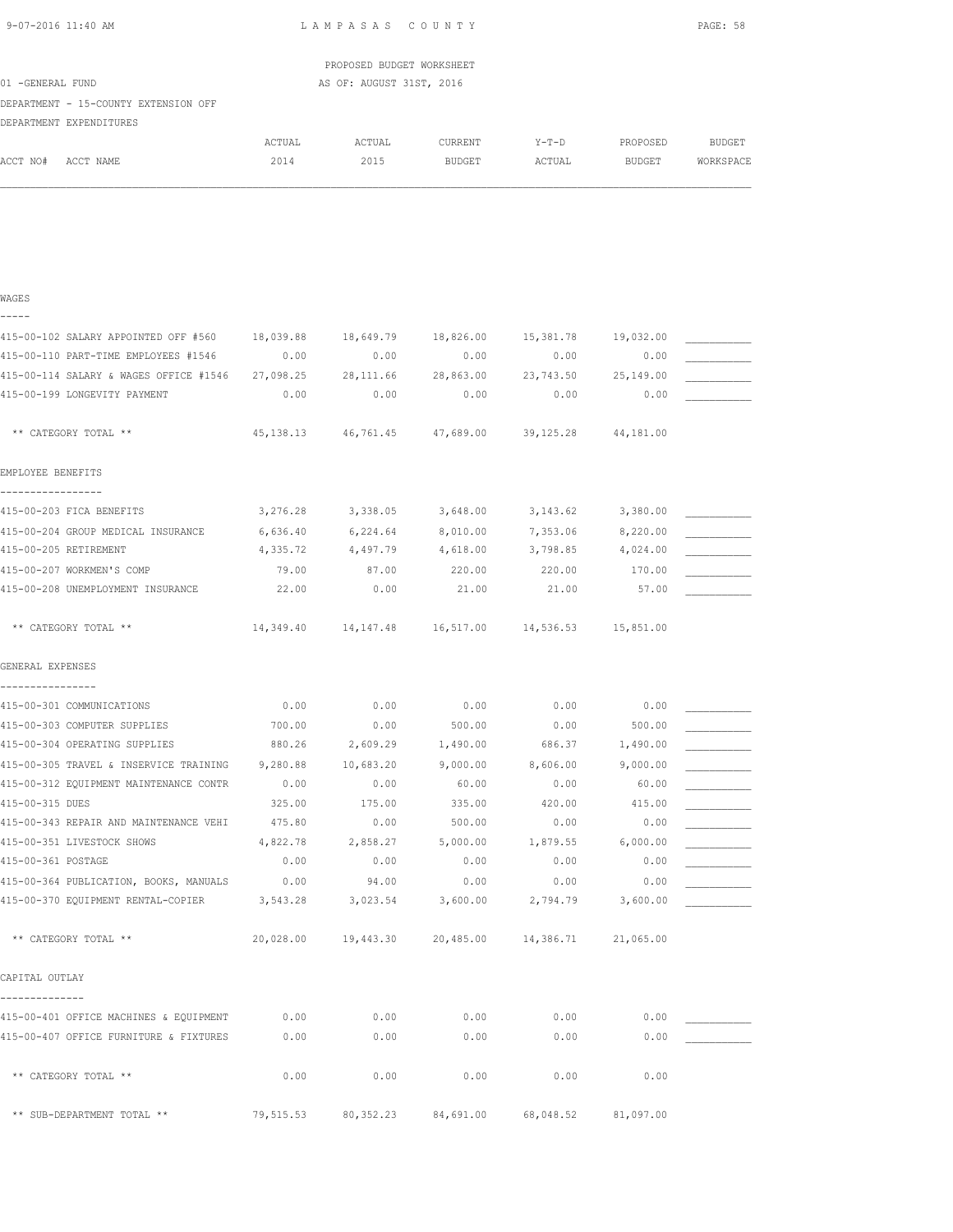| LAMPASAS COUNTY |              |                       |                                                                               |      | PAGE: 59                                                                                                                                                                                                                                                                                                                                                                                                                                                                                                                                                                                                                  |  |
|-----------------|--------------|-----------------------|-------------------------------------------------------------------------------|------|---------------------------------------------------------------------------------------------------------------------------------------------------------------------------------------------------------------------------------------------------------------------------------------------------------------------------------------------------------------------------------------------------------------------------------------------------------------------------------------------------------------------------------------------------------------------------------------------------------------------------|--|
|                 |              |                       |                                                                               |      |                                                                                                                                                                                                                                                                                                                                                                                                                                                                                                                                                                                                                           |  |
|                 |              |                       |                                                                               |      |                                                                                                                                                                                                                                                                                                                                                                                                                                                                                                                                                                                                                           |  |
|                 |              |                       |                                                                               |      |                                                                                                                                                                                                                                                                                                                                                                                                                                                                                                                                                                                                                           |  |
| ACTUAL          |              |                       |                                                                               |      |                                                                                                                                                                                                                                                                                                                                                                                                                                                                                                                                                                                                                           |  |
| 2014            |              |                       |                                                                               |      |                                                                                                                                                                                                                                                                                                                                                                                                                                                                                                                                                                                                                           |  |
|                 |              |                       |                                                                               |      |                                                                                                                                                                                                                                                                                                                                                                                                                                                                                                                                                                                                                           |  |
|                 |              |                       |                                                                               |      |                                                                                                                                                                                                                                                                                                                                                                                                                                                                                                                                                                                                                           |  |
|                 |              |                       |                                                                               |      |                                                                                                                                                                                                                                                                                                                                                                                                                                                                                                                                                                                                                           |  |
|                 |              |                       |                                                                               |      |                                                                                                                                                                                                                                                                                                                                                                                                                                                                                                                                                                                                                           |  |
|                 |              |                       |                                                                               |      |                                                                                                                                                                                                                                                                                                                                                                                                                                                                                                                                                                                                                           |  |
|                 |              |                       |                                                                               |      |                                                                                                                                                                                                                                                                                                                                                                                                                                                                                                                                                                                                                           |  |
|                 |              |                       |                                                                               |      |                                                                                                                                                                                                                                                                                                                                                                                                                                                                                                                                                                                                                           |  |
|                 |              |                       |                                                                               |      |                                                                                                                                                                                                                                                                                                                                                                                                                                                                                                                                                                                                                           |  |
|                 |              |                       |                                                                               |      |                                                                                                                                                                                                                                                                                                                                                                                                                                                                                                                                                                                                                           |  |
|                 |              |                       |                                                                               |      |                                                                                                                                                                                                                                                                                                                                                                                                                                                                                                                                                                                                                           |  |
|                 |              |                       |                                                                               |      |                                                                                                                                                                                                                                                                                                                                                                                                                                                                                                                                                                                                                           |  |
|                 |              |                       |                                                                               |      |                                                                                                                                                                                                                                                                                                                                                                                                                                                                                                                                                                                                                           |  |
|                 |              |                       |                                                                               |      |                                                                                                                                                                                                                                                                                                                                                                                                                                                                                                                                                                                                                           |  |
|                 |              |                       |                                                                               |      |                                                                                                                                                                                                                                                                                                                                                                                                                                                                                                                                                                                                                           |  |
|                 |              |                       |                                                                               |      |                                                                                                                                                                                                                                                                                                                                                                                                                                                                                                                                                                                                                           |  |
|                 |              |                       |                                                                               |      |                                                                                                                                                                                                                                                                                                                                                                                                                                                                                                                                                                                                                           |  |
|                 |              |                       |                                                                               |      |                                                                                                                                                                                                                                                                                                                                                                                                                                                                                                                                                                                                                           |  |
|                 | 0.00<br>0.00 | <b>ACTUAL</b><br>0.00 | PROPOSED BUDGET WORKSHEET<br>AS OF: AUGUST 31ST, 2016<br>0.00<br>0.00<br>0.00 | 0.00 | CURRENT Y-T-D PROPOSED BUDGET<br>2015 BUDGET ACTUAL BUDGET WORKSPACE<br>415-01-102 SALARY APPOINTED OFF #3492 17,296.88 18,063.79 18,826.00 17,349.28 19,032.00<br>17, 296.88 18, 063.79 18, 826.00 17, 349.28 19, 032.00<br>$1,323.24$ $1,381.85$ $1,440.00$ $1,327.17$ $1,456.00$<br>$0.00$ 57.00<br>0.00<br>1,323.24 1,381.85 1,440.00 1,327.17 1,513.00<br>415-01-305 TRAVEL & INSERVICE TRAINING $4,905.10$ 5,871.36  5,500.00  4,208.15  5,500.00<br>4,905.10 5,871.36 5,500.00 4,208.15 5,500.00<br>23,525.22 25,317.00 25,766.00 22,884.60 26,045.00<br>103,040.75  105,669.23  110,457.00  90,933.12  107,142.00 |  |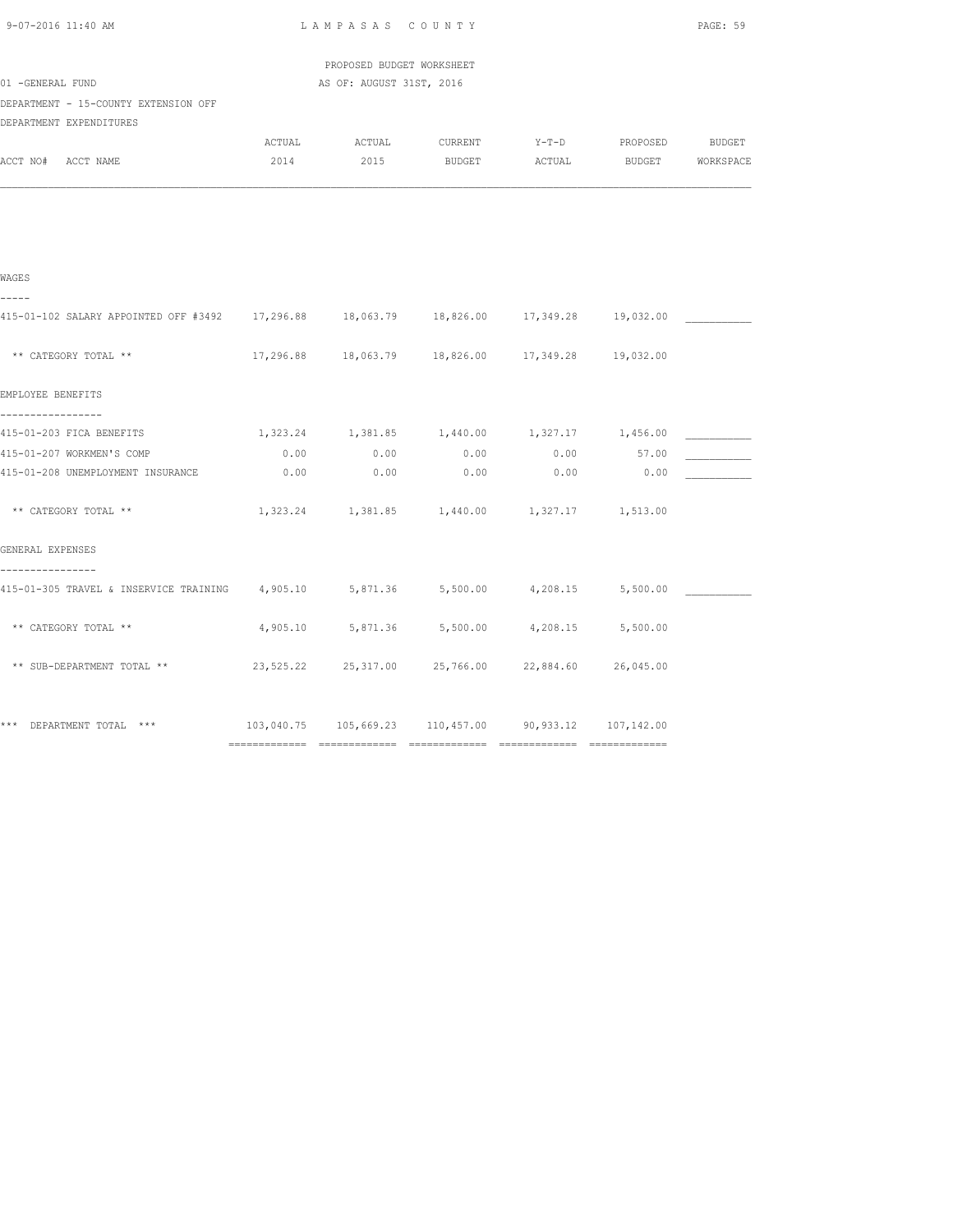|                                        |          | PROPOSED BUDGET WORKSHEET                              |               |                   |          |           |
|----------------------------------------|----------|--------------------------------------------------------|---------------|-------------------|----------|-----------|
| 01 -GENERAL FUND                       |          | AS OF: AUGUST 31ST, 2016                               |               |                   |          |           |
| DEPARTMENT - 16-ADULT PROBATION        |          |                                                        |               |                   |          |           |
| DEPARTMENT EXPENDITURES                |          |                                                        |               |                   |          |           |
|                                        | ACTUAL   | ACTUAL                                                 | CURRENT       | $Y-T-D$           | PROPOSED | BUDGET    |
| ACCT NO#<br>ACCT NAME                  | 2014     | 2015                                                   | <b>BUDGET</b> | ACTUAL            | BUDGET   | WORKSPACE |
|                                        |          |                                                        |               |                   |          |           |
| GENERAL EXPENSES<br>---------          |          |                                                        |               |                   |          |           |
| 416-00-301 COMMUNICATIONS              | 0.00     | 0.00                                                   | 0.00          | 0.00              | 0.00     |           |
| 416-00-304 OPERATING SUPPLIES          | 0.00     | 0.00                                                   | 0.00          | 578.59            | 0.00     |           |
| 416-00-308 REPAIRS & MAINTENANCE EQUIP | 287.48   | 0.00                                                   | 400.00        | 0.00              | 400.00   |           |
| 416-00-312 EQUIPMENT MAINTENANCE CONTR | 0.00     | 0.00                                                   | 0.00          | 0.00              | 0.00     |           |
| 416-00-342 GAS & OIL                   | 245.05   | 119.55                                                 | 250.00        | 90.05             | 250.00   |           |
| 416-00-345 MEDICAL SERVICES            |          | 579.00 1,300.00 1,300.00                               |               | 600.00 1,300.00   |          |           |
| 416-00-361 POSTAGE                     | 0.00     | 0.00                                                   | 0.00          | 0.00              | 0.00     |           |
| 416-00-370 EQUIPMENT RENTAL-COPIER     | 2,305.66 | 2,200.76                                               |               | 2,300.00 1,861.83 | 2,300.00 |           |
| ** CATEGORY TOTAL **                   |          | 3,417.19 3,620.31 4,250.00 3,130.47 4,250.00           |               |                   |          |           |
| CAPITAL OUTLAY                         |          |                                                        |               |                   |          |           |
| 416-00-401 OFFICE MACHINES & EQUIPMENT | 0.00     | 0.00                                                   | 0.00          | 0.00              | 0.00     |           |
| 416-00-407 OFFICE FURNITURE & FIXTURES | 0.00     | 0.00                                                   | 0.00          | 0.00              | 0.00     |           |
| ** CATEGORY TOTAL **                   | 0.00     | 0.00                                                   | 0.00          | 0.00              | 0.00     |           |
| ** SUB-DEPARTMENT TOTAL **             |          | $3,417.19$ $3,620.31$ $4,250.00$ $3,130.47$ $4,250.00$ |               |                   |          |           |

\*\*\* DEPARTMENT TOTAL \*\*\* 3,417.19 3,620.31 4,250.00 3,130.47 4,250.00 ============= ============= ============= ============= =============

9-07-2016 11:40 AM L A M P A S A S C O U N T Y PAGE: 60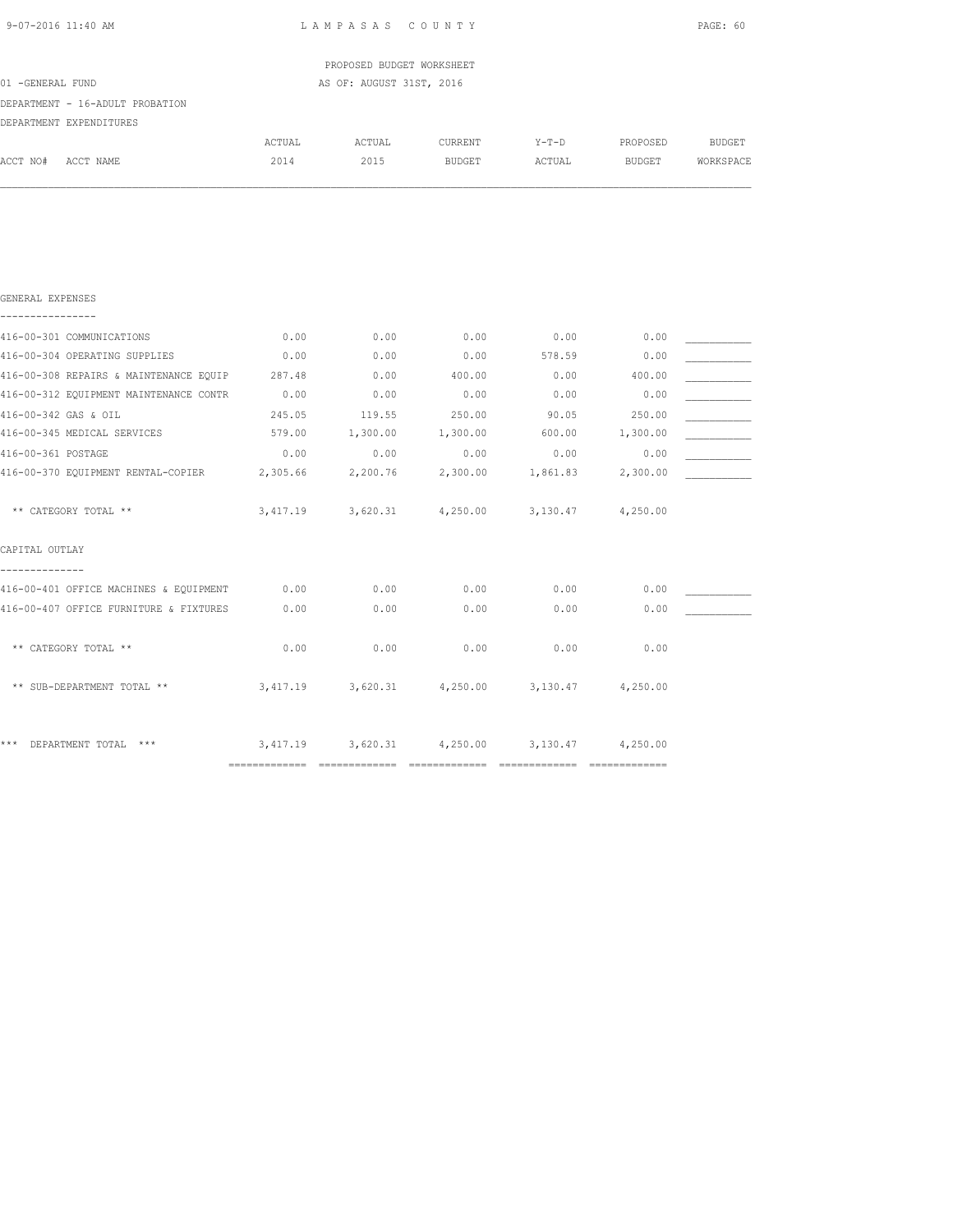| 9-07-2016 11:40 AM             | LAMPASAS COUNTY                                                  |                                                                  |               |                |               |               |  |
|--------------------------------|------------------------------------------------------------------|------------------------------------------------------------------|---------------|----------------|---------------|---------------|--|
|                                |                                                                  | PROPOSED BUDGET WORKSHEET                                        |               |                |               |               |  |
| 01 -GENERAL FUND               |                                                                  | AS OF: AUGUST 31ST, 2016                                         |               |                |               |               |  |
| DEPARTMENT - 17-E.M.S          |                                                                  |                                                                  |               |                |               |               |  |
| DEPARTMENT EXPENDITURES        |                                                                  |                                                                  |               |                |               |               |  |
|                                | ACTUAL                                                           | ACTUAL CURRENT                                                   |               | Y-T-D PROPOSED |               | <b>BUDGET</b> |  |
| ACCT NO# ACCT NAME             | 2014                                                             | 2015                                                             | <b>BUDGET</b> | ACTUAL         | <b>BUDGET</b> | WORKSPACE     |  |
|                                |                                                                  |                                                                  |               |                |               |               |  |
|                                |                                                                  |                                                                  |               |                |               |               |  |
| WAGES<br>-----                 |                                                                  |                                                                  |               |                |               |               |  |
| 417-00-190 EMS MISCELLANEOUS   | 0.00                                                             | 0.00                                                             | 0.00          | 0.00           | 0.00          |               |  |
| ** CATEGORY TOTAL **           | 0.00                                                             | 0.00                                                             | 0.00          | 0.00           | 0.00          |               |  |
| GENERAL EXPENSES               |                                                                  |                                                                  |               |                |               |               |  |
| 417-00-333 CONTRACTED SERVICES |                                                                  | $120,000.00$ $120,000.00$ $120,000.00$ $110,000.00$ $120,000.00$ |               |                |               |               |  |
| ** CATEGORY TOTAL **           |                                                                  | 120,000.00  120,000.00  120,000.00  110,000.00  120,000.00       |               |                |               |               |  |
| ** SUB-DEPARTMENT TOTAL **     |                                                                  | $120,000.00$ $120,000.00$ $120,000.00$ $110,000.00$ $120,000.00$ |               |                |               |               |  |
| *** DEPARTMENT TOTAL ***       | $120,000.00$ $120,000.00$ $120,000.00$ $110,000.00$ $120,000.00$ |                                                                  |               |                |               |               |  |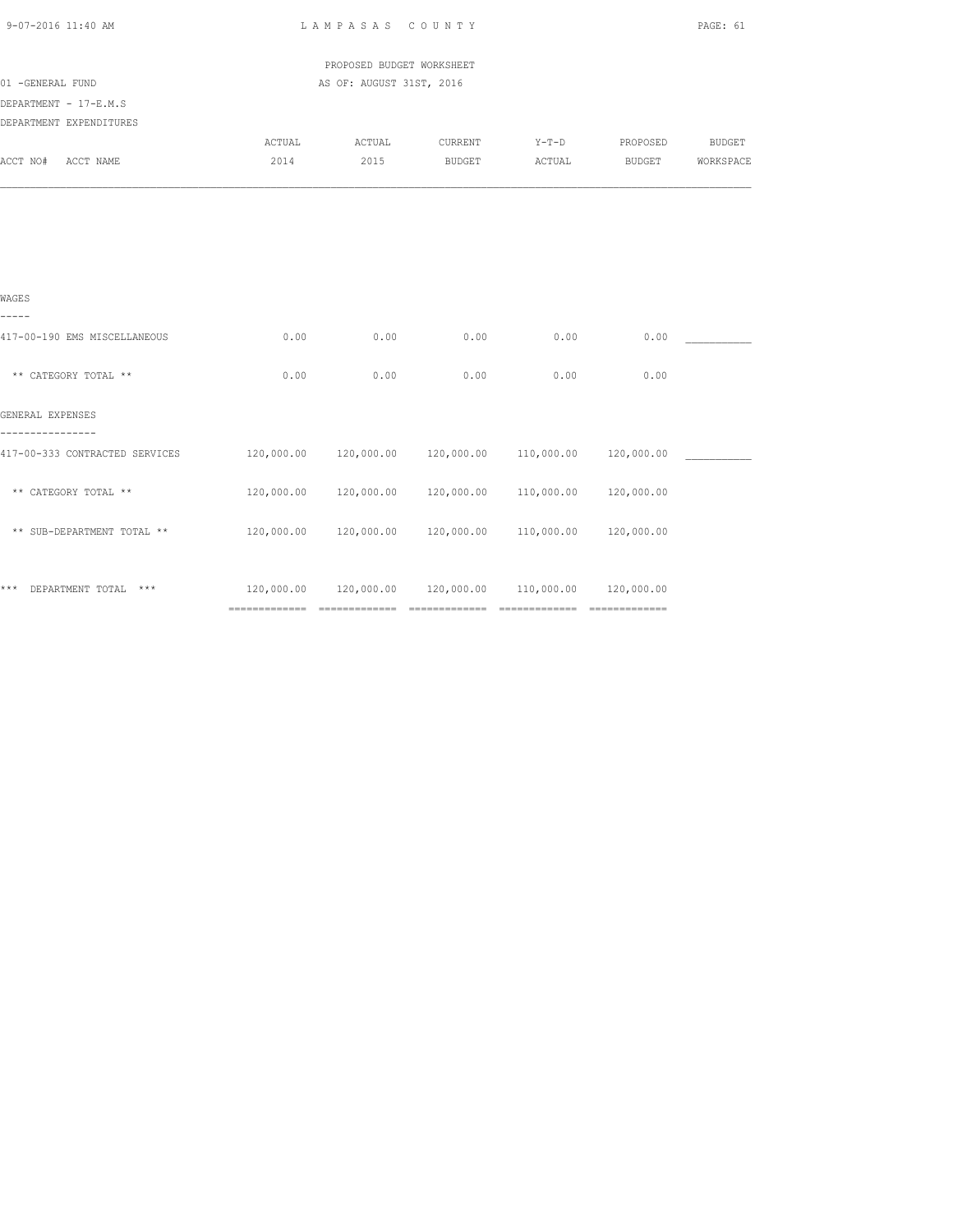| 9-07-2016 11:40 AM                                                 | LAMPASAS COUNTY |                           |                   |            |            | PAGE: 62      |  |
|--------------------------------------------------------------------|-----------------|---------------------------|-------------------|------------|------------|---------------|--|
|                                                                    |                 | PROPOSED BUDGET WORKSHEET |                   |            |            |               |  |
| 01 -GENERAL FUND                                                   |                 | AS OF: AUGUST 31ST, 2016  |                   |            |            |               |  |
| DEPARTMENT - 18-JUDICIAL                                           |                 |                           |                   |            |            |               |  |
| DEPARTMENT EXPENDITURES                                            |                 |                           |                   |            |            |               |  |
|                                                                    | ACTUAL          | ACTUAL                    | CURRENT           | $Y-T-D$    | PROPOSED   | <b>BUDGET</b> |  |
| ACCT NO# ACCT NAME                                                 | 2014            | 2015                      | BUDGET            | ACTUAL     | BUDGET     | WORKSPACE     |  |
|                                                                    |                 |                           |                   |            |            |               |  |
|                                                                    |                 |                           |                   |            |            |               |  |
|                                                                    |                 |                           |                   |            |            |               |  |
| WAGES<br>-----                                                     |                 |                           |                   |            |            |               |  |
| 418-00-199 LONGEVITY                                               | 0.00            | 0.00                      | 0.00              | 0.00       | 0.00       |               |  |
| ** CATEGORY TOTAL **                                               | 0.00            | 0.00                      | 0.00              | 0.00       | 0.00       |               |  |
| GENERAL EXPENSES                                                   |                 |                           |                   |            |            |               |  |
| ----------------<br>418-00-304 OPERATING SUPPLIES                  | 0.00            | 0.00                      | 0.00              | 0.00       | 0.00       |               |  |
| 418-00-345 MEDICAL SERVICES                                        | 0.00            | 0.00                      | 0.00              | 0.00       | 0.00       |               |  |
| 418-00-348 AUTOPSIES                                               | 0.00            | 0.00                      | 0.00              | 0.00       | 0.00       |               |  |
| 418-00-371 EXPERT WITNESS                                          | 0.00            | 0.00                      | 0.00              | 0.00       | 0.00       |               |  |
| ** CATEGORY TOTAL **                                               | 0.00            | 0.00                      | 0.00              | 0.00       | 0.00       |               |  |
| ** SUB-DEPARTMENT TOTAL **                                         | 0.00            | 0.00                      | 0.00              | 0.00       | 0.00       |               |  |
|                                                                    |                 |                           |                   |            |            |               |  |
| WAGES                                                              |                 |                           |                   |            |            |               |  |
| -----                                                              |                 |                           |                   |            |            |               |  |
| 418-01-106 SALARIES & WAGES COURT REPO                             | 0.00            | 0.00                      | 0.00              | 0.00       | 0.00       |               |  |
| 418-01-199 LONEVITY                                                | 0.00            | 0.00                      | 0.00              | 0.00       | 0.00       |               |  |
| ** CATEGORY TOTAL **                                               | 0.00            | 0.00                      | 0.00              | 0.00       | 0.00       |               |  |
| EMPLOYEE BENEFITS                                                  |                 |                           |                   |            |            |               |  |
| -----------------<br>418-01-203 FICA BENEFITS                      | 0.00            | 0.00                      | 0.00              | 0.00       | 0.00       |               |  |
| 418-01-205 RETIREMENT                                              | 0.00            | 0.00                      | 0.00              | 0.00       | 0.00       |               |  |
| 418-01-207 WORKMAN'S COMP                                          | 0.00            | 0.00                      | 0.00              | 0.00       | 0.00       |               |  |
| 418-01-208 UNEMPLOYMENT INSURANCE                                  | 0.00            | 0.00                      | 0.00              | 0.00       | 0.00       |               |  |
| ** CATEGORY TOTAL **                                               | 0.00            | 0.00                      | 0.00              | 0.00       | 0.00       |               |  |
| GENERAL EXPENSES                                                   |                 |                           |                   |            |            |               |  |
| ----------------<br>418-01-300 COURT INTERPRETER/MEDIATOR 3,442.10 |                 |                           | 4,161.80 4,000.00 | 900.00     | 4,000.00   |               |  |
| 418-01-304 OPERATING SUPPLIES                                      | 0.00            | 0.00                      | 135.00            | 0.00       | 200.00     |               |  |
| 418-01-305 TRAVEL & INSERVICE TRAINING                             | 4,088.59        | 6,434.87                  | 5,000.00          | 5,383.23   | 5,000.00   |               |  |
| 418-01-309 COURT APPOINTED ATTORNEY                                | 133,996.44      | 176,656.47                | 135,000.00        | 116,541.95 | 135,000.00 |               |  |
| 418-01-318 LEGAL NOTICES                                           | 0.00            | 0.00                      | 0.00              | 0.00       | 0.00       |               |  |
| 418-01-320 INVESTIGATIVE EXPENSES                                  | 0.00            | 360.00                    | 1,000.00          | 825.00     | 1,000.00   |               |  |
| 418-01-339 3RD JUDICIAL SUPREME COURT                              | 2,644.22        | 0.00                      | 1,500.00          | 1,322.11   | 1,500.00   |               |  |
|                                                                    |                 |                           |                   |            |            |               |  |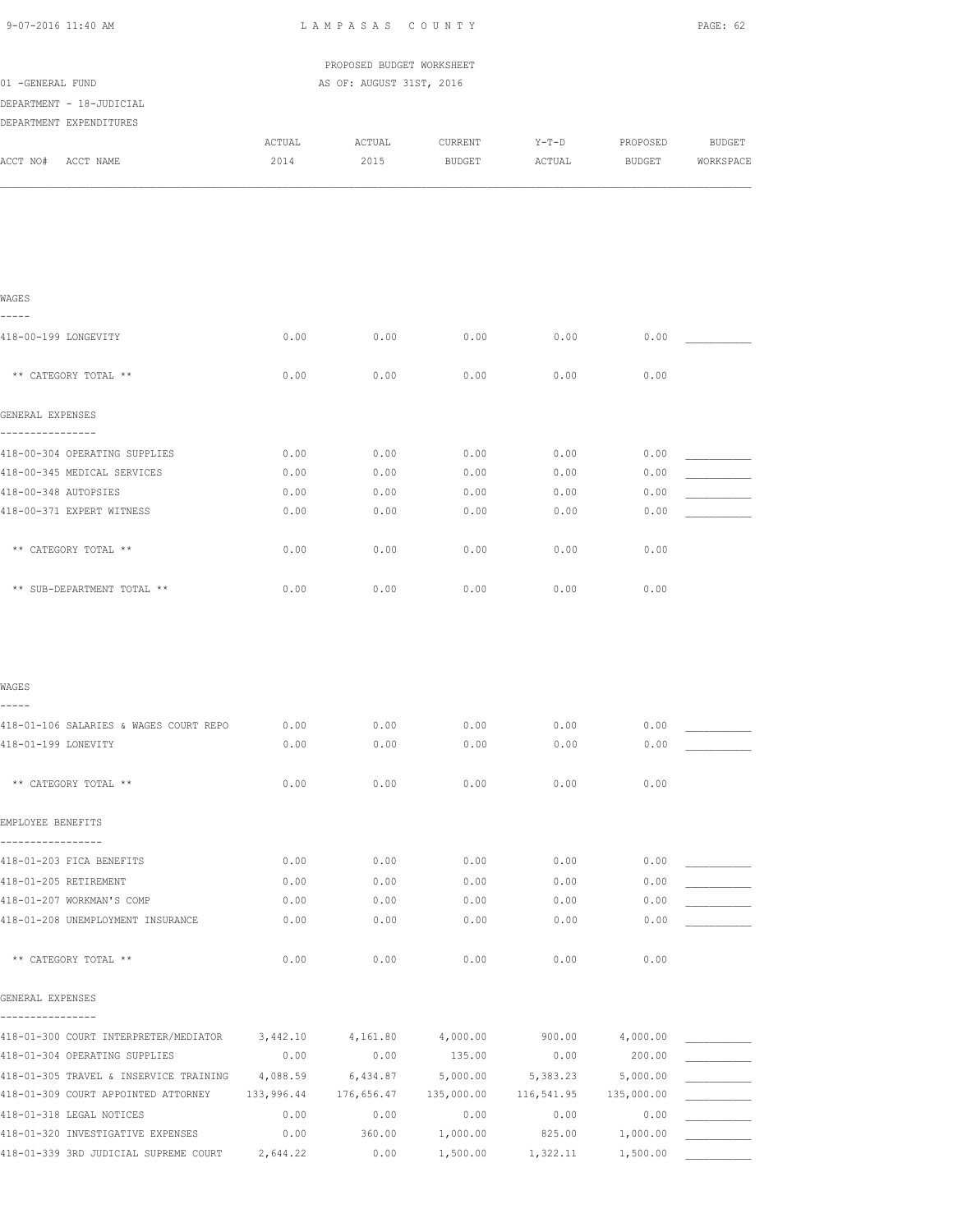# PROPOSED BUDGET WORKSHEET 01 -GENERAL FUND **AS OF: AUGUST 31ST, 2016**

## DEPARTMENT - 18-JUDICIAL

DEPARTMENT EXPENDITURES

|                      |                                     | ACTUAL     | ACTUAL       | CURRENT       | $Y-T-D$    | PROPOSED      | <b>BUDGET</b> |
|----------------------|-------------------------------------|------------|--------------|---------------|------------|---------------|---------------|
| ACCT NO#             | ACCT NAME                           | 2014       | 2015         | <b>BUDGET</b> | ACTUAL     | <b>BUDGET</b> | WORKSPACE     |
|                      | 418-01-341 COURT REPORTER           | 9,771.44   | 10,996.87    | 12,000.00     | 14,216.26  | 12,000.00     |               |
|                      | 418-01-345 MEDICAL SERVICES         | 705.00     | 1,800.00     | 0.00          | 1,415.00   | 0.00          |               |
| 418-01-348 AUTOPSIES |                                     | 0.00       | 0.00         | 0.00          | 0.00       | 0.00          |               |
|                      | 418-01-370 EOUIPMENT RENTAL-COPIER  | 1,992.54   | 2,137.72     | 2,300.00      | 1,479.96   | 2,300.00      |               |
|                      | 418-01-371 EXPERT WITNESS           | 3,125.00   | 1,850.00     | 3,000.00      | 900.00     | 3,000.00      |               |
|                      | 418-01-376 COURT APPOINTED REPORTER | 18,836.00  | 19,384.00    | 20,004.00     | 20,004.00  | 20,739.00     |               |
|                      | 418-01-377 CAPITAL MURDER EXPENSES  | 0.00       | 0.00         | 0.00          | 0.00       | 0.00          |               |
| $***$                | CATEGORY TOTAL **                   | 178,601.33 | 223, 781. 73 | 183,939.00    | 162,987.51 | 184,739.00    |               |
|                      | ** SUB-DEPARTMENT TOTAL **          | 178,601.33 | 223,781.73   | 183,939.00    | 162,987.51 | 184,739.00    |               |

### GENERAL EXPENSES

| ------------                         |                                        |                                |                                 |                                 |                                |  |
|--------------------------------------|----------------------------------------|--------------------------------|---------------------------------|---------------------------------|--------------------------------|--|
| 418-02-309 COURT APPOINTED ATTNY CPS | 0.00                                   | 0.00                           | 0.00                            | 68,947.76                       | 80,000.00                      |  |
| ** CATEGORY TOTAL **                 | 0.00                                   | 0.00                           | 0.00                            | 68,947.76                       | 80,000.00                      |  |
| ** SUB-DEPARTMENT TOTAL **           | 0.00                                   | 0.00                           | 0.00                            | 68,947.76                       | 80,000.00                      |  |
| ***<br>DEPARTMENT TOTAL<br>$***$     | 178,601.33                             | 223, 781. 73                   | 183,939.00                      | 231,935.27                      | 264,739.00                     |  |
|                                      | ---------------------<br>------------- | _____________<br>------------- | ______________<br>------------- | --------------<br>------------- | _____________<br>------------- |  |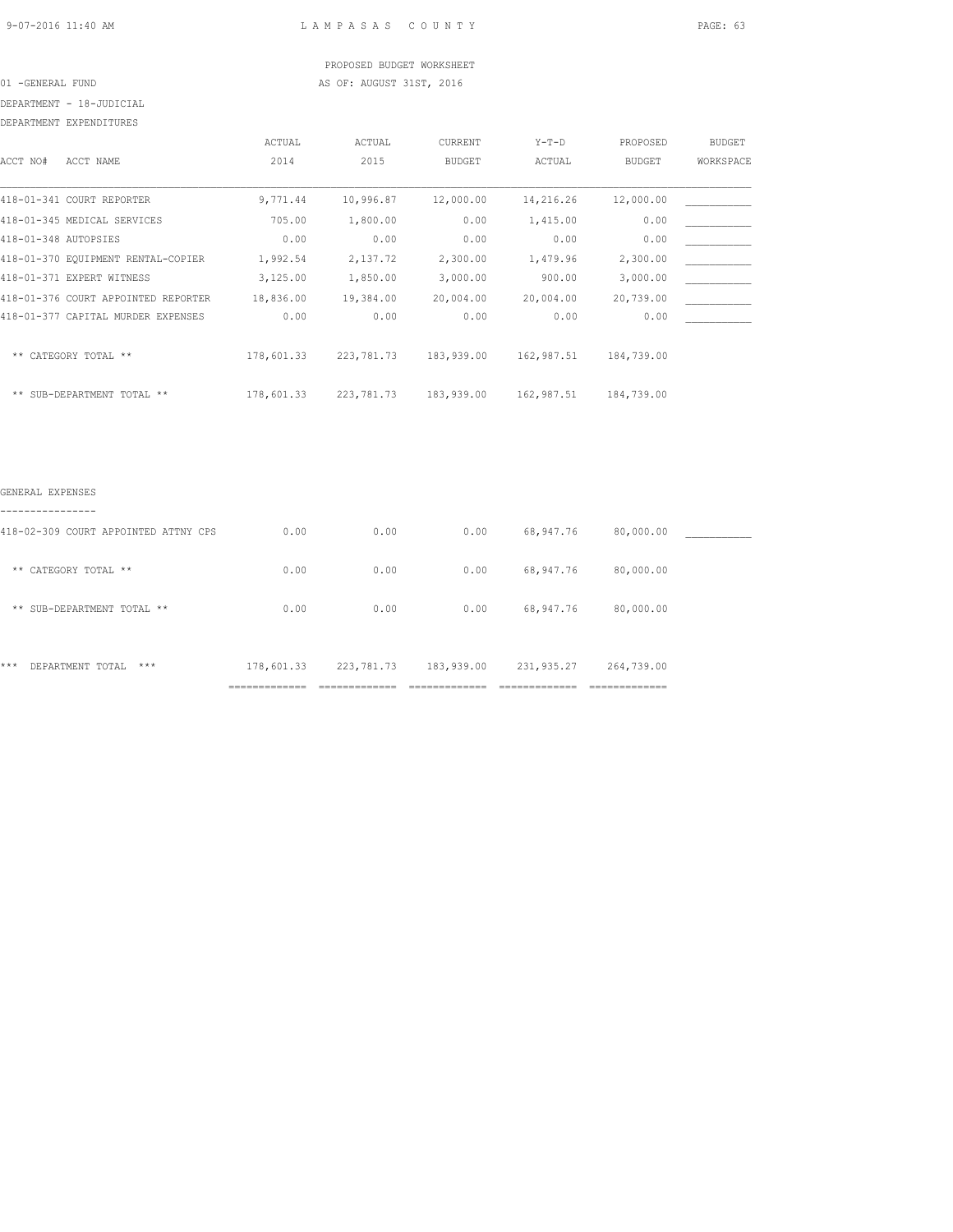| 9-07-2016 11:40 AM |  |
|--------------------|--|
|                    |  |

WAGES

L A M P A S A S C O U N T Y PAGE: 64

|                                 |        | PROPOSED BUDGET WORKSHEET |         |        |          |           |
|---------------------------------|--------|---------------------------|---------|--------|----------|-----------|
| 01 -GENERAL FUND                |        | AS OF: AUGUST 31ST, 2016  |         |        |          |           |
| DEPARTMENT - 19-HUMAN RESOURCES |        |                           |         |        |          |           |
| DEPARTMENT EXPENDITURES         |        |                           |         |        |          |           |
|                                 | ACTUAL | ACTUAL                    | CURRENT | Y-T-D  | PROPOSED | BUDGET    |
| ACCT NO#<br>ACCT NAME           | 2014   | 2015                      | BUDGET  | ACTUAL | BUDGET   | WORKSPACE |
|                                 |        |                           |         |        |          |           |

| -----                                            |          |                                                       |           |                    |           |  |
|--------------------------------------------------|----------|-------------------------------------------------------|-----------|--------------------|-----------|--|
| 419-00-102 SALARIES & WAGES APPOINT #2 48,404.28 |          | 48,798.60                                             | 49,397.00 | 44,328.43          | 49,797.00 |  |
| 419-00-103 SALARY & WAGES DEPUTY                 | 0.00     | 0.00                                                  | 0.00      | 0.00               | 0.00      |  |
| 419-00-104 SALARIES & WAGES DEP #2881            | 0.00     | 0.00                                                  | 0.00      | 0.00               | 0.00      |  |
| 419-00-106 TEMPORARY EMPLOYEES                   | 0.00     | 0.00                                                  | 0.00      | 0.00               | 0.00      |  |
| 419-00-110 PART-TIME EMPLOYEES                   | 0.00     | 0.00                                                  | 0.00      | 0.00               | 12,500.00 |  |
| 419-00-120 SALARY/OVERTIME                       | 0.00     | 0.00                                                  | 0.00      | 0.00               | 0.00      |  |
| 419-00-199 LONGEVITY PAYMENT                     | 1,320.00 | 840.00                                                | 960.00    | 960.00             | 1,080.00  |  |
| ** CATEGORY TOTAL **                             |          | 49,724.28  49,638.60  50,357.00  45,288.43  63,377.00 |           |                    |           |  |
| EMPLOYEE BENEFITS                                |          |                                                       |           |                    |           |  |
| -----------------<br>419-00-203 FICA BENEFITS    |          | 3,747.57 3,667.71 3,779.00                            |           | 3,451.18 4,848.00  |           |  |
| 419-00-204 GROUP MEDICAL INSURANCE 6,599.00      |          | 6, 261.40                                             | 8,010.00  | 8,021.52 8,220.00  |           |  |
| 419-00-205 RETIREMENT                            | 7,864.68 | 7,941.60                                              | 7,904.00  | 7,515.17 10,140.00 |           |  |
| 419-00-207 WORKMEN'S COMP                        | 141.00   | 148.00                                                | 165.00    | 165.00             | 190.00    |  |
| 419-00-208 UNEMPLOYMENT INSURANCE                | 0.00     | 0.00                                                  | 10.00     | 10.00              | 63.00     |  |
| 419-00-212 PHONE ALLOWANCE                       | 480.00   | 480.00                                                | 480.00    | 440.00             | 480.00    |  |
| ** CATEGORY TOTAL **                             |          | 18,832.25 18,498.71 20,348.00 19,602.87 23,941.00     |           |                    |           |  |
| GENERAL EXPENSES                                 |          |                                                       |           |                    |           |  |
| ----------------<br>419-00-300 INTERPRETER       | 0.00     | 0.00                                                  | 0.00      | 0.00               | 0.00      |  |
| 419-00-301 COMMUNICATIONS                        | 0.00     | 0.00                                                  | 0.00      | 0.00               | 0.00      |  |
| 419-00-303 COMPUTER SUPPLIES                     | 124.74   | 922.57                                                | 1,800.00  | 1,034.45           | 0.00      |  |
| 419-00-304 OPERATING SUPPLIES                    | 414.10   | 0.00                                                  | 675.00    | 349.97             | 2,075.00  |  |
| 419-00-305 TRAVEL & INSERVICE TRAINING 1,729.18  |          | 476.45                                                | 1,678.00  | 585.70             | 1,300.00  |  |
| 419-00-311 REPAIR/MAINTENANCE                    | 0.00     | 0.00                                                  | 0.00      | 0.00               | 0.00      |  |
| 419-00-315 DUES                                  | 0.00     | 0.00                                                  | 150.00    | 0.00               | 150.00    |  |
| 419-00-337 ELECTIONS, JUDGES & SUPPLIE           | 0.00     | 0.00                                                  | 0.00      | 0.00               | 0.00      |  |
| 419-00-358 CONSULTING FEES                       | 350.00   | 350.00                                                | 350.00    | 350.00             | 1,100.00  |  |
| 419-00-361 POSTAGE                               | 0.00     | 0.00                                                  | 0.00      | 0.00               | 0.00      |  |
| 419-00-370 EQUIPMENT RENTAL - COPIER 2,191.80    |          | 2,014.01                                              | 2,192.00  | 1,968.47           | 2,192.00  |  |
| 419-00-389 MISCELLANOUS EXPENSE                  | 111.00   | 0.00                                                  | 100.00    | 46.23              | 100.00    |  |
| ** CATEGORY TOTAL **                             | 4,920.82 | 3,763.03                                              | 6,945.00  | 4,334.82           | 6,917.00  |  |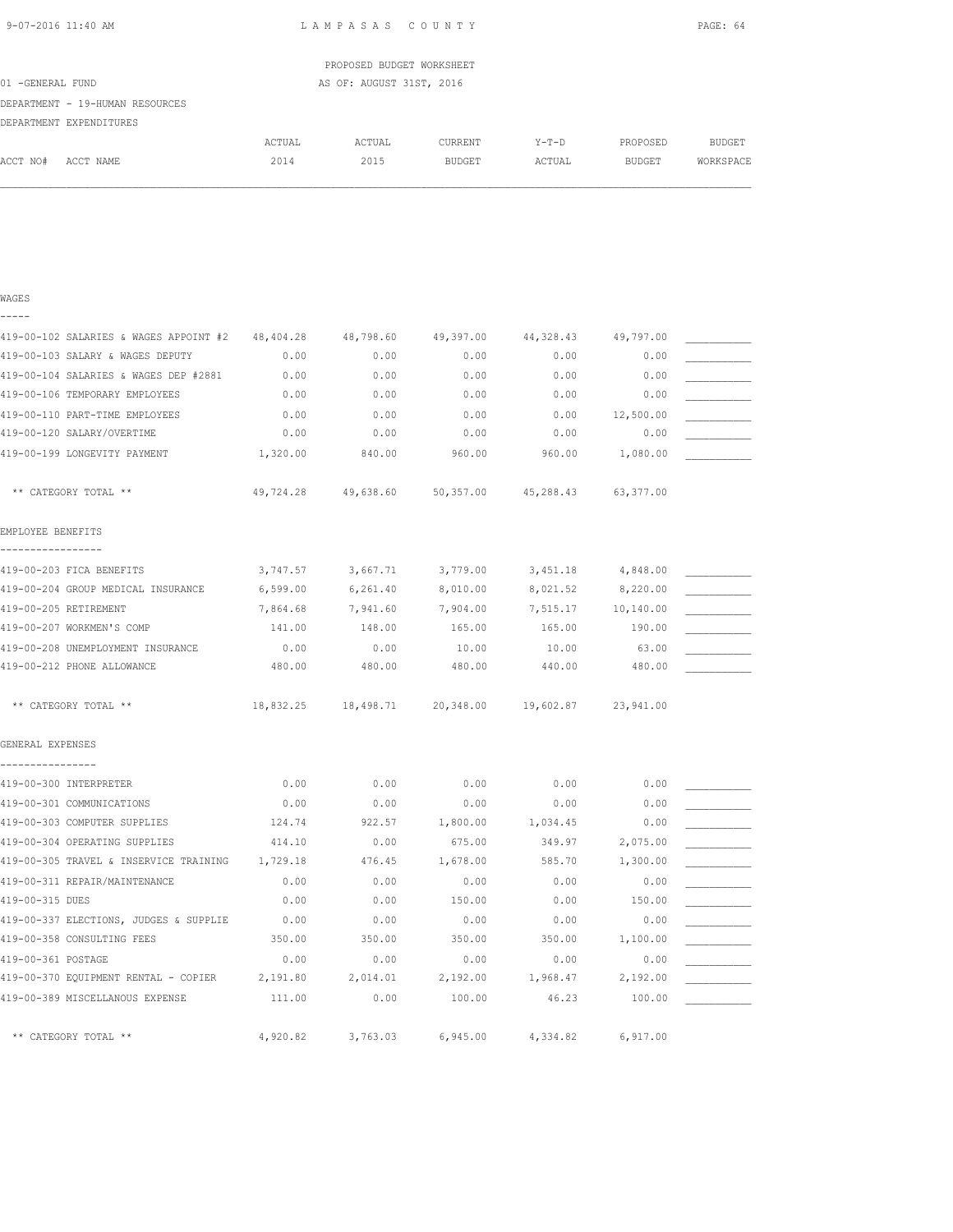PROPOSED BUDGET WORKSHEET 01 -GENERAL FUND AS OF: AUGUST 31ST, 2016

DEPARTMENT - 19-HUMAN RESOURCES

| DEPARTMENT EXPENDITURES |
|-------------------------|
|                         |

|                                        | ACTUAL | ACTUAL | CURRENT                                           | $Y-T-D$ | PROPOSED      | <b>BUDGET</b> |
|----------------------------------------|--------|--------|---------------------------------------------------|---------|---------------|---------------|
| ACCT NO#<br>ACCT NAME                  | 2014   | 2015   | <b>BUDGET</b>                                     | ACTUAL  | <b>BUDGET</b> | WORKSPACE     |
| CAPITAL OUTLAY                         |        |        |                                                   |         |               |               |
| 419-00-401 OFFICE MACHINES & EQUIPMENT | 0.00   | 0.00   | 0.00                                              | 0.00    | 0.00          |               |
| ** CATEGORY TOTAL **                   | 0.00   | 0.00   | 0.00                                              | 0.00    | 0.00          |               |
|                                        |        |        |                                                   |         |               |               |
| 419-00-500 OPERATING TRANSFERS-OUT     | 0.00   | 0.00   | 0.00                                              | 0.00    | 0.00          |               |
| ** CATEGORY TOTAL **                   | 0.00   | 0.00   | 0.00                                              | 0.00    | 0.00          |               |
| ** SUB-DEPARTMENT TOTAL **             |        |        | 73,477.35 71,900.34 77,650.00 69,226.12 94,235.00 |         |               |               |
|                                        |        |        |                                                   |         |               |               |
|                                        |        |        |                                                   |         |               |               |
| GENERAL EXPENSES<br>-----              |        |        |                                                   |         |               |               |
| 419-01-354 VOTER REGISTRATION SUPPLIES | 0.00   | 0.00   | 0.00                                              | 0.00    | 0.00          |               |

| ** CATEGORY TOTAL **             | 0.00                        | 0.00                                                        | 0.00                       | 0.00                                             | 0.00                        |  |
|----------------------------------|-----------------------------|-------------------------------------------------------------|----------------------------|--------------------------------------------------|-----------------------------|--|
| ** SUB-DEPARTMENT TOTAL **       | 0.00                        | 0.00                                                        | 0.00                       | 0.00                                             | 0.00                        |  |
| ***<br>$***$<br>DEPARTMENT TOTAL | 73,477.35<br>============== | 71,900.34<br>______________<br>-------------                | 77,650.00<br>------------- | 69,226.12<br>------------------<br>------------- | 94,235.00<br>============== |  |
| *** FUND TOTAL EXPENDITURES ***  |                             | 7, 136, 634.06 7, 433, 233.29 7, 813, 929.00 6, 843, 021.53 |                            |                                                  | 8,590,692.00                |  |

\*\*\* END OF REPORT \*\*\*

============= ============= ============= ============= =============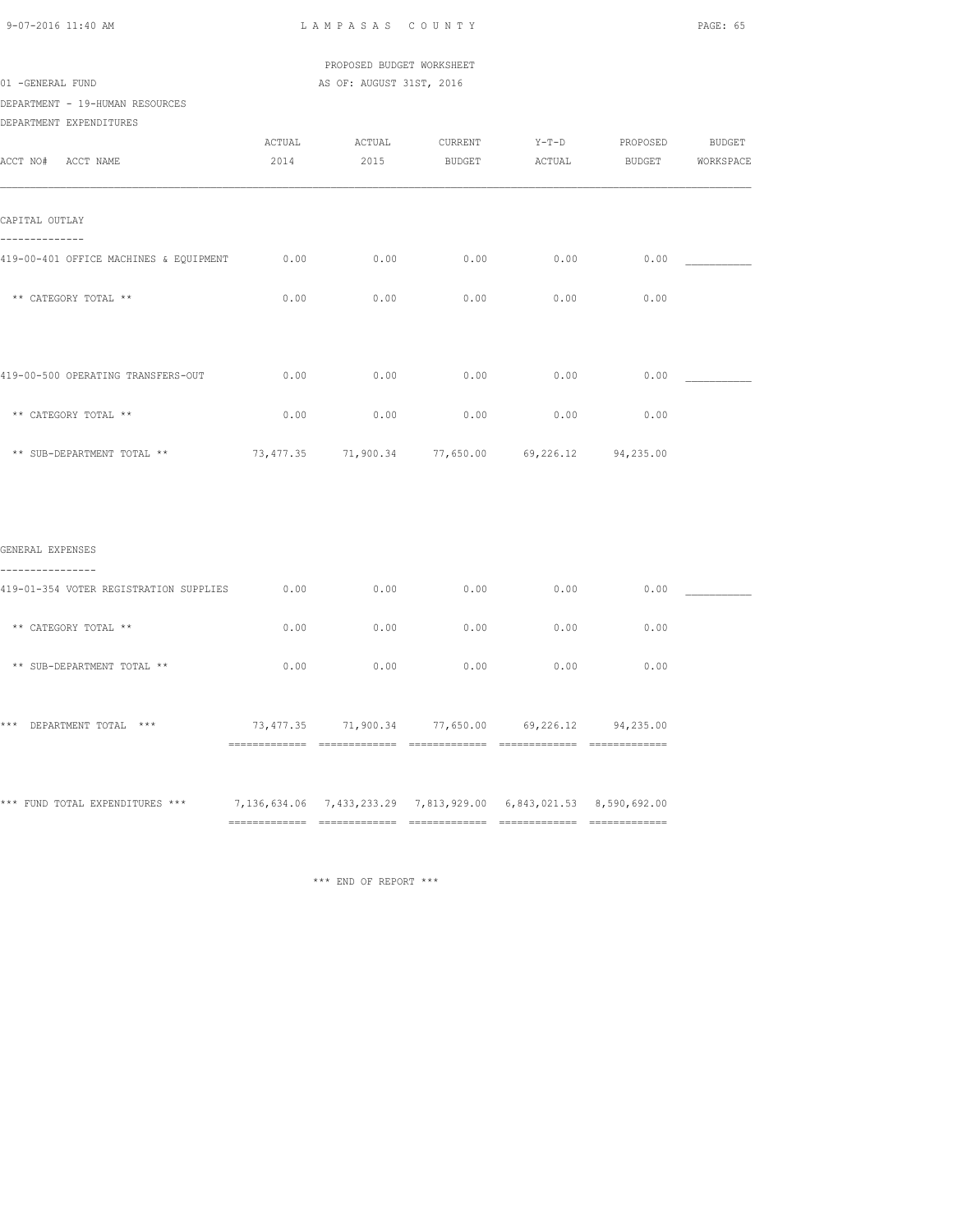PROPOSED BUDGET WORKSHEET 02 -GENERAL JURY FUND **AS OF: AUGUST 31ST, 2016** 

## FINANCIAL SUMMARY

| ACCT NO# ACCT NAME                                      |                     | ACTUAL ACTUAL<br>2014 2015 |      | CURRENT Y-T-D<br>BUDGET ACTUAL BUDGET WORKSPACE | PROPOSED BUDGET |  |
|---------------------------------------------------------|---------------------|----------------------------|------|-------------------------------------------------|-----------------|--|
| REVENUE SUMMARY                                         |                     |                            |      |                                                 |                 |  |
| 06-JURY FUND                                            |                     | $10.00$ 0.00               | 0.00 | 0.00                                            | 0.00            |  |
| *** TOTAL REVENUE ***                                   |                     | $10.00$ 0.00               | 0.00 | 0.00                                            | 0.00            |  |
| EXPENDITURE SUMMARY                                     |                     |                            |      |                                                 |                 |  |
| 06-JURY FUND                                            |                     | 420.00 20.00               | 0.00 | 0.00                                            | 0.00            |  |
| *** TOTAL EXPENDITURES ***                              | $420.00$ 20.00 0.00 |                            |      | $0.00$ 0.00                                     |                 |  |
| REVENUES OVER/(UNDER) EXPENDITURES (410.00)(20.00) 0.00 |                     |                            |      | 0.00                                            | 0.00            |  |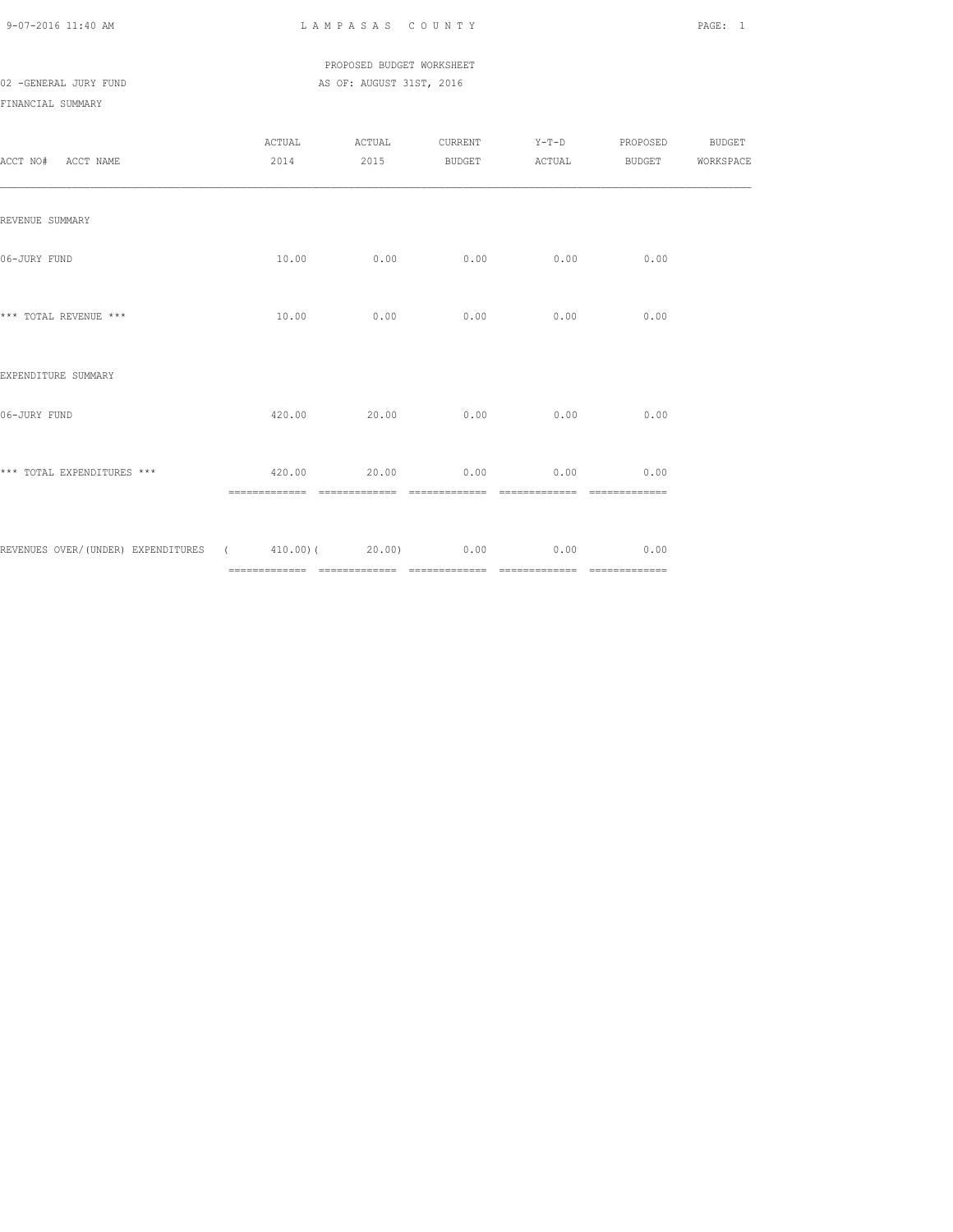|  | $9 - 07 - 2016$ 11:40 AM |  |
|--|--------------------------|--|
|  |                          |  |

L A M P A S A S C O U N T Y PAGE: 2

 PROPOSED BUDGET WORKSHEET 02 -GENERAL JURY FUND **AS OF: AUGUST 31ST, 2016** 

DEPARTMENT - 06-JURY FUND

| DEPARTMENT REVENUES |  |
|---------------------|--|

| ACCT NO#<br>ACCT NAME              | ACTUAL<br>2014 | ACTUAL<br>2015 | CURRENT<br><b>BUDGET</b> | $Y-T-D$<br>ACTUAL | PROPOSED<br><b>BUDGET</b> | <b>BUDGET</b><br>WORKSPACE |
|------------------------------------|----------------|----------------|--------------------------|-------------------|---------------------------|----------------------------|
|                                    |                |                |                          |                   |                           |                            |
| 106-00-099 INTEREST REVENUE        | 0.00           | 0.00           | 0.00                     | 0.00              | 0.00                      |                            |
| 106-00-190 MISCELLANEOUS           | 10.00          | 0.00           | 0.00                     | 0.00              | 0.00                      |                            |
| 206-00-010 OPERATING TRANSFERS IN  | 0.00           | 0.00           | 0.00                     | 0.00              | 0.00                      |                            |
| ** SUB-DEPARTMENT REVENUE TOTAL ** | 10.00          | 0.00           | 0.00                     | 0.00              | 0.00                      |                            |
| ** DEPARTMENT REVENUE TOTAL **     | 10.00          | 0.00           | 0.00                     | 0.00              | 0.00                      |                            |
| *** FUND TOTAL REVENUES ***        | 10.00          | 0.00           | 0.00                     | 0.00              | 0.00                      |                            |
|                                    | =============  |                |                          |                   | =============             |                            |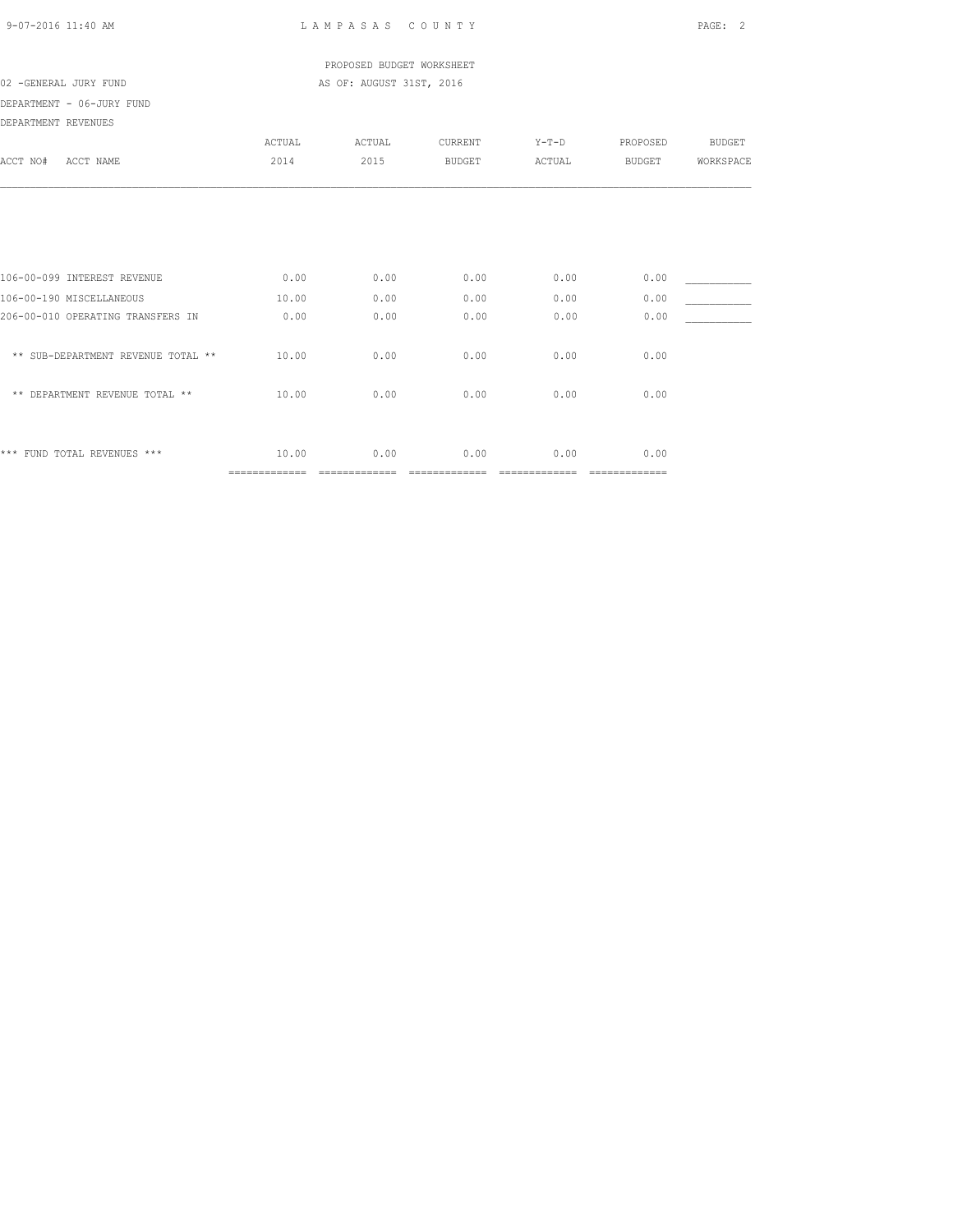| 9-07-2016 11:40 AM                                   |                | LAMPASAS COUNTY                                       |                   |                   |          | PAGE: 3                           |
|------------------------------------------------------|----------------|-------------------------------------------------------|-------------------|-------------------|----------|-----------------------------------|
| 02 -GENERAL JURY FUND                                |                | PROPOSED BUDGET WORKSHEET<br>AS OF: AUGUST 31ST, 2016 |                   |                   |          |                                   |
| DEPARTMENT - 06-JURY FUND<br>DEPARTMENT EXPENDITURES |                |                                                       |                   |                   |          |                                   |
| ACCT NO# ACCT NAME                                   | ACTUAL<br>2014 | ACTUAL<br>2015                                        | CURRENT<br>BUDGET | $Y-T-D$<br>ACTUAL | PROPOSED | <b>BUDGET</b><br>BUDGET WORKSPACE |
|                                                      |                |                                                       |                   |                   |          |                                   |
|                                                      |                |                                                       |                   |                   |          |                                   |
|                                                      |                |                                                       |                   |                   |          |                                   |
|                                                      |                |                                                       |                   |                   |          |                                   |
| GENERAL EXPENSES                                     |                |                                                       |                   |                   |          |                                   |
| 406-00-310 JURY FEES                                 | 420.00         | 20.00                                                 | 0.00              | 0.00              | 0.00     |                                   |
| 406-00-375 BANK CHARGES                              | 0.00           | 0.00                                                  | 0.00              | 0.00              | 0.00     |                                   |
| ** CATEGORY TOTAL **                                 | 420.00         | 20.00                                                 | 0.00              | 0.00              | 0.00     |                                   |
|                                                      |                |                                                       |                   |                   |          |                                   |
| 406-00-500 OPERATING TRANSFER OUT                    | 0.00           | 0.00                                                  | 0.00              | 0.00              | 0.00     |                                   |
|                                                      |                |                                                       |                   |                   |          |                                   |
| ** CATEGORY TOTAL **                                 | 0.00           | 0.00                                                  | 0.00              | 0.00              | 0.00     |                                   |
| ** SUB-DEPARTMENT TOTAL **                           | 420.00         | 20.00                                                 | 0.00              | 0.00              | 0.00     |                                   |
|                                                      |                |                                                       |                   |                   |          |                                   |
| *** DEPARTMENT TOTAL ***                             | 420.00         | 20.00                                                 | 0.00              | 0.00              | 0.00     |                                   |
|                                                      |                |                                                       |                   |                   |          |                                   |
| *** FUND TOTAL EXPENDITURES *** 420.00 20.00         |                |                                                       | 0.00              | 0.00              | 0.00     |                                   |
|                                                      |                |                                                       |                   |                   |          |                                   |

\*\*\* END OF REPORT \*\*\*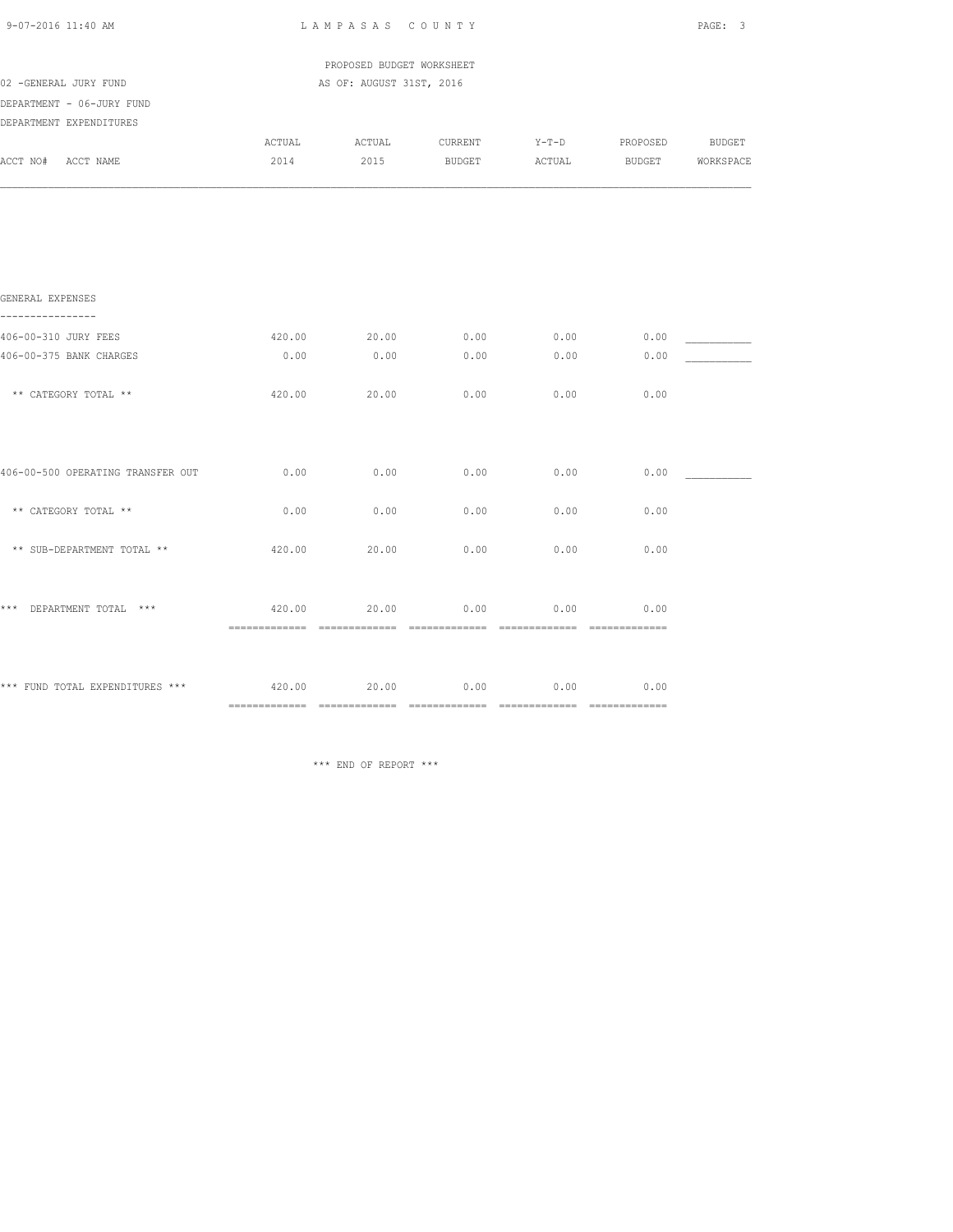PROPOSED BUDGET WORKSHEET 03 -JUDICIAL COURT TECH AS OF: AUGUST 31ST, 2016

### FINANCIAL SUMMARY

| ACCT NO# ACCT NAME                                                      | ACTUAL ACTUAL     | CURRENT Y-T-D PROPOSED                         | 2014 2015 BUDGET ACTUAL BUDGET WORKSPACE | BUDGET |
|-------------------------------------------------------------------------|-------------------|------------------------------------------------|------------------------------------------|--------|
| REVENUE SUMMARY                                                         |                   |                                                |                                          |        |
| 00-JUSTICE OF PEACE REV                                                 |                   | 98.80 118.69 0.00 115.59                       | 0.00                                     |        |
| 12-JUSTICE OF PEACE #1                                                  |                   | $3,621.75$ $3,219.06$ $0.00$ $3,468.78$ $0.00$ |                                          |        |
| 13-JUSTICE OF PEACE #3                                                  |                   | $1,156.97$ $1,194.35$ 0.00 970.52 0.00         |                                          |        |
| 14-JUSTICE OF PEACE #4                                                  | 2,096.12 2,327.57 | $0.00$ 2,125.20                                | 0.00                                     |        |
| *** TOTAL REVENUE ***                                                   | 6,973.64 6,859.67 | $0.00$ 6,680.09 0.00                           |                                          |        |
| EXPENDITURE SUMMARY                                                     |                   |                                                |                                          |        |
| 12-JUSTICE OF PEACE #1                                                  |                   | 880.00  1,106.82  0.00  810.00  0.00           |                                          |        |
| 13-JUSTICE OF PEACE #3                                                  | 873.93 55.00 0.00 | 0.00                                           | 0.00                                     |        |
| 14-JUSTICE OF PEACE #4                                                  | 531.32 154.00     | $0.00$ 523.68                                  | 0.00                                     |        |
| *** TOTAL EXPENDITURES ***                                              | 2,285.25 1,315.82 | $0.00$ 1,333.68                                | 0.00                                     |        |
|                                                                         |                   |                                                |                                          |        |
| REVENUES OVER/(UNDER) EXPENDITURES 4,688.39 5,543.85 0.00 5,346.41 0.00 |                   |                                                |                                          |        |
|                                                                         |                   |                                                |                                          |        |
|                                                                         |                   |                                                |                                          |        |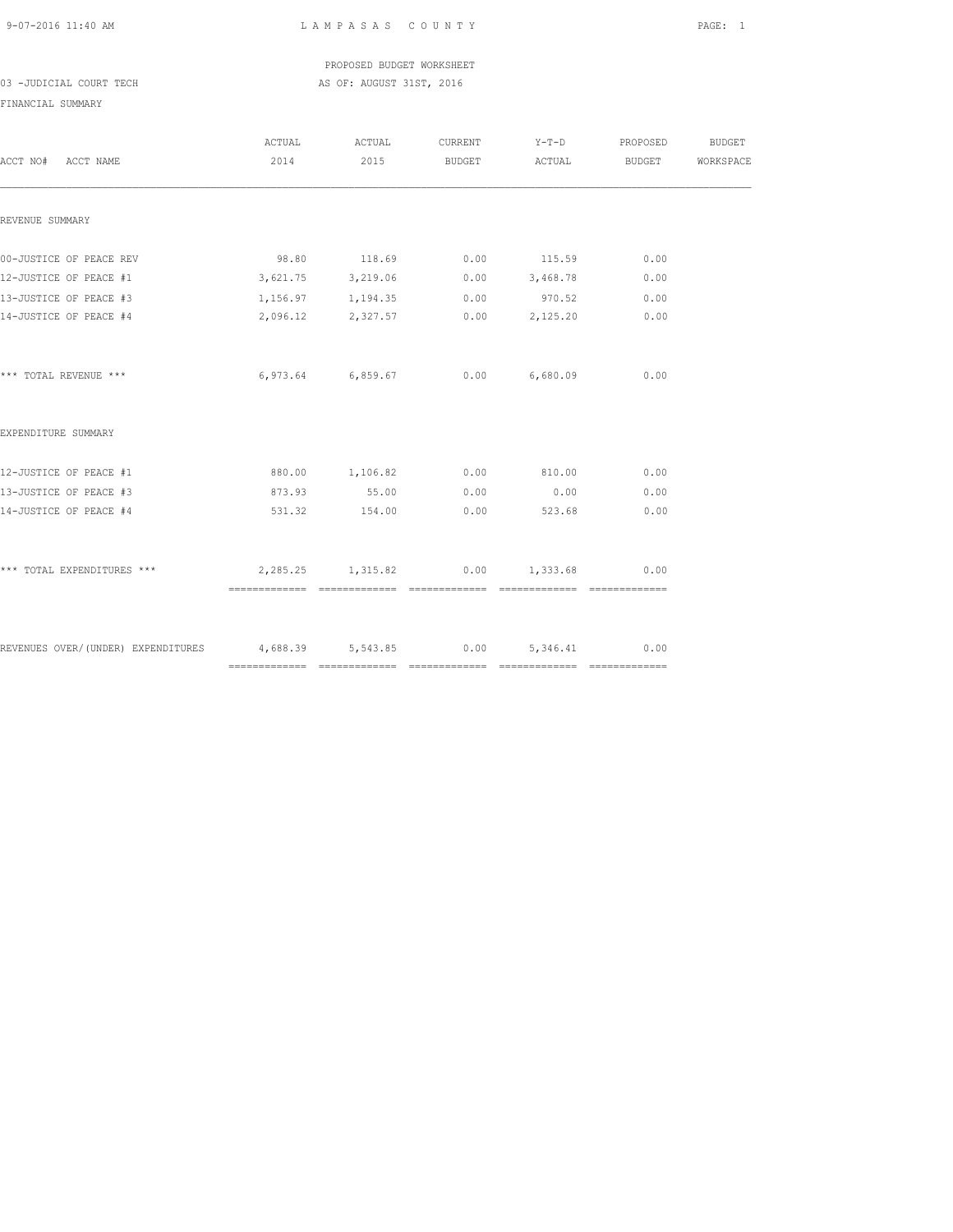| $9 - 07 - 2016$ 11:40 AM                                    |        | LAMPASAS COUNTY           |         |         |          | PAGE: 2       |
|-------------------------------------------------------------|--------|---------------------------|---------|---------|----------|---------------|
|                                                             |        | PROPOSED BUDGET WORKSHEET |         |         |          |               |
| 03 -JUDICIAL COURT TECH                                     |        | AS OF: AUGUST 31ST, 2016  |         |         |          |               |
| DEPARTMENT - 00-JUSTICE OF PEACE REV<br>DEPARTMENT REVENUES |        |                           |         |         |          |               |
|                                                             | ACTUAL | ACTUAL                    | CURRENT | $Y-T-D$ | PROPOSED | <b>BUDGET</b> |
| ACCT NO#<br>ACCT NAME                                       | 2014   | 2015                      | BUDGET  | ACTUAL  | BUDGET   | WORKSPACE     |
|                                                             |        |                           |         |         |          |               |
|                                                             |        |                           |         |         |          |               |
| 100-00-099 INTEREST REVENUE                                 | 98.80  | 118.69                    | 0.00    | 115.59  | 0.00     |               |
| ** SUB-DEPARTMENT REVENUE TOTAL **                          | 98.80  | 118.69                    | 0.00    | 115.59  | 0.00     |               |
| ** DEPARTMENT REVENUE TOTAL **                              | 98.80  | 118.69                    | 0.00    | 115.59  | 0.00     |               |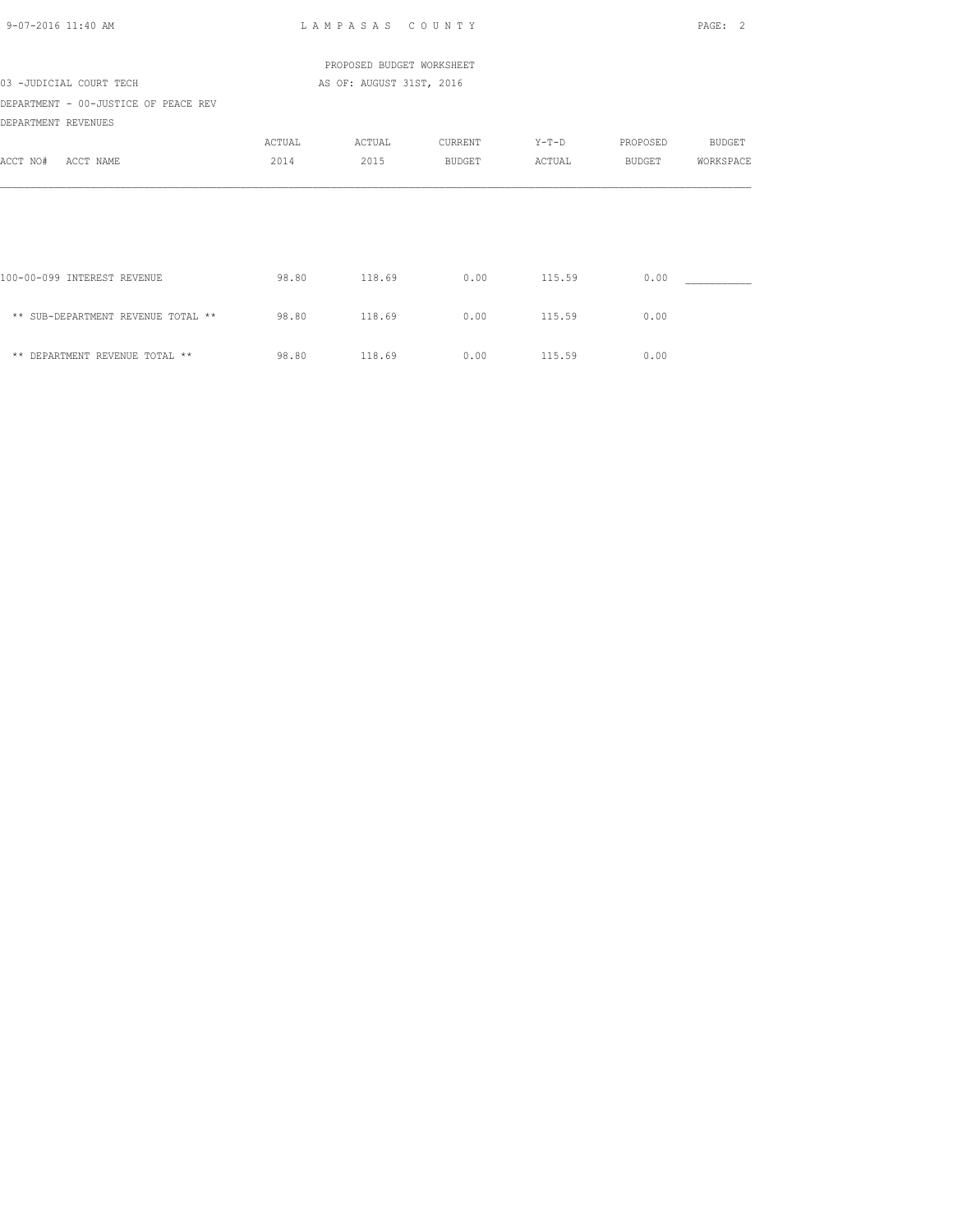| 9-07-2016 11:40 AM                                         |          | LAMPASAS COUNTY           |               |          |               | PAGE: 3       |
|------------------------------------------------------------|----------|---------------------------|---------------|----------|---------------|---------------|
|                                                            |          | PROPOSED BUDGET WORKSHEET |               |          |               |               |
| 03 -JUDICIAL COURT TECH                                    |          | AS OF: AUGUST 31ST, 2016  |               |          |               |               |
| DEPARTMENT - 12-JUSTICE OF PEACE #1<br>DEPARTMENT REVENUES |          |                           |               |          |               |               |
|                                                            | ACTUAL   | ACTUAL                    | CURRENT       | $Y-T-D$  | PROPOSED      | <b>BUDGET</b> |
| ACCT NO#<br>ACCT NAME                                      | 2014     | 2015                      | <b>BUDGET</b> | ACTUAL   | <b>BUDGET</b> | WORKSPACE     |
|                                                            |          |                           |               |          |               |               |
|                                                            |          |                           |               |          |               |               |
| 112-00-080 JUSTICE OF PEACE #1                             | 3,621.75 | 3,219.06                  | 0.00          | 3,468.78 | 0.00          |               |
| ** SUB-DEPARTMENT REVENUE TOTAL **                         | 3,621.75 | 3,219.06                  | 0.00          | 3,468.78 | 0.00          |               |
| ** DEPARTMENT REVENUE TOTAL **                             | 3,621.75 | 3,219.06                  | 0.00          | 3,468.78 | 0.00          |               |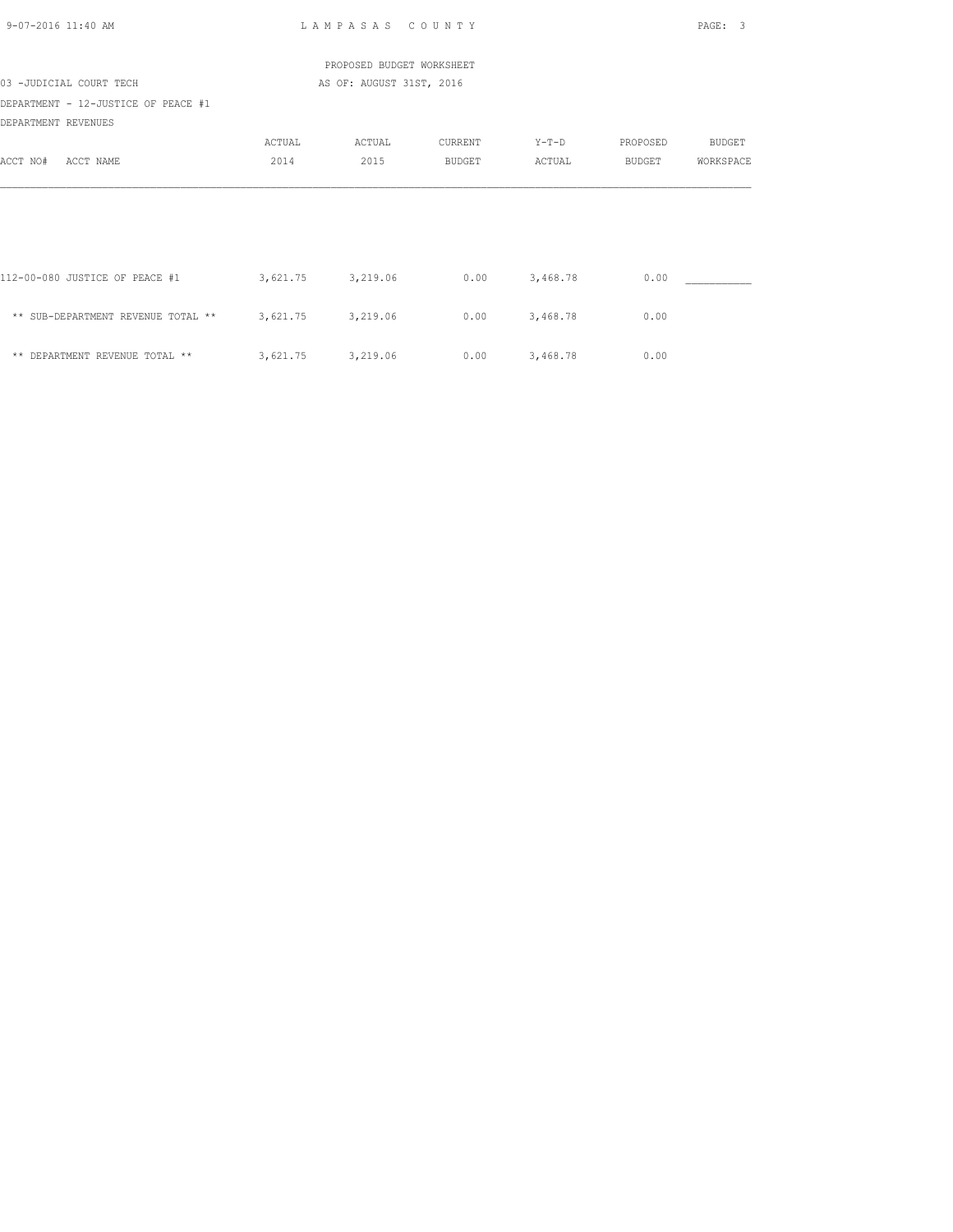| 9-07-2016 11:40 AM                                   |                     | LAMPASAS COUNTY           |               |        |          | PAGE: 4       |
|------------------------------------------------------|---------------------|---------------------------|---------------|--------|----------|---------------|
|                                                      |                     | PROPOSED BUDGET WORKSHEET |               |        |          |               |
| 03 -JUDICIAL COURT TECH                              |                     | AS OF: AUGUST 31ST, 2016  |               |        |          |               |
| DEPARTMENT - 13-JUSTICE OF PEACE #3                  |                     |                           |               |        |          |               |
| DEPARTMENT REVENUES                                  |                     |                           |               |        |          |               |
|                                                      | ACTUAL              | ACTUAL                    | CURRENT       | Y-T-D  | PROPOSED | <b>BUDGET</b> |
| ACCT NO#<br>ACCT NAME                                | 2014                | 2015                      | <b>BUDGET</b> | ACTUAL | BUDGET   | WORKSPACE     |
|                                                      |                     |                           |               |        |          |               |
|                                                      |                     |                           |               |        |          |               |
| 113-00-080 JUSTICE OF PEACE #3                       | 1, 156.97 1, 194.35 |                           | 0.00          | 970.52 | 0.00     |               |
| ** SUB-DEPARTMENT REVENUE TOTAL ** 1,156.97 1,194.35 |                     |                           | 0.00          | 970.52 | 0.00     |               |
| ** DEPARTMENT REVENUE TOTAL **                       | 1,156.97 1,194.35   |                           | 0.00          | 970.52 | 0.00     |               |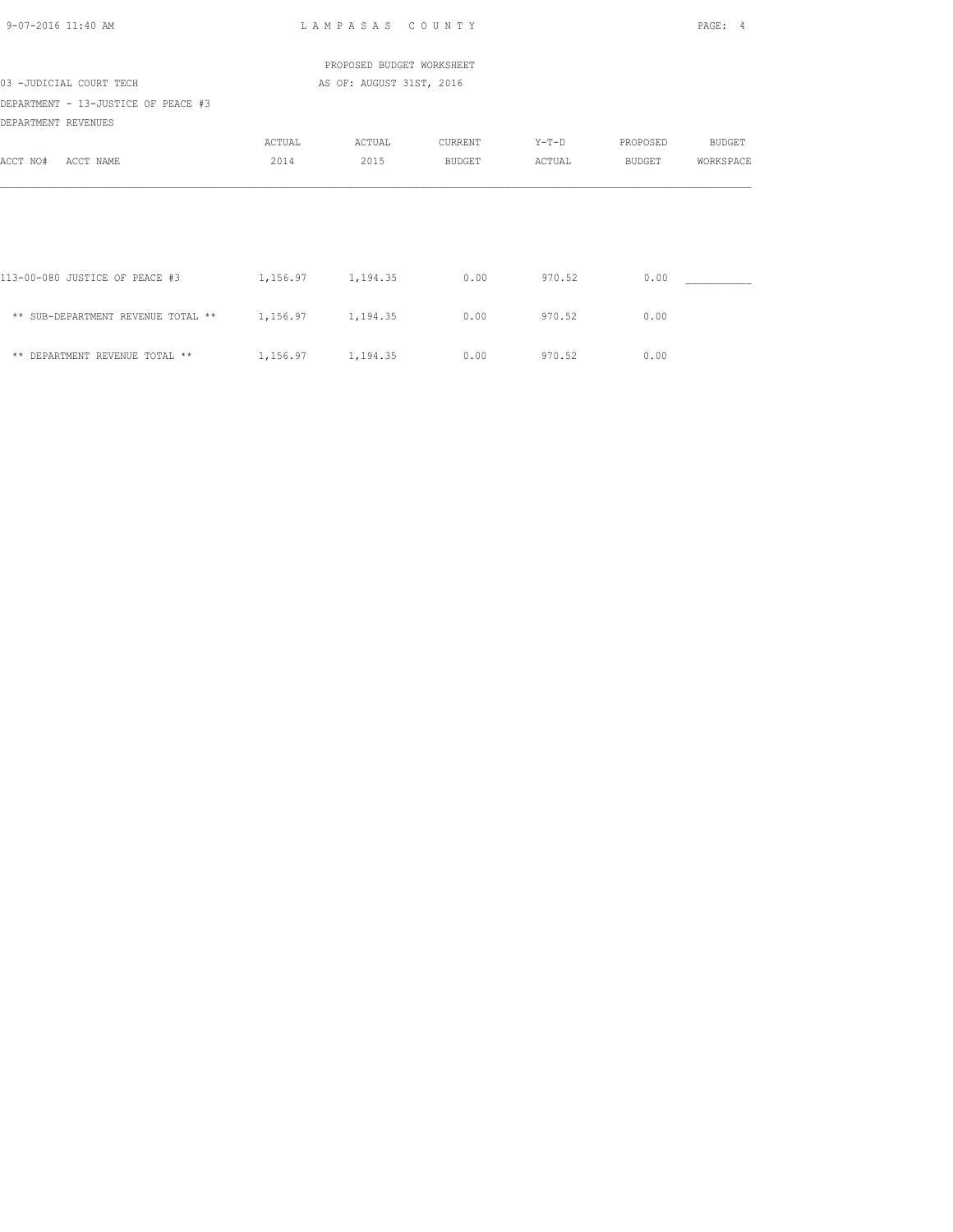| 9-07-2016 11:40 AM                                                     |        | LAMPASAS COUNTY            |         |          |          | PAGE: 5       |
|------------------------------------------------------------------------|--------|----------------------------|---------|----------|----------|---------------|
|                                                                        |        | PROPOSED BUDGET WORKSHEET  |         |          |          |               |
| 03 -JUDICIAL COURT TECH                                                |        | AS OF: AUGUST 31ST, 2016   |         |          |          |               |
| DEPARTMENT - 14-JUSTICE OF PEACE #4                                    |        |                            |         |          |          |               |
| DEPARTMENT REVENUES                                                    |        |                            |         |          |          |               |
|                                                                        | ACTUAL | ACTUAL                     | CURRENT | $Y-T-D$  | PROPOSED | <b>BUDGET</b> |
| ACCT NO#<br>ACCT NAME                                                  | 2014   | 2015                       | BUDGET  | ACTUAL   | BUDGET   | WORKSPACE     |
|                                                                        |        |                            |         |          |          |               |
|                                                                        |        |                            |         |          |          |               |
|                                                                        |        |                            |         |          |          |               |
| 114-00-080 JUSTICE OF PEACE e4 2,096.12 2,327.57 0.00 2,125.20         |        |                            |         |          | 0.00     |               |
| ** SUB-DEPARTMENT REVENUE TOTAL ** 2,096.12 2,327.57 0.00 2,125.20     |        |                            |         |          | 0.00     |               |
|                                                                        |        |                            |         |          |          |               |
| ** DEPARTMENT REVENUE TOTAL ** $2,096.12$ $2,327.57$ $0.00$ $2,125.20$ |        |                            |         |          | 0.00     |               |
|                                                                        |        |                            |         |          |          |               |
| *** FUND TOTAL REVENUES ***                                            |        | $6,973.64$ $6,859.67$ 0.00 |         | 6,680.09 | 0.00     |               |
|                                                                        |        |                            |         |          |          |               |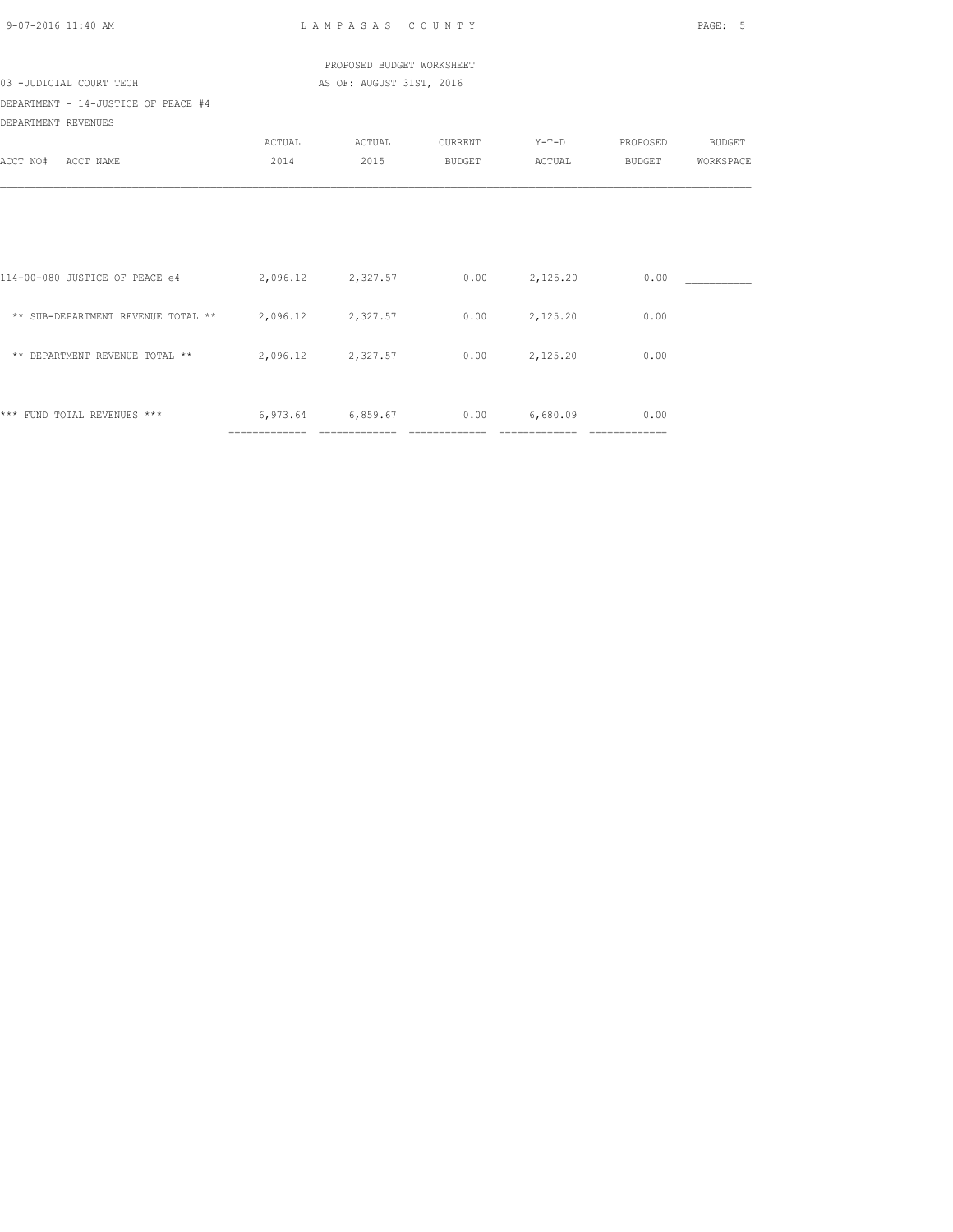| 9-07-2016 11:40 AM                                         |        | LAMPASAS COUNTY           |         |        |                       | PAGE: 6   |
|------------------------------------------------------------|--------|---------------------------|---------|--------|-----------------------|-----------|
|                                                            |        | PROPOSED BUDGET WORKSHEET |         |        |                       |           |
| 03 -JUDICIAL COURT TECH                                    |        | AS OF: AUGUST 31ST, 2016  |         |        |                       |           |
| DEPARTMENT - 12-JUSTICE OF PEACE #1                        |        |                           |         |        |                       |           |
| DEPARTMENT EXPENDITURES                                    |        |                           |         |        |                       |           |
|                                                            | ACTUAL | ACTUAL                    | CURRENT |        | Y-T-D PROPOSED BUDGET |           |
| ACCT NO# ACCT NAME                                         | 2014   | 2015 BUDGET               |         |        | ACTUAL BUDGET         | WORKSPACE |
| GENERAL EXPENSES                                           |        |                           |         |        |                       |           |
|                                                            |        |                           |         |        |                       |           |
| 412-00-304 OPERATING SUPPLIES                              | 0.00   | 0.00                      | 0.00    | 0.00   | 0.00                  |           |
| 412-00-312 EQUIPMENT MAINTENANCE CONTR 0.00 0.00 0.00 0.00 |        |                           |         | 0.00   | 0.00                  |           |
| 412-00-389 MISCELLANOUS                                    |        | 880.00 1,106.82           | 0.00    | 810.00 | 0.00                  |           |
| ** CATEGORY TOTAL **                                       |        | 880.00 1,106.82           | 0.00    | 810.00 | 0.00                  |           |
| 412-00-500 OPERATING TRANSFER-OUT                          | 0.00   | 0.00                      | 0.00    | 0.00   | 0.00                  |           |
| ** CATEGORY TOTAL **                                       | 0.00   | 0.00                      | 0.00    | 0.00   | 0.00                  |           |
| ** SUB-DEPARTMENT TOTAL **                                 |        | 880.00 1,106.82           | 0.00    | 810.00 | 0.00                  |           |
| *** DEPARTMENT TOTAL ***                                   |        | 880.00 1,106.82 0.00      |         | 810.00 | 0.00                  |           |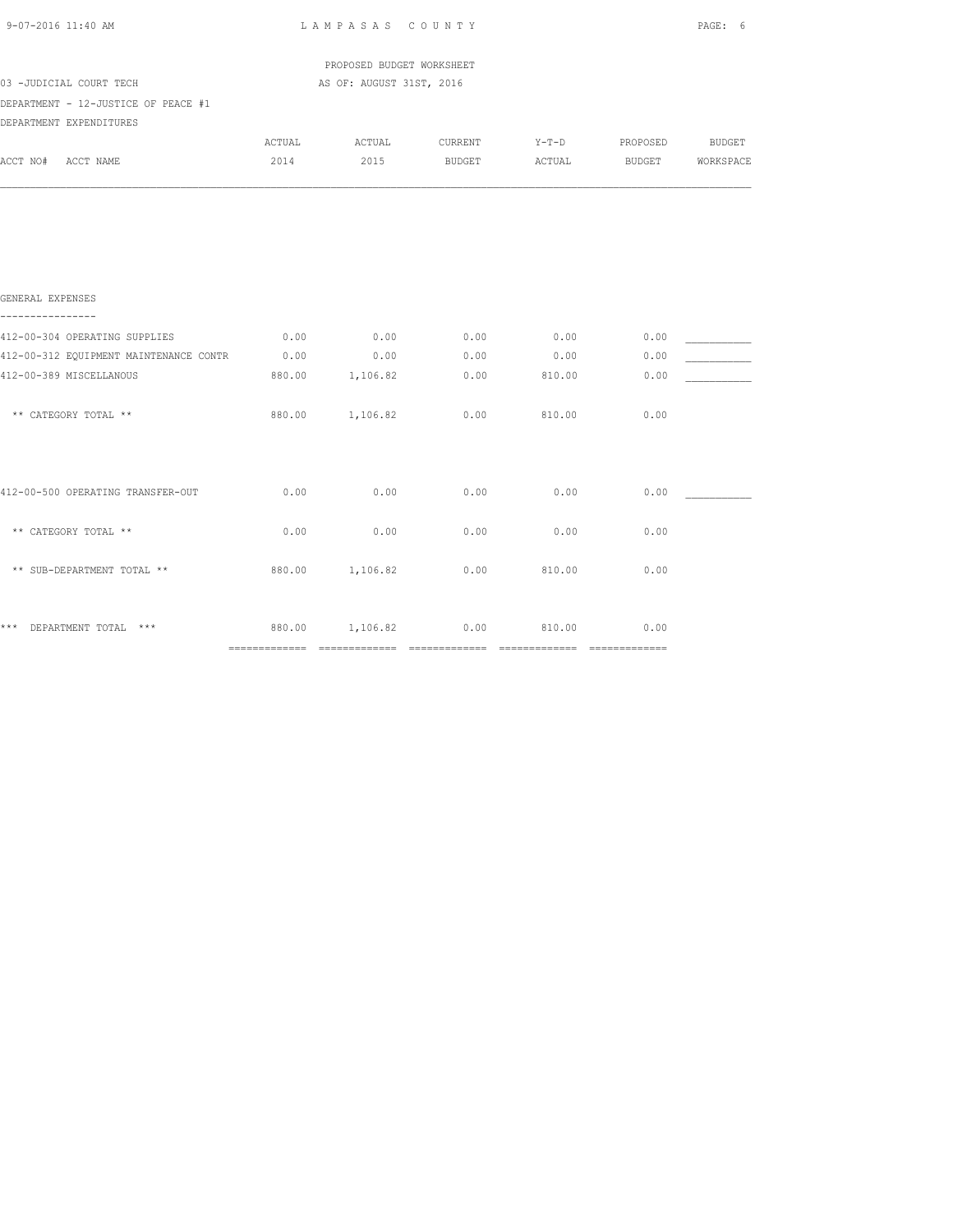|        |                                            |                  |                                                                                            |      | PAGE: 7                                   |
|--------|--------------------------------------------|------------------|--------------------------------------------------------------------------------------------|------|-------------------------------------------|
|        |                                            |                  |                                                                                            |      |                                           |
|        |                                            |                  |                                                                                            |      |                                           |
|        |                                            |                  |                                                                                            |      |                                           |
|        |                                            |                  |                                                                                            |      |                                           |
| ACTUAL |                                            |                  |                                                                                            |      |                                           |
| 2014   | 2015                                       | BUDGET           |                                                                                            |      | WORKSPACE                                 |
|        |                                            |                  |                                                                                            |      |                                           |
|        | 0.00                                       |                  | 0.00                                                                                       | 0.00 |                                           |
|        | 0.00                                       | 0.00             | 0.00                                                                                       | 0.00 |                                           |
| 873.93 | 55.00                                      | 0.00             | 0.00                                                                                       | 0.00 |                                           |
|        | 55.00                                      | 0.00             | 0.00                                                                                       | 0.00 |                                           |
|        | 55.00                                      | 0.00             | 0.00                                                                                       | 0.00 |                                           |
|        |                                            |                  |                                                                                            |      |                                           |
|        | 413-00-304 OPERATING SUPPLIES 0.00<br>0.00 | 873.93<br>873.93 | LAMPASAS COUNTY<br>PROPOSED BUDGET WORKSHEET<br>AS OF: AUGUST 31ST, 2016<br>ACTUAL CURRENT | 0.00 | Y-T-D PROPOSED BUDGET<br>ACTUAL<br>BUDGET |

\*\*\* DEPARTMENT TOTAL \*\*\* 873.93 55.00 0.00 0.00 0.00 ============= ============= ============= ============= =============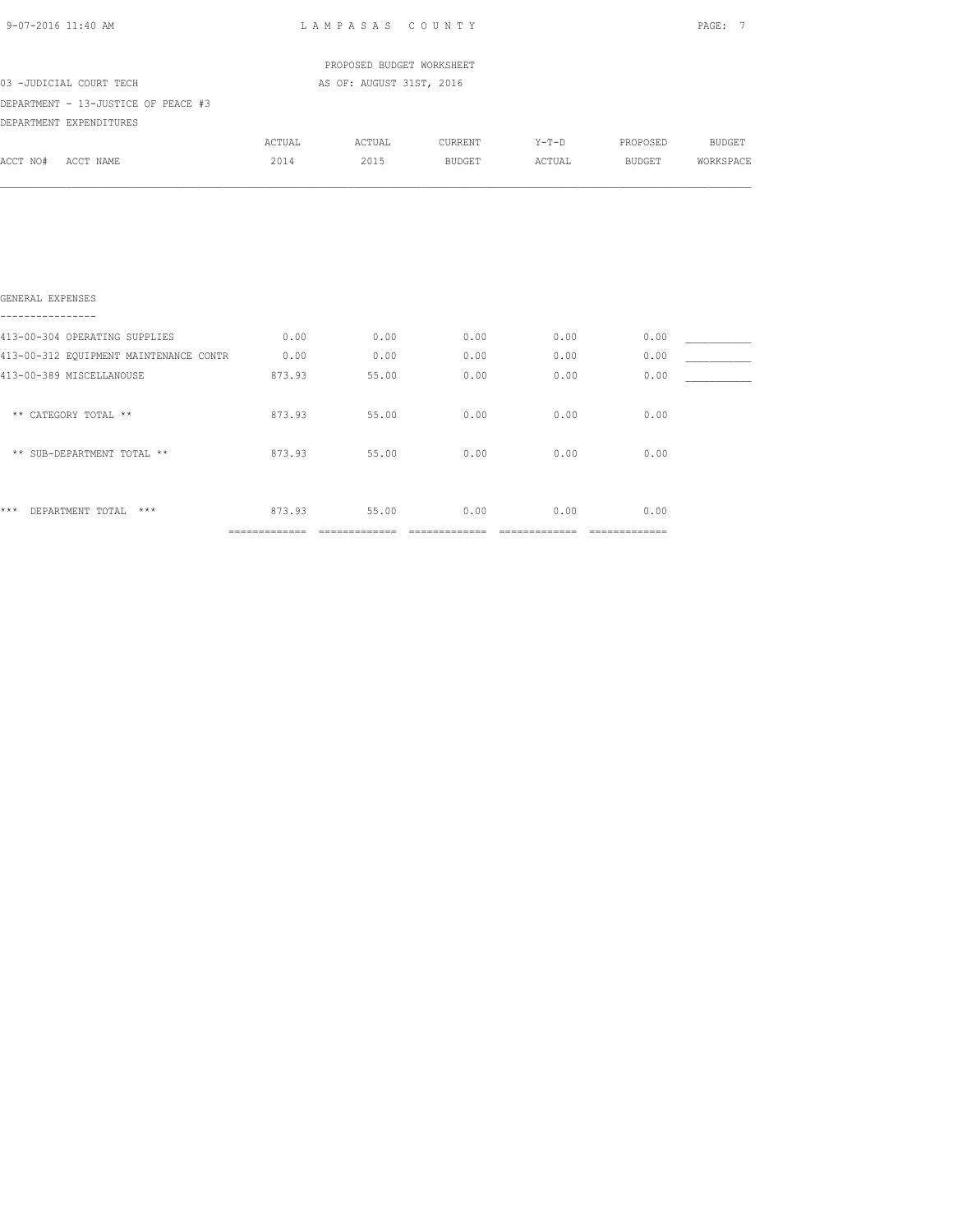| 9-07-2016 11:40 AM                                                     |        | LAMPASAS COUNTY           |                |               |                | PAGE: 8   |  |  |
|------------------------------------------------------------------------|--------|---------------------------|----------------|---------------|----------------|-----------|--|--|
|                                                                        |        | PROPOSED BUDGET WORKSHEET |                |               |                |           |  |  |
| 03 -JUDICIAL COURT TECH<br>AS OF: AUGUST 31ST, 2016                    |        |                           |                |               |                |           |  |  |
| DEPARTMENT - 14-JUSTICE OF PEACE #4                                    |        |                           |                |               |                |           |  |  |
| DEPARTMENT EXPENDITURES                                                |        |                           |                |               |                |           |  |  |
|                                                                        | ACTUAL |                           | ACTUAL CURRENT |               | Y-T-D PROPOSED | BUDGET    |  |  |
| ACCT NO# ACCT NAME                                                     | 2014   |                           | 2015 BUDGET    |               | ACTUAL BUDGET  | WORKSPACE |  |  |
|                                                                        |        |                           |                |               |                |           |  |  |
| GENERAL EXPENSES                                                       |        |                           |                |               |                |           |  |  |
| 414-00-304 OPERATING SUPPLIES                                          | 0.00   | 0.00                      |                | $0.00$ 523.68 | 0.00           |           |  |  |
| 414-00-312 EQUIPMENT MAINTENANCE CONTR 355.32                          |        | 0.00                      | 0.00           | 0.00          | 0.00           |           |  |  |
| 414-00-389 MISCELLANEOUS                                               |        | 176.00 154.00             | 0.00           | 0.00          | 0.00           |           |  |  |
| ** CATEGORY TOTAL **                                                   |        | 531.32 154.00             | 0.00           | 523.68        | 0.00           |           |  |  |
| ** SUB-DEPARTMENT TOTAL **                                             | 531.32 | 154.00                    | 0.00           | 523.68        | 0.00           |           |  |  |
| *** DEPARTMENT TOTAL ***                                               |        | 531.32 154.00             | 0.00           | 523.68        | 0.00           |           |  |  |
| *** FUND TOTAL EXPENDITURES *** $2,285.25$ 1,315.82 0.00 1,333.68 0.00 |        |                           |                |               |                |           |  |  |

\*\*\* END OF REPORT \*\*\*

============= ============= ============= ============= =============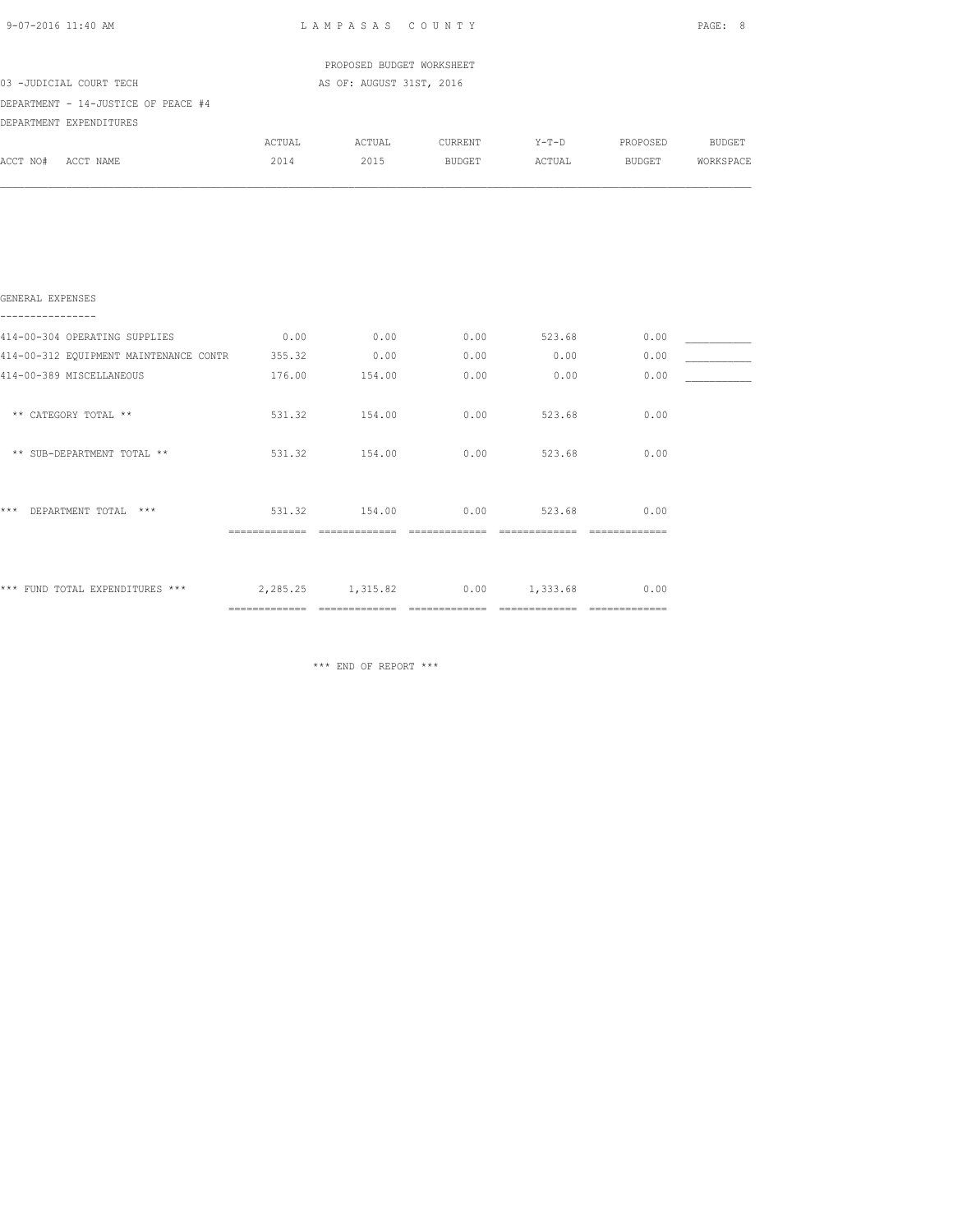|  | $9 - 07 - 2016$ 11:40 AM |  |
|--|--------------------------|--|
|  |                          |  |

L A M P A S A S C O U N T Y PAGE: 1

 PROPOSED BUDGET WORKSHEET 15 -LAMPASAS CO RD & BRIDGE AS OF: AUGUST 31ST, 2016

| ACCT NO#<br>ACCT NAME                                                     | ACTUAL<br>2014                                                       | ACTUAL<br>2015                                         | CURRENT<br>BUDGET | $Y-T-D$<br>ACTUAL | PROPOSED<br>BUDGET | <b>BUDGET</b><br>WORKSPACE |
|---------------------------------------------------------------------------|----------------------------------------------------------------------|--------------------------------------------------------|-------------------|-------------------|--------------------|----------------------------|
| REVENUE SUMMARY                                                           |                                                                      |                                                        |                   |                   |                    |                            |
|                                                                           |                                                                      |                                                        |                   |                   |                    |                            |
| 00-ROAD & BRIDGE REVENUE                                                  | 2,330,600.95  2,697,876.61  2,245,433.00  2,292,985.49  2,326,046.00 |                                                        |                   |                   |                    |                            |
| 01-PRECINCT 1                                                             | 4,350.00                                                             | 0.00                                                   | 0.00              | 0.00              | 0.00               |                            |
| 02-PRECINCT 2                                                             |                                                                      | 1,820.00 47,538.28                                     | 0.00              | 19.80             | 0.00               |                            |
| 03-PRECINCT 3                                                             | 39,144.72                                                            | 1,203.00 77,728.00                                     |                   | 0.00              | 0.00               |                            |
| 04-PRECINCT 4                                                             |                                                                      | 24,978.83 119,518.20                                   | 0.00              | 866.84            | 0.00               |                            |
| 05-ROAD & BRIDGE                                                          | 0.00                                                                 | 0.00                                                   | 0.00              | 0.00              | 0.00               |                            |
| *** TOTAL REVENUE ***                                                     | 2,400,894.50 2,866,136.09 2,323,161.00 2,293,872.13 2,326,046.00     |                                                        |                   |                   |                    |                            |
| EXPENDITURE SUMMARY                                                       |                                                                      |                                                        |                   |                   |                    |                            |
| 01-PRECINCT 1                                                             |                                                                      | 547,880.79 570,845.65 558,155.00 549,454.86 568,461.00 |                   |                   |                    |                            |
| 02-PRECINCT 2                                                             |                                                                      | 632,580.30 415,236.99 497,367.00 477,070.34            |                   |                   | 527,890.00         |                            |
| 03-PRECINCT 3                                                             |                                                                      | 490,288.62  467,644.07  609,779.00  481,893.34         |                   |                   | 563,796.00         |                            |
| 04-PRECINCT 4                                                             |                                                                      | 374,267.88 589,037.77 565,563.00 463,351.50 573,655.00 |                   |                   |                    |                            |
| 05-ROAD & BRIDGE                                                          |                                                                      | 47,339.59 694,938.96                                   | 92,244.00         | 79,682.89         | 92,244.00          |                            |
| *** TOTAL EXPENDITURES ***                                                | 2,092,357.18 2,737,703.44 2,323,108.00 2,051,452.93 2,326,046.00     |                                                        |                   |                   |                    |                            |
| REVENUES OVER/(UNDER) EXPENDITURES 308,537.32 128,432.65 53.00 242,419.20 |                                                                      |                                                        |                   |                   | 0.00               |                            |
|                                                                           |                                                                      |                                                        |                   |                   |                    |                            |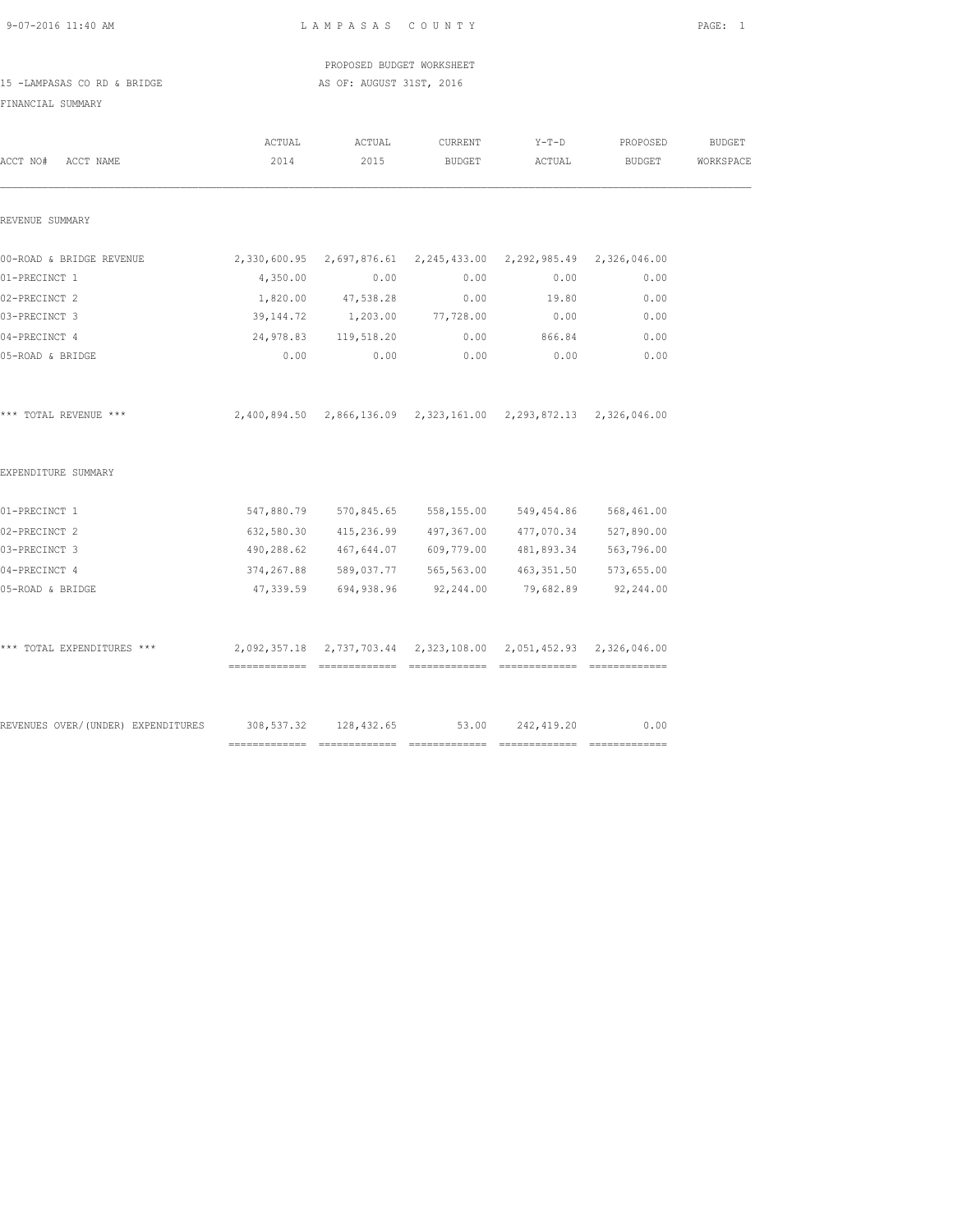## PROPOSED BUDGET WORKSHEET

### 15 -LAMPASAS CO RD & BRIDGE AS OF: AUGUST 31ST, 2016

DEPARTMENT - 00-ROAD & BRIDGE REVENUE

| DEPARTMENT REVENUES |           |        |              |               |             |               |               |
|---------------------|-----------|--------|--------------|---------------|-------------|---------------|---------------|
|                     |           | ACTUAL | <b>CTUAL</b> | CURRENT       | $Y - T - D$ | PROPOSED      | <b>BUDGET</b> |
| ACCT NO#            | ACCT NAME | 2014   | 2015         | <b>BUDGET</b> | ACTUAL      | <b>BUDGET</b> | WORKSPACE     |

| 00-ROAD & BRIDGE |                                                                                                     |             |                                                                  |            |                           |            |  |
|------------------|-----------------------------------------------------------------------------------------------------|-------------|------------------------------------------------------------------|------------|---------------------------|------------|--|
|                  | 100-00-001 BEGINNING FUND BALANCE                                                                   | 0.00        | 0.00                                                             | 0.00       | 0.00                      | 0.00       |  |
|                  | 100-00-010 CURRENT AD VALOREM TAXES 1,452,783.81                                                    |             | 1,475,509.78 1,521,933.00                                        |            | 1,523,256.59 1,592,046.00 |            |  |
|                  | 100-00-020 DELINQUENT AD VALOREM TAXES                                                              | 25,496.54   | 34,058.27                                                        | 0.00       | 23,801.15                 | 0.00       |  |
|                  | 100-00-030 PENALTIES & INT. AD VALOREM                                                              | 0.00        | 0.00                                                             | 0.00       | 9,077.30                  | 0.00       |  |
|                  | 100-00-035 LCAD REFUND                                                                              | 0.00        | 0.00                                                             | 0.00       | 0.00                      | 0.00       |  |
|                  | 100-00-090 MOTOR VEHICLE REGISTRATION                                                               | 362, 425.52 | 341,450.00                                                       | 475,000.00 | 348,054.00                | 425,000.00 |  |
|                  | 100-00-091 STATE SALES TAX REBATE                                                                   | 0.00        | 0.00                                                             | 0.00       | 0.00                      | 0.00       |  |
|                  | 100-00-093 SPECIAL TAX ON VEHICLES                                                                  | 228,910.00  | 227,680.00                                                       | 200,000.00 | 220,090.00                | 240,000.00 |  |
|                  | 100-00-099 INTEREST REVENUE                                                                         | 231.26      | 437.91                                                           | 1,000.00   | 2,474.70                  | 2,000.00   |  |
|                  | 100-00-100 SALE OF SURPLUS EQUIP/PROPE                                                              | 5,955.00    | 2,215.00                                                         | 0.00       | 13,577.40                 | 0.00       |  |
|                  | 100-00-102 INSURANCE REFUND                                                                         | 520.84      | 0.00                                                             | 0.00       | 0.00                      | 0.00       |  |
|                  | 100-00-110 LATERAL ROADS                                                                            | 23,718.17   | 22,973.94                                                        | 22,500.00  | 22,994.64                 | 27,000.00  |  |
|                  | 100-00-116 GRANT REVENUE                                                                            | 0.00        | 0.00                                                             | 0.00       | 0.00                      | 0.00       |  |
|                  | 100-00-124 GROSS WEIGHT & AXLE WEIGHT                                                               | 31,650.41   | 42,739.21                                                        | 25,000.00  | 39,659.71                 | 40,000.00  |  |
|                  | 100-00-130 911-ADDRESSING SIGNS                                                                     | 0.00        | 0.00                                                             | 0.00       | 0.00                      | 0.00       |  |
|                  | 100-00-189 DISCOUNTS TAKEN                                                                          | 0.00        | 0.00                                                             | 0.00       | 0.00                      | 0.00       |  |
|                  | 100-00-190 MISCELLANEOUS RECEIPTS                                                                   | 2,015.40    | 60.50                                                            | 0.00       | 0.00                      | 0.00       |  |
|                  | 100-00-191 CITIZENS DONATIONS                                                                       | 0.00        | 0.00                                                             | 0.00       | 0.00                      | 0.00       |  |
|                  | 200-00-000 OTHER SOURCES - LEASE                                                                    | 196,894.00  | 410,336.00                                                       | 0.00       | 90,000.00                 | 0.00       |  |
|                  | 200-00-010 OPERATING TRANSFERS-IN                                                                   | 0.00        | 140,416.00                                                       | 0.00       | 0.00                      | 0.00       |  |
|                  |                                                                                                     |             |                                                                  |            |                           |            |  |
|                  | ** SUB-DEPARTMENT REVENUE TOTAL ** 2,330,600.95 2,697,876.61 2,245,433.00 2,292,985.49 2,326,046.00 |             |                                                                  |            |                           |            |  |
|                  |                                                                                                     |             |                                                                  |            |                           |            |  |
|                  | ** DEPARTMENT REVENUE TOTAL **                                                                      |             | 2,330,600.95 2,697,876.61 2,245,433.00 2,292,985.49 2,326,046.00 |            |                           |            |  |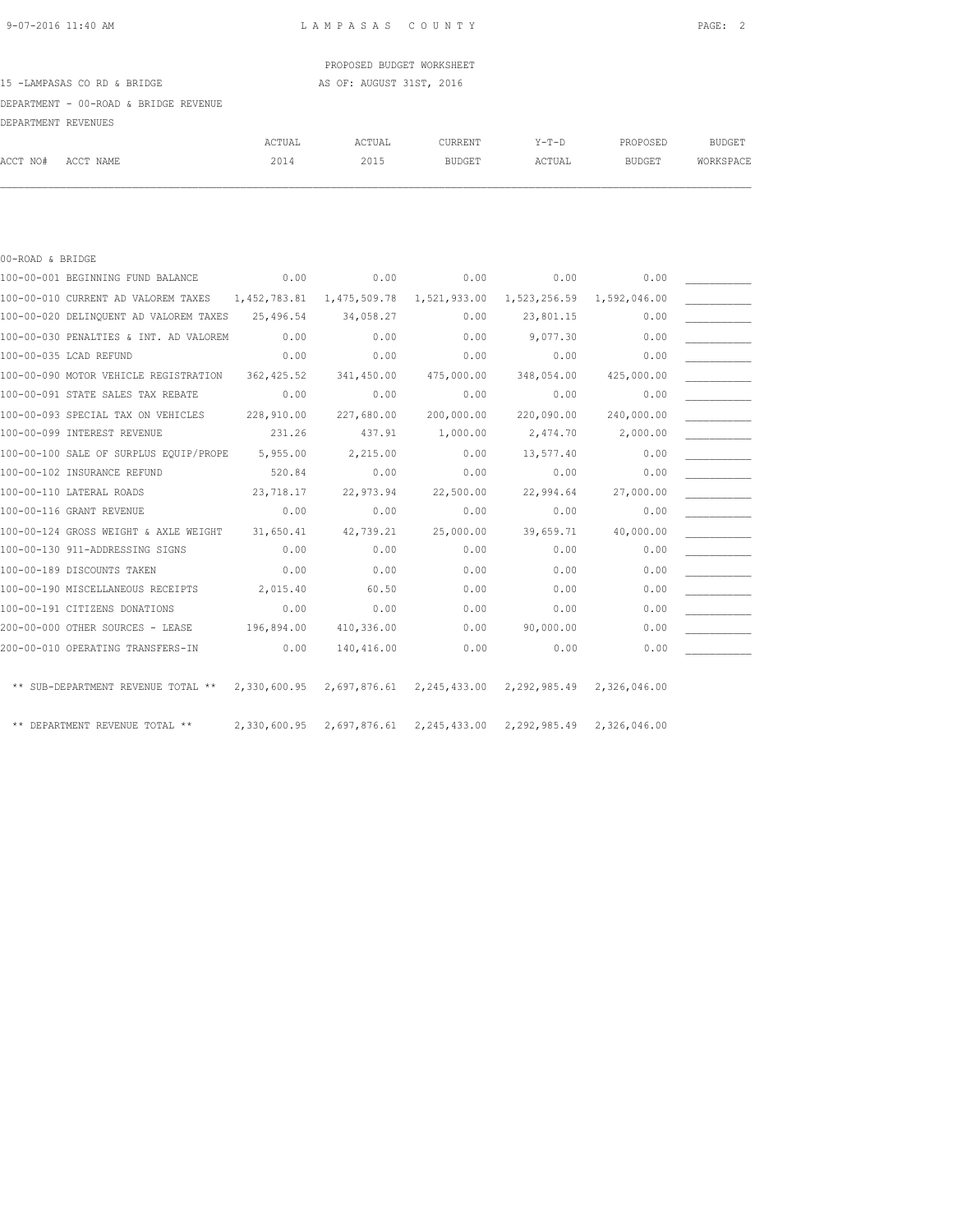### PROPOSED BUDGET WORKSHEET 15 -LAMPASAS CO RD & BRIDGE AS OF: AUGUST 31ST, 2016

DEPARTMENT - 01-PRECINCT 1

| DEPARTMENT REVENUES |
|---------------------|
|                     |

|                                      | ACTUAL   | ACTUAL | CURRENT       | $Y-T-D$ | PROPOSED      | <b>BUDGET</b> |
|--------------------------------------|----------|--------|---------------|---------|---------------|---------------|
| ACCT NO#<br>ACCT NAME                | 2014     | 2015   | <b>BUDGET</b> | ACTUAL  | <b>BUDGET</b> | WORKSPACE     |
|                                      |          |        |               |         |               |               |
|                                      |          |        |               |         |               |               |
|                                      |          |        |               |         |               |               |
| 00-ROAD & BRIDGE                     |          |        |               |         |               |               |
| 101-00-002 EXISTING FUND BALANCE     | 0.00     | 0.00   | 0.00          | 0.00    | 0.00          |               |
| 101-00-100 SALES OF SURPLUS PROPERTY | 0.00     | 0.00   | 0.00          | 0.00    | 0.00          |               |
| 101-00-116 GRANT REVENUE-FEMA        | 0.00     | 0.00   | 0.00          | 0.00    | 0.00          |               |
| 101-00-190 MISCELLANOUS              | 4,350.00 | 0.00   | 0.00          | 0.00    | 0.00          |               |
| ** SUB-DEPARTMENT REVENUE TOTAL **   | 4,350.00 | 0.00   | 0.00          | 0.00    | 0.00          |               |
| ** DEPARTMENT REVENUE TOTAL **       | 4,350.00 | 0.00   | 0.00          | 0.00    | 0.00          |               |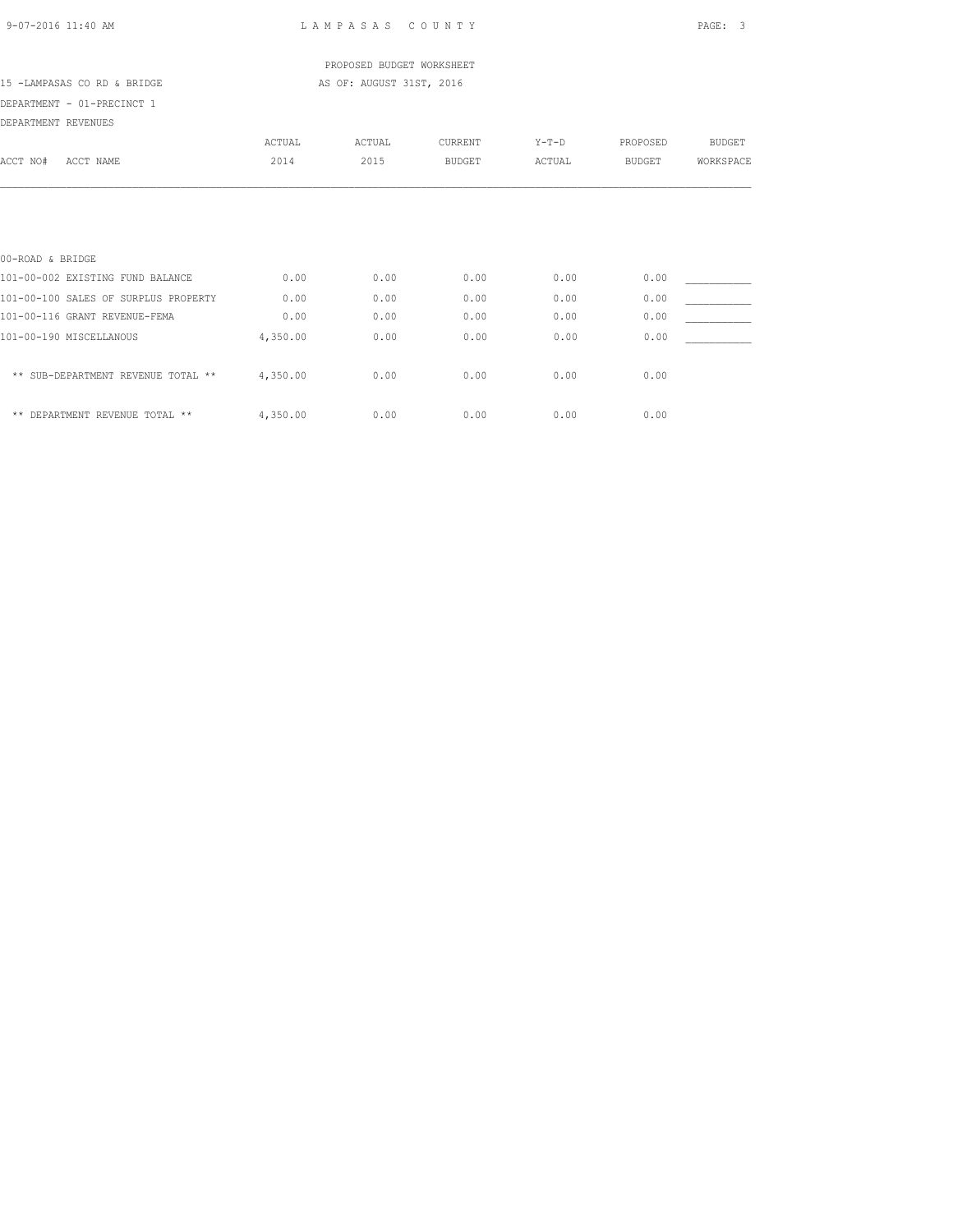|  | $9 - 07 - 2016$ 11:40 AM |  |
|--|--------------------------|--|
|  |                          |  |

L A M P A S A S C O U N T Y PAGE: 4

 PROPOSED BUDGET WORKSHEET 15 -LAMPASAS CO RD & BRIDGE AS OF: AUGUST 31ST, 2016

DEPARTMENT - 02-PRECINCT 2

DEPARTMENT REVENUES

| DEPARTMENT REVENUES                 |          |           |               |         |               |               |
|-------------------------------------|----------|-----------|---------------|---------|---------------|---------------|
|                                     | ACTUAL   | ACTUAL    | CURRENT       | $Y-T-D$ | PROPOSED      | <b>BUDGET</b> |
| ACCT NO#<br>ACCT NAME               | 2014     | 2015      | <b>BUDGET</b> | ACTUAL  | <b>BUDGET</b> | WORKSPACE     |
|                                     |          |           |               |         |               |               |
|                                     |          |           |               |         |               |               |
| 00-ROAD & BRIDGE                    |          |           |               |         |               |               |
| 102-00-100 SALE OF SURPLUS PROPERTY | 1,820.00 | 47,528.29 | 0.00          | 0.00    | 0.00          |               |
| 102-00-116 GRANT REVENUE-FEMA       | 0.00     | 0.00      | 0.00          | 0.00    | 0.00          |               |
| 102-00-190 MISCELLANEOUS            | 0.00     | 9.99      | 0.00          | 19.80   | 0.00          |               |
| ** SUB-DEPARTMENT REVENUE TOTAL **  | 1,820.00 | 47,538.28 | 0.00          | 19.80   | 0.00          |               |
| ** DEPARTMENT REVENUE TOTAL **      | 1,820.00 | 47,538.28 | 0.00          | 19.80   | 0.00          |               |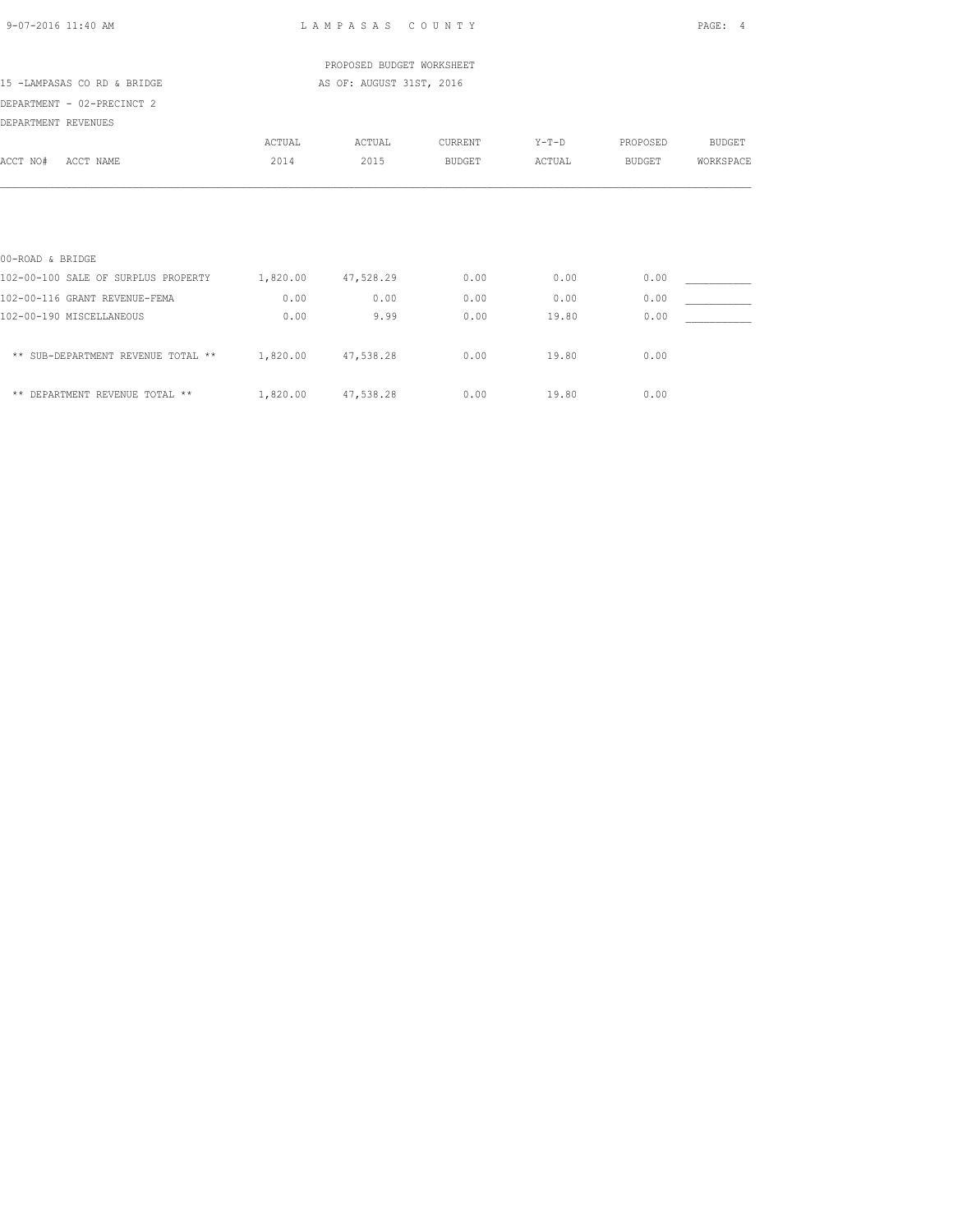|  | 9-07-2016 11:40 AM |  |
|--|--------------------|--|
|  |                    |  |

LAM PASAS COUNTY PAGE: 5

 PROPOSED BUDGET WORKSHEET 15 -LAMPASAS CO RD & BRIDGE AS OF: AUGUST 31ST, 2016

# DEPARTMENT - 03-PRECINCT 3

| DEPARTMENT REVENUES                  |             |          |               |         |          |               |
|--------------------------------------|-------------|----------|---------------|---------|----------|---------------|
|                                      | ACTUAL      | ACTUAL   | CURRENT       | $Y-T-D$ | PROPOSED | <b>BUDGET</b> |
| ACCT NO#<br>ACCT NAME                | 2014        | 2015     | <b>BUDGET</b> | ACTUAL  | BUDGET   | WORKSPACE     |
|                                      |             |          |               |         |          |               |
| 00-ROAD & BRIDGE                     |             |          |               |         |          |               |
| 103-00-002 EXISTING FUND BALANCE     | 0.00        | 0.00     | 77,728.00     | 0.00    | 0.00     |               |
| 103-00-100 SALE OF SURPLUS PROPERTY  | 31,645.00   | 596.00   | 0.00          | 0.00    | 0.00     |               |
| 103-00-116 GRANT REVENUE-FEMA        | 0.00        | 0.00     | 0.00          | 0.00    | 0.00     |               |
| 103-00-190 MISCELLANOUS              | 7,499.72    | 607.00   | 0.00          | 0.00    | 0.00     |               |
| ** SUB-DEPARTMENT REVENUE TOTAL **   | 39, 144, 72 | 1,203.00 | 77,728.00     | 0.00    | 0.00     |               |
| DEPARTMENT REVENUE TOTAL **<br>$* *$ | 39, 144, 72 | 1,203.00 | 77,728.00     | 0.00    | 0.00     |               |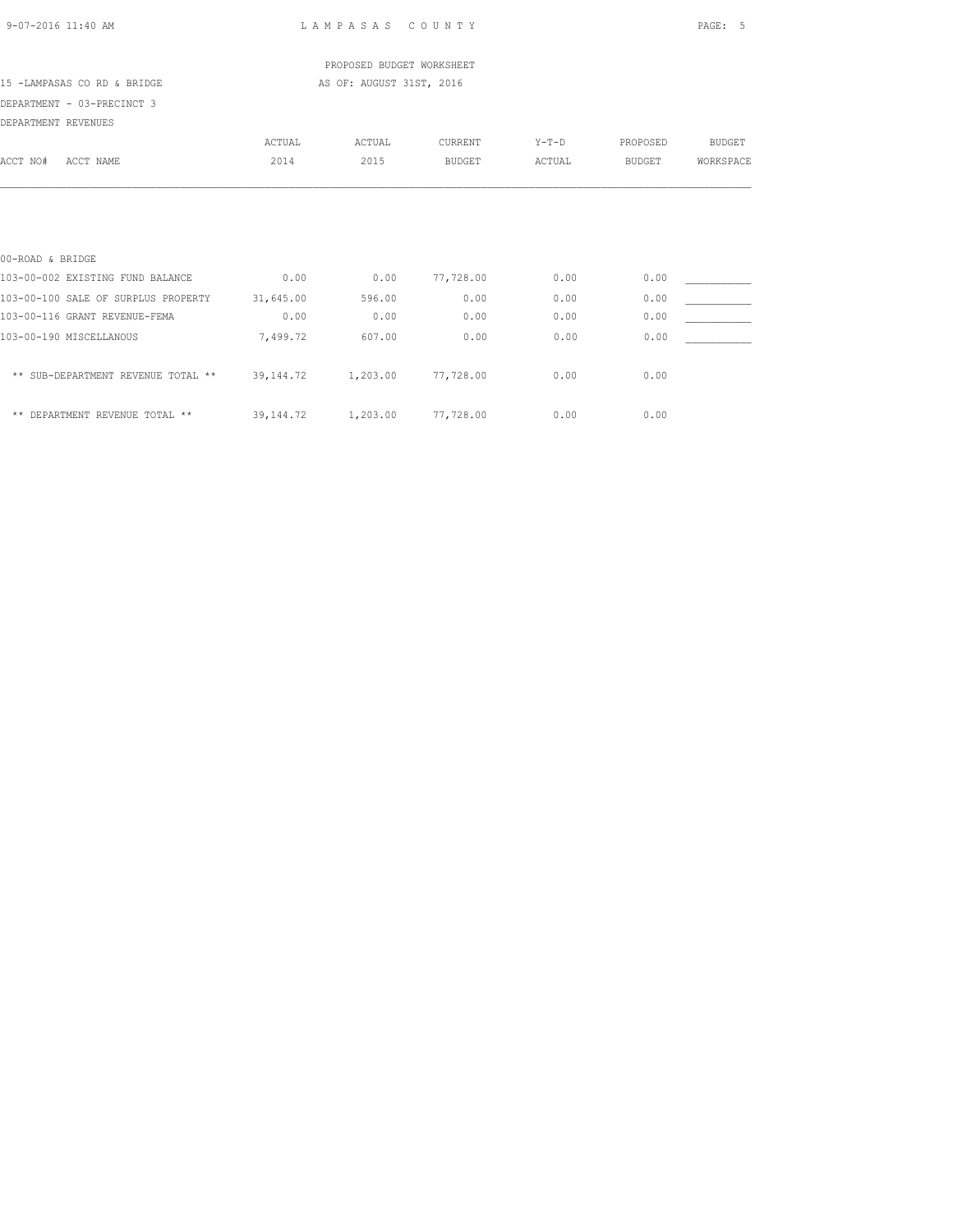### PROPOSED BUDGET WORKSHEET 15 -LAMPASAS CO RD & BRIDGE AS OF: AUGUST 31ST, 2016

## DEPARTMENT - 04-PRECINCT 4

| DEPARTMENT REVENUES      |                                      |           |            |               |         |               |               |
|--------------------------|--------------------------------------|-----------|------------|---------------|---------|---------------|---------------|
|                          |                                      | ACTUAL    | ACTUAL     | CURRENT       | $Y-T-D$ | PROPOSED      | <b>BUDGET</b> |
| ACCT NO#                 | ACCT NAME                            | 2014      | 2015       | <b>BUDGET</b> | ACTUAL  | <b>BUDGET</b> | WORKSPACE     |
|                          |                                      |           |            |               |         |               |               |
| 00-ROAD & BRIDGE         |                                      |           |            |               |         |               |               |
|                          | 104-00-100 SALES OF SURPLUS PROPERTY | 10,576.50 | 29,466.85  | 0.00          | 866.84  | 0.00          |               |
|                          | 104-00-116 GRANT REVENUE-FEMA        | 0.00      | 0.00       | 0.00          | 0.00    | 0.00          |               |
|                          | 104-00-117 LCRA REIMBURSEMENT        | 0.00      | 0.00       | 0.00          | 0.00    | 0.00          |               |
| 104-00-190 MISCELLANEOUS |                                      | 14,402.33 | 773.00     | 0.00          | 0.00    | 0.00          |               |
|                          | 204-00-000 OTHER SOURCES - LEASE     | 0.00      | 89,278.35  | 0.00          | 0.00    | 0.00          |               |
|                          | ** SUB-DEPARTMENT REVENUE TOTAL **   | 24,978.83 | 119,518.20 | 0.00          | 866.84  | 0.00          |               |
|                          | ** DEPARTMENT REVENUE TOTAL **       | 24,978.83 | 119,518.20 | 0.00          | 866.84  | 0.00          |               |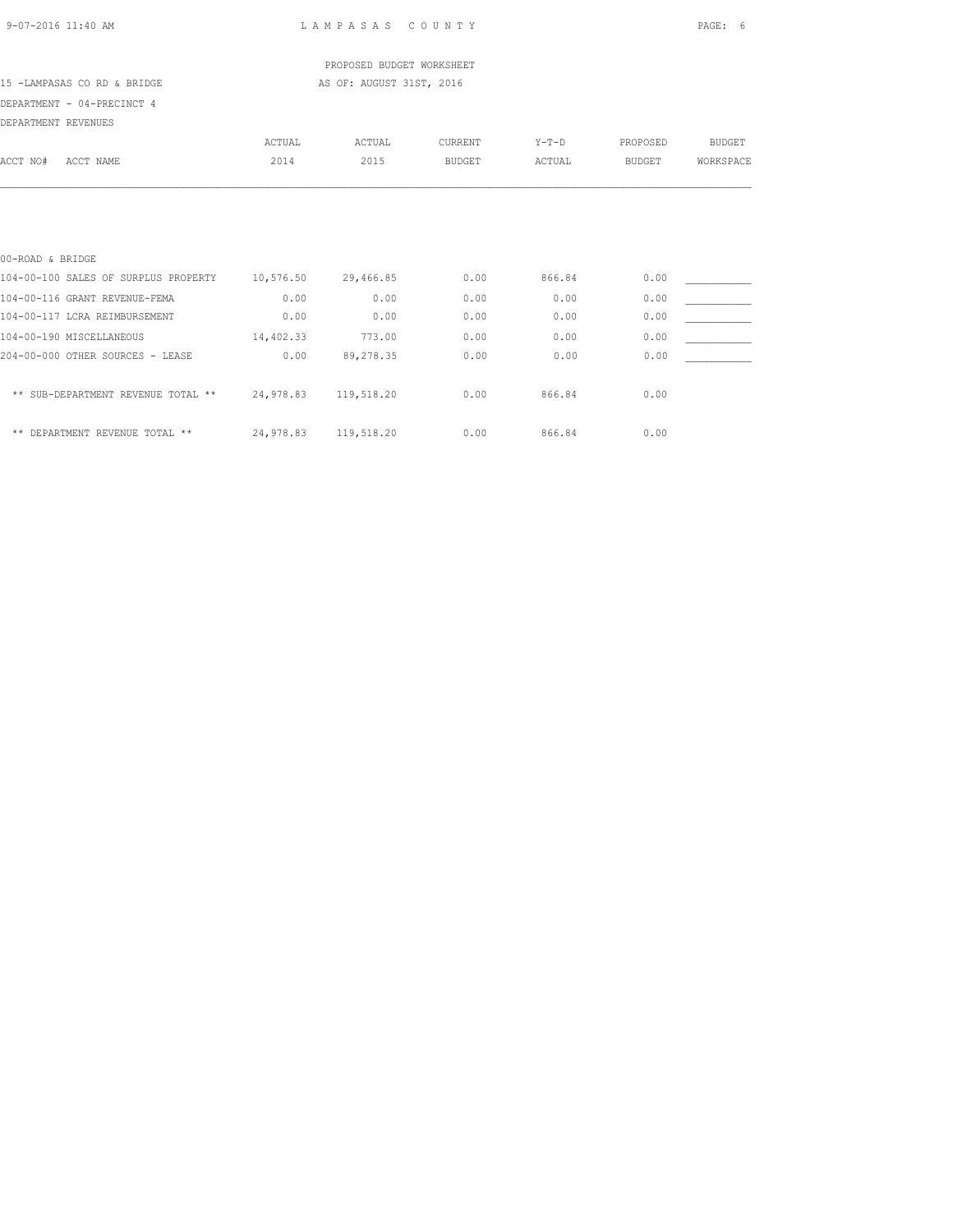| 9-07-2016 11:40 AM                 |                | LAMPASAS COUNTY                                                  |                               |         |          | PAGE: 7       |
|------------------------------------|----------------|------------------------------------------------------------------|-------------------------------|---------|----------|---------------|
|                                    |                | PROPOSED BUDGET WORKSHEET                                        |                               |         |          |               |
| 15 -LAMPASAS CO RD & BRIDGE        |                | AS OF: AUGUST 31ST, 2016                                         |                               |         |          |               |
| DEPARTMENT - 05-ROAD & BRIDGE      |                |                                                                  |                               |         |          |               |
| DEPARTMENT REVENUES                |                |                                                                  |                               |         |          |               |
|                                    | ACTUAL         | ACTUAL                                                           | CURRENT                       | $Y-T-D$ | PROPOSED | <b>BUDGET</b> |
| ACCT NO# ACCT NAME                 | 2014           | 2015                                                             | <b>BUDGET</b>                 | ACTUAL  | BUDGET   | WORKSPACE     |
|                                    |                |                                                                  |                               |         |          |               |
| 00-ROAD & BRIDGE                   |                |                                                                  |                               |         |          |               |
| 105-00-121 ORCA-FEDERAL FUNDS      | 0.00           | 0.00                                                             | 0.00                          | 0.00    | 0.00     |               |
| 105-00-126 ORCA-STATE FUNDS        | 0.00           | 0.00                                                             | 0.00                          | 0.00    | 0.00     |               |
| ** SUB-DEPARTMENT REVENUE TOTAL ** | 0.00           | 0.00                                                             | 0.00                          | 0.00    | 0.00     |               |
| ** DEPARTMENT REVENUE TOTAL **     | 0.00           | 0.00                                                             | 0.00                          | 0.00    | 0.00     |               |
| *** FUND TOTAL REVENUES ***        |                | 2,400,894.50 2,866,136.09 2,323,161.00 2,293,872.13 2,326,046.00 |                               |         |          |               |
|                                    | ============== |                                                                  | ============================= |         |          |               |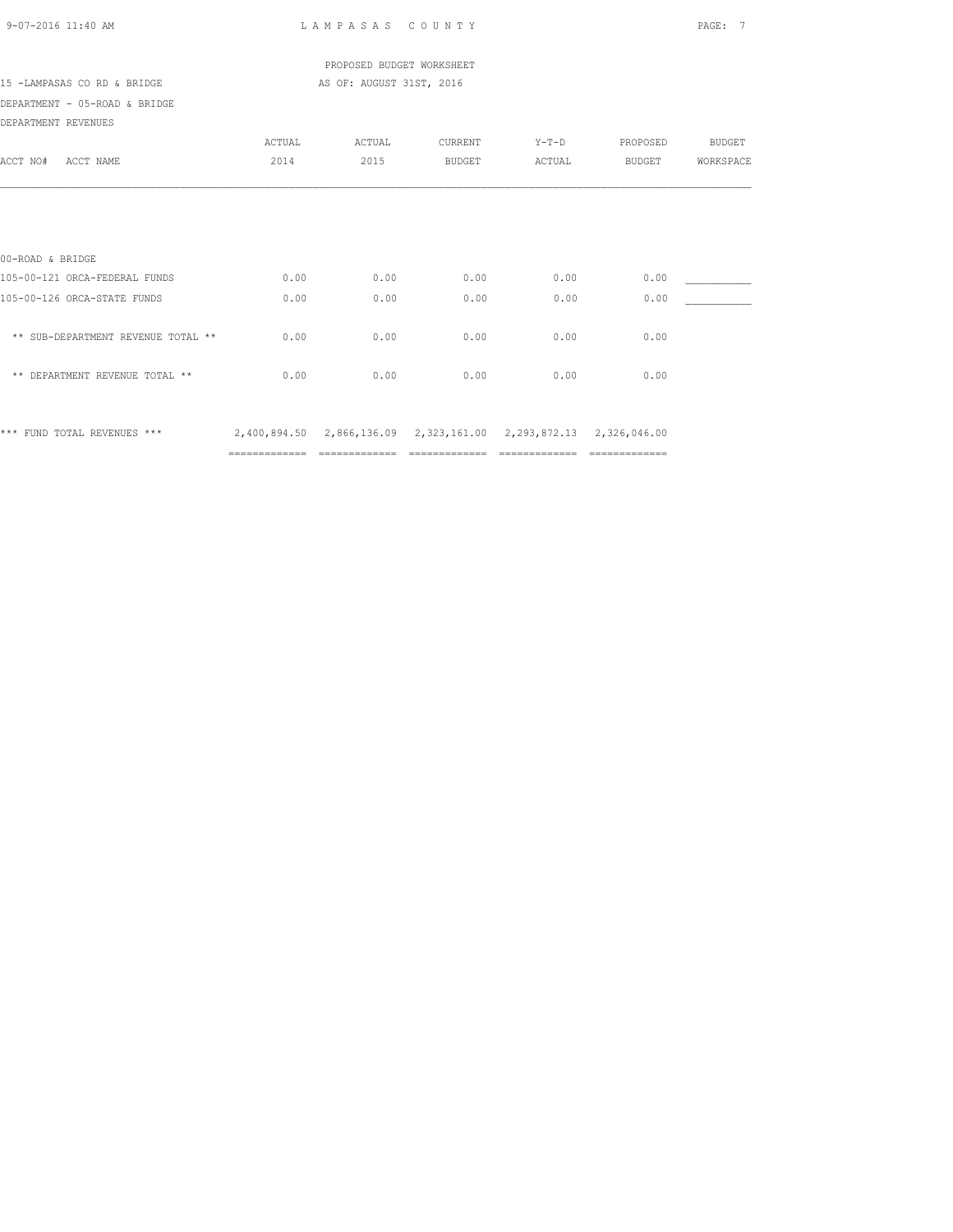|                                        |            | PROPOSED BUDGET WORKSHEET |               |            |               |           |
|----------------------------------------|------------|---------------------------|---------------|------------|---------------|-----------|
| 15 -LAMPASAS CO RD & BRIDGE            |            | AS OF: AUGUST 31ST, 2016  |               |            |               |           |
| DEPARTMENT - 01-PRECINCT 1             |            |                           |               |            |               |           |
| DEPARTMENT EXPENDITURES                |            |                           |               |            |               |           |
|                                        | ACTUAL     | ACTUAL                    | CURRENT       | $Y-T-D$    | PROPOSED      | BUDGET    |
| ACCT NO#<br>ACCT NAME                  | 2014       | 2015                      | <b>BUDGET</b> | ACTUAL     | <b>BUDGET</b> | WORKSPACE |
|                                        |            |                           |               |            |               |           |
| 00-ROAD & BRIDGE<br>================   |            |                           |               |            |               |           |
|                                        |            |                           |               |            |               |           |
| WAGES                                  |            |                           |               |            |               |           |
| 401-00-101 SALARIES & WAGES ELECTED OF | 55,795.62  | 55,301.41                 | 55,412.00     | 46,077.91  | 56,019.00     |           |
| 401-00-106 TEMPORARY EMPLOYEE          | 0.00       | 1,130.00                  | 0.00          | 12,966.00  | 0.00          |           |
| 401-00-109 SR EQUIPMENT OPERATOR #1142 | 37,818.38  | 39,007.48                 | 39, 371.00    | 32,829.77  | 36, 359.00    |           |
| 401-00-110 PART-TIME EMPLOYEES         | 0.00       | 120.00                    | 0.00          | 0.00       | 0.00          |           |
| 401-00-112 JR EQUIPMENT OPERATOR #3498 | 25,170.65  | 24,398.19                 | 34,382.00     | 20,290.69  | 31, 412.00    |           |
| 401-00-120 SALARY & WAGES OVERTIME     | 0.00       | 0.00                      | 0.00          | 0.00       | 0.00          |           |
| 401-00-139 JR EQUIPMENT OPERATOR #0306 | 29,867.18  | 30,649.65                 | 31,409.00     | 28,967.20  | 35,094.00     |           |
| 401-00-199 LONGEVITY PAYMENT           | 3,600.00   | 3,720.00                  | 1,440.00      | 1,440.00   | 1,560.00      |           |
| ** CATEGORY TOTAL **                   | 152,251.83 |                           |               | 142,571.57 | 160,444.00    |           |
| EMPLOYEE BENEFITS                      |            |                           |               |            |               |           |
| 401-00-203 FICA BENEFITS               | 12,321.50  | 12,559.48                 | 12,578.00     | 11,581.01  | 12,383.00     |           |
| 401-00-204 GROUP MEDICAL INSURANCE     | 21,966.00  | 22,007.16                 | 32,000.00     | 38,295.16  | 39,320.00     |           |
| 401-00-205 RETIREMENT                  | 24,047.75  | 24,388.03                 | 26,309.00     | 21,838.17  | 25,899.00     |           |
| 401-00-207 WORKMAN'S COMP              | 2,808.00   | 4,528.00                  | 3,014.00      | 3,014.00   | 3,100.00      |           |
| 401-00-208 UNEMPLOYMENT INSURANCE      | 75.00      | 0.00                      | 75.00         | 75.00      | 105.00        |           |
| 401-00-210 AUTO ALLOWANCE              | 9,600.00   | 9,600.00                  | 9,600.00      | 8,800.00   | 9,600.00      |           |
| 401-00-211 UNIFORM ALLOWANCE           | 1,197.70   | 1,151.50                  | 1,970.00      | 1,027.60   | 1,970.00      |           |
| 401-00-212 PHONE ALLOWANCE             | 0.00       | 0.00                      | 0.00          | 360.00     | 1,440.00      |           |
| ** CATEGORY TOTAL **                   | 72,015.95  | 74,234.17                 | 85,546.00     | 84,990.94  | 93,817.00     |           |
| GENERAL EXPENSES                       |            |                           |               |            |               |           |
| ----------------                       |            |                           |               |            |               |           |
| 401-00-301 COMMUNICATIONS              | 2,607.33   | 2,767.40                  | 2,500.00      | 2,593.42   | 2,500.00      |           |
| 401-00-302 UTILITIES                   | 762.04     | 2,343.32                  | 4,000.00      | 1,762.60   | 3,000.00      |           |
| 401-00-304 OPERATING SUPPLIES          | 16,565.10  | 21,124.04                 | 15,000.00     | 6,880.42   | 10,000.00     |           |
| 401-00-305 TRAVEL & INSERVICE TRAINING | 355.00     | 461.49                    | 500.00        | 317.38     | 500.00        |           |
| 401-00-308 REPAIRS & MAINTENANCE EQUIP | 24,711.59  | 12,946.29                 | 20,000.00     | 39, 114.43 | 25,000.00     |           |
| 401-00-342 GAS & OIL                   | 29,648.02  | 24,470.35                 | 30,000.00     | 27,376.34  | 30,000.00     |           |
| 401-00-347 UNIFORMS                    | 0.00       | 0.00                      | 0.00          | 0.00       | 0.00          |           |
| 401-00-370 EQUIPMENT RENTAL            | 0.00       | 0.00                      | 0.00          | 0.00       | 0.00          |           |
| 401-00-372 EQUIPMENT LEASE             | 0.00       | 0.00                      | 0.00          | 0.00       | 0.00          |           |
| 401-00-381 911-ADDRESSING SIGNS        | 0.00       | 0.00                      | 0.00          | 0.00       | 300.00        |           |

401-00-391 PREC 1 CATTLE GUARDS 0.00 0.00 0.00 0.00 0.00 \_\_\_\_\_\_\_\_\_\_\_ 401-00-395 PREC 1 ROAD CONSTRUCTION 46,474.03 147,966.43 187,000.00 113,897.94 191,305.00 \_\_\_\_\_\_\_\_\_\_\_

\*\* CATEGORY TOTAL \*\* 121,123.11 212,079.32 259,000.00 191,942.53 262,605.00

9-07-2016 11:40 AM L A M P A S A S C O U N T Y PAGE: 8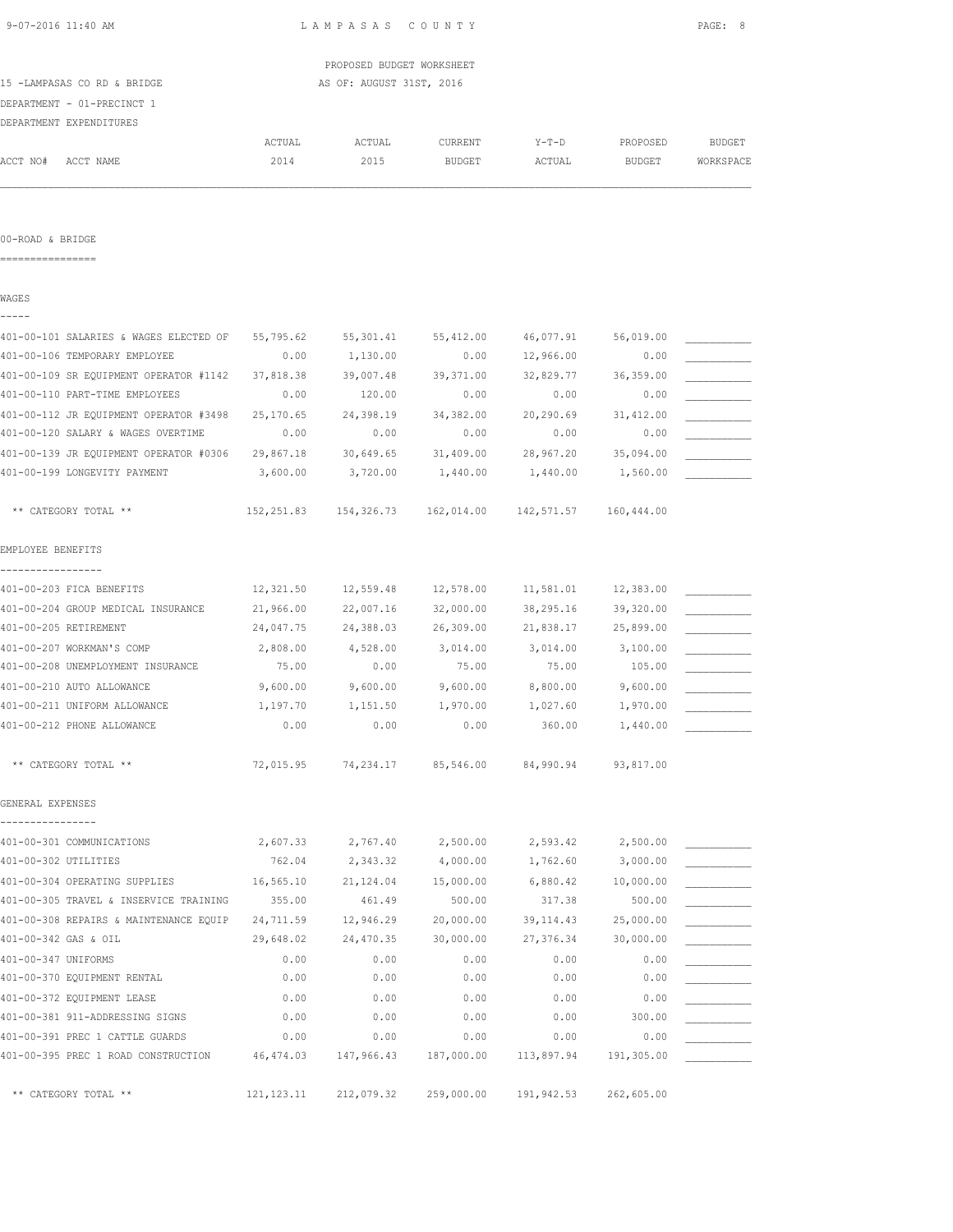| $9 - 07 - 2016$ 11:40 AM |  |
|--------------------------|--|
|                          |  |

 PROPOSED BUDGET WORKSHEET 15 -LAMPASAS CO RD & BRIDGE AS OF: AUGUST 31ST, 2016

DEPARTMENT - 01-PRECINCT 1

DEPARTMENT EXPENDITURES

| DELAKIMENI FYLEMDIIOKE2                                                                                   |        |                                                        |      |                               |      |  |
|-----------------------------------------------------------------------------------------------------------|--------|--------------------------------------------------------|------|-------------------------------|------|--|
|                                                                                                           | ACTUAL | ACTUAL                                                 |      | CURRENT Y-T-D PROPOSED BUDGET |      |  |
| ACCT NO# ACCT NAME                                                                                        |        | 2014 2015 BUDGET ACTUAL BUDGET WORKSPACE               |      |                               |      |  |
|                                                                                                           |        |                                                        |      |                               |      |  |
| CAPITAL OUTLAY<br>--------------                                                                          |        |                                                        |      |                               |      |  |
| 401-00-402 OPERATING EQUIPMENT 126,082.00 37,076.86                                                       |        |                                                        |      | $0.00$ 78,355.75              | 0.00 |  |
| ** CATEGORY TOTAL **                                                                                      |        | $126,082.00$ $37,076.86$ 0.00 78,355.75 0.00           |      |                               |      |  |
| CAPITAL LEASE                                                                                             |        |                                                        |      |                               |      |  |
| -------------<br>401-00-903 CAPITAL PURCHASES - PRINCIP 72,302.29 91,047.42 49,327.00 49,326.04 50,448.00 |        |                                                        |      |                               |      |  |
| $401-00-904$ CAPITAL PURCHASES - INTERES $4,105.61$ $2,081.15$ $2,268.00$ $2,268.03$ $1,147.00$           |        |                                                        |      |                               |      |  |
| ** CATEGORY TOTAL **                                                                                      |        | 76,407.90 93,128.57 51,595.00 51,594.07 51,595.00      |      |                               |      |  |
| ** SUB-DEPARTMENT TOTAL ** 647,880.79 570,845.65 558,155.00 549,454.86 568,461.00                         |        |                                                        |      |                               |      |  |
| $01-PCT$ #1                                                                                               |        |                                                        |      |                               |      |  |
| =========                                                                                                 |        |                                                        |      |                               |      |  |
| GENERAL EXPENSES<br>----------------                                                                      |        |                                                        |      |                               |      |  |
| 401-01-395 PREC 1 CONSTRUCTION-FEMA                                                                       | 0.00   | 0.00                                                   | 0.00 | 0.00                          | 0.00 |  |
| ** CATEGORY TOTAL **                                                                                      | 0.00   | 0.00                                                   | 0.00 | 0.00                          | 0.00 |  |
| ** SUB-DEPARTMENT TOTAL **                                                                                | 0.00   | 0.00                                                   | 0.00 | 0.00                          | 0.00 |  |
|                                                                                                           |        |                                                        |      |                               |      |  |
| *** DEPARTMENT TOTAL ***                                                                                  |        | 547,880.79 570,845.65 558,155.00 549,454.86 568,461.00 |      |                               |      |  |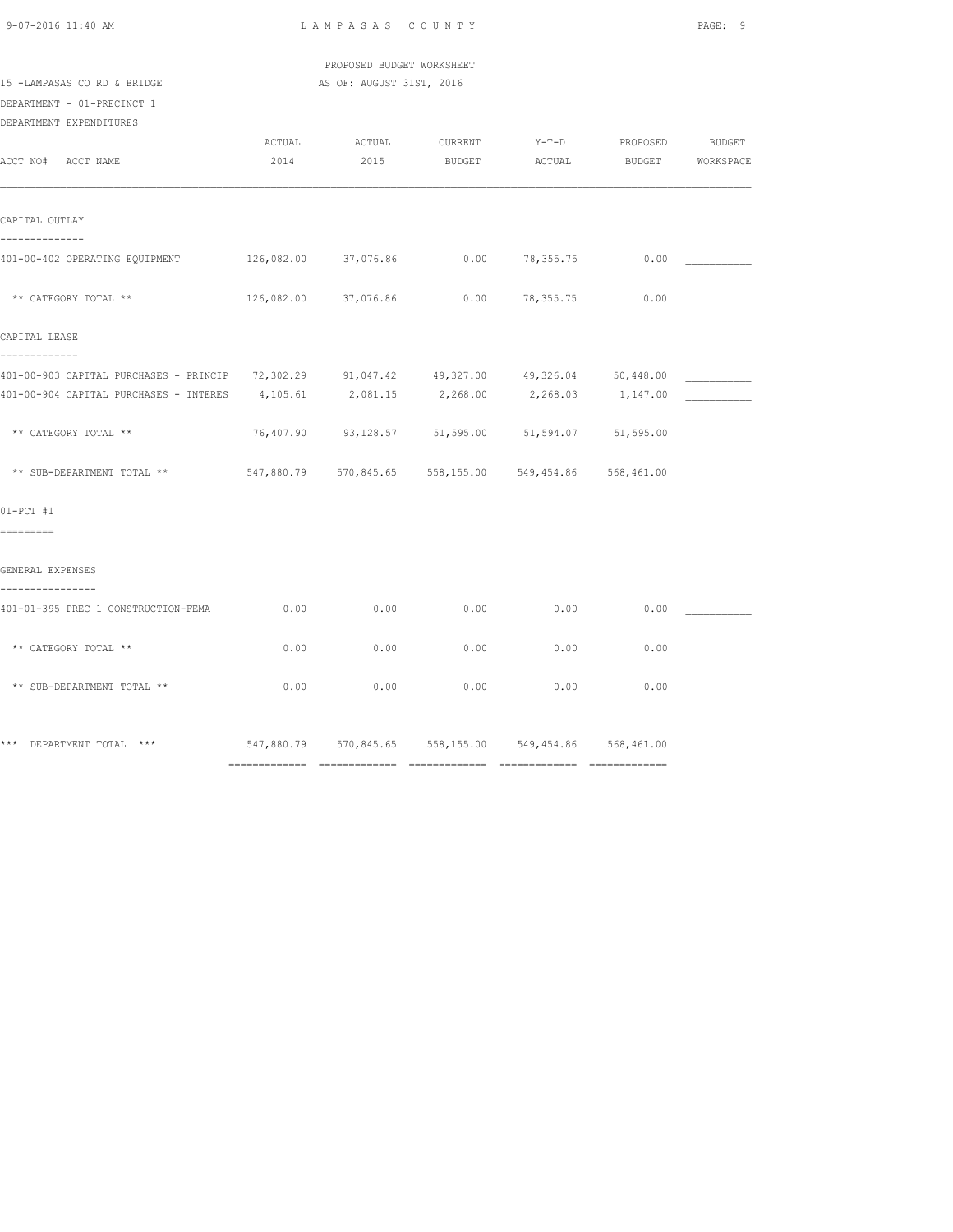|  |  | 9-07-2016 11:40 AM |  |
|--|--|--------------------|--|
|  |  |                    |  |

|                             | PROPOSED BUDGET WORKSHEET |
|-----------------------------|---------------------------|
| 15 -LAMPASAS CO RD & BRIDGE | AS OF: AUGUST 31ST, 2016  |

DEPARTMENT - 02-PRECINCT 2

|          | DEPARTMENT EXPENDITURES |        |        |               |         |               |               |
|----------|-------------------------|--------|--------|---------------|---------|---------------|---------------|
|          |                         | ACTUAL | ACTUAL | CURRENT       | $Y-T-D$ | PROPOSED      | <b>BUDGET</b> |
| ACCT NO# | ACCT NAME               | 2014   | 2015   | <b>BUDGET</b> | ACTUAL  | <b>BUDGET</b> | WORKSPACE     |

00-ROAD & BRIDGE

================

WAGES

-----

| 402-00-101 SALARIES & WAGES ELECTED OF | 56,293.62   | 62, 341.43 | 55, 412.00 | 45,586.91   | 56,019.00  |  |
|----------------------------------------|-------------|------------|------------|-------------|------------|--|
| 402-00-106 TEMPORARY EMPLOYEE          | 0.00        | 0.00       | 0.00       | 0.00        | 0.00       |  |
| 402-00-109 SR EQUIPMENT OPERATOR       | 0.00        | 0.00       | 0.00       | 0.00        | 0.00       |  |
| 402-00-110 PART-TIME EMPLOYEES         | 0.00        | 0.00       | 0.00       | 0.00        | 0.00       |  |
| 402-00-112 JR EQUIPMENT OPERATOR #0129 | 31,746.42   | 32,915.89  | 33,219.00  | 30,637.59   | 34,954.00  |  |
| 402-00-138 SR EQUIPMENT OPERATOR #2340 | 35,728.04   | 36,887.84  | 37,197.00  | 34, 381.36  | 41,715.00  |  |
| 402-00-139 JR EQUIPMENT OPERATOR #1993 | 34,673.16   | 35,972.50  | 36,157.00  | 33, 393. 15 | 39,737.00  |  |
| 402-00-199 LONGEVITY PAYMENT           | 4,080.00    | 4,200.00   | 4,320.00   | 4,320.00    | 5,040.00   |  |
| ** CATEGORY TOTAL **                   | 162,521.24  | 172,317.66 | 166,305.00 | 148,319.01  | 177,465.00 |  |
| EMPLOYEE BENEFITS                      |             |            |            |             |            |  |
| -----------------                      |             |            |            |             |            |  |
| 402-00-203 FICA BENEFITS               | 12,181.88   | 13,164.92  | 12,722.00  | 12,328.38   | 13,576.00  |  |
| 402-00-204 GROUP MEDICAL INSURANCE     | 19,582.36   | 13, 141.92 | 16,168.00  | 14,873.44   | 16,747.00  |  |
| 402-00-205 RETIREMENT                  | 25,604.95   | 26,390.49  | 26,609.00  | 25,083.87   | 28,394.00  |  |
| 402-00-207 WORKMEN'S COMP              | 2,856.00    | 4,668.00   | 3,152.00   | 3,152.00    | 3,243.00   |  |
| 402-00-208 UNEMPLOYMENT INSURANCE      | 81.00       | 0.00       | 77.00      | 77.00       | 118.00     |  |
| 402-00-210 AUTO ALLOWANCE              | 9,600.00    | 2,400.00   | 9,600.00   | 8,800.00    | 9,600.00   |  |
| 402-00-211 UNIFORM ALLOWANCE           | 772.20      | 772.20     | 1,470.00   | 712.80      | 1,470.00   |  |
| 402-00-212 PHONE ALLOWANCE             | 1,400.00    | 1,440.00   | 1,440.00   | 1,320.00    | 1,440.00   |  |
| ** CATEGORY TOTAL **                   | 72,078.39   | 61,977.53  | 71,238.00  | 66,347.49   | 74,588.00  |  |
| GENERAL EXPENSES                       |             |            |            |             |            |  |
|                                        |             |            |            |             |            |  |
| 402-00-301 COMMUNICATIONS              | 674.36      | 624.96     | 0.00       | 0.00        | 0.00       |  |
| 402-00-302 UTILITIES                   | 1,347.52    | 1,338.67   | 1,300.00   | 1,185.59    | 1,300.00   |  |
| 402-00-304 OPERATING SUPPLIES          | 3,976.19    | 15,864.03  | 8,000.00   | 10,414.57   | 8,000.00   |  |
| 402-00-305 TRAVEL & INSERVICE TRAINING | 461.22      | 1,148.90   | 500.00     | 530.10      | 500.00     |  |
| 402-00-308 REPAIRS & MAINTENANCE EQUIP | 7,128.96    | 28,613.36  | 7,500.00   | 17,106.90   | 7,500.00   |  |
| 402-00-333 CONRACTED SERVICES          | 0.00        | 0.00       | 0.00       | 1,950.00    | 0.00       |  |
| 402-00-342 GAS & OIL                   | 16,778.63   | 14,698.86  | 20,000.00  | 9,890.34    | 12,000.00  |  |
| 402-00-347 UNIFORMS                    | 0.00        | 0.00       | 0.00       | 0.00        | 0.00       |  |
| 402-00-350 BARN CONSTRUCTION           | 0.00        | 47,476.00  | 0.00       | 12,633.84   | 0.00       |  |
| 402-00-370 EQUIPMENT RENTAL            | 0.00        | 0.00       | 0.00       | 0.00        | 0.00       |  |
| 402-00-372 EQUIPMENT LEASE             | 0.00        | 0.00       | 0.00       | 0.00        | 0.00       |  |
| 402-00-381 911-ADDRESSING SIGNS        | 0.00        | 0.00       | 0.00       | 0.00        | 0.00       |  |
| 402-00-392 PREC 2 CATTLE GUARDS        | 0.00        | 0.00       | 650.00     | 0.00        | 650.00     |  |
| 402-00-396 PREC 2 ROAD CONSTRUCTION    | 127,781.43  | 43, 147.08 | 187,000.00 | 50,708.50   | 191,305.00 |  |
| ** CATEGORY TOTAL **                   | 158, 148.31 | 152,911.86 | 224,950.00 | 104,419.84  | 221,255.00 |  |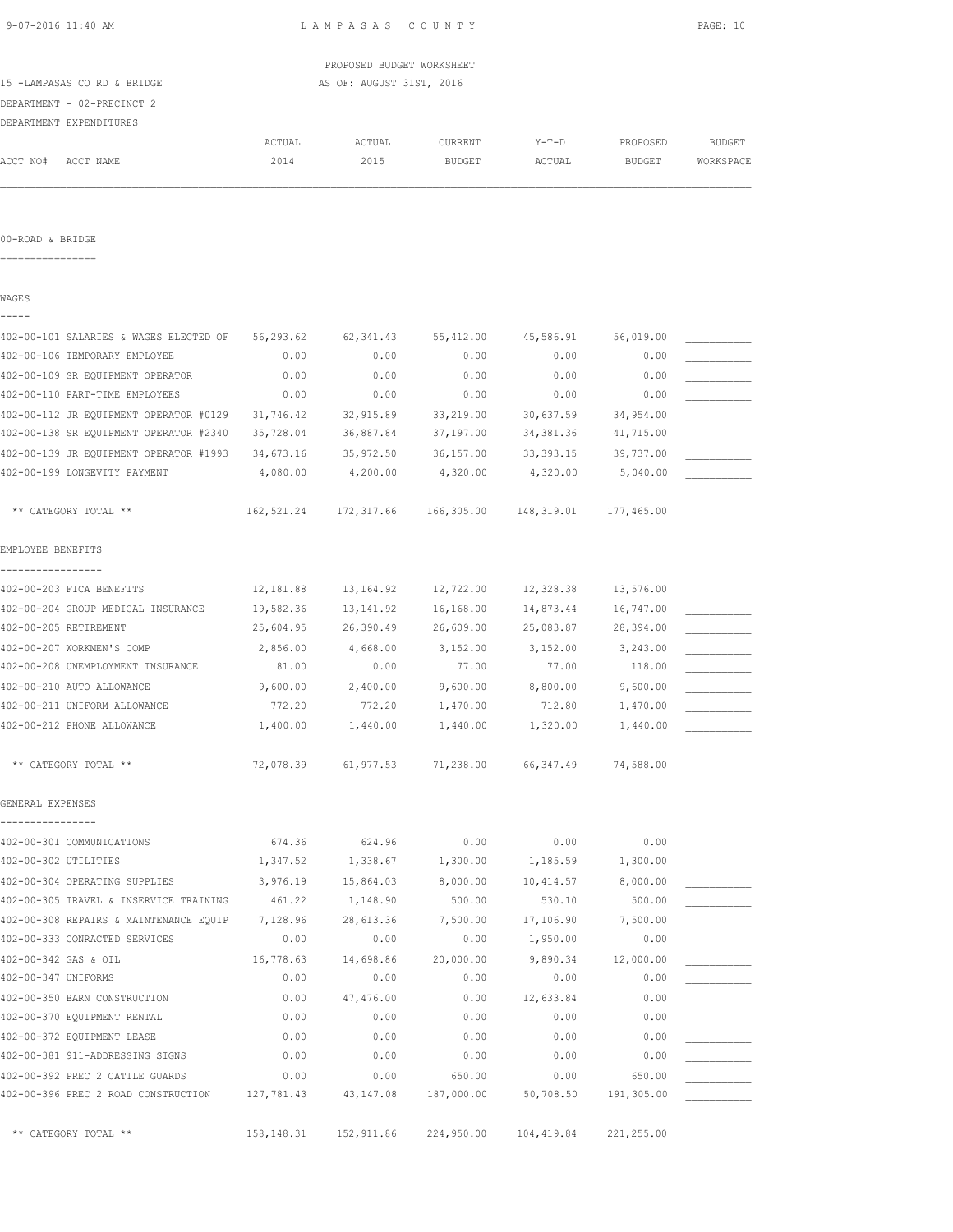| $9 - 07 - 2016$ 11:40 AM |  |
|--------------------------|--|
|                          |  |

 PROPOSED BUDGET WORKSHEET 15 -LAMPASAS CO RD & BRIDGE AS OF: AUGUST 31ST, 2016

# DEPARTMENT - 02-PRECINCT 2

| DEPARTMENT EXPENDITURES                                                                  |        |                                                        |                |                         |                |        |
|------------------------------------------------------------------------------------------|--------|--------------------------------------------------------|----------------|-------------------------|----------------|--------|
|                                                                                          | ACTUAL |                                                        | ACTUAL CURRENT |                         | Y-T-D PROPOSED | BUDGET |
| ACCT NO# ACCT NAME                                                                       | 2014   | 2015 BUDGET                                            |                | ACTUAL BUDGET WORKSPACE |                |        |
|                                                                                          |        |                                                        |                |                         |                |        |
|                                                                                          |        |                                                        |                |                         |                |        |
| CAPITAL OUTLAY                                                                           |        |                                                        |                |                         |                |        |
| --------------                                                                           |        |                                                        |                |                         |                |        |
| 402-00-402 OPERATING EQUIPMENT                                                           |        | 214,729.94 2,930.00 0.00 123,110.00                    |                |                         | 0.00           |        |
|                                                                                          |        |                                                        |                |                         |                |        |
| ** CATEGORY TOTAL **                                                                     |        | 214,729.94 2,930.00                                    |                | $0.00$ $123,110.00$     | 0.00           |        |
|                                                                                          |        |                                                        |                |                         |                |        |
| CAPITAL LEASE                                                                            |        |                                                        |                |                         |                |        |
| -------------                                                                            |        |                                                        |                |                         |                |        |
| 402-00-903 CAPITAL PURCHASES - PRINCIP 23,528.76 24,300.39 33,520.00 33,519.80 51,108.00 |        |                                                        |                |                         |                |        |
| 402-00-904 CAPITAL PURCHASES - INTERES 1,573.66                                          |        | 799.55                                                 | 1,354.00       | 1,354.20                | 3,474.00       |        |
|                                                                                          |        |                                                        |                |                         |                |        |
| ** CATEGORY TOTAL **                                                                     |        | 25, 102.42 25, 099.94 34, 874.00 34, 874.00 54, 582.00 |                |                         |                |        |
|                                                                                          |        |                                                        |                |                         |                |        |
| ** SUB-DEPARTMENT TOTAL **                                                               |        | 632,580.30 415,236.99 497,367.00 477,070.34 527,890.00 |                |                         |                |        |
|                                                                                          |        |                                                        |                |                         |                |        |
| $02-PCT$ #2                                                                              |        |                                                        |                |                         |                |        |
| =========                                                                                |        |                                                        |                |                         |                |        |
|                                                                                          |        |                                                        |                |                         |                |        |
| GENERAL EXPENSES                                                                         |        |                                                        |                |                         |                |        |
| ---------------                                                                          |        |                                                        |                |                         |                |        |
| 402-02-396 PREC 2 CONSTRUCTION-FEMA                                                      | 0.00   | 0.00                                                   | 0.00           | 0.00                    | 0.00           |        |
|                                                                                          |        |                                                        |                |                         |                |        |
| ** CATEGORY TOTAL **                                                                     | 0.00   | 0.00                                                   | 0.00           | 0.00                    | 0.00           |        |
|                                                                                          |        |                                                        |                |                         |                |        |
| ** SUB-DEPARTMENT TOTAL **                                                               | 0.00   | 0.00                                                   | 0.00           | 0.00                    | 0.00           |        |
|                                                                                          |        |                                                        |                |                         |                |        |
|                                                                                          |        |                                                        |                |                         |                |        |
| *** DEPARTMENT TOTAL ***                                                                 |        | 632,580.30 415,236.99 497,367.00 477,070.34 527,890.00 |                |                         |                |        |
|                                                                                          |        |                                                        |                |                         |                |        |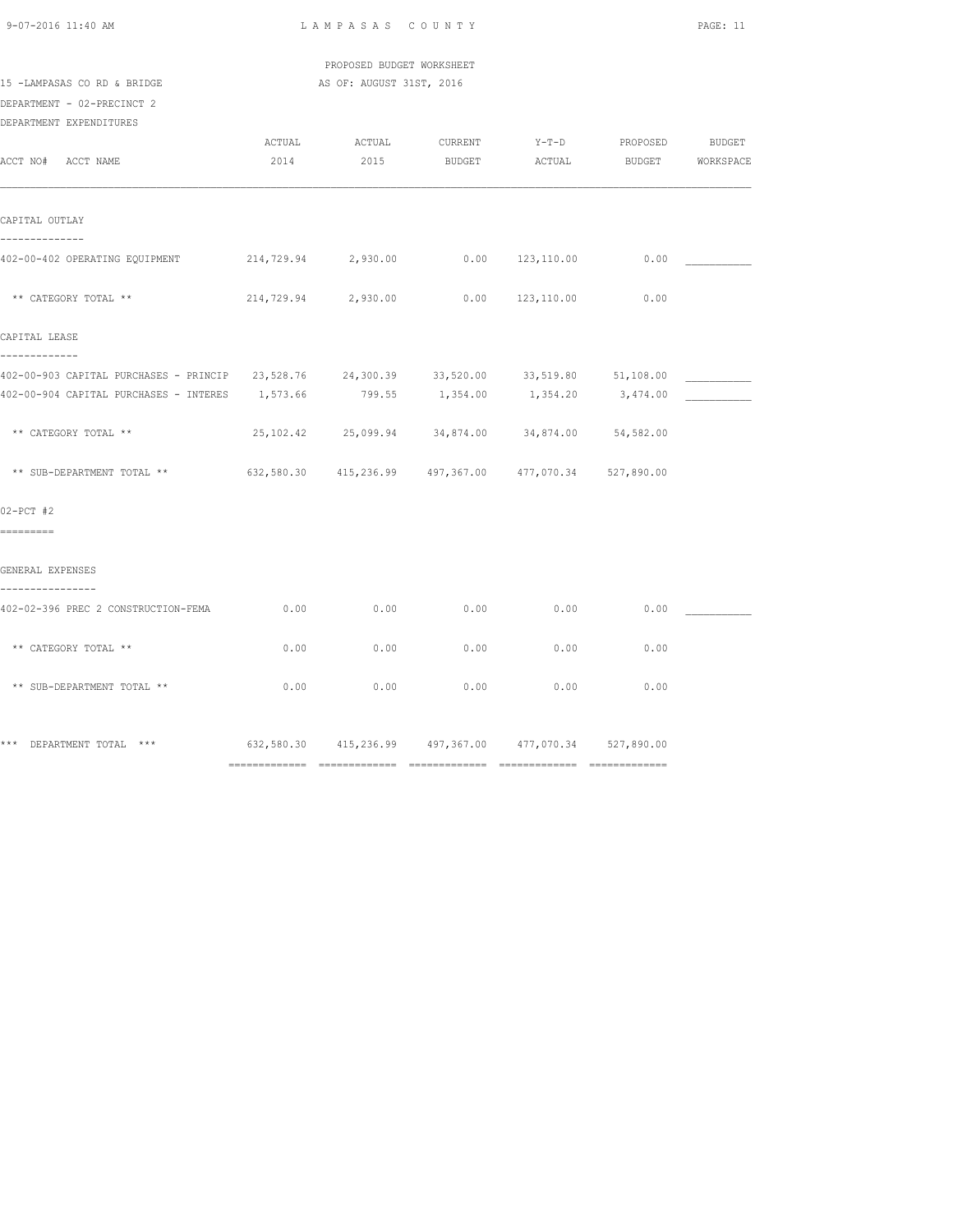|                                        |             | PROPOSED BUDGET WORKSHEET |           |            |            |               |
|----------------------------------------|-------------|---------------------------|-----------|------------|------------|---------------|
| 15 -LAMPASAS CO RD & BRIDGE            |             | AS OF: AUGUST 31ST, 2016  |           |            |            |               |
| DEPARTMENT - 03-PRECINCT 3             |             |                           |           |            |            |               |
| DEPARTMENT EXPENDITURES                |             |                           |           |            |            |               |
|                                        | ACTUAL      | ACTUAL                    | CURRENT   | $Y-T-D$    | PROPOSED   | <b>BUDGET</b> |
| ACCT NO#<br>ACCT NAME                  | 2014        | 2015                      | BUDGET    | ACTUAL     | BUDGET     | WORKSPACE     |
|                                        |             |                           |           |            |            |               |
| 00-ROAD & BRIDGE<br>=================  |             |                           |           |            |            |               |
|                                        |             |                           |           |            |            |               |
| WAGES                                  |             |                           |           |            |            |               |
| 403-00-101 SALARIES & WAGES ELECTED OF | 56,216.62   | 55, 211.41                | 55,412.00 | 45,609.91  | 56,019.00  |               |
| 403-00-106 TEMPORARY EMPLOYEE          | 0.00        | 0.00                      | 0.00      | 1,800.00   | 0.00       |               |
| 403-00-109 SR EQUIPMENT OPERATOR #0423 | 37,640.01   | 38,784.41                 | 39,346.00 | 36,292.02  | 41,715.00  |               |
| 403-00-110 PART-TIME EMPLOYEES         | 0.00        | 0.00                      | 0.00      | 0.00       | 0.00       |               |
| 403-00-112 JR EQUIPMENT OPERATOR #2438 | 31,971.45   | 32,771.05                 | 33,220.00 | 30,637.60  | 34,934.00  |               |
| 403-00-139 JR EQUIPMENT OPERATOR #0850 | 35,647.20   | 36,444.35                 | 37,197.00 | 34,308.60  | 39,919.00  |               |
| 403-00-199 LONGEVITY PAYMENT           | 2,640.00    | 2,880.00                  | 3,120.00  | 3,120.00   | 3,360.00   |               |
| ** CATEGORY TOTAL **                   | 164, 115.28 | 166,091.22 168,295.00     |           | 151,768.13 | 175,947.00 |               |
| EMPLOYEE BENEFITS                      |             |                           |           |            |            |               |
| 403-00-203 FICA BENEFITS               | 11,715.53   | 11,884.97                 | 12,895.00 | 11,704.02  | 13,460.00  |               |
| 403-00-204 GROUP MEDICAL INSURANCE     | 23,915.36   | 27, 119.88                | 37,262.00 | 41,006.40  | 41,879.00  |               |
| 403-00-205 RETIREMENT                  | 25,670.72   | 26,536.12                 | 26,970.00 | 25, 273.63 | 28,152.00  |               |
| 403-00-207 WORKMEN'S COMP              | 3,067.00    | 4,725.00                  | 3,210.00  | 3,210.00   | 3,303.00   |               |
| 403-00-208 UNEMPLOYMENT INSURANCE      | 85.00       | 0.00                      | 85.00     | 85.00      | 116.00     |               |
| 403-00-210 AUTO ALLOWANCE              | 9,600.00    | 9,600.00                  | 9,600.00  | 8,800.00   | 9,600.00   |               |
| 403-00-211 UNIFORM ALLOWANCE           | 801.30      | 811.20                    | 1,000.00  | 748.80     | 1,000.00   |               |
| 403-00-212 PHONE ALLOWANCE             | 880.00      | 960.00                    | 960.00    | 880.00     | 960.00     |               |
|                                        |             |                           |           |            |            |               |
| ** CATEGORY TOTAL **                   | 75,734.91   | 81,637.17                 | 91,982.00 | 91,707.85  | 98,470.00  |               |
| GENERAL EXPENSES                       |             |                           |           |            |            |               |
| 403-00-301 COMMUNICATIONS              | 550.63      | 599.93                    | 600.00    | 550.18     | 600.00     |               |
| 403-00-302 UTILITIES                   | 2,532.32    | 2,487.50                  | 2,500.00  | 2,001.71   | 2,500.00   |               |
| 403-00-304 OPERATING SUPPLIES          | 5,053.81    | 4,859.52                  | 8,500.00  | 6,232.42   | 8,500.00   |               |
| 403-00-305 TRAVEL & INSERVICE TRAINING | 1,174.95    | 625.94                    | 700.00    | 637.99     | 1,500.00   |               |
| 403-00-308 REPAIRS & MAINTENANCE EQUIP | 14,254.08   | 11,279.35                 | 10,000.00 | 13,429.50  | 12,000.00  |               |
| 403-00-315 DUES                        | 0.00        | 0.00                      | 0.00      | 0.00       | 0.00       |               |
| 403-00-342 GAS & OIL                   | 23, 234.01  | 21,442.76                 | 24,000.00 | 13,916.65  | 18,000.00  |               |
| 403-00-347 UNIFORMS                    | 0.00        | 0.00                      | 0.00      | 0.00       | 0.00       |               |
| 403-00-370 EQUIPMENT RENTAL            | 0.00        | 20,792.83                 | 78,228.00 | 38, 513.14 | 0.00       |               |
|                                        |             |                           |           |            |            |               |

403-00-372 EQUIPMENT LEASE 0.00 0.00 0.00 0.00 17,000.00 \_\_\_\_\_\_\_\_\_\_\_ 403-00-381 911-ADDRESSING SIGNS 1,561.94 2,501.61 2,500.00 965.05 2,500.00 \_\_\_\_\_\_\_\_\_\_\_ 403-00-393 PREC 3 CATTLE GUARDS 0.00 0.00 600.00 0.00 600.00 \_\_\_\_\_\_\_\_\_\_\_ 403-00-397 PREC 3 ROAD CONSTRUCTION 156,193.70 155,326.24 187,000.00 127,296.72 191,305.00 \_\_\_\_\_\_\_\_\_\_\_

\*\* CATEGORY TOTAL \*\* 204,555.44 219,915.68 314,628.00 203,543.36 254,505.00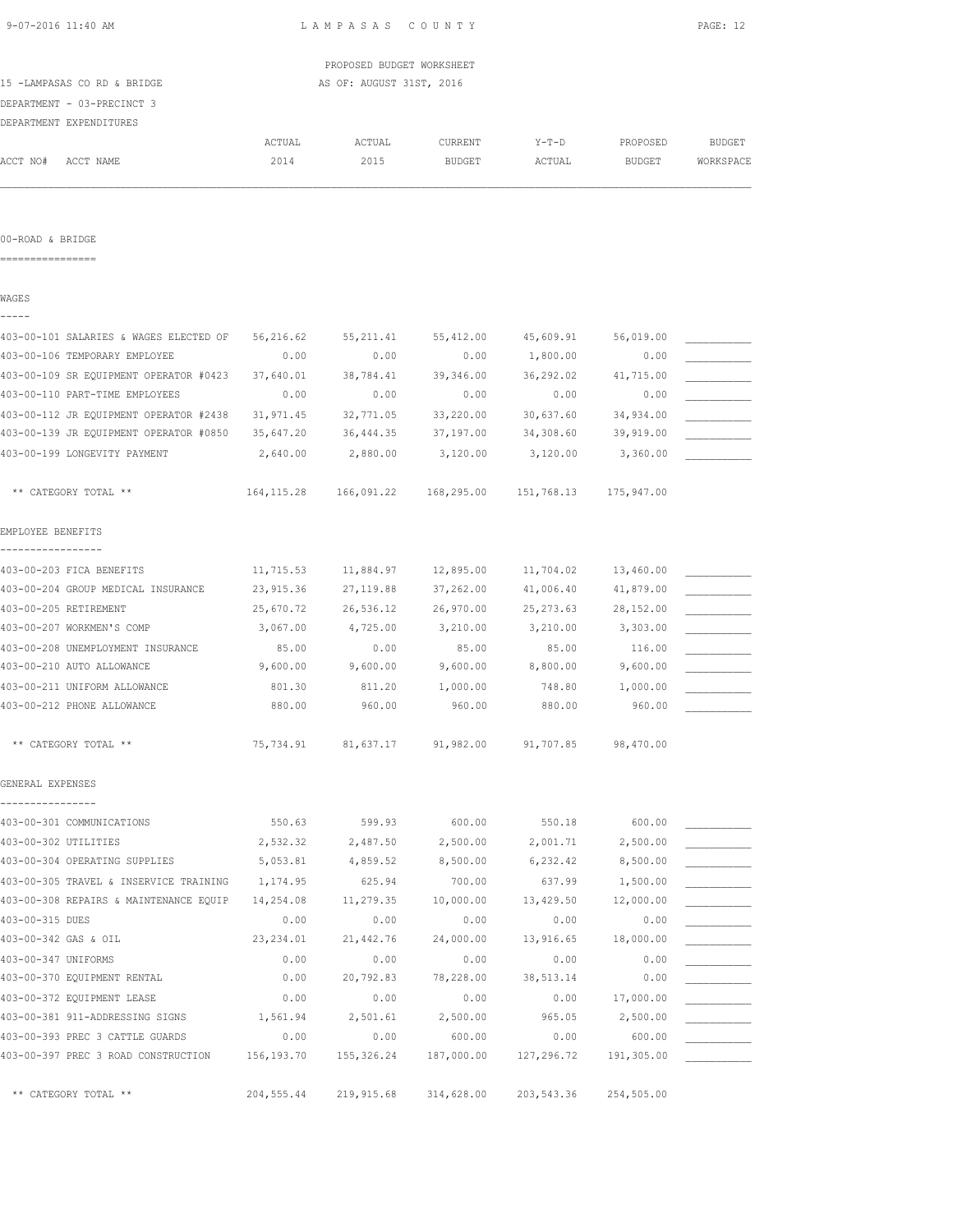PROPOSED BUDGET WORKSHEET

15 -LAMPASAS CO RD & BRIDGE AS OF: AUGUST 31ST, 2016

DEPARTMENT - 03-PRECINCT 3 DEPARTMENT EXPENDITURES

| ACCT NO# ACCT NAME                                                                                   | 2014      | ACTUAL ACTUAL | CURRENT<br>2015 BUDGET ACTUAL BUDGET WORKSPACE                                |      | Y-T-D PROPOSED | <b>BUDGET</b> |
|------------------------------------------------------------------------------------------------------|-----------|---------------|-------------------------------------------------------------------------------|------|----------------|---------------|
| CAPITAL OUTLAY                                                                                       |           |               |                                                                               |      |                |               |
| 403-00-402 OPERATING EQUIPMENT 45,882.99                                                             |           | 0.00          | 0.00                                                                          | 0.00 | 0.00           |               |
| ** CATEGORY TOTAL **                                                                                 | 45,882.99 | 0.00          | 0.00                                                                          | 0.00 | 0.00           |               |
| CAPITAL LEASE                                                                                        |           |               |                                                                               |      |                |               |
| -----------<br>403-00-903 CAPITAL PURCHASES - PRINCIP 0.00<br>403-00-904 CAPITAL PURCHASES - INTERES | 0.00      |               | $0.00$ $33,520.00$ $33,519.80$ $34,190.00$<br>$0.00$ 1,354.00 1,354.20 684.00 |      |                |               |
| ** CATEGORY TOTAL **                                                                                 | 0.00      |               | $0.00$ $34,874.00$ $34,874.00$ $34,874.00$                                    |      |                |               |
| ** SUB-DEPARTMENT TOTAL ** 490,288.62 467,644.07 609,779.00 481,893.34 563,796.00                    |           |               |                                                                               |      |                |               |
| $03-PCT$ #3<br>=========                                                                             |           |               |                                                                               |      |                |               |
| GENERAL EXPENSES                                                                                     |           |               |                                                                               |      |                |               |
| 403-03-397 PREC 3 CONSTRUCTION-FEMA                                                                  | 0.00      | 0.00          | 0.00                                                                          | 0.00 | 0.00           |               |
| ** CATEGORY TOTAL **                                                                                 | 0.00      | 0.00          | 0.00                                                                          | 0.00 | 0.00           |               |
| ** SUB-DEPARTMENT TOTAL **                                                                           | 0.00      | 0.00          | 0.00                                                                          | 0.00 | 0.00           |               |
| *** DEPARTMENT TOTAL *** 			 490,288.62 			461,644.07 			 609,779.00 				481,893.34 				563,796.00   |           |               |                                                                               |      |                |               |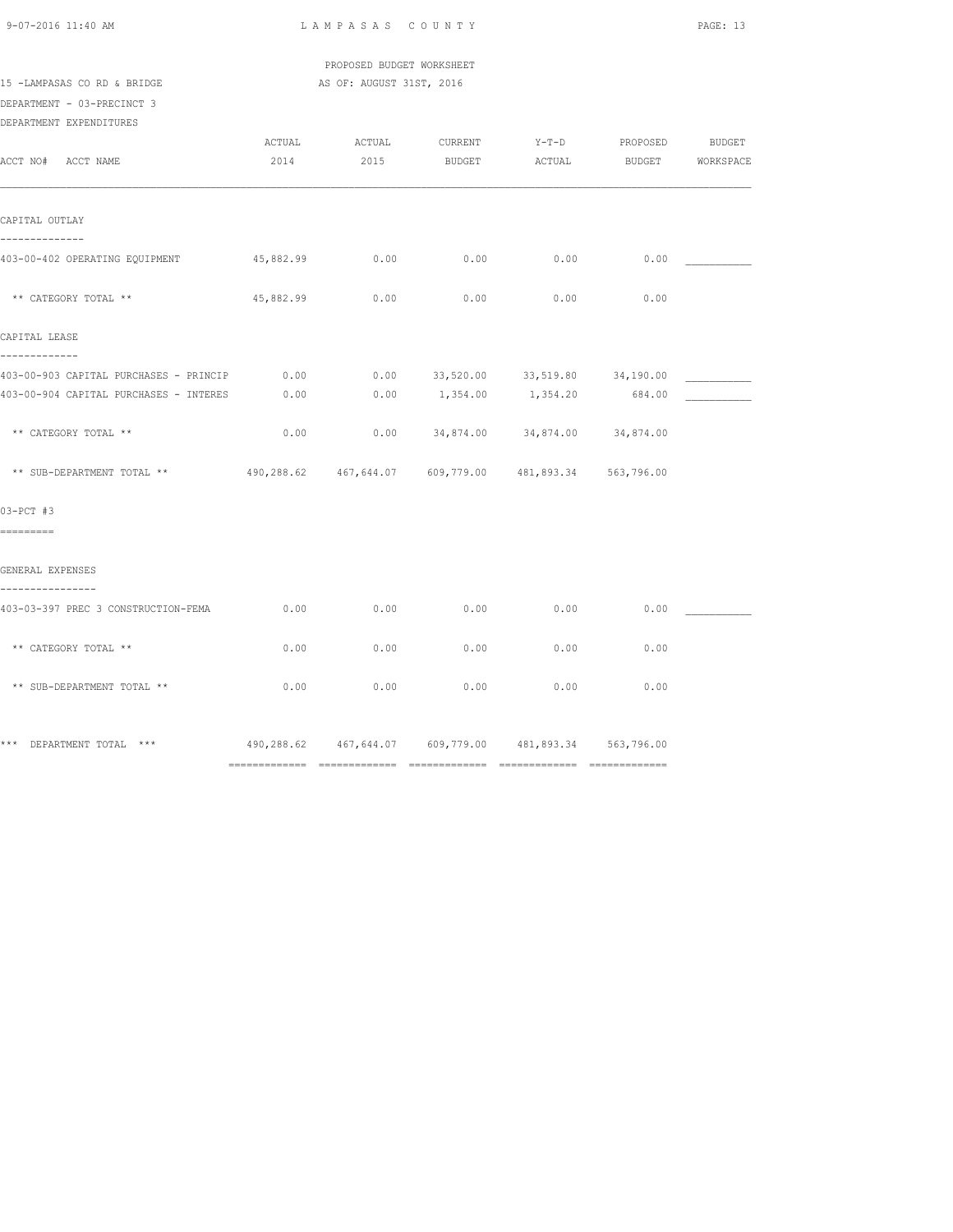| 9-07-2016 11:40 AM                     | LAMPASAS COUNTY          |                                                |               |            |            | PAGE: 14      |  |
|----------------------------------------|--------------------------|------------------------------------------------|---------------|------------|------------|---------------|--|
|                                        |                          | PROPOSED BUDGET WORKSHEET                      |               |            |            |               |  |
| 15 -LAMPASAS CO RD & BRIDGE            | AS OF: AUGUST 31ST, 2016 |                                                |               |            |            |               |  |
| DEPARTMENT - 04-PRECINCT 4             |                          |                                                |               |            |            |               |  |
| DEPARTMENT EXPENDITURES                |                          |                                                |               |            |            |               |  |
|                                        | ACTUAL                   | ACTUAL                                         | CURRENT       | $Y-T-D$    | PROPOSED   | <b>BUDGET</b> |  |
| ACCT NO#<br>ACCT NAME                  | 2014                     | 2015                                           | <b>BUDGET</b> | ACTUAL     | BUDGET     | WORKSPACE     |  |
| 00-ROAD & BRIDGE                       |                          |                                                |               |            |            |               |  |
| WAGES                                  |                          |                                                |               |            |            |               |  |
|                                        |                          |                                                |               |            |            |               |  |
| 404-00-101 SALARIES & WAGES ELECTED OF | 55,992.62                | 62,774.43                                      | 55,412.00     | 45,618.91  | 56,019.00  |               |  |
| 404-00-106 TEMPORARY EMPLOYEE          | 0.00                     | 0.00                                           | 0.00          | 0.00       | 0.00       |               |  |
| 404-00-109 SR EQUIPMENT OPERATOR #2880 | 34,610.42                | 35,456.93                                      | 36,142.00     | 33, 377.79 | 41,122.00  |               |  |
| 404-00-110 PART-TIME EMPLOYEES         | 0.00                     | 0.00                                           | 0.00          | 0.00       | 0.00       |               |  |
| 404-00-112 JR EQUIPMENT OPERATOR #3478 | 31,674.58                | 32,596.63                                      | 33,219.00     | 30,817.15  | 34,994.00  |               |  |
| 404-00-139 JR EQUIPMENT OPERATOR #1079 | 26,842.66                | 31,023.64                                      | 32,294.00     | 29,037.97  | 34,979.00  |               |  |
| 404-00-198 JR EQUIPMENT OPERATOR       | 0.00                     | 0.00                                           | 0.00          | 0.00       | 0.00       |               |  |
| 404-00-199 LONGEVITY PAYMENT           | 1,800.00                 | 2,040.00                                       | 2,280.00      | 2,280.00   | 2,520.00   |               |  |
| ** CATEGORY TOTAL **                   |                          | 150,920.28  163,891.63  159,347.00  141,131.82 |               |            | 169,634.00 |               |  |
| EMPLOYEE BENEFITS                      |                          |                                                |               |            |            |               |  |
| 404-00-203 FICA BENEFITS               | 12,102.60                | 12,554.27                                      | 12,190.00     | 11,765.12  | 12,962.00  |               |  |
| 404-00-204 GROUP MEDICAL INSURANCE     | 21,844.00                | 23,050.04                                      | 32,040.00     | 29,450.24  | 32,879.00  |               |  |
| 404-00-205 RETIREMENT                  | 23,803.19                | 25,012.32                                      | 25,495.00     | 23,999.20  | 27,108.00  |               |  |
| 404-00-207 WORKMEN'S COMP              | 2,733.00                 | 991.00                                         | 2,955.00      | 2,955.00   | 3,013.00   |               |  |
| 404-00-208 UNEMPLOYMENT INSURANCE      | 73.00                    | 0.00                                           | 73.00         | 73.00      | 107.00     |               |  |
| 404-00-210 AUTO ALLOWANCE              | 9,600.00                 | 2,400.00                                       | 9,600.00      | 8,800.00   | 9,600.00   |               |  |
| 404-00-211 UNIFORM ALLOWANCE           | 765.60                   | 806.00                                         | 1,720.00      | 744.00     | 1,720.00   |               |  |
| 404-00-212 PHONE ALLOWANCE             | 1,320.00                 | 1,520.00                                       | 960.00        | 1,760.00   | 960.00     |               |  |
| ** CATEGORY TOTAL **                   | 72,241.39                | 66,333.63                                      | 85,033.00     | 79,546.56  | 88,349.00  |               |  |

GENERAL EXPENSES

| 404-00-301 COMMUNICATIONS              | 977.24     | 594.15     | 2,000.00   | 216.63     | 2,000.00    |  |
|----------------------------------------|------------|------------|------------|------------|-------------|--|
| 404-00-302 UTILITIES                   | 1,319.19   | 1,542.16   | 1,070.00   | 1,007.36   | 1,070.00    |  |
| 404-00-304 OPERATING SUPPLIES          | 10,927.16  | 10,250.67  | 8,000.00   | 12,491.95  | 8,000.00    |  |
| 404-00-305 TRAVEL & INSERVICE TRAINING | 461.22     | 879.80     | 900.00     | 646.10     | 900.00      |  |
| 404-00-308 REPAIRS & MAINTENANCE EQUIP | 12,796.73  | 16,974.57  | 16,000.00  | 25,649.23  | 16,000.00   |  |
| 404-00-333 CONTRACTED SERVICE          | 0.00       | 0.00       | 0.00       | 0.00       | 0.00        |  |
| 404-00-342 GAS & OIL                   | 21, 136.31 | 18,906.63  | 24,000.00  | 11,588.51  | 15,000.00   |  |
| 404-00-347 UNIFORMS                    | 0.00       | 0.00       | 0.00       | 0.00       | 0.00        |  |
| 404-00-350 BARN CONSTRUCTION           | 0.00       | 20,225.99  | 0.00       | 0.00       | 0.00        |  |
| 404-00-370 EQUIPMENT RENTAL            | 0.00       | 0.00       | 0.00       | 0.00       | 0.00        |  |
| 404-00-372 EQUIPMENT LEASE             | 0.00       | 0.00       | 0.00       | 0.00       | 0.00        |  |
| 404-00-381 911-ADDRESSING SIGNS        | 0.00       | 0.00       | 0.00       | 0.00       | 0.00        |  |
| 404-00-394 PREC 4 CATTLE GUARDS        | 0.00       | 0.00       | 0.00       | 0.00       | 0.00        |  |
| 404-00-398 PREC 4 ROAD CONSTRUCTION    | 39,084.94  | 89, 234.12 | 187,000.00 | 59,677.96  | 191,305.00  |  |
|                                        |            |            |            |            |             |  |
| ** CATEGORY TOTAL **                   | 86,702.79  | 158,608.09 | 238,970.00 | 111,277.74 | 234, 275.00 |  |
|                                        |            |            |            |            |             |  |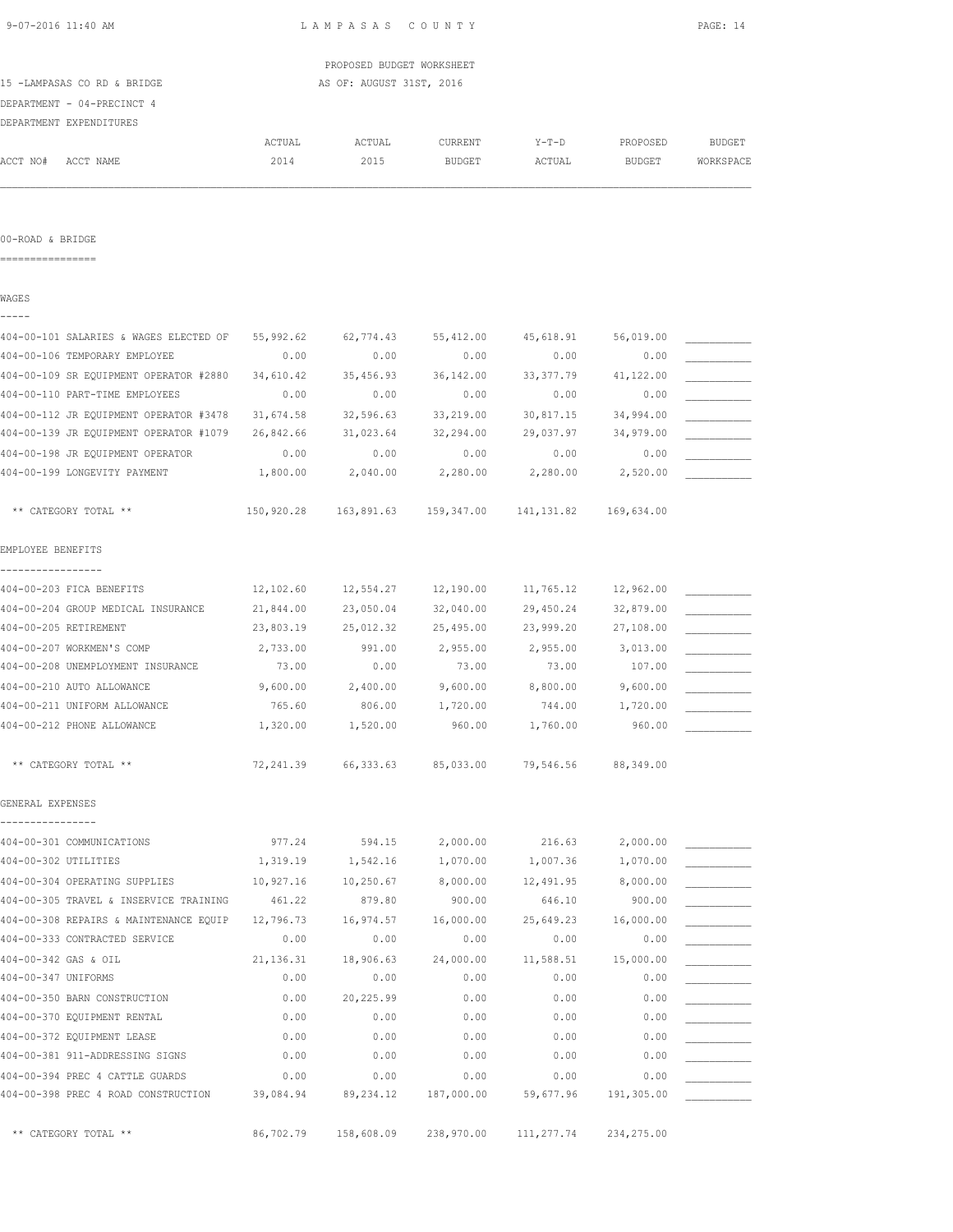| $9 - 07 - 2016$ 11 $\cdot$ 40 AM |  |  |
|----------------------------------|--|--|
|                                  |  |  |

 PROPOSED BUDGET WORKSHEET 15 -LAMPASAS CO RD & BRIDGE AS OF: AUGUST 31ST, 2016

DEPARTMENT - 04-PRECINCT 4

DEPARTMENT EXPENDITURES

| ACCT NO# ACCT NAME                                                                       | 2014 | ACTUAL ACTUAL CURRENT | 2015 BUDGET ACTUAL BUDGET WORKSPACE                         |      | Y-T-D PROPOSED | <b>BUDGET</b> |
|------------------------------------------------------------------------------------------|------|-----------------------|-------------------------------------------------------------|------|----------------|---------------|
|                                                                                          |      |                       |                                                             |      |                |               |
| CAPITAL OUTLAY                                                                           |      |                       |                                                             |      |                |               |
| 404-00-402 OPERATING EQUIPMENT                                                           | 0.00 |                       |                                                             |      | 0.00           |               |
| ** CATEGORY TOTAL **                                                                     | 0.00 |                       |                                                             |      | 0.00           |               |
| CAPITAL LEASE                                                                            |      |                       |                                                             |      |                |               |
| 404-00-903 CAPITAL PURCHASES - PRINCIP 60,942.84 62,649.24 78,315.00 33,519.80 79,446.00 |      |                       |                                                             |      |                |               |
| 404-00-904 CAPITAL PURCHASES - INTERES 3,460.58 1,754.18 3,898.00 1,354.20 1,951.00      |      |                       |                                                             |      |                |               |
| ** CATEGORY TOTAL **                                                                     |      |                       | $64,403.42$ $64,403.42$ $82,213.00$ $34,874.00$ $81,397.00$ |      |                |               |
| ** SUB-DEPARTMENT TOTAL ** 374,267.88 589,037.77 565,563.00 463,351.50                   |      |                       |                                                             |      | 573,655.00     |               |
| $04-PCT$ #4                                                                              |      |                       |                                                             |      |                |               |
| =========                                                                                |      |                       |                                                             |      |                |               |
| GENERAL EXPENSES                                                                         |      |                       |                                                             |      |                |               |
| 404-04-398 PREC 4 CONSTRUCTION-FEMA                                                      | 0.00 | 0.00                  | 0.00                                                        | 0.00 | 0.00           |               |
| ** CATEGORY TOTAL **                                                                     | 0.00 | 0.00                  | 0.00                                                        | 0.00 | 0.00           |               |
| ** SUB-DEPARTMENT TOTAL **                                                               | 0.00 | 0.00                  | 0.00                                                        | 0.00 | 0.00           |               |
|                                                                                          |      |                       |                                                             |      |                |               |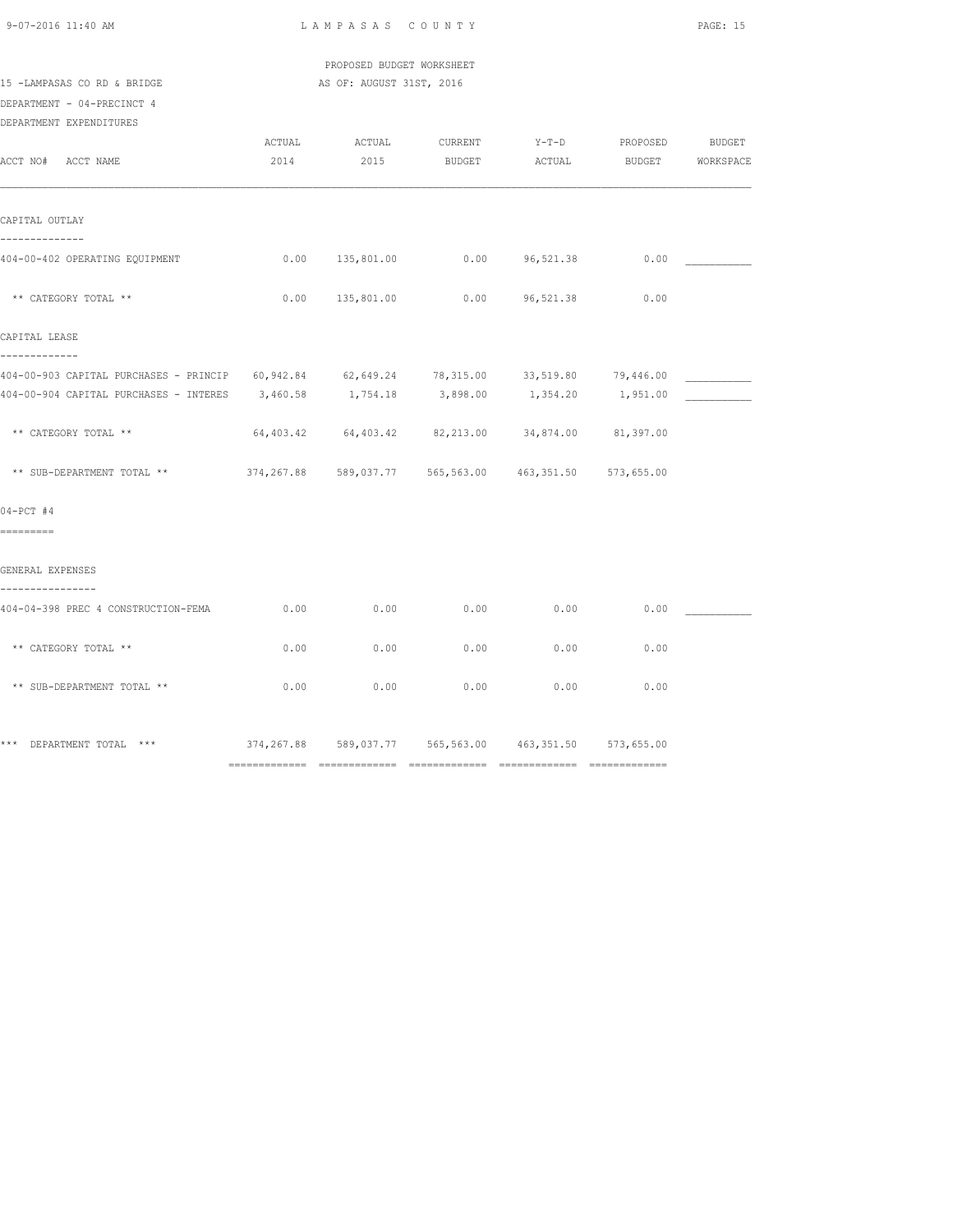| 9-07-2016 11:40 AM                                                            |              | LAMPASAS COUNTY           |                                        |              |              |           |
|-------------------------------------------------------------------------------|--------------|---------------------------|----------------------------------------|--------------|--------------|-----------|
|                                                                               |              | PROPOSED BUDGET WORKSHEET |                                        |              |              |           |
| 15 -LAMPASAS CO RD & BRIDGE                                                   |              | AS OF: AUGUST 31ST, 2016  |                                        |              |              |           |
| DEPARTMENT - 05-ROAD & BRIDGE                                                 |              |                           |                                        |              |              |           |
| DEPARTMENT EXPENDITURES                                                       |              |                           |                                        |              |              |           |
|                                                                               | ACTUAL       | ACTUAL                    | CURRENT                                | $Y-T-D$      | PROPOSED     | BUDGET    |
| ACCT NO# ACCT NAME                                                            | 2014         | 2015                      | BUDGET                                 | ACTUAL       | BUDGET       | WORKSPACE |
|                                                                               |              |                           |                                        |              |              |           |
| 00-ROAD & BRIDGE                                                              |              |                           |                                        |              |              |           |
| ================                                                              |              |                           |                                        |              |              |           |
| WAGES                                                                         |              |                           |                                        |              |              |           |
| -----<br>405-00-106 TEMPORARY EMPLOYEE                                        |              |                           |                                        |              |              |           |
| 405-00-110 PART-TIME EMPLOYEES                                                | 0.00<br>0.00 | 0.00<br>0.00              | 0.00<br>0.00                           | 0.00<br>0.00 | 0.00<br>0.00 |           |
|                                                                               |              |                           |                                        |              |              |           |
| ** CATEGORY TOTAL **                                                          | 0.00         | 0.00                      | 0.00                                   | 0.00         | 0.00         |           |
| EMPLOYEE BENEFITS                                                             |              |                           |                                        |              |              |           |
| -----------------<br>405-00-203 FICA BENEFITS                                 | 0.00         | 0.00                      | 0.00                                   | 0.00         | 0.00         |           |
| 405-00-205 RETIREMENT                                                         | 0.00         | 0.00                      | 0.00                                   | 0.00         | 0.00         |           |
| 405-00-207 WORKMEN'S COMP                                                     | 0.00         | 0.00                      | 0.00                                   | 0.00         | 0.00         |           |
| 405-00-208 UNEMPLOYMENT INSURANCE                                             | 0.00         | 0.00                      | 0.00                                   | 0.00         | 0.00         |           |
| ** CATEGORY TOTAL **                                                          | 0.00         | 0.00                      | 0.00                                   | 0.00         | 0.00         |           |
| GENERAL EXPENSES                                                              |              |                           |                                        |              |              |           |
| ----------------<br>405-00-307 INSURANCE & BONDS                              | 0.00         | 0.00                      | 0.00                                   | 0.00         | 0.00         |           |
| 405-00-308 REPAIRS & MAINTENANCE EQUIP 17,406.46 22,161.30 20,000.00 7,436.70 |              |                           |                                        |              | 20,000.00    |           |
| 405-00-328 CONTINGENCY                                                        | 0.00         | 0.00                      | 0.00                                   | 0.00         | 0.00         |           |
| 405-00-331 PAYING AGENT FEES                                                  | 0.00         | 0.00                      | 0.00                                   | 0.00         | 0.00         |           |
| 405-00-333 CONTRACTED SERVICES-LCAD                                           | 0.00         | 0.00                      | 0.00                                   | 0.00         | 0.00         |           |
| 405-00-356 ADMINISTRATIVE COST                                                | 0.00         | 0.00                      | 0.00                                   | 0.00         | 0.00         |           |
| 405-00-372 EQUIPMENT LEASE                                                    | 0.00         | 0.00                      | 0.00                                   | 0.00         | 0.00         |           |
| 405-00-374 GRANT MATCH - SIGNS                                                | 0.00         | 0.00                      | 0.00                                   | 0.00         | 0.00         |           |
| 405-00-375 BANK CHARGES                                                       | 0.00         | 0.00                      | 0.00                                   | 2.00         | 0.00         |           |
| 405-00-389 MISCELLANEOUS EXPENSE                                              | 141.60       | 0.00                      | 0.00                                   | 0.00         | 0.00         |           |
| ** CATEGORY TOTAL **                                                          |              |                           | 17,548.06 22,161.30 20,000.00 7,438.70 |              | 20,000.00    |           |
| CAPITAL OUTLAY                                                                |              |                           |                                        |              |              |           |
| --------------<br>405-00-402 OPERATING EQUIPMENT                              | 0.00         | 591,741.94                | 0.00                                   | 0.00         | 0.00         |           |
| ** CATEGORY TOTAL **                                                          | 0.00         | 591,741.94                | 0.00                                   | 0.00         | 0.00         |           |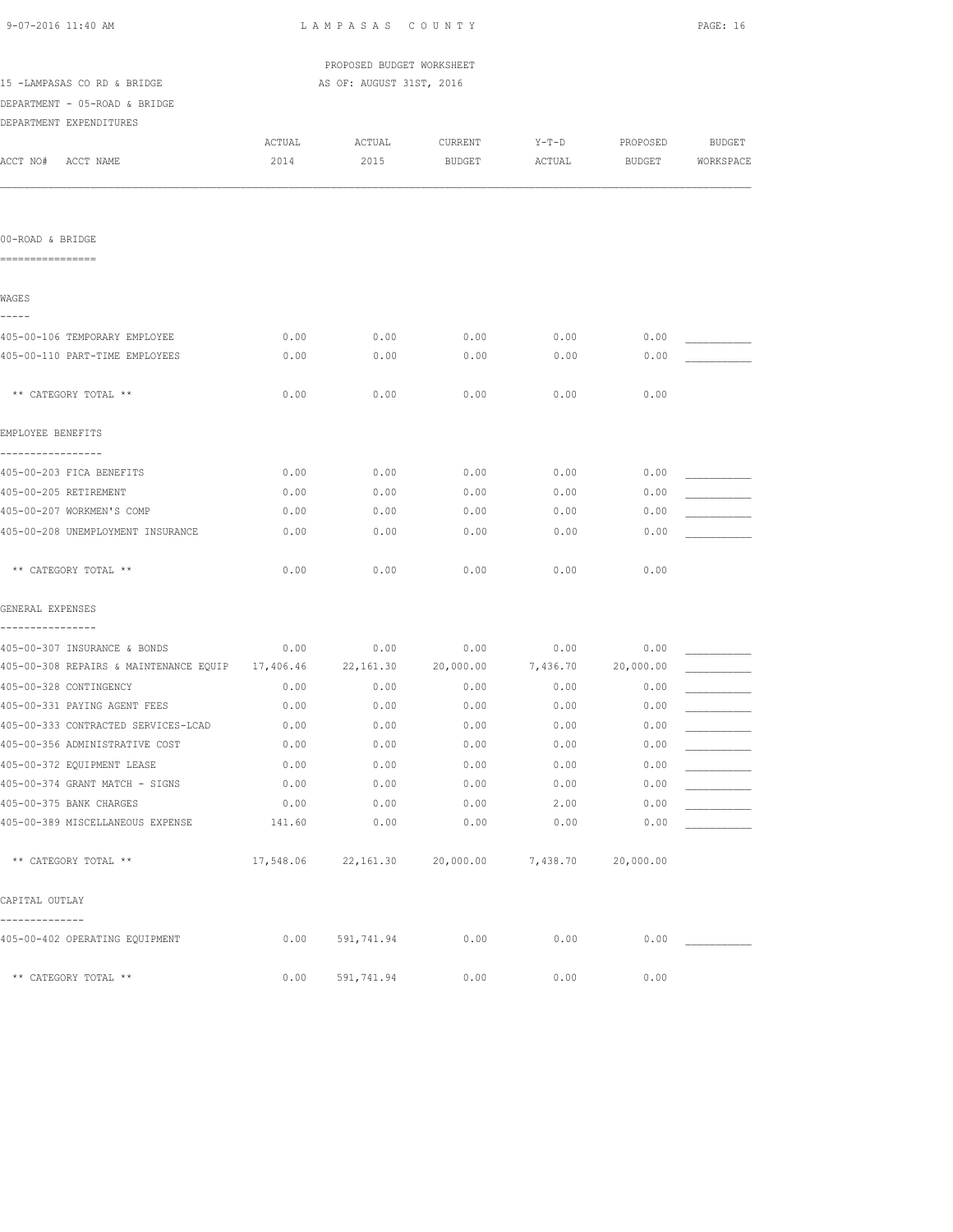|  | 9-07-2016 11:40 AM |  |
|--|--------------------|--|
|  |                    |  |

L A M P A S A S C O U N T Y PAGE: 17

 PROPOSED BUDGET WORKSHEET 15 -LAMPASAS CO RD & BRIDGE AS OF: AUGUST 31ST, 2016

DEPARTMENT - 05-ROAD & BRIDGE

| DEPARTMENT EXPENDITURES                                                                          |        |                                                    |                |                |                         |           |
|--------------------------------------------------------------------------------------------------|--------|----------------------------------------------------|----------------|----------------|-------------------------|-----------|
|                                                                                                  | ACTUAL | ACTUAL                                             | CURRENT        | $Y-T-D$        | PROPOSED                | BUDGET    |
| ACCT NAME<br>ACCT NO#                                                                            | 2014   | 2015                                               | <b>BUDGET</b>  | ACTUAL         | BUDGET                  | WORKSPACE |
|                                                                                                  |        |                                                    |                |                |                         |           |
|                                                                                                  |        |                                                    |                |                |                         |           |
| 405-00-500 OPERATING TRANSFERS-OUT                                                               | 0.00   |                                                    | 0.00 21,000.00 |                | 21,000.00 21,000.00     |           |
| ** CATEGORY TOTAL **                                                                             | 0.00   | 0.00                                               | 21,000.00      |                | 21,000.00 21,000.00     |           |
| CAPITAL LEASE                                                                                    |        |                                                    |                |                |                         |           |
| 405-00-903 CAPITAL PURCHAESS - PRINCIP 27,596.99 79,652.32 48,585.00 48,585.17 49,897.00         |        |                                                    |                |                |                         |           |
| 405-00-904 CAPITAL PURCHASES - INTERES 2,194.54 1,383.40 2,659.00 2,659.02 1,347.00              |        |                                                    |                |                |                         |           |
| ** CATEGORY TOTAL **                                                                             |        | 29,791.53 81,035.72 51,244.00                      |                |                | 51, 244, 19 51, 244, 00 |           |
| ** SUB-DEPARTMENT TOTAL **                                                                       |        | 47,339.59 694,938.96 92,244.00 79,682.89 92,244.00 |                |                |                         |           |
|                                                                                                  |        |                                                    |                |                |                         |           |
| *** DEPARTMENT TOTAL ***                                                                         |        | 47,339.59 694,938.96 92,244.00 79,682.89 92,244.00 |                |                |                         |           |
|                                                                                                  |        |                                                    | ============== | ============== |                         |           |
| *** FUND TOTAL EXPENDITURES *** 2,092,357.18 2,737,703.44 2,323,108.00 2,051,452.93 2,326,046.00 |        |                                                    |                |                |                         |           |
|                                                                                                  |        |                                                    |                |                |                         |           |

\*\*\* END OF REPORT \*\*\*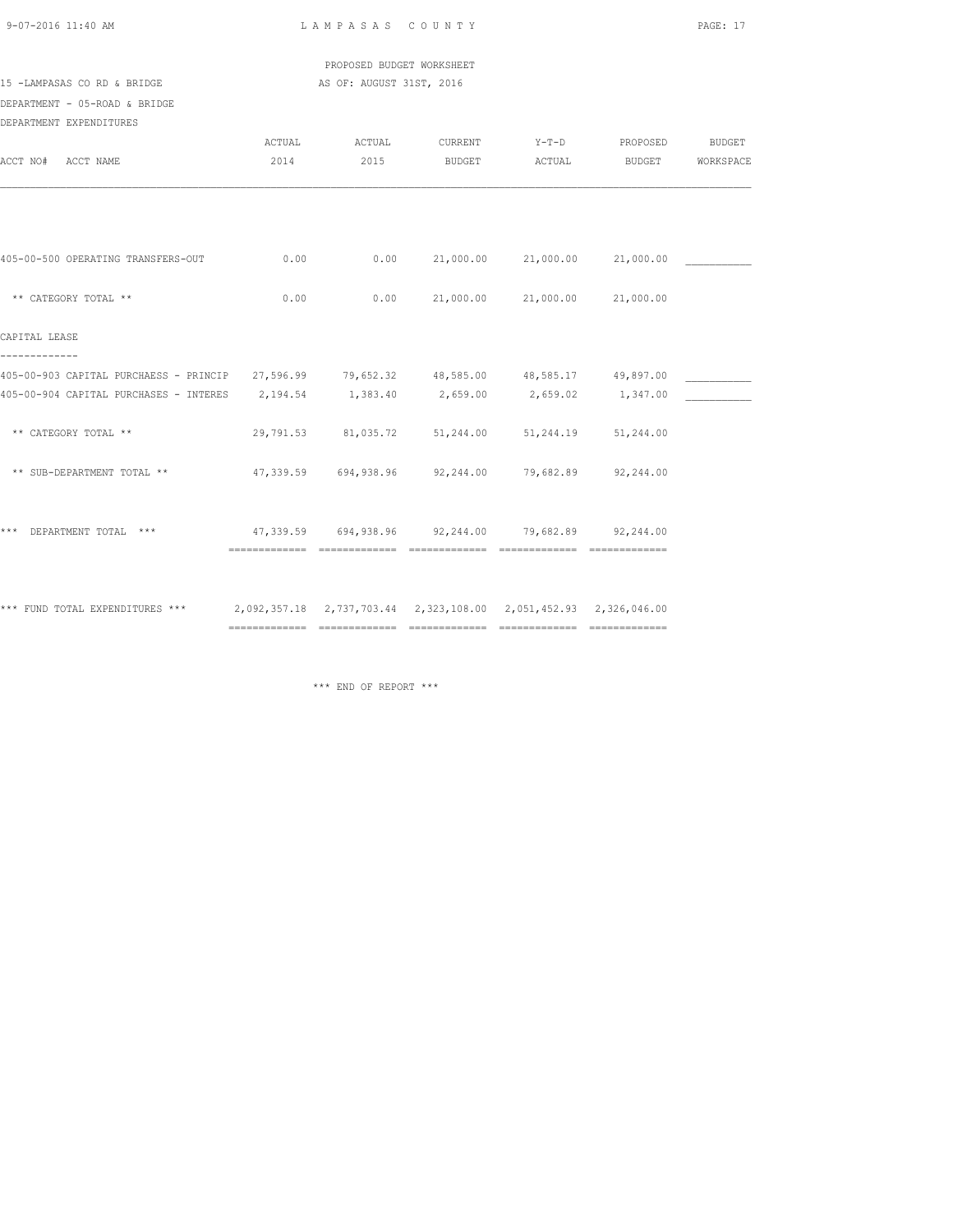### PROPOSED BUDGET WORKSHEET 16 -LAMPASAS CO F M & L R AS OF: AUGUST 31ST, 2016

| ACCT NO# ACCT NAME                                                    |               | ACTUAL ACTUAL CURRENT Y-T-D PROPOSED BUDGET<br>2014 2015 BUDGET ACTUAL BUDGET WORKSPACE |                               |               |      |  |
|-----------------------------------------------------------------------|---------------|-----------------------------------------------------------------------------------------|-------------------------------|---------------|------|--|
| REVENUE SUMMARY                                                       |               |                                                                                         |                               |               |      |  |
| 00 F M & L R REVENUE                                                  |               | 2,034.99 290.62                                                                         |                               | $0.00$ 490.45 | 0.00 |  |
| *** TOTAL REVENUE ***                                                 |               | 2,034.99 290.62 0.00 490.45                                                             |                               |               | 0.00 |  |
| EXPENDITURE SUMMARY                                                   |               |                                                                                         |                               |               |      |  |
| 01 F M & L R EXPENDITURE                                              |               | $0.00 \t 140,416.00 \t 0.00 \t 0.00$                                                    |                               |               | 0.00 |  |
| *** TOTAL EXPENDITURES ***                                            | ============= | $0.00$ 140,416.00 0.00 0.00 0.00                                                        | ============================= |               |      |  |
| REVENUES OVER/(UNDER) EXPENDITURES 2,034.99 ( 140,125.38) 0.00 490.45 |               |                                                                                         |                               |               | 0.00 |  |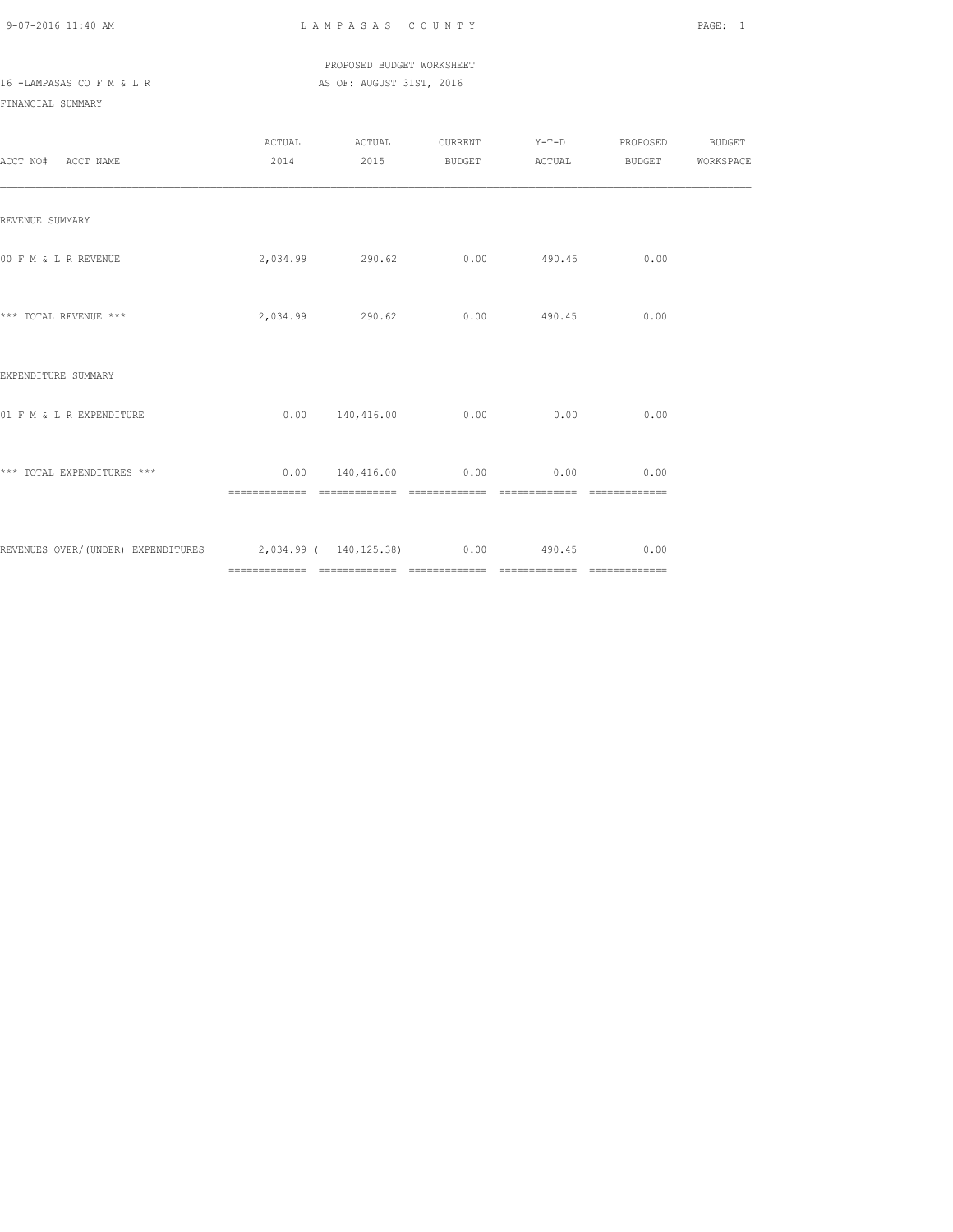# PROPOSED BUDGET WORKSHEET

### 16 -LAMPASAS CO F M & L R AS OF: AUGUST 31ST, 2016

DEPARTMENT - 00 F M & L R REVENUE

| DEPARTMENT REVENUES |                                        |               |        |                |         |               |               |
|---------------------|----------------------------------------|---------------|--------|----------------|---------|---------------|---------------|
|                     |                                        | <b>ACTUAL</b> | ACTUAL | <b>CURRENT</b> | $Y-T-D$ | PROPOSED      | <b>BUDGET</b> |
| ACCT NO#            | ACCT NAME                              | 2014          | 2015   | <b>BUDGET</b>  | ACTUAL  | <b>BUDGET</b> | WORKSPACE     |
|                     |                                        |               |        |                |         |               |               |
|                     |                                        |               |        |                |         |               |               |
|                     | 100-00-010 CURRENT AD VALOREM TAXES    | 0.00          | 0.00   | 0.00           | 0.00    | 0.00          |               |
|                     | 100-00-020 DELINQUENT AD VALOREM TAXES | 0.00          | 0.00   | 0.00           | 0.00    | 0.00          |               |
|                     | 100-00-030 PENALTIES & INT. AD VALOREM | 0.00          | 0.00   | 0.00           | 0.00    | 0.00          |               |
|                     | 100-00-099 INTEREST REVENUE            | 2,034.99      | 290.62 | 0.00           | 490.45  | 0.00          |               |
|                     | 100-00-110 LATERAL ROADS               | 0.00          | 0.00   | 0.00           | 0.00    | 0.00          |               |
|                     | 100-00-115 SERIES 1997 LIMITED TAX NOT | 0.00          | 0.00   | 0.00           | 0.00    | 0.00          |               |
|                     | 100-00-123 STATE REIMBURSEMENT         | 0.00          | 0.00   | 0.00           | 0.00    | 0.00          |               |
|                     | 100-00-189 DISCOUNTS TAKEN             | 0.00          | 0.00   | 0.00           | 0.00    | 0.00          |               |
|                     | 100-00-190 MISCELLANEOUS RECEIPTS      | 0.00          | 0.00   | 0.00           | 0.00    | 0.00          |               |
|                     | 200-00-010 OPERATING TRANSFERS-IN      | 0.00          | 0.00   | 0.00           | 0.00    | 0.00          |               |
|                     | ** SUB-DEPARTMENT REVENUE TOTAL **     | 2,034.99      | 290.62 | 0.00           | 490.45  | 0.00          |               |
|                     | ** DEPARTMENT REVENUE TOTAL **         | 2,034.99      | 290.62 | 0.00           | 490.45  | 0.00          |               |
|                     | *** FUND TOTAL REVENUES ***            | 2,034.99      | 290.62 | 0.00           | 490.45  | 0.00          |               |

============= ============= ============= ============= =============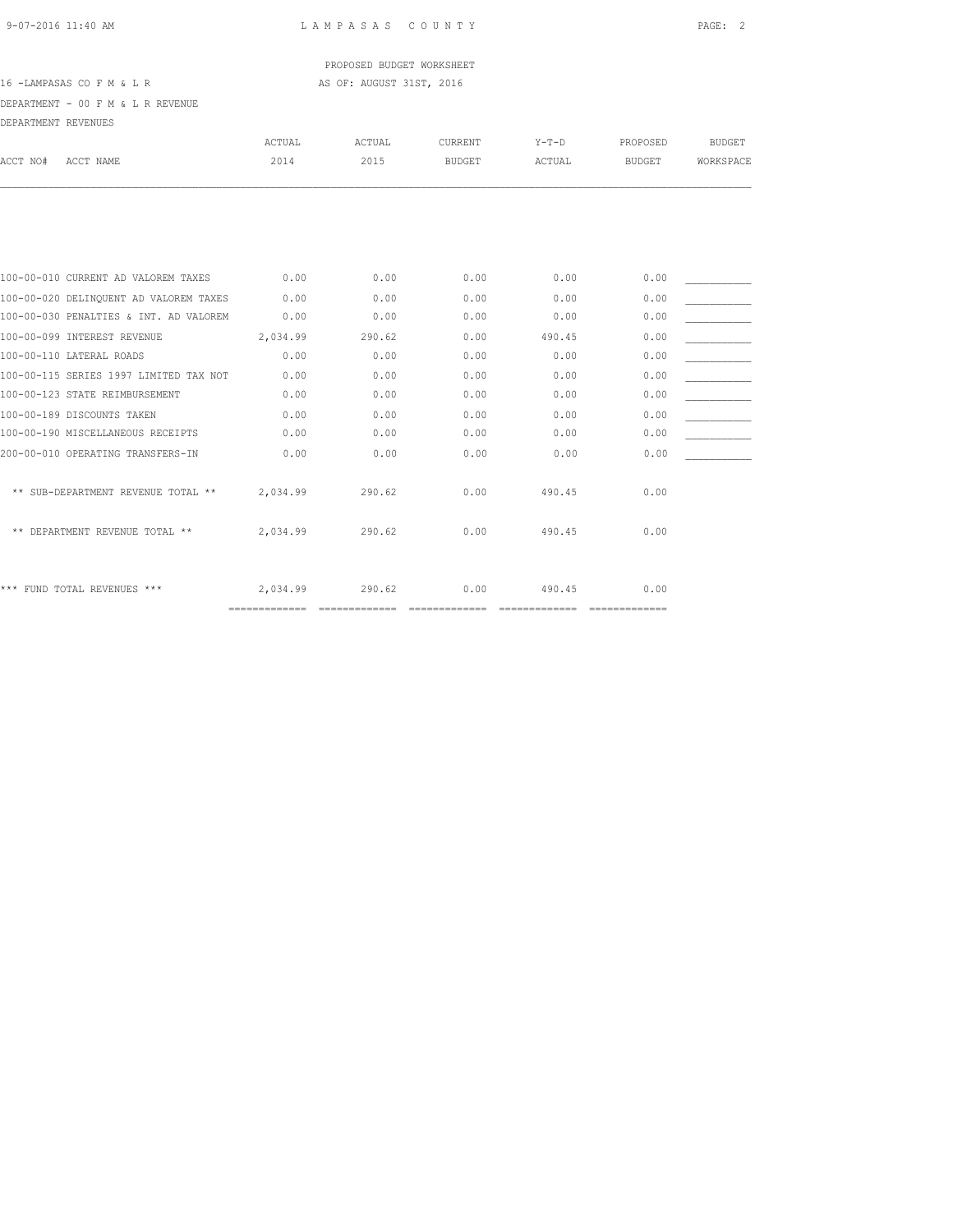| 9-07-2016 11:40 AM                                     | LAMPASAS COUNTY |                                                                                                                                                              |               |        |                  |  |  |
|--------------------------------------------------------|-----------------|--------------------------------------------------------------------------------------------------------------------------------------------------------------|---------------|--------|------------------|--|--|
|                                                        |                 | PROPOSED BUDGET WORKSHEET                                                                                                                                    |               |        |                  |  |  |
| 16 - LAMPASAS CO F M & L R                             |                 | AS OF: AUGUST 31ST, 2016                                                                                                                                     |               |        |                  |  |  |
| DEPARTMENT - 01 F M & L R EXPENDITURE                  |                 |                                                                                                                                                              |               |        |                  |  |  |
| DEPARTMENT EXPENDITURES                                |                 |                                                                                                                                                              |               |        |                  |  |  |
|                                                        |                 | ${\tt ACTUAL} \hspace{2.3cm} {\tt ACTUAL} \hspace{2.3cm} {\tt CURRENT} \hspace{2.3cm} {\tt Y-T-D} \hspace{2.3cm} {\tt PROPOSED} \hspace{2.3cm} {\tt BUDGET}$ |               |        |                  |  |  |
| ACCT NO# ACCT NAME                                     | 2014            | 2015                                                                                                                                                         | <b>BUDGET</b> | ACTUAL | BUDGET WORKSPACE |  |  |
|                                                        |                 |                                                                                                                                                              |               |        |                  |  |  |
|                                                        |                 |                                                                                                                                                              |               |        |                  |  |  |
|                                                        |                 |                                                                                                                                                              |               |        |                  |  |  |
| GENERAL EXPENSES                                       |                 |                                                                                                                                                              |               |        |                  |  |  |
| ----------------<br>401-00-375 BANK CHARGES            | 0.00            | 0.00                                                                                                                                                         | 0.00          | 0.00   | 0.00             |  |  |
| ** CATEGORY TOTAL **                                   | 0.00            | 0.00                                                                                                                                                         | 0.00          | 0.00   | 0.00             |  |  |
|                                                        |                 |                                                                                                                                                              |               |        |                  |  |  |
| CAPITAL OUTLAY<br>--------------                       |                 |                                                                                                                                                              |               |        |                  |  |  |
| 401-00-408 ROAD RIGHT OF WAY                           | 0.00            | 0.00                                                                                                                                                         | 0.00          | 0.00   | 0.00             |  |  |
| 401-00-421 FENCE                                       | 0.00            | 0.00                                                                                                                                                         | 0.00          | 0.00   | 0.00             |  |  |
| ** CATEGORY TOTAL **                                   | 0.00            | 0.00                                                                                                                                                         | 0.00          | 0.00   | 0.00             |  |  |
|                                                        |                 |                                                                                                                                                              |               |        |                  |  |  |
| 401-00-500 OPERATING TRANSFERS OUT                     |                 | 0.00 140,416.00                                                                                                                                              | 0.00          | 0.00   | 0.00             |  |  |
|                                                        |                 |                                                                                                                                                              |               |        |                  |  |  |
| ** CATEGORY TOTAL **                                   |                 | 0.00 140,416.00                                                                                                                                              | 0.00          | 0.00   | 0.00             |  |  |
| ** SUB-DEPARTMENT TOTAL **                             | 0.00            | 140,416.00                                                                                                                                                   | 0.00          | 0.00   | 0.00             |  |  |
|                                                        |                 |                                                                                                                                                              |               |        |                  |  |  |
| *** DEPARTMENT TOTAL ***                               |                 | 0.00 140,416.00                                                                                                                                              | 0.00          | 0.00   | 0.00             |  |  |
|                                                        |                 |                                                                                                                                                              |               |        |                  |  |  |
| *** FUND TOTAL EXPENDITURES *** $0.00$ 140,416.00 0.00 |                 |                                                                                                                                                              |               | 0.00   | 0.00             |  |  |
|                                                        |                 |                                                                                                                                                              |               |        |                  |  |  |

\*\*\* END OF REPORT \*\*\*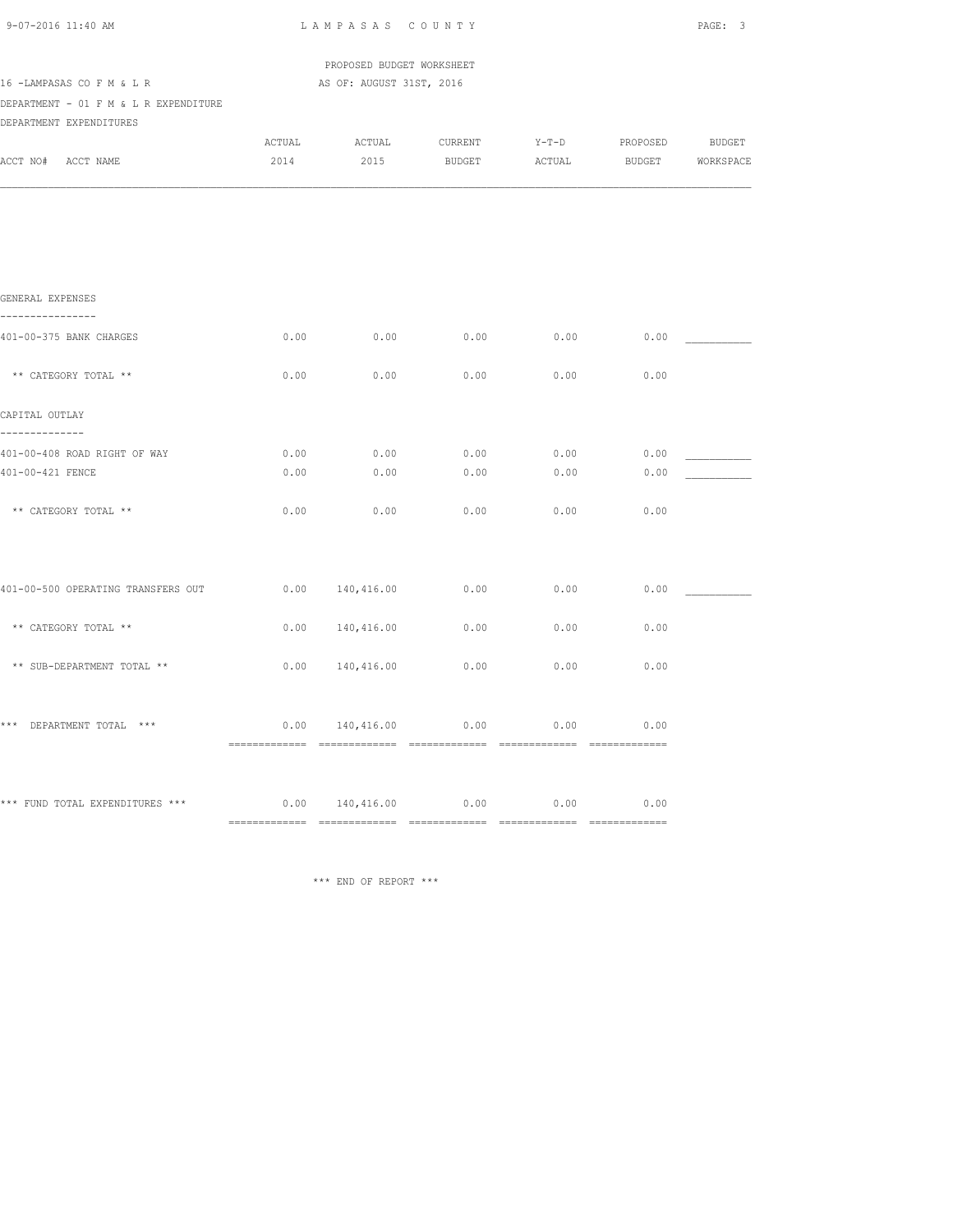### PROPOSED BUDGET WORKSHEET 17 -LAMPASAS CO CLEARING ACCT AS OF: AUGUST 31ST, 2016

| ACCT NO# ACCT NAME                                           | 2014         | ACTUAL ACTUAL |                     |              | CURRENT Y-T-D PROPOSED BUDGET<br>2015 BUDGET ACTUAL BUDGET WORKSPACE |  |
|--------------------------------------------------------------|--------------|---------------|---------------------|--------------|----------------------------------------------------------------------|--|
| REVENUE SUMMARY                                              |              |               |                     |              |                                                                      |  |
| 00-REVENUE<br>01-EXPENDITURES                                | 0.00<br>0.00 | 0.00          | $0.02$ 0.00<br>0.00 | 0.00<br>0.00 | 0.00<br>0.00                                                         |  |
| *** TOTAL REVENUE ***                                        | 0.00         |               | $0.02$ 0.00 0.00    |              | 0.00                                                                 |  |
| EXPENDITURE SUMMARY                                          |              |               |                     |              |                                                                      |  |
| 01-EXPENDITURES                                              | $\sqrt{2}$   |               | 21.06) 0.00 0.00    | 0.00         | 0.00                                                                 |  |
| *** TOTAL EXPENDITURES *** ( 21.06) 0.00 0.00 0.00           |              |               |                     |              | 0.00                                                                 |  |
| REVENUES OVER/(UNDER) EXPENDITURES 21.06 0.02 0.00 0.00 0.00 |              |               |                     |              | 0.00                                                                 |  |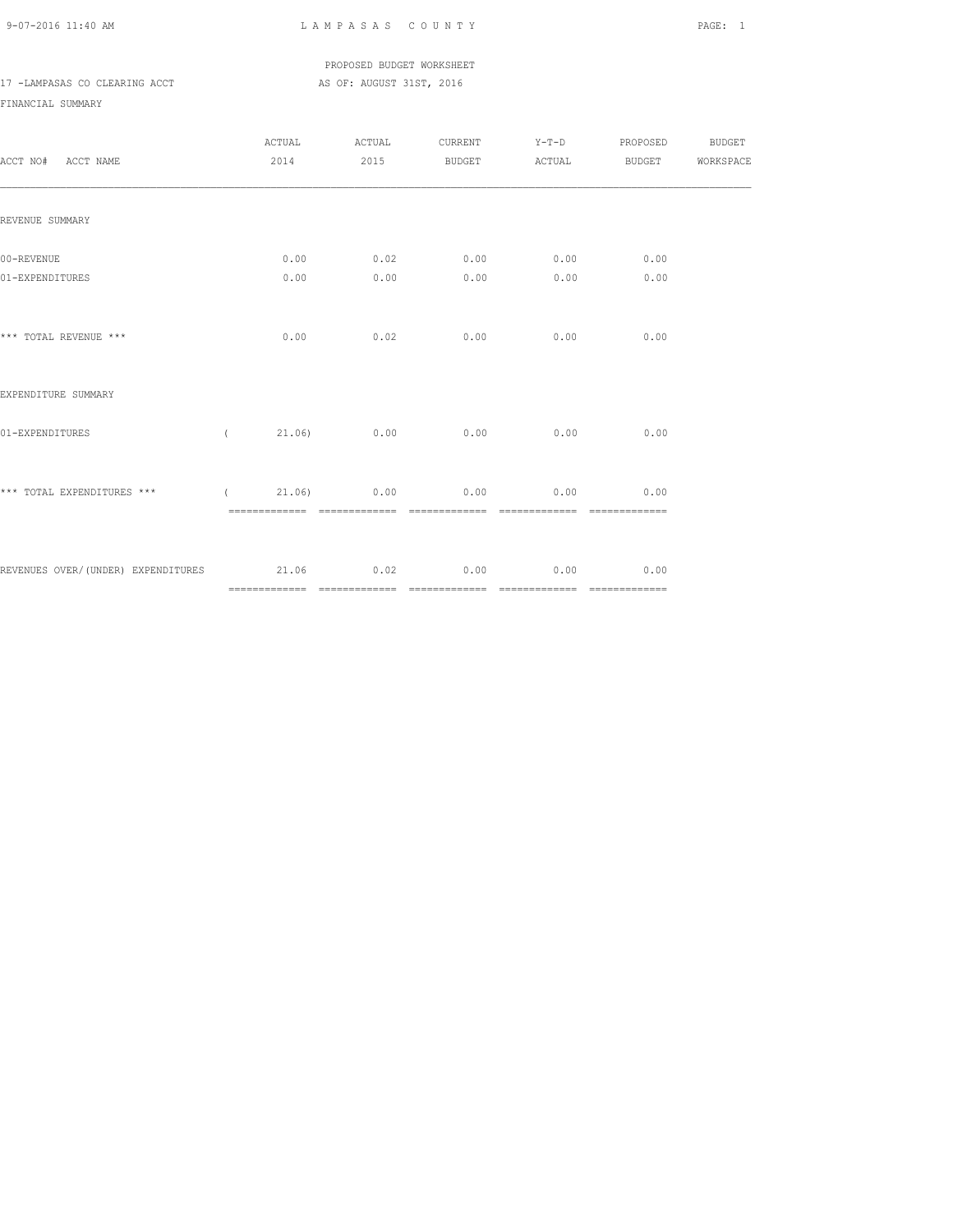| 9-07-2016 11:40 AM                 |        | LAMPASAS COUNTY           |               |         |          | PAGE: 2   |
|------------------------------------|--------|---------------------------|---------------|---------|----------|-----------|
|                                    |        | PROPOSED BUDGET WORKSHEET |               |         |          |           |
| 17 -LAMPASAS CO CLEARING ACCT      |        | AS OF: AUGUST 31ST, 2016  |               |         |          |           |
| DEPARTMENT - 00-REVENUE            |        |                           |               |         |          |           |
| DEPARTMENT REVENUES                |        |                           |               |         |          |           |
|                                    | ACTUAL | ACTUAL                    | CURRENT       | $Y-T-D$ | PROPOSED | BUDGET    |
| ACCT NO#<br>ACCT NAME              | 2014   | 2015                      | <b>BUDGET</b> | ACTUAL  | BUDGET   | WORKSPACE |
|                                    |        |                           |               |         |          |           |
| 100-00-099 INTEREST REVENUE        | 0.00   | 0.02                      | 0.00          | 0.00    | 0.00     |           |
| 100-00-190 MISCELLANEOUS RECEIPTS  | 0.00   | 0.00                      | 0.00          | 0.00    | 0.00     |           |
| ** SUB-DEPARTMENT REVENUE TOTAL ** | 0.00   | 0.02                      | 0.00          | 0.00    | 0.00     |           |
| ** DEPARTMENT REVENUE TOTAL **     | 0.00   | 0.02                      | 0.00          | 0.00    | 0.00     |           |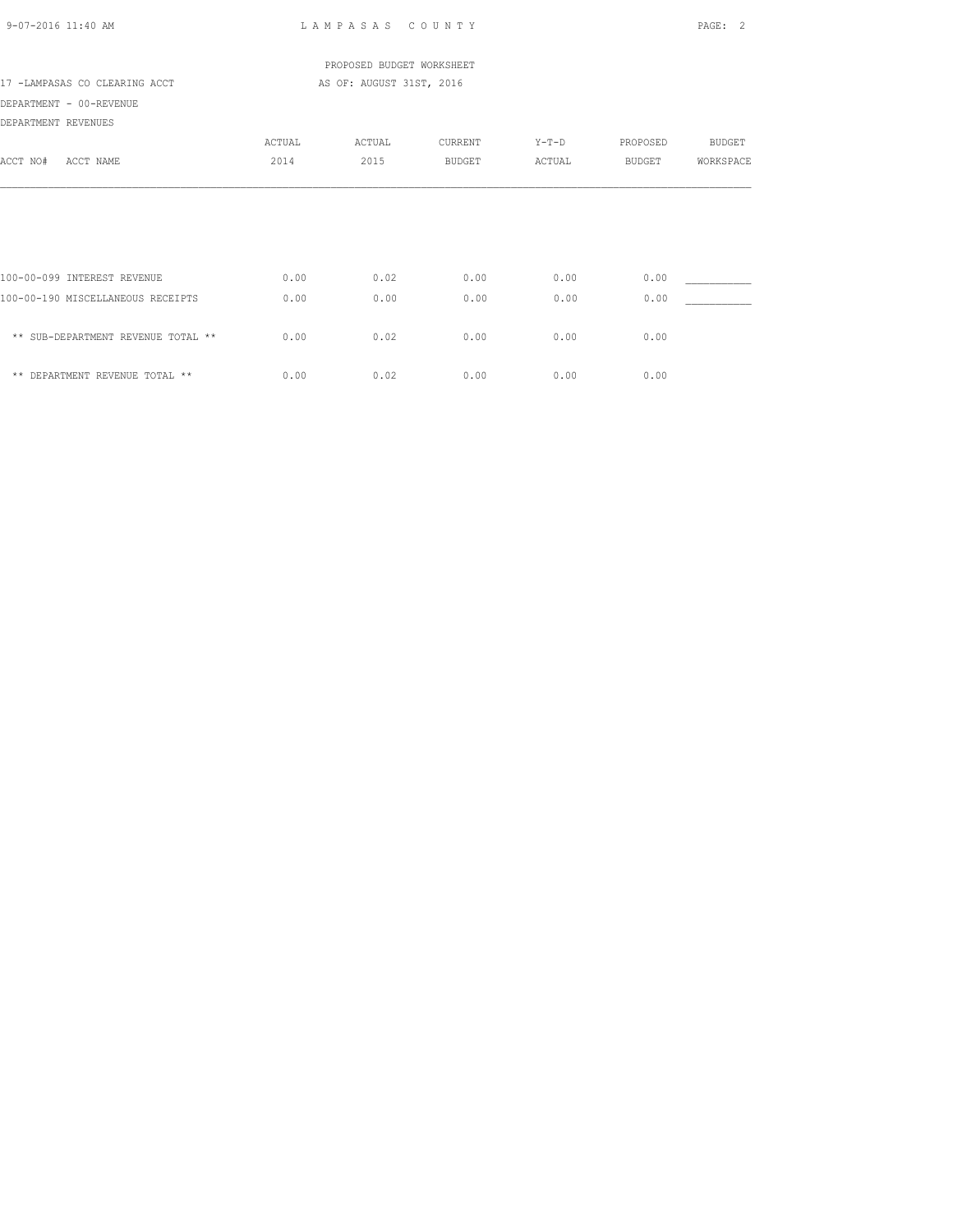| 9-07-2016 11:40 AM                 |                        | LAMPASAS COUNTY           |                       |                           |                        | PAGE:<br>3    |
|------------------------------------|------------------------|---------------------------|-----------------------|---------------------------|------------------------|---------------|
|                                    |                        | PROPOSED BUDGET WORKSHEET |                       |                           |                        |               |
| 17 -LAMPASAS CO CLEARING ACCT      |                        | AS OF: AUGUST 31ST, 2016  |                       |                           |                        |               |
| DEPARTMENT - 01-EXPENDITURES       |                        |                           |                       |                           |                        |               |
| DEPARTMENT REVENUES                |                        |                           |                       |                           |                        |               |
|                                    | ACTUAL                 | ACTUAL                    | CURRENT               | $Y-T-D$                   | PROPOSED               | <b>BUDGET</b> |
| ACCT NO#<br>ACCT NAME              | 2014                   | 2015                      | BUDGET                | ACTUAL                    | BUDGET                 | WORKSPACE     |
|                                    |                        |                           |                       |                           |                        |               |
| 201-00-010 OPERATING TRANSFER - IN | 0.00                   | 0.00                      | 0.00                  | 0.00                      | 0.00                   |               |
| ** SUB-DEPARTMENT REVENUE TOTAL ** | 0.00                   | 0.00                      | 0.00                  | 0.00                      | 0.00                   |               |
| ** DEPARTMENT REVENUE TOTAL **     | 0.00                   | 0.00                      | 0.00                  | 0.00                      | 0.00                   |               |
| *** FUND TOTAL REVENUES ***        | 0.00<br>============== | 0.02<br>=============     | 0.00<br>============= | 0.00<br>$=$ ============= | 0.00<br>============== |               |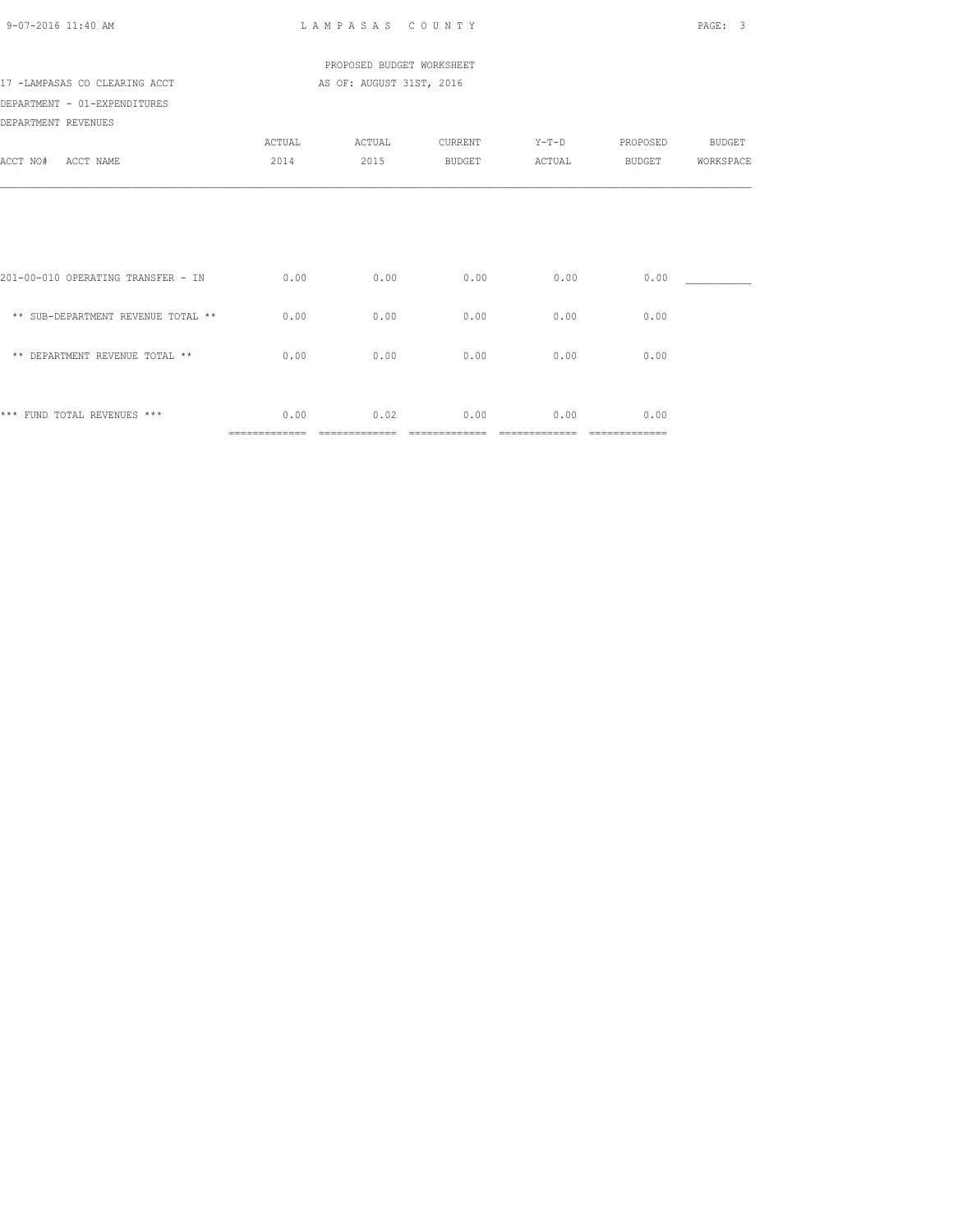| 9-07-2016 11:40 AM                                            |                                                       | PAGE: 4        |      |                                          |               |             |  |
|---------------------------------------------------------------|-------------------------------------------------------|----------------|------|------------------------------------------|---------------|-------------|--|
| 17 -LAMPASAS CO CLEARING ACCT<br>DEPARTMENT - 01-EXPENDITURES | PROPOSED BUDGET WORKSHEET<br>AS OF: AUGUST 31ST, 2016 |                |      |                                          |               |             |  |
| DEPARTMENT EXPENDITURES<br>ACCT NO# ACCT NAME                 |                                                       |                |      | 2014 2015 BUDGET ACTUAL BUDGET WORKSPACE |               |             |  |
|                                                               |                                                       |                |      |                                          |               |             |  |
| GENERAL EXPENSES                                              |                                                       |                |      |                                          |               |             |  |
| 401-00-375 BANK CHARGES                                       | $\sqrt{2}$                                            | 21.06) 0.00    |      | $0.00$ 0.00                              |               | 0.00        |  |
| ** CATEGORY TOTAL **                                          | $\sqrt{2}$                                            | 21.06)         | 0.00 | 0.00                                     | 0.00          | 0.00        |  |
|                                                               |                                                       |                |      |                                          |               |             |  |
| 401-00-500 OPERATING TRANSFERS-OUT                            |                                                       | 0.00           | 0.00 | 0.00                                     | 0.00          | 0.00        |  |
| ** CATEGORY TOTAL **                                          |                                                       | 0.00           | 0.00 | 0.00                                     | 0.00          | 0.00        |  |
| ** SUB-DEPARTMENT TOTAL **                                    | $\sqrt{2}$                                            | 21.06)         | 0.00 | 0.00                                     | 0.00          | 0.00        |  |
| *** DEPARTMENT TOTAL ***                                      |                                                       | $(21.06)$ 0.00 |      |                                          | $0.00$ $0.00$ | 0.00        |  |
| *** FUND TOTAL EXPENDITURES *** $(21.06)$ 0.00 0.00 0.00      |                                                       |                |      |                                          |               | $0.00$ 0.00 |  |
|                                                               |                                                       |                |      |                                          |               |             |  |

\*\*\* END OF REPORT \*\*\*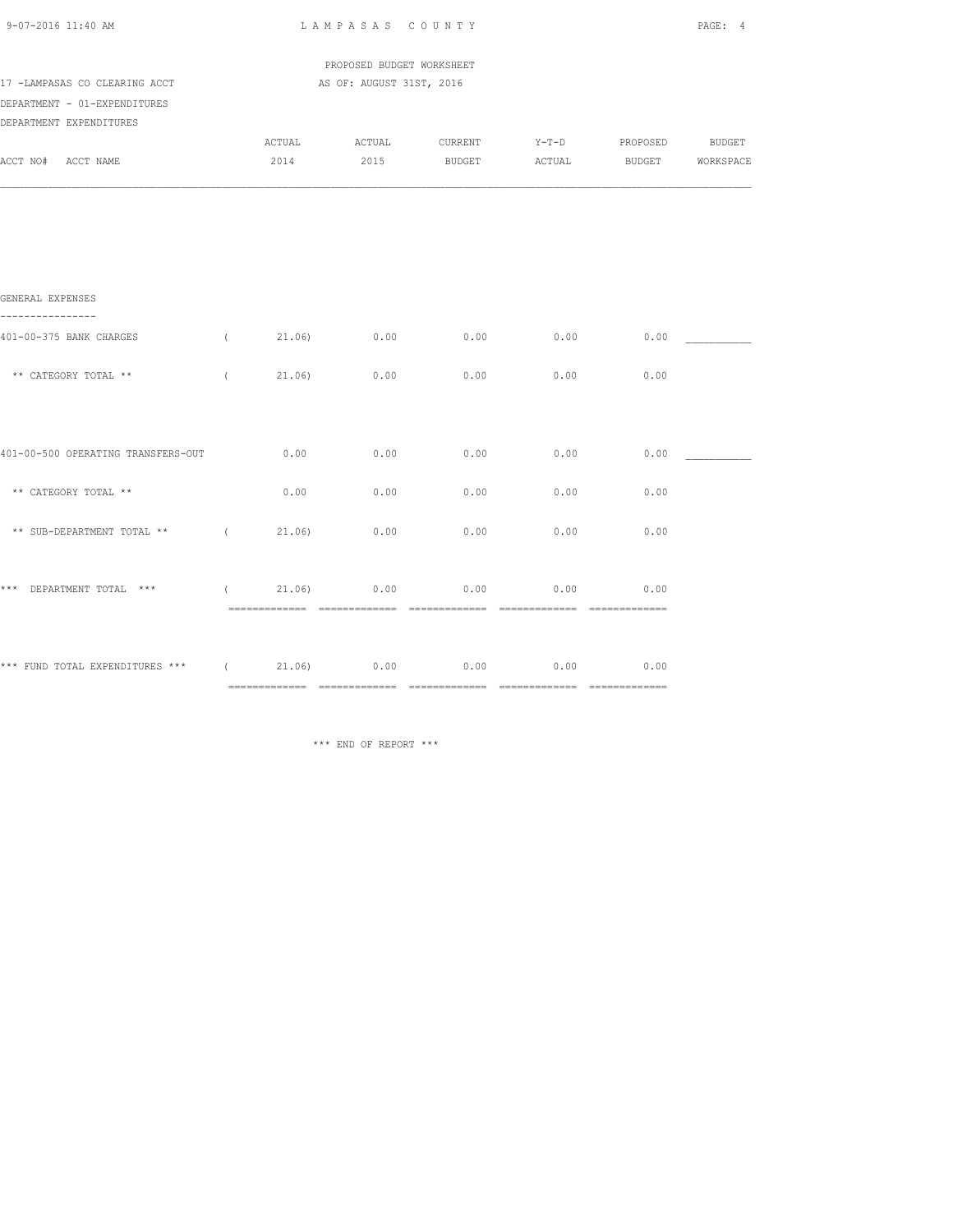### PROPOSED BUDGET WORKSHEET 19 -LAMPASAS CO ADULT PROB AS OF: AUGUST 31ST, 2016

| ACCT NO# ACCT NAME                                         |      |                         |             |                                   | ACTUAL ACTUAL CURRENT Y-T-D PROPOSED BUDGET<br>2014 2015 BUDGET ACTUAL BUDGET WORKSPACE |  |
|------------------------------------------------------------|------|-------------------------|-------------|-----------------------------------|-----------------------------------------------------------------------------------------|--|
| REVENUE SUMMARY                                            |      |                         |             |                                   |                                                                                         |  |
| 00-REVENUE                                                 |      | 96.96 89.84 0.00 101.63 |             |                                   | 0.00                                                                                    |  |
| *** TOTAL REVENUE ***                                      |      | 96.96 89.84             |             | $0.00$ 101.63 0.00                |                                                                                         |  |
| EXPENDITURE SUMMARY                                        |      |                         |             |                                   |                                                                                         |  |
| 01-EXPENDITURES                                            |      | $0.00$ 0.00             |             | $0.00$ 0.00                       | 0.00                                                                                    |  |
| *** TOTAL EXPENDITURES ***                                 | 0.00 |                         | $0.00$ 0.00 | ================================= | $0.00$ 0.00                                                                             |  |
| REVENUES OVER/(UNDER) EXPENDITURES 69.96 89.84 0.00 101.63 |      |                         |             |                                   | 0.00                                                                                    |  |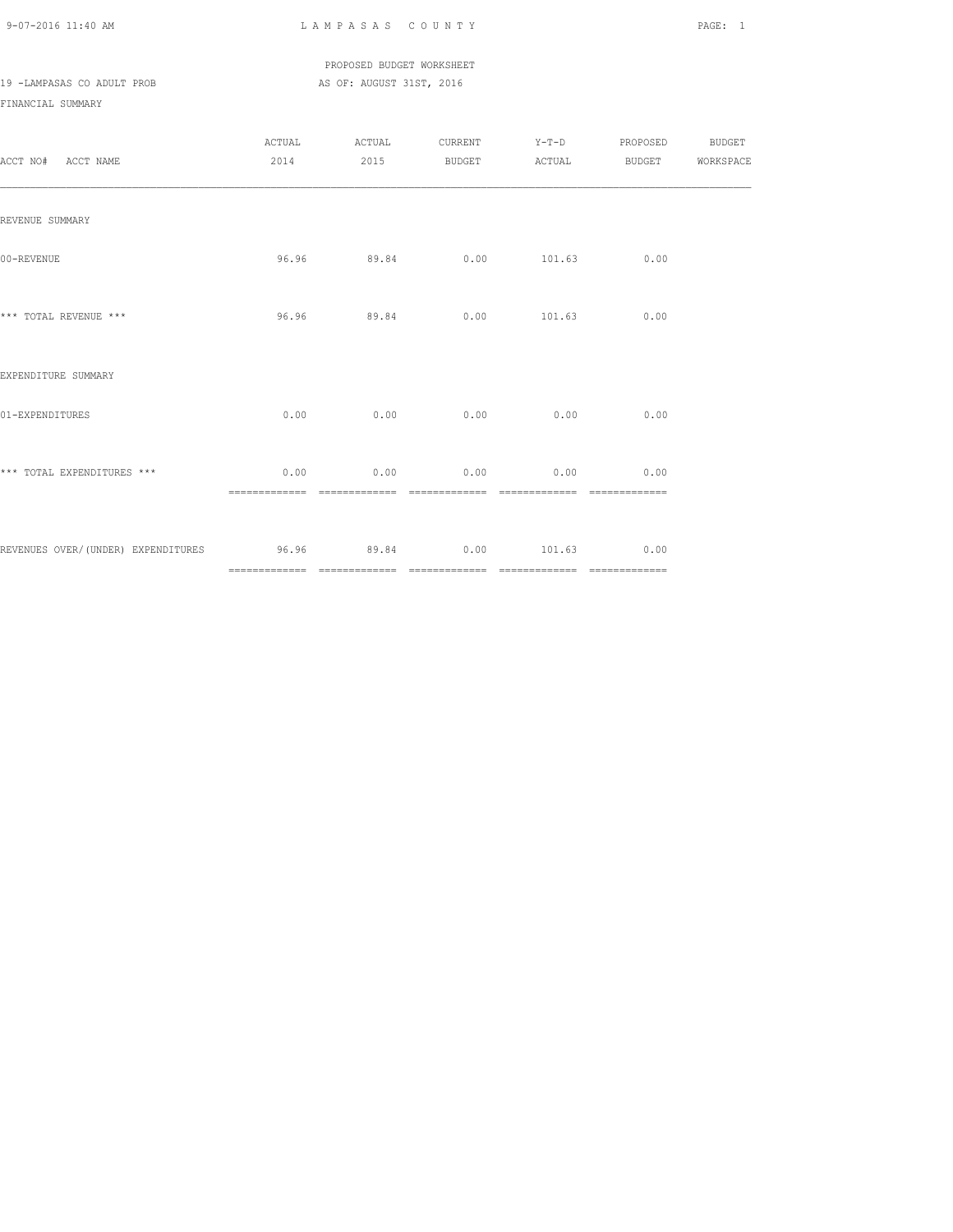|                                    |        | PROPOSED BUDGET WORKSHEET |               |         |          |               |
|------------------------------------|--------|---------------------------|---------------|---------|----------|---------------|
| 19 -LAMPASAS CO ADULT PROB         |        | AS OF: AUGUST 31ST, 2016  |               |         |          |               |
| DEPARTMENT - 00-REVENUE            |        |                           |               |         |          |               |
| DEPARTMENT REVENUES                |        |                           |               |         |          |               |
|                                    | ACTUAL | ACTUAL                    | CURRENT       | $Y-T-D$ | PROPOSED | <b>BUDGET</b> |
| ACCT NO# ACCT NAME                 | 2014   | 2015                      | <b>BUDGET</b> | ACTUAL  | BUDGET   | WORKSPACE     |
|                                    |        |                           |               |         |          |               |
| 100-00-099 INTEREST REVENUE        | 96.96  | 89.84                     | 0.00          | 101.63  | 0.00     |               |
| 200-00-010 OPERATING TRANSFERS IN  | 0.00   | 0.00                      | 0.00          | 0.00    | 0.00     |               |
| ** SUB-DEPARTMENT REVENUE TOTAL ** | 96.96  | 89.84                     | 0.00          | 101.63  | 0.00     |               |
| ** DEPARTMENT REVENUE TOTAL **     | 96.96  | 89.84                     | 0.00          | 101.63  | 0.00     |               |
| *** FUND TOTAL REVENUES ***        |        | 96.96 89.84               | $0.00$ 101.63 |         | 0.00     |               |

============= ============= ============= ============= =============

9-07-2016 11:40 AM L A M P A S A S C O U N T Y PAGE: 2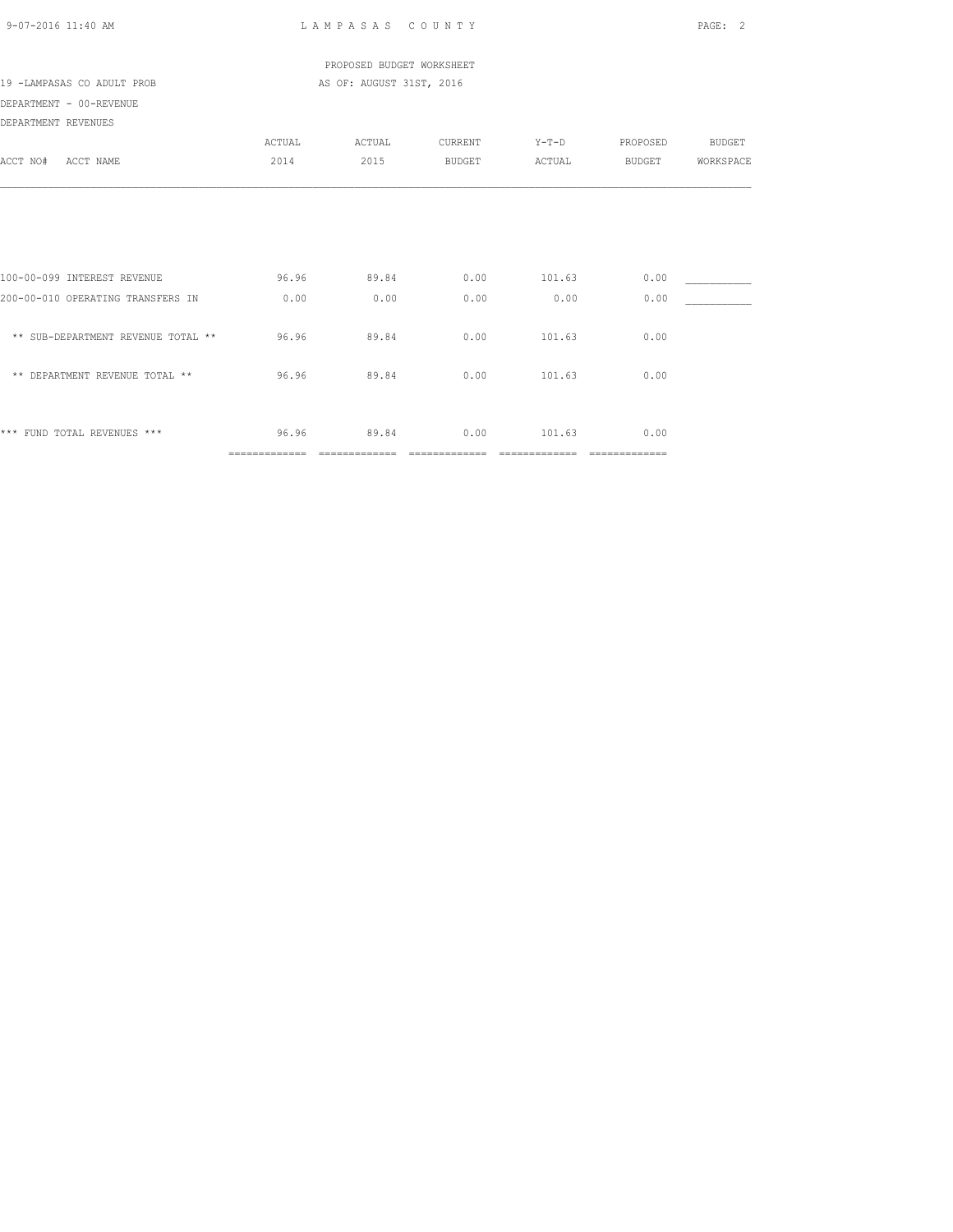| 9-07-2016 11:40 AM                                      | LAMPASAS COUNTY | PAGE: 3                                               |                                                                                                                                                                             |        |                  |  |
|---------------------------------------------------------|-----------------|-------------------------------------------------------|-----------------------------------------------------------------------------------------------------------------------------------------------------------------------------|--------|------------------|--|
| 19 -LAMPASAS CO ADULT PROB                              |                 | PROPOSED BUDGET WORKSHEET<br>AS OF: AUGUST 31ST, 2016 |                                                                                                                                                                             |        |                  |  |
| DEPARTMENT - 01-EXPENDITURES<br>DEPARTMENT EXPENDITURES |                 |                                                       |                                                                                                                                                                             |        |                  |  |
| ACCT NO# ACCT NAME                                      | 2014            |                                                       | ${\tt ACTUAL} \hspace{2.3cm} {\tt ACTUAL} \hspace{2.3cm} {\tt CURRENT} \hspace{2.3cm} {\tt Y-T-D} \hspace{2.3cm} {\tt PROPOSED} \hspace{2.3cm} {\tt BUDGET}$<br>2015 BUDGET | ACTUAL | BUDGET WORKSPACE |  |
|                                                         |                 |                                                       |                                                                                                                                                                             |        |                  |  |
|                                                         |                 |                                                       |                                                                                                                                                                             |        |                  |  |
| GENERAL EXPENSES                                        |                 |                                                       |                                                                                                                                                                             |        |                  |  |
| 401-00-375 BANK CHARGES                                 | 0.00            | 0.00                                                  | $0.00$ 0.00                                                                                                                                                                 |        | 0.00             |  |
| ** CATEGORY TOTAL **                                    | 0.00            | 0.00                                                  | 0.00                                                                                                                                                                        | 0.00   | 0.00             |  |
|                                                         |                 |                                                       |                                                                                                                                                                             |        |                  |  |
| 401-00-500 OPERATING TRANSFERS-OUT                      | 0.00            | 0.00                                                  | 0.00                                                                                                                                                                        | 0.00   | 0.00             |  |
| ** CATEGORY TOTAL **                                    | 0.00            | 0.00                                                  | 0.00                                                                                                                                                                        | 0.00   | 0.00             |  |
| ** SUB-DEPARTMENT TOTAL **                              | 0.00            | 0.00                                                  | 0.00                                                                                                                                                                        | 0.00   | 0.00             |  |
| *** DEPARTMENT TOTAL ***                                | 0.00            | 0.00                                                  | 0.00                                                                                                                                                                        | 0.00   | 0.00             |  |
| *** FUND TOTAL EXPENDITURES *** $0.00$ $0.00$ $0.00$    |                 |                                                       | 0.00                                                                                                                                                                        | 0.00   | 0.00             |  |
|                                                         |                 |                                                       |                                                                                                                                                                             |        |                  |  |

\*\*\* END OF REPORT \*\*\*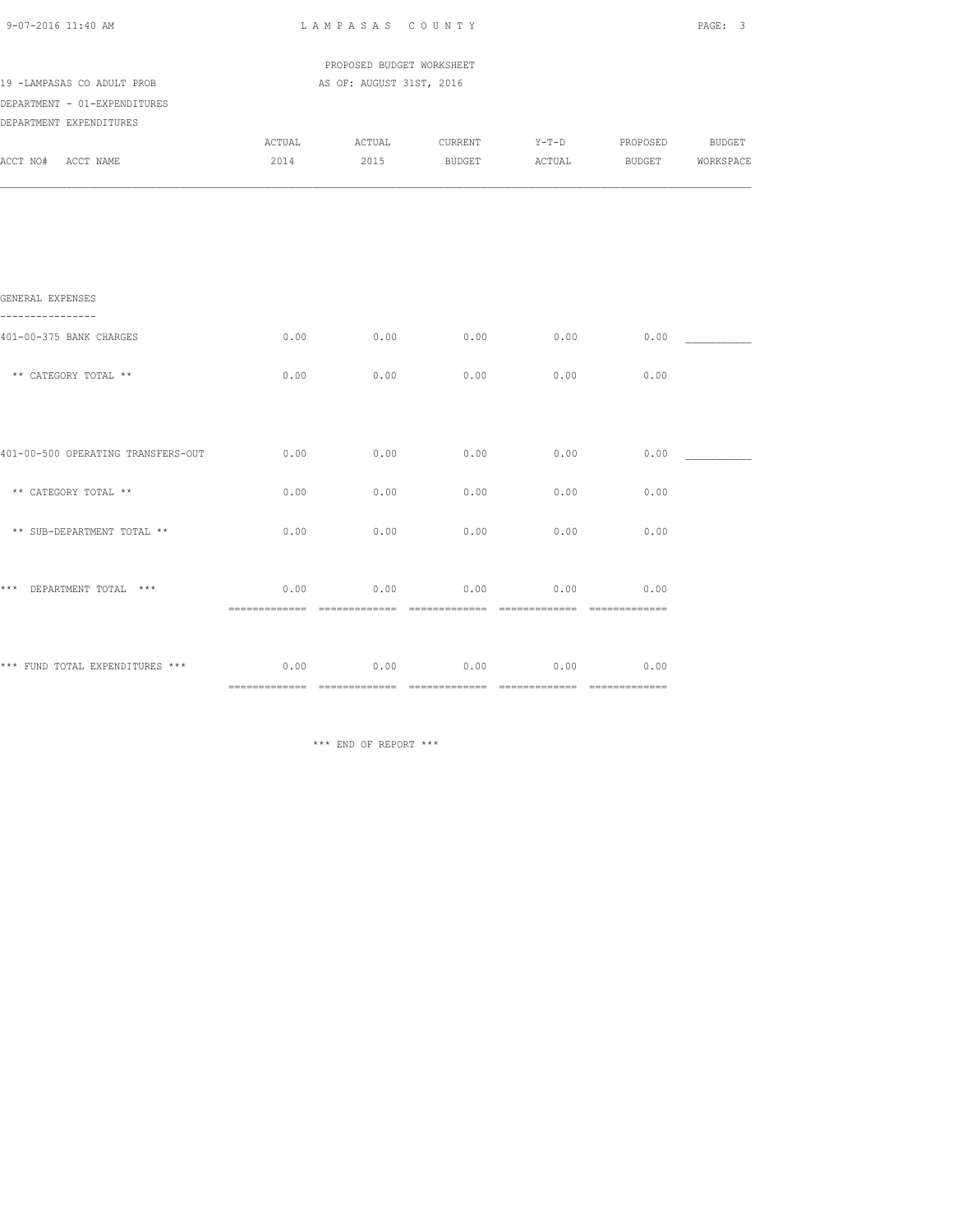PROPOSED BUDGET WORKSHEET 20 -LAMPASAS CO LAW LIBRARY AS OF: AUGUST 31ST, 2016

| ACCT NO# ACCT NAME                                                                | ACTUAL                                  | ACTUAL<br>2014 2015 |                                                       | CURRENT Y-T-D PROPOSED BUDGET<br>BUDGET ACTUAL BUDGET WORKSPACE |  |
|-----------------------------------------------------------------------------------|-----------------------------------------|---------------------|-------------------------------------------------------|-----------------------------------------------------------------|--|
| REVENUE SUMMARY                                                                   |                                         |                     |                                                       |                                                                 |  |
| 00-LAW LIBRARY REVENUE                                                            |                                         |                     | 14,680.46  14,421.57  11,550.00  13,323.17  11,550.00 |                                                                 |  |
| *** TOTAL REVENUE ***                                                             |                                         |                     | 14,680.46  14,421.57  11,550.00  13,323.17  11,550.00 |                                                                 |  |
| EXPENDITURE SUMMARY                                                               |                                         |                     |                                                       |                                                                 |  |
| 01-LAW LIBRARY EXPENSES                                                           |                                         |                     | $10,389.44$ 9,282.00 0.00 8,142.02                    | 0.00                                                            |  |
| *** TOTAL EXPENDITURES ***                                                        | $10,389.44$ 9,282.00 0.00 8,142.02 0.00 |                     |                                                       | ---------------                                                 |  |
| REVENUES OVER/(UNDER) EXPENDITURES 4,291.02 5,139.57 11,550.00 5,181.15 11,550.00 |                                         |                     |                                                       |                                                                 |  |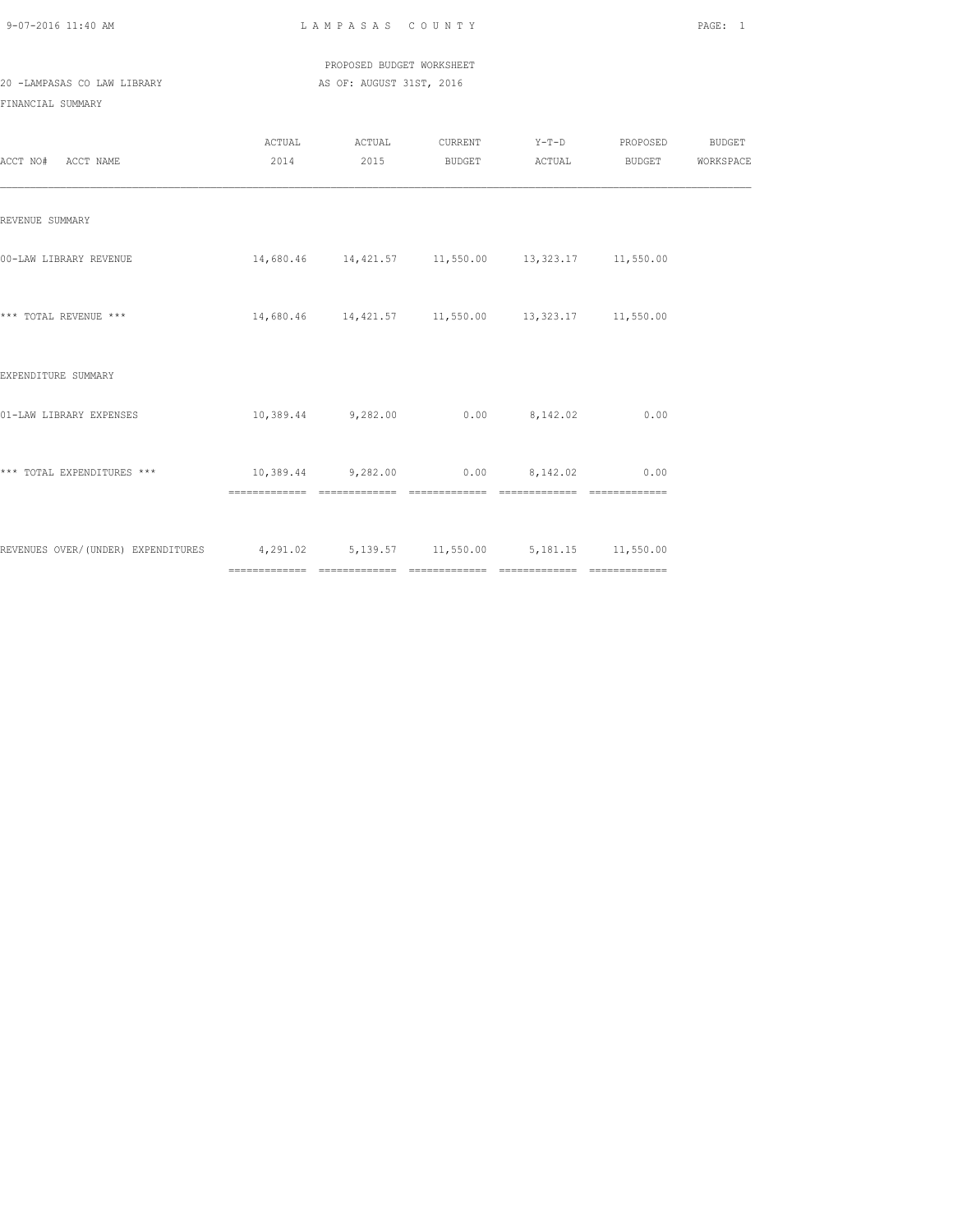| 9-07-2016 11:40 AM |  |  |
|--------------------|--|--|
|                    |  |  |

 PROPOSED BUDGET WORKSHEET 20 -LAMPASAS CO LAW LIBRARY AS OF: AUGUST 31ST, 2016

DEPARTMENT - 00-LAW LIBRARY REVENUE

| DEPARTMENT - 00-LAW LIBRARY REVENUE  |           |           |               |           |               |               |
|--------------------------------------|-----------|-----------|---------------|-----------|---------------|---------------|
| DEPARTMENT REVENUES                  |           |           |               |           |               |               |
|                                      | ACTUAL    | ACTUAL    | CURRENT       | $Y-T-D$   | PROPOSED      | <b>BUDGET</b> |
| ACCT NO#<br>ACCT NAME                | 2014      | 2015      | <b>BUDGET</b> | ACTUAL    | <b>BUDGET</b> | WORKSPACE     |
|                                      |           |           |               |           |               |               |
|                                      |           |           |               |           |               |               |
| 100-00-094 DISTRICT CLERK            | 9,771.00  | 9,843.00  | 7,500.00      | 8,514.00  | 7,500.00      |               |
| 100-00-099 INTEREST REVENUE          | 44.46     | 63.57     | 50.00         | 70.17     | 50.00         |               |
| 100-00-106 COUNTY CLERK              | 4,865.00  | 4,515.00  | 4,000.00      | 4,410.00  | 4,000.00      |               |
| 100-00-190 MISCELLANEOUS RECEIPTS    | 0.00      | 0.00      | 0.00          | 329.00    | 0.00          |               |
| 200-00-010 OPERATING TRANSFERS IN    | 0.00      | 0.00      | 0.00          | 0.00      | 0.00          |               |
| ** SUB-DEPARTMENT REVENUE TOTAL **   | 14,680.46 | 14,421.57 | 11,550.00     | 13,323.17 | 11,550.00     |               |
| DEPARTMENT REVENUE TOTAL **<br>$***$ | 14,680.46 | 14,421.57 | 11,550.00     | 13,323.17 | 11,550.00     |               |
|                                      |           |           |               |           |               |               |
|                                      |           |           |               |           |               |               |

\*\*\* FUND TOTAL REVENUES \*\*\* 14,680.46 14,421.57 11,550.00 13,323.17 11,550.00

============= ============= ============= ============= =============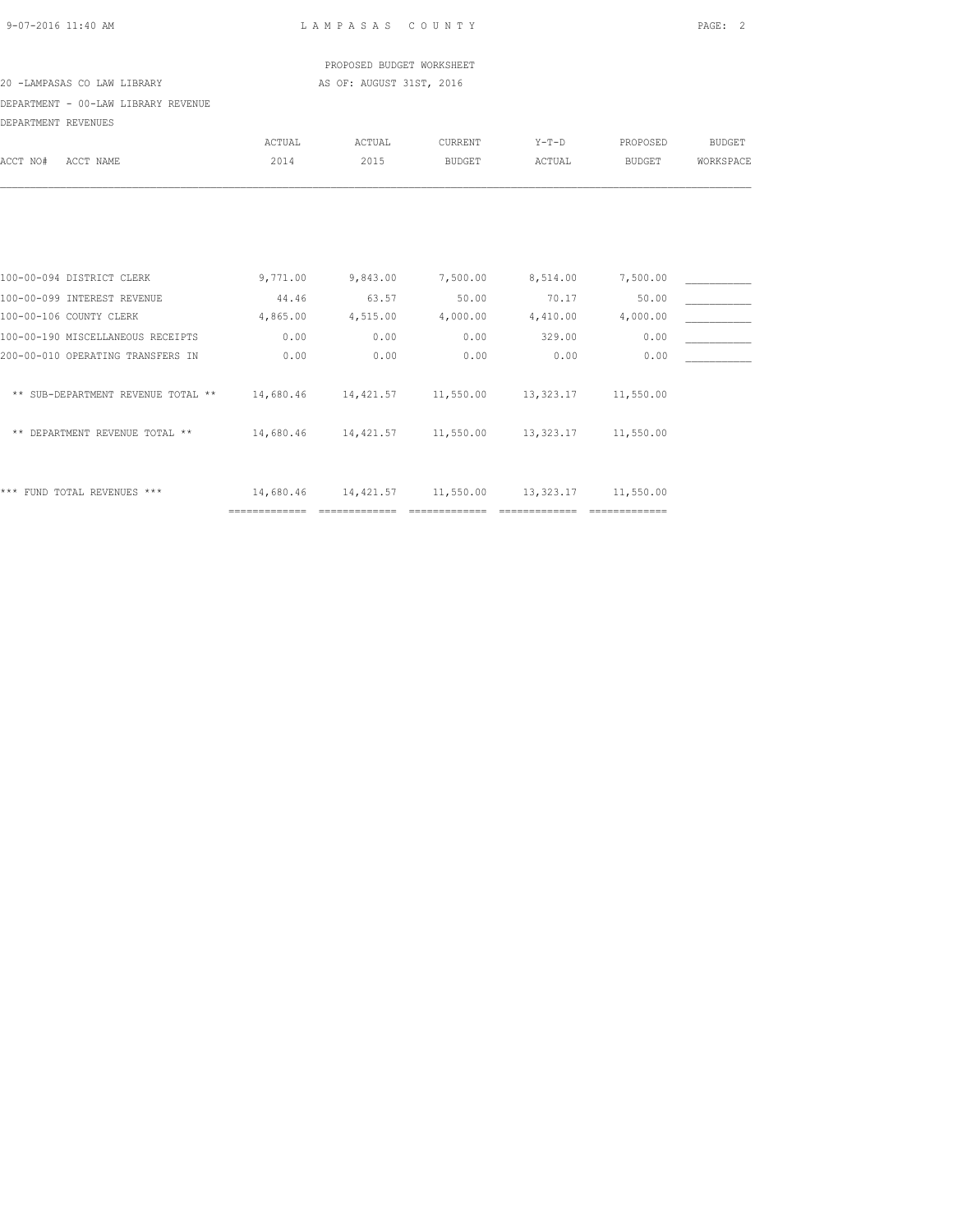| 9-07-2016 11:40 AM                   | LAMPASAS COUNTY                                 |                                                       | PAGE: 3     |      |                                             |  |  |  |
|--------------------------------------|-------------------------------------------------|-------------------------------------------------------|-------------|------|---------------------------------------------|--|--|--|
| 20 -LAMPASAS CO LAW LIBRARY          |                                                 | PROPOSED BUDGET WORKSHEET<br>AS OF: AUGUST 31ST, 2016 |             |      |                                             |  |  |  |
| DEPARTMENT - 01-LAW LIBRARY EXPENSES |                                                 |                                                       |             |      |                                             |  |  |  |
| DEPARTMENT EXPENDITURES              |                                                 |                                                       |             |      |                                             |  |  |  |
|                                      |                                                 |                                                       |             |      | ACTUAL ACTUAL CURRENT Y-T-D PROPOSED BUDGET |  |  |  |
| ACCT NO# ACCT NAME                   | 2014                                            |                                                       |             |      | 2015 BUDGET ACTUAL BUDGET WORKSPACE         |  |  |  |
|                                      |                                                 |                                                       |             |      |                                             |  |  |  |
| GENERAL EXPENSES<br>---------------- |                                                 |                                                       |             |      |                                             |  |  |  |
| 401-00-354 LAW LIBRARY               |                                                 |                                                       |             |      | $10,389.44$ 9,282.00 0.00 8,142.02 0.00     |  |  |  |
| 401-00-375 BANK CHARGES              | 0.00                                            |                                                       | $0.00$ 0.00 | 0.00 | 0.00                                        |  |  |  |
| ** CATEGORY TOTAL **                 |                                                 | $10,389.44$ $9,282.00$ $0.00$ $8,142.02$              |             |      | 0.00                                        |  |  |  |
| 401-00-500 OPERATING TRANSFER-OUT    | 0.00                                            | 0.00                                                  | 0.00        | 0.00 | 0.00                                        |  |  |  |
| ** CATEGORY TOTAL **                 | 0.00                                            | 0.00                                                  | 0.00        | 0.00 | 0.00                                        |  |  |  |
| ** SUB-DEPARTMENT TOTAL **           | $10,389.44$ $9,282.00$ $0.00$ $8,142.02$ $0.00$ |                                                       |             |      |                                             |  |  |  |
| *** DEPARTMENT TOTAL ***             |                                                 | $10,389.44$ 9,282.00 0.00 8,142.02 0.00               |             |      |                                             |  |  |  |
|                                      |                                                 |                                                       |             |      |                                             |  |  |  |

\*\*\* END OF REPORT \*\*\*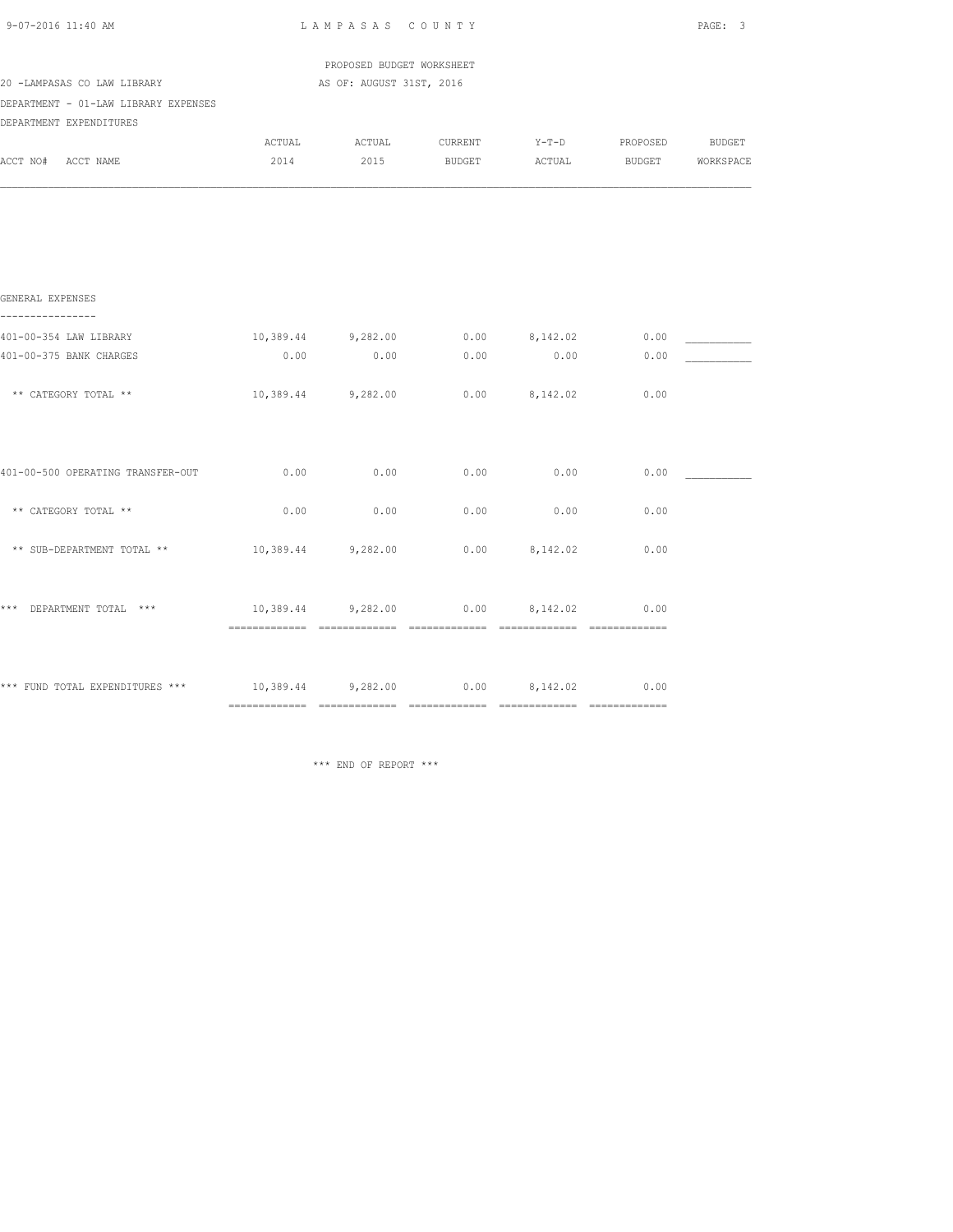PROPOSED BUDGET WORKSHEET 22 -LAMPASAS CO DOG ORDINANCE AS OF: AUGUST 31ST, 2016

| ACCT NO# ACCT NAME                                                              |                                                        | ACTUAL ACTUAL CURRENT Y-T-D PROPOSED BUDGET<br>2014  2015 BUDGET ACTUAL BUDGET WORKSPACE |  |  |
|---------------------------------------------------------------------------------|--------------------------------------------------------|------------------------------------------------------------------------------------------|--|--|
| REVENUE SUMMARY                                                                 |                                                        |                                                                                          |  |  |
| 00-DOG ORDINANCE REVENUE                                                        | $4,441.49$ $4,676.72$ $3,000.00$ $4,317.24$ $3,000.00$ |                                                                                          |  |  |
| *** TOTAL REVENUE ***                                                           |                                                        | $4,441.49$ $4,676.72$ $3,000.00$ $4,317.24$ $3,000.00$                                   |  |  |
| EXPENDITURE SUMMARY                                                             |                                                        |                                                                                          |  |  |
| 01-DOG ORDINANCE EXPENSE                                                        |                                                        | $60.90$ $66.90$ $200.00$ $66.90$ $200.00$                                                |  |  |
| *** TOTAL EXPENDITURES ***                                                      |                                                        | $60.90$ $66.90$ $200.00$ $66.90$ $200.00$                                                |  |  |
| REVENUES OVER/(UNDER) EXPENDITURES 4,380.59 4,609.82 2,800.00 4,250.34 2,800.00 |                                                        |                                                                                          |  |  |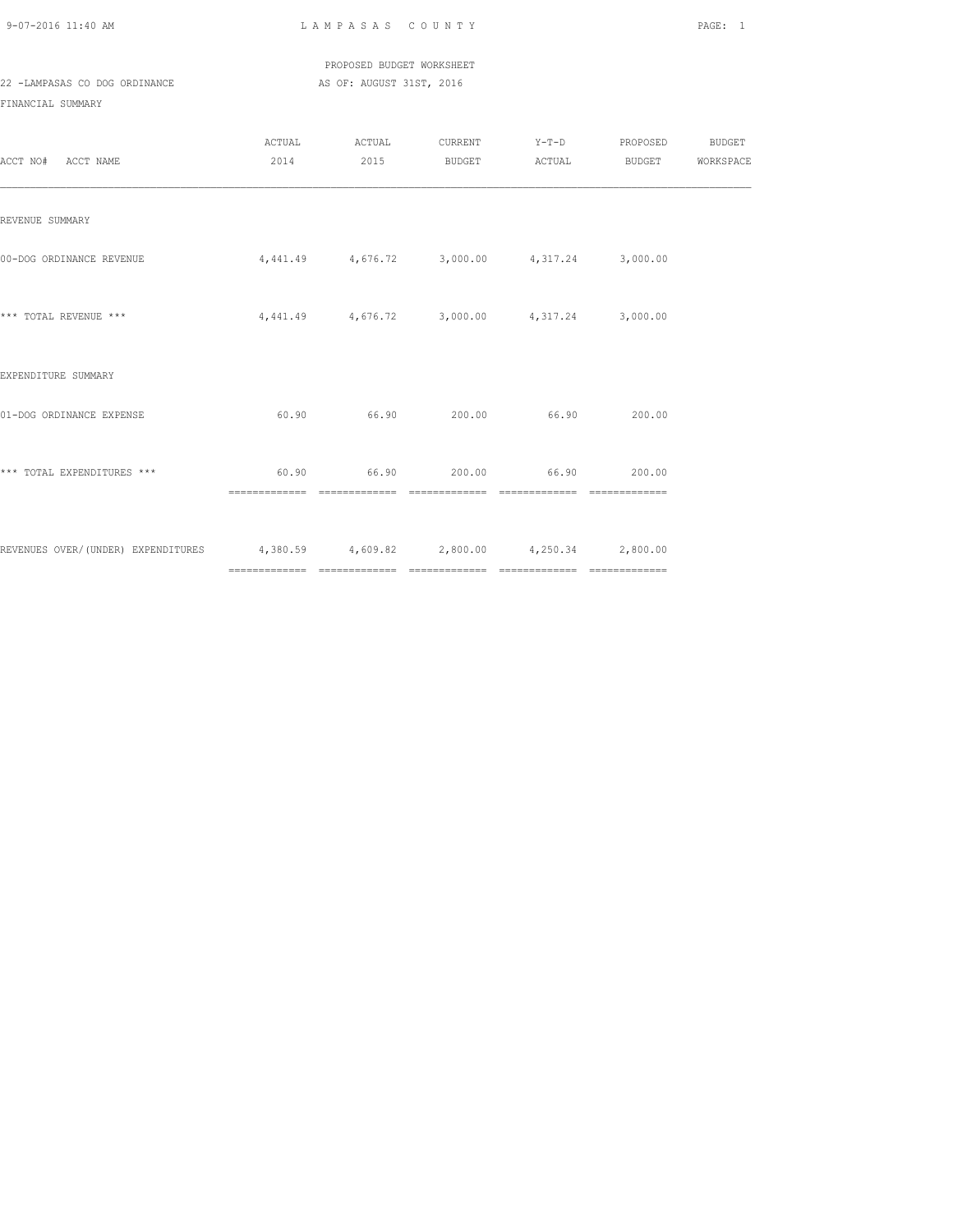|                                                                                | PROPOSED BUDGET WORKSHEET |                                             |                   |                |                   |               |
|--------------------------------------------------------------------------------|---------------------------|---------------------------------------------|-------------------|----------------|-------------------|---------------|
| 22 -LAMPASAS CO DOG ORDINANCE                                                  |                           | AS OF: AUGUST 31ST, 2016                    |                   |                |                   |               |
| DEPARTMENT - 00-DOG ORDINANCE REVENUE                                          |                           |                                             |                   |                |                   |               |
| DEPARTMENT REVENUES                                                            |                           |                                             |                   |                |                   |               |
|                                                                                | ACTUAL                    | ACTUAL                                      | CURRENT           | $Y-T-D$        | PROPOSED          | <b>BUDGET</b> |
| ACCT NO#<br>ACCT NAME                                                          | 2014                      | 2015                                        | <b>BUDGET</b>     | ACTUAL         | BUDGET            | WORKSPACE     |
|                                                                                |                           |                                             |                   |                |                   |               |
| 100-00-001 BEGINNING FUND BALANCE                                              | 0.00                      | 0.00                                        | 0.00              | 0.00           | 0.00              |               |
| 100-00-099 INTEREST REVENUE                                                    | 119.99                    | 160.22                                      | 0.00              | 148.24         | 0.00              |               |
| 100-00-101 DOG LICENSES                                                        | 4,321.50                  |                                             | 4,516.50 3,000.00 |                | 4,169.00 3,000.00 |               |
| ** SUB-DEPARTMENT REVENUE TOTAL ** $4,441.49$ $4,676.72$ $3,000.00$ $4,317.24$ |                           |                                             |                   |                | 3,000.00          |               |
| ** DEPARTMENT REVENUE TOTAL **                                                 |                           | $4,441.49$ $4,676.72$ $3,000.00$ $4,317.24$ |                   |                | 3,000.00          |               |
| *** FUND TOTAL REVENUES ***                                                    | 4,441.49                  | 4,676.72                                    | 3,000.00          | 4,317.24       | 3,000.00          |               |
|                                                                                | ==============            | ==============                              | =============     | ============== | ==============    |               |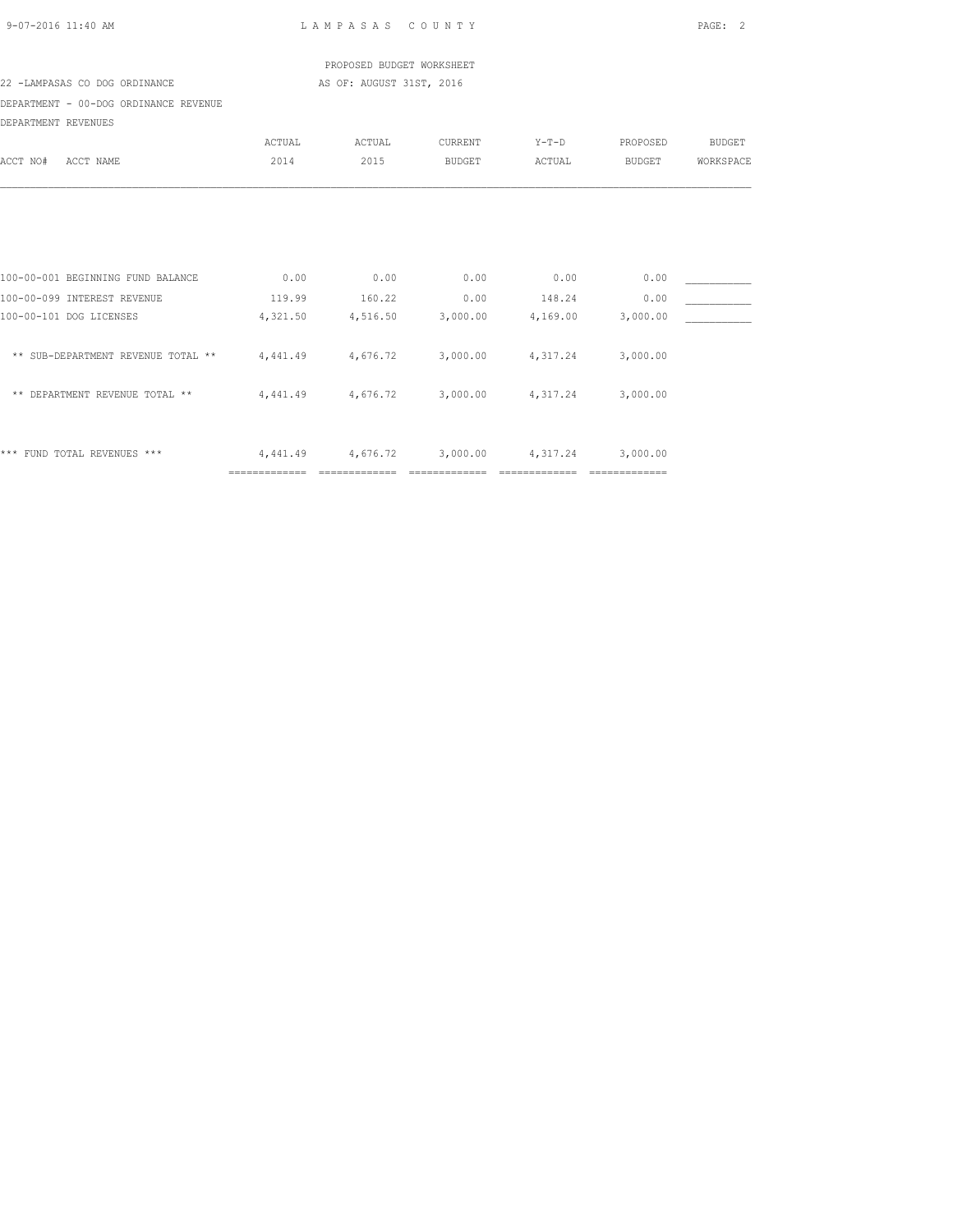| 9-07-2016 11:40 AM                                                    | LAMPASAS COUNTY |                                                       | PAGE: 3 |       |                                                                                    |  |
|-----------------------------------------------------------------------|-----------------|-------------------------------------------------------|---------|-------|------------------------------------------------------------------------------------|--|
| 22 -LAMPASAS CO DOG ORDINANCE                                         |                 | PROPOSED BUDGET WORKSHEET<br>AS OF: AUGUST 31ST, 2016 |         |       |                                                                                    |  |
| DEPARTMENT - 01-DOG ORDINANCE EXPENSE<br>DEPARTMENT EXPENDITURES      |                 |                                                       |         |       |                                                                                    |  |
| ACCT NO# ACCT NAME                                                    | 2014            |                                                       |         |       | ACTUAL ACTUAL CURRENT Y-T-D PROPOSED BUDGET<br>2015 BUDGET ACTUAL BUDGET WORKSPACE |  |
|                                                                       |                 |                                                       |         |       |                                                                                    |  |
| GENERAL EXPENSES<br>----------------                                  |                 |                                                       |         |       |                                                                                    |  |
| 401-00-304 DOG ORDINANCE                                              |                 |                                                       |         |       | $60.90$ $66.90$ $200.00$ $66.90$ $200.00$                                          |  |
| 401-00-375 BANK CHARGES                                               | 0.00            | 0.00                                                  | 0.00    | 0.00  | 0.00                                                                               |  |
| ** CATEGORY TOTAL **                                                  | 60.90           | 66.90                                                 | 200.00  | 66.90 | 200.00                                                                             |  |
| 401-00-500 OPERATING TRANSFER-OUT                                     | 0.00            | 0.00                                                  | 0.00    | 0.00  | 0.00                                                                               |  |
| ** CATEGORY TOTAL **                                                  | 0.00            | 0.00                                                  | 0.00    | 0.00  | 0.00                                                                               |  |
| ** SUB-DEPARTMENT TOTAL **                                            | 60.90           | 66.90                                                 | 200.00  | 66.90 | 200.00                                                                             |  |
| *** DEPARTMENT TOTAL ***                                              | 60.90           | 66.90                                                 | 200.00  | 66.90 | 200.00                                                                             |  |
| *** FUND TOTAL EXPENDITURES *** 60.90 66.90 66.90 200.00 66.90 200.00 |                 |                                                       |         |       |                                                                                    |  |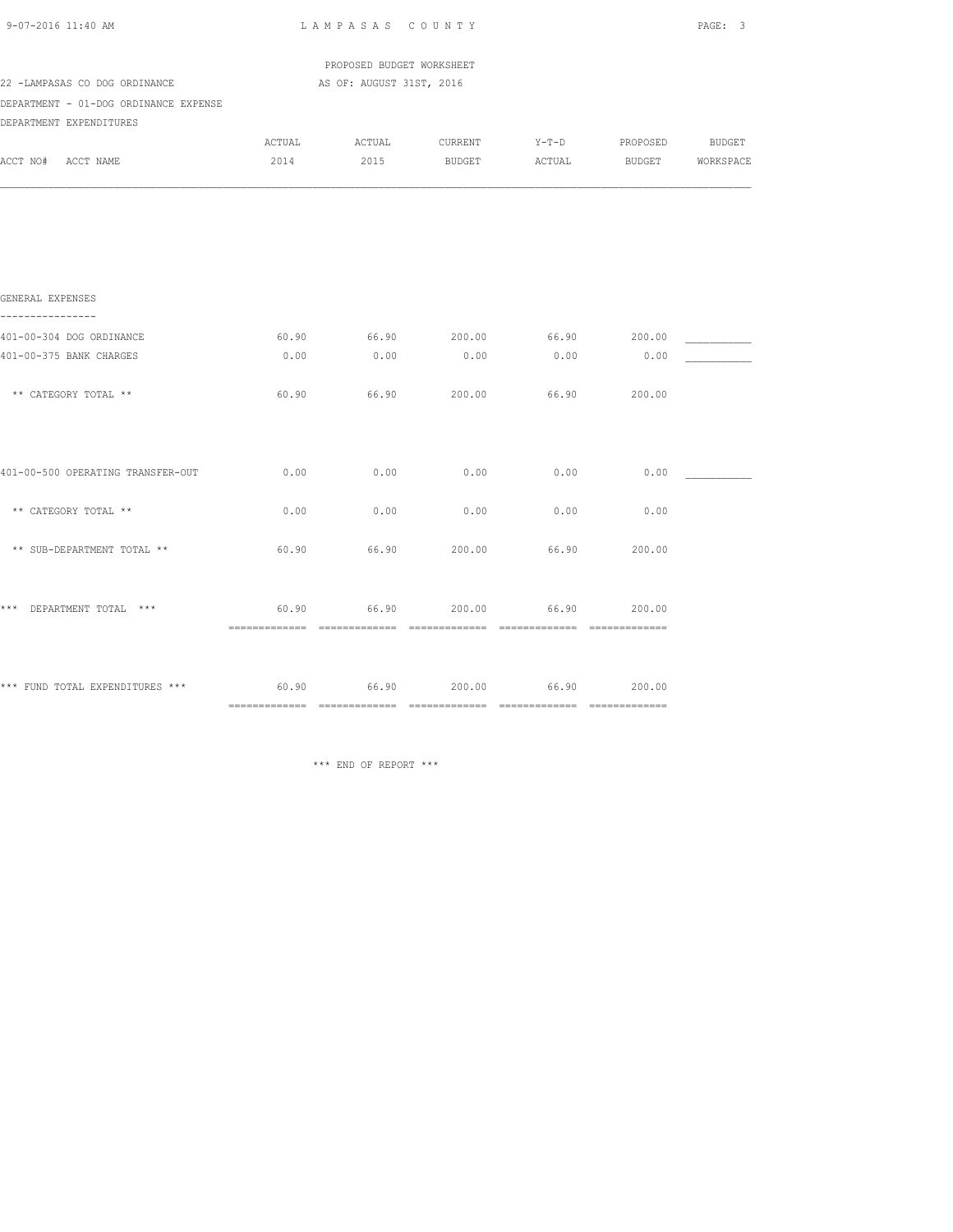PROPOSED BUDGET WORKSHEET

25 -CONSTRUCTION FUND **AS OF: AUGUST 31ST, 2016** 

| ACCT NO# ACCT NAME                                                                  |                                                           | 2014 2015                               |                |                | ACTUAL ACTUAL CURRENT Y-T-D PROPOSED BUDGET<br>BUDGET ACTUAL BUDGET WORKSPACE |  |
|-------------------------------------------------------------------------------------|-----------------------------------------------------------|-----------------------------------------|----------------|----------------|-------------------------------------------------------------------------------|--|
| REVENUE SUMMARY                                                                     |                                                           |                                         |                |                |                                                                               |  |
| 00-DEPT REVENUE                                                                     |                                                           | 88.54 75.42                             | 0.00           |                | 9.31 160,880.00                                                               |  |
| *** TOTAL REVENUE ***                                                               |                                                           | 88.54 75.42                             | 0.00           |                | 9.31 160,880.00                                                               |  |
| EXPENDITURE SUMMARY                                                                 |                                                           |                                         |                |                |                                                                               |  |
| 01-DEPT EXPENSE                                                                     |                                                           | $5,226.98$ $60,000.00$ $60,000.00$ 0.00 |                |                | 0.00                                                                          |  |
| *** TOTAL EXPENDITURES ***                                                          | $5,226.98$ $60,000.00$ $60,000.00$ 0.00<br>============== | ==============                          | ============== | -------------- | 0.00                                                                          |  |
| REVENUES OVER/(UNDER) EXPENDITURES (5,138.44)(59,924.58)(60,000.00) 9.31 160,880.00 |                                                           |                                         |                |                |                                                                               |  |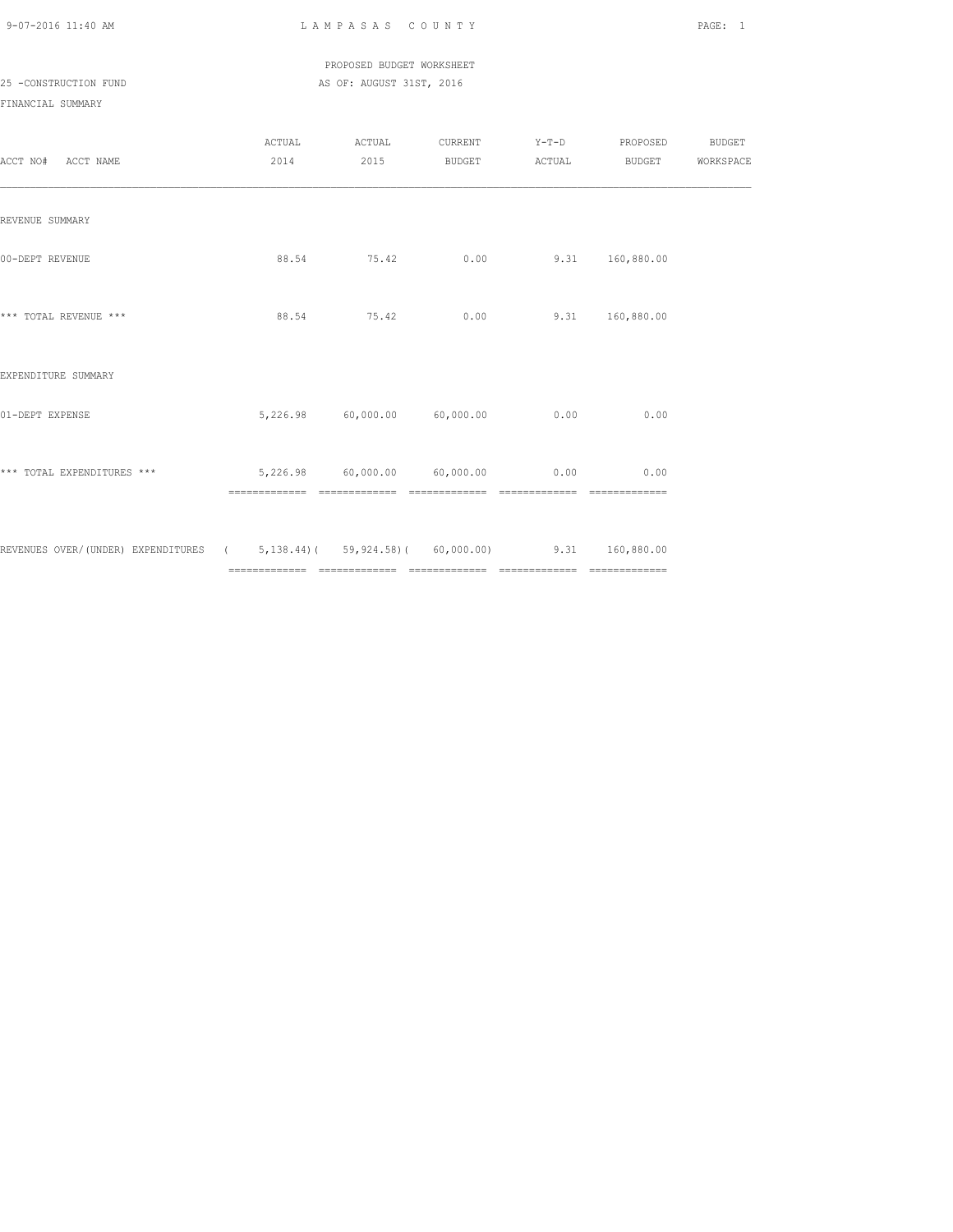PROPOSED BUDGET WORKSHEET 25 -CONSTRUCTION FUND **AS OF: AUGUST 31ST, 2016** 

DEPARTMENT - 00-DEPT REVENUE

| DEPARTMENT REVENUES |
|---------------------|
|                     |

| ACTUAL<br>2014 | ACTUAL<br>2015                                                                                     | CURRENT<br><b>BUDGET</b> | $Y-T-D$<br>ACTUAL | PROPOSED<br><b>BUDGET</b> | <b>BUDGET</b><br>WORKSPACE |
|----------------|----------------------------------------------------------------------------------------------------|--------------------------|-------------------|---------------------------|----------------------------|
|                |                                                                                                    |                          |                   |                           |                            |
|                |                                                                                                    |                          |                   |                           |                            |
| 0.00           | 0.00                                                                                               | 0.00                     | 0.00              | 0.00                      |                            |
| 88.54          | 75.42                                                                                              | 0.00                     | 9.31              | 0.00                      |                            |
| 0.00           | 0.00                                                                                               | 0.00                     | 0.00              | 0.00                      |                            |
| 0.00           | 0.00                                                                                               | 0.00                     | 0.00              | 0.00                      |                            |
| 0.00           | 0.00                                                                                               | 0.00                     | 0.00              | 160,880.00                |                            |
| 88.54          | 75.42                                                                                              | 0.00                     | 9.31              | 160,880.00                |                            |
|                |                                                                                                    |                          |                   |                           |                            |
| 0.00           | 0.00                                                                                               | 0.00                     | 0.00              | 0.00                      |                            |
| 0.00           | 0.00                                                                                               | 0.00                     | 0.00              | 0.00                      |                            |
| 0.00           | 0.00                                                                                               | 0.00                     | 0.00              | 0.00                      |                            |
| 88.54          | 75.42                                                                                              | 0.00                     | 9.31              | 160,880.00                |                            |
| 88.54          | 75.42                                                                                              | 0.00                     | 9.31              | 160,880.00                |                            |
|                | 100-00-125 CERT OF OBLIGATION SERIES 2<br>200-01-001 OTHER RESOURCE-ANIMAL SHELT<br>============== |                          | ==============    | ==============            | =============              |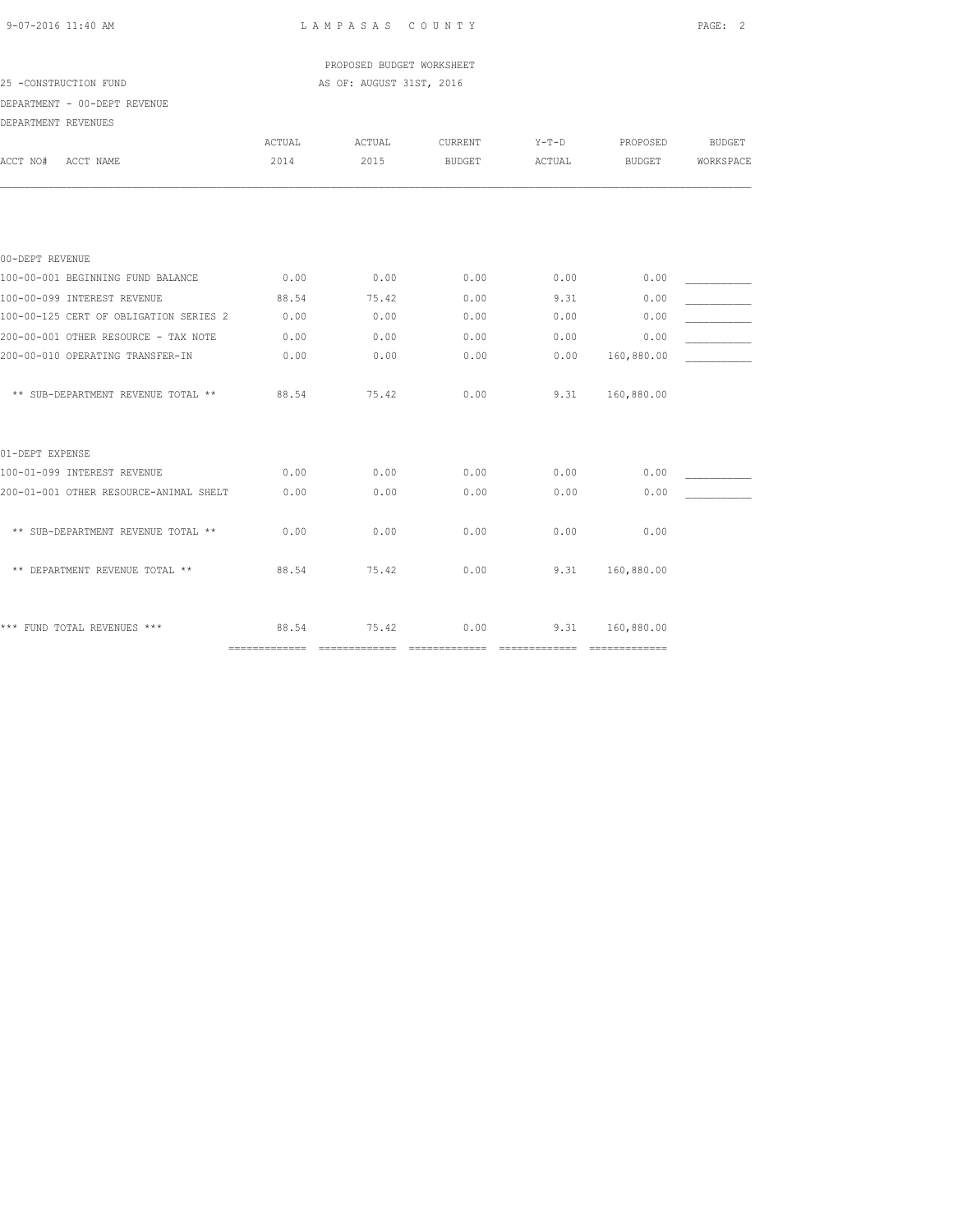| 9-07-2016 11:40 AM                 |        | LAMPASAS COUNTY           |               |         |               | PAGE: 3       |
|------------------------------------|--------|---------------------------|---------------|---------|---------------|---------------|
|                                    |        | PROPOSED BUDGET WORKSHEET |               |         |               |               |
| 25 -CONSTRUCTION FUND              |        | AS OF: AUGUST 31ST, 2016  |               |         |               |               |
| DEPARTMENT - 01-DEPT EXPENSE       |        |                           |               |         |               |               |
| DEPARTMENT EXPENDITURES            |        |                           |               |         |               |               |
|                                    | ACTUAL | ACTUAL                    | CURRENT       | $Y-T-D$ | PROPOSED      | <b>BUDGET</b> |
| ACCT NO#<br>ACCT NAME              | 2014   | 2015                      | <b>BUDGET</b> | ACTUAL  | <b>BUDGET</b> | WORKSPACE     |
| 00-DEPT REVENUE                    |        |                           |               |         |               |               |
| ===============                    |        |                           |               |         |               |               |
| GENERAL EXPENSES                   |        |                           |               |         |               |               |
| ----------------                   |        |                           |               |         |               |               |
| 401-00-301 COMMUNICATIONS          | 0.00   | 0.00                      | 0.00          | 0.00    | 0.00          |               |
| 401-00-302 UTILITIES               | 0.00   | 0.00                      | 0.00          | 0.00    | 0.00          |               |
| 401-00-338 INTEREST PAYMENT        | 0.00   | 0.00                      | 0.00          | 0.00    | 0.00          |               |
| 401-00-350 ANNEX CONSTRUCTION      | 0.00   | 0.00                      | 0.00          | 0.00    | 0.00          |               |
| 401-00-378 RENT                    | 0.00   | 0.00                      | 0.00          | 0.00    | 0.00          |               |
| 401-00-389 MISCELLANEOUS EXPENSE   | 0.00   | 0.00                      | 0.00          | 0.00    | 0.00          |               |
| 401-00-398 GEOTECHNICAL SERVICES   | 0.00   | 0.00                      | 0.00          | 0.00    | 0.00          |               |
| 501-00-328 CONTINGENCY             | 0.00   | 0.00                      | 0.00          | 0.00    | 0.00          |               |
| ** CATEGORY TOTAL **               | 0.00   | 0.00                      | 0.00          | 0.00    | 0.00          |               |
| 401-00-500 OPERATING TRANSFERS-OUT | 0.00   | 60,000.00                 | 60,000.00     | 0.00    | 0.00          |               |
| 501-00-501 GENERAL CONDITIONS      | 0.00   | 0.00                      | 0.00          | 0.00    | 0.00          |               |
| 501-00-502 SITEWORK                | 0.00   | 0.00                      | 0.00          | 0.00    | 0.00          |               |
| 501-00-503 CONCRETE                | 0.00   | 0.00                      | 0.00          | 0.00    | 0.00          |               |
| 501-00-504 MASONRY                 | 0.00   | 0.00                      | 0.00          | 0.00    | 0.00          |               |
| 501-00-505 METALS                  | 0.00   | 0.00                      | 0.00          | 0.00    | 0.00          |               |
| 501-00-506 CARPENTRY               | 0.00   | 0.00                      | 0.00          | 0.00    | 0.00          |               |
| 501-00-507 MOISTURE PROTECTION     | 0.00   | 0.00                      | 0.00          | 0.00    | 0.00          |               |
| 501-00-508 DOORS AND WINDOWS       | 0.00   | 0.00                      | 0.00          | 0.00    | 0.00          |               |
| 501-00-509 FINISHES                | 0.00   | 0.00                      | 0.00          | 0.00    | 0.00          |               |
| 501-00-510 SPECIALTIES             | 0.00   | 0.00                      | 0.00          | 0.00    | 0.00          |               |
| 501-00-511 EQUIPMENT               | 0.00   | 0.00                      | 0.00          | 0.00    | 0.00          |               |
| 501-00-512 FURNISHINGS             | 0.00   | 0.00                      | 0.00          | 0.00    | 0.00          |               |
| 501-00-514 CONVEYING SYSTEMS       | 0.00   | 0.00                      | 0.00          | 0.00    | 0.00          |               |
| 501-00-515 MECHANICAL              | 0.00   | 0.00                      | 0.00          | 0.00    | 0.00          |               |
| 501-00-516 ELECTRICAL              | 0.00   | 0.00                      | 0.00          | 0.00    | 0.00          |               |
| 501-00-517 TECHNOLOGY              | 0.00   | 0.00                      | 0.00          | 0.00    | 0.00          |               |
| 501-00-518 ARCHITECT FEE           | 0.00   | 0.00                      | 0.00          | 0.00    | 0.00          |               |
| 501-00-519 FURNITURE               | 0.00   | 0.00                      | 0.00          | 0.00    | 0.00          |               |

501-00-528 CONTINGENCY 0.00 0.00 0.00 0.00 0.00 \_\_\_\_\_\_\_\_\_\_\_ 501-00-589 MISCELLANEOUS EXPENSE 0.00 0.00 0.00 0.00 0.00 \_\_\_\_\_\_\_\_\_\_\_

\*\* CATEGORY TOTAL \*\* 0.00 60,000.00 60,000.00 0.00 0.00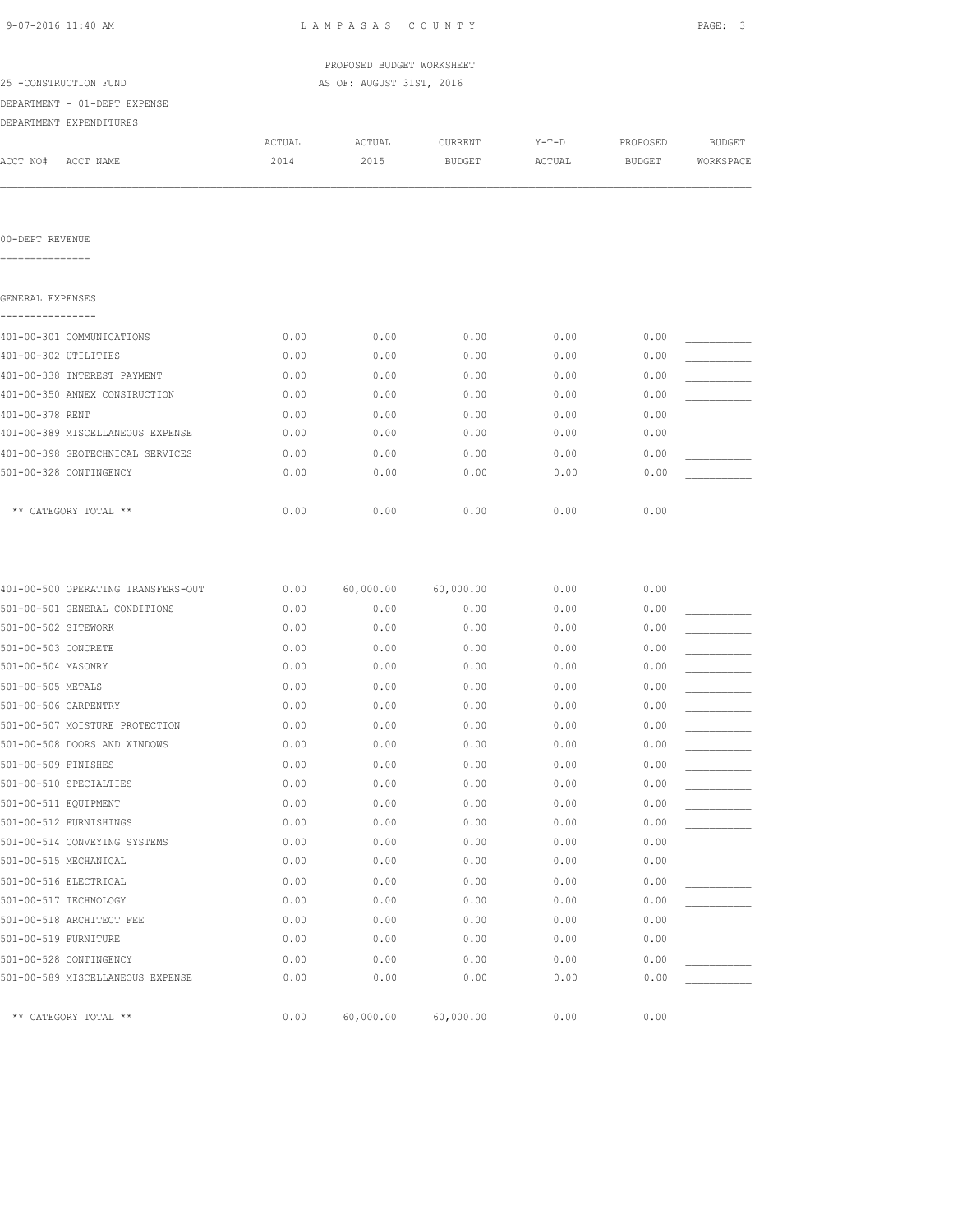|                                                            |                | PROPOSED BUDGET WORKSHEET  |               |                                 |               |                            |
|------------------------------------------------------------|----------------|----------------------------|---------------|---------------------------------|---------------|----------------------------|
| 25 -CONSTRUCTION FUND                                      |                | AS OF: AUGUST 31ST, 2016   |               |                                 |               |                            |
| DEPARTMENT - 01-DEPT EXPENSE<br>DEPARTMENT EXPENDITURES    |                |                            |               |                                 |               |                            |
| ACCT NO# ACCT NAME                                         | ACTUAL<br>2014 | ACTUAL CURRENT<br>2015     | <b>BUDGET</b> | Y-T-D PROPOSED<br><b>ACTUAL</b> | <b>BUDGET</b> | <b>BUDGET</b><br>WORKSPACE |
|                                                            |                |                            |               |                                 |               |                            |
| CAPITAL LEASE                                              |                |                            |               |                                 |               |                            |
| -------------<br>401-00-900 PRINCIPAL PAYMENT              | 0.00           | 0.00                       | 0.00          | 0.00                            | 0.00          |                            |
| ** CATEGORY TOTAL **                                       | 0.00           | 0.00                       | 0.00          | 0.00                            | 0.00          |                            |
| ** SUB-DEPARTMENT TOTAL **                                 |                | $0.00$ 60,000.00 60,000.00 |               | 0.00                            | 0.00          |                            |
| 01-DEPT EXPENSE<br>================                        |                |                            |               |                                 |               |                            |
| GENERAL EXPENSES                                           |                |                            |               |                                 |               |                            |
| ----------------<br>401-01-350 ANIMAL SHELTER CONSTRUCTION | 0.00           | 0.00                       | 0.00          | 0.00                            | 0.00          |                            |
| ** CATEGORY TOTAL **                                       | 0.00           | 0.00                       | 0.00          | 0.00                            | 0.00          |                            |
| ** SUB-DEPARTMENT TOTAL **                                 | 0.00           | 0.00                       | 0.00          | 0.00                            | 0.00          |                            |
| 02-MILLICAN WALL                                           |                |                            |               |                                 |               |                            |
| ================                                           |                |                            |               |                                 |               |                            |
| GENERAL EXPENSES<br>----------------                       |                |                            |               |                                 |               |                            |
| 501-02-350 ANNEX CONSTRUCTION                              | 0.00           | 0.00                       | 0.00          | 0.00                            | 0.00          |                            |
| ** CATEGORY TOTAL **                                       | 0.00           | 0.00                       | 0.00          | 0.00                            | 0.00          |                            |
| CAPITAL OUTLAY<br>--------------                           |                |                            |               |                                 |               |                            |
| 401-02-403 REAL ESTATE                                     | 0.00           | 0.00                       | 0.00          | 0.00                            |               | 0.00                       |
| ** CATEGORY TOTAL **                                       | 0.00           | 0.00                       | 0.00          | 0.00                            | 0.00          |                            |
| ** SUB-DEPARTMENT TOTAL **                                 | 0.00           | 0.00                       | 0.00          | 0.00                            | 0.00          |                            |
| 03-PARKING LOT<br>==============                           |                |                            |               |                                 |               |                            |
| GENERAL EXPENSES                                           |                |                            |               |                                 |               |                            |
| ----------------<br>501-03-350 ANNEX CONSTRUCTION          | 0.00           | 0.00                       | 0.00          | 0.00                            | 0.00          |                            |
| ** CATEGORY TOTAL **                                       | 0.00           | 0.00                       | 0.00          | 0.00                            | 0.00          |                            |
| ** SUB-DEPARTMENT TOTAL **                                 | 0.00           | 0.00                       | 0.00          | 0.00                            | 0.00          |                            |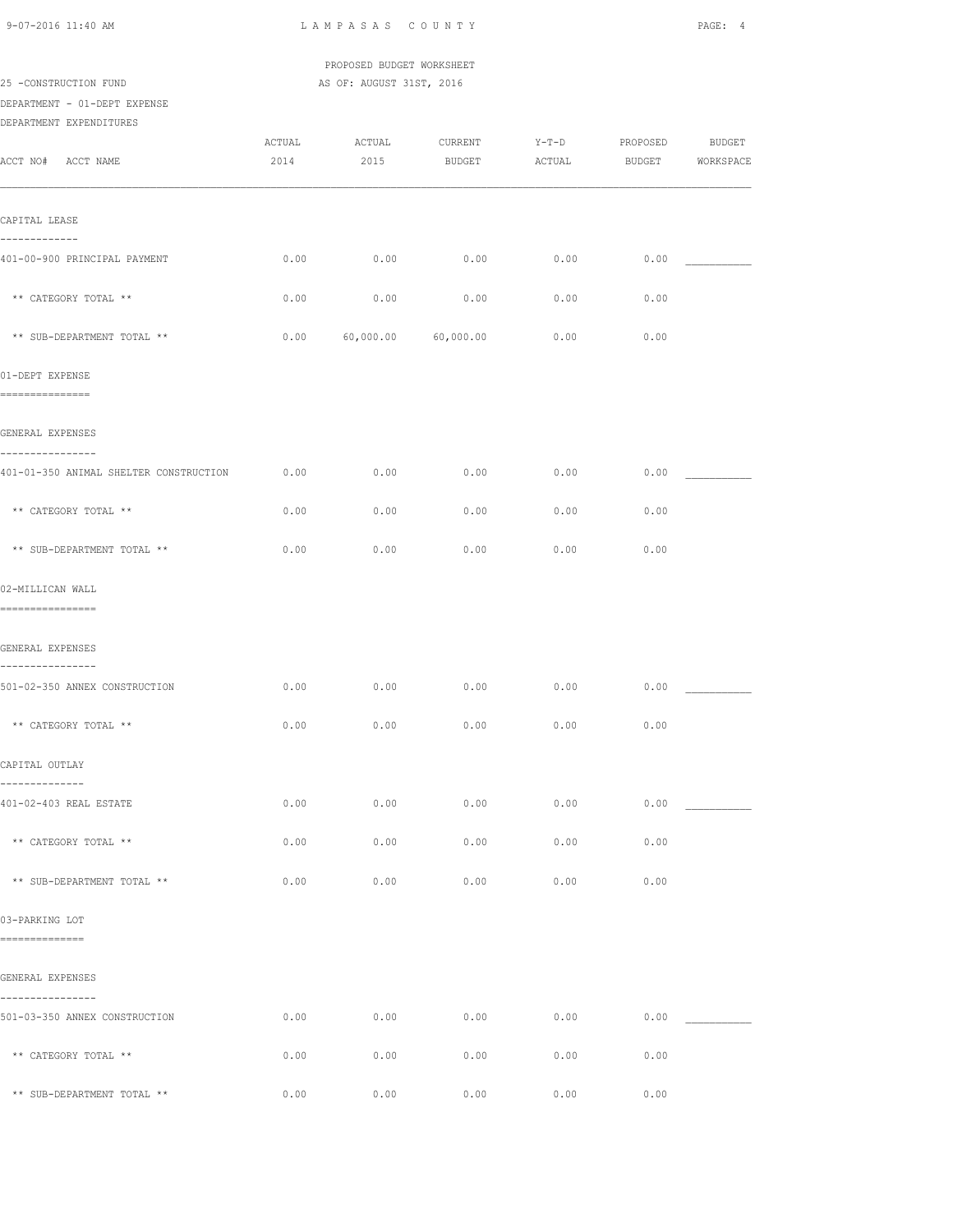| 9-07-2016 11:40 AM                                                               | LAMPASAS COUNTY           |                          |                   |                   |          |                            |  |
|----------------------------------------------------------------------------------|---------------------------|--------------------------|-------------------|-------------------|----------|----------------------------|--|
|                                                                                  | PROPOSED BUDGET WORKSHEET |                          |                   |                   |          |                            |  |
| 25 -CONSTRUCTION FUND<br>DEPARTMENT - 01-DEPT EXPENSE<br>DEPARTMENT EXPENDITURES |                           | AS OF: AUGUST 31ST, 2016 |                   |                   |          |                            |  |
| ACCT NO# ACCT NAME                                                               | ACTUAL<br>2014            | ACTUAL<br>2015           | CURRENT<br>BUDGET | $Y-T-D$<br>ACTUAL | PROPOSED | BUDGET<br>BUDGET WORKSPACE |  |
| 04-PHONE SYSTEM<br>===============                                               |                           |                          |                   |                   |          |                            |  |
| GENERAL EXPENSES                                                                 |                           |                          |                   |                   |          |                            |  |
| ----------------<br>501-04-350 ANNEX CONSTRUCTION                                | 0.00                      | 0.00                     | 0.00              | 0.00              | 0.00     |                            |  |
| ** CATEGORY TOTAL **                                                             | 0.00                      | 0.00                     | 0.00              | 0.00              | 0.00     |                            |  |
| ** SUB-DEPARTMENT TOTAL **                                                       | 0.00                      | 0.00                     | 0.00              | 0.00              | 0.00     |                            |  |
| 05-JUDGE'S BENCH<br>================                                             |                           |                          |                   |                   |          |                            |  |
| GENERAL EXPENSES                                                                 |                           |                          |                   |                   |          |                            |  |
| ----------------<br>501-05-350 ANNEX CONSTRUCTION                                | 0.00                      | 0.00                     | 0.00              | 0.00              | 0.00     |                            |  |
| ** CATEGORY TOTAL **                                                             | 0.00                      | 0.00                     | 0.00              | 0.00              | 0.00     |                            |  |
| ** SUB-DEPARTMENT TOTAL **                                                       | 0.00                      | 0.00                     | 0.00              | 0.00              | 0.00     |                            |  |
| 06-FILING SHELVING/MOVE<br>=========================                             |                           |                          |                   |                   |          |                            |  |
| GENERAL EXPENSES                                                                 |                           |                          |                   |                   |          |                            |  |
| ----------------<br>501-06-350 ANNEX CONSTRUCTION                                | 0.00                      | 0.00                     | 0.00              | 0.00              | 0.00     |                            |  |
| ** CATEGORY TOTAL **                                                             | 0.00                      | 0.00                     | 0.00              | 0.00              | 0.00     |                            |  |
| ** SUB-DEPARTMENT TOTAL **                                                       | 0.00                      | 0.00                     | 0.00              | 0.00              | 0.00     |                            |  |
| 07-NEW FILING SHELVING<br>========================                               |                           |                          |                   |                   |          |                            |  |
| GENERAL EXPENSES                                                                 |                           |                          |                   |                   |          |                            |  |
| ----------------<br>501-07-350 ANNEX CONSTRUCTION                                | 0.00                      | 0.00                     | 0.00              | 0.00              |          | 0.00                       |  |
| ** CATEGORY TOTAL **                                                             | 0.00                      | 0.00                     | 0.00              | 0.00              | 0.00     |                            |  |
| ** SUB-DEPARTMENT TOTAL **                                                       | 0.00                      | 0.00                     | 0.00              | 0.00              | 0.00     |                            |  |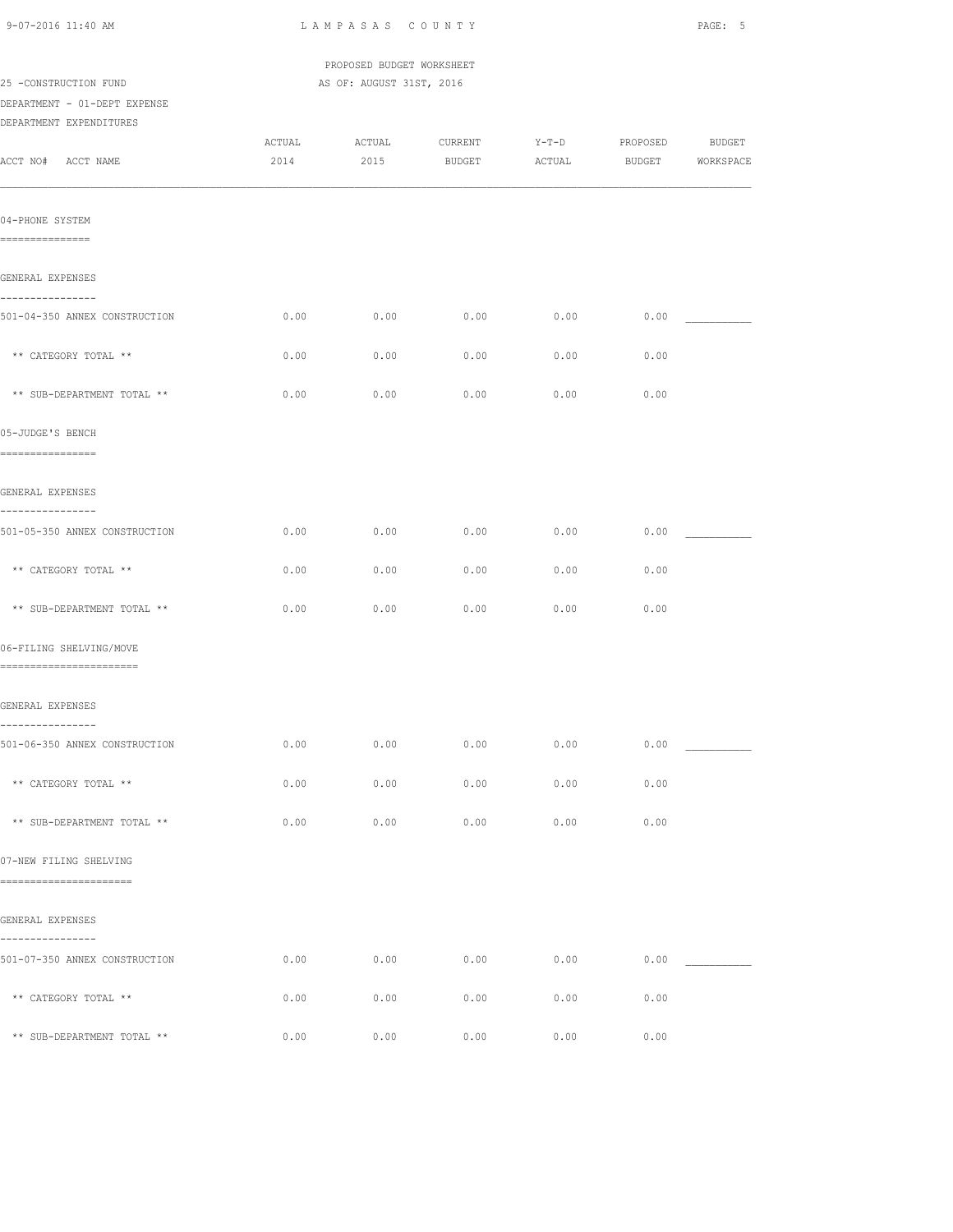| 9-07-2016 11:40 AM                                                               | LAMPASAS COUNTY           |                          | PAGE: 6                      |                   |                 |                  |
|----------------------------------------------------------------------------------|---------------------------|--------------------------|------------------------------|-------------------|-----------------|------------------|
|                                                                                  | PROPOSED BUDGET WORKSHEET |                          |                              |                   |                 |                  |
| 25 -CONSTRUCTION FUND<br>DEPARTMENT - 01-DEPT EXPENSE<br>DEPARTMENT EXPENDITURES |                           | AS OF: AUGUST 31ST, 2016 |                              |                   |                 |                  |
| ACCT NO# ACCT NAME                                                               | ACTUAL<br>2014            | ACTUAL<br>2015           | CURRENT<br><b>BUDGET</b>     | $Y-T-D$<br>ACTUAL | PROPOSED BUDGET | BUDGET WORKSPACE |
| 08-BREEWAY POCKET PARK<br>======================                                 |                           |                          |                              |                   |                 |                  |
| GENERAL EXPENSES                                                                 |                           |                          |                              |                   |                 |                  |
| ----------------<br>501-08-350 ANNEX CONSTRUCTION                                | 0.00                      | 0.00                     | 0.00                         | 0.00              | 0.00            |                  |
| ** CATEGORY TOTAL **                                                             | 0.00                      | 0.00                     | 0.00                         | 0.00              | 0.00            |                  |
| ** SUB-DEPARTMENT TOTAL **                                                       | 0.00                      | 0.00                     | 0.00                         | 0.00              | 0.00            |                  |
| 09-NEW FIRE DEPT BLDG<br>======================                                  |                           |                          |                              |                   |                 |                  |
| GENERAL EXPENSES<br>----------------                                             |                           |                          |                              |                   |                 |                  |
| 501-09-350 NEW FIRE DEPARTMENT BUILDIN 5,226.98                                  |                           | 0.00                     | 0.00                         | 0.00              | 0.00            |                  |
| ** CATEGORY TOTAL **                                                             | 5,226.98                  | 0.00                     | 0.00                         | 0.00              | 0.00            |                  |
| ** SUB-DEPARTMENT TOTAL **                                                       | 5,226.98                  | 0.00                     | 0.00                         | 0.00              | 0.00            |                  |
| *** DEPARTMENT TOTAL ***                                                         |                           |                          | 5,226.98 60,000.00 60,000.00 | 0.00              | 0.00            |                  |
| *** FUND TOTAL EXPENDITURES *** $5,226.98$ 60,000.00 60,000.00 0.00 0.00 0.00    |                           |                          |                              |                   |                 |                  |
|                                                                                  |                           |                          |                              |                   |                 |                  |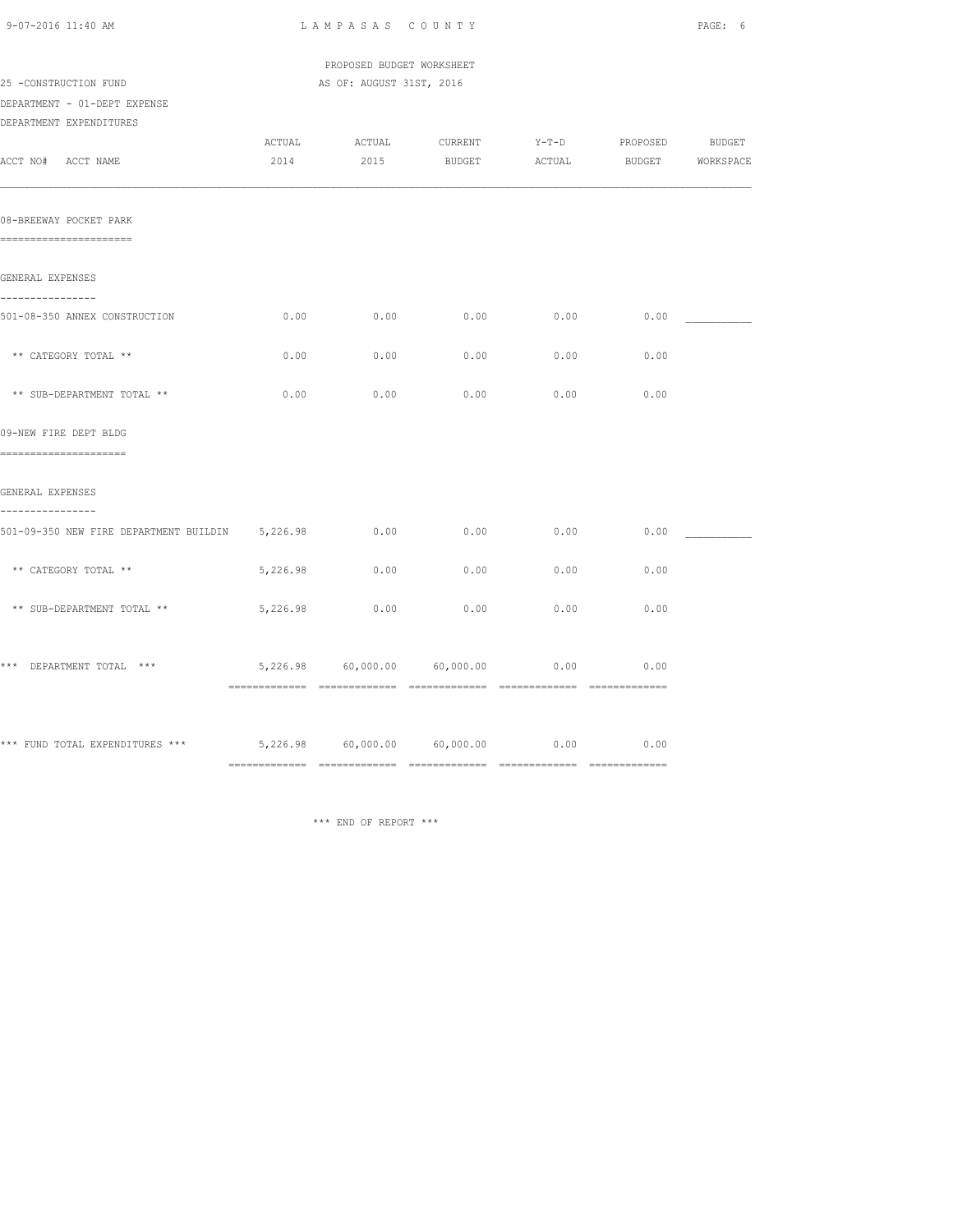PROPOSED BUDGET WORKSHEET 27 -MAJOR CRIMES ASSIST UNITE AS OF: AUGUST 31ST, 2016

| ACCT NO# ACCT NAME                                      |      | ACTUAL ACTUAL CURRENT Y-T-D PROPOSED BUDGET<br>2014 2015 BUDGET ACTUAL BUDGET WORKSPACE |                             |      |  |
|---------------------------------------------------------|------|-----------------------------------------------------------------------------------------|-----------------------------|------|--|
| REVENUE SUMMARY                                         |      |                                                                                         |                             |      |  |
| 00-MAJOR CRIME ASST UNIT                                |      | $0.00$ $0.00$ $0.00$ $0.00$ $0.00$                                                      |                             | 0.00 |  |
| 01-MAJOR CRIME ASST UNIT                                |      | 20.94 0.36                                                                              | $0.00$ $0.33$               | 0.00 |  |
| *** TOTAL REVENUE ***                                   |      | $20.94$ 0.36 0.00 0.33                                                                  |                             | 0.00 |  |
| EXPENDITURE SUMMARY                                     |      |                                                                                         |                             |      |  |
| 01-MAJOR CRIME ASST UNIT                                | 9.90 |                                                                                         | $0.00$ $0.00$ $0.00$ $0.00$ | 0.00 |  |
| *** TOTAL EXPENDITURES ***                              | 9.90 |                                                                                         | $0.00$ $0.00$ $0.00$ $0.00$ | 0.00 |  |
| REVENUES OVER/(UNDER) EXPENDITURES 11.04 0.36 0.00 0.33 |      |                                                                                         |                             | 0.00 |  |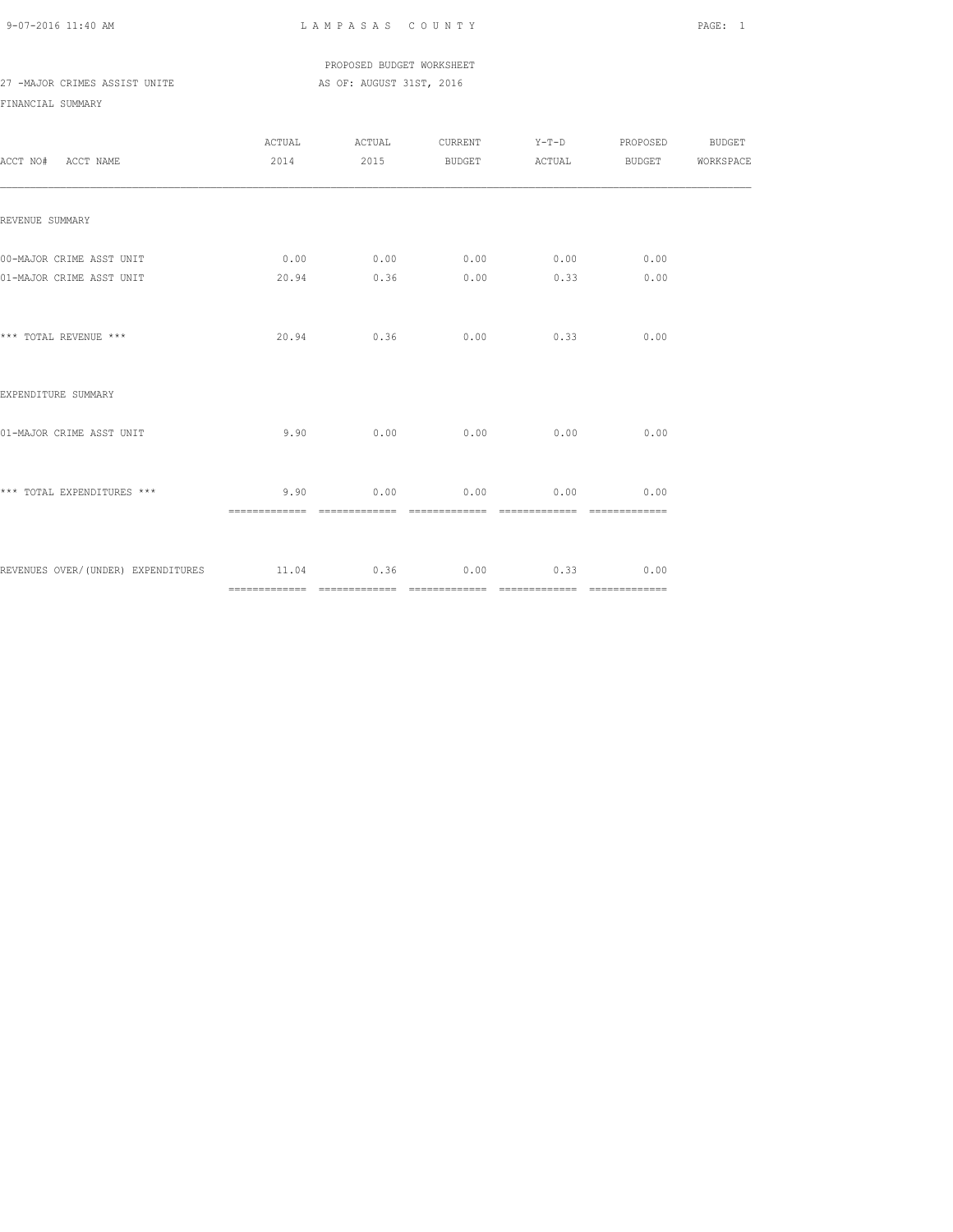| $9 - 07 - 2016$ 11:40 AM                                     |        | LAMPASAS COUNTY           |               |        |          | PAGE: 2       |
|--------------------------------------------------------------|--------|---------------------------|---------------|--------|----------|---------------|
|                                                              |        | PROPOSED BUDGET WORKSHEET |               |        |          |               |
| 27 -MAJOR CRIMES ASSIST UNITE                                |        | AS OF: AUGUST 31ST, 2016  |               |        |          |               |
| DEPARTMENT - 00-MAJOR CRIME ASST UNIT<br>DEPARTMENT REVENUES |        |                           |               |        |          |               |
|                                                              | ACTUAL | ACTUAL                    | CURRENT       | Y-T-D  | PROPOSED | <b>BUDGET</b> |
| ACCT NO#<br>ACCT NAME                                        | 2014   | 2015                      | <b>BUDGET</b> | ACTUAL | BUDGET   | WORKSPACE     |
|                                                              |        |                           |               |        |          |               |
| MAJOR CRIMES                                                 |        |                           |               |        |          |               |
| 100-00-187 FORFEITED PROPERTY                                | 0.00   | 0.00                      | 0.00          | 0.00   | 0.00     |               |
| ** SUB-DEPARTMENT REVENUE TOTAL **                           | 0.00   | 0.00                      | 0.00          | 0.00   | 0.00     |               |
| ** DEPARTMENT REVENUE TOTAL **                               | 0.00   | 0.00                      | 0.00          | 0.00   | 0.00     |               |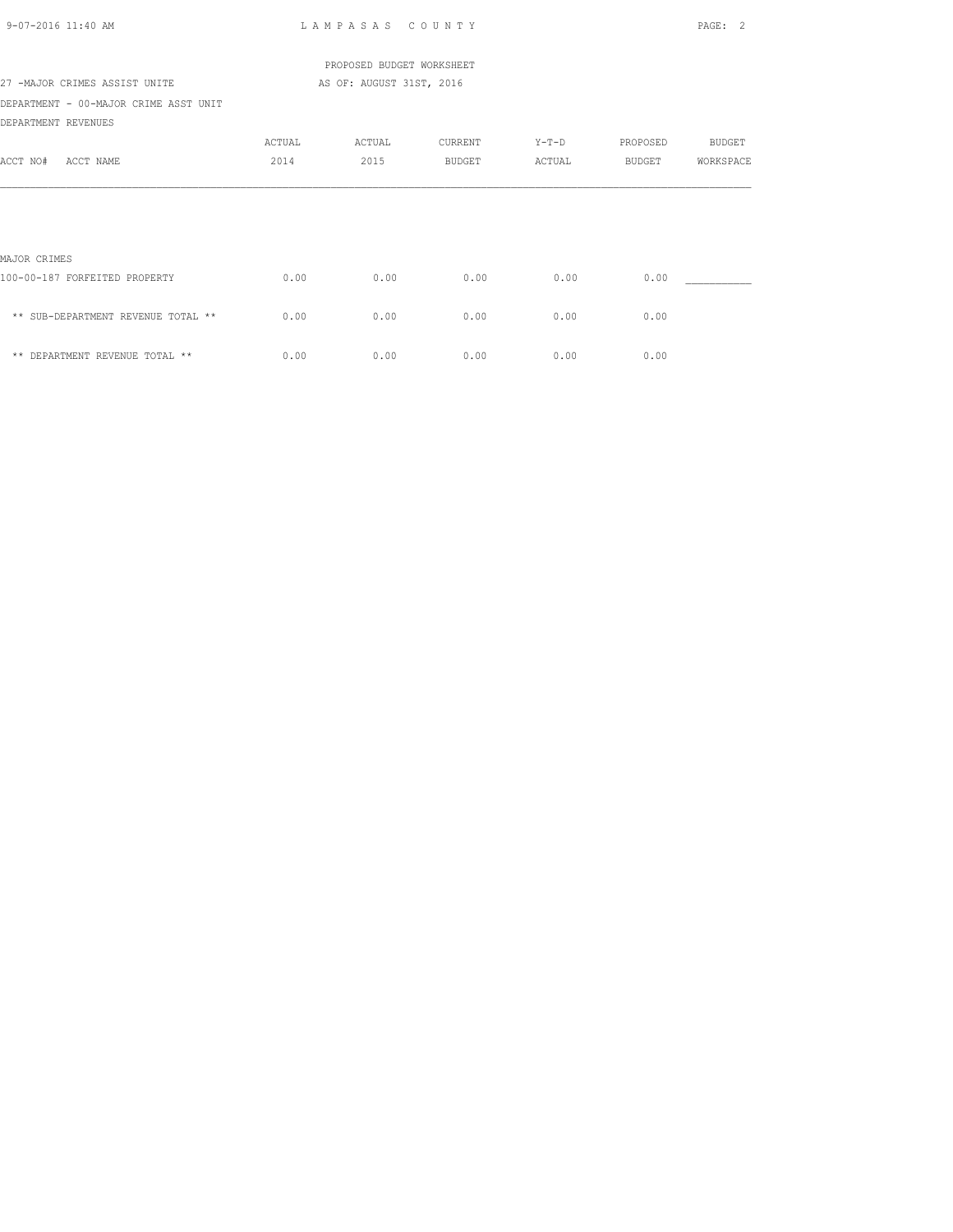| 9-07-2016 11:40 AM |  |  |
|--------------------|--|--|
|                    |  |  |

L A M P A S A S C O U N T Y PAGE: 3

 PROPOSED BUDGET WORKSHEET 27 -MAJOR CRIMES ASSIST UNITE AS OF: AUGUST 31ST, 2016

DEPARTMENT - 01-MAJOR CRIME ASST UNIT

| DEPARTMENT REVENUES                |               |        |               |                |               |               |
|------------------------------------|---------------|--------|---------------|----------------|---------------|---------------|
|                                    | ACTUAL        | ACTUAL | CURRENT       | $Y-T-D$        | PROPOSED      | <b>BUDGET</b> |
| ACCT NAME<br>ACCT NO#              | 2014          | 2015   | <b>BUDGET</b> | ACTUAL         | <b>BUDGET</b> | WORKSPACE     |
|                                    |               |        |               |                |               |               |
|                                    |               |        |               |                |               |               |
|                                    |               |        |               |                |               |               |
| MAJOR CRIMES                       |               |        |               |                |               |               |
| 101-00-099 INTEREST REVENUE        | 20.94         | 0.36   | 0.00          | 0.33           | 0.00          |               |
| 101-00-116 GRANT REVENUE           | 0.00          | 0.00   | 0.00          | 0.00           | 0.00          |               |
| 101-00-190 MISCELLANEOUS           | 0.00          | 0.00   | 0.00          | 0.00           | 0.00          |               |
| 201-00-010 OPERATING TRANSFER - IN | 0.00          | 0.00   | 0.00          | 0.00           | 0.00          |               |
| ** SUB-DEPARTMENT REVENUE TOTAL ** | 20.94         | 0.36   | 0.00          | 0.33           | 0.00          |               |
| ** DEPARTMENT REVENUE TOTAL **     | 20.94         | 0.36   | 0.00          | 0.33           | 0.00          |               |
| *** FUND TOTAL REVENUES ***        | 20.94         | 0.36   | 0.00          | 0.33           | 0.00          |               |
|                                    | ============= |        |               | ============== | ============= |               |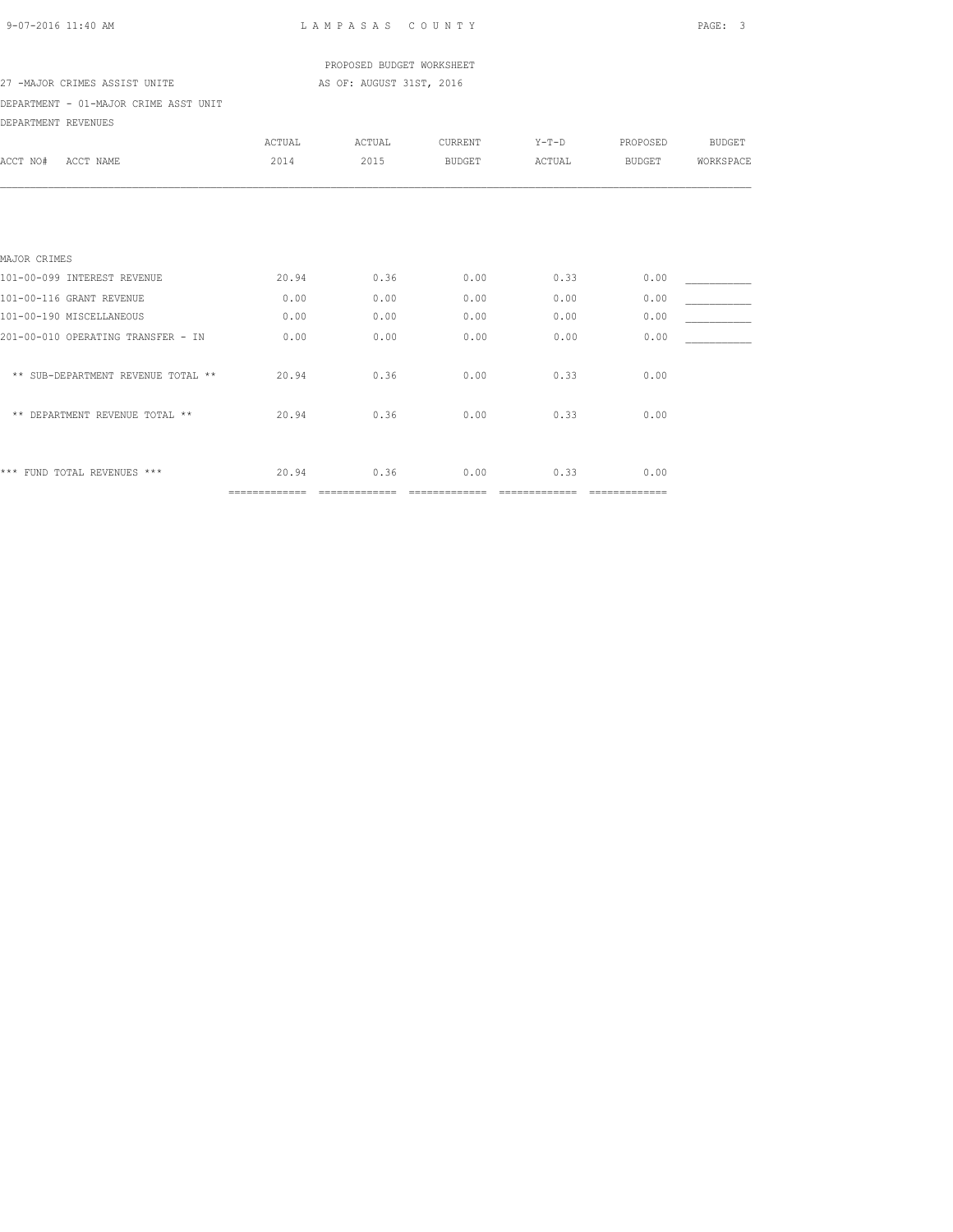| 9-07-2016 11:40 AM                            | LAMPASAS COUNTY           |                          |               |         |               |               |
|-----------------------------------------------|---------------------------|--------------------------|---------------|---------|---------------|---------------|
|                                               | PROPOSED BUDGET WORKSHEET |                          |               |         |               |               |
| 27 -MAJOR CRIMES ASSIST UNITE                 |                           | AS OF: AUGUST 31ST, 2016 |               |         |               |               |
| DEPARTMENT - 01-MAJOR CRIME ASST UNIT         |                           |                          |               |         |               |               |
| DEPARTMENT EXPENDITURES                       |                           |                          |               |         |               |               |
|                                               | ACTUAL                    | ACTUAL                   | CURRENT       | $Y-T-D$ | PROPOSED      | <b>BUDGET</b> |
| ACCT NO#<br>ACCT NAME                         | 2014                      | 2015                     | <b>BUDGET</b> | ACTUAL  | <b>BUDGET</b> | WORKSPACE     |
|                                               |                           |                          |               |         |               |               |
| MAJOR CRIMES<br>============                  |                           |                          |               |         |               |               |
|                                               |                           |                          |               |         |               |               |
| WAGES<br>-----                                |                           |                          |               |         |               |               |
| 401-00-120 SALARY/OVERTIME                    | 0.00                      | 0.00                     | 0.00          | 0.00    | 0.00          |               |
| 401-00-132 SALARIES & WAGES INVESTIGAT        | 0.00                      | 0.00                     | 0.00          | 0.00    | 0.00          |               |
| ** CATEGORY TOTAL **                          | 0.00                      | 0.00                     | 0.00          | 0.00    | 0.00          |               |
|                                               |                           |                          |               |         |               |               |
| EMPLOYEE BENEFITS                             |                           |                          |               |         |               |               |
| -----------------<br>401-00-203 FICA BENEFITS | 0.00                      | 0.00                     | 0.00          | 0.00    | 0.00          |               |
| 401-00-204 GROUP MEDICAL INSURANCE (          | 0.10)                     | 0.00                     | 0.00          | 0.00    | 0.00          |               |
| 401-00-205 RETIREMENT                         | 0.00                      | 0.00                     | 0.00          | 0.00    | 0.00          |               |
| 401-00-207 WORKMEN'S COMP                     | 0.00                      | 0.00                     | 0.00          | 0.00    | 0.00          |               |
| 401-00-208 UNEMPLOYMENT INSURANCE             | 0.00                      | 0.00                     | 0.00          | 0.00    | 0.00          |               |
| ** CATEGORY TOTAL **<br>$\left($              | 0.10)                     | 0.00                     | 0.00          | 0.00    | 0.00          |               |
| GENERAL EXPENSES                              |                           |                          |               |         |               |               |
| ----------------<br>401-00-301 COMMUNICATIONS | 0.00                      | 0.00                     | 0.00          | 0.00    | 0.00          |               |
| 401-00-302 UTILITIES                          | 0.00                      | 0.00                     | 0.00          | 0.00    | 0.00          |               |
| 401-00-304 OPERATING SUPPLIES                 | 0.00                      | 0.00                     | 0.00          | 0.00    | 0.00          |               |
| 401-00-305 TRAVEL AND INSERVICE               | 0.00                      | 0.00                     | 0.00          | 0.00    | 0.00          |               |
| 401-00-307 INSURANCE AND BONDS                | 0.00                      | 0.00                     | 0.00          | 0.00    | 0.00          |               |
| 401-00-317 IMPOUND FEES                       | 0.00                      | 0.00                     | 0.00          | 0.00    | 0.00          |               |
| 401-00-320 SHARED FORFEITURES                 | 0.00                      | 0.00                     | 0.00          | 0.00    | 0.00          |               |
| 401-00-325 CONFIDENTIAL FUNDS                 | 0.00                      | 0.00                     | 0.00          | 0.00    | 0.00          |               |
| 401-00-333 CONTRACTED SERVICES                | 0.00                      | 0.00                     | 0.00          | 0.00    | 0.00          |               |
| 401-00-342 GAS & OIL                          | 0.00                      | 0.00                     | 0.00          | 0.00    | 0.00          |               |
| 401-00-343 REPAIRS & MAINTENANCE VEHIC        | 0.00                      | 0.00                     | 0.00          | 0.00    | 0.00          |               |
| 401-00-345 MEDICAL SERVICES                   | 0.00                      | 0.00                     | 0.00          | 0.00    | 0.00          |               |
| 401-00-370 EQUIPMENT RENTAL COPIER            | 0.00                      | 0.00                     | 0.00          | 0.00    | 0.00          |               |
| 401-00-375 BANK CHARGES                       | 10.00                     | 0.00                     | 0.00          | 0.00    | 0.00          |               |
| ** CATEGORY TOTAL **                          | 10.00                     | 0.00                     | 0.00          | 0.00    | 0.00          |               |
| CAPITAL OUTLAY                                |                           |                          |               |         |               |               |
| -------------<br>401-00-401 OFFICE EQUIPMENT  | 0.00                      | 0.00                     | 0.00          | 0.00    | 0.00          |               |
| 401-00-402 OPERATING EQUIPMENT                | 0.00                      | 0.00                     | 0.00          | 0.00    | 0.00          |               |
|                                               |                           |                          |               |         |               |               |
| ** CATEGORY TOTAL **                          | 0.00                      | 0.00                     | 0.00          | 0.00    | 0.00          |               |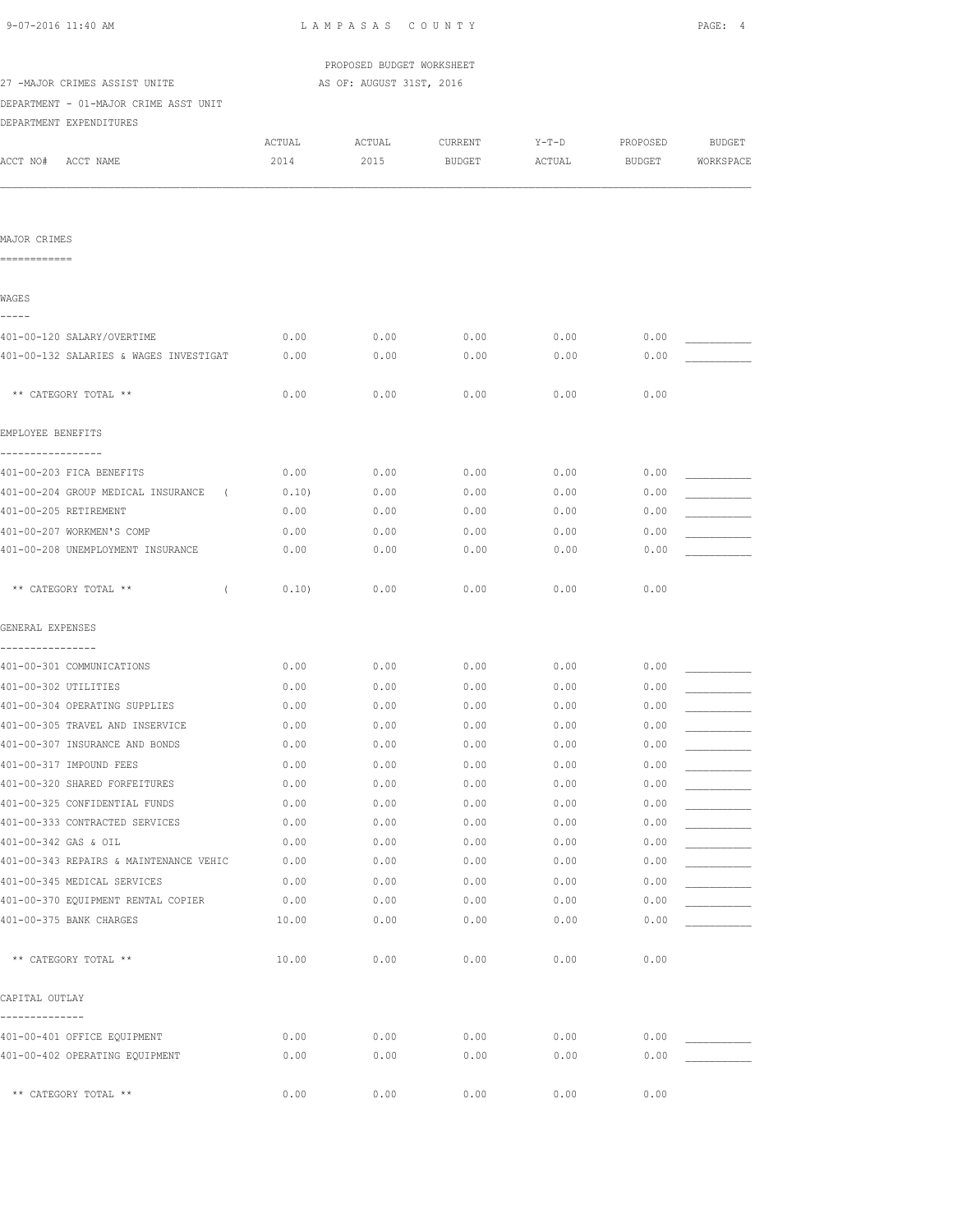|  | 9-07-2016 11:40 AM |  |
|--|--------------------|--|
|  |                    |  |

LAM PASAS COUNTY PAGE: 5

 PROPOSED BUDGET WORKSHEET 27 -MAJOR CRIMES ASSIST UNITE AS OF: AUGUST 31ST, 2016

DEPARTMENT - 01-MAJOR CRIME ASST UNIT DEPARTMENT EXPENDITURES

|                                 | ACTUAL         | ACTUAL        | CURRENT        | $Y-T-D$       | PROPOSED           | BUDGET    |
|---------------------------------|----------------|---------------|----------------|---------------|--------------------|-----------|
| ACCT NO#<br>ACCT NAME           | 2014           | 2015          | BUDGET         | ACTUAL        | BUDGET             | WORKSPACE |
|                                 |                |               |                |               |                    |           |
|                                 |                |               |                |               |                    |           |
|                                 |                |               |                |               |                    |           |
|                                 |                |               |                |               |                    |           |
| 401-00-500 TRANSFERS OUT        | 0.00           | 0.00          | 0.00           | 0.00          | 0.00               |           |
|                                 |                |               |                |               |                    |           |
| ** CATEGORY TOTAL **            | 0.00           | 0.00          | 0.00           | 0.00          | 0.00               |           |
|                                 |                |               |                |               |                    |           |
| ** SUB-DEPARTMENT TOTAL **      | 9.90           | 0.00          | 0.00           | 0.00          | 0.00               |           |
|                                 |                |               |                |               |                    |           |
| ***<br>DEPARTMENT TOTAL ***     | 9.90           | 0.00          | 0.00           | 0.00          | 0.00               |           |
|                                 | =============  |               |                |               | =======            |           |
|                                 |                |               |                |               |                    |           |
|                                 |                |               |                |               |                    |           |
| *** FUND TOTAL EXPENDITURES *** | 9.90           | 0.00          | 0.00           | 0.00          | 0.00               |           |
|                                 | ============== | ============= | ============== | ============= | $=$ ============== |           |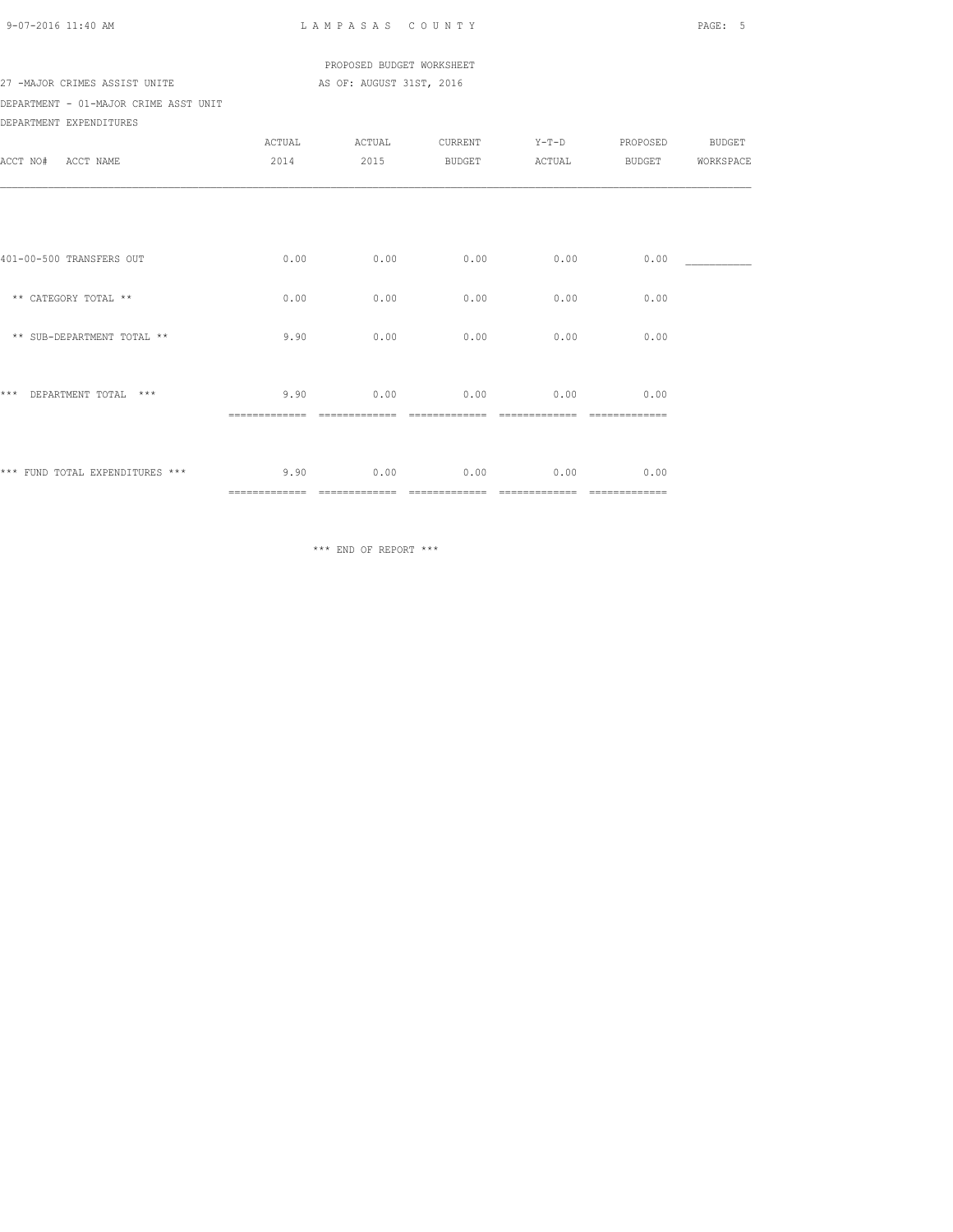## PROPOSED BUDGET WORKSHEET 28 -CHILDREN'S TRUST FUND AS OF: AUGUST 31ST, 2016

| ACCT NO# ACCT NAME                                                         | ACTUAL<br>2014          | ACTUAL CURRENT Y-T-D PROPOSED BUDGET<br>2015 |                                       |                                 | BUDGET ACTUAL BUDGET WORKSPACE |  |
|----------------------------------------------------------------------------|-------------------------|----------------------------------------------|---------------------------------------|---------------------------------|--------------------------------|--|
| REVENUE SUMMARY                                                            |                         |                                              |                                       |                                 |                                |  |
| 00-DEPT REVENUE                                                            | 0.00                    |                                              |                                       | $0.00$ 1,800.00 702.50 1,800.00 |                                |  |
| *** TOTAL REVENUE ***                                                      | 0.00                    |                                              |                                       | $0.00$ 1,800.00 702.50 1,800.00 |                                |  |
| EXPENDITURE SUMMARY                                                        |                         |                                              |                                       |                                 |                                |  |
| 01-DEPT EXPENDITURES                                                       | 10.00                   | 0.00                                         | 0.00                                  | 0.00                            | 0.00                           |  |
| *** TOTAL EXPENDITURES ***                                                 | 10.00<br>-------------- | 0.00                                         | 0.00<br>-------------- -------------- | 0.00<br>--------------          | 0.00<br>--------------         |  |
| REVENUES OVER/(UNDER) EXPENDITURES (6 10.00) 0.00 1,800.00 702.50 1,800.00 |                         |                                              |                                       |                                 |                                |  |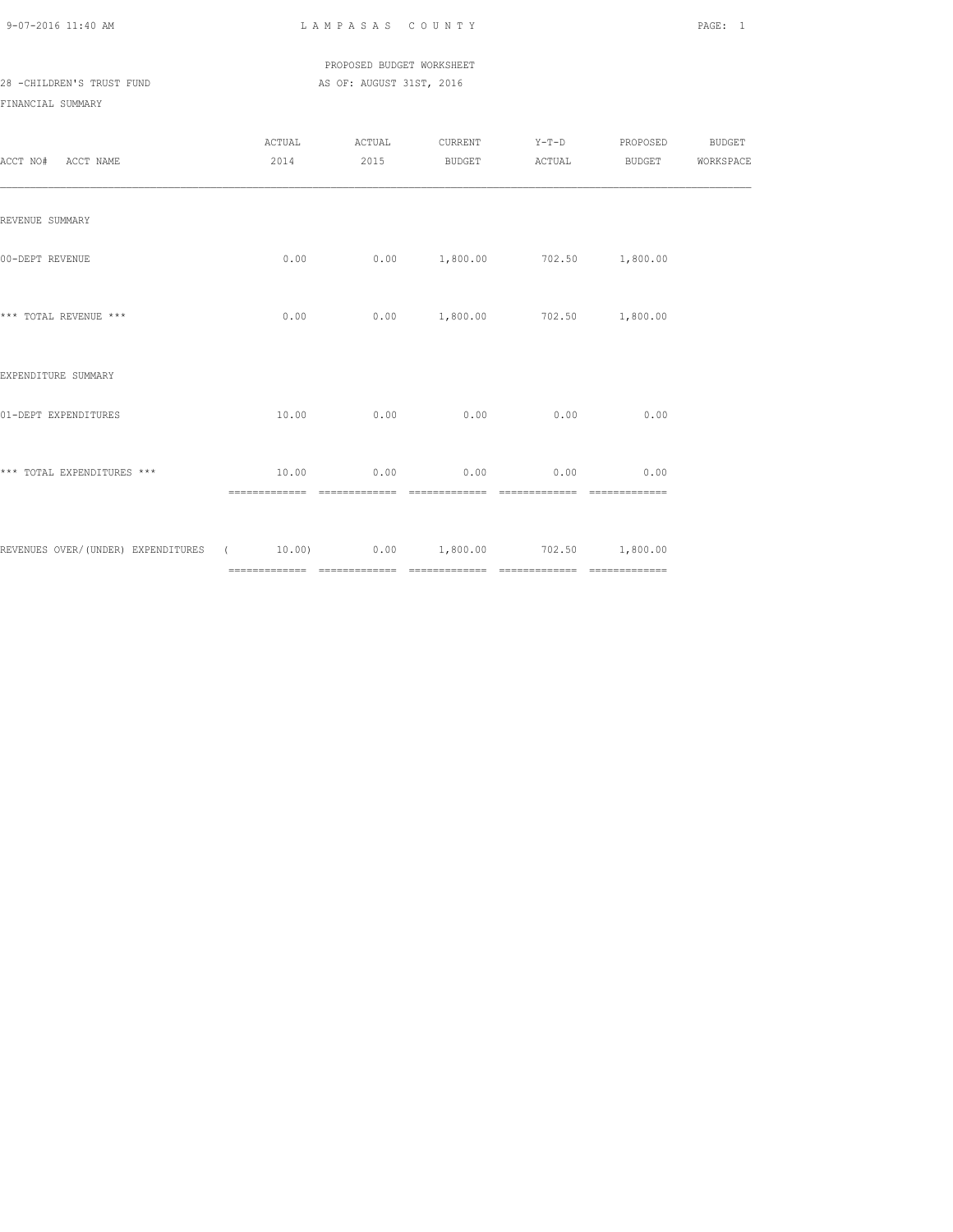| 9-07-2016 11:40 AM                                     |                        | LAMPASAS COUNTY           |                            |                          |                            | PAGE:<br>$\mathcal{L}$ |
|--------------------------------------------------------|------------------------|---------------------------|----------------------------|--------------------------|----------------------------|------------------------|
|                                                        |                        | PROPOSED BUDGET WORKSHEET |                            |                          |                            |                        |
| 28 -CHILDREN'S TRUST FUND                              |                        | AS OF: AUGUST 31ST, 2016  |                            |                          |                            |                        |
| DEPARTMENT - 00-DEPT REVENUE                           |                        |                           |                            |                          |                            |                        |
| DEPARTMENT REVENUES                                    |                        |                           |                            |                          |                            |                        |
|                                                        | ACTUAL                 | ACTUAL                    | CURRENT                    | $Y-T-D$                  | PROPOSED                   | <b>BUDGET</b>          |
| ACCT NO#<br>ACCT NAME                                  | 2014                   | 2015                      | <b>BUDGET</b>              | ACTUAL                   | BUDGET                     | WORKSPACE              |
| 100-00-099 INTEREST REVENUE<br>100-00-106 COUNTY CLERK | 0.00<br>0.00           | 0.00<br>0.00              | 0.00<br>1,800.00           | 0.00<br>702.50           | 0.00<br>1,800.00           |                        |
| ** SUB-DEPARTMENT REVENUE TOTAL **                     | 0.00                   | 0.00                      | 1,800.00                   | 702.50                   | 1,800.00                   |                        |
| ** DEPARTMENT REVENUE TOTAL **                         | 0.00                   | 0.00                      | 1,800.00                   | 702.50                   | 1,800.00                   |                        |
| *** FUND TOTAL REVENUES ***                            | 0.00<br>============== | 0.00<br>==============    | 1,800.00<br>============== | 702.50<br>============== | 1,800.00<br>============== |                        |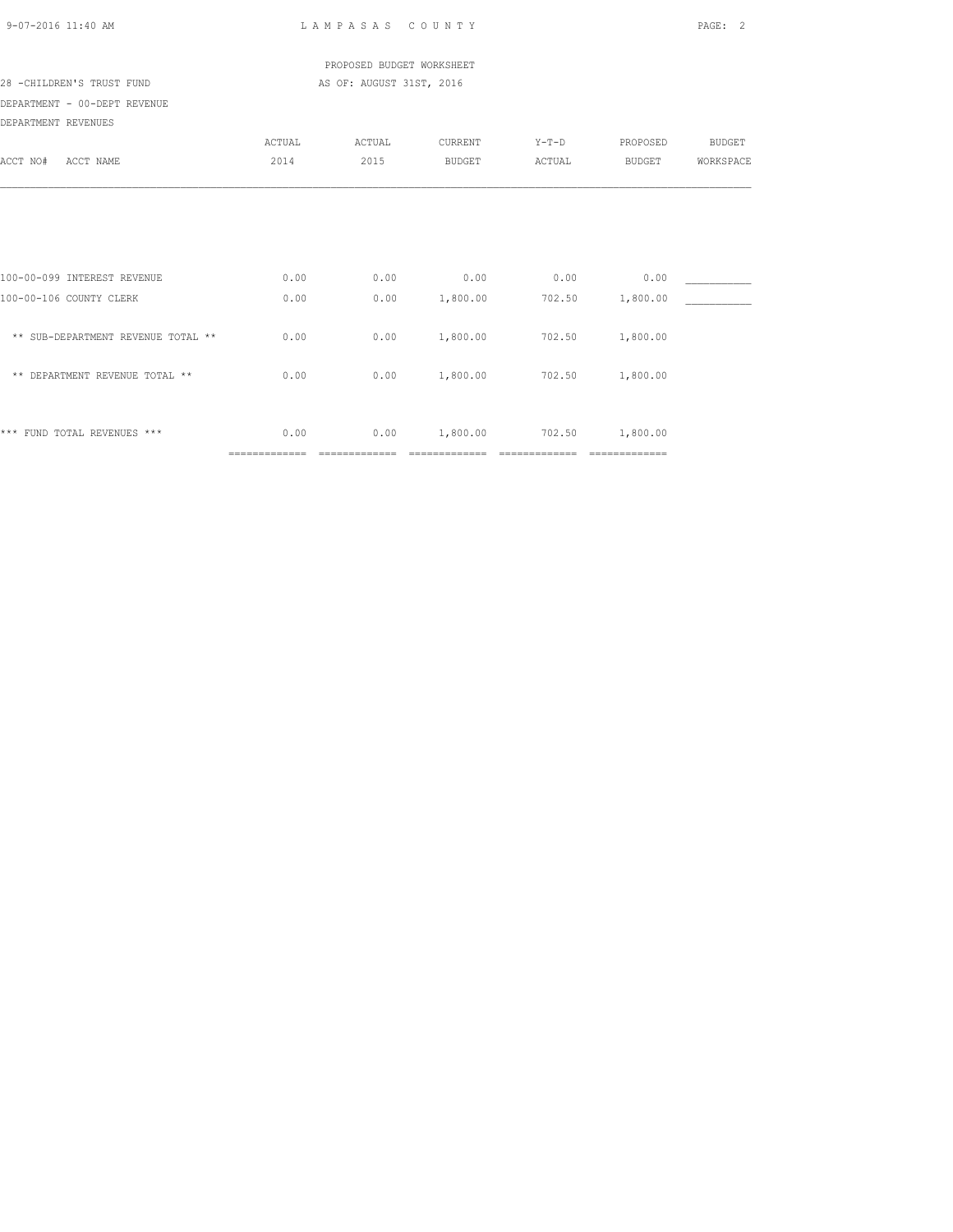| 9-07-2016 11:40 AM                           | LAMPASAS COUNTY | PAGE: 3                   |                                     |      |                |        |
|----------------------------------------------|-----------------|---------------------------|-------------------------------------|------|----------------|--------|
|                                              |                 | PROPOSED BUDGET WORKSHEET |                                     |      |                |        |
| 28 -CHILDREN'S TRUST FUND                    |                 | AS OF: AUGUST 31ST, 2016  |                                     |      |                |        |
| DEPARTMENT - 01-DEPT EXPENDITURES            |                 |                           |                                     |      |                |        |
| DEPARTMENT EXPENDITURES                      |                 |                           |                                     |      |                |        |
|                                              | ACTUAL          |                           | ACTUAL CURRENT                      |      | Y-T-D PROPOSED | BUDGET |
| ACCT NO# ACCT NAME                           | 2014            |                           | 2015 BUDGET ACTUAL BUDGET WORKSPACE |      |                |        |
|                                              |                 |                           |                                     |      |                |        |
| GENERAL EXPENSES                             |                 |                           |                                     |      |                |        |
| 401-00-355 STATE TREASURER                   | 0.00            | 0.00                      | 0.00                                | 0.00 | 0.00           |        |
| 401-00-375 BANK CHARGES                      | 10.00           | 0.00                      | 0.00                                | 0.00 | 0.00           |        |
| ** CATEGORY TOTAL **                         | 10.00           | 0.00                      | 0.00                                | 0.00 | 0.00           |        |
| ** SUB-DEPARTMENT TOTAL **                   | 10.00           | 0.00                      | 0.00                                | 0.00 | 0.00           |        |
| *** DEPARTMENT TOTAL ***                     | 10.00           | 0.00                      | 0.00                                | 0.00 | 0.00           |        |
| *** FUND TOTAL EXPENDITURES *** $10.00$ 0.00 |                 |                           | 0.00                                | 0.00 | 0.00           |        |
|                                              |                 |                           |                                     |      |                |        |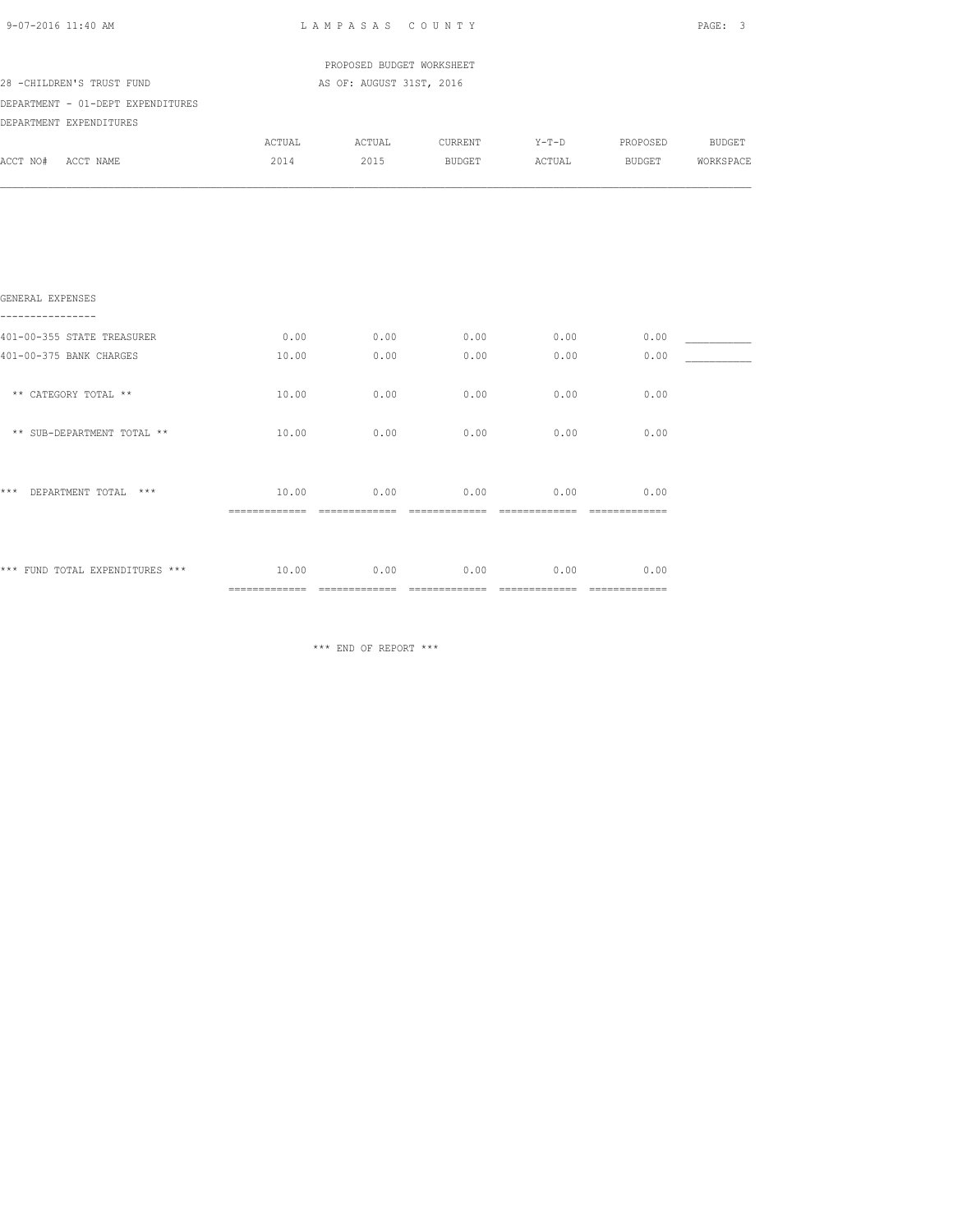| 9-07-2016 11:40 AM |  |
|--------------------|--|
|                    |  |

L A M P A S A S C O U N T Y PAGE: 1

PROPOSED BUDGET WORKSHEET

|                                                                           |                                                            |  | ACTUAL ACTUAL CURRENT Y-T-D PROPOSED BUDGET |  |
|---------------------------------------------------------------------------|------------------------------------------------------------|--|---------------------------------------------|--|
| ACCT NO# ACCT NAME                                                        |                                                            |  | 2014 2015 BUDGET ACTUAL BUDGET WORKSPACE    |  |
|                                                                           |                                                            |  |                                             |  |
|                                                                           |                                                            |  |                                             |  |
| REVENUE SUMMARY                                                           |                                                            |  |                                             |  |
|                                                                           |                                                            |  |                                             |  |
| 00- DEPT REVENUE                                                          | 134,502.98  104,571.51  136,312.00  135,582.28  171,233.00 |  |                                             |  |
|                                                                           |                                                            |  |                                             |  |
| *** TOTAL REVENUE ***                                                     | 134,502.98  104,571.51  136,312.00  135,582.28  171,233.00 |  |                                             |  |
|                                                                           |                                                            |  |                                             |  |
|                                                                           |                                                            |  |                                             |  |
| EXPENDITURE SUMMARY                                                       |                                                            |  |                                             |  |
|                                                                           |                                                            |  |                                             |  |
| 01- DEPT EXPENDITURE                                                      | 129,816.74  113,704.45  136,312.00  128,044.47  171,233.00 |  |                                             |  |
|                                                                           |                                                            |  |                                             |  |
|                                                                           |                                                            |  |                                             |  |
|                                                                           |                                                            |  |                                             |  |
|                                                                           |                                                            |  | --------------                              |  |
|                                                                           |                                                            |  |                                             |  |
|                                                                           |                                                            |  |                                             |  |
| REVENUES OVER/(UNDER) EXPENDITURES 4,686.24 (9,132.94) 0.00 7,537.81 0.00 |                                                            |  |                                             |  |
|                                                                           |                                                            |  |                                             |  |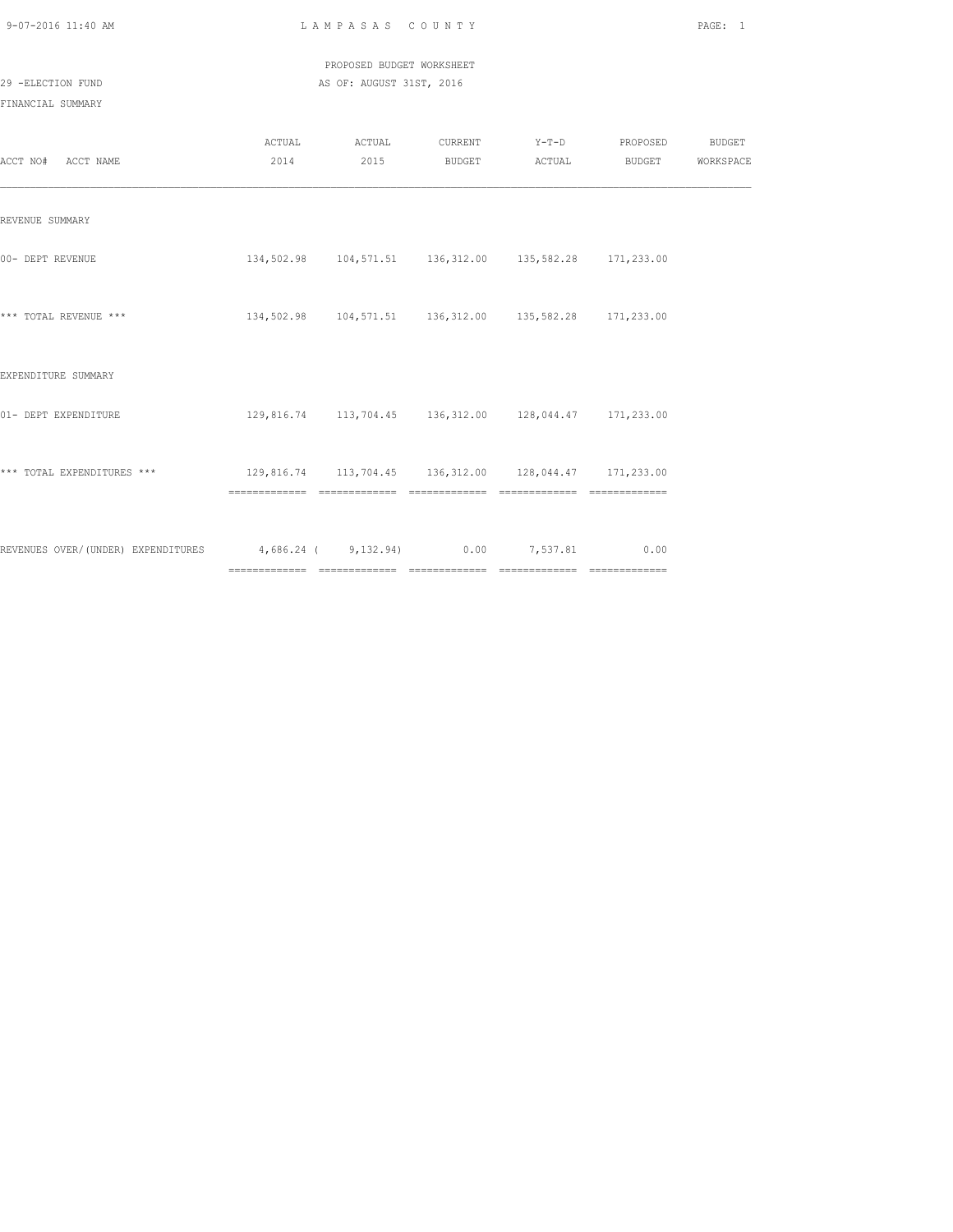## PROPOSED BUDGET WORKSHEET 29 -ELECTION FUND **AS OF: AUGUST 31ST, 2016**

DEPARTMENT - 00- DEPT REVENUE

| DEFARIMENI REVENUES                   |      |                |               |                |               |                |               |
|---------------------------------------|------|----------------|---------------|----------------|---------------|----------------|---------------|
|                                       |      | ACTUAL         | ACTUAL        | <b>CURRENT</b> | $Y-T-D$       | PROPOSED       | <b>BUDGET</b> |
| ACCT NO#<br>ACCT NAME                 | 2014 | 2015           | <b>BUDGET</b> | ACTUAL         | <b>BUDGET</b> | WORKSPACE      |               |
|                                       |      |                |               |                |               |                |               |
|                                       |      |                |               |                |               |                |               |
|                                       |      |                |               |                |               |                |               |
| 100-00-011 VOTER REGISTRATION         |      | 0.00           | 0.00          | 0.00           | 0.00          | 0.00           |               |
| 100-00-080 ELECTION FUND TECHNOLOGY   |      | 0.00           | 0.00          | 800.00         | 0.00          | 800.00         |               |
| 100-00-099 INTEREST REVENUE           |      | 0.00           | 0.00          | 0.00           | 0.58          | 0.00           |               |
| 100-00-116 GRANT REVENUE - HAVA       |      | 0.00           | 0.00          | 0.00           | 0.00          | 0.00           |               |
| 100-00-151 CHAPTER 19 STATE REIMBURSE |      | 3,183.25       | 1,114.51      | 0.00           | 850.00        | 1,800.00       |               |
| 100-00-152 ELECTION CONTRACTS         |      | 23,064.73      | 16,907.00     | 15,000.00      | 21,186.70     | 10,000.00      |               |
| 100-00-190 MISCELLANEOUS RECEIPTS     |      | 155.00         | 50.00         | 200.00         | 45.00         | 50.00          |               |
| 200-00-010 OPERATING TRANSFERS-IN     |      | 108,100.00     | 86,500.00     | 120,312.00     | 113,500.00    | 158,583.00     |               |
| ** SUB-DEPARTMENT REVENUE TOTAL **    |      | 134,502.98     | 104,571.51    | 136, 312.00    | 135,582.28    | 171,233.00     |               |
| ** DEPARTMENT REVENUE TOTAL **        |      | 134,502.98     | 104,571.51    | 136,312.00     | 135,582.28    | 171,233.00     |               |
| *** FUND TOTAL REVENUES ***           |      | 134,502.98     | 104,571.51    | 136,312.00     | 135,582.28    | 171,233.00     |               |
|                                       |      | ============== |               | -------------- |               | -------------- |               |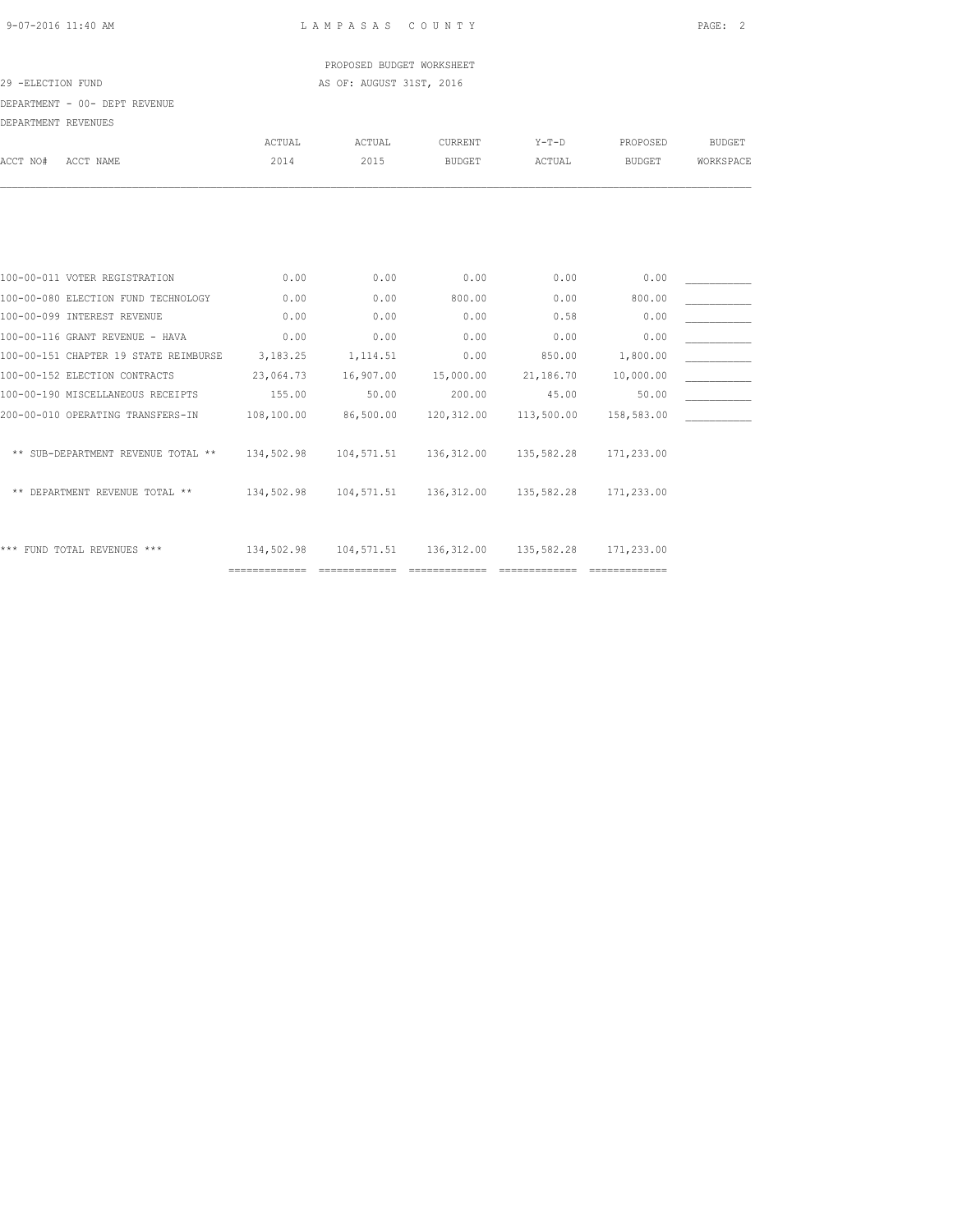| 29 -ELECTION FUND                                         |           | PROPOSED BUDGET WORKSHEET<br>AS OF: AUGUST 31ST, 2016 |                                                       |           |           |               |
|-----------------------------------------------------------|-----------|-------------------------------------------------------|-------------------------------------------------------|-----------|-----------|---------------|
|                                                           |           |                                                       |                                                       |           |           |               |
| DEPARTMENT - 01- DEPT EXPENDITURE                         |           |                                                       |                                                       |           |           |               |
| DEPARTMENT EXPENDITURES                                   |           |                                                       |                                                       |           |           |               |
|                                                           | ACTUAL    | ACTUAL                                                | CURRENT                                               | $Y-T-D$   | PROPOSED  | <b>BUDGET</b> |
| ACCT NO#<br>ACCT NAME                                     | 2014      | 2015                                                  | BUDGET                                                | ACTUAL    | BUDGET    | WORKSPACE     |
|                                                           |           |                                                       |                                                       |           |           |               |
|                                                           |           |                                                       |                                                       |           |           |               |
|                                                           |           |                                                       |                                                       |           |           |               |
|                                                           |           |                                                       |                                                       |           |           |               |
| WAGES                                                     |           |                                                       |                                                       |           |           |               |
|                                                           |           |                                                       |                                                       |           |           |               |
| 401-00-102 SALARIES & WAGES APPOINTED 32,570.87 32,983.89 |           |                                                       | 34,233.00                                             | 31,664.25 | 47,476.00 |               |
| 401-00-104 SALARIES & WAGES DEPUTY #34 24,026.26          |           | 24,828.66                                             | 25,585.00                                             | 21,468.72 | 24,518.00 |               |
| 401-00-106 TEMPORARY EMLOYEE                              | 0.00      | 0.00                                                  | 0.00                                                  | 0.00      | 0.00      |               |
| 401-00-120 SALARY/OVERTIME                                | 0.00      | 0.00                                                  | 0.00                                                  | 0.00      | 0.00      |               |
|                                                           |           |                                                       |                                                       |           |           |               |
| ** CATEGORY TOTAL **                                      |           |                                                       | 56,597.13 57,812.55 59,818.00 53,132.97 71,994.00     |           |           |               |
|                                                           |           |                                                       |                                                       |           |           |               |
| EMPLOYEE BENEFITS                                         |           |                                                       |                                                       |           |           |               |
| -----------------                                         |           |                                                       |                                                       |           |           |               |
| 401-00-203 FICA BENEFITS                                  |           |                                                       | 4, 168.06 4, 306.08 4, 575.00 4, 028.02 5, 575.00     |           |           |               |
| 401-00-204 GROUP MEDICAL INSURANCE                        | 264.00    | 223.18                                                | 228.00                                                | 9,421.16  | 16,439.00 |               |
| 401-00-205 RETIREMENT                                     | 8,930.91  | 9,209.85                                              | 9,569.00                                              | 8,815.51  | 11,660.00 |               |
| 401-00-207 WORKMEN'S COMP                                 | 146.00    | 12.00                                                 | 198.00                                                | 198.00    | 242.00    |               |
| 401-00-208 UNEMPLOYMENT INSURANCE                         | 19.00     | 0.00                                                  | 19.00                                                 | 19.00     | 118.00    |               |
| 401-00-212 PHONE ALLOWANCE                                | 480.00    | 480.00                                                | 480.00                                                | 480.00    | 480.00    |               |
| ** CATEGORY TOTAL **                                      |           |                                                       | 14,007.97  14,231.11  15,069.00  22,961.69  34,514.00 |           |           |               |
|                                                           |           |                                                       |                                                       |           |           |               |
| GENERAL EXPENSES<br>----------------                      |           |                                                       |                                                       |           |           |               |
| 401-00-300 INTERPRETER                                    | 0.00      | 0.00                                                  | 0.00                                                  | 0.00      | 0.00      |               |
| 401-00-301 COMMUNICATIONS                                 | 833.54    | 379.90                                                | 800.00                                                | 267.00    | 800.00    |               |
| 401-00-303 COMPUTER SUPPLIES                              | 724.21    | 525.34                                                | 800.00                                                | 521.99    | 800.00    |               |
| 401-00-304 OPERATING SUPPLIES                             | 596.99    | 97.60                                                 | 600.00                                                | 492.66    | 600.00    |               |
| 401-00-305 TRAVEL & INSERVICE TRAINING                    | 2,326.62  | 2,900.18                                              | 2,000.00                                              | 1,219.06  | 2,500.00  |               |
| 401-00-311 REPAIR/MAINTENANCE                             | 459.90    | 152.00                                                | 400.00                                                | 0.00      | 1,200.00  |               |
| 401-00-312 EQUIPMENT MAINTENANCE CONT                     | 11,643.75 | 12,077.00                                             | 12,000.00                                             | 9,751.59  | 12,000.00 |               |
| 401-00-315 DUES                                           | 250.00    | 0.00                                                  | 300.00                                                | 320.00    | 300.00    |               |
| 401-00-333 CONTRACTED SERVICES (BALLOT)                   | 0.00      | 13, 144.92                                            | 18,000.00                                             | 19,726.19 | 18,000.00 |               |
| 401-00-337 ELECTIONS, JUDGES & SUPPLIE                    | 36,500.71 | 3,074.53                                              | 10,000.00                                             | 3,475.21  | 10,000.00 |               |
| 401-00-354 VOTER REGISTRATION                             | 3,605.21  | 0.00                                                  | 4,000.00                                              | 4,770.29  | 5,000.00  |               |
| 401-00-361 POSTAGE                                        | 68.36     | 48.00                                                 | 300.00                                                | 120.00    | 300.00    |               |
| 401-00-370 EQUIPMENT RENTAL - COPIER                      | 2,138.52  | 1,960.31                                              | 2,200.00                                              | 1,713.45  | 2,200.00  |               |
| 401-00-375 BANK CHARGES                                   | 0.00      | 0.00                                                  | 25.00                                                 | 0.00      | 25.00     |               |
| 401-00-389 MISCELLANOUS EXPENSE                           | 63.83     | 0.00                                                  | 0.00                                                  | 0.00      | 1,000.00  |               |
|                                                           |           |                                                       |                                                       |           |           |               |

\*\* CATEGORY TOTAL \*\* 59,211.64 34,359.78 51,425.00 42,377.44 54,725.00

9-07-2016 11:40 AM L A M P A S A S C O U N T Y PAGE: 3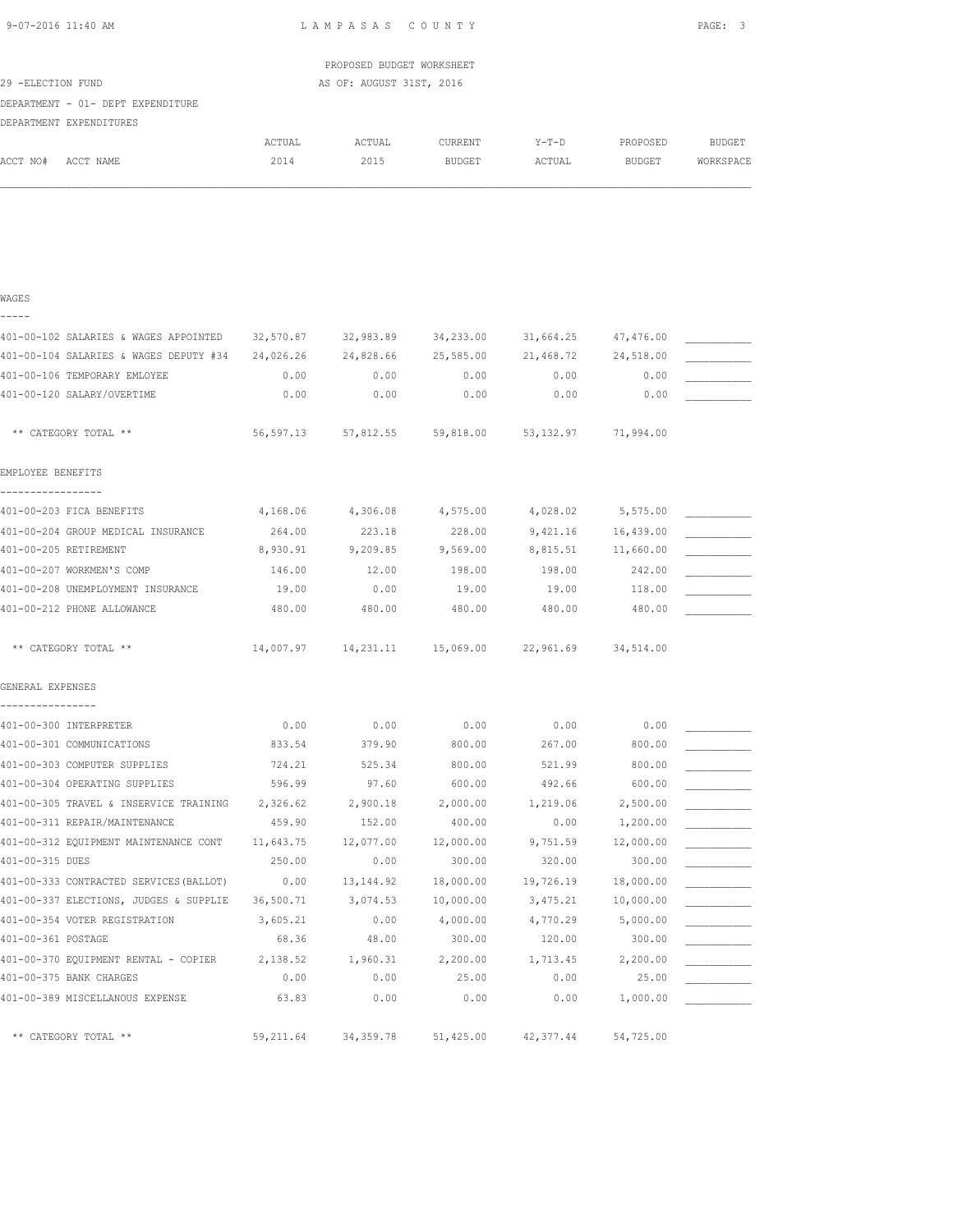|  | $9 - 07 - 2016$ 11:40 AM |  |
|--|--------------------------|--|
|  |                          |  |

L A M P A S A S C O U N T Y PAGE: 4

 PROPOSED BUDGET WORKSHEET 29 -ELECTION FUND AS OF: AUGUST 31ST, 2016

DEPARTMENT - 01- DEPT EXPENDITURE

DEPARTMENT EXPENDITURES

| ACCT NO# ACCT NAME                                        | ACTUAL<br>2014 | ACTUAL<br>2015 | CURRENT<br><b>BUDGET</b>                                   | $Y-T-D$<br>ACTUAL | PROPOSED<br><b>BUDGET</b> | BUDGET<br>WORKSPACE |
|-----------------------------------------------------------|----------------|----------------|------------------------------------------------------------|-------------------|---------------------------|---------------------|
| CAPITAL OUTLAY                                            |                |                |                                                            |                   |                           |                     |
| --------------<br>401-00-401 OFFICE MACHINES & EQUIPMENT  | 0.00           | 0.00           | 0.00                                                       | 0.00              | 0.00                      |                     |
| ** CATEGORY TOTAL **                                      | 0.00           | 0.00           | 0.00                                                       | 0.00              | 0.00                      |                     |
| 401-00-500 OPERATING TRANSFERS-OUT                        | 0.00           | 0.00           | 0.00                                                       | 0.00              | 0.00                      |                     |
| ** CATEGORY TOTAL **                                      | 0.00           | 0.00           | 0.00                                                       | 0.00              | 0.00                      |                     |
| ** SUB-DEPARTMENT TOTAL **                                |                |                | 129,816.74  106,403.44  126,312.00  118,472.10  161,233.00 |                   |                           |                     |
|                                                           |                |                |                                                            |                   |                           |                     |
| WAGES<br>-----                                            |                |                |                                                            |                   |                           |                     |
| 401-01-198 ELECTIONS WAGES                                | 0.00           | 0.00           | 0.00                                                       | 0.00              | 0.00                      |                     |
| ** CATEGORY TOTAL **                                      | 0.00           | 0.00           | 0.00                                                       | 0.00              | 0.00                      |                     |
| GENERAL EXPENSES                                          |                |                |                                                            |                   |                           |                     |
| _______________<br>401-01-337 ELECTIONS, JUDGES & PAYROLL |                |                | $0.00$ $7,301.01$ $10,000.00$ $9,572.37$ $10,000.00$       |                   |                           |                     |
| ** CATEGORY TOTAL **                                      | 0.00           | 7,301.01       | 10,000.00                                                  | 9,572.37          | 10,000.00                 |                     |
| ** SUB-DEPARTMENT TOTAL **                                | 0.00           |                | 7,301.01  10,000.00  9,572.37  10,000.00                   |                   |                           |                     |
| *** DEPARTMENT TOTAL ***                                  |                |                | 129,816.74  113,704.45  136,312.00  128,044.47  171,233.00 |                   |                           |                     |
| *** FUND TOTAL EXPENDITURES ***                           |                |                | 129,816.74 113,704.45 136,312.00 128,044.47 171,233.00     |                   |                           |                     |
|                                                           |                |                |                                                            |                   |                           |                     |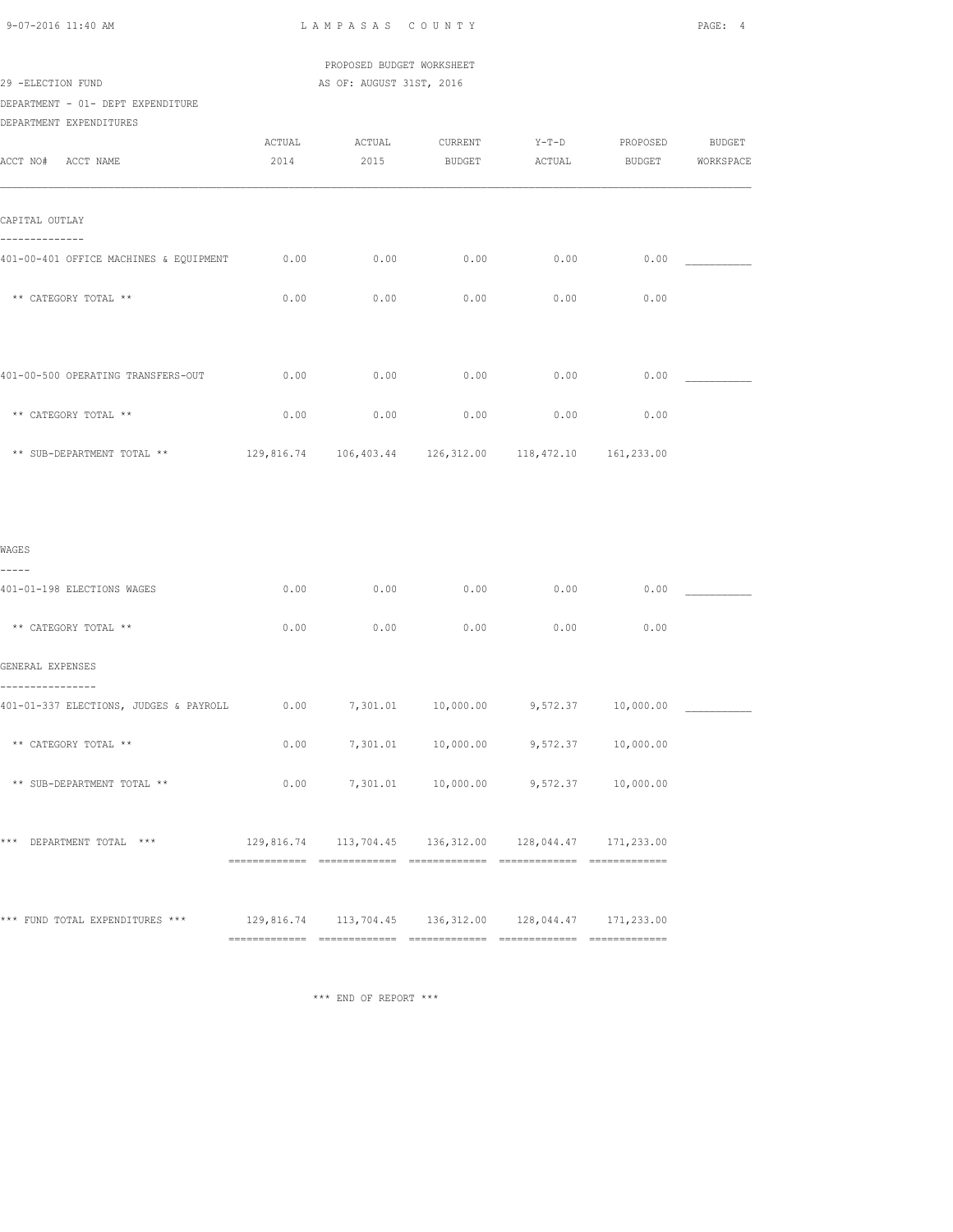PROPOSED BUDGET WORKSHEET 30 -PRE-TRIAL INTERVENTION **AS OF: AUGUST 31ST, 2016** 

| ACCT NO# ACCT NAME                                                          |                        | ACTUAL ACTUAL<br>2014 2015                      |                                      | BUDGET ACTUAL                  | CURRENT Y-T-D PROPOSED<br>BUDGET | <b>BUDGET</b><br>WORKSPACE |
|-----------------------------------------------------------------------------|------------------------|-------------------------------------------------|--------------------------------------|--------------------------------|----------------------------------|----------------------------|
| REVENUE SUMMARY                                                             |                        |                                                 |                                      |                                |                                  |                            |
| 00-PRE-TRIAL REVENUE                                                        |                        | 1,000.00  40,395.40  0.00  52,689.00  55,000.00 |                                      |                                |                                  |                            |
| *** TOTAL REVENUE ***                                                       |                        | 1,000.00 40,395.40                              |                                      | $0.00$ $52,689.00$ $55,000.00$ |                                  |                            |
| EXPENDITURE SUMMARY                                                         |                        |                                                 |                                      |                                |                                  |                            |
| 01-PRE-TRIAL EXPENDITURE                                                    | 0.00                   |                                                 | $0.00$ 25,000.00 25,000.00 55,000.00 |                                |                                  |                            |
| *** TOTAL EXPENDITURES ***                                                  | 0.00<br>============== |                                                 | $0.00$ 25,000.00 25,000.00 55,000.00 |                                | --------------                   |                            |
| REVENUES OVER/(UNDER) EXPENDITURES 1,000.00 40,395.40 (25,000.00) 27,689.00 |                        |                                                 |                                      |                                | 0.00                             |                            |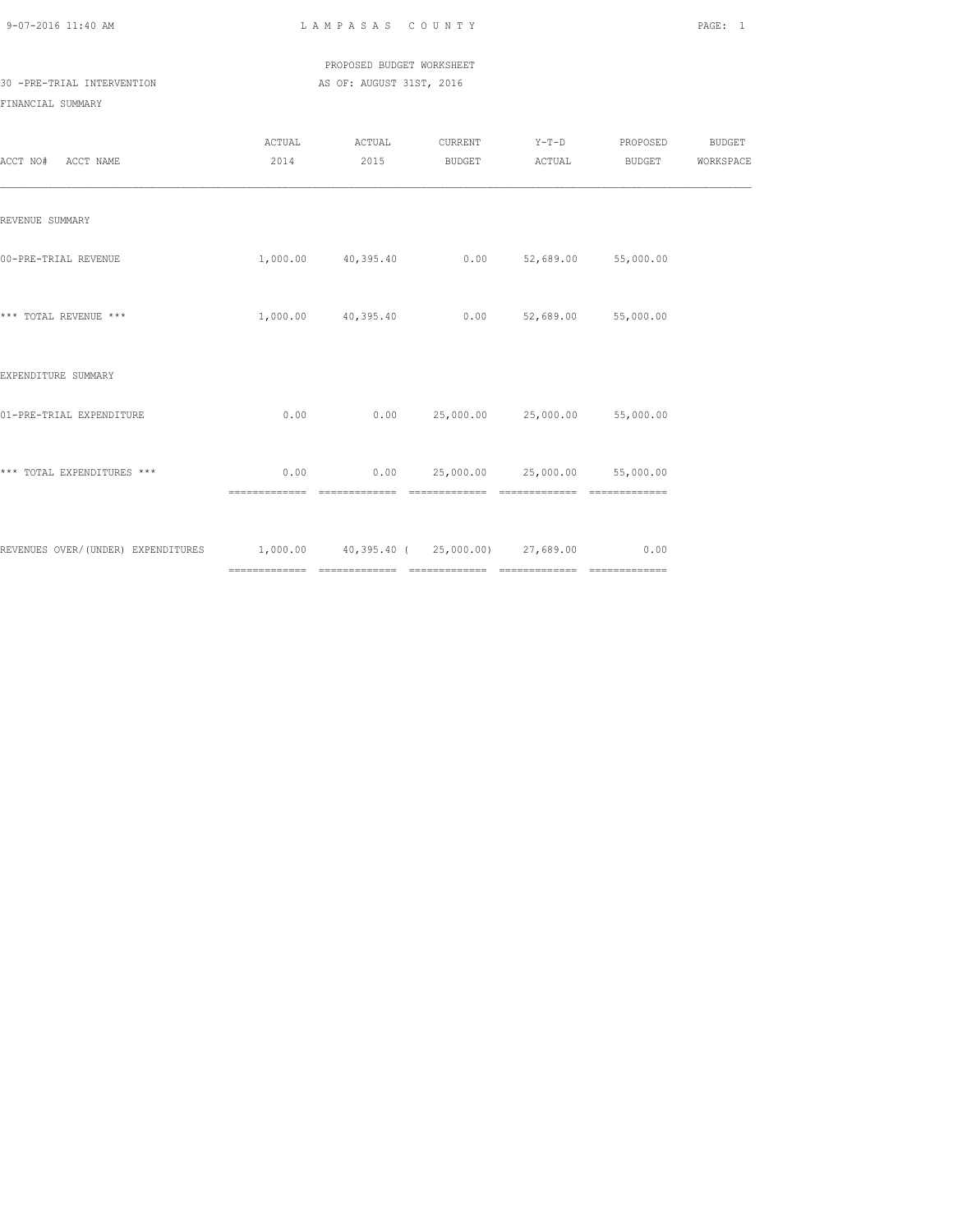| 9-07-2016 11:40 AM                     |                           | LAMPASAS COUNTY           |                        |                            |                             | PAGE: 2       |
|----------------------------------------|---------------------------|---------------------------|------------------------|----------------------------|-----------------------------|---------------|
|                                        |                           | PROPOSED BUDGET WORKSHEET |                        |                            |                             |               |
| 30 -PRE-TRIAL INTERVENTION             |                           | AS OF: AUGUST 31ST, 2016  |                        |                            |                             |               |
| DEPARTMENT - 00-PRE-TRIAL REVENUE      |                           |                           |                        |                            |                             |               |
| DEPARTMENT REVENUES                    |                           |                           |                        |                            |                             |               |
|                                        | ACTUAL                    | ACTUAL                    | CURRENT                | $Y-T-D$                    | PROPOSED                    | <b>BUDGET</b> |
| ACCT NO#<br>ACCT NAME                  | 2014                      | 2015                      | BUDGET                 | ACTUAL                     | <b>BUDGET</b>               | WORKSPACE     |
| 100-00-004 PRE-TRIAL INTERVENTION FEES | 1,000.00                  | 40,395.40                 |                        | $0.00$ $52,689.00$         | 55,000.00                   |               |
| 100-00-099 INTEREST REVENUE            | 0.00                      | 0.00                      | 0.00                   | 0.00                       | 0.00                        |               |
| 100-00-190 MISCELLANEOUS               | 0.00                      | 0.00                      | 0.00                   | 0.00                       | 0.00                        |               |
| ** SUB-DEPARTMENT REVENUE TOTAL **     | 1,000.00 40,395.40        |                           | 0.00                   | 52,689.00                  | 55,000.00                   |               |
| ** DEPARTMENT REVENUE TOTAL **         | 1,000.00 40,395.40        |                           | 0.00                   | 52,689.00                  | 55,000.00                   |               |
| *** FUND TOTAL REVENUES ***            | 1,000.00<br>============= | 40,395.40                 | 0.00<br>============== | 52,689.00<br>============= | 55,000.00<br>============== |               |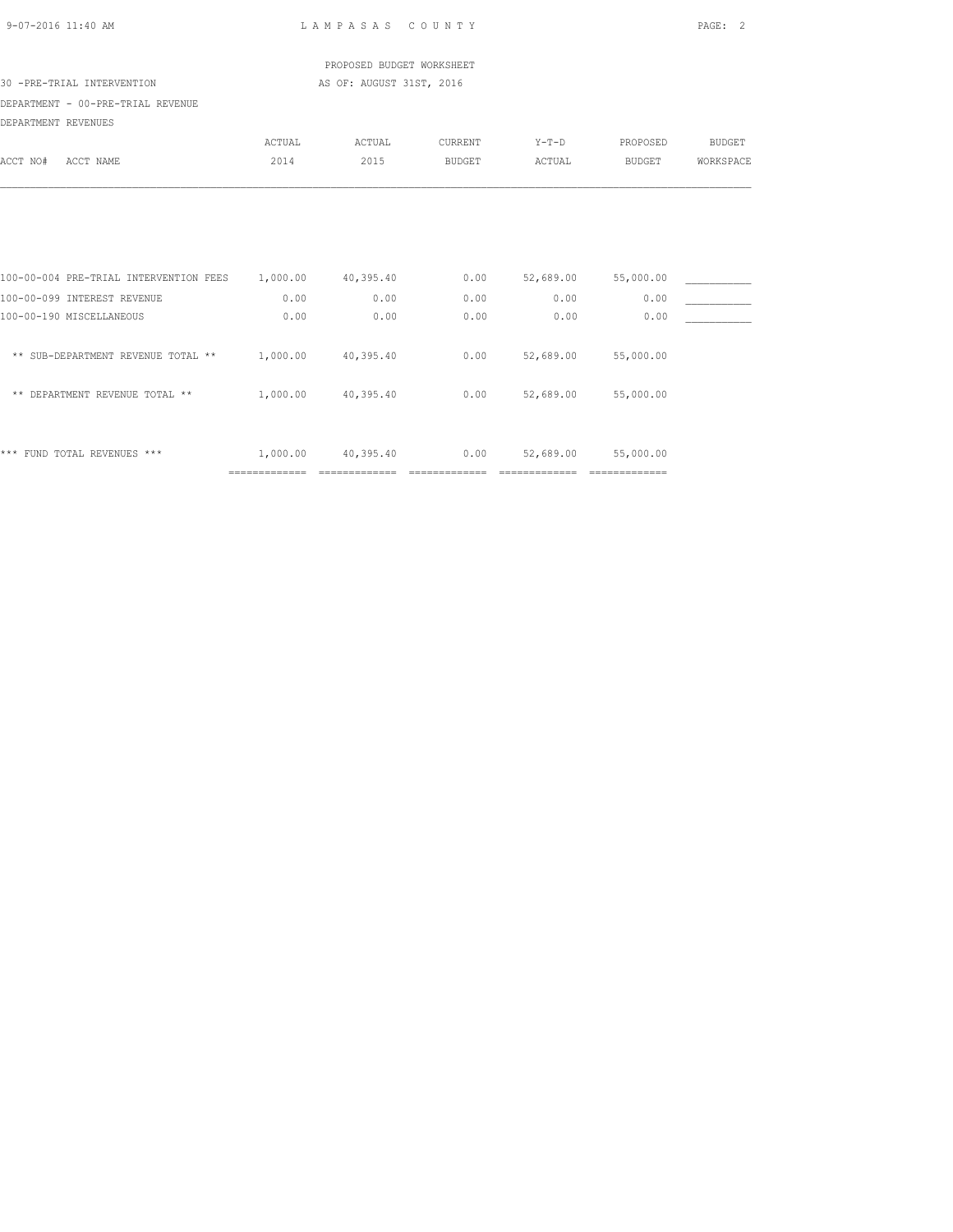| 9-07-2016 11:40 AM                    | LAMPASAS COUNTY |                                                   | PAGE: 3   |                                      |                               |           |
|---------------------------------------|-----------------|---------------------------------------------------|-----------|--------------------------------------|-------------------------------|-----------|
|                                       |                 | PROPOSED BUDGET WORKSHEET                         |           |                                      |                               |           |
| 30 -PRE-TRIAL INTERVENTION            |                 | AS OF: AUGUST 31ST, 2016                          |           |                                      |                               |           |
| DEPARTMENT - 01-PRE-TRIAL EXPENDITURE |                 |                                                   |           |                                      |                               |           |
| DEPARTMENT EXPENDITURES               |                 |                                                   |           |                                      |                               |           |
|                                       | ACTUAL          | ACTUAL                                            |           |                                      | CURRENT Y-T-D PROPOSED BUDGET |           |
| ACCT NO#<br>ACCT NAME                 | 2014            | 2015                                              | BUDGET    | ACTUAL                               | <b>BUDGET</b>                 | WORKSPACE |
|                                       |                 |                                                   |           |                                      |                               |           |
| GENERAL EXPENSES<br>--------------    |                 |                                                   |           |                                      |                               |           |
| 401-00-375 BANK CHARGES               | 0.00            | 0.00                                              | 0.00      | 0.00                                 | 0.00                          |           |
| 401-00-389 MISCELLANOUS EXPENSE       | 0.00            | 0.00                                              | 0.00      | 0.00                                 | 0.00                          |           |
|                                       |                 |                                                   |           |                                      |                               |           |
| ** CATEGORY TOTAL **                  | 0.00            | 0.00                                              | 0.00      | 0.00                                 | 0.00                          |           |
| 401-00-500 OPERATION TRANSFERS-OUT    | 0.00            |                                                   |           | $0.00$ 25,000.00 25,000.00           | 55,000.00                     |           |
|                                       |                 |                                                   |           |                                      |                               |           |
| ** CATEGORY TOTAL **                  | 0.00            | 0.00                                              | 25,000.00 | 25,000.00                            | 55,000.00                     |           |
| ** SUB-DEPARTMENT TOTAL **            | 0.00            | 0.00                                              | 25,000.00 | 25,000.00                            | 55,000.00                     |           |
| *** DEPARTMENT TOTAL ***              | 0.00            |                                                   |           | $0.00$ 25,000.00 25,000.00 55,000.00 |                               |           |
|                                       |                 |                                                   |           |                                      |                               |           |
| *** FUND TOTAL EXPENDITURES ***       |                 | $0.00$ $0.00$ $25,000.00$ $25,000.00$ $55,000.00$ |           |                                      |                               |           |
|                                       |                 |                                                   |           |                                      |                               |           |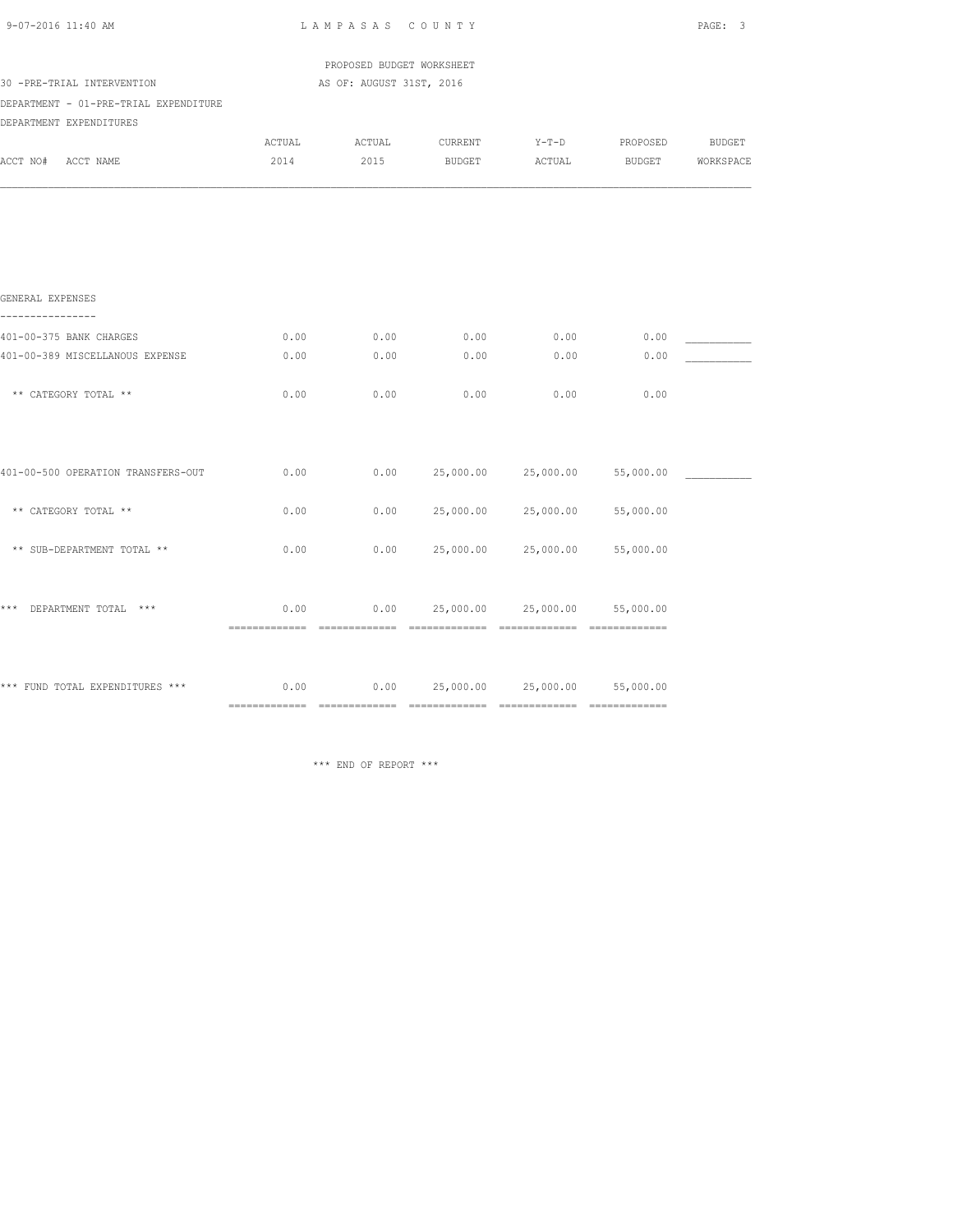|  | 9-07-2016 11:40 AM |  |
|--|--------------------|--|
|  |                    |  |

L A M P A S A S C O U N T Y PAGE: 1

 PROPOSED BUDGET WORKSHEET 31 -JUVENILE PROBATION AS OF: AUGUST 31ST, 2016

| ACCT NO# ACCT NAME                                                                | ACTUAL ACTUAL<br>2014 2015 |                                                             | CURRENT Y-T-D PROPOSED<br>BUDGET ACTUAL BUDGET WORKSPACE | <b>BUDGET</b> |
|-----------------------------------------------------------------------------------|----------------------------|-------------------------------------------------------------|----------------------------------------------------------|---------------|
| REVENUE SUMMARY                                                                   |                            |                                                             |                                                          |               |
| 00-JPO REVENUE                                                                    |                            | 584, 226.45 553, 430.88 499, 168.00 486, 148.89 500, 059.00 |                                                          |               |
| *** TOTAL REVENUE ***                                                             |                            | 584,226.45 553,430.88 499,168.00 486,148.89 500,059.00      |                                                          |               |
| EXPENDITURE SUMMARY                                                               |                            |                                                             |                                                          |               |
| 01-JPO EXPENDITURES                                                               |                            | 595,491.11 560,348.08 498,734.00 468,710.04 500,059.00      |                                                          |               |
| *** TOTAL EXPENDITURES *** 695,491.11 560,348.08 498,734.00 468,710.04 500,059.00 |                            |                                                             | ________________                                         |               |
| REVENUES OVER/(UNDER) EXPENDITURES (11,264.66)(6,917.20) 434.00 17,438.85 0.00    |                            |                                                             |                                                          |               |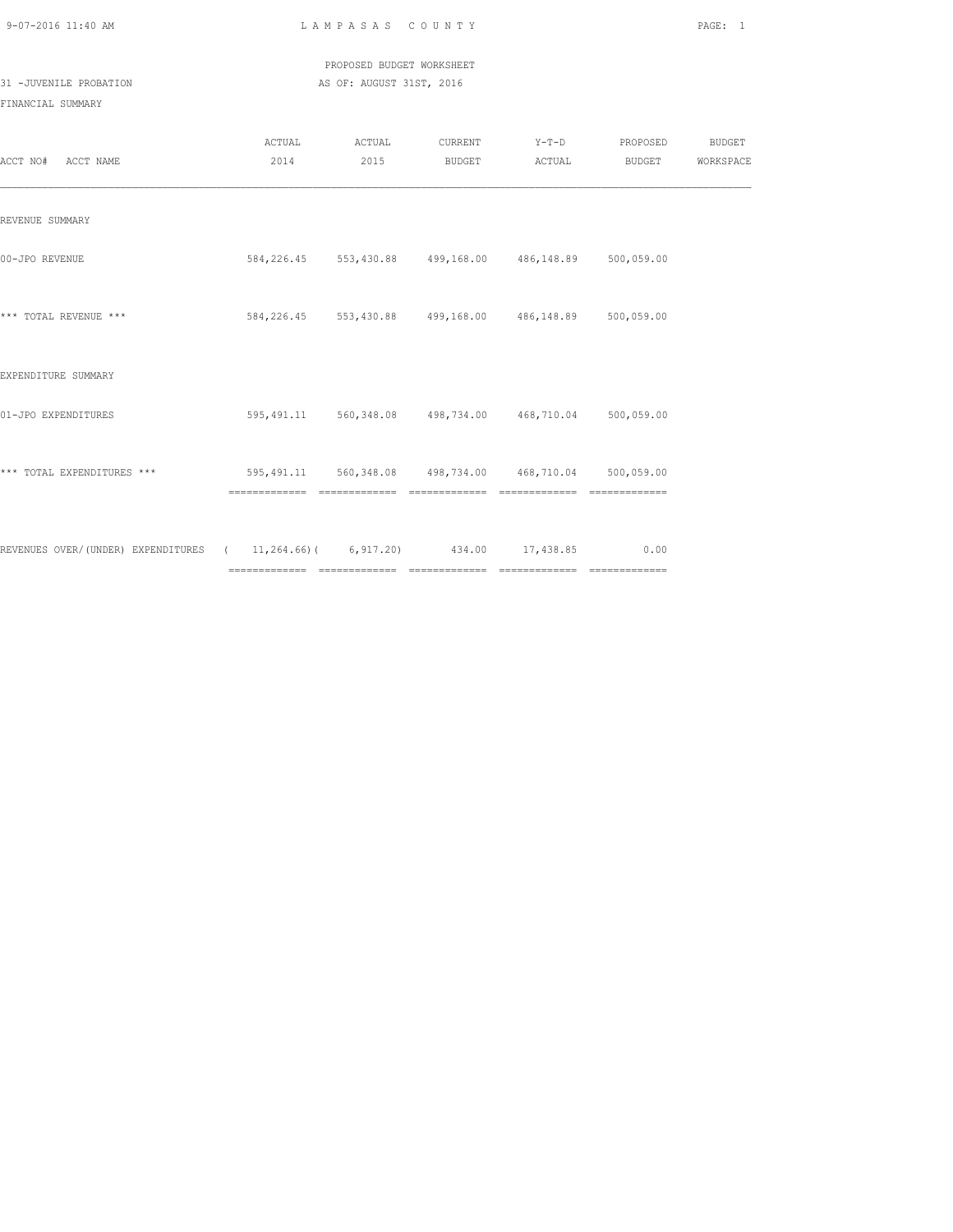## PROPOSED BUDGET WORKSHEET 31 -JUVENILE PROBATION AS OF: AUGUST 31ST, 2016

# DEPARTMENT - 00-JPO REVENUE

|                     | DEPARTMENT - UU-JPO KEVENUE         |        |        |         |          |               |           |
|---------------------|-------------------------------------|--------|--------|---------|----------|---------------|-----------|
| DEPARTMENT REVENUES |                                     |        |        |         |          |               |           |
|                     |                                     | ACTUAL | ACTUAL | CURRENT | $Y-T-D$  | PROPOSED      | BUDGET    |
| ACCT NO#            | ACCT NAME                           | 2014   | 2015   | BUDGET  | ACTUAL   | <b>BUDGET</b> | WORKSPACE |
|                     |                                     |        |        |         |          |               |           |
|                     |                                     |        |        |         |          |               |           |
|                     |                                     |        |        |         |          |               |           |
|                     | 100-00-099 INTEREST REVENUE         | 0.00   | 5.23   | 0.00    | 11.51    | 0.00          |           |
|                     | 100-00-100 SALE OF SURPLUS PROPERTY | 0.00   | 0.00   | 0.00    | 6,877.00 | 0.00          |           |

| 100 00 100 0NUL OL OONLIOO INOLINII    | .          | $\circ\cdot\circ\circ$ | $\circ \cdot \circ \circ$ |            | $\circ \cdot \circ \circ$ |  |
|----------------------------------------|------------|------------------------|---------------------------|------------|---------------------------|--|
| 100-00-109 SERVICE FEES                | 0.00       | 0.00                   | 0.00                      | 0.00       | 0.00                      |  |
| 100-00-111 NON-RESIDENTIAL GRANT       | 0.00       | 0.00                   | 0.00                      | 0.00       | 0.00                      |  |
| 100-00-116 GRANT REVENUE - CJD         | 2,565.42   | 0.00                   | 3,435.00                  | 0.00       | 3,435.00                  |  |
| 100-00-118 JUVENILE PROBATION FEES     | 5,774.25   | 6,429.91               | 6,000.00                  | 4,764.97   | 6,000.00                  |  |
| 100-00-123 STATE FUNDING - TJPC        | 170,562.33 | 196,720.00             | 181,676.00                | 181,676.00 | 185,310.00                |  |
| 100-00-142 4 E REVENUE                 | 0.00       | 0.00                   | 0.00                      | 0.00       | 0.00                      |  |
| 100-00-190 MISCELLANOUS RECEIPTS       | 45.00      | 100.00                 | 0.00                      | 12.00      | 0.00                      |  |
| 100-00-200 PLACEMENT COST              | 0.00       | 0.00                   | 0.00                      | 0.00       | 0.00                      |  |
| 100-00-201 CIS GRANT SALARY REIMBURSEM | 0.00       | 0.00                   | 0.00                      | 0.00       | 0.00                      |  |
| 100-00-206 RESTITUTION FEES            | 3,779.45   | 3,675.74               | 0.00                      | 6,307.41   | 0.00                      |  |
| 200-00-010 OPERATING TRANSFER-IN       | 401,500.00 | 346,500.00             | 308,057.00                | 286,500.00 | 305, 314.00               |  |
|                                        |            |                        |                           |            |                           |  |
| ** SUB-DEPARTMENT REVENUE TOTAL **     | 584,226.45 | 553,430.88             | 499,168.00                | 486,148.89 | 500,059.00                |  |

|                                    | ------------------<br>------------- | ------------------- | _____________ | ----------------- | _______________<br>----------- |  |
|------------------------------------|-------------------------------------|---------------------|---------------|-------------------|--------------------------------|--|
| *** FUND TOTAL REVENUES ***        | 584,226.45                          | 553,430.88          | 499,168.00    | 486,148.89        | 500,059.00                     |  |
| ** DEPARTMENT REVENUE TOTAL **     | 584,226.45                          | 553,430.88          | 499,168.00    | 486, 148, 89      | 500,059.00                     |  |
| ** SUB-DEPARTMENT REVENUE TOTAL ** | 0.00                                | 0.00                | 0.00          | 0.00              | 0.00                           |  |
| 100-01-123 STATE FUNDING-SALARIES  | 0.00                                | 0.00                | 0.00          | 0.00              | 0.00                           |  |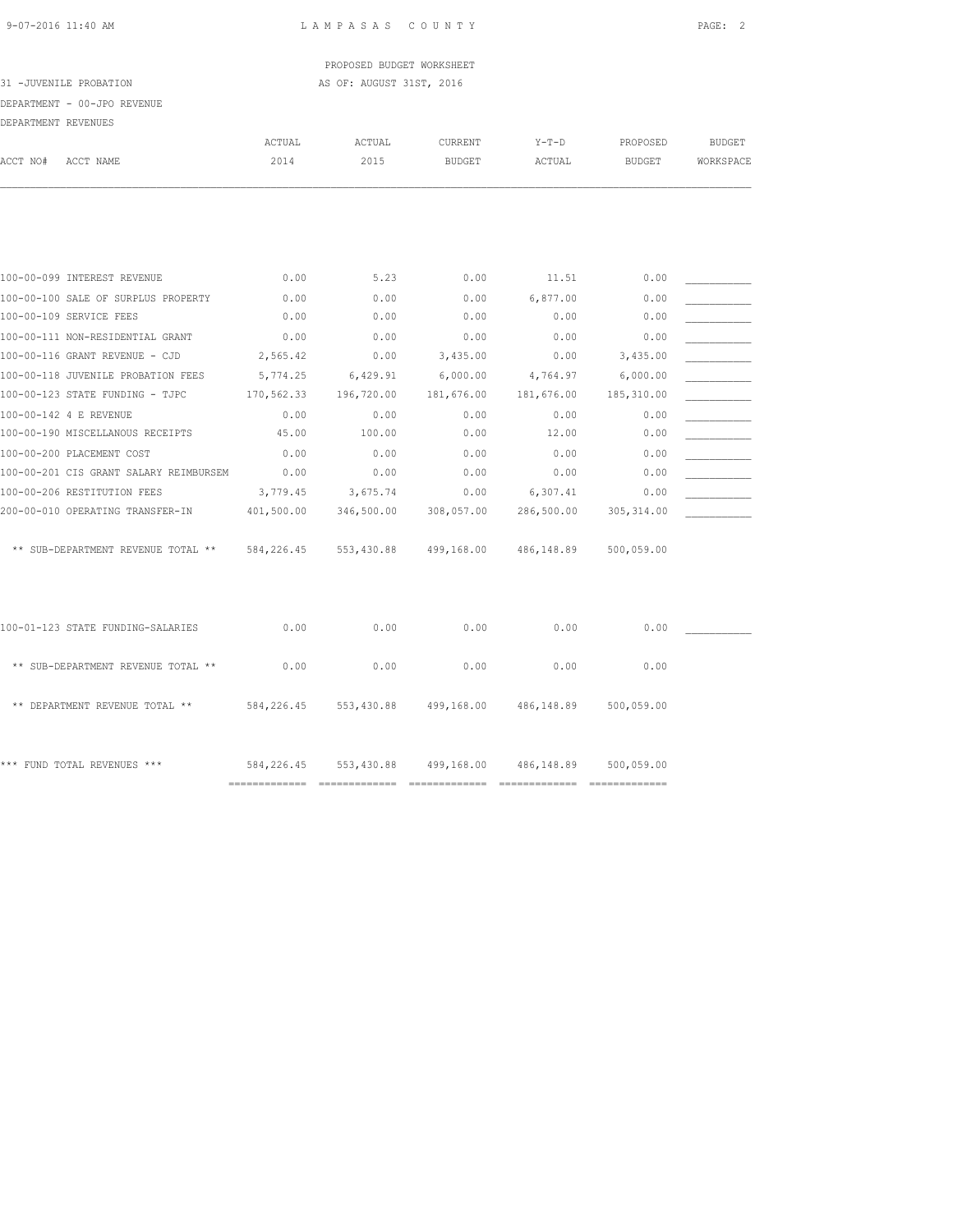| 9-07-2016 11:40 AM |  |
|--------------------|--|
|                    |  |

L A M P A S A S C O U N T Y RGE: 3

|                                  |        | PROPOSED BUDGET WORKSHEET |         |        |          |           |
|----------------------------------|--------|---------------------------|---------|--------|----------|-----------|
| 31 -JUVENILE PROBATION           |        | AS OF: AUGUST 31ST, 2016  |         |        |          |           |
| DEPARTMENT - 01-JPO EXPENDITURES |        |                           |         |        |          |           |
| DEPARTMENT EXPENDITURES          |        |                           |         |        |          |           |
|                                  | ACTUAL | ACTUAL                    | CURRENT | Y-T-D  | PROPOSED | BUDGET    |
| ACCT NO#<br>ACCT NAME            | 2014   | 2015                      | BUDGET  | ACTUAL | BUDGET   | WORKSPACE |
|                                  |        |                           |         |        |          |           |
|                                  |        |                           |         |        |          |           |
|                                  |        |                           |         |        |          |           |
|                                  |        |                           |         |        |          |           |
|                                  |        |                           |         |        |          |           |

### WAGES -----

| 401-00-102 SALARIES & WAGES APPOINTED   | 30,138.29  | 31,706.66                          | 81,637.00           | 37,021.81  | 62,000.00  |  |
|-----------------------------------------|------------|------------------------------------|---------------------|------------|------------|--|
| 401-00-103 SALARIES & WAGES DEP #3334   | 15,075.55  | 13,368.77                          | 13,387.00           | 12,749.45  | 17,829.00  |  |
| 401-00-104 SALARIES & WAGES DEP #1406   | 35, 376.74 | 36,300.33                          | 36,458.00           | 34, 312.86 | 39,737.00  |  |
| 401-00-113 SALARIES & WAGES ASST #3055  | 45,530.99  | 42,547.24                          | 23,712.00           | 23,350.54  | 24,457.00  |  |
| 401-00-199 LONGEVITY PAYMENT            | 3,360.00   | 1,320.00                           | 1,440.00            | 1,440.00   | 1,560.00   |  |
|                                         |            |                                    |                     |            |            |  |
| ** CATEGORY TOTAL **                    | 129,481.57 | 125,243.00  156,634.00  108,874.66 |                     |            | 145,583.00 |  |
|                                         |            |                                    |                     |            |            |  |
| EMPLOYEE BENEFITS<br>-----------------  |            |                                    |                     |            |            |  |
|                                         |            |                                    |                     |            |            |  |
| 401-00-203 FICA BENEFITS                | 9,641.40   | 9,049.56                           | 15,101.00           | 8,394.55   | 14,546.00  |  |
| 401-00-204 GROUP MEDICAL INSURANCE      | 21,664.00  | 24, 145.30                         | 33,994.00           | 30,712.24  | 35,279.00  |  |
| 401-00-205 RETIREMENT                   | 20,435.56  | 20,162.47                          | 31,584.00           | 18,386.66  | 30,424.00  |  |
| 401-00-207 WORKMEN'S COMP               | 237.00     | 0.00                               | 562.00              | 562.00     | 471.00     |  |
| 401-00-208 UNEMPLOYMENT INSURANCE       | 98.00      | 0.00                               | 98.00               | 98.00      | 183.00     |  |
| 401-00-210 AUTO ALLOWANCE               | 0.00       | 0.00                               | 0.00                | 0.00       | 0.00       |  |
| 401-00-212 PHONE ALLOWANCE              | 1,440.00   | 1,440.00                           | 0.00                | 1,240.00   | 0.00       |  |
|                                         |            |                                    |                     |            |            |  |
| ** CATEGORY TOTAL **                    | 53,515.96  |                                    | 54,797.33 81,339.00 | 59,393.45  | 80,903.00  |  |
| GENERAL EXPENSES                        |            |                                    |                     |            |            |  |
|                                         |            |                                    |                     |            |            |  |
| 401-00-301 COMMUNICATIONS               | 330.00     | 330.00                             | 500.00              | 346.00     | 500.00     |  |
| 401-00-302 UTILITIES                    | 0.00       | 0.00                               | 0.00                | 0.00       | 0.00       |  |
| 401-00-304 OPERATING SUPPLIES           | 1,004.76   | 2,140.58                           | 1,200.00            | 1,638.68   | 1,570.00   |  |
| 401-00-305 TRAVEL & INSERVICE TRAINING  | 6,326.68   | 8,287.28                           | 6,000.00            | 5,947.56   | 7,500.00   |  |
| 401-00-311 REPAIRS & MAINTENANCE        | 846.80     | 14.50                              | 50.00               | 602.18     | 500.00     |  |
| 401-00-312 EQUIPMENT MAINTENANCE        | 0.00       | 0.00                               | 100.00              | 0.00       | 200.00     |  |
| 401-00-315 DUES                         | 0.00       | 0.00                               | 100.00              | 0.00       | 100.00     |  |
| 401-00-319 AUDIT                        | 3,600.00   | 3,700.00                           | 3,500.00            | 4,450.00   | 3,700.00   |  |
| 401-00-328 CONTINGENCY                  | 0.00       | 0.00                               | 326.00              | 0.00       | 500.00     |  |
| 401-00-342 GAS & OIL                    | 2,093.68   | 1,431.98                           | 1,500.00            | 595.22     | 1,750.00   |  |
| 401-00-343 REPAIRS AND MAINTENANCE VEH  | 402.46     | 1,070.36                           | 0.00                | 0.00       | 0.00       |  |
| 401-00-345 MEDICAL                      | 2,666.20   | 10,862.91                          | 4,000.00            | 10,688.85  | 4,000.00   |  |
| 401-00-357 CP-YOUTH SERVICE EXTERNAL    | 26,675.02  | 7,948.86                           | 15,453.00           | 9,480.00   | 15,453.00  |  |
| 401-00-361 POSTAGE                      | 60.00      | 68.00                              | 68.00               | 0.00       | 100.00     |  |
| 401-00-364 PUBLICATIONS, BOOKS, MANUALS | 203.50     | 0.00                               | 100.00              | 5.57       | 100.00     |  |
| 401-00-370 EQUIPMENT RENTAL-COPIER      | 1,602.00   | 1,335.00                           | 1,650.00            | 1,468.50   | 1,650.00   |  |
| 401-00-375 BANK CHARGES                 | 0.00       | 0.00                               | 0.00                | 0.00       | 0.00       |  |
| 401-00-378 RENTAL SPACE                 | 0.00       | 0.00                               | 0.00                | 0.00       | 0.00       |  |
| 401-00-382 BPS-INTER-COUNTY CONTRACTS   | 30,000.00  | 22,470.00                          | 16,764.00           | 17,716.00  | 25,000.00  |  |
|                                         |            |                                    |                     |            |            |  |

401-00-384 PPA-SECURE INTERNAL/EXTERNA 8,550.78 33,298.59 21,945.00 12,172.50 21,945.00 \_\_\_\_\_\_\_\_\_\_\_ 401-00-389 MISCELLANOUS EXPENSE(RESTIT 2,605.59 4,578.10 0.00 2,142.41 1,500.00 \_\_\_\_\_\_\_\_\_\_\_\_\_\_\_\_\_\_\_\_\_\_\_\_\_\_\_\_\_\_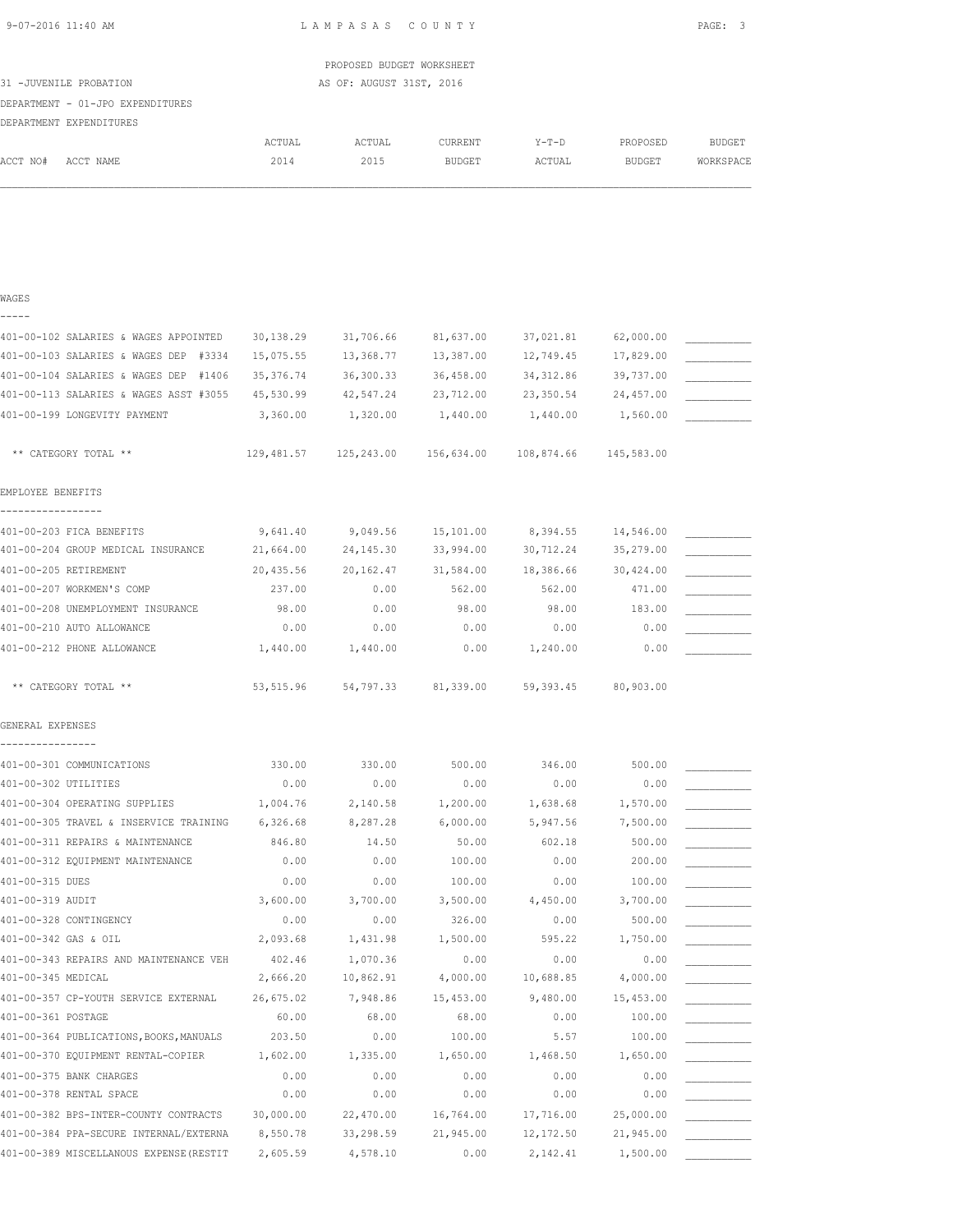## PROPOSED BUDGET WORKSHEET 31 -JUVENILE PROBATION AS OF: AUGUST 31ST, 2016

DEPARTMENT - 01-JPO EXPENDITURES

| DEPARTMENT EXPENDITURES                |            |                      |                                                        |           |            |               |
|----------------------------------------|------------|----------------------|--------------------------------------------------------|-----------|------------|---------------|
|                                        | ACTUAL     | ACTUAL               | CURRENT                                                | $Y-T-D$   | PROPOSED   | <b>BUDGET</b> |
| ACCT NO# ACCT NAME                     | 2014       | 2015                 | <b>BUDGET</b>                                          | ACTUAL    | BUDGET     | WORKSPACE     |
| 401-00-390 PLACEMENT COST - COUNTY     | 190,388.32 | 143,520.38 60,000.00 |                                                        | 69,768.50 | 60,000.00  |               |
| ** CATEGORY TOTAL **                   |            |                      | 277,355.79 241,056.54 133,256.00 137,021.97 146,068.00 |           |            |               |
| CAPITAL OUTLAY                         |            |                      |                                                        |           |            |               |
| 401-00-401 OFFICE MACHINES & EQUIPMENT | 0.00       | 0.00                 | 0.00                                                   | 0.00      | 0.00       |               |
| 401-00-402 OPERATING EQUIPMENT         | 0.00       | 0.00                 | 0.00                                                   | 28,047.00 | 0.00       |               |
| 401-00-407 OFFICE FURNITURE & FIXTURES | 0.00       | 0.00                 | 0.00                                                   | 0.00      | 0.00       |               |
| ** CATEGORY TOTAL **                   | 0.00       | 0.00                 | 0.00                                                   | 28,047.00 | 0.00       |               |
|                                        |            |                      |                                                        |           |            |               |
| 401-00-500 OPERATING TRANSFERS-OUT     | 0.00       | 0.00                 | 0.00                                                   | 0.00      | 0.00       |               |
| ** CATEGORY TOTAL **                   | 0.00       | 0.00                 | 0.00                                                   | 0.00      | 0.00       |               |
| ** SUB-DEPARTMENT TOTAL **             |            |                      | 460,353.32 421,096.87 371,229.00 333,337.08            |           | 372,554.00 |               |

### WAGES -----

| 401-01-102 SALARIES & WAGES APPOINTED 52,986.39 50,000.08 20,892.00 19,827.89            |      |                                                       |      |                   | 0.00 |  |
|------------------------------------------------------------------------------------------|------|-------------------------------------------------------|------|-------------------|------|--|
| 401-01-103 SALARIES & WAGES DEP 20,582.49 19,999.98 21,613.00 18,890.65 21,613.00        |      |                                                       |      |                   |      |  |
| 401-01-113 SALARIES AND WAGES                                                            | 0.00 | $0.00$ 0.00                                           |      | 0.00 20,892.00    |      |  |
|                                                                                          |      |                                                       |      |                   |      |  |
| ** CATEGORY TOTAL **                                                                     |      | 73,568.88 70,000.06 42,505.00 38,718.54 42,505.00     |      |                   |      |  |
|                                                                                          |      |                                                       |      |                   |      |  |
| EMPLOYEE BENEFITS                                                                        |      |                                                       |      |                   |      |  |
|                                                                                          |      |                                                       |      |                   |      |  |
| 401-01-203 FICA                                                                          |      | 5,525.95 5,250.29                                     | 0.00 | 2,734.42          | 0.00 |  |
| 401-01-205 RETIREMENT                                                                    |      | 11,677.81 11,139.23                                   | 0.00 | 6,195.00          | 0.00 |  |
| 401-01-207 WORKMENS COMP                                                                 | 0.00 | 0.00                                                  | 0.00 | 0.00              | 0.00 |  |
| 401-01-208 UNEMPLOYEMENT INSURANCE                                                       | 0.00 | 0.00                                                  | 0.00 | 0.00              | 0.00 |  |
|                                                                                          |      |                                                       |      |                   |      |  |
| ** CATEGORY TOTAL **                                                                     |      | 17,203.76 16,389.52                                   |      | $0.00$ $8,929.42$ | 0.00 |  |
|                                                                                          |      |                                                       |      |                   |      |  |
| GENERAL EXPENSES                                                                         |      |                                                       |      |                   |      |  |
|                                                                                          |      |                                                       |      |                   |      |  |
| 401-01-305 TRAVEL & INSERVICE TRAINING 0.00                                              |      | 0.00                                                  | 0.00 | 0.00              | 0.00 |  |
| 401-01-357 PPA-NON-SECURE EXTERNAL 8,100.33                                              |      | 3,038.00 21,943.00 21,943.00 21,943.00                |      |                   |      |  |
| 401-01-382 ELECTRONIC MONITORING/4E 0.00                                                 |      | 820.00                                                | 0.00 | 616.00            | 0.00 |  |
| 401-01-384 PPA-DETENTION PREADJUDICATI 27,082.00 15,793.41 21,945.00 21,945.00 21,945.00 |      |                                                       |      |                   |      |  |
| 401-01-390 PLACEMENT COST                                                                | 0.00 | 0.00                                                  | 0.00 | 0.00              | 0.00 |  |
|                                                                                          |      |                                                       |      |                   |      |  |
| ** CATEGORY TOTAL **                                                                     |      | 35,182.33  19,651.41  43,888.00  44,504.00  43,888.00 |      |                   |      |  |
|                                                                                          |      |                                                       |      |                   |      |  |
| ** SUB-DEPARTMENT TOTAL ** 125,954.97 106,040.99 86,393.00 92,151.96 86,393.00           |      |                                                       |      |                   |      |  |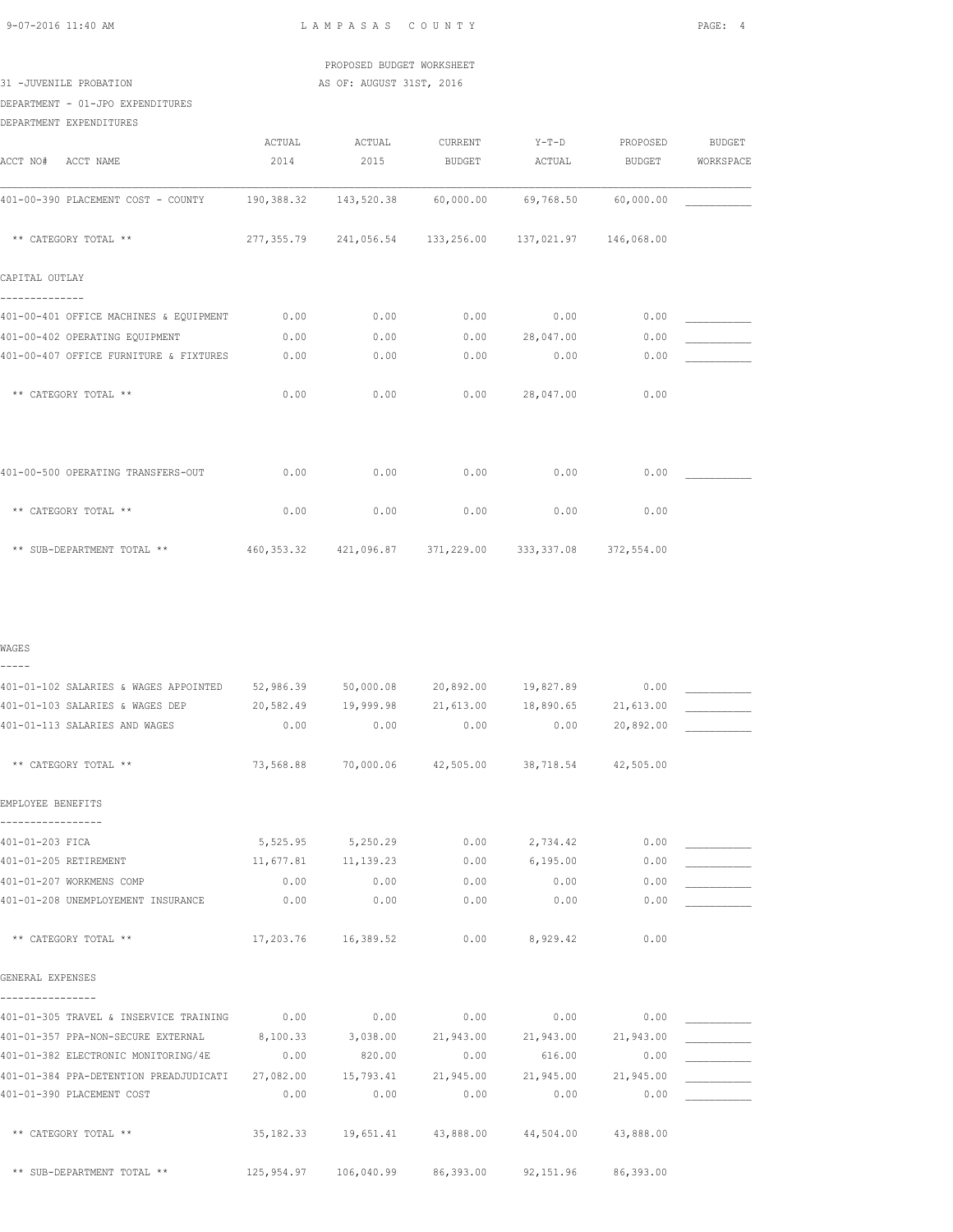| 9-07-2016 11:40 AM                     |                        | LAMPASAS COUNTY           |               |                     |           | PAGE:<br>-5   |
|----------------------------------------|------------------------|---------------------------|---------------|---------------------|-----------|---------------|
|                                        |                        | PROPOSED BUDGET WORKSHEET |               |                     |           |               |
| 31 -JUVENILE PROBATION                 |                        | AS OF: AUGUST 31ST, 2016  |               |                     |           |               |
| DEPARTMENT - 01-JPO EXPENDITURES       |                        |                           |               |                     |           |               |
| DEPARTMENT EXPENDITURES                |                        |                           |               |                     |           |               |
|                                        | ACTUAL                 | ACTUAL                    | CURRENT       | $Y-T-D$             | PROPOSED  | <b>BUDGET</b> |
| ACCT NO#<br>ACCT NAME                  | 2014                   | 2015                      | <b>BUDGET</b> | ACTUAL              | BUDGET    | WORKSPACE     |
|                                        |                        |                           |               |                     |           |               |
|                                        |                        |                           |               |                     |           |               |
|                                        |                        |                           |               |                     |           |               |
| GENERAL EXPENSES                       |                        |                           |               |                     |           |               |
| 401-02-357 MHS-RESIDENTIAL PROGRAM EXT | 0.00                   | 10,755.89                 |               | 20,412.00 22,521.00 | 20,412.00 |               |
| 401-02-384 CD-POST ADJUDICATION NONSEC | 9, 182, 82 22, 454, 33 |                           |               | 20,700.00 20,700.00 | 20,700.00 |               |
| 401-02-390 PLACEMENT COST - COUNTY     | 0.00                   | 0.00                      | 0.00          | 0.00                | 0.00      |               |
| ** CATEGORY TOTAL **                   | 9,182.82               | 33,210.22                 | 41,112.00     | 43,221.00           | 41,112.00 |               |
|                                        |                        |                           |               |                     |           |               |

| **    | SUB-DEPARTMENT TOTAL **     | 9,182.82                                       | 33, 210.22                                        | 41, 112.00                                      | 43,221.00                                       | 41, 112.00                                     |  |
|-------|-----------------------------|------------------------------------------------|---------------------------------------------------|-------------------------------------------------|-------------------------------------------------|------------------------------------------------|--|
|       |                             |                                                |                                                   |                                                 |                                                 |                                                |  |
| ***   | DEPARTMENT TOTAL<br>***     | 595, 491.11<br>______________<br>------------- | 560,348.08<br>------------------<br>------------- | 498,734.00<br>________________<br>------------- | 468,710.04<br>----------------<br>------------- | 500,059.00<br>_______________<br>------------- |  |
|       |                             |                                                |                                                   |                                                 |                                                 |                                                |  |
|       |                             |                                                |                                                   |                                                 |                                                 |                                                |  |
| * * * | FUND TOTAL EXPENDITURES *** | 595, 491.11                                    | 560, 348.08                                       | 498,734.00                                      | 468,710.04                                      | 500,059.00                                     |  |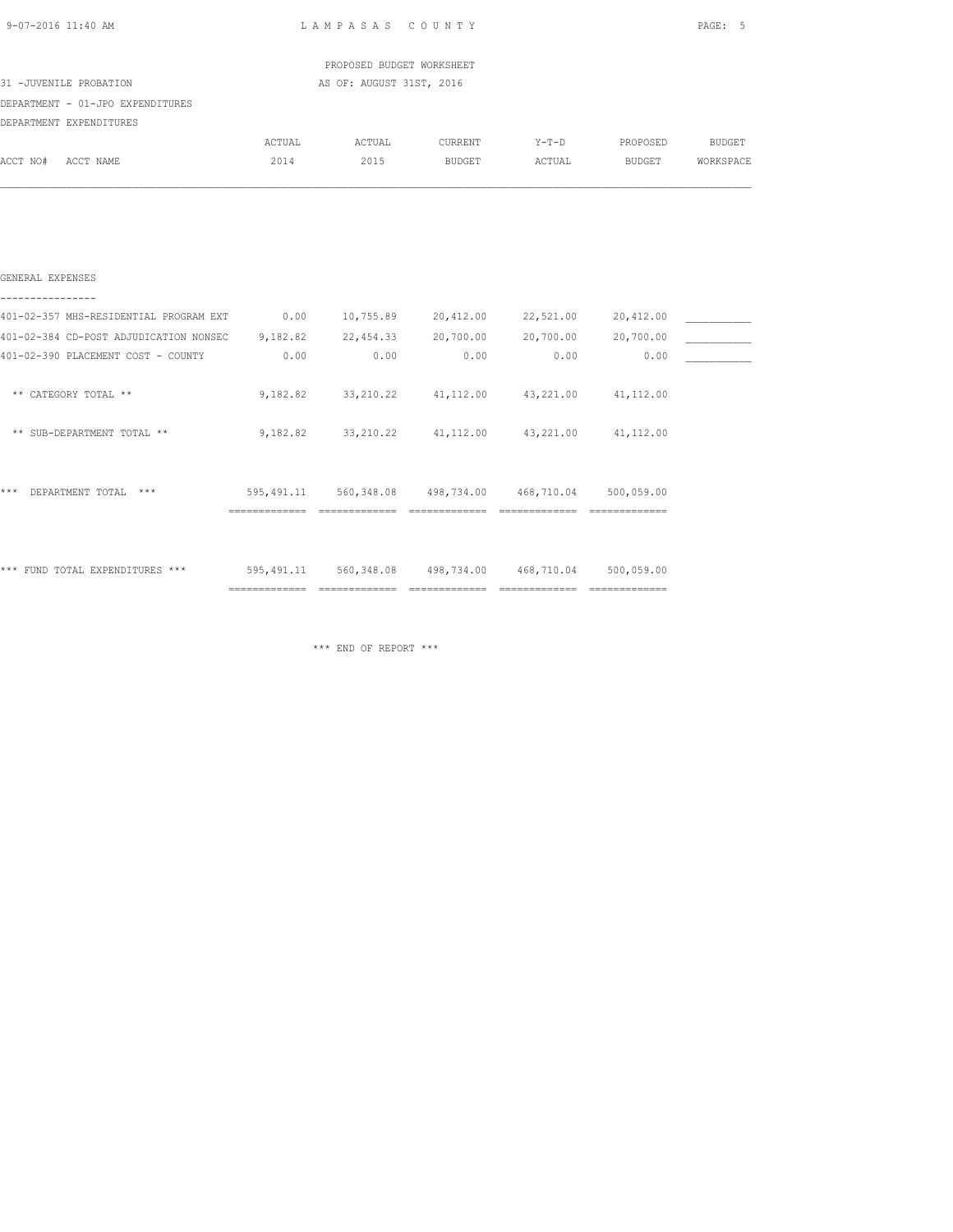## PROPOSED BUDGET WORKSHEET 32 -CHAPTER 59 FUND AS OF: AUGUST 31ST, 2016

| ACCT NO# ACCT NAME                                                             | ACTUAL<br>2014                                   | ACTUAL<br>2015      |                                         | CURRENT Y-T-D<br>BUDGET ACTUAL | PROPOSED<br><b>BUDGET</b> | BUDGET<br>WORKSPACE |
|--------------------------------------------------------------------------------|--------------------------------------------------|---------------------|-----------------------------------------|--------------------------------|---------------------------|---------------------|
| REVENUE SUMMARY                                                                |                                                  |                     |                                         |                                |                           |                     |
| CHAPTER 59 FUND<br>CHAPTER 59 FUND                                             | 23,675.47 22,363.79 0.00 47.85                   | $0.00$ 0.00         |                                         | $0.00$ 0.00                    | 0.00<br>0.00              |                     |
| *** TOTAL REVENUE ***                                                          |                                                  | 23,675.47 22,363.79 |                                         | $0.00$ 47.85                   | 0.00                      |                     |
| EXPENDITURE SUMMARY                                                            |                                                  |                     |                                         |                                |                           |                     |
| CHAPTER 59 FUND                                                                |                                                  |                     | $50,604.61$ $33,481.00$ 0.00 $4,683.00$ |                                | 0.00                      |                     |
| *** TOTAL EXPENDITURES ***                                                     | $50,604.61$ $33,481.00$ $0.00$ $4,683.00$ $0.00$ |                     |                                         | ============================   |                           |                     |
| REVENUES OVER/(UNDER) EXPENDITURES (26,929.14)(11,117.21) 0.00 (4,635.15) 0.00 |                                                  |                     |                                         |                                |                           |                     |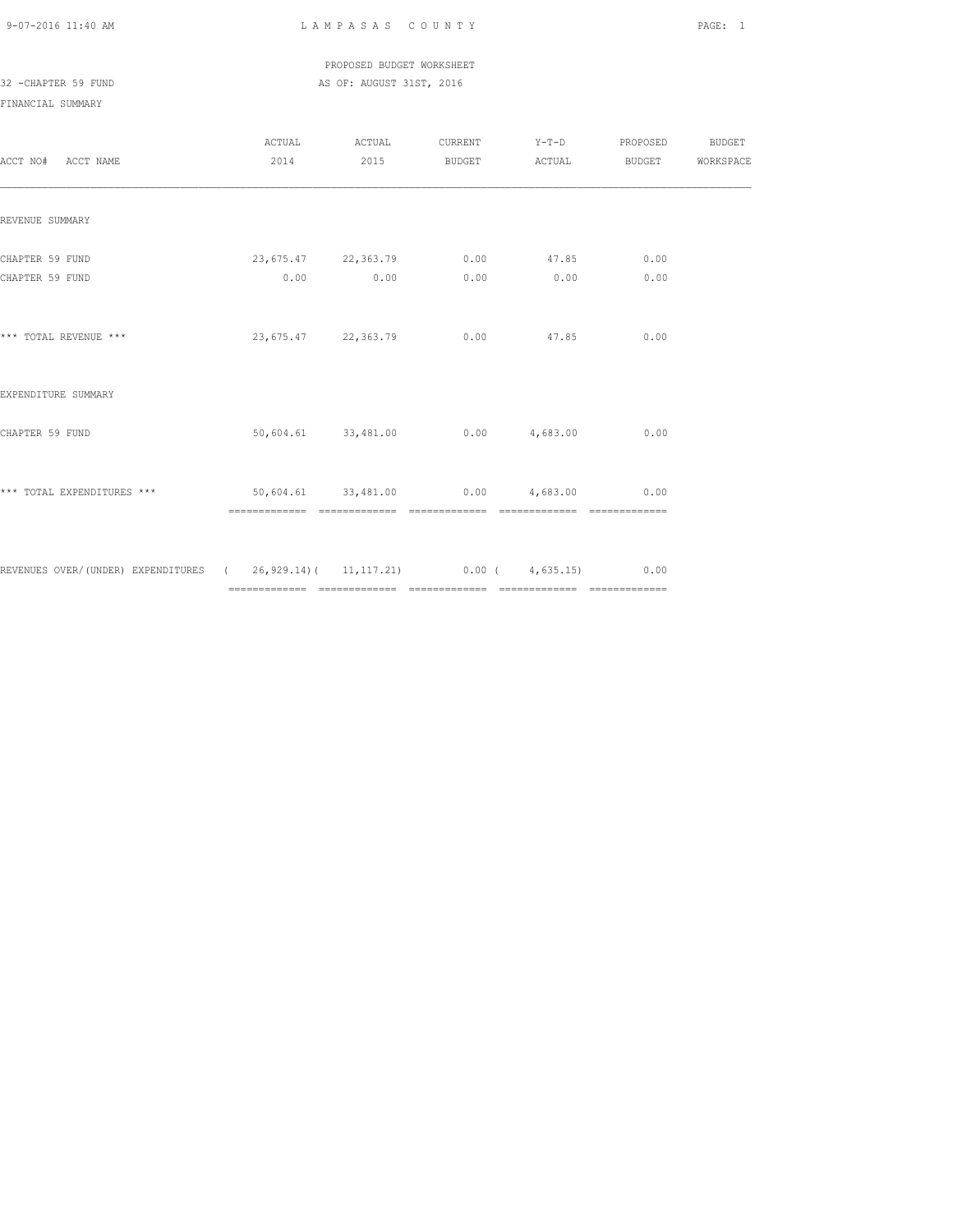PROPOSED BUDGET WORKSHEET 32 -CHAPTER 59 FUND AS OF: AUGUST 31ST, 2016

DEPARTMENT - CHAPTER 59 FUND

| ACCT NAME<br>ACCT NO#                  | ACTUAL<br>2014 | ACTUAL<br>2015 | CURRENT<br><b>BUDGET</b> | $Y-T-D$<br>ACTUAL | PROPOSED<br><b>BUDGET</b> | <b>BUDGET</b><br>WORKSPACE |
|----------------------------------------|----------------|----------------|--------------------------|-------------------|---------------------------|----------------------------|
|                                        |                |                |                          |                   |                           |                            |
|                                        |                |                |                          |                   |                           |                            |
| 100-00-099 INTEREST REVENUE-CONF PROPE | 9.00           | 14.00          | 0.00                     | 0.00              | 0.00                      |                            |
| 100-00-187 FORFEITED PROPERTY-CO ATTOR | 0.00           | 0.00           | 0.00                     | 0.00              | 0.00                      |                            |
| 100-00-188 FORFEITED PROPERTY-CO SHERI | 0.00           | 60.93          | 0.00                     | 0.00              | 0.00                      |                            |
| ** SUB-DEPARTMENT REVENUE TOTAL **     | 9.00           | 74.93          | 0.00                     | 0.00              | 0.00                      |                            |
|                                        |                |                |                          |                   |                           |                            |
| 100-01-099 INTEREST REVENUE-CO SHERIFF | 45.47          | 33.86          | 0.00                     | 47.85             | 0.00                      |                            |
| 100-01-188 FORFEITED PROPERTY-CO SHERI | 0.00           | 0.00           | 0.00                     | 0.00              | 0.00                      |                            |
| ** SUB-DEPARTMENT REVENUE TOTAL **     | 45.47          | 33.86          | 0.00                     | 47.85             | 0.00                      |                            |
|                                        |                |                |                          |                   |                           |                            |
| 100-02-099 INTEREST REVENUE-CO ATTORNE | 181.00         | 252.00         | 0.00                     | 0.00              | 0.00                      |                            |
| 100-02-187 FORFEITED PROPERTY-CO ATTOR | 23,440.00      | 22,003.00      | 0.00                     | 0.00              | 0.00                      |                            |
| ** SUB-DEPARTMENT REVENUE TOTAL **     | 23,621.00      | 22,255.00      | 0.00                     | 0.00              | 0.00                      |                            |
| ** DEPARTMENT REVENUE TOTAL **         | 23,675.47      | 22,363.79      | 0.00                     | 47.85             | 0.00                      |                            |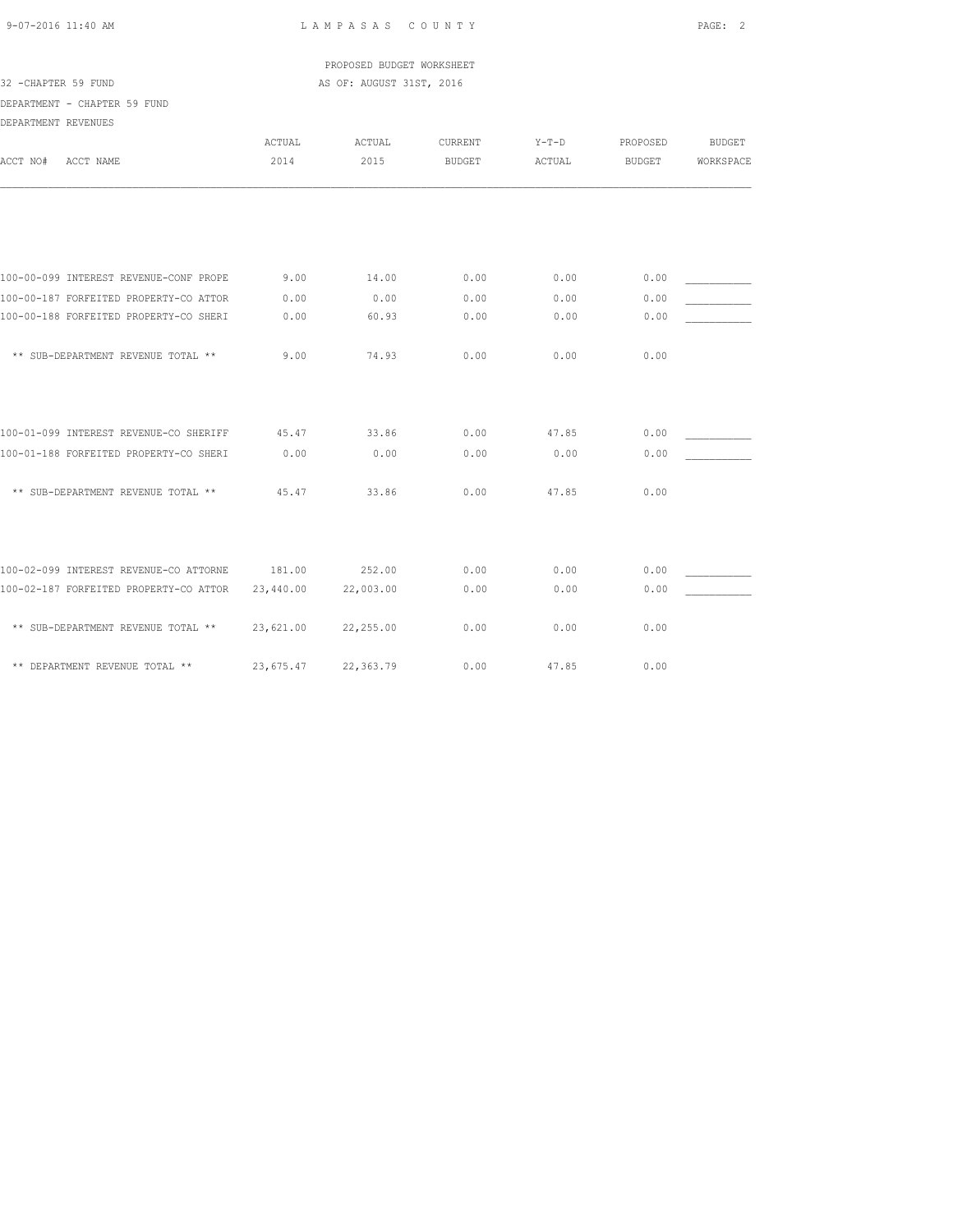| 9-07-2016 11:40 AM                 |        | LAMPASAS COUNTY           |         |         |          | PAGE:<br>3    |
|------------------------------------|--------|---------------------------|---------|---------|----------|---------------|
|                                    |        | PROPOSED BUDGET WORKSHEET |         |         |          |               |
| 32 -CHAPTER 59 FUND                |        | AS OF: AUGUST 31ST, 2016  |         |         |          |               |
| DEPARTMENT - CHAPTER 59 FUND       |        |                           |         |         |          |               |
| DEPARTMENT REVENUES                |        |                           |         |         |          |               |
|                                    | ACTUAL | ACTUAL                    | CURRENT | $Y-T-D$ | PROPOSED | <b>BUDGET</b> |
| ACCT NO#<br>ACCT NAME              | 2014   | 2015                      | BUDGET  | ACTUAL  | BUDGET   | WORKSPACE     |
|                                    |        |                           |         |         |          |               |
|                                    |        |                           |         |         |          |               |
| 201-00-010 OPERATING TRANSFERS-IN  | 0.00   | 0.00                      | 0.00    | 0.00    | 0.00     |               |
| ** SUB-DEPARTMENT REVENUE TOTAL ** | 0.00   | 0.00                      | 0.00    | 0.00    | 0.00     |               |
| ** DEPARTMENT REVENUE TOTAL **     | 0.00   | 0.00                      | 0.00    | 0.00    | 0.00     |               |
|                                    |        |                           |         |         |          |               |
| *** FUND TOTAL REVENUES ***        |        | 23,675.47 22,363.79 0.00  |         | 47.85   | 0.00     |               |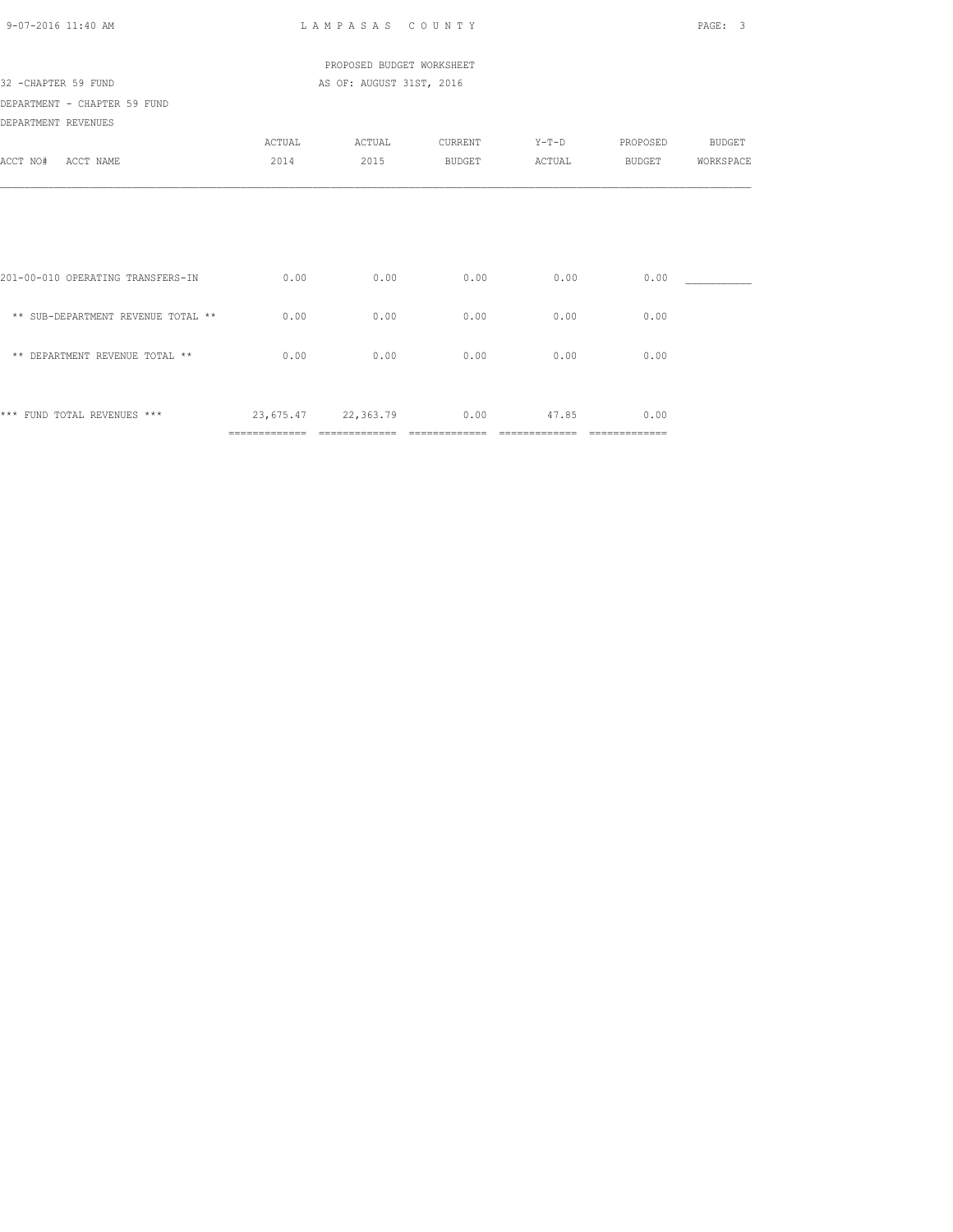| 9-07-2016 11:40 AM                      | LAMPASAS COUNTY                                  | PAGE: 4                   |         |                 |               |               |
|-----------------------------------------|--------------------------------------------------|---------------------------|---------|-----------------|---------------|---------------|
|                                         |                                                  | PROPOSED BUDGET WORKSHEET |         |                 |               |               |
| 32 - CHAPTER 59 FUND                    |                                                  | AS OF: AUGUST 31ST, 2016  |         |                 |               |               |
| DEPARTMENT - CHAPTER 59 FUND            |                                                  |                           |         |                 |               |               |
| DEPARTMENT EXPENDITURES                 | ACTUAL                                           | ACTUAL                    | CURRENT | $Y-T-D$         | PROPOSED      | <b>BUDGET</b> |
| ACCT NO# ACCT NAME                      | 2014                                             | 2015                      | BUDGET  | ACTUAL          | <b>BUDGET</b> | WORKSPACE     |
|                                         |                                                  |                           |         |                 |               |               |
| GENERAL EXPENSES<br>----------------    |                                                  |                           |         |                 |               |               |
| 401-00-320 SHARED FORFEITURES           |                                                  | 9,428.61 0.00             |         | $0.00$ 4,683.00 | 0.00          |               |
| 401-00-375 BANK CHARGES                 | 0.00                                             | 0.00                      | 0.00    | 0.00            | 0.00          |               |
| 401-00-379 INVESTIGATION EXPENSE        | 41,176.00 33,481.00                              |                           | 0.00    | 0.00            | 0.00          |               |
| 401-00-380 PREVENTION OF DRUG ABUSE     | 0.00                                             | 0.00                      | 0.00    | 0.00            | 0.00          |               |
| ** CATEGORY TOTAL **                    |                                                  | 50,604.61 33,481.00       | 0.00    | 4,683.00        | 0.00          |               |
| ** SUB-DEPARTMENT TOTAL **              | 50,604.61 33,481.00                              |                           |         | $0.00$ 4,683.00 | 0.00          |               |
| GENERAL EXPENSES                        |                                                  |                           |         |                 |               |               |
| .                                       |                                                  |                           |         |                 |               |               |
| 401-01-375 BANK CHARGES                 | 0.00                                             | 0.00                      | 0.00    | 0.00            | 0.00          |               |
| ** CATEGORY TOTAL **                    | 0.00                                             | 0.00                      | 0.00    | 0.00            | 0.00          |               |
| ** SUB-DEPARTMENT TOTAL **              | 0.00                                             | 0.00                      | 0.00    | 0.00            | 0.00          |               |
|                                         |                                                  |                           |         |                 |               |               |
| GENERAL EXPENSES                        |                                                  |                           |         |                 |               |               |
| ------------<br>401-02-375 BANK CHARGES | 0.00                                             | 0.00                      | 0.00    | 0.00            | 0.00          |               |
| ** CATEGORY TOTAL **                    | 0.00                                             | 0.00                      | 0.00    | 0.00            | 0.00          |               |
| ** SUB-DEPARTMENT TOTAL **              | 0.00                                             | 0.00                      | 0.00    | 0.00            | 0.00          |               |
| *** DEPARTMENT TOTAL ***                | $50,604.61$ $33,481.00$ $0.00$ $4,683.00$ $0.00$ |                           |         |                 |               |               |
|                                         |                                                  |                           |         |                 |               |               |
| *** FUND TOTAL EXPENDITURES ***         | $50,604.61$ $33,481.00$ $0.00$ $4,683.00$        |                           |         |                 | 0.00          |               |
|                                         |                                                  |                           |         |                 |               |               |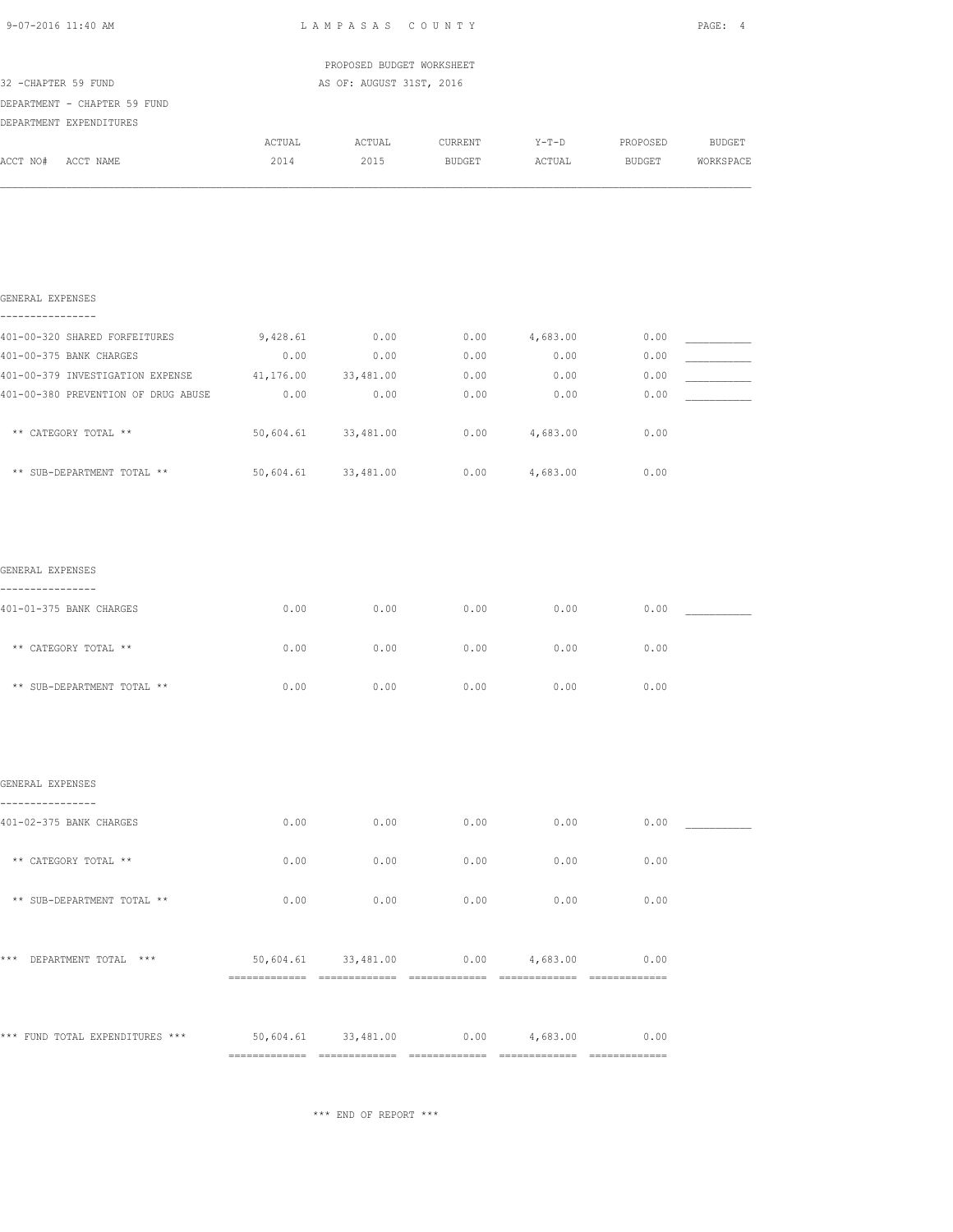PROPOSED BUDGET WORKSHEET 36 -CO CLK RECORDS MGT & PRES AS OF: AUGUST 31ST, 2016

| ACCT NO# ACCT NAME                                                                   |                        | ACTUAL ACTUAL<br>2014 2015                        |      |                                    | CURRENT Y-T-D PROPOSED BUDGET<br>BUDGET ACTUAL BUDGET WORKSPACE |  |
|--------------------------------------------------------------------------------------|------------------------|---------------------------------------------------|------|------------------------------------|-----------------------------------------------------------------|--|
| REVENUE SUMMARY                                                                      |                        |                                                   |      |                                    |                                                                 |  |
| 00-DEPT REVENUE                                                                      |                        | 21,059.84 21,236.66 18,500.00 21,432.03 18,500.00 |      |                                    |                                                                 |  |
| *** TOTAL REVENUE ***                                                                |                        | 21,059.84 21,236.66 18,500.00 21,432.03 18,500.00 |      |                                    |                                                                 |  |
| EXPENDITURE SUMMARY                                                                  |                        |                                                   |      |                                    |                                                                 |  |
| 01-DEPT EXPENDITURES                                                                 | 0.00                   | 0.00                                              | 0.00 | 0.00                               | 0.00                                                            |  |
| *** TOTAL EXPENDITURES ***                                                           | 0.00<br>============== |                                                   |      | $0.00$ $0.00$ $0.00$ $0.00$ $0.00$ |                                                                 |  |
| REVENUES OVER/(UNDER) EXPENDITURES 21,059.84 21,236.66 18,500.00 21,432.03 18,500.00 |                        |                                                   |      |                                    |                                                                 |  |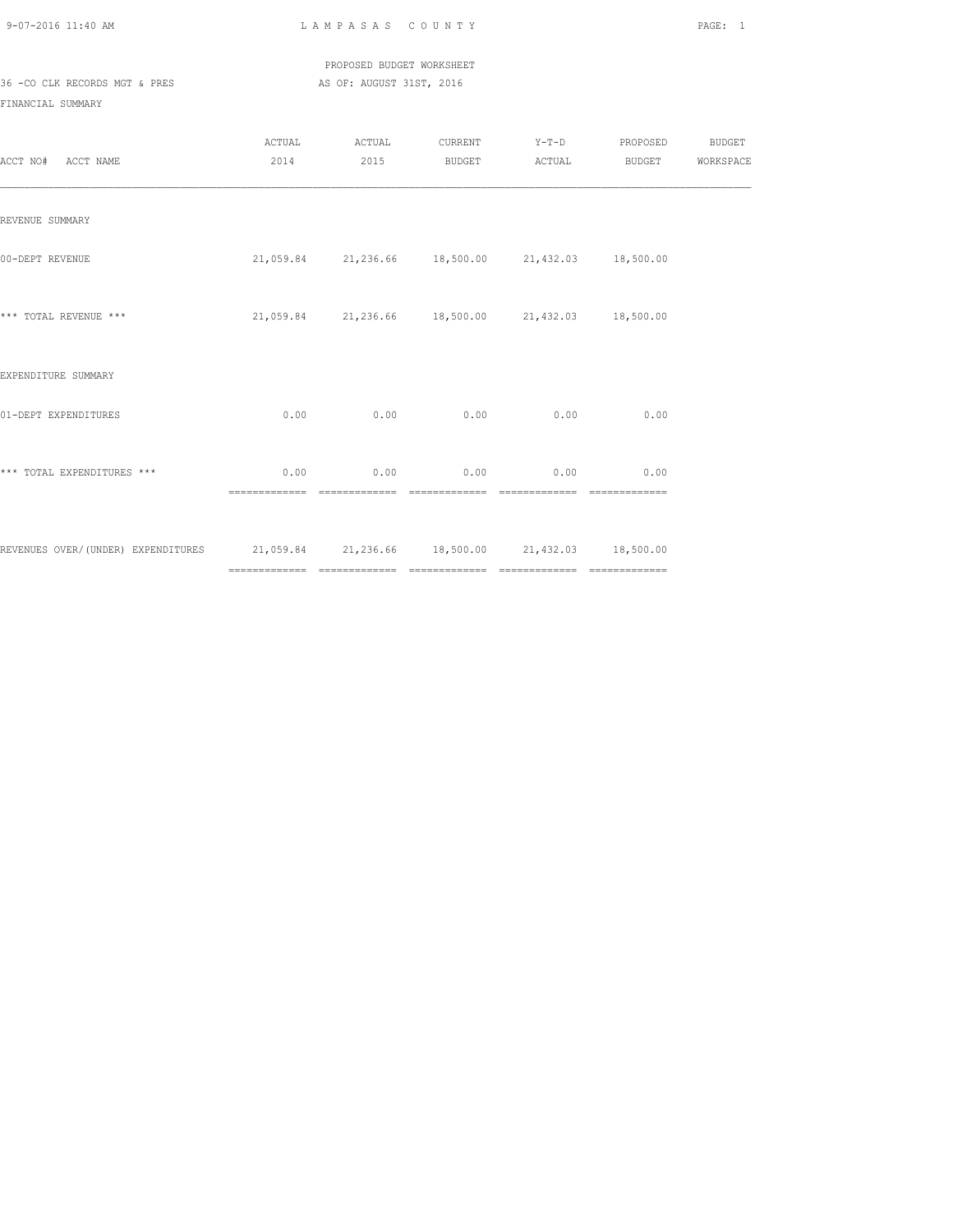| 9-07-2016 11:40 AM  |                                                                                      |                                                   | LAMPASAS COUNTY                                             |               |                |                | PAGE: 2       |
|---------------------|--------------------------------------------------------------------------------------|---------------------------------------------------|-------------------------------------------------------------|---------------|----------------|----------------|---------------|
|                     |                                                                                      |                                                   | PROPOSED BUDGET WORKSHEET                                   |               |                |                |               |
|                     | 36 -CO CLK RECORDS MGT & PRES                                                        |                                                   | AS OF: AUGUST 31ST, 2016                                    |               |                |                |               |
|                     | DEPARTMENT - 00-DEPT REVENUE                                                         |                                                   |                                                             |               |                |                |               |
| DEPARTMENT REVENUES |                                                                                      |                                                   |                                                             |               |                |                |               |
|                     |                                                                                      | ACTUAL                                            | ACTUAL                                                      | CURRENT       |                | Y-T-D PROPOSED | <b>BUDGET</b> |
| ACCT NO# ACCT NAME  |                                                                                      | 2014                                              | 2015                                                        | <b>BUDGET</b> | ACTUAL         | BUDGET         | WORKSPACE     |
|                     |                                                                                      |                                                   |                                                             |               |                |                |               |
|                     |                                                                                      |                                                   |                                                             |               |                |                |               |
|                     | 100-00-099 INTEREST REVENUE                                                          |                                                   | 2,296.84 1,449.16 500.00 794.53                             |               |                | 500.00         |               |
|                     | 100-00-106 COUNTY CLERK                                                              |                                                   | 18,763.00  19,787.50  18,000.00  20,637.50                  |               |                | 18,000.00      |               |
|                     | ** SUB-DEPARTMENT REVENUE TOTAL ** 21,059.84 21,236.66 18,500.00 21,432.03 18,500.00 |                                                   |                                                             |               |                |                |               |
|                     | ** DEPARTMENT REVENUE TOTAL **                                                       | 21,059.84 21,236.66 18,500.00 21,432.03 18,500.00 |                                                             |               |                |                |               |
|                     | *** FUND TOTAL REVENUES ***                                                          |                                                   | $21,059.84$ $21,236.66$ $18,500.00$ $21,432.03$ $18,500.00$ |               |                |                |               |
|                     |                                                                                      | ==============                                    | =============                                               | ============= | -------------- | ============== |               |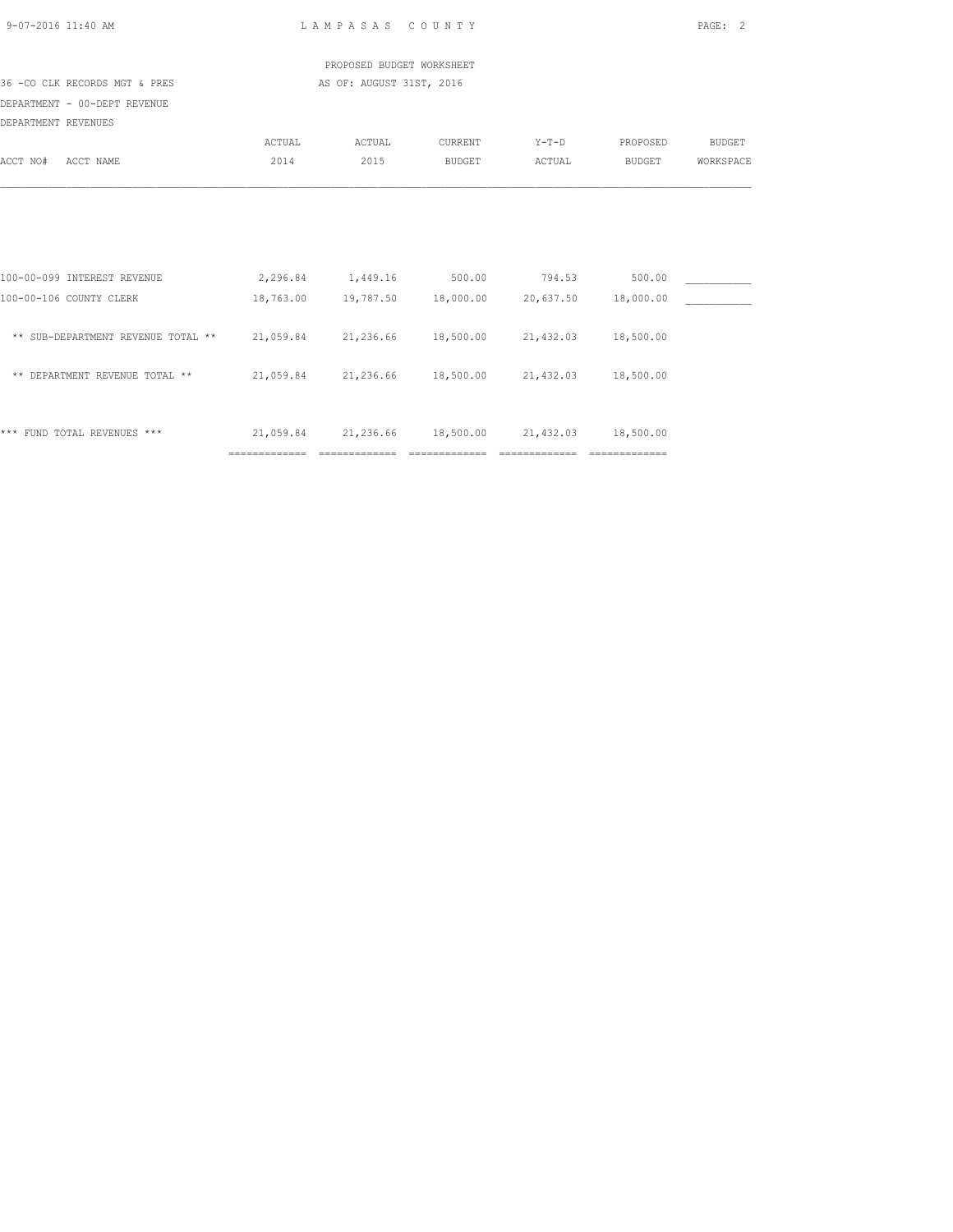| 9-07-2016 11:40 AM                                                 | LAMPASAS COUNTY                                       |      |                                     |      |      |  |
|--------------------------------------------------------------------|-------------------------------------------------------|------|-------------------------------------|------|------|--|
| 36 -CO CLK RECORDS MGT & PRES<br>DEPARTMENT - 01-DEPT EXPENDITURES | PROPOSED BUDGET WORKSHEET<br>AS OF: AUGUST 31ST, 2016 |      |                                     |      |      |  |
| DEPARTMENT EXPENDITURES<br>ACCT NO# ACCT NAME                      | 2014                                                  |      | 2015 BUDGET ACTUAL BUDGET WORKSPACE |      |      |  |
|                                                                    |                                                       |      |                                     |      |      |  |
|                                                                    |                                                       |      |                                     |      |      |  |
| GENERAL EXPENSES                                                   |                                                       |      |                                     |      |      |  |
| 401-00-308 REPAIR - RESTORING BOOKS                                | 0.00                                                  | 0.00 | $0.00$ 0.00                         |      | 0.00 |  |
| ** CATEGORY TOTAL **                                               | 0.00                                                  | 0.00 | 0.00                                | 0.00 | 0.00 |  |
|                                                                    |                                                       |      |                                     |      |      |  |
| 401-00-500 OPERATING TRANSFER-OUT                                  | 0.00                                                  | 0.00 | 0.00                                | 0.00 | 0.00 |  |
| ** CATEGORY TOTAL **                                               | 0.00                                                  | 0.00 | 0.00                                | 0.00 | 0.00 |  |
| ** SUB-DEPARTMENT TOTAL **                                         | 0.00                                                  | 0.00 | 0.00                                | 0.00 | 0.00 |  |
| *** DEPARTMENT TOTAL ***                                           | 0.00                                                  | 0.00 | 0.00                                | 0.00 | 0.00 |  |
| *** FUND TOTAL EXPENDITURES *** $0.00$ 0.00 0.00                   |                                                       |      | 0.00                                | 0.00 | 0.00 |  |
|                                                                    |                                                       |      |                                     |      |      |  |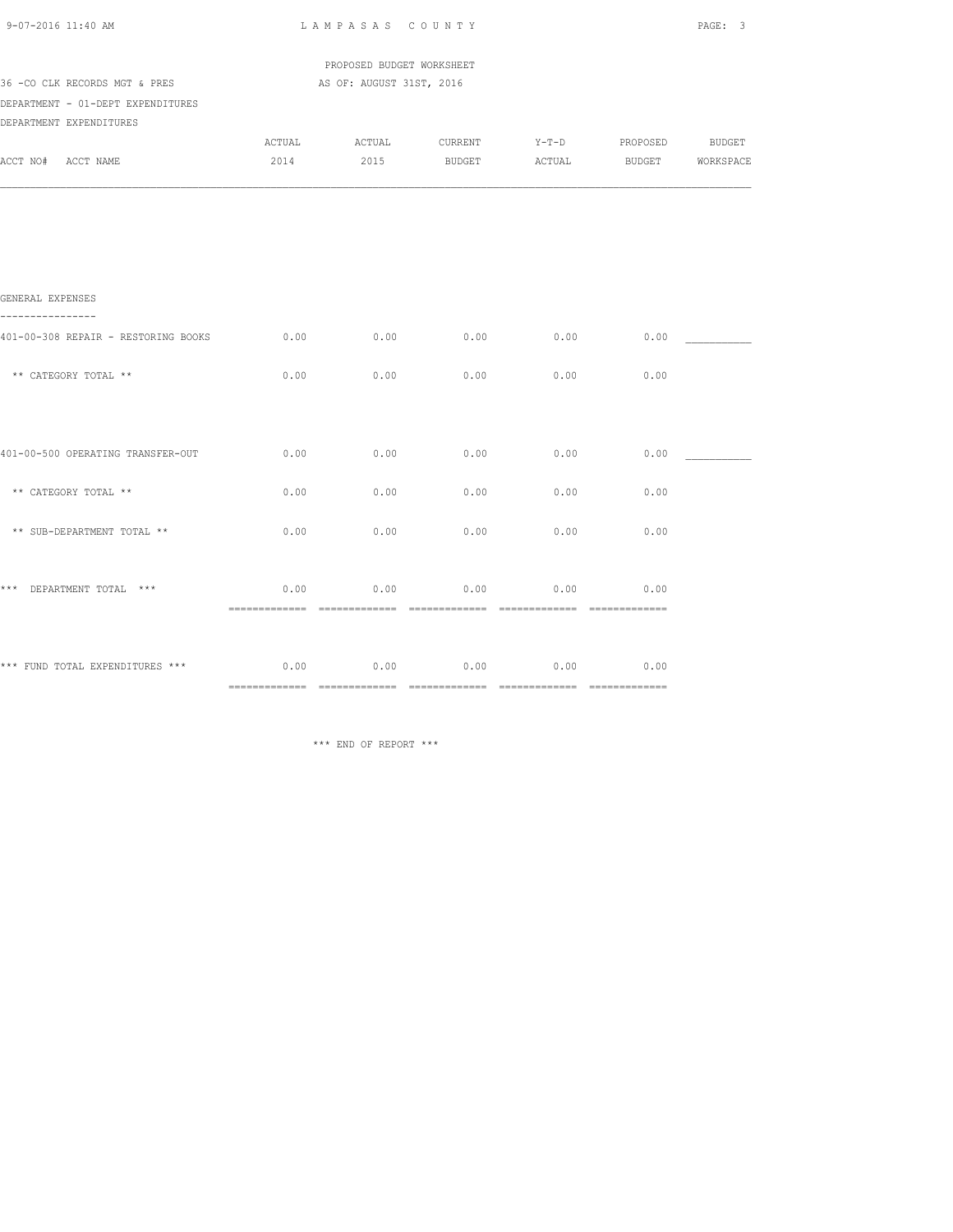PROPOSED BUDGET WORKSHEET 37 -DIST CLK RECORDS MGT AS OF: AUGUST 31ST, 2016

| ACCT NO# ACCT NAME                                                            |      | ACTUAL ACTUAL<br>2014 2015 BUDGET ACTUAL BUDGET WORKSPACE     |                             | CURRENT Y-T-D PROPOSED BUDGET |  |
|-------------------------------------------------------------------------------|------|---------------------------------------------------------------|-----------------------------|-------------------------------|--|
| REVENUE SUMMARY                                                               |      |                                                               |                             |                               |  |
| 00-DEPT REVENUE<br>06-DEPT REVENUE                                            |      | 835.00 75.00 0.00 85.00 0.00<br>906.00 1,693.67 0.00 1,405.00 |                             | 0.00                          |  |
| *** TOTAL REVENUE ***                                                         |      | $1,741.00$ $1,768.67$ 0.00 $1,490.00$ 0.00                    |                             |                               |  |
| EXPENDITURE SUMMARY                                                           |      |                                                               |                             |                               |  |
| 01-DEPT EXPENDITURE                                                           |      | $5.00$ 0.00 0.00 0.00 0.00                                    |                             | 0.00                          |  |
| *** TOTAL EXPENDITURES ***                                                    | 5.00 |                                                               | $0.00$ $0.00$ $0.00$ $0.00$ | 0.00                          |  |
| REVENUES OVER/(UNDER) EXPENDITURES $1,736.00$ $1,768.67$ 0.00 $1,490.00$ 0.00 |      |                                                               |                             |                               |  |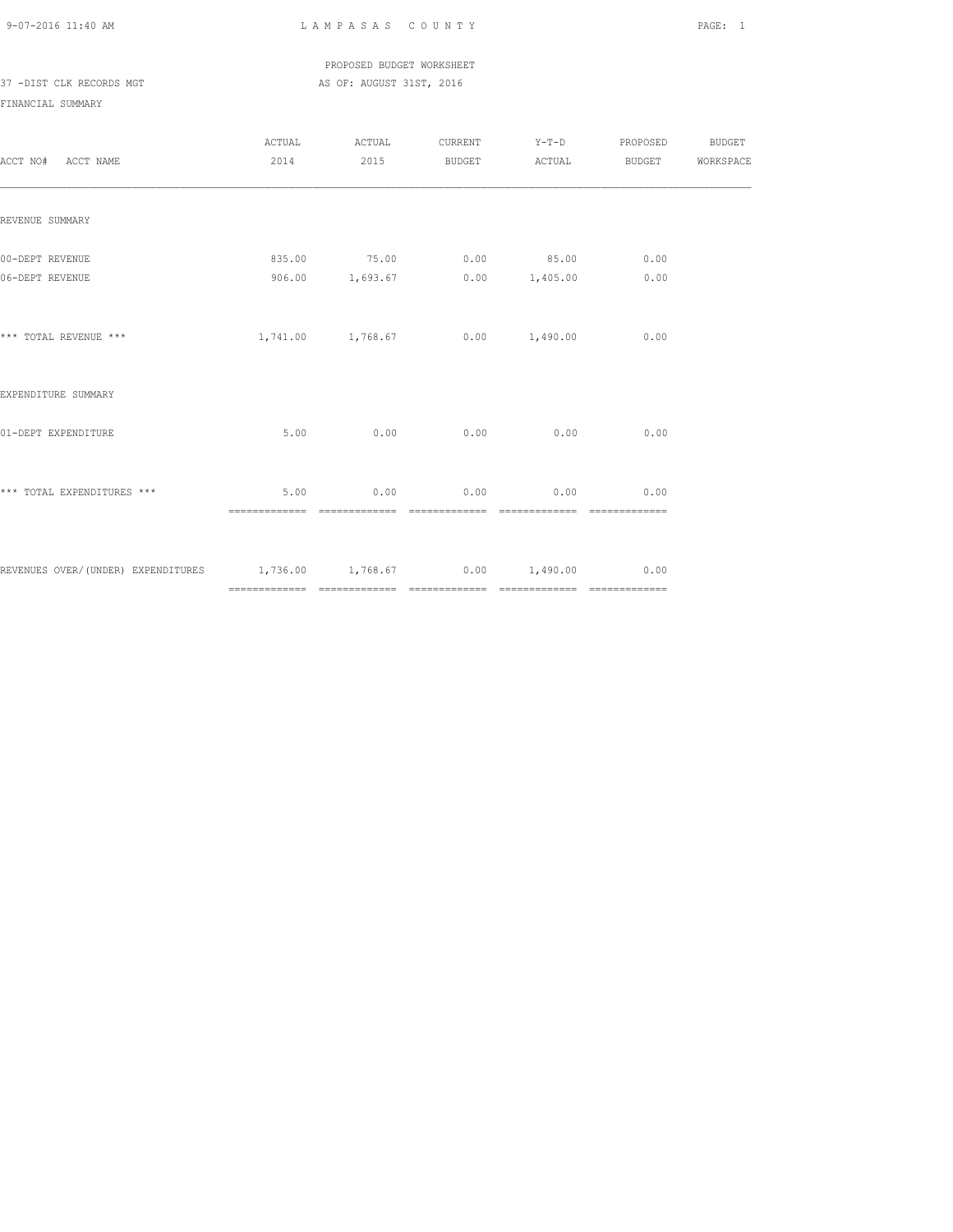| 9-07-2016 11:40 AM                 |                          | LAMPASAS COUNTY           |               |         |          | PAGE:<br>2    |  |
|------------------------------------|--------------------------|---------------------------|---------------|---------|----------|---------------|--|
|                                    |                          | PROPOSED BUDGET WORKSHEET |               |         |          |               |  |
| 37 -DIST CLK RECORDS MGT           | AS OF: AUGUST 31ST, 2016 |                           |               |         |          |               |  |
| DEPARTMENT - 00-DEPT REVENUE       |                          |                           |               |         |          |               |  |
| DEPARTMENT REVENUES                |                          |                           |               |         |          |               |  |
|                                    | ACTUAL                   | ACTUAL                    | CURRENT       | $Y-T-D$ | PROPOSED | <b>BUDGET</b> |  |
| ACCT NO#<br>ACCT NAME              | 2014                     | 2015                      | <b>BUDGET</b> | ACTUAL  | BUDGET   | WORKSPACE     |  |
|                                    |                          |                           |               |         |          |               |  |
| 00-REVENUE                         |                          |                           |               |         |          |               |  |
| 100-00-037 DIST CLERK RECORDS MGMT | 835.00                   | 75.00                     | 0.00          | 85.00   | 0.00     |               |  |
| 100-00-099 INTEREST REVENUE        | 0.00                     | 0.00                      | 0.00          | 0.00    | 0.00     |               |  |
| ** SUB-DEPARTMENT REVENUE TOTAL ** | 835.00                   | 75.00                     | 0.00          | 85.00   | 0.00     |               |  |
| ** DEPARTMENT REVENUE TOTAL **     | 835.00                   | 75.00                     | 0.00          | 85.00   | 0.00     |               |  |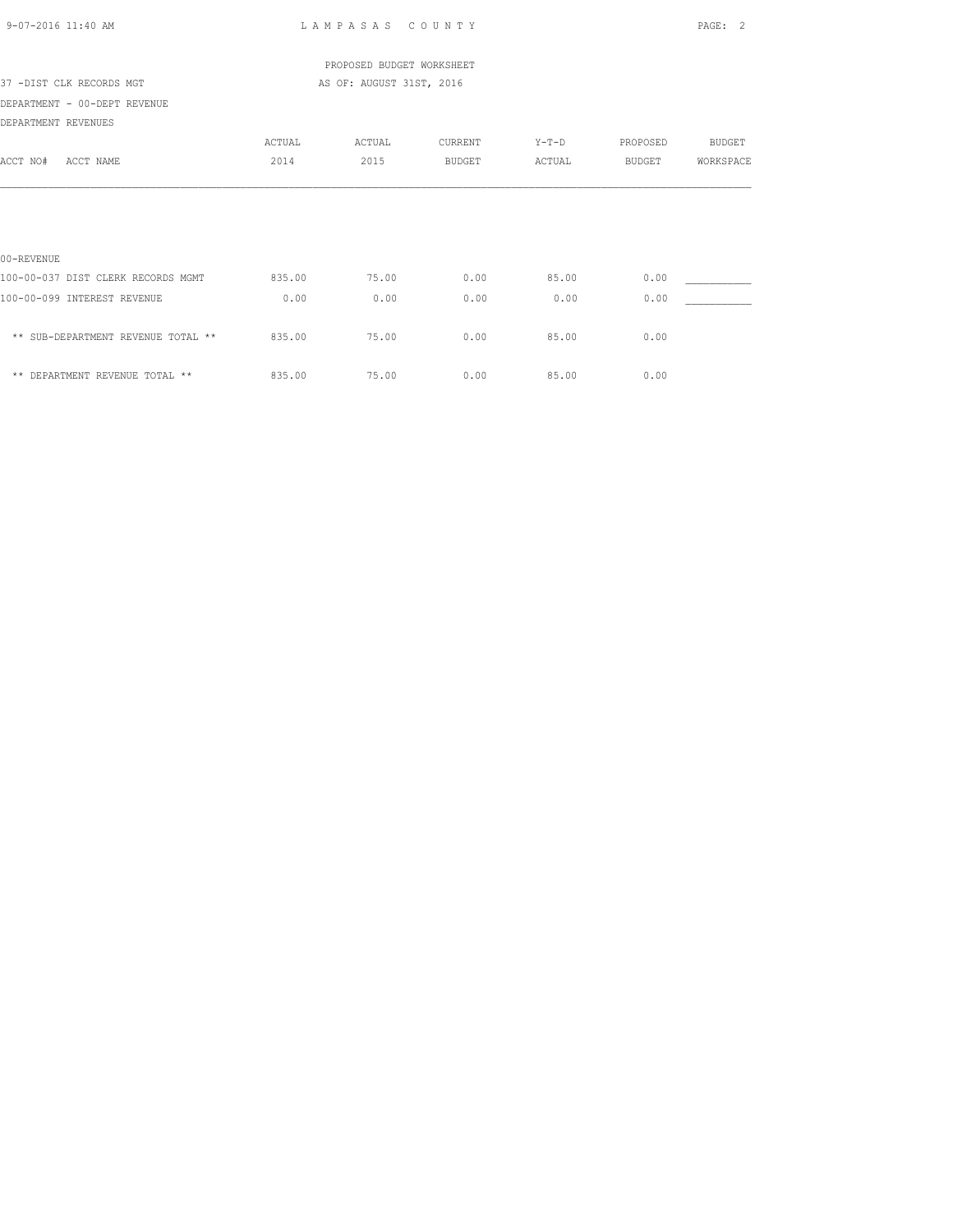| 9-07-2016 11:40 AM                 |        | LAMPASAS COUNTY                 |         |                 |          | PAGE:<br>3    |
|------------------------------------|--------|---------------------------------|---------|-----------------|----------|---------------|
|                                    |        | PROPOSED BUDGET WORKSHEET       |         |                 |          |               |
| 37 -DIST CLK RECORDS MGT           |        | AS OF: AUGUST 31ST, 2016        |         |                 |          |               |
| DEPARTMENT - 06-DEPT REVENUE       |        |                                 |         |                 |          |               |
| DEPARTMENT REVENUES                |        |                                 |         |                 |          |               |
|                                    | ACTUAL | ACTUAL                          | CURRENT | $Y-T-D$         | PROPOSED | <b>BUDGET</b> |
| ACCT NO#<br>ACCT NAME              | 2014   | 2015                            | BUDGET  | ACTUAL          | BUDGET   | WORKSPACE     |
|                                    |        |                                 |         |                 |          |               |
| 00-REVENUE                         |        |                                 |         |                 |          |               |
| 106-00-037 DIST CLERK RECORDS MGMT |        | 906.00 1,693.67 0.00 1,405.00   |         |                 | 0.00     |               |
| ** SUB-DEPARTMENT REVENUE TOTAL ** |        | 906.00 1,693.67                 |         | $0.00$ 1,405.00 | 0.00     |               |
| ** DEPARTMENT REVENUE TOTAL **     |        | 906.00 1,693.67                 |         | $0.00$ 1,405.00 | 0.00     |               |
| *** FUND TOTAL REVENUES ***        |        | 1,741.00 1,768.67 0.00 1,490.00 |         |                 | 0.00     |               |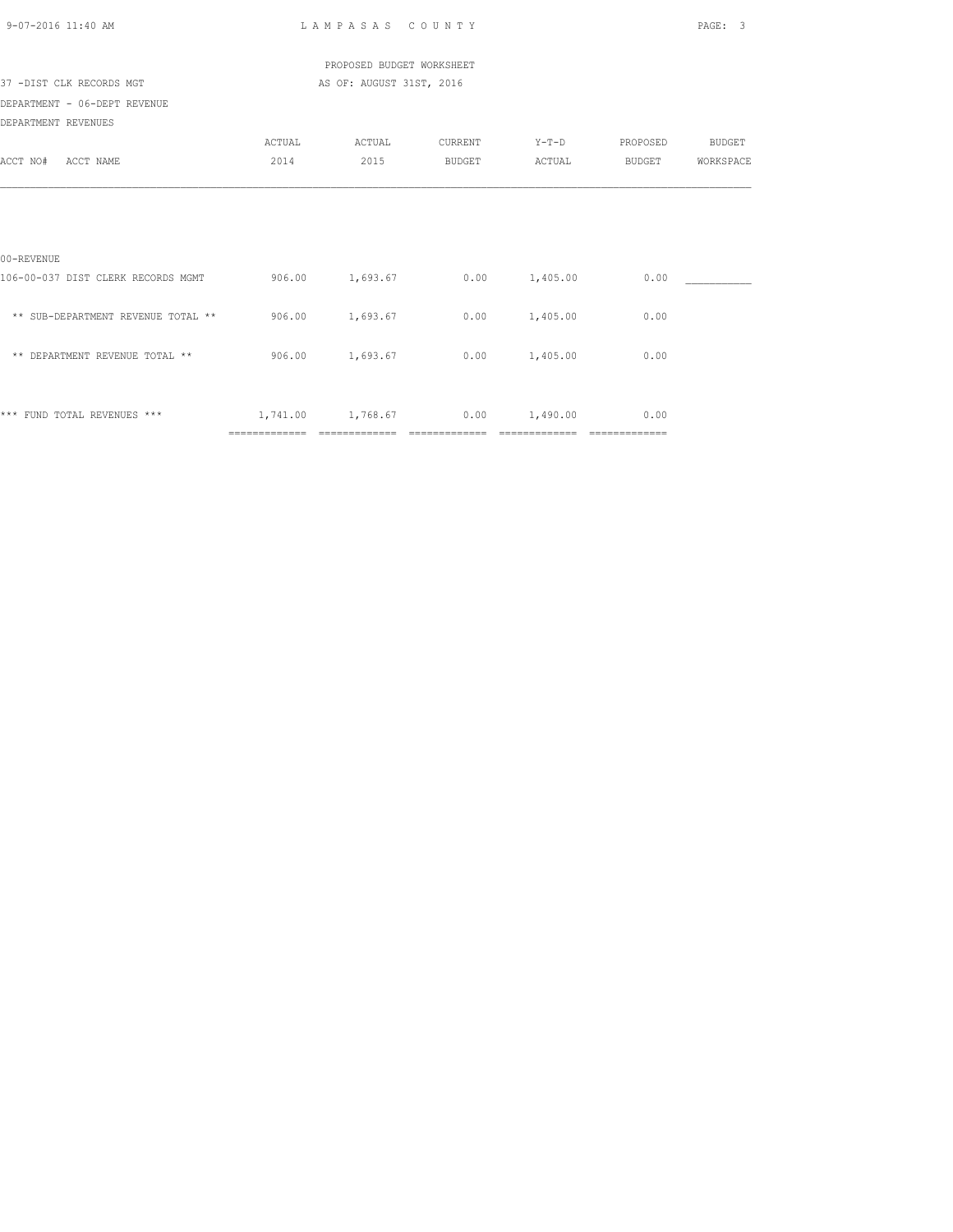| 9-07-2016 11:40 AM                                      | LAMPASAS COUNTY | PAGE: 4                   |                                     |      |                       |  |
|---------------------------------------------------------|-----------------|---------------------------|-------------------------------------|------|-----------------------|--|
|                                                         |                 | PROPOSED BUDGET WORKSHEET |                                     |      |                       |  |
| 37 -DIST CLK RECORDS MGT                                |                 | AS OF: AUGUST 31ST, 2016  |                                     |      |                       |  |
| DEPARTMENT - 01-DEPT EXPENDITURE                        |                 |                           |                                     |      |                       |  |
| DEPARTMENT EXPENDITURES                                 |                 |                           |                                     |      |                       |  |
|                                                         |                 |                           | ACTUAL ACTUAL CURRENT               |      | Y-T-D PROPOSED BUDGET |  |
| ACCT NO# ACCT NAME                                      | 2014            |                           | 2015 BUDGET ACTUAL BUDGET WORKSPACE |      |                       |  |
|                                                         |                 |                           |                                     |      |                       |  |
| 00-REVENUE<br>==========                                |                 |                           |                                     |      |                       |  |
| GENERAL EXPENSES                                        |                 |                           |                                     |      |                       |  |
| ----------------<br>401-00-308 REPAIR - RESTORING BOOKS | 0.00            | 0.00                      | 0.00                                | 0.00 | 0.00                  |  |
| 401-00-375 BANK CHARGES                                 | 5.00            | 0.00                      | 0.00                                | 0.00 | 0.00                  |  |
| ** CATEGORY TOTAL **                                    | 5.00            | 0.00                      | 0.00                                | 0.00 | 0.00                  |  |
| ** SUB-DEPARTMENT TOTAL **                              | 5.00            | 0.00                      | 0.00                                | 0.00 | 0.00                  |  |
|                                                         |                 |                           |                                     |      |                       |  |
| *** DEPARTMENT TOTAL ***                                |                 | 5.00<br>0.00              | 0.00                                | 0.00 | 0.00                  |  |
|                                                         |                 |                           |                                     |      |                       |  |
| *** FUND TOTAL EXPENDITURES ***                         | 5.00            | 0.00                      | 0.00                                | 0.00 | 0.00                  |  |
|                                                         |                 |                           |                                     |      |                       |  |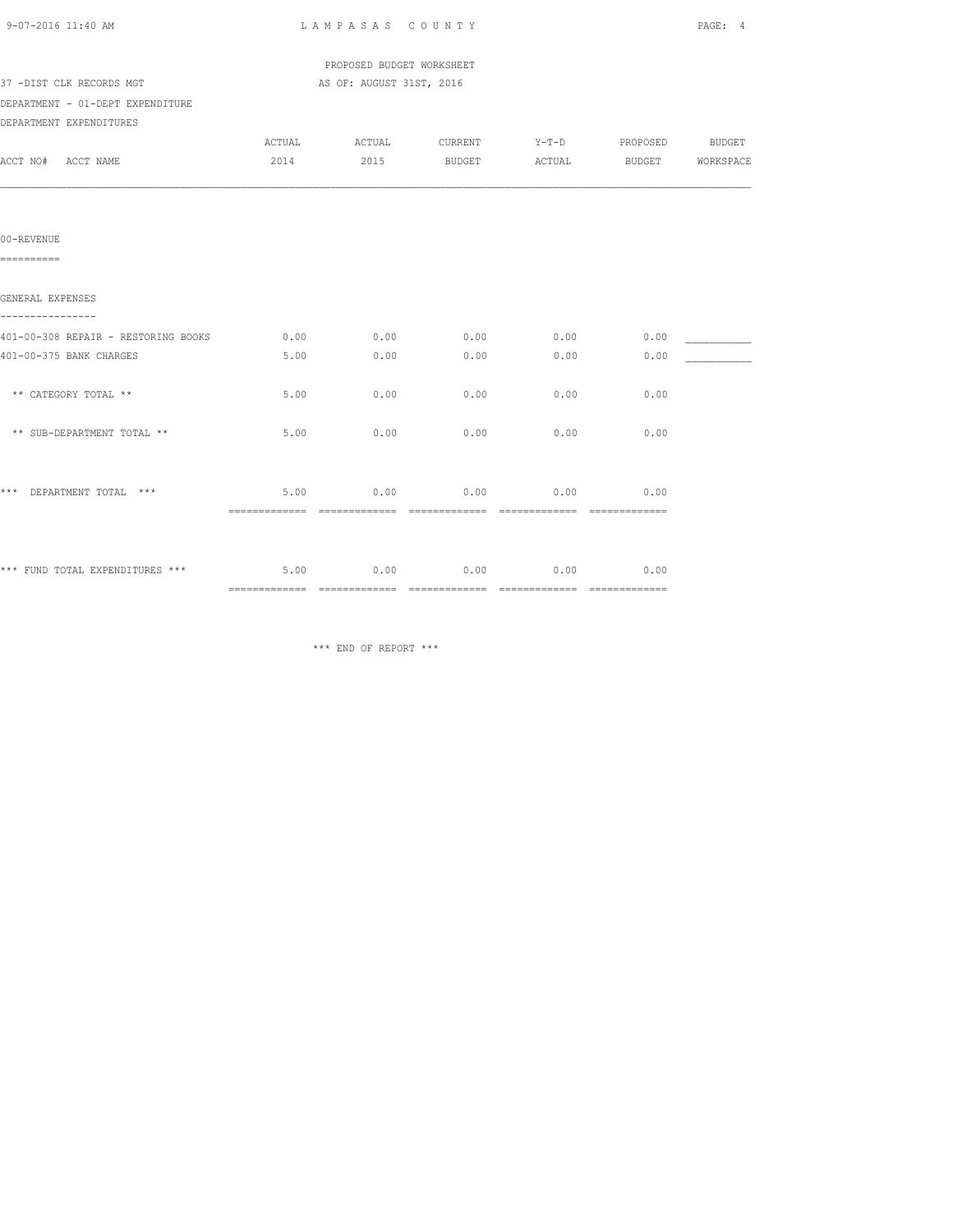#### PROPOSED BUDGET WORKSHEET 38 -COURTHOUSE SECURITY FUND AS OF: AUGUST 31ST, 2016

| ACCT NO# ACCT NAME                                                                   |                       | 2014 2015 | ACTUAL ACTUAL CURRENT Y-T-D PROPOSED BUDGET<br>BUDGET ACTUAL |                | <b>BUDGET</b>  | WORKSPACE |
|--------------------------------------------------------------------------------------|-----------------------|-----------|--------------------------------------------------------------|----------------|----------------|-----------|
| REVENUE SUMMARY                                                                      |                       |           |                                                              |                |                |           |
| 00-DEPT REVENUE                                                                      |                       |           | $12,801.63$ $12,675.08$ $7,900.00$ $12,206.09$ $7,900.00$    |                |                |           |
| *** TOTAL REVENUE ***                                                                |                       |           | 12,801.63  12,675.08  7,900.00  12,206.09  7,900.00          |                |                |           |
| EXPENDITURE SUMMARY                                                                  |                       |           |                                                              |                |                |           |
| 01-DEPT EXPENDITURES                                                                 | 0.00                  | 0.00      |                                                              | 0.00 23,474.91 | 0.00           |           |
| *** TOTAL EXPENDITURES ***                                                           | 0.00<br>============= |           | $0.00$ $0.00$ $23,474,91$ $0.00$                             |                | ============== |           |
| REVENUES OVER/(UNDER) EXPENDITURES 12,801.63 12,675.08 7,900.00 (11,268.82) 7,900.00 |                       |           |                                                              |                |                |           |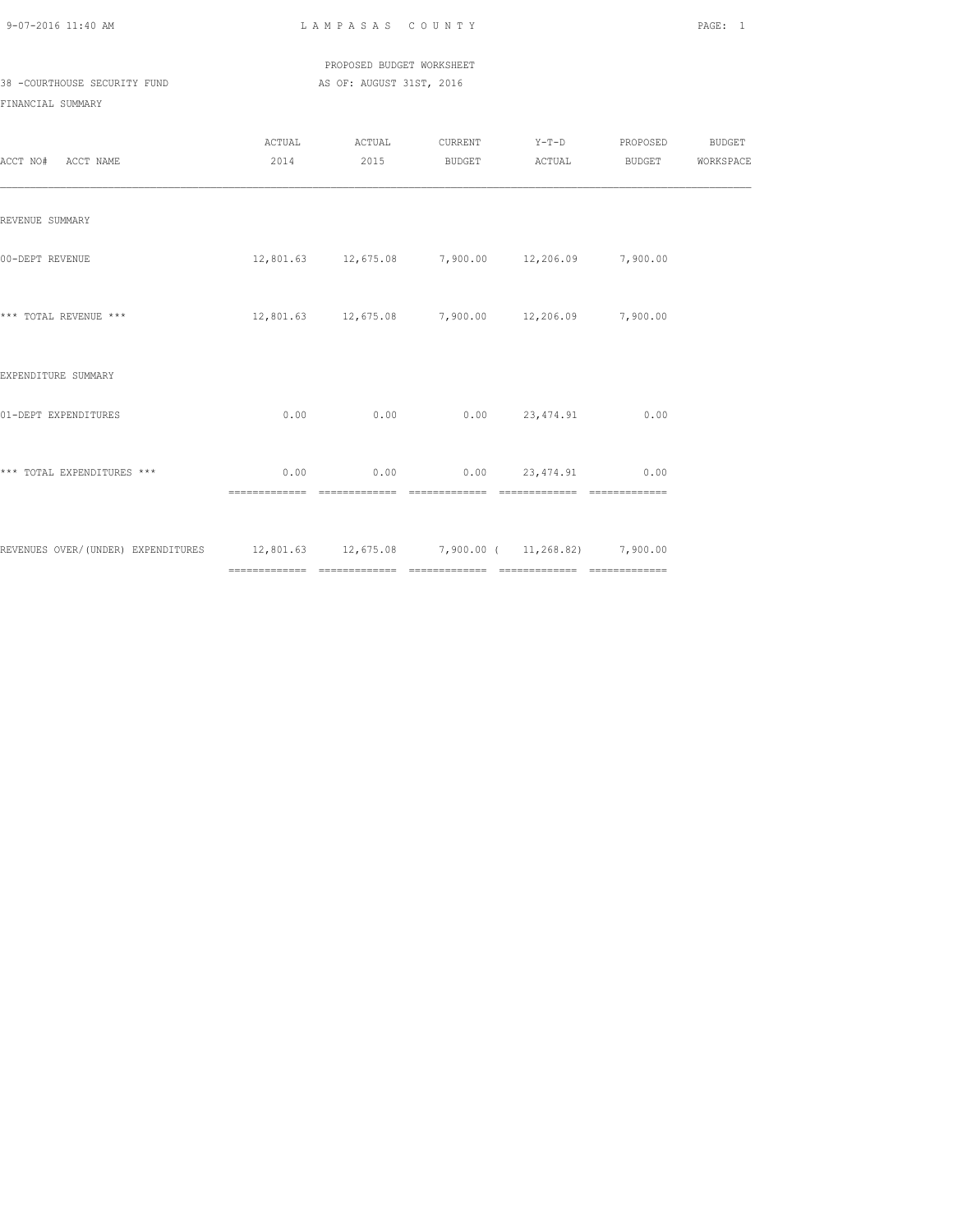PROPOSED BUDGET WORKSHEET 38 -COURTHOUSE SECURITY FUND AS OF: AUGUST 31ST, 2016

## DEPARTMENT - 00-DEPT REVENUE

| DEPARTMENT REVENUES                 |           |           |               |           |               |               |
|-------------------------------------|-----------|-----------|---------------|-----------|---------------|---------------|
|                                     | ACTUAL    | ACTUAL    | CURRENT       | $Y-T-D$   | PROPOSED      | <b>BUDGET</b> |
| ACCT NO#<br>ACCT NAME               | 2014      | 2015      | <b>BUDGET</b> | ACTUAL    | <b>BUDGET</b> | WORKSPACE     |
|                                     |           |           |               |           |               |               |
|                                     |           |           |               |           |               |               |
| 100-00-001 BEGINNING FUND BALANCE   | 0.00      | 0.00      | 0.00          | 0.00      | 0.00          |               |
| 100-00-094 DISTRICT CLERK           | 1,670.00  | 1,787.00  | 1,500.00      | 1,455.00  | 1,500.00      |               |
| 100-00-095 JP #1                    | 2,725.26  | 2,385.43  | 4,000.00      | 2,634.42  | 4,000.00      |               |
| 100-00-096 JP #3                    | 726.45    | 895.75    | 0.00          | 727.89    | 0.00          |               |
| 100-00-097 JP #4                    | 1,592.92  | 1,745.66  | 1,500.00      | 1,593.88  | 1,500.00      |               |
| 100-00-099 INTEREST REVENUE         | 579.00    | 671.24    | 50.00         | 550.90    | 50.00         |               |
| 100-00-106 COUNTY CLERK             | 4,859.00  | 4,725.00  | 700.00        | 4,891.00  | 700.00        |               |
| 100-00-107 COUNTY CLERK-PROBATION   | 158.00    | 123.00    | 50.00         | 138.00    | 50.00         |               |
| 100-00-108 DISTRICT CLERK-PROBATION | 296.00    | 342.00    | 100.00        | 215.00    | 100.00        |               |
| 100-00-190 MISCELLANEOUS            | 195.00    | 0.00      | 0.00          | 0.00      | 0.00          |               |
| 200-00-010 OPERATING TRANSFERS IN   | 0.00      | 0.00      | 0.00          | 0.00      | 0.00          |               |
| ** SUB-DEPARTMENT REVENUE TOTAL **  | 12,801.63 | 12,675.08 | 7,900.00      | 12,206.09 | 7,900.00      |               |
| ** DEPARTMENT REVENUE TOTAL **      | 12,801.63 | 12,675.08 | 7,900.00      | 12,206.09 | 7,900.00      |               |
| *** FUND TOTAL REVENUES ***         | 12,801.63 | 12,675.08 | 7,900.00      | 12,206.09 | 7,900.00      |               |

============= ============= ============= ============= =============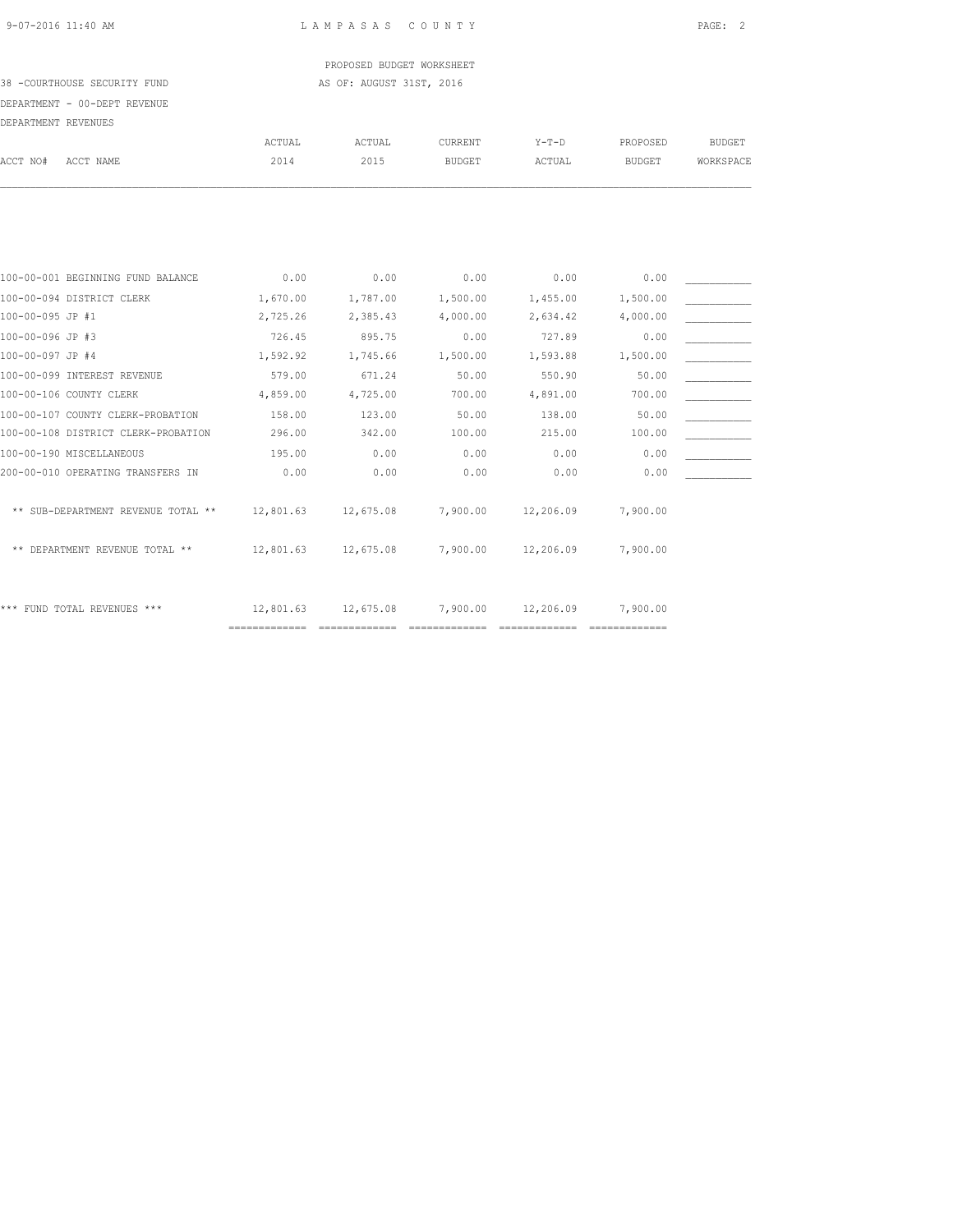| 9-07-2016 11:40 AM                                               | LAMPASAS COUNTY |                           |               |                       |          | PAGE: 3          |  |
|------------------------------------------------------------------|-----------------|---------------------------|---------------|-----------------------|----------|------------------|--|
|                                                                  |                 | PROPOSED BUDGET WORKSHEET |               |                       |          |                  |  |
| 38 -COURTHOUSE SECURITY FUND                                     |                 | AS OF: AUGUST 31ST, 2016  |               |                       |          |                  |  |
| DEPARTMENT - 01-DEPT EXPENDITURES<br>DEPARTMENT EXPENDITURES     |                 |                           |               |                       |          |                  |  |
|                                                                  | ACTUAL          | ACTUAL                    | CURRENT       | $Y-T-D$               | PROPOSED | <b>BUDGET</b>    |  |
| ACCT NO# ACCT NAME                                               | 2014            | 2015                      | <b>BUDGET</b> | ACTUAL                |          | BUDGET WORKSPACE |  |
|                                                                  |                 |                           |               |                       |          |                  |  |
|                                                                  |                 |                           |               |                       |          |                  |  |
| CAPITAL OUTLAY<br>--------------                                 |                 |                           |               |                       |          |                  |  |
| 401-00-402 OPERATING EQUIPMENT                                   | 0.00            | 0.00                      |               | $0.00$ 23,474.91      | 0.00     |                  |  |
| ** CATEGORY TOTAL **                                             | 0.00            | 0.00                      |               | $0.00$ 23,474.91      | 0.00     |                  |  |
|                                                                  |                 |                           |               |                       |          |                  |  |
| 401-00-500 OPERATING TRANSFER-OUT                                | 0.00            | 0.00                      | 0.00          | 0.00                  | 0.00     |                  |  |
| ** CATEGORY TOTAL **                                             | 0.00            | 0.00                      | 0.00          | 0.00                  | 0.00     |                  |  |
| ** SUB-DEPARTMENT TOTAL **                                       | 0.00            | 0.00                      |               | $0.00$ 23,474.91      | 0.00     |                  |  |
| *** DEPARTMENT TOTAL ***                                         |                 | $0.00$ 0.00               |               | $0.00$ 23,474.91 0.00 |          |                  |  |
|                                                                  |                 |                           |               |                       |          |                  |  |
| *** FUND TOTAL EXPENDITURES *** $0.00$ $0.00$ $0.00$ $23,474.91$ |                 |                           |               |                       | 0.00     |                  |  |
|                                                                  |                 |                           |               |                       |          |                  |  |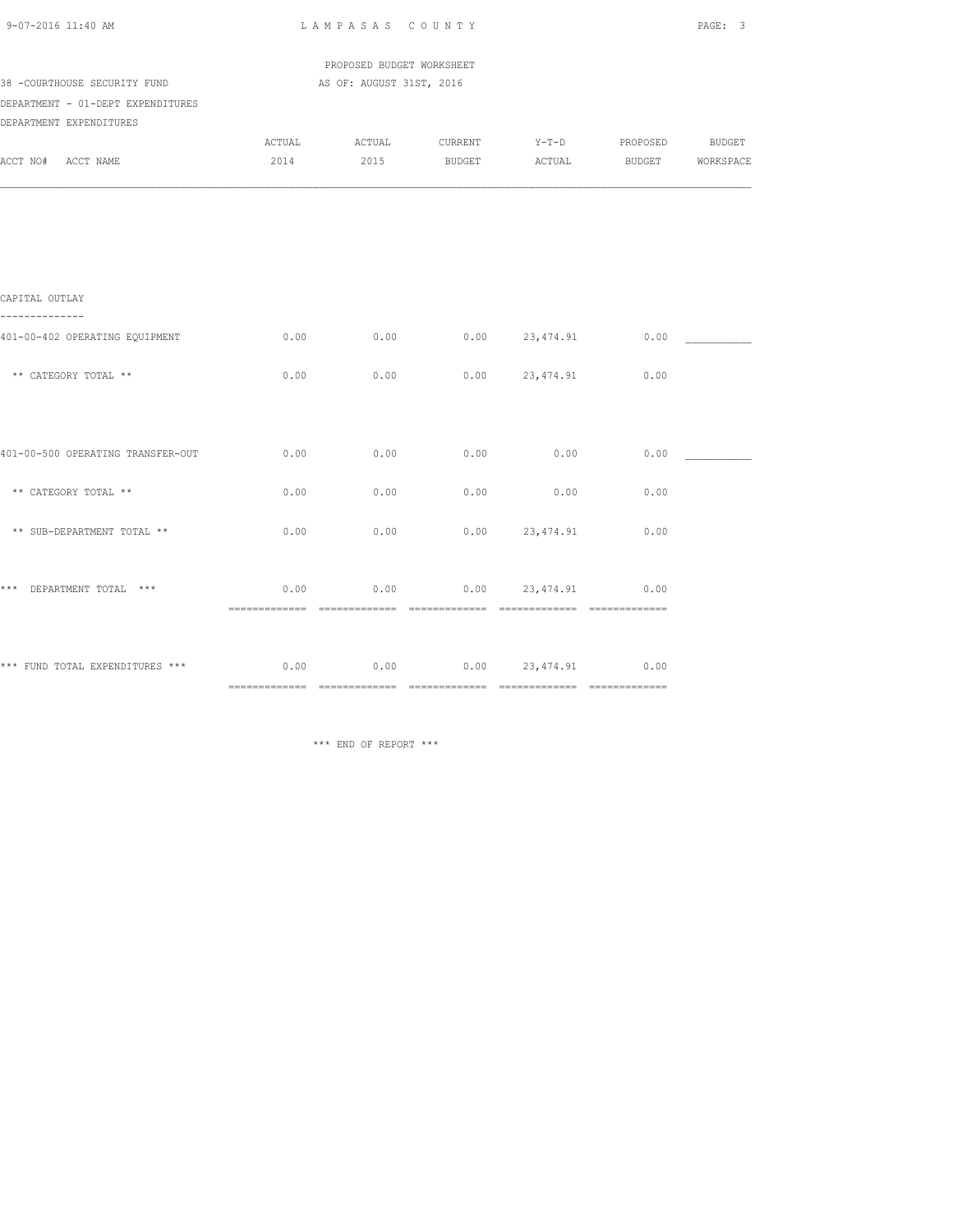PROPOSED BUDGET WORKSHEET 39 -CO RECORDS MGMT & PRESERV AS OF: AUGUST 31ST, 2016

| ACCT NO# ACCT NAME                                                               |                                                         |                                                         |                             | ACTUAL ACTUAL CURRENT Y-T-D PROPOSED BUDGET<br>2014 2015 BUDGET ACTUAL BUDGET WORKSPACE |  |
|----------------------------------------------------------------------------------|---------------------------------------------------------|---------------------------------------------------------|-----------------------------|-----------------------------------------------------------------------------------------|--|
| REVENUE SUMMARY                                                                  |                                                         |                                                         |                             |                                                                                         |  |
| CO RECORDS MGMT & PRESEV<br>CO RECORDS MGMT & PRESEV                             | $10,880.80$ $8,635.57$ $6,400.00$ $7,098.57$ $6,400.00$ | $0.00$ $0.00$ $0.00$ $0.00$ $0.00$ $0.00$ $0.00$        |                             |                                                                                         |  |
|                                                                                  |                                                         |                                                         |                             |                                                                                         |  |
| *** TOTAL REVENUE ***                                                            |                                                         | $10,880.80$ $8,635.57$ $6,400.00$ $7,098.57$ $6,400.00$ |                             |                                                                                         |  |
| EXPENDITURE SUMMARY                                                              |                                                         |                                                         |                             |                                                                                         |  |
| CO RECORDS MGMT & PRESEV                                                         | 0.00                                                    |                                                         | $0.00$ $0.00$ $0.00$ $0.00$ | 0.00                                                                                    |  |
| *** TOTAL EXPENDITURES ***                                                       | 0.00                                                    |                                                         | $0.00$ 0.00 0.00            | 0.00                                                                                    |  |
| REVENUES OVER/(UNDER) EXPENDITURES 10,880.80 8,635.57 6,400.00 7,098.57 6,400.00 |                                                         |                                                         |                             |                                                                                         |  |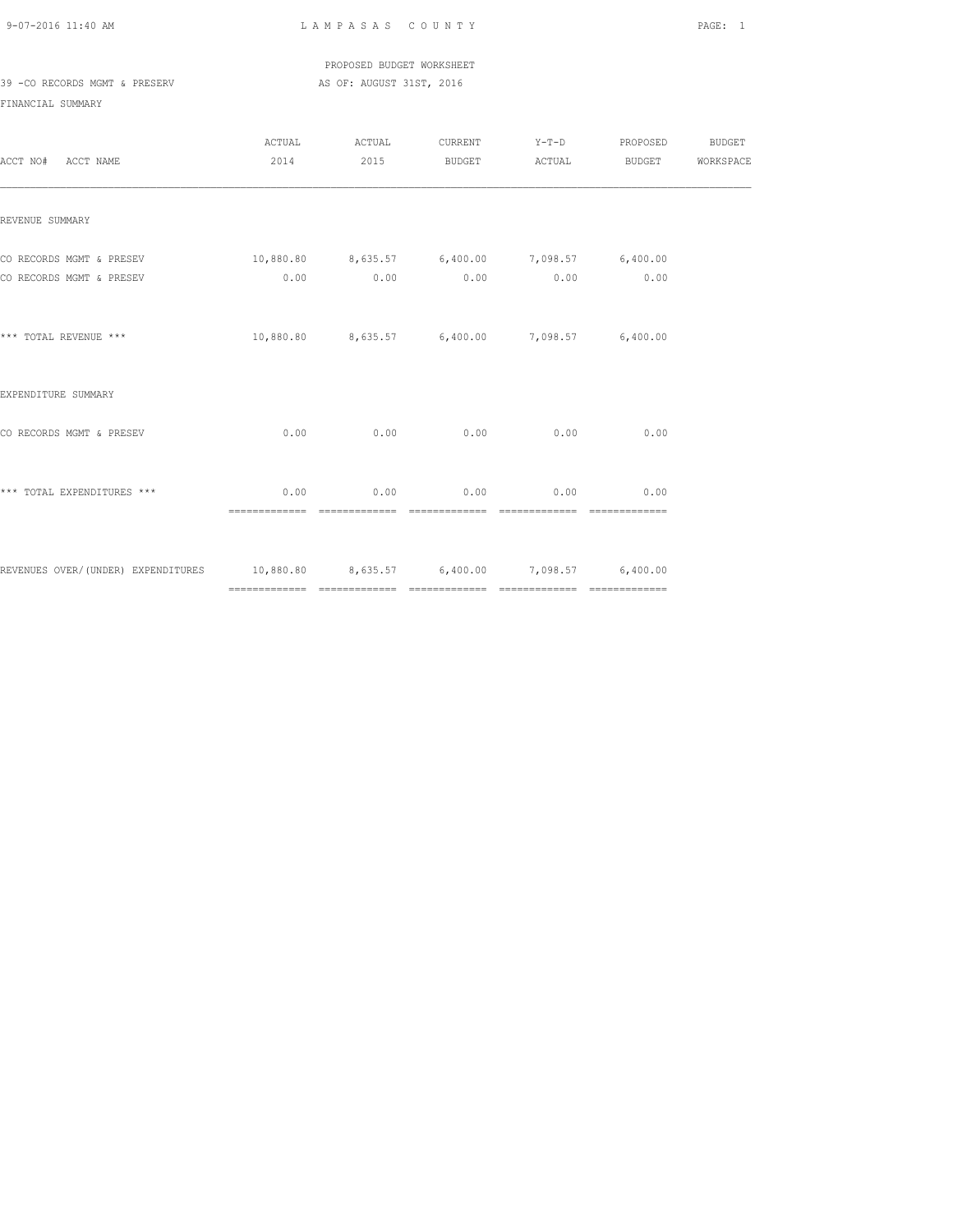### PROPOSED BUDGET WORKSHEET

#### 39 -CO RECORDS MGMT & PRESERV AS OF: AUGUST 31ST, 2016

DEPARTMENT - CO RECORDS MGMT & PRESEV

| DIS LAUTRISIA T     | - CO RECORDO MGMI & FREOEV             |               |          |                |          |               |               |
|---------------------|----------------------------------------|---------------|----------|----------------|----------|---------------|---------------|
| DEPARTMENT REVENUES |                                        |               |          |                |          |               |               |
|                     |                                        | <b>ACTUAL</b> | ACTUAL   | <b>CURRENT</b> | $Y-T-D$  | PROPOSED      | <b>BUDGET</b> |
| ACCT NO#            | ACCT NAME                              | 2014          | 2015     | <b>BUDGET</b>  | ACTUAL   | <b>BUDGET</b> | WORKSPACE     |
|                     |                                        |               |          |                |          |               |               |
|                     |                                        |               |          |                |          |               |               |
|                     |                                        |               |          |                |          |               |               |
|                     | 100-00-001 BEGINNING FUND BALANCE      | 0.00          | 0.00     | 0.00           | 0.00     | 0.00          |               |
|                     | 100-00-033 PRESERVATION CLERK ACCOUNT  | 0.00          | 0.00     | 0.00           | 0.00     | 0.00          |               |
|                     | 100-00-094 DISTRICT CLERK              | 2,478.00      | 2,953.67 | 1,000.00       | 2,332.00 | 1,000.00      |               |
|                     | 100-00-099 INTEREST REVENUE            | 751.30        | 844.40   | 100.00         | 117.07   | 100.00        |               |
|                     | 100-00-105 DISTRICT CLK AG CHILD SUPPO | 0.00          | 0.00     | 0.00           | 0.00     | 0.00          |               |
|                     | 100-00-106 COUNTY CLERK                | 4,685.00      | 2,080.00 | 5,000.00       | 2,360.00 | 5,000.00      |               |
|                     | 100-00-107 COUNTY CLERK-PROBATION      | 1,177.00      | 906.50   | 300.00         | 983.50   | 300.00        |               |
|                     | 100-00-108 DISTRICK CLERK-PROBATION    | 1,254.50      | 1,478.00 | 0.00           | 1,036.00 | 0.00          |               |
|                     | 100-00-190 MISCELLANEOUS               | 535.00        | 373.00   | 0.00           | 270.00   | 0.00          |               |
|                     | ** SUB-DEPARTMENT REVENUE TOTAL **     | 10,880.80     | 8,635.57 | 6,400.00       | 7,098.57 | 6,400.00      |               |
|                     |                                        |               |          |                |          |               |               |

\*\* DEPARTMENT REVENUE TOTAL \*\* 10,880.80 8,635.57 6,400.00 7,098.57 6,400.00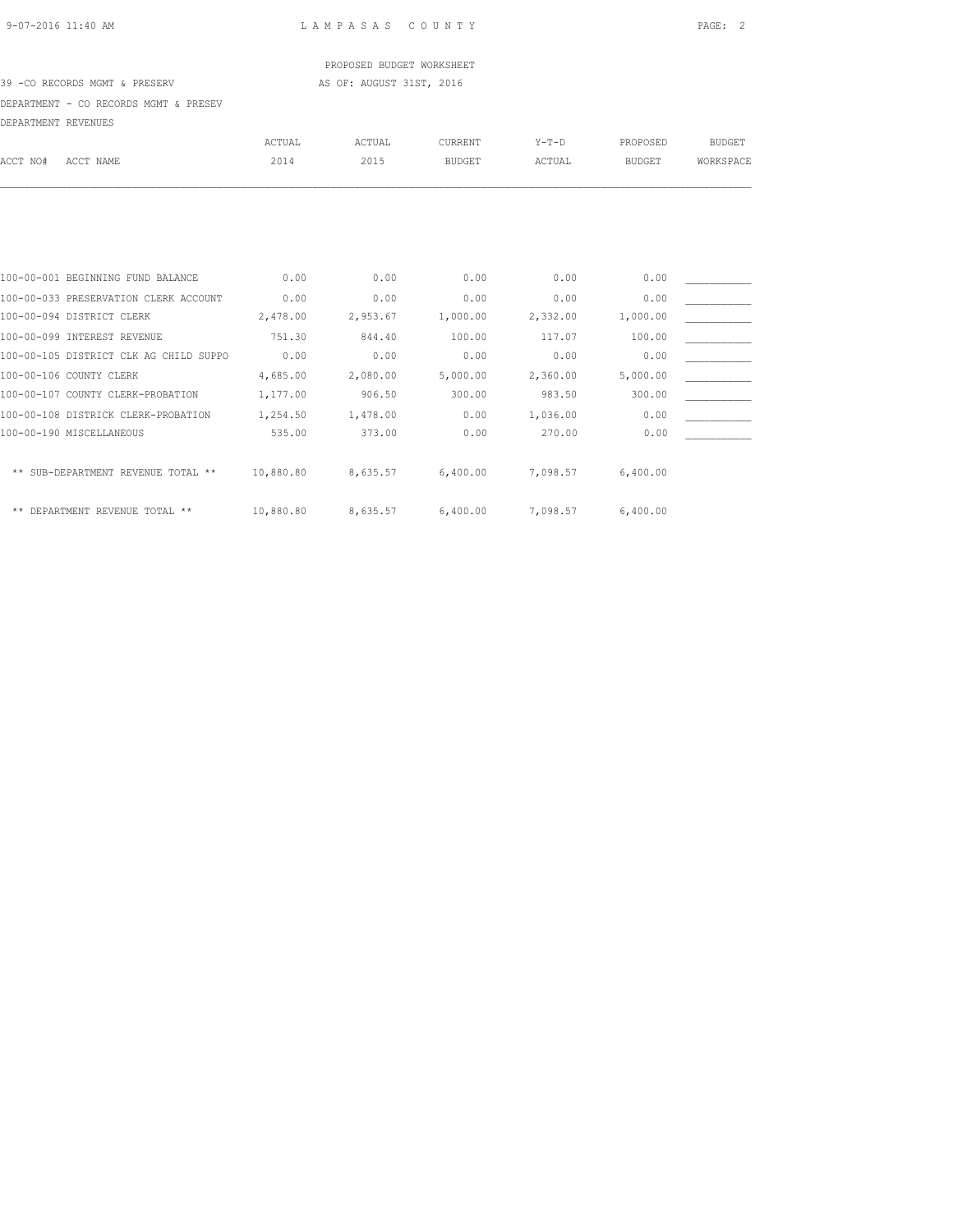| 9-07-2016 11:40 AM                    | LAMPASAS COUNTY |                           |                            |         | PAGE: 3                                                                                                                                                                                                                                                                                                                                                                                                                                                                                |           |
|---------------------------------------|-----------------|---------------------------|----------------------------|---------|----------------------------------------------------------------------------------------------------------------------------------------------------------------------------------------------------------------------------------------------------------------------------------------------------------------------------------------------------------------------------------------------------------------------------------------------------------------------------------------|-----------|
|                                       |                 | PROPOSED BUDGET WORKSHEET |                            |         |                                                                                                                                                                                                                                                                                                                                                                                                                                                                                        |           |
| 39 - CO RECORDS MGMT & PRESERV        |                 | AS OF: AUGUST 31ST, 2016  |                            |         |                                                                                                                                                                                                                                                                                                                                                                                                                                                                                        |           |
| DEPARTMENT - CO RECORDS MGMT & PRESEV |                 |                           |                            |         |                                                                                                                                                                                                                                                                                                                                                                                                                                                                                        |           |
| DEPARTMENT REVENUES                   |                 |                           |                            |         |                                                                                                                                                                                                                                                                                                                                                                                                                                                                                        |           |
|                                       | ACTUAL          | ACTUAL                    | CURRENT                    | $Y-T-D$ | PROPOSED                                                                                                                                                                                                                                                                                                                                                                                                                                                                               | BUDGET    |
| ACCT NAME<br>ACCT NO#                 | 2014            | 2015                      | <b>BUDGET</b>              | ACTUAL  | BUDGET                                                                                                                                                                                                                                                                                                                                                                                                                                                                                 | WORKSPACE |
|                                       |                 |                           |                            |         |                                                                                                                                                                                                                                                                                                                                                                                                                                                                                        |           |
| 101-00-080 COUNTY CLERK TECHNOLOGY    | 0.00            | 0.00                      | 0.00                       | 0.00    | 0.00                                                                                                                                                                                                                                                                                                                                                                                                                                                                                   |           |
| 101-00-106 COUNTY CLERK-CIVIL FEE     | 0.00            | 0.00                      | 0.00                       | 0.00    | 0.00                                                                                                                                                                                                                                                                                                                                                                                                                                                                                   |           |
| ** SUB-DEPARTMENT REVENUE TOTAL **    | 0.00            | 0.00                      | 0.00                       | 0.00    | 0.00                                                                                                                                                                                                                                                                                                                                                                                                                                                                                   |           |
| ** DEPARTMENT REVENUE TOTAL **        | 0.00            | 0.00                      | 0.00                       | 0.00    | 0.00                                                                                                                                                                                                                                                                                                                                                                                                                                                                                   |           |
| *** FUND TOTAL REVENUES ***           | 10,880.80       |                           | 8,635.57 6,400.00 7,098.57 |         | 6,400.00                                                                                                                                                                                                                                                                                                                                                                                                                                                                               |           |
|                                       | =============   | ==============            | ==============             |         | $\begin{array}{cccccccccccccc} \multicolumn{2}{c}{} & \multicolumn{2}{c}{} & \multicolumn{2}{c}{} & \multicolumn{2}{c}{} & \multicolumn{2}{c}{} & \multicolumn{2}{c}{} & \multicolumn{2}{c}{} & \multicolumn{2}{c}{} & \multicolumn{2}{c}{} & \multicolumn{2}{c}{} & \multicolumn{2}{c}{} & \multicolumn{2}{c}{} & \multicolumn{2}{c}{} & \multicolumn{2}{c}{} & \multicolumn{2}{c}{} & \multicolumn{2}{c}{} & \multicolumn{2}{c}{} & \multicolumn{2}{c}{} & \multicolumn{2}{c}{} & \$ |           |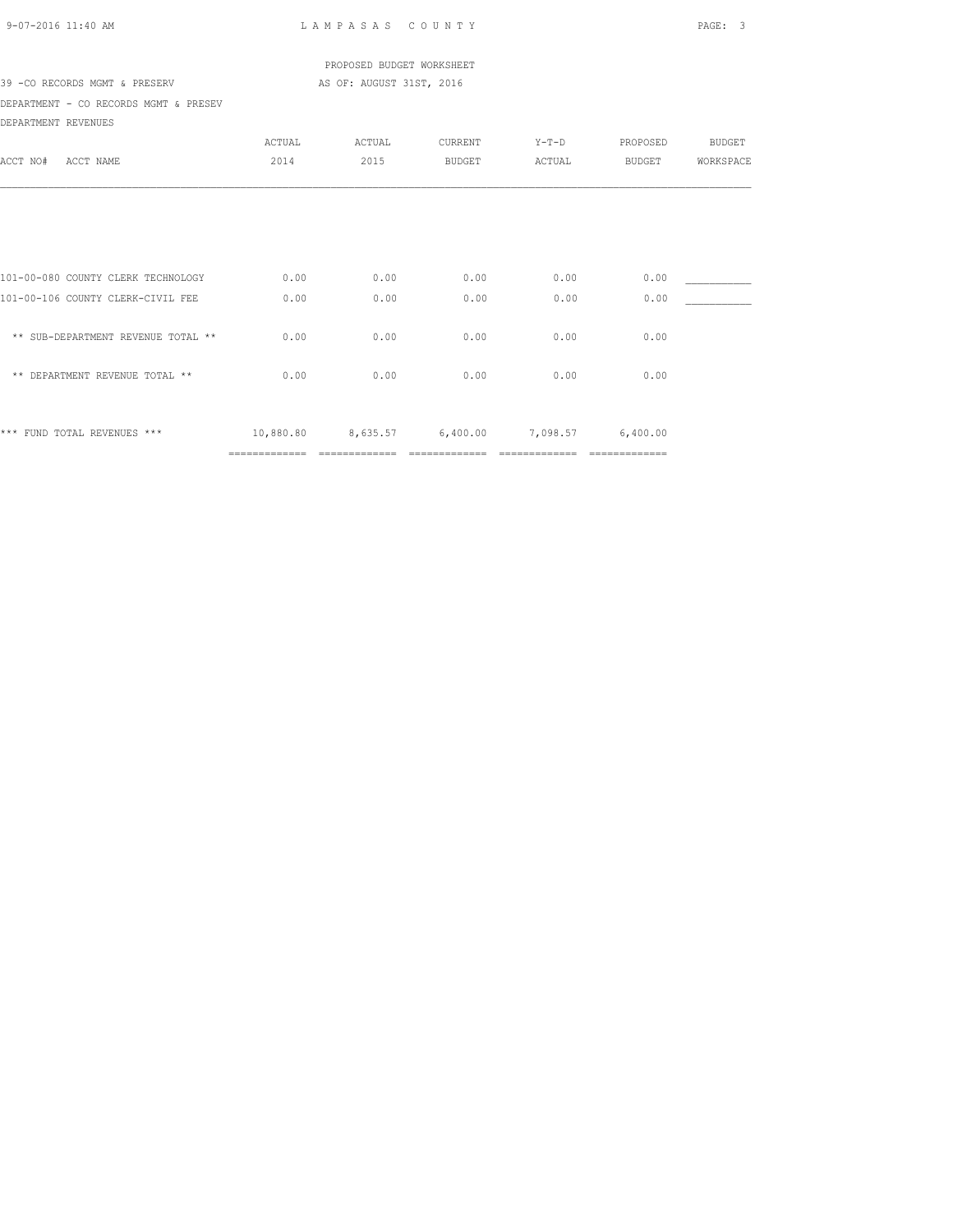| 9-07-2016 11:40 AM                               |        | LAMPASAS COUNTY           |               |         |          |                  |
|--------------------------------------------------|--------|---------------------------|---------------|---------|----------|------------------|
|                                                  |        | PROPOSED BUDGET WORKSHEET |               |         |          |                  |
| 39 - CO RECORDS MGMT & PRESERV                   |        | AS OF: AUGUST 31ST, 2016  |               |         |          |                  |
| DEPARTMENT - CO RECORDS MGMT & PRESEV            |        |                           |               |         |          |                  |
| DEPARTMENT EXPENDITURES                          |        |                           |               |         |          |                  |
|                                                  | ACTUAL | ACTUAL                    | CURRENT       | $Y-T-D$ | PROPOSED | <b>BUDGET</b>    |
| ACCT NO# ACCT NAME                               | 2014   | 2015                      | <b>BUDGET</b> | ACTUAL  |          | BUDGET WORKSPACE |
|                                                  |        |                           |               |         |          |                  |
| GENERAL EXPENSES<br>----------                   |        |                           |               |         |          |                  |
| 401-00-353 CHILD SUPPORT EXPENSE                 | 0.00   | 0.00                      | 0.00          | 0.00    | 0.00     |                  |
| ** CATEGORY TOTAL **                             | 0.00   | 0.00                      | 0.00          | 0.00    | 0.00     |                  |
|                                                  |        |                           |               |         |          |                  |
| 401-00-500 OPERATING TRANSFER-OUT                | 0.00   | 0.00                      | 0.00          | 0.00    | 0.00     |                  |
| ** CATEGORY TOTAL **                             | 0.00   | 0.00                      | 0.00          | 0.00    | 0.00     |                  |
| ** SUB-DEPARTMENT TOTAL **                       | 0.00   | 0.00                      | 0.00          | 0.00    | 0.00     |                  |
| *** DEPARTMENT TOTAL ***                         | 0.00   | 0.00                      | 0.00          | 0.00    | 0.00     |                  |
|                                                  |        |                           |               |         |          |                  |
| *** FUND TOTAL EXPENDITURES *** $0.00$ 0.00 0.00 |        |                           | 0.00          | 0.00    | 0.00     |                  |
|                                                  |        |                           |               |         |          |                  |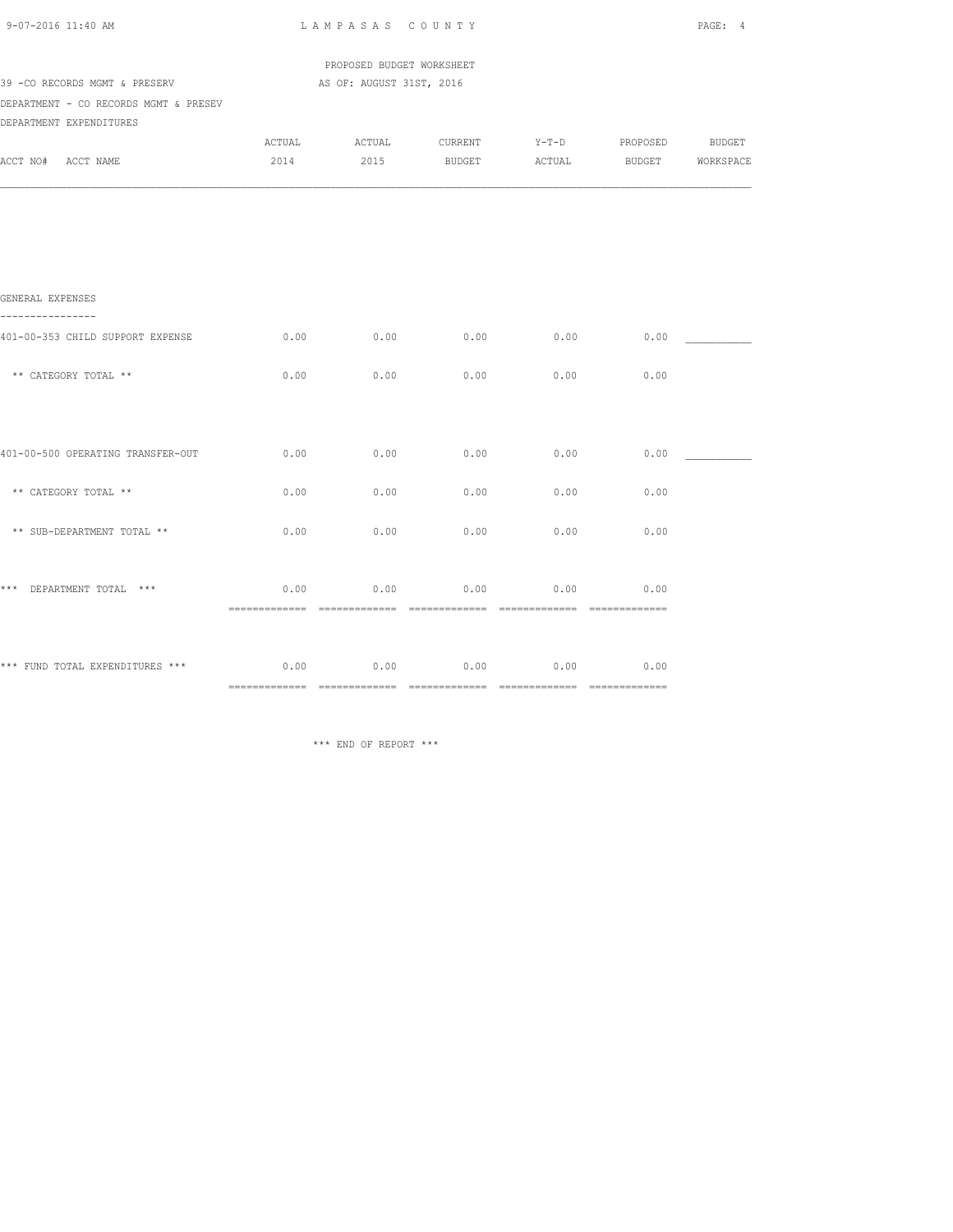#### PROPOSED BUDGET WORKSHEET 47 -COUNTY HEALTH CARE HRA AS OF: AUGUST 31ST, 2016

| ACCT NO# ACCT NAME                                                |      | ACTUAL ACTUAL                      |                                    | CURRENT Y-T-D PROPOSED BUDGET<br>2014 2015 BUDGET ACTUAL BUDGET WORKSPACE |  |
|-------------------------------------------------------------------|------|------------------------------------|------------------------------------|---------------------------------------------------------------------------|--|
| REVENUE SUMMARY                                                   |      |                                    |                                    |                                                                           |  |
| 47 COUNTY HEALTH CARE                                             |      | $0.00$ $0.00$ $0.00$ $0.00$ $0.00$ |                                    | 0.00                                                                      |  |
| *** TOTAL REVENUE ***                                             | 0.00 |                                    | $0.00$ $0.00$ $0.00$ $0.00$ $0.00$ |                                                                           |  |
| EXPENDITURE SUMMARY                                               |      |                                    |                                    |                                                                           |  |
| 47 COUNTY HEALTH CARE                                             |      | $0.00$ $0.00$ $0.00$ $0.00$ $0.00$ |                                    | 0.00                                                                      |  |
| *** TOTAL EXPENDITURES ***                                        | 0.00 |                                    | $0.00$ $0.00$ $0.00$ $0.00$ $0.00$ |                                                                           |  |
| REVENUES OVER/(UNDER) EXPENDITURES 60.00 0.00 0.00 0.00 0.00 0.00 |      |                                    |                                    | 0.00                                                                      |  |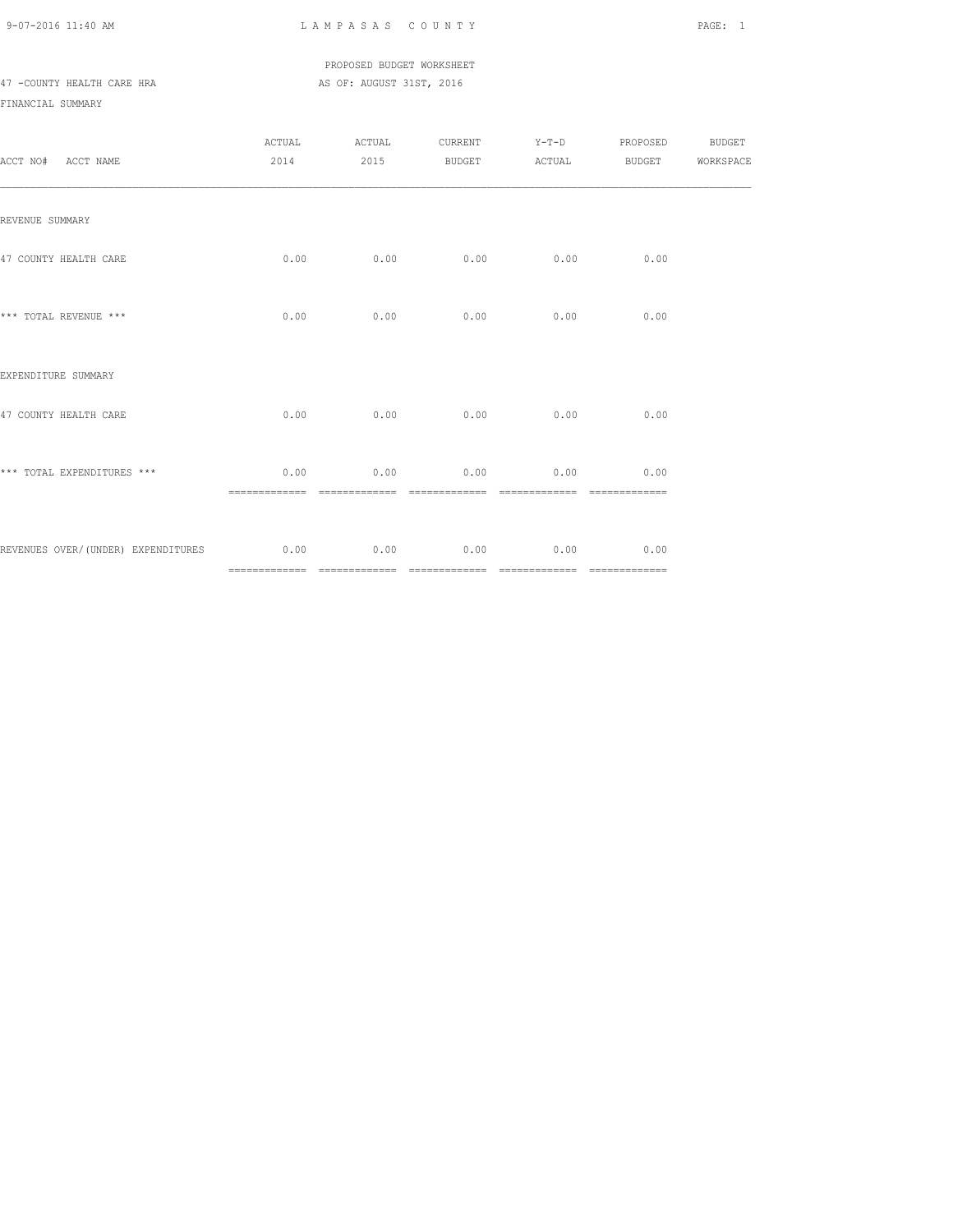|  | $9 - 07 - 2016$ 11:40 AM |  |
|--|--------------------------|--|
|  |                          |  |

L A M P A S A S C O U N T Y PAGE: 2

 PROPOSED BUDGET WORKSHEET 47 -COUNTY HEALTH CARE HRA AS OF: AUGUST 31ST, 2016

## DEPARTMENT - 47 COUNTY HEALTH CARE

DEPARTMENT REVENUES

| DEFARIMENI REVENUES                  |                |        |               |         |               |               |
|--------------------------------------|----------------|--------|---------------|---------|---------------|---------------|
|                                      | ACTUAL         | ACTUAL | CURRENT       | $Y-T-D$ | PROPOSED      | <b>BUDGET</b> |
| ACCT NAME<br>ACCT NO#                | 2014           | 2015   | <b>BUDGET</b> | ACTUAL  | <b>BUDGET</b> | WORKSPACE     |
|                                      |                |        |               |         |               |               |
|                                      |                |        |               |         |               |               |
|                                      |                |        |               |         |               |               |
|                                      |                |        |               |         |               |               |
| 101-00-099 INTEREST REVENUE          | 0.00           | 0.00   | 0.00          | 0.00    | 0.00          |               |
| 101-00-190 MISCELLANEOUS RECEIPTS    | 0.00           | 0.00   | 0.00          | 0.00    | 0.00          |               |
| 201-00-010 OPERATING TRANSFERS-IN    | 0.00           | 0.00   | 0.00          | 0.00    | 0.00          |               |
| ** SUB-DEPARTMENT REVENUE TOTAL **   | 0.00           | 0.00   | 0.00          | 0.00    | 0.00          |               |
|                                      |                |        |               |         |               |               |
| DEPARTMENT REVENUE TOTAL **<br>$* *$ | 0.00           | 0.00   | 0.00          | 0.00    | 0.00          |               |
|                                      |                |        |               |         |               |               |
| ***<br>FUND TOTAL REVENUES ***       | 0.00           | 0.00   | 0.00          | 0.00    | 0.00          |               |
|                                      | ============== |        | ============= |         | ============= |               |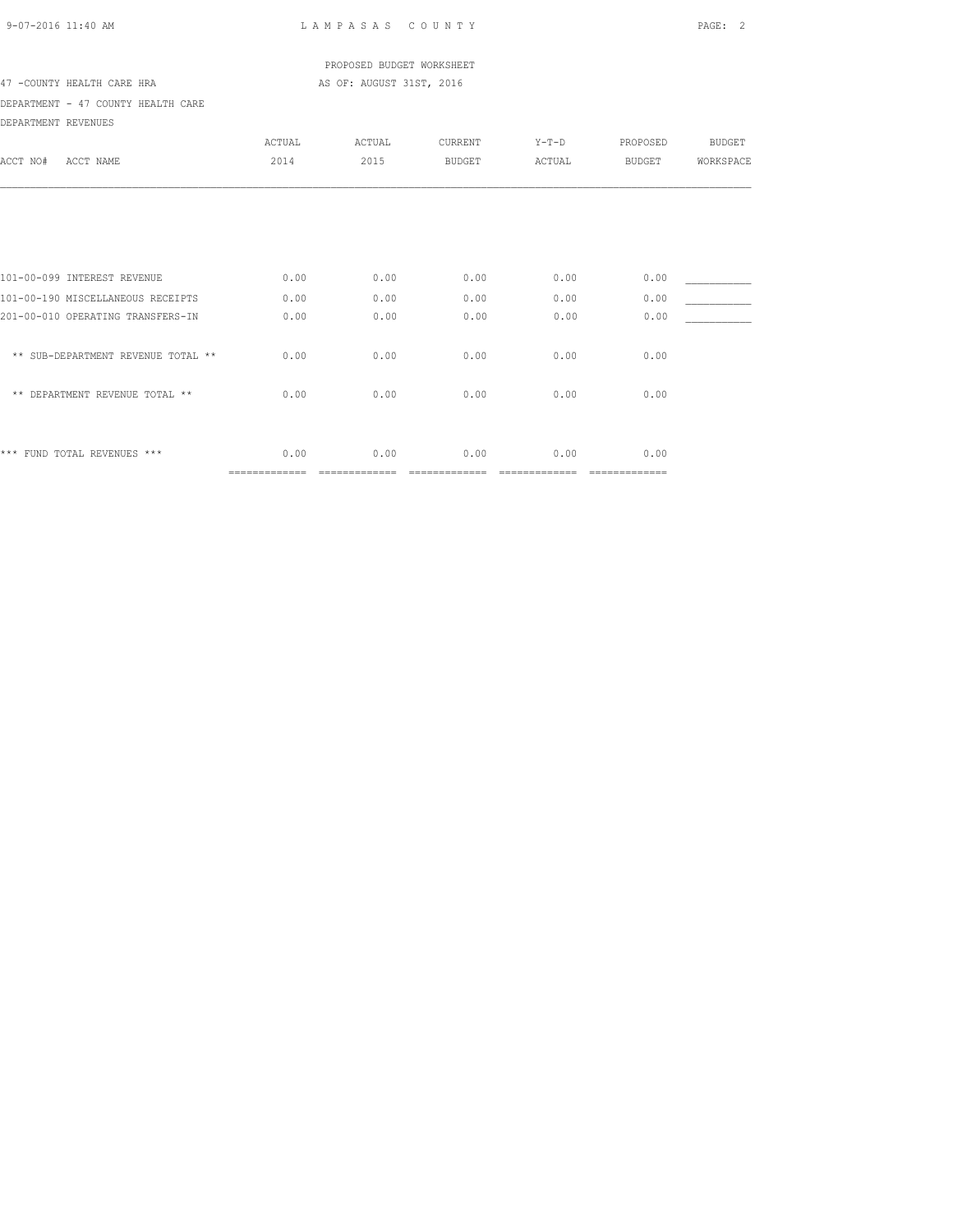| 9-07-2016 11:40 AM                   |                        | LAMPASAS COUNTY           |         |         |               | PAGE: 3   |
|--------------------------------------|------------------------|---------------------------|---------|---------|---------------|-----------|
|                                      |                        | PROPOSED BUDGET WORKSHEET |         |         |               |           |
| 47 -COUNTY HEALTH CARE HRA           |                        | AS OF: AUGUST 31ST, 2016  |         |         |               |           |
| DEPARTMENT - 47 COUNTY HEALTH CARE   |                        |                           |         |         |               |           |
| DEPARTMENT EXPENDITURES              |                        |                           |         |         |               |           |
|                                      | ACTUAL                 | ACTUAL                    | CURRENT | $Y-T-D$ | PROPOSED      | BUDGET    |
| ACCT NO# ACCT NAME                   | 2014                   | 2015                      | BUDGET  | ACTUAL  | <b>BUDGET</b> | WORKSPACE |
|                                      |                        |                           |         |         |               |           |
| GENERAL EXPENSES<br>---------------- |                        |                           |         |         |               |           |
| 401-00-333 CONTRACTED SERVICES       | 0.00                   | 0.00                      | 0.00    | 0.00    | 0.00          |           |
| 401-00-356 ADMINISTRATIVE COST       | 0.00                   | 0.00                      | 0.00    | 0.00    | 0.00          |           |
| 401-00-375 BANK CHARGES              | 0.00                   | 0.00                      | 0.00    | 0.00    | 0.00          |           |
| 401-00-389 MISCELLANEOUS EXPENSE     | 0.00                   | 0.00                      | 0.00    | 0.00    | 0.00          |           |
| ** CATEGORY TOTAL **                 | 0.00                   | 0.00                      | 0.00    | 0.00    | 0.00          |           |
| ** SUB-DEPARTMENT TOTAL **           | 0.00                   | 0.00                      | 0.00    | 0.00    | 0.00          |           |
| *** DEPARTMENT TOTAL ***             | 0.00<br>============== | 0.00                      | 0.00    | 0.00    | 0.00          |           |
|                                      |                        |                           |         |         |               |           |

============= ============= ============= ============= =============

\*\*\* END OF REPORT \*\*\*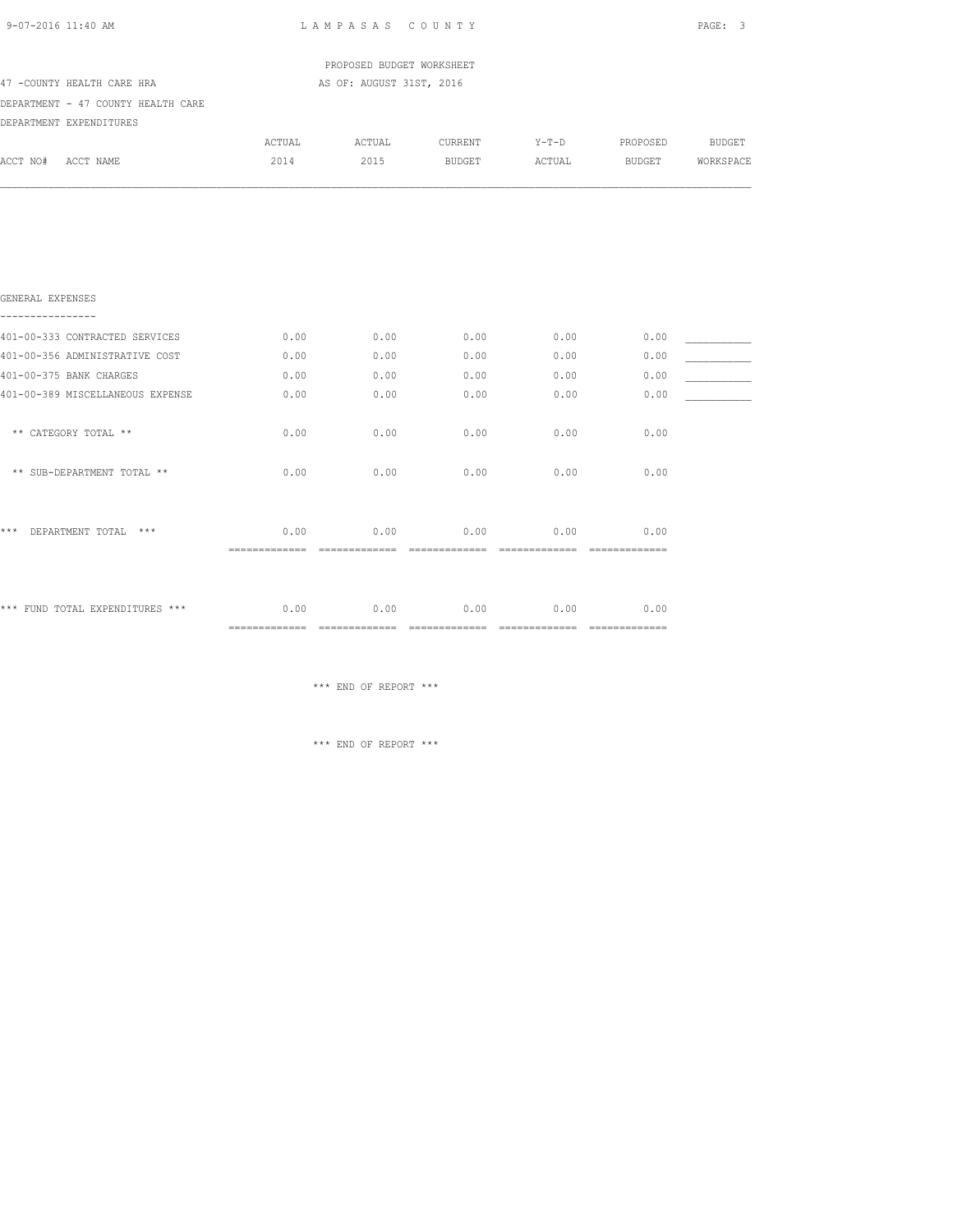| 9-07-2016 11:40 AM |  |
|--------------------|--|

L A M P A S A S C O U N T Y PAGE: 1

 PROPOSED BUDGET WORKSHEET 55 -INTEREST & SINKING FUND AS OF: AUGUST 31ST, 2016

| ACCT NO# ACCT NAME                                                                |                                                        | ACTUAL ACTUAL |                                                               | CURRENT Y-T-D PROPOSED BUDGET<br>2014 2015 BUDGET ACTUAL BUDGET WORKSPACE |  |
|-----------------------------------------------------------------------------------|--------------------------------------------------------|---------------|---------------------------------------------------------------|---------------------------------------------------------------------------|--|
| REVENUE SUMMARY                                                                   |                                                        |               |                                                               |                                                                           |  |
| 00-I&S REVENUE                                                                    |                                                        |               | 821,984.98 782,674.29 835,929.00 968,632.62 834,697.00        |                                                                           |  |
| *** TOTAL REVENUE ***                                                             | 821,984.98 782,674.29 835,929.00 968,632.62 834,697.00 |               |                                                               |                                                                           |  |
| EXPENDITURE SUMMARY                                                               |                                                        |               |                                                               |                                                                           |  |
| 01-I&S EXPENDITURES                                                               |                                                        |               | 833, 235.50 835, 044. 25 835, 929.00 835, 928. 50 834, 697.00 |                                                                           |  |
| *** TOTAL EXPENDITURES *** 633,235.50 835,044.25 835,929.00 835,928.50 834,697.00 |                                                        |               |                                                               |                                                                           |  |
| REVENUES OVER/(UNDER) EXPENDITURES ( 11,250.52) ( 52,369.96) 0.00 132,704.12 0.00 |                                                        |               |                                                               |                                                                           |  |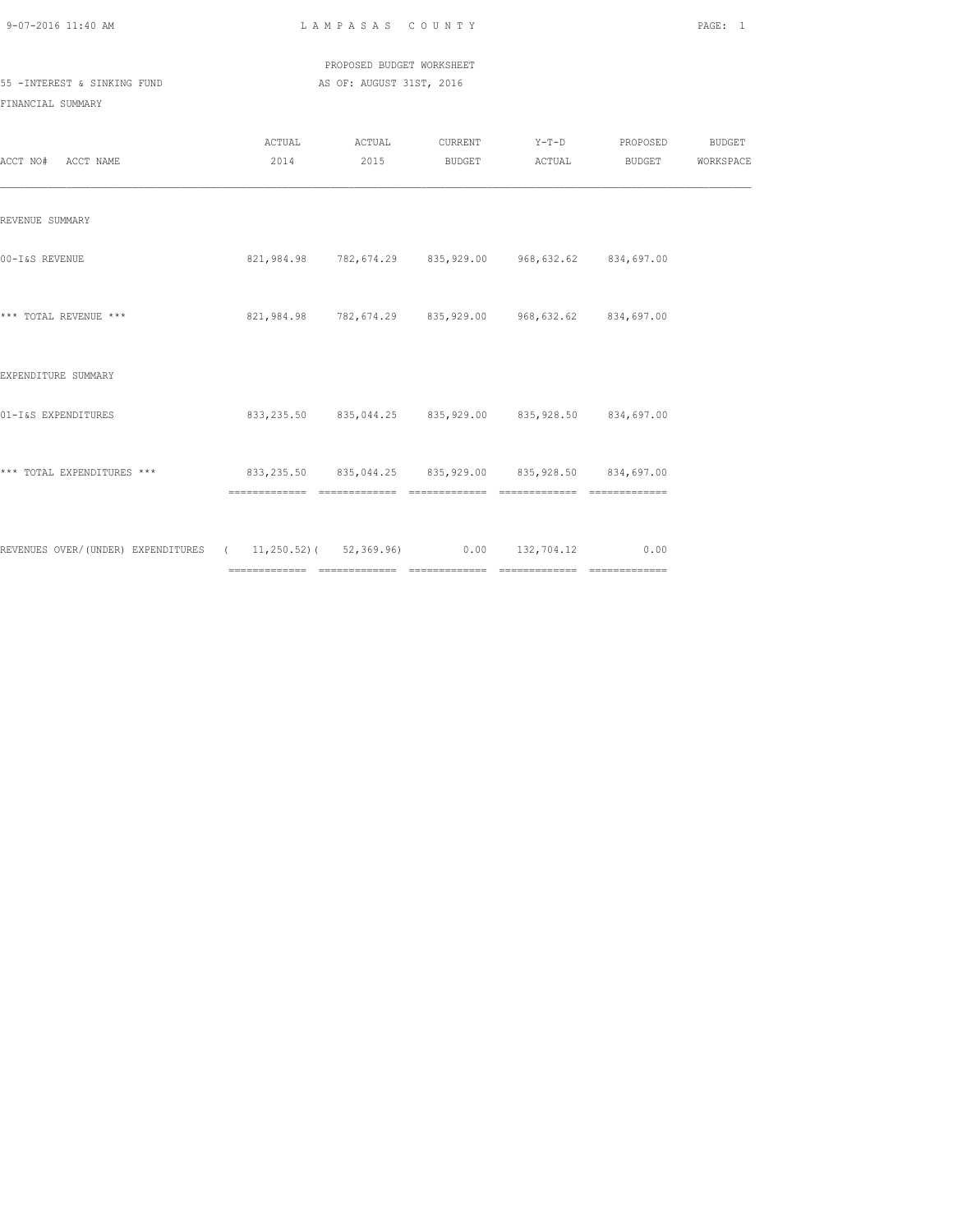PROPOSED BUDGET WORKSHEET 55 -INTEREST & SINKING FUND **AS OF: AUGUST 31ST, 2016** 

# DEPARTMENT - 00-I&S REVENUE

| DEPARTMENT REVENUES |                                        |            |            |               |            |               |               |
|---------------------|----------------------------------------|------------|------------|---------------|------------|---------------|---------------|
|                     |                                        | ACTUAL     | ACTUAL     | CURRENT       | $Y-T-D$    | PROPOSED      | <b>BUDGET</b> |
| ACCT NO#            | ACCT NAME                              | 2014       | 2015       | <b>BUDGET</b> | ACTUAL     | <b>BUDGET</b> | WORKSPACE     |
|                     |                                        |            |            |               |            |               |               |
|                     |                                        |            |            |               |            |               |               |
|                     | 100-00-001 BEGINNING FUND BALANCE      | 0.00       | 0.00       | 13,000.00     | 0.00       | 143,233.00    |               |
|                     | 100-00-010 CURRENT AD VALOREM TAXES    | 807,057.90 | 700,449.37 | 807,329.00    | 949,262.03 | 674,964.00    |               |
|                     | 100-00-020 DELIQUENT AD VALOREM TAXES  | 13,745.41  | 21, 168.33 | 11,200.00     | 13,075.03  | 12,000.00     |               |
|                     | 100-00-030 PENALTIES & INT. AD VALOREM | 0.00       | 0.00       | 4,000.00      | 5,629.80   | 4,000.00      |               |
|                     | 100-00-035 LCAD REFUND                 | 0.00       | 0.00       | 0.00          | 0.00       | 0.00          |               |
|                     | 100-00-099 INTEREST REVENUE            | 863.80     | 1,056.59   | 400.00        | 665.76     | 500.00        |               |
|                     | 100-00-101 INC/DEC IN INVEST MARKET    | 0.00       | 0.00       | 0.00          | 0.00       | 0.00          |               |

| 100-00-125 CERT OF OBLIGATION SERIES 2 | 0.00       | 0.00       | 0.00         | 0.00       | 0.00       |  |
|----------------------------------------|------------|------------|--------------|------------|------------|--|
| 100-00-190 MISCELLANEOUS RECEIPTS      | 317.87     | 0.00       | 0.00         | 0.00       | 0.00       |  |
| 200-00-010 OPERATING TRANSFERS-IN      | 0.00       | 60,000.00  | 0.00         | 0.00       | 0.00       |  |
|                                        |            |            |              |            |            |  |
| ** SUB-DEPARTMENT REVENUE TOTAL **     | 821,984.98 | 782,674.29 | 835, 929, 00 | 968,632.62 | 834,697.00 |  |
|                                        |            |            |              |            |            |  |
| ** DEPARTMENT REVENUE TOTAL **         | 821,984.98 | 782,674.29 | 835, 929, 00 | 968,632.62 | 834,697.00 |  |
|                                        |            |            |              |            |            |  |
|                                        |            |            |              |            |            |  |
| *** FUND TOTAL REVENUES ***            | 821,984.98 | 782,674.29 | 835,929.00   | 968,632.62 | 834,697.00 |  |

============= ============= ============= ============= =============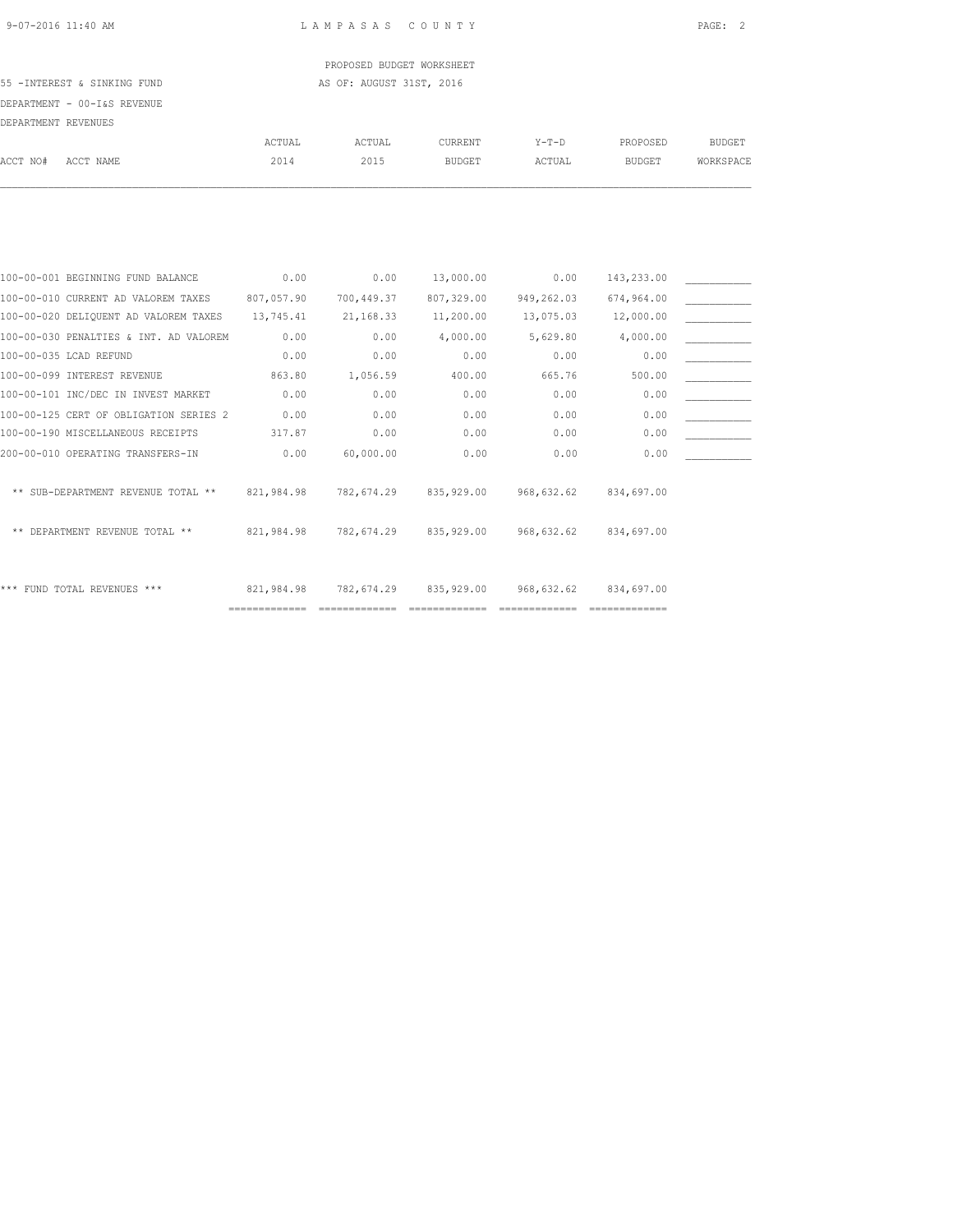| 9-07-2016 11:40 AM                                                                  | LAMPASAS COUNTY                                            |                                                            |                   |                   |                           |                     |  |
|-------------------------------------------------------------------------------------|------------------------------------------------------------|------------------------------------------------------------|-------------------|-------------------|---------------------------|---------------------|--|
|                                                                                     |                                                            | PROPOSED BUDGET WORKSHEET                                  |                   |                   |                           |                     |  |
| 55 - INTEREST & SINKING FUND<br>DEPARTMENT - 01-I&S EXPENDITURES                    |                                                            | AS OF: AUGUST 31ST, 2016                                   |                   |                   |                           |                     |  |
| DEPARTMENT EXPENDITURES                                                             |                                                            |                                                            |                   |                   |                           |                     |  |
| ACCT NO# ACCT NAME                                                                  | ACTUAL<br>2014                                             | ACTUAL<br>2015                                             | CURRENT<br>BUDGET | $Y-T-D$<br>ACTUAL | PROPOSED<br><b>BUDGET</b> | BUDGET<br>WORKSPACE |  |
|                                                                                     |                                                            |                                                            |                   |                   |                           |                     |  |
| GENERAL EXPENSES<br>----------------                                                |                                                            |                                                            |                   |                   |                           |                     |  |
| 401-00-306 OTHER SOURCES C/O                                                        | 0.00                                                       | 0.00                                                       | 0.00              | 0.00              | 0.00                      |                     |  |
| 401-00-318 LEGAL FEES-C/O ISSUANCE                                                  | 0.00                                                       | 0.00                                                       | 0.00              | 0.00              | 0.00                      |                     |  |
| 401-00-331 PAYING AGENT FEES                                                        | 950.00                                                     | 950.00                                                     | 950.00            | 950.00            | 950.00                    |                     |  |
| 401-00-338 INTEREST PAYMENT                                                         |                                                            | 182,285.50  159,094.25  134,979.00  134,978.50             |                   |                   | 78,747.00                 |                     |  |
| 401-00-375 BANK CHARGES                                                             | 0.00                                                       | 0.00                                                       | 0.00              | 0.00              | 0.00                      |                     |  |
| ** CATEGORY TOTAL **                                                                |                                                            | 183,235.50 160,044.25 135,929.00 135,928.50 79,697.00      |                   |                   |                           |                     |  |
| 401-00-500 OPERATING TRANSFERS OUT                                                  | 0.00                                                       | 0.00                                                       | 0.00              | 0.00              | 0.00                      |                     |  |
| ** CATEGORY TOTAL **                                                                | 0.00                                                       | 0.00                                                       | 0.00              | 0.00              | 0.00                      |                     |  |
| NOT USED 8<br>----------                                                            |                                                            |                                                            |                   |                   |                           |                     |  |
| 401-00-800 PMT REFUNDING ESCROW AGENT 0.00                                          |                                                            | 0.00                                                       | 0.00              | 0.00              | 0.00                      |                     |  |
| ** CATEGORY TOTAL **                                                                | 0.00                                                       | 0.00                                                       | 0.00              | 0.00              | 0.00                      |                     |  |
| CAPITAL LEASE<br>-------------                                                      |                                                            |                                                            |                   |                   |                           |                     |  |
| 401-00-900 PRINCIPAL PAYMENT 650,000.00 675,000.00 700,000.00 700,000.00 755,000.00 |                                                            |                                                            |                   |                   |                           |                     |  |
| 401-00-901 SHERIFFS VEHICLES                                                        | 0.00                                                       | 0.00                                                       | 0.00              | 0.00              | 0.00                      |                     |  |
| 401-00-902 CAPITAL PURCHASES                                                        | 0.00                                                       | 0.00                                                       | 0.00              | 0.00              | 0.00                      |                     |  |
| 401-00-903 CAPITAL PURCHASES - PRIN                                                 | 0.00                                                       | 0.00                                                       | 0.00              | 0.00              | 0.00                      |                     |  |
| 401-00-904 CAPITAL PURCHASES - INT                                                  | 0.00                                                       | 0.00                                                       | 0.00              | 0.00              | 0.00                      |                     |  |
| ** CATEGORY TOTAL **                                                                |                                                            | 650,000.00 675,000.00 700,000.00 700,000.00 755,000.00     |                   |                   |                           |                     |  |
| ** SUB-DEPARTMENT TOTAL **                                                          |                                                            | 833,235.50  835,044.25  835,929.00  835,928.50  834,697.00 |                   |                   |                           |                     |  |
| *** DEPARTMENT TOTAL ***                                                            |                                                            | 833,235.50 835,044.25 835,929.00 835,928.50 834,697.00     |                   |                   |                           |                     |  |
|                                                                                     |                                                            |                                                            |                   |                   |                           |                     |  |
| *** FUND TOTAL EXPENDITURES ***                                                     | 833,235.50  835,044.25  835,929.00  835,928.50  834,697.00 |                                                            |                   |                   |                           |                     |  |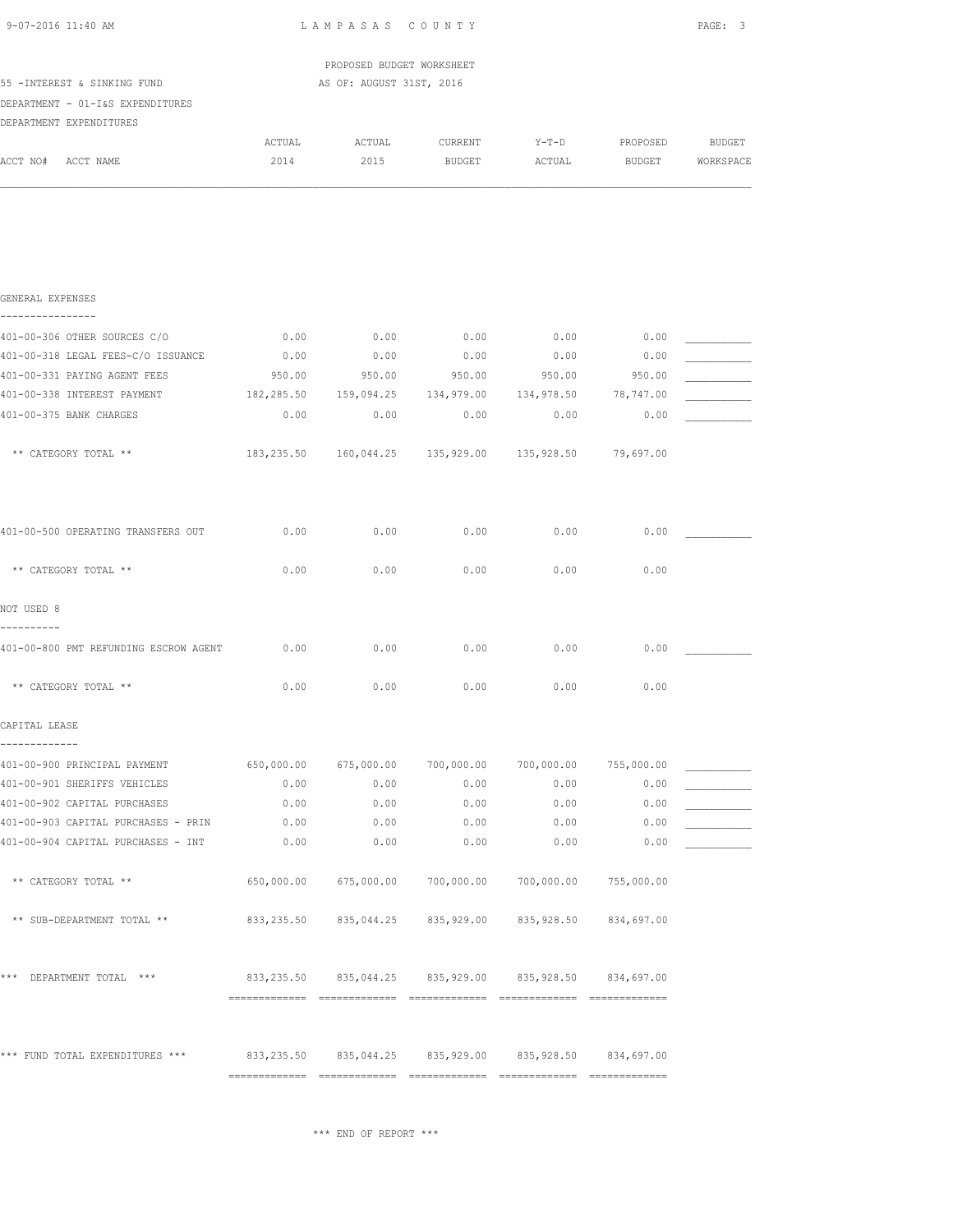| 9-07-2016 11:40 AM |  |
|--------------------|--|

L A M P A S A S C O U N T Y PAGE: 1

 PROPOSED BUDGET WORKSHEET 60 -FIXED ASSETS \$5000/ABOVE AS OF: AUGUST 31ST, 2016

FINANCIAL SUMMARY

|          |           | ACTUAL | ACTUAL | CURRENT       | $Y - T - D$ | PROPOSED | <b>BUDGET</b> |
|----------|-----------|--------|--------|---------------|-------------|----------|---------------|
| ACCT NO# | ACCT NAME | 2014   | 2015   | <b>BUDGET</b> | ACTUAL      | BUDGET   | WORKSPACE     |

| EXPENDITURE SUMMARY                 |                        |      |                  |      |      |
|-------------------------------------|------------------------|------|------------------|------|------|
| *** TOTAL EXPENDITURES ***          | 0.00                   | 0.00 | 0.00             | 0.00 | 0.00 |
| REVENUES OVER/ (UNDER) EXPENDITURES | 0.00<br>-------------- |      | $0.00$ 0.00 0.00 |      | 0.00 |
| *** FUND TOTAL EXPENDITURES ***     | 0.00                   | 0.00 | 0.00             | 0.00 | 0.00 |

\*\*\* END OF REPORT \*\*\*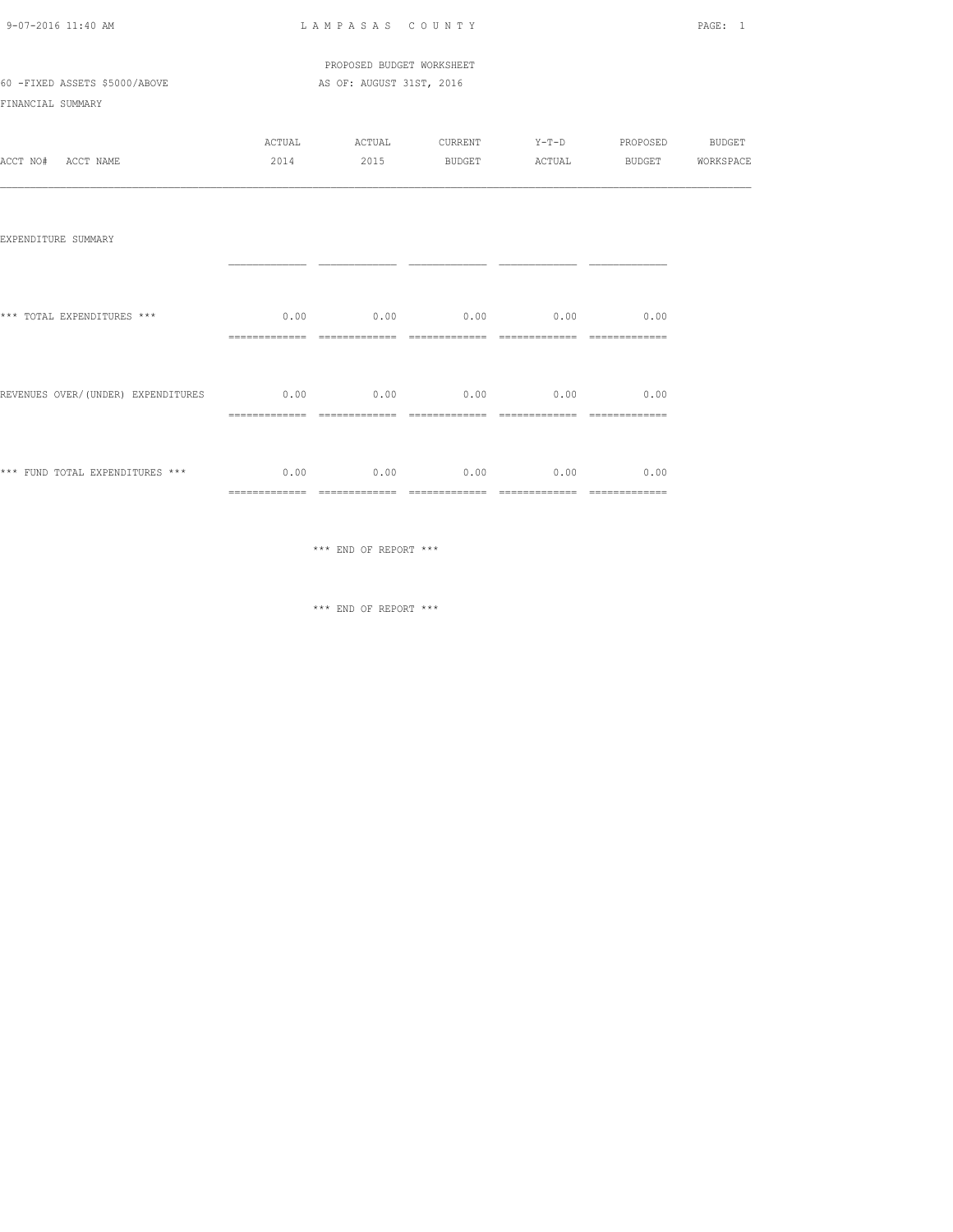PROPOSED BUDGET WORKSHEET 88 -LAMP CO STATE COURT COST AS OF: AUGUST 31ST, 2016

| ACCT NO# ACCT NAME                                           | 2014 2015 BUDGET ACTUAL              |             | ${\tt ACTUAL} \hspace{2.3cm} {\tt ACTUAL} \hspace{2.3cm} {\tt CURRENT} \hspace{2.3cm} {\tt Y-T-D} \hspace{2.3cm} {\tt PROPOSED} \hspace{2.3cm} {\tt BUDGET}$ | BUDGET WORKSPACE |
|--------------------------------------------------------------|--------------------------------------|-------------|--------------------------------------------------------------------------------------------------------------------------------------------------------------|------------------|
| REVENUE SUMMARY                                              |                                      |             |                                                                                                                                                              |                  |
| 00-DEPT REVENUE                                              | 372.55 316.56 0.00 353.70 0.00       |             |                                                                                                                                                              |                  |
| *** TOTAL REVENUE ***                                        | $372.55$ $316.56$ 0.00 $353.70$ 0.00 |             |                                                                                                                                                              |                  |
| EXPENDITURE SUMMARY                                          |                                      |             |                                                                                                                                                              |                  |
| 01-DEPT EXPENDITURES                                         | $0.00$ 0.00                          | $0.00$ 0.00 | 0.00                                                                                                                                                         |                  |
| *** TOTAL EXPENDITURES ***                                   | $0.00$ 0.00 0.00 0.00 0.00 0.00      |             |                                                                                                                                                              |                  |
| REVENUES OVER/(UNDER) EXPENDITURES 372.55 316.56 0.00 353.70 |                                      |             | 0.00                                                                                                                                                         |                  |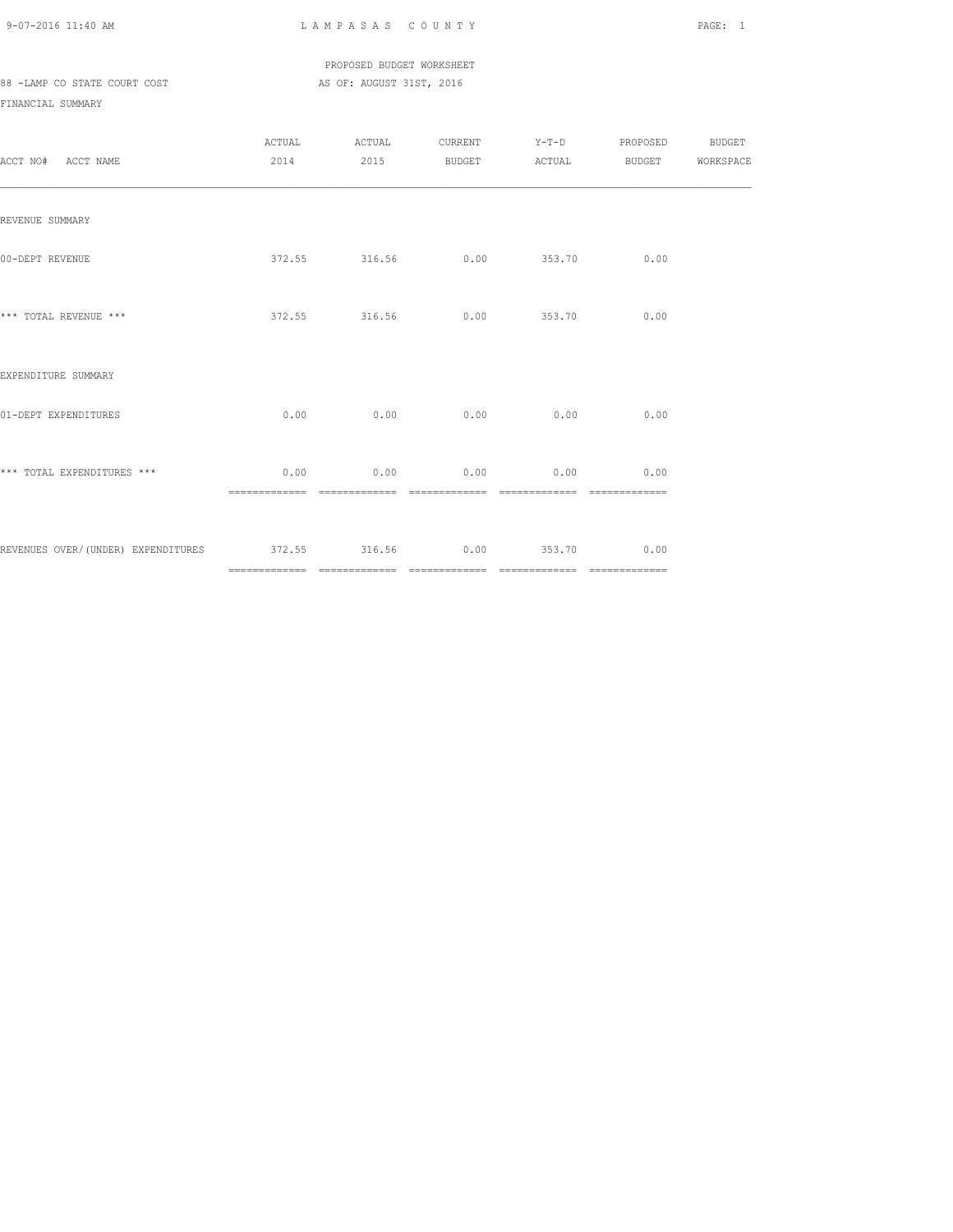| 9-07-2016 11:40 AM                               |               | LAMPASAS COUNTY                     |                        |                          |                        | PAGE:<br>$\mathcal{L}$ |
|--------------------------------------------------|---------------|-------------------------------------|------------------------|--------------------------|------------------------|------------------------|
|                                                  |               | PROPOSED BUDGET WORKSHEET           |                        |                          |                        |                        |
| 88 -LAMP CO STATE COURT COST                     |               | AS OF: AUGUST 31ST, 2016            |                        |                          |                        |                        |
| DEPARTMENT - 00-DEPT REVENUE                     |               |                                     |                        |                          |                        |                        |
| DEPARTMENT REVENUES                              |               |                                     |                        |                          |                        |                        |
|                                                  | ACTUAL        | ACTUAL                              | <b>CURRENT</b>         | $Y-T-D$                  | PROPOSED BUDGET        |                        |
| ACCT NO# ACCT NAME                               | 2014          | 2015                                | <b>BUDGET</b>          | ACTUAL                   | BUDGET                 | WORKSPACE              |
| 100-00-099 INTEREST REVENUE                      |               | 372.55 316.56                       | 0.00                   | 353.70                   | 0.00                   |                        |
| ** SUB-DEPARTMENT REVENUE TOTAL ** 372.55 316.56 |               |                                     |                        | $0.00$ 353.70            | 0.00                   |                        |
| ** DEPARTMENT REVENUE TOTAL **                   |               | 372.55 316.56                       | 0.00                   | 353.70                   | 0.00                   |                        |
| *** FUND TOTAL REVENUES ***                      | ============= | 372.55 316.56<br>$=$ ============== | 0.00<br>============== | 353.70<br>============== | 0.00<br>-------------- |                        |